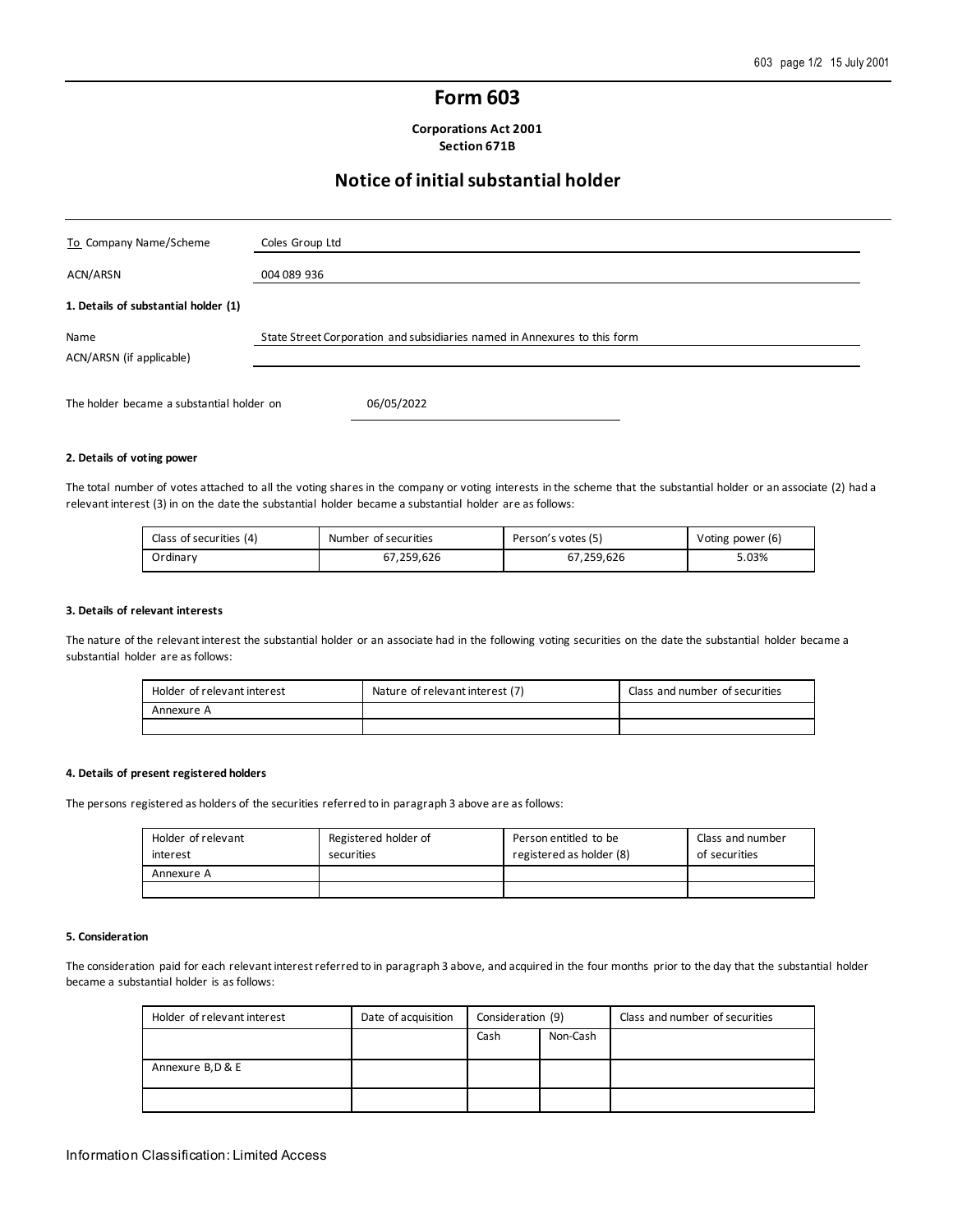# **6. Associates**

The reasons the persons named in paragraph 3 above are associates of the substantial holder are as follows:

| Name and ACN/ARSN (if applicable) | Nature of association |
|-----------------------------------|-----------------------|
| Annexure A                        |                       |

# **7. Addresses**

The addresses of persons named in this form are as follows:

| Name       | Address |
|------------|---------|
| Annexure C |         |
|            |         |

#### **Signature**

| print name | Elizabeth Schaefer |                                                                                |      | Capacity: Authorised signatory |
|------------|--------------------|--------------------------------------------------------------------------------|------|--------------------------------|
| sign here  | Ach-               | Digitally signed by Elizabeth<br>Schaefer<br>Date: 2022.05.09 19:13:12 -04'00' | date | 10/05/2022                     |

# **DIRECTIONS**

- (1) If there are a number of substantial holders with similar or related relevant interests (eg a corporation and its related corporations, or the manager and trustee of an equity trust), the names could be included in an annexure to the form. If the relevant interests of a group of persons are essentially similar, they may be referred to throughout the form as a specifically named group if the membership of each group, with the names and addresses of members is clearly set out in paragraph 7 of the form.
- (2) See the definition of "associate" in section 9 of the Corporations Act 2001.
- (3) See the definition of "relevant interest" in sections 608 and 671B(7) of the Corporations Act 2001.
- (4) The voting shares of a company constitute one class unless divided into separate classes.
- (5) The total number of votes attached to all the voting shares in the company or voting interests in the scheme (if any) that the person or an associate has a relevant interest in.
- (6) The person's votes divided by the total votes in the body corporate or scheme multiplied by 100.
- (7) Include details of:
	- (a) any relevant agreement or other circumstances by which the relevant interest was acquired. If subsection 671B(4) applies, a copy of any document setting out the terms of any relevant agreement, and a statement by the person giving full and accurate details of any contract, scheme or arrangement, must accompany this form, together with a written statement certifying this contract, scheme or arrangement; and
	- (b) any qualification of the power of a person to exercise, control the exercise of, or influence the exercise of, the voting powers or disposal of the securities to which the relevant interest relates (indicating clearly the particular securities to which the qualification applies).

See the definition of "relevant agreement" in section 9 of the Corporations Act 2001.

- (8) If the substantial holder is unable to determine the identity of the person (eg if the relevant interest arises because of an option) write "unknown".
- (9) Details of the consideration must include any and all benefits, money and other, that any person from whom a relevant interest was acquired has, or may, become entitled to receive in relation to that acquisition. Details must be included even if the benefit is conditional on the happening or not of a contingency. Details must be included of any benefit paid on behalf of the substantial holder or its associate in relation to the acquisitions, even if they are not paid directly to the person from whom the relevant interest was acquired.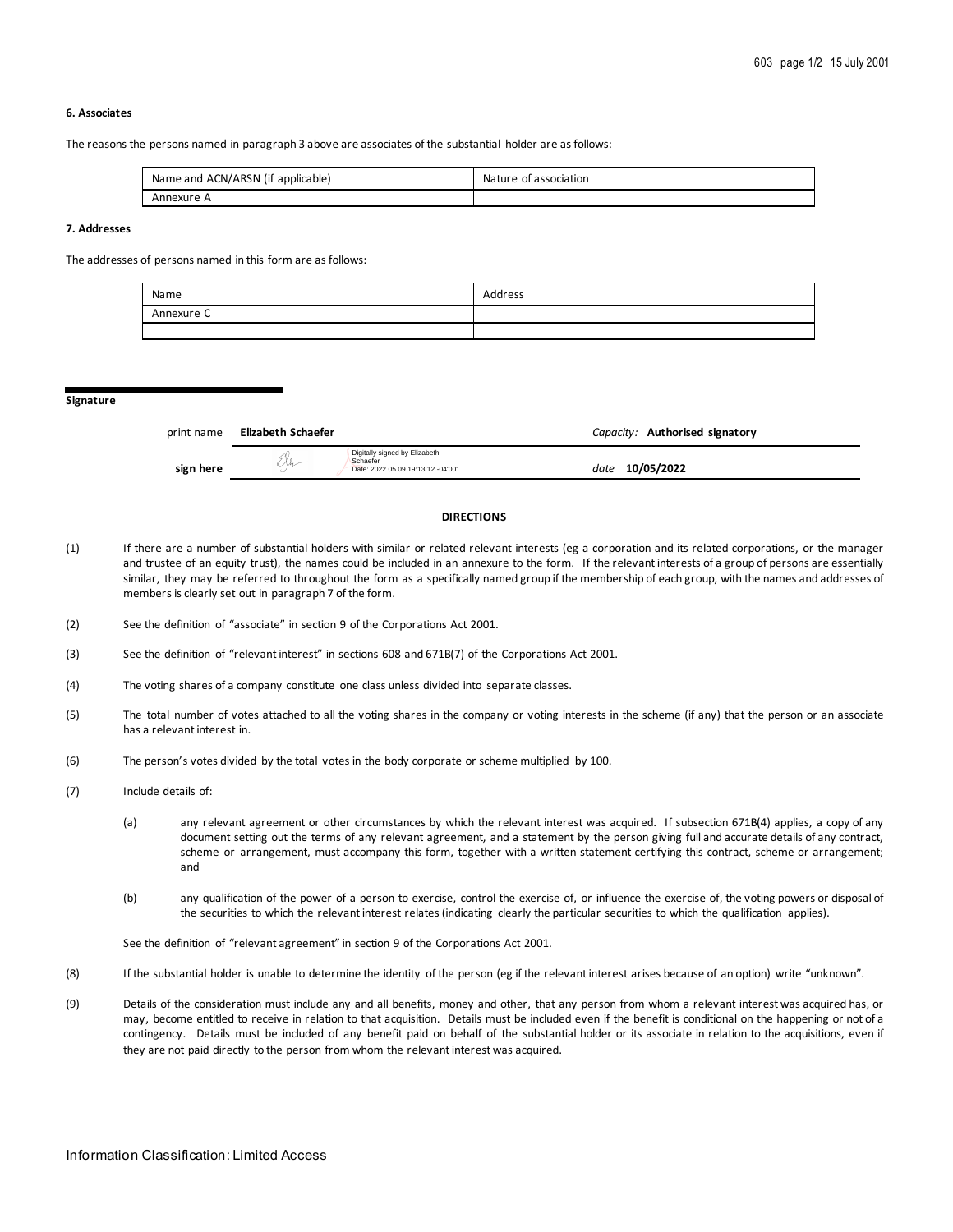### **This is Annexure A referred to in Form 603 Notice of initial substantial holder**

**\_\_\_\_\_\_\_\_\_\_\_\_\_\_\_\_\_\_\_\_\_\_\_\_\_\_\_\_\_\_\_\_\_\_\_\_\_\_ 10 May 2022 Elizabeth Schaefer Authorised Signatory** Digitally signed by Elizabeth Schaefer Date: 2022.05.09 19:13:30 -04'00'

**3. Details of relevant interests 4. Details of present registered holders 6. Associates**

| <b>Holder of relevant interest</b>          | Nature of Relevant Interest                                                                                                                              | <b>Registered Holder of securities</b> | Person Entitled to be registered as holder | <b>Class and number of Securities</b> |         | <b>Nature of Association</b>                         |
|---------------------------------------------|----------------------------------------------------------------------------------------------------------------------------------------------------------|----------------------------------------|--------------------------------------------|---------------------------------------|---------|------------------------------------------------------|
| (Section 3, 4 and 6)                        | (Section 3)                                                                                                                                              | (Section 4)                            | (Section 4)                                | (Section 3 and 4)                     |         | (Section 6)                                          |
| STATE STREET GLOBAL ADVISORS TRUST COMPANY  | Power to control the exercise of a right to vote<br>attached to securities and/or the power to dispose of<br>securities as investment manager or trustee | Bank of New York Mellon                | n/a                                        | Ordinary                              | 118,064 | Subsidiary of State Street<br>Corporation            |
| STATE STREET GLOBAL ADVISORS TRUST COMPANY  | Power to control the exercise of a right to vote<br>attached to securities and/or the power to dispose of<br>securities as investment manager or trustee | Northern Trust Company                 | n/a                                        | Ordinary                              |         | 161,691 Subsidiary of State Street<br>Corporation    |
| STATE STREET GLOBAL ADVISORS TRUST COMPANY  | Power to control the exercise of a right to vote<br>attached to securities and/or the power to dispose of<br>securities as investment manager or trustee | State Street Bank and Trust Co         | n/a                                        | Ordinary                              |         | 10,682,778 Subsidiary of State Street<br>Corporation |
| STATE STREET GLOBAL ADVISORS TRUST COMPANY  | Power to control the exercise of a right to vote<br>attached to securities and/or the power to dispose of<br>securities as investment manager or trustee | JPMorgan AG                            | n/a                                        | Ordinary                              |         | 406,621 Subsidiary of State Street<br>Corporation    |
| STATE STREET GLOBAL ADVISORS TRUST COMPANY  | Power to control the exercise of a right to vote<br>attached to securities and/or the power to dispose of<br>securities as investment manager or trustee | The Bank of New York Mellon            | n/a                                        | Ordinary                              |         | 1,248,271 Subsidiary of State Street<br>Corporation  |
| STATE STREET GLOBAL ADVISORS TRUST COMPANY  | Power to control the exercise of a right to vote<br>attached to securities and/or the power to dispose of<br>securities as investment manager or trustee | Royal Bank of Canada                   | n/a                                        | Ordinary                              |         | 39,007 Subsidiary of State Street<br>Corporation     |
| STATE STREET GLOBAL ADVISORS TRUST COMPANY  | Power to control the exercise of a right to vote<br>attached to securities and/or the power to dispose of<br>securities as investment manager or trustee | Brown Brothers Harriman and Co         | n/a                                        | Ordinary                              |         | 16,752 Subsidiary of State Street<br>Corporation     |
| SSGA FUNDS MANAGEMENT, INC.                 | Power to control the exercise of a right to vote<br>attached to securities and/or the power to dispose of<br>securities as investment manager or trustee | State Street Bank and Trust Co         | n/a                                        | Ordinary                              |         | 1,682,176 Subsidiary of State Street<br>Corporation  |
| SSGA FUNDS MANAGEMENT, INC.                 | Power to control the exercise of a right to vote<br>attached to securities and/or the power to dispose of<br>securities as investment manager or trustee | The Bank of New York Mellon            | n/a                                        | Ordinary                              |         | 8,403 Subsidiary of State Street<br>Corporation      |
| SSGA FUNDS MANAGEMENT, INC.                 | Power to control the exercise of a right to vote<br>attached to securities and/or the power to dispose of<br>securities as investment manager or trustee | Citibank NA                            | n/a                                        | Ordinary                              |         | 45,978 Subsidiary of State Street<br>Corporation     |
| STATE STREET GLOBAL ADVISORS EUROPE LIMITED | Power to control the exercise of a right to vote<br>attached to securities and/or the power to dispose of<br>securities as investment manager or trustee | Bank of New York Mellon                | n/a                                        | Ordinary                              |         | 894,315 Subsidiary of State Street<br>Corporation    |
| STATE STREET GLOBAL ADVISORS EUROPE LIMITED | Power to control the exercise of a right to vote<br>attached to securities and/or the power to dispose of<br>securities as investment manager or trustee | Northern Trust Company                 | n/a                                        | Ordinary                              |         | 323,551 Subsidiary of State Street<br>Corporation    |
| STATE STREET GLOBAL ADVISORS EUROPE LIMITED | Power to control the exercise of a right to vote<br>attached to securities and/or the power to dispose of<br>securities as investment manager or trustee | State Street Bank and Trust Co         | n/a                                        | Ordinary                              |         | 734,864 Subsidiary of State Street<br>Corporation    |
| STATE STREET GLOBAL ADVISORS EUROPE LIMITED | Power to control the exercise of a right to vote<br>attached to securities and/or the power to dispose of<br>securities as investment manager or trustee | JPMorgan AG                            | n/a                                        | Ordinary                              |         | 399,962 Subsidiary of State Street<br>Corporation    |
| STATE STREET GLOBAL ADVISORS EUROPE LIMITED | Power to control the exercise of a right to vote<br>attached to securities and/or the power to dispose of<br>securities as investment manager or trustee | The Bank of New York Mellon            | n/a                                        | Ordinary                              |         | 45,931 Subsidiary of State Street<br>Corporation     |
| STATE STREET GLOBAL ADVISORS EUROPE LIMITED | Power to control the exercise of a right to vote<br>attached to securities and/or the power to dispose of<br>securities as investment manager or trustee | <b>BNP Paribas</b>                     | n/a                                        | Ordinary                              |         | 397,557 Subsidiary of State Street<br>Corporation    |
| STATE STREET GLOBAL ADVISORS EUROPE LIMITED | Power to control the exercise of a right to vote<br>attached to securities and/or the power to dispose of<br>securities as investment manager or trustee | Caceis Bank Luxembourg                 | n/a                                        | Ordinary                              |         | 22,744 Subsidiary of State Street<br>Corporation     |
| STATE STREET GLOBAL ADVISORS LIMITED        | Power to control the exercise of a right to vote<br>attached to securities and/or the power to dispose of<br>securities as investment manager or trustee | Northern Trust Company                 | n/a                                        | Ordinary                              |         | 112,383 Subsidiary of State Street<br>Corporation    |
| STATE STREET GLOBAL ADVISORS LIMITED        | Power to control the exercise of a right to vote<br>attached to securities and/or the power to dispose of<br>securities as investment manager or trustee | State Street Bank and Trust Co.        | n/a                                        | Ordinary                              |         | 2,473,634 Subsidiary of State Street<br>Corporation  |
| STATE STREET GLOBAL ADVISORS LIMITED        | Power to control the exercise of a right to vote<br>attached to securities and/or the power to dispose of<br>securities as investment manager or trustee | JPMorgan AG                            | n/a                                        | Ordinary                              |         | 111,207 Subsidiary of State Street<br>Corporation    |
| STATE STREET GLOBAL ADVISORS LIMITED        | Power to control the exercise of a right to vote<br>attached to securities and/or the power to dispose of<br>securities as investment manager or trustee | The Bank of New York Mellon            | n/a                                        | Ordinary                              |         | 571,310 Subsidiary of State Street<br>Corporation    |

┑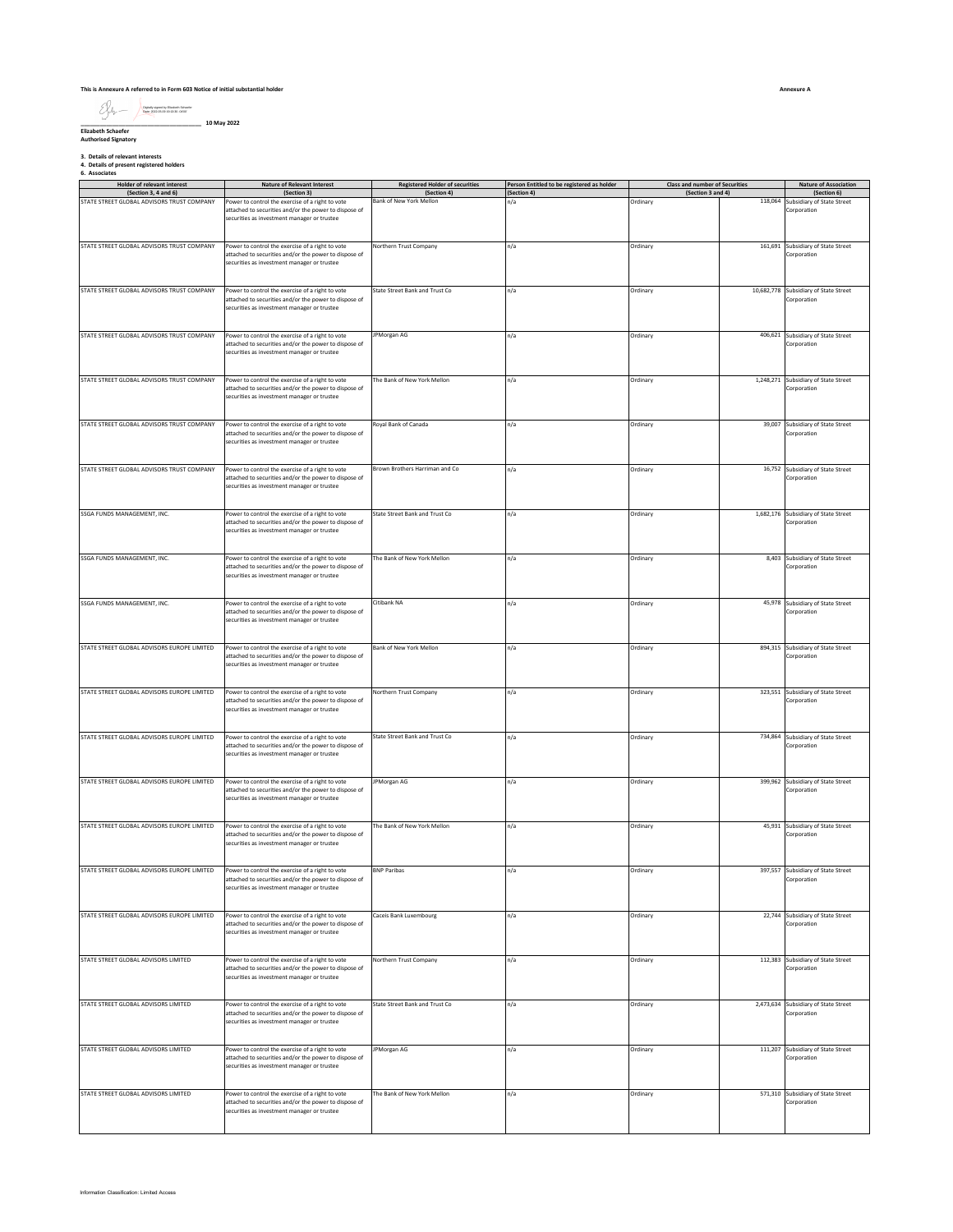| STATE STREET GLOBAL ADVISORS LIMITED           | Power to control the exercise of a right to vote<br>attached to securities and/or the power to dispose of<br>securities as investment manager or trustee | <b>BNP Paribas</b>                     | n/a | Ordinary |            | 10,742 Subsidiary of State Street<br>Corporation  |
|------------------------------------------------|----------------------------------------------------------------------------------------------------------------------------------------------------------|----------------------------------------|-----|----------|------------|---------------------------------------------------|
|                                                |                                                                                                                                                          |                                        |     |          |            |                                                   |
| STATE STREET GLOBAL ADVISORS LIMITED           | Power to control the exercise of a right to vote                                                                                                         | Citibank NA                            | n/a | Ordinary | 60,452     | Subsidiary of State Street                        |
|                                                | attached to securities and/or the power to dispose of<br>securities as investment manager or trustee                                                     |                                        |     |          |            | Corporation                                       |
| STATE STREET GLOBAL ADVISORS LIMITED           | Power to control the exercise of a right to vote                                                                                                         | BFF Bank S.p.A.                        | n/a | Ordinary |            | 24,626 Subsidiary of State Street                 |
|                                                | attached to securities and/or the power to dispose of<br>securities as investment manager or trustee                                                     |                                        |     |          |            | Corporation                                       |
| STATE STREET GLOBAL ADVISORS LIMITED           | Power to control the exercise of a right to vote                                                                                                         | UBS AG                                 | n/a | Ordinary |            | 235,305 Subsidiary of State Street                |
|                                                | attached to securities and/or the power to dispose of<br>securities as investment manager or trustee                                                     |                                        |     |          |            | Corporation                                       |
| STATE STREET GLOBAL ADVISORS LIMITED           | Power to control the exercise of a right to vote                                                                                                         | Societe Generale                       | n/a | Ordinary |            | 84,156 Subsidiary of State Street                 |
|                                                | attached to securities and/or the power to dispose of<br>securities as investment manager or trustee                                                     |                                        |     |          |            | Corporation                                       |
| STATE STREET GLOBAL ADVISORS LIMITED           | Power to control the exercise of a right to vote                                                                                                         | Vorarlberger Landes Und Hypothekenbank | n/a | Ordinary | 66,146     | Subsidiary of State Street                        |
|                                                | attached to securities and/or the power to dispose of<br>securities as investment manager or trustee                                                     | Aktiengesellschaft                     |     |          |            | Corporation                                       |
| STATE STREET GLOBAL ADVISORS, AUSTRALIA,       | Power to control the exercise of a right to vote                                                                                                         | Northern Trust Company                 | n/a | Ordinary | 17,110,019 | Subsidiary of State Street                        |
| LIMITED                                        | attached to securities and/or the power to dispose of<br>securities as investment manager or trustee                                                     |                                        |     |          |            | Corporation                                       |
| STATE STREET GLOBAL ADVISORS, AUSTRALIA,       | Power to control the exercise of a right to vote                                                                                                         | State Street Bank and Trust Co         | n/a | Ordinary |            | 17,132,171 Subsidiary of State Street             |
| LIMITED                                        | attached to securities and/or the power to dispose of<br>securities as investment manager or trustee                                                     |                                        |     |          |            | Corporation                                       |
| STATE STREET GLOBAL ADVISORS, AUSTRALIA,       | Power to control the exercise of a right to vote                                                                                                         | JPMorgan AG                            | n/a | Ordinary |            | 4,371,241 Subsidiary of State Street              |
| LIMITED                                        | attached to securities and/or the power to dispose of<br>securities as investment manager or trustee                                                     |                                        |     |          |            | Corporation                                       |
| STATE STREET GLOBAL ADVISORS, AUSTRALIA,       | Power to control the exercise of a right to vote                                                                                                         | <b>BNP Paribas</b>                     | n/a | Ordinary |            | 90,226 Subsidiary of State Street                 |
| LIMITED                                        | attached to securities and/or the power to dispose of<br>securities as investment manager or trustee                                                     |                                        |     |          |            | Corporation                                       |
| STATE STREET GLOBAL ADVISORS, AUSTRALIA,       | Power to control the exercise of a right to vote                                                                                                         | Citibank NA                            | n/a | Ordinary | 1,107,320  | Subsidiary of State Street                        |
| LIMITED                                        | attached to securities and/or the power to dispose of<br>securities as investment manager or trustee                                                     |                                        |     |          |            | Corporation                                       |
| STATE STREET GLOBAL ADVISORS ASIA LIMITED      |                                                                                                                                                          | Bank of New York Mellon                |     |          |            |                                                   |
|                                                | Power to control the exercise of a right to vote<br>attached to securities and/or the power to dispose of<br>securities as investment manager or trustee |                                        | n/a | Ordinary |            | 58,464 Subsidiary of State Street<br>Corporation  |
|                                                |                                                                                                                                                          |                                        |     |          |            |                                                   |
| STATE STREET GLOBAL ADVISORS ASIA LIMITED      | Power to control the exercise of a right to vote                                                                                                         | Northern Trust Company                 | n/a | Ordinary |            | 136,035 Subsidiary of State Street                |
|                                                | attached to securities and/or the power to dispose of<br>securities as investment manager or trustee                                                     |                                        |     |          |            | Corporation                                       |
| STATE STREET GLOBAL ADVISORS ASIA LIMITED      | Power to control the exercise of a right to vote                                                                                                         | State Street Bank and Trust Co         | n/a | Ordinary | 132,792    | Subsidiary of State Street                        |
|                                                | attached to securities and/or the power to dispose of<br>securities as investment manager or trustee                                                     |                                        |     |          |            | Corporation                                       |
| STATE STREET GLOBAL ADVISORS ASIA LIMITED      | Power to control the exercise of a right to vote                                                                                                         | JPMorgan AG                            | n/a | Ordinary |            | 345,221 Subsidiary of State Street                |
|                                                | attached to securities and/or the power to dispose of<br>securities as investment manager or trustee                                                     |                                        |     |          |            | Corporation                                       |
| STATE STREET GLOBAL ADVISORS ASIA LIMITED      | Power to control the exercise of a right to vote                                                                                                         | The Bank of New York Mellon            | n/a | Ordinary |            | 15,318 Subsidiary of State Street                 |
|                                                | attached to securities and/or the power to dispose of<br>securities as investment manager or trustee                                                     |                                        |     |          |            | Corporation                                       |
| STATE STREET GLOBAL ADVISORS ASIA LIMITED      | Power to control the exercise of a right to vote                                                                                                         | Citibank NA                            | n/a | Ordinary |            | 22,925 Subsidiary of State Street                 |
|                                                | attached to securities and/or the power to dispose of<br>securities as investment manager or trustee                                                     |                                        |     |          |            | Corporation                                       |
| STATE STREET GLOBAL ADVISORS, LTD.             | Power to control the exercise of a right to vote                                                                                                         | State Street Bank and Trust Co         | n/a | Ordinary |            | 125,358 Subsidiary of State Street                |
|                                                | attached to securities and/or the power to dispose of<br>securities as investment manager or trustee                                                     |                                        |     |          |            | Corporation                                       |
| STATE STREET GLOBAL ADVISORS, LTD.             | Power to control the exercise of a right to vote                                                                                                         | Royal Bank of Canada                   | n/a | Ordinary |            | 7,929 Subsidiary of State Street                  |
|                                                | attached to securities and/or the power to dispose of                                                                                                    |                                        |     |          |            | Corporation                                       |
| STATE STREET GLOBAL ADVISORS, LTD.             | securities as investment manager or trustee                                                                                                              |                                        |     |          |            |                                                   |
|                                                |                                                                                                                                                          |                                        |     |          |            |                                                   |
|                                                | Power to control the exercise of a right to vote<br>attached to securities and/or the power to dispose of<br>securities as investment manager or trustee | National Bank Trust                    | n/a | Ordinary |            | 6,090 Subsidiary of State Street<br>Corporation   |
|                                                |                                                                                                                                                          |                                        |     |          |            |                                                   |
| STATE STREET GLOBAL ADVISORS, LTD.             | Power to control the exercise of a right to vote<br>attached to securities and/or the power to dispose of<br>securities as investment manager or trustee | <b>CIBC Mellon</b>                     | n/a | Ordinary | 53,014     | Subsidiary of State Street<br>Corporation         |
|                                                |                                                                                                                                                          |                                        |     |          |            |                                                   |
| STATE STREET GLOBAL ADVISORS (JAPAN) CO., LTD. | Power to control the exercise of a right to vote<br>attached to securities and/or the power to dispose of<br>securities as investment manager or trustee | State Street Bank and Trust Co         | n/a | Ordinary |            | 782,923 Subsidiary of State Street<br>Corporation |
| STATE STREET GLOBAL ADVISORS (JAPAN) CO., LTD. | Power to control the exercise of a right to vote                                                                                                         | PMorgan AG                             | n/a | Ordinary | 1,492,446  | Subsidiary of State Street                        |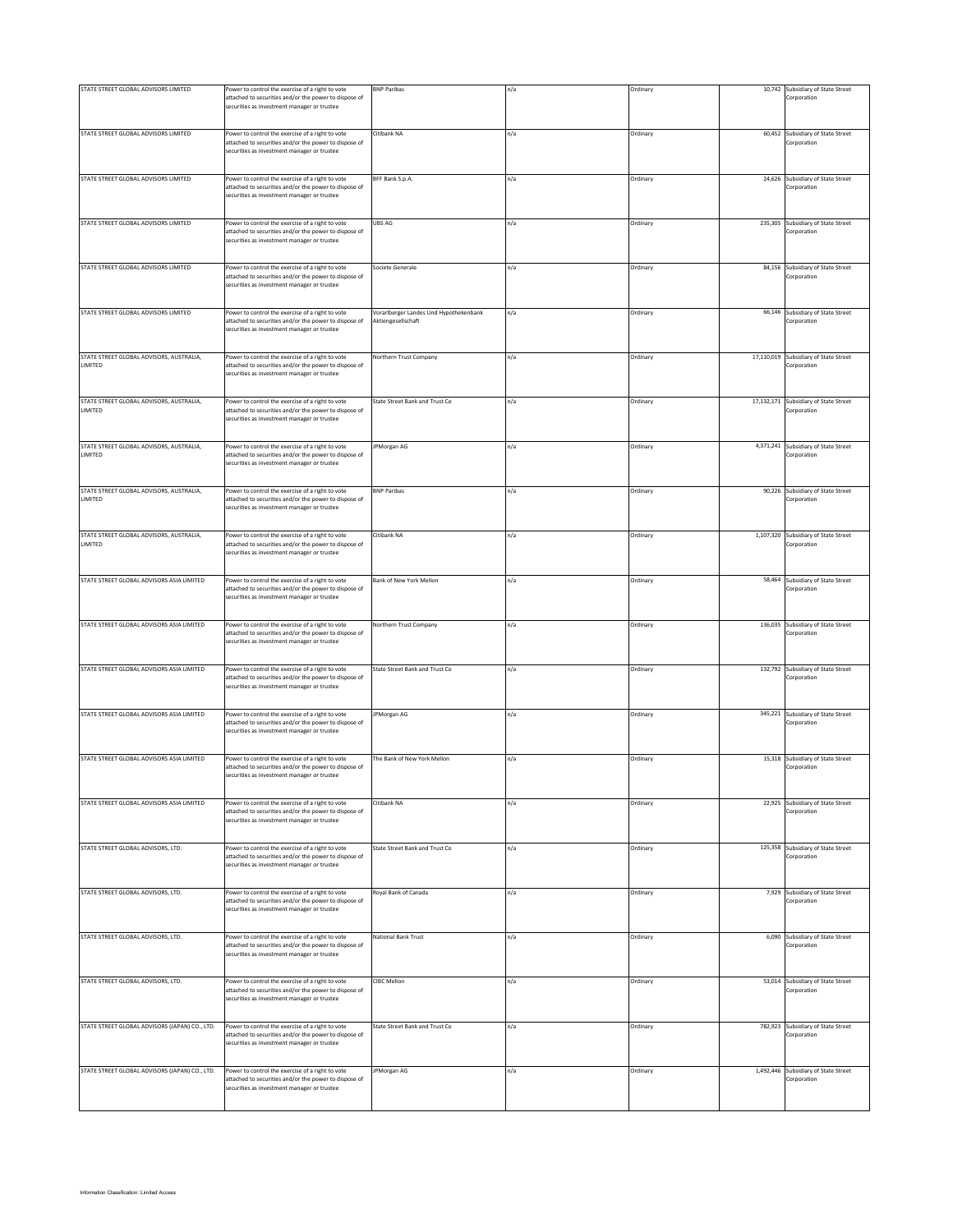| STATE STREET GLOBAL ADVISORS (JAPAN) CO., LTD. | Power to control the exercise of a right to vote         | Brown Brothers Harriman and Co.   | n/a                               | Ordinary | 434,917 Subsidiary of State Street   |
|------------------------------------------------|----------------------------------------------------------|-----------------------------------|-----------------------------------|----------|--------------------------------------|
|                                                | attached to securities and/or the power to dispose of    |                                   |                                   |          | Corporation                          |
|                                                | securities as investment manager or trustee              |                                   |                                   |          |                                      |
|                                                |                                                          |                                   |                                   |          |                                      |
|                                                |                                                          |                                   |                                   |          |                                      |
|                                                |                                                          |                                   |                                   |          |                                      |
| STATE STREET GLOBAL ADVISORS (JAPAN) CO., LTD. | Power to control the exercise of a right to vote         | Sumitomo Trust and Banking Co USA | n/a                               | Ordinary | 128,490 Subsidiary of State Street   |
|                                                | attached to securities and/or the power to dispose of    |                                   |                                   |          | Corporation                          |
|                                                | securities as investment manager or trustee              |                                   |                                   |          |                                      |
|                                                |                                                          |                                   |                                   |          |                                      |
|                                                |                                                          |                                   |                                   |          |                                      |
|                                                |                                                          |                                   |                                   |          |                                      |
| STATE STREET GLOBAL ADVISORS SINGAPORE         | Power to control the exercise of a right to vote         | State Street Bank and Trust Co    | n/a                               | Ordinary | 143,497 Subsidiary of State Street   |
| LIMITED                                        | attached to securities and/or the power to dispose of    |                                   |                                   |          | Corporation                          |
|                                                | securities as investment manager or trustee              |                                   |                                   |          |                                      |
|                                                |                                                          |                                   |                                   |          |                                      |
|                                                |                                                          |                                   |                                   |          |                                      |
| STATE STREET BANK AND TRUST COMPANY            |                                                          |                                   | KOREA <sub>2</sub>                |          | 12,470 Subsidiary of State Street    |
|                                                | For Lent securities:                                     | KOREA 2                           |                                   | Ordinary |                                      |
|                                                |                                                          |                                   |                                   |          | Corporation                          |
|                                                | Relevant interest under section 608(8A) being the        |                                   |                                   |          |                                      |
|                                                | holder of securities subject to an obligation to return  |                                   |                                   |          |                                      |
|                                                | under a securities lending agreement. State Street       |                                   |                                   |          |                                      |
|                                                | Bank and Trust Company has lent the securities and       |                                   |                                   |          |                                      |
|                                                | retains a relevant interest                              |                                   |                                   |          |                                      |
|                                                |                                                          |                                   |                                   |          |                                      |
| STATE STREET BANK AND TRUST COMPANY            | For Lent securities:                                     | NATIONAL PENSION SERVICE OF KOREA | NATIONAL PENSION SERVICE OF KOREA | Ordinary | 5,749 Subsidiary of State Street     |
|                                                |                                                          |                                   |                                   |          | Corporation                          |
|                                                | Relevant interest under section 608(8A) being the        |                                   |                                   |          |                                      |
|                                                | holder of securities subject to an obligation to return  |                                   |                                   |          |                                      |
|                                                |                                                          |                                   |                                   |          |                                      |
|                                                | under a securities lending agreement. State Street       |                                   |                                   |          |                                      |
|                                                | Bank and Trust Company has lent the securities and       |                                   |                                   |          |                                      |
|                                                | retains a relevant interest                              |                                   |                                   |          |                                      |
|                                                |                                                          |                                   |                                   |          |                                      |
| STATE STREET BANK AND TRUST COMPANY            | For Lent securities:                                     | SEA1                              | SEA1                              | Ordinary | 52,385 Subsidiary of State Street    |
|                                                |                                                          |                                   |                                   |          | Corporation                          |
|                                                | Relevant interest under section 608(8A) being the        |                                   |                                   |          |                                      |
|                                                | holder of securities subject to an obligation to return  |                                   |                                   |          |                                      |
|                                                | under a securities lending agreement. State Street       |                                   |                                   |          |                                      |
|                                                | Bank and Trust Company has lent the securities and       |                                   |                                   |          |                                      |
|                                                | retains a relevant interest                              |                                   |                                   |          |                                      |
|                                                |                                                          |                                   |                                   |          |                                      |
| STATE STREET BANK AND TRUST COMPANY            | For collateral securities:                               | THE MACQUARIE GROUP               | THE MACQUARIE GROUP               |          | 2,514,000 Subsidiary of State Street |
|                                                |                                                          |                                   |                                   | Ordinary |                                      |
|                                                |                                                          |                                   |                                   |          | Corporation                          |
|                                                | Relevant interest under section 608(8A) being the right, |                                   |                                   |          |                                      |
|                                                | as lender, to dispose of shares transferred to secure a  |                                   |                                   |          |                                      |
|                                                | securities loan                                          |                                   |                                   |          |                                      |
|                                                |                                                          |                                   |                                   |          |                                      |
|                                                |                                                          |                                   |                                   |          |                                      |
|                                                |                                                          |                                   |                                   |          |                                      |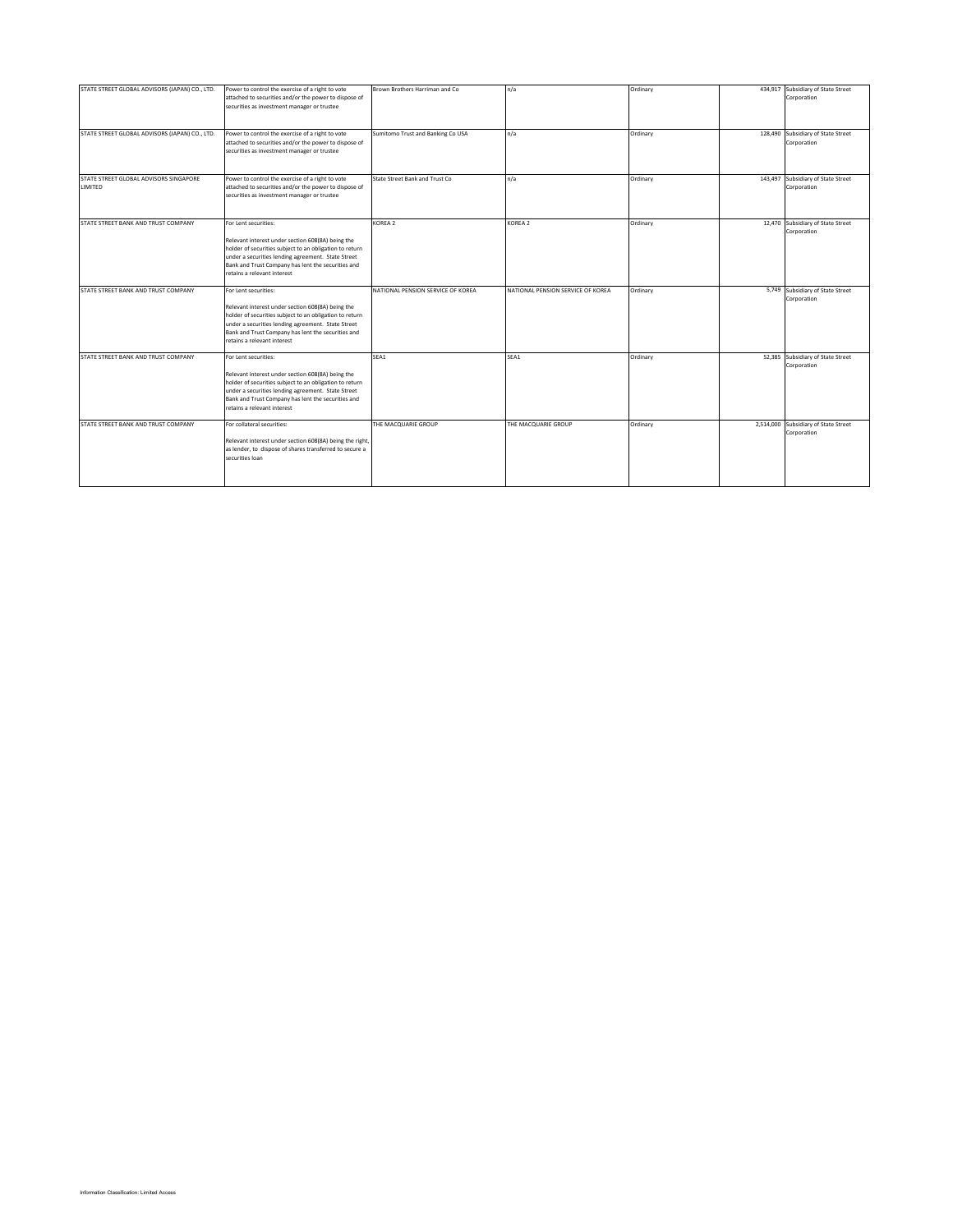# **This is Annexure B referred to in Form 603 Notice of initial substantial holder**

Digitally signed by Elizabeth Schaefer Date: 2022.05.09 19:13:52 -04'00'

**\_\_\_\_\_\_\_\_\_\_\_\_\_\_\_\_\_\_\_\_\_\_\_\_\_\_\_\_\_\_\_\_\_\_\_\_\_\_ 10 May 2022**

**Elizabeth Schaefer**

**Authorised Signatory 5. Consideration**

| <b>Holder of relevant interest</b> | <b>Date of Acquisition</b> | <b>Nature of transaction</b>     | Consideration | Class and number of Securities affected |         |
|------------------------------------|----------------------------|----------------------------------|---------------|-----------------------------------------|---------|
| STATE STREET GLOBAL ADVISORS, INC. | 2-Feb-22 Purchase          |                                  | 16.53         | Ordinary                                | 20,505  |
| STATE STREET GLOBAL ADVISORS, INC. |                            | 2-Feb-22 In Specie Contribution  | n/a           | Ordinary                                | 2,154   |
| STATE STREET GLOBAL ADVISORS, INC. |                            | 4-Feb-22 In Specie Contribution  | n/a           | Ordinary                                | 163     |
| STATE STREET GLOBAL ADVISORS, INC. |                            | 7-Jan-22 Purchase                | 17.34         | Ordinary                                | 4,999   |
| STATE STREET GLOBAL ADVISORS, INC. |                            | 7-Jan-22 Purchase                | 17.50         | Ordinary                                | 385     |
| STATE STREET GLOBAL ADVISORS, INC. |                            | 7-Jan-22 In Specie Contribution  | n/a           | Ordinary                                | 11,129  |
| STATE STREET GLOBAL ADVISORS, INC. | 11-Jan-22 Purchase         |                                  | 16.65         | Ordinary                                | 39,048  |
|                                    |                            |                                  |               |                                         |         |
| STATE STREET GLOBAL ADVISORS, INC. | 11-Jan-22 Purchase         |                                  | 17.06         | Ordinary                                | 8,744   |
| STATE STREET GLOBAL ADVISORS, INC. |                            | 11-Jan-22 In Specie Contribution | n/a           | Ordinary                                | 318     |
| STATE STREET GLOBAL ADVISORS, INC. | 28-Jan-22 Purchase         |                                  | 16.53         | Ordinary                                | 1,671   |
| STATE STREET GLOBAL ADVISORS, INC. | 1-Feb-22 Purchase          |                                  | 16.33         | Ordinary                                | 5,550   |
| STATE STREET GLOBAL ADVISORS, INC. |                            | 15-Feb-22 In Specie Contribution | n/a           | Ordinary                                | 2,160   |
| STATE STREET GLOBAL ADVISORS, INC. |                            | 6-Jan-22 Purchase                | 17.35         | Ordinary                                | 608     |
| STATE STREET GLOBAL ADVISORS, INC. | 19-Jan-22 Purchase         |                                  | 16.46         | Ordinary                                | 2,183   |
| STATE STREET GLOBAL ADVISORS, INC. |                            | 19-Jan-22 In Specie Contribution | n/a           | Ordinary                                | 6,103   |
| STATE STREET GLOBAL ADVISORS, INC. | 28-Feb-22 Purchase         |                                  | 17.38         | Ordinary                                | 845     |
| STATE STREET GLOBAL ADVISORS, INC. | 10-Mar-22 Purchase         |                                  | 17.34         | Ordinary                                | 2,137   |
| STATE STREET GLOBAL ADVISORS, INC. | 10-Mar-22 Purchase         |                                  | 17.17         | Ordinary                                | 2,334   |
| STATE STREET GLOBAL ADVISORS, INC. | 15-Mar-22 Purchase         |                                  | 17.59         | Ordinary                                | 2,382   |
| STATE STREET GLOBAL ADVISORS, INC. | 15-Mar-22 Purchase         |                                  | 17.59         | Ordinary                                | 15,728  |
| STATE STREET GLOBAL ADVISORS, INC. | 18-Mar-22 Purchase         |                                  | 17.74         | Ordinary                                | 26,353  |
|                                    |                            |                                  |               |                                         | 2,578   |
| STATE STREET GLOBAL ADVISORS, INC. | 10-Jan-22 Purchase         |                                  | 17.07         | Ordinary                                |         |
| STATE STREET GLOBAL ADVISORS, INC. | 10-Jan-22 Purchase         |                                  | 17.08         | Ordinary                                | 4,273   |
| STATE STREET GLOBAL ADVISORS, INC. |                            | 10-Jan-22 In Specie Contribution | n/a           | Ordinary                                | 860     |
| STATE STREET GLOBAL ADVISORS, INC. | 4-Mar-22 Purchase          |                                  | 17.18         | Ordinary                                | 5,000   |
| STATE STREET GLOBAL ADVISORS, INC. | 4-Mar-22 Purchase          |                                  | 17.00         | Ordinary                                | 724     |
| STATE STREET GLOBAL ADVISORS, INC. | 30-Mar-22 Purchase         |                                  | 17.96         | Ordinary                                | 31,231  |
| STATE STREET GLOBAL ADVISORS, INC. |                            | 30-Mar-22 In Specie Contribution | n/a           | Ordinary                                | 2,160   |
| STATE STREET GLOBAL ADVISORS, INC. |                            | 5-Apr-22 In Specie Contribution  | n/a           | Ordinary                                | 640     |
| STATE STREET GLOBAL ADVISORS, INC. | 19-Apr-22 Purchase         |                                  | 18.23         | Ordinary                                | 235     |
| STATE STREET GLOBAL ADVISORS, INC. | 19-Apr-22 Purchase         |                                  | 18.34         | Ordinary                                | 5,143   |
| STATE STREET GLOBAL ADVISORS, INC. | 12-Jan-22 Purchase         |                                  | 16.51         | Ordinary                                | 645     |
| STATE STREET GLOBAL ADVISORS, INC. |                            | 12-Jan-22 In Specie Contribution | n/a           | Ordinary                                | 2,154   |
| STATE STREET GLOBAL ADVISORS, INC. | 14-Jan-22 Purchase         |                                  | 16.45         | Ordinary                                | 624     |
| STATE STREET GLOBAL ADVISORS, INC. |                            | 18-Jan-22 In Specie Contribution | n/a           | Ordinary                                | 29,551  |
| STATE STREET GLOBAL ADVISORS, INC. | 20-Jan-22 Purchase         |                                  | 16.32         | Ordinary                                | 17,705  |
|                                    |                            |                                  |               |                                         | 2,872   |
| STATE STREET GLOBAL ADVISORS, INC. |                            | 20-Jan-22 In Specie Contribution | n/a           | Ordinary                                |         |
| STATE STREET GLOBAL ADVISORS, INC. | 21-Jan-22 Purchase         |                                  | 16.14         | Ordinary                                | 18,836  |
| STATE STREET GLOBAL ADVISORS, INC. |                            | 21-Jan-22 In Specie Contribution | n/a           | Ordinary                                | 142,420 |
| STATE STREET GLOBAL ADVISORS, INC. | 25-Jan-22 Purchase         |                                  | 16.24         | Ordinary                                | 54,922  |
| STATE STREET GLOBAL ADVISORS, INC. |                            | 26-Jan-22 In Specie Contribution | n/a           | Ordinary                                | 795     |
| STATE STREET GLOBAL ADVISORS, INC. | 31-Jan-22 Purchase         |                                  | 16.20         | Ordinary                                | 1,773   |
| STATE STREET GLOBAL ADVISORS, INC. |                            | 31-Jan-22 In Specie Contribution | n/a           | Ordinary                                | 43,202  |
| STATE STREET GLOBAL ADVISORS, INC. | 3-Feb-22 Purchase          |                                  | 16.45         | Ordinary                                | 3,681   |
| STATE STREET GLOBAL ADVISORS, INC. |                            | 3-Feb-22 In Specie Contribution  | n/a           | Ordinary                                | 636     |
| STATE STREET GLOBAL ADVISORS, INC. |                            | 7-Feb-22 In Specie Contribution  | n/a           | Ordinary                                | 3,590   |
| STATE STREET GLOBAL ADVISORS, INC. | 11-Feb-22 Purchase         |                                  | 16.23         | Ordinary                                | 665     |
| STATE STREET GLOBAL ADVISORS, INC. |                            | 11-Feb-22 In Specie Contribution | n/a           | Ordinary                                | 1,788   |
| STATE STREET GLOBAL ADVISORS, INC. | 14-Feb-22 Purchase         |                                  | 16.32         | Ordinary                                | 6,041   |
| STATE STREET GLOBAL ADVISORS, INC. |                            | 14-Feb-22 In Specie Contribution | n/a           | Ordinary                                | 708     |
| STATE STREET GLOBAL ADVISORS, INC. | 18-Feb-22 Purchase         |                                  | 16.62         | Ordinary                                | 230     |
| STATE STREET GLOBAL ADVISORS, INC. | 23-Feb-22 Purchase         |                                  | 17.85         | Ordinary                                | 2,252   |
| STATE STREET GLOBAL ADVISORS, INC. |                            | 23-Feb-22 In Specie Contribution | n/a           | Ordinary                                | 181     |
|                                    |                            |                                  |               |                                         | 692     |
| STATE STREET GLOBAL ADVISORS, INC. | 24-Feb-22 Purchase         |                                  | 17.80         | Ordinary                                |         |
| STATE STREET GLOBAL ADVISORS, INC. |                            | 24-Feb-22 In Specie Contribution | n/a           | Ordinary                                | 2,880   |
| STATE STREET GLOBAL ADVISORS, INC. | 25-Feb-22 Purchase         |                                  | 17.49         | Ordinary                                | 411     |
| STATE STREET GLOBAL ADVISORS, INC. |                            | 25-Feb-22 In Specie Contribution | n/a           | Ordinary                                | 6,425   |
| STATE STREET GLOBAL ADVISORS, INC. | 1-Mar-22 Purchase          |                                  | 17.64         | Ordinary                                | 3,235   |
| STATE STREET GLOBAL ADVISORS, INC. | 2-Mar-22 Purchase          |                                  | 17.60         | Ordinary                                | 7,654   |
| STATE STREET GLOBAL ADVISORS, INC. | 3-Mar-22 Purchase          |                                  | 16.97         | Ordinary                                | 1,654   |
| STATE STREET GLOBAL ADVISORS, INC. | 11-Mar-22 Purchase         |                                  | 17.12         | Ordinary                                | 2,962   |
| STATE STREET GLOBAL ADVISORS, INC. | 16-Mar-22 Purchase         |                                  | 17.83         | Ordinary                                | 5,187   |
| STATE STREET GLOBAL ADVISORS, INC. | 17-Mar-22 Purchase         |                                  | 17.78         | Ordinary                                | 4,936   |
| STATE STREET GLOBAL ADVISORS, INC. | 22-Mar-22 Purchase         |                                  | 17.67         | Ordinary                                | 4,504   |
| STATE STREET GLOBAL ADVISORS, INC. | 24-Mar-22 Purchase         |                                  | 17.85         | Ordinary                                | 7,992   |
| STATE STREET GLOBAL ADVISORS, INC. |                            | 25-Mar-22 In Specie Contribution | n/a           | Ordinary                                | 5,415   |
| STATE STREET GLOBAL ADVISORS, INC. | 28-Mar-22 Purchase         |                                  | 17.76         | Ordinary                                | 9,411   |
| STATE STREET GLOBAL ADVISORS, INC. |                            | 28-Mar-22 In Specie Contribution | n/a           | Ordinary                                | 3,249   |
|                                    |                            |                                  | 17.93         |                                         |         |
| STATE STREET GLOBAL ADVISORS, INC. | 29-Mar-22 Purchase         |                                  |               | Ordinary                                | 4,388   |
| STATE STREET GLOBAL ADVISORS, INC. | 29-Mar-22 Purchase         |                                  | 17.87         | Ordinary                                | 12,339  |
| STATE STREET GLOBAL ADVISORS, INC. | 31-Mar-22 Purchase         |                                  | 17.91         | Ordinary                                | 50,749  |
| STATE STREET GLOBAL ADVISORS, INC. |                            | 31-Mar-22 In Specie Contribution | n/a           | Ordinary                                | 71,435  |
| STATE STREET GLOBAL ADVISORS, INC. |                            | 1-Apr-22 Purchase                | 17.88         | Ordinary                                | 5,237   |
| STATE STREET GLOBAL ADVISORS, INC. |                            | 1-Apr-22 In Specie Contribution  | n/a           | Ordinary                                | 2,888   |
| STATE STREET GLOBAL ADVISORS, INC. | 13-Apr-22 Purchase         |                                  | 18.30         | Ordinary                                | 4,608   |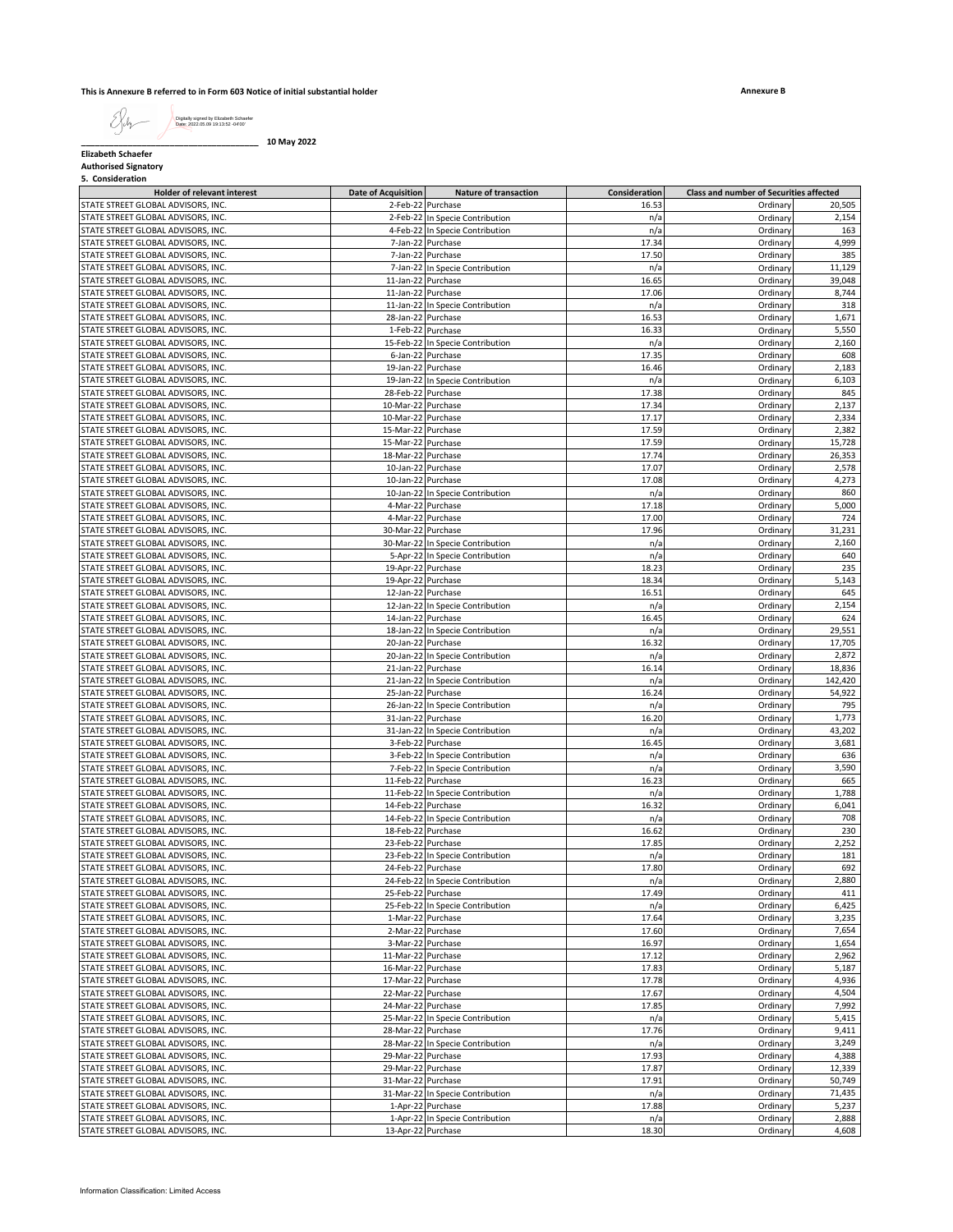| STATE STREET GLOBAL ADVISORS, INC.                                                               | 13-Apr-22 Purchase |                                  | 18.29          | Ordinary | 2,551           |
|--------------------------------------------------------------------------------------------------|--------------------|----------------------------------|----------------|----------|-----------------|
| STATE STREET GLOBAL ADVISORS, INC.                                                               | 29-Apr-22 Purchase |                                  | 18.70          | Ordinary | 35,164          |
| STATE STREET GLOBAL ADVISORS, INC.                                                               | 27-Apr-22 Purchase |                                  | 18.44          | Ordinary | 5,389           |
|                                                                                                  |                    |                                  |                |          |                 |
| STATE STREET GLOBAL ADVISORS, INC.                                                               | 27-Apr-22 Purchase |                                  | 18.63          | Ordinary | 17,467          |
| STATE STREET GLOBAL ADVISORS, INC.                                                               | 27-Apr-22 Purchase |                                  | 18.63          | Ordinary | 1,513           |
| STATE STREET GLOBAL ADVISORS, INC.                                                               | 22-Apr-22 Purchase |                                  | 18.73          | Ordinary | 5,856           |
| STATE STREET GLOBAL ADVISORS, INC.                                                               | 22-Apr-22 Purchase |                                  | 18.83          | Ordinary | 2,217           |
| STATE STREET GLOBAL ADVISORS, INC.                                                               |                    | 22-Apr-22 In Specie Contribution | n/a            | Ordinary | 4,396           |
| STATE STREET GLOBAL ADVISORS, INC.                                                               |                    | 6-Apr-22 In Specie Contribution  | n/a            | Ordinary | 1,120           |
| STATE STREET GLOBAL ADVISORS, INC.                                                               | 26-Apr-22 Purchase |                                  | 18.72          | Ordinary | 1,766           |
| STATE STREET GLOBAL ADVISORS, INC.                                                               | 26-Apr-22 Purchase |                                  | 18.73          | Ordinary | 1,512           |
|                                                                                                  |                    |                                  |                |          |                 |
| STATE STREET GLOBAL ADVISORS, INC.                                                               | 3-May-22 Purchase  |                                  | 18.48          | Ordinary | 8,950           |
| STATE STREET GLOBAL ADVISORS, INC.                                                               | 21-Apr-22 Purchase |                                  | 18.68          | Ordinary | 1,766           |
| STATE STREET GLOBAL ADVISORS, INC.                                                               |                    | 21-Apr-22 In Specie Contribution | n/a            | Ordinary | 4,316           |
| STATE STREET GLOBAL ADVISORS, INC.                                                               | 14-Apr-22 Purchase |                                  | 18.30          | Ordinary | 4,091           |
| STATE STREET GLOBAL ADVISORS, INC.                                                               | 4-May-22 Purchase  |                                  | 18.61          | Ordinary | 5,492           |
| STATE STREET GLOBAL ADVISORS, INC.                                                               | 4-May-22 Purchase  |                                  | 18.60          | Ordinary | 2,516           |
| STATE STREET GLOBAL ADVISORS, INC.                                                               | 2-May-22 Purchase  |                                  | 18.57          | Ordinary | 5,405           |
|                                                                                                  |                    |                                  |                |          |                 |
| STATE STREET GLOBAL ADVISORS, INC.                                                               |                    | 6-May-22 In Specie Contribution  | n/a            | Ordinary | 606             |
| STATE STREET GLOBAL ADVISORS, INC.                                                               | 20-Apr-22 Purchase |                                  | 18.58          | Ordinan  | 11,994          |
| STATE STREET GLOBAL ADVISORS, INC.                                                               | 5-May-22 Purchase  |                                  | 18.60          | Ordinary | 631             |
| STATE STREET GLOBAL ADVISORS, INC.                                                               | 11-Apr-22 Purchase |                                  | 18.29          | Ordinary | 598             |
| STATE STREET GLOBAL ADVISORS, AUSTRALIA, LIMITED                                                 | 4-Feb-22 Purchase  |                                  | 16.74          | Ordinan  | 20,337          |
| STATE STREET GLOBAL ADVISORS, AUSTRALIA, LIMITED                                                 | 4-Feb-22 Purchase  |                                  | 16.71          | Ordinary | 1,684           |
| STATE STREET GLOBAL ADVISORS, AUSTRALIA, LIMITED                                                 | 4-Feb-22 Purchase  |                                  | 16.72          | Ordinary | 42,392          |
| STATE STREET GLOBAL ADVISORS, AUSTRALIA, LIMITED                                                 | 8-Feb-22 Purchase  |                                  | 16.44          | Ordinan  | 9,213           |
|                                                                                                  |                    |                                  |                |          |                 |
| STATE STREET GLOBAL ADVISORS, AUSTRALIA, LIMITED                                                 |                    | 7-Jan-22 In Specie Contribution  | n/a            | Ordinary | 8,672           |
| STATE STREET GLOBAL ADVISORS, AUSTRALIA, LIMITED                                                 | 28-Jan-22 Purchase |                                  | 16.53          | Ordinary | 356,861         |
| STATE STREET GLOBAL ADVISORS, AUSTRALIA, LIMITED                                                 | 28-Jan-22 Purchase |                                  | 16.53          | Ordinary | 10,768          |
| STATE STREET GLOBAL ADVISORS, AUSTRALIA, LIMITED                                                 |                    | 1-Feb-22 In Specie Contribution  | n/a            | Ordinary | 18,576          |
| STATE STREET GLOBAL ADVISORS, AUSTRALIA, LIMITED                                                 | 9-Feb-22 Purchase  |                                  | 16.62          | Ordinary | 59,453          |
| STATE STREET GLOBAL ADVISORS, AUSTRALIA, LIMITED                                                 | 9-Feb-22 Purchase  |                                  | 16.61          | Ordinary | 26,155          |
| STATE STREET GLOBAL ADVISORS, AUSTRALIA, LIMITED                                                 |                    | 6-Jan-22 In Specie Contribution  | n/a            | Ordinary | 45,025          |
|                                                                                                  |                    |                                  |                |          | 740             |
| STATE STREET GLOBAL ADVISORS, AUSTRALIA, LIMITED                                                 | 19-Jan-22 Purchase |                                  | 16.53          | Ordinary |                 |
| STATE STREET GLOBAL ADVISORS, AUSTRALIA, LIMITED                                                 | 19-Jan-22 Purchase |                                  | 16.46          | Ordinary | 25,130          |
| STATE STREET GLOBAL ADVISORS, AUSTRALIA, LIMITED                                                 | 28-Feb-22 Purchase |                                  | 17.38          | Ordinary | 38,561          |
| STATE STREET GLOBAL ADVISORS, AUSTRALIA, LIMITED                                                 | 28-Feb-22 Purchase |                                  | 17.38          | Ordinary | 12,092          |
| STATE STREET GLOBAL ADVISORS, AUSTRALIA, LIMITED                                                 |                    | 28-Feb-22 In Specie Contribution | n/a            | Ordinary | 3,501           |
| STATE STREET GLOBAL ADVISORS, AUSTRALIA, LIMITED                                                 | 10-Mar-22 Purchase |                                  | 17.34          | Ordinary | 150,530         |
| STATE STREET GLOBAL ADVISORS, AUSTRALIA, LIMITED                                                 | 10-Mar-22 Purchase |                                  | 17.34          | Ordinary | 52,517          |
|                                                                                                  |                    |                                  |                |          |                 |
| STATE STREET GLOBAL ADVISORS, AUSTRALIA, LIMITED                                                 | 10-Mar-22 Purchase |                                  | 17.34          | Ordinary | 10,149          |
| STATE STREET GLOBAL ADVISORS, AUSTRALIA, LIMITED                                                 | 15-Mar-22 Purchase |                                  | 17.70          | Ordinary | 103,874         |
| STATE STREET GLOBAL ADVISORS, AUSTRALIA, LIMITED                                                 |                    | 15-Mar-22 In Specie Contribution | n/a            | Ordinary | 16,960          |
| STATE STREET GLOBAL ADVISORS, AUSTRALIA, LIMITED                                                 |                    |                                  |                |          |                 |
|                                                                                                  | 18-Mar-22 Purchase |                                  | 17.74          | Ordinary | 190,676         |
|                                                                                                  |                    |                                  | n/a            | Ordinary | 307,246         |
| STATE STREET GLOBAL ADVISORS, AUSTRALIA, LIMITED                                                 |                    | 18-Mar-22 In Specie Contribution |                |          |                 |
| STATE STREET GLOBAL ADVISORS, AUSTRALIA, LIMITED                                                 |                    | 4-Mar-22 In Specie Contribution  | n/a            | Ordinary | 217,922         |
| STATE STREET GLOBAL ADVISORS, AUSTRALIA, LIMITED                                                 | 30-Mar-22 Purchase |                                  | 17.96          | Ordinary | 12,004          |
| STATE STREET GLOBAL ADVISORS, AUSTRALIA, LIMITED                                                 | 5-Apr-22 Purchase  |                                  | 18.08          | Ordinary | 12,702          |
| STATE STREET GLOBAL ADVISORS, AUSTRALIA, LIMITED                                                 |                    | 19-Apr-22 In Specie Contribution | n/a            | Ordinary | 3,478           |
| STATE STREET GLOBAL ADVISORS, AUSTRALIA, LIMITED                                                 |                    | 8-Apr-22 In Specie Contribution  | n/a            | Ordinary | 105,309         |
| STATE STREET GLOBAL ADVISORS, AUSTRALIA, LIMITED                                                 | 17-Jan-22 Purchase |                                  | 16.36          | Ordinary | 5,258           |
| STATE STREET GLOBAL ADVISORS, AUSTRALIA, LIMITED                                                 | 18-Jan-22 Purchase |                                  | 16.47          | Ordinary | 852             |
| STATE STREET GLOBAL ADVISORS, AUSTRALIA, LIMITED                                                 | 20-Jan-22 Purchase |                                  | 16.34          | Ordinary | 4,646           |
|                                                                                                  |                    |                                  |                |          |                 |
| STATE STREET GLOBAL ADVISORS, AUSTRALIA, LIMITED                                                 |                    | 21-Jan-22 In Specie Contribution | n/a            | Ordinary | 4,044           |
| STATE STREET GLOBAL ADVISORS, AUSTRALIA, LIMITED                                                 | 31-Jan-22 Purchase |                                  | 16.22          | Ordinary | 307,246         |
| STATE STREET GLOBAL ADVISORS, AUSTRALIA, LIMITED                                                 | 3-Feb-22 Purchase  |                                  | 16.61          | Ordinary | 38,406          |
| STATE STREET GLOBAL ADVISORS, AUSTRALIA, LIMITED                                                 | 7-Feb-22 Purchase  |                                  | 16.62          | Ordinary | 38,406          |
| STATE STREET GLOBAL ADVISORS, AUSTRALIA, LIMITED                                                 | 10-Feb-22 Purchase |                                  | 16.39          | Ordinary | 11,074          |
| STATE STREET GLOBAL ADVISORS, AUSTRALIA, LIMITED                                                 |                    | 11-Feb-22 In Specie Contribution | n/a            | Ordinary | 2,552           |
| STATE STREET GLOBAL ADVISORS, AUSTRALIA, LIMITED                                                 | 16-Feb-22 Purchase |                                  | 16.59          | Ordinary | 10,432          |
| STATE STREET GLOBAL ADVISORS, AUSTRALIA, LIMITED                                                 |                    | 22-Feb-22 In Specie Contribution | n/a            | Ordinary | 3,456           |
|                                                                                                  |                    |                                  |                |          |                 |
| STATE STREET GLOBAL ADVISORS, AUSTRALIA, LIMITED                                                 | 25-Feb-22 Purchase |                                  | 17.49          | Ordinary | 37,032          |
| STATE STREET GLOBAL ADVISORS, AUSTRALIA, LIMITED                                                 | 2-Mar-22 Purchase  |                                  | 17.61          | Ordinary | 581             |
| STATE STREET GLOBAL ADVISORS, AUSTRALIA, LIMITED                                                 |                    | 3-Mar-22 In Specie Contribution  | n/a            | Ordinary | 1,295           |
| STATE STREET GLOBAL ADVISORS, AUSTRALIA, LIMITED                                                 | 11-Mar-22 Purchase |                                  | 17.12          | Ordinary | 610             |
| STATE STREET GLOBAL ADVISORS, AUSTRALIA, LIMITED                                                 | 11-Mar-22 Purchase |                                  | 17.12          | Ordinary | 203,924         |
| STATE STREET GLOBAL ADVISORS, AUSTRALIA, LIMITED                                                 | 11-Mar-22 Purchase |                                  | 17.12          | Ordinary | 3,341           |
| STATE STREET GLOBAL ADVISORS, AUSTRALIA, LIMITED                                                 | 14-Mar-22 Purchase |                                  | 17.51          | Ordinary | 59,094          |
| STATE STREET GLOBAL ADVISORS, AUSTRALIA, LIMITED                                                 |                    | 14-Mar-22 In Specie Contribution | n/a            | Ordinary | 50,343          |
|                                                                                                  |                    |                                  |                |          |                 |
| STATE STREET GLOBAL ADVISORS, AUSTRALIA, LIMITED                                                 |                    | 14-Mar-22 In Specie Contribution | n/a            | Ordinary | 1,676           |
| STATE STREET GLOBAL ADVISORS, AUSTRALIA, LIMITED                                                 | 16-Mar-22 Purchase |                                  | 17.99          | Ordinary | 8,437           |
| STATE STREET GLOBAL ADVISORS, AUSTRALIA, LIMITED                                                 | 22-Mar-22 Purchase |                                  | 17.69          | Ordinary | 1,359           |
| STATE STREET GLOBAL ADVISORS, AUSTRALIA, LIMITED                                                 | 31-Mar-22 Purchase |                                  | 17.91          | Ordinary | 133,689         |
| STATE STREET GLOBAL ADVISORS, AUSTRALIA, LIMITED                                                 |                    | 31-Mar-22 In Specie Contribution | n/a            | Ordinary | 3,476           |
| STATE STREET GLOBAL ADVISORS, AUSTRALIA, LIMITED                                                 | 29-Apr-22 Purchase |                                  | 18.70          | Ordinary | 51,844          |
| STATE STREET GLOBAL ADVISORS, AUSTRALIA, LIMITED                                                 |                    | 29-Apr-22 In Specie Contribution | n/a            | Ordinan  | 3,478           |
| STATE STREET GLOBAL ADVISORS, AUSTRALIA, LIMITED                                                 |                    | 4-Apr-22 Purchase                | 17.90          | Ordinary | 1,001           |
|                                                                                                  |                    |                                  |                |          |                 |
| STATE STREET GLOBAL ADVISORS, AUSTRALIA, LIMITED                                                 |                    | 22-Apr-22 In Specie Contribution | n/a            | Ordinary | 6,956           |
| STATE STREET GLOBAL ADVISORS, AUSTRALIA, LIMITED                                                 |                    | 26-Apr-22 In Specie Contribution | n/a            | Ordinary | 3,478           |
| STATE STREET GLOBAL ADVISORS, AUSTRALIA, LIMITED                                                 |                    | 3-May-22 In Specie Contribution  | n/a            | Ordinary | 1,283           |
| STATE STREET GLOBAL ADVISORS, AUSTRALIA, LIMITED                                                 | 14-Apr-22 Purchase |                                  | 18.30          | Ordinary | 782             |
| STATE STREET GLOBAL ADVISORS, AUSTRALIA, LIMITED                                                 |                    | 6-May-22 In Specie Contribution  | n/a            | Ordinary | 3,478           |
| STATE STREET GLOBAL ADVISORS (JAPAN) CO., LTD.<br>STATE STREET GLOBAL ADVISORS (JAPAN) CO., LTD. | 28-Feb-22 Purchase | 6-Jan-22 Purchase                | 17.35<br>17.38 | Ordinary | 6,626<br>11,335 |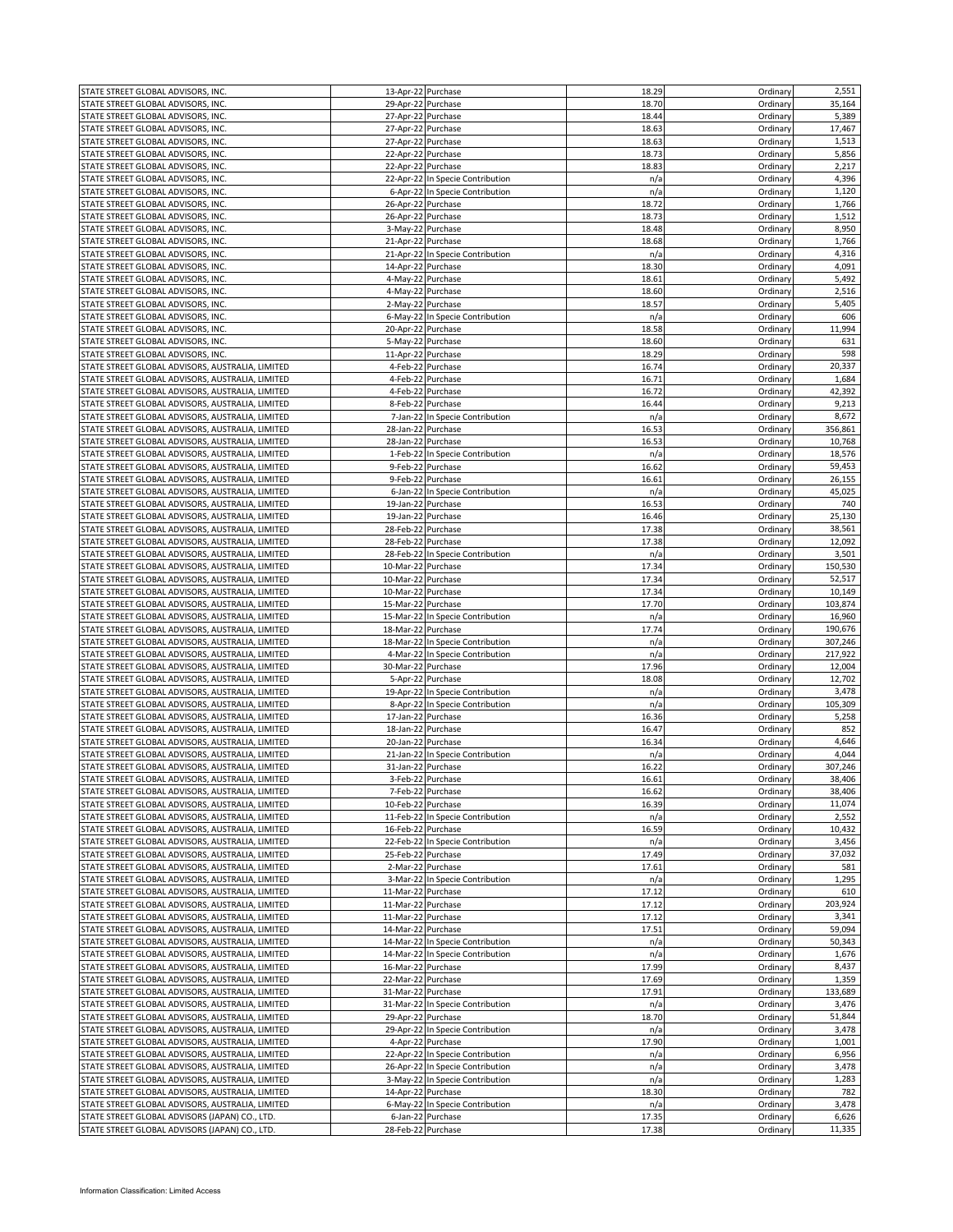| STATE STREET GLOBAL ADVISORS (JAPAN) CO., LTD. | 10-Jan-22 Purchase |                                                                                                                                                                                                 | 17.07 | Ordinary | 4,616     |
|------------------------------------------------|--------------------|-------------------------------------------------------------------------------------------------------------------------------------------------------------------------------------------------|-------|----------|-----------|
| STATE STREET GLOBAL ADVISORS (JAPAN) CO., LTD. |                    | 30-Mar-22 In Specie Contribution                                                                                                                                                                | n/a   | Ordinary | 130.950   |
| STATE STREET GLOBAL ADVISORS (JAPAN) CO., LTD. | 25-Mar-22 Purchase |                                                                                                                                                                                                 | 17.87 | Ordinary | 4,320     |
| STATE STREET GLOBAL ADVISORS EUROPE LIMITED    |                    | 2-Feb-22 Purchase                                                                                                                                                                               | 16.49 | Ordinary | 2,142     |
| STATE STREET GLOBAL ADVISORS EUROPE LIMITED    |                    | 4-Feb-22 Purchase                                                                                                                                                                               | 16.74 | Ordinary | 2,404     |
| STATE STREET GLOBAL ADVISORS EUROPE LIMITED    |                    | 8-Feb-22 Purchase                                                                                                                                                                               | 16.44 | Ordinary | 310       |
| STATE STREET GLOBAL ADVISORS EUROPE LIMITED    |                    | 9-Feb-22 Purchase                                                                                                                                                                               | 16.62 | Ordinary | 3,262     |
| STATE STREET GLOBAL ADVISORS EUROPE LIMITED    | 28-Feb-22 Purchase |                                                                                                                                                                                                 | 17.38 | Ordinary | 2,849     |
|                                                |                    |                                                                                                                                                                                                 |       |          |           |
| STATE STREET GLOBAL ADVISORS EUROPE LIMITED    | 15-Mar-22 Purchase |                                                                                                                                                                                                 | 17.71 | Ordinary | 462       |
| STATE STREET GLOBAL ADVISORS EUROPE LIMITED    |                    | 10-Jan-22 Purchase                                                                                                                                                                              | 17.07 | Ordinary | 1,024     |
| STATE STREET GLOBAL ADVISORS EUROPE LIMITED    |                    | 8-Apr-22 Purchase                                                                                                                                                                               | 18.24 | Ordinary | 620       |
| STATE STREET GLOBAL ADVISORS EUROPE LIMITED    |                    | 12-Jan-22 Purchase                                                                                                                                                                              | 16.51 | Ordinary | 310       |
| STATE STREET GLOBAL ADVISORS EUROPE LIMITED    | 13-Jan-22 Purchase |                                                                                                                                                                                                 | 16.49 | Ordinary | 930       |
| STATE STREET GLOBAL ADVISORS EUROPE LIMITED    | 21-Jan-22 Purchase |                                                                                                                                                                                                 | 16.14 | Ordinary | 714       |
| STATE STREET GLOBAL ADVISORS EUROPE LIMITED    | 24-Jan-22 Purchase |                                                                                                                                                                                                 | 16.33 | Ordinary | 310       |
| STATE STREET GLOBAL ADVISORS EUROPE LIMITED    | 10-Feb-22 Purchase |                                                                                                                                                                                                 | 16.39 | Ordinary | 714       |
| STATE STREET GLOBAL ADVISORS EUROPE LIMITED    | 17-Feb-22 Purchase |                                                                                                                                                                                                 | 16.63 | Ordinary | 311       |
| STATE STREET GLOBAL ADVISORS EUROPE LIMITED    | 24-Feb-22 Purchase |                                                                                                                                                                                                 | 17.80 | Ordinary | 158       |
| STATE STREET GLOBAL ADVISORS EUROPE LIMITED    | 2-Mar-22 Purchase  |                                                                                                                                                                                                 | 17.60 | Ordinary | 154       |
|                                                |                    |                                                                                                                                                                                                 |       |          | 20,786    |
| STATE STREET GLOBAL ADVISORS EUROPE LIMITED    | 11-Mar-22 Purchase |                                                                                                                                                                                                 | 17.12 | Ordinary |           |
| STATE STREET GLOBAL ADVISORS EUROPE LIMITED    | 17-Mar-22 Purchase |                                                                                                                                                                                                 | 17.78 | Ordinary | 308       |
| STATE STREET GLOBAL ADVISORS EUROPE LIMITED    | 24-Mar-22 Purchase |                                                                                                                                                                                                 | 17.85 | Ordinary | 155       |
| STATE STREET GLOBAL ADVISORS EUROPE LIMITED    | 13-Apr-22 Purchase |                                                                                                                                                                                                 | 18.29 | Ordinary | 1,550     |
| STATE STREET GLOBAL ADVISORS EUROPE LIMITED    | 26-Apr-22 Purchase |                                                                                                                                                                                                 | 18.73 | Ordinary | 620       |
| STATE STREET GLOBAL ADVISORS EUROPE LIMITED    | 21-Apr-22 Purchase |                                                                                                                                                                                                 | 18.68 | Ordinary | 775       |
| STATE STREET GLOBAL ADVISORS EUROPE LIMITED    |                    | 6-May-22 Purchase                                                                                                                                                                               | 18.67 | Ordinary | 310       |
| STATE STREET GLOBAL ADVISORS EUROPE LIMITED    | 28-Apr-22 Purchase |                                                                                                                                                                                                 | 18.47 | Ordinary | 155       |
|                                                |                    |                                                                                                                                                                                                 |       |          |           |
| STATE STREET GLOBAL ADVISORS EUROPE LIMITED    | 5-May-22 Purchase  |                                                                                                                                                                                                 | 18.48 | Ordinary | 155       |
| STATE STREET GLOBAL ADVISORS LIMITED           | 11-Jan-22 Purchase |                                                                                                                                                                                                 | 16.65 | Ordinary | 806       |
| STATE STREET GLOBAL ADVISORS LIMITED           | 18-Mar-22 Purchase |                                                                                                                                                                                                 | 17.74 | Ordinary | 10,118    |
| STATE STREET GLOBAL ADVISORS LIMITED           |                    | 4-Mar-22 Purchase                                                                                                                                                                               | 17.18 | Ordinary | 134       |
| STATE STREET GLOBAL ADVISORS LIMITED           |                    | 5-Apr-22 Purchase                                                                                                                                                                               | 18.08 | Ordinary | 5,772     |
| STATE STREET GLOBAL ADVISORS LIMITED           |                    | 8-Apr-22 Purchase                                                                                                                                                                               | 18.24 | Ordinary | 1,580     |
| STATE STREET GLOBAL ADVISORS LIMITED           | 12-Jan-22 Purchase |                                                                                                                                                                                                 | 16.51 | Ordinary | 1,612     |
| STATE STREET GLOBAL ADVISORS LIMITED           | 13-Jan-22 Purchase |                                                                                                                                                                                                 | 16.49 | Ordinary | 3,224     |
|                                                |                    |                                                                                                                                                                                                 |       |          | 14,127    |
| STATE STREET GLOBAL ADVISORS LIMITED           |                    | 13-Jan-22 In Specie Contribution                                                                                                                                                                | n/a   | Ordinary |           |
| STATE STREET GLOBAL ADVISORS LIMITED           | 14-Jan-22 Purchase |                                                                                                                                                                                                 | 16.35 | Ordinary | 1,612     |
| STATE STREET GLOBAL ADVISORS LIMITED           | 27-Jan-22 Purchase |                                                                                                                                                                                                 | 16.15 | Ordinary | 7,915     |
| STATE STREET GLOBAL ADVISORS LIMITED           | 31-Jan-22 Purchase |                                                                                                                                                                                                 | 16.20 | Ordinary | 12,655    |
| STATE STREET GLOBAL ADVISORS LIMITED           | 11-Feb-22 Purchase |                                                                                                                                                                                                 | 16.23 | Ordinary | 5,747     |
| STATE STREET GLOBAL ADVISORS LIMITED           |                    | 2-Mar-22 Purchase                                                                                                                                                                               | 17.60 | Ordinary | 60,483    |
| STATE STREET GLOBAL ADVISORS LIMITED           |                    | 8-Mar-22 Purchase                                                                                                                                                                               | 17.50 | Ordinary | 23,246    |
| STATE STREET GLOBAL ADVISORS LIMITED           | 14-Mar-22 Purchase |                                                                                                                                                                                                 | 17.51 | Ordinary | 16,529    |
|                                                |                    |                                                                                                                                                                                                 |       |          |           |
| STATE STREET GLOBAL ADVISORS LIMITED           | 24-Mar-22 Purchase |                                                                                                                                                                                                 | 17.85 | Ordinary | 5,148     |
| STATE STREET GLOBAL ADVISORS LIMITED           |                    | 1-Apr-22 Purchase                                                                                                                                                                               | 17.88 | Ordinary | 3,200     |
| STATE STREET GLOBAL ADVISORS LIMITED           | 13-Apr-22 Purchase |                                                                                                                                                                                                 | 18.29 | Ordinary | 40,237    |
| STATE STREET GLOBAL ADVISORS LIMITED           |                    | 6-Apr-22 Purchase                                                                                                                                                                               | 18.02 | Ordinary | 10,977    |
| STATE STREET GLOBAL ADVISORS LIMITED           |                    | 6-Apr-22 Purchase                                                                                                                                                                               | 18.01 | Ordinary | 210       |
| STATE STREET GLOBAL ADVISORS LIMITED           | 26-Apr-22 Purchase |                                                                                                                                                                                                 | 18.73 | Ordinary | 24,772    |
| STATE STREET GLOBAL ADVISORS LIMITED           | 21-Apr-22 Purchase |                                                                                                                                                                                                 | 18.68 | Ordinary | 32,060    |
| STATE STREET GLOBAL ADVISORS LIMITED           | 20-Apr-22 Purchase |                                                                                                                                                                                                 | 18.58 | Ordinary | 475       |
|                                                |                    |                                                                                                                                                                                                 | 18.47 | Ordinary | 210       |
| STATE STREET GLOBAL ADVISORS LIMITED           | 28-Apr-22 Purchase |                                                                                                                                                                                                 |       |          |           |
| STATE STREET GLOBAL ADVISORS ASIA LIMITED      | 31-Mar-22 Purchase |                                                                                                                                                                                                 | 17.93 | Ordinary | 3,312     |
| STATE STREET BANK AND TRUST COMPANY            |                    | 17-Feb-22 Taking a pledge over securities to<br>secure a securities loan from<br>ARROWSTREET INTERNATIONAL<br>EQUITY FUND EAFE ALPHA<br>EXTENSION FUND - Refer Part C of<br>Annexure E          | n/a   | Ordinary | 36,083    |
| STATE STREET BANK AND TRUST COMPANY            |                    | 1-Mar-22 Taking a pledge over securities to<br>secure a securities loan from<br>ARROWSTREET INTERNATIONAL<br>EQUITY FUND EAFE ALPHA<br>EXTENSION FUND - Refer Part C of<br>Annexure E           | n/a   | Ordinary | 14,258    |
| STATE STREET BANK AND TRUST COMPANY            |                    | 2-Mar-22 Releasing a pledge over securities<br>provided to secure a securities loan<br>to ARROWSTREET INTERNATIONAL<br>EQUITY FUND EAFE ALPHA<br>EXTENSION FUND - Refer Part C of<br>Annexure E | n/a   | Ordinary | (50, 341) |
| STATE STREET BANK AND TRUST COMPANY            |                    | 21-Jan-22 Transfer of title of securities to<br>secure a securities loan from THE<br>CREDIT SUISSE GROUP - Refer Part<br><b>B</b> of Annexure D                                                 | n/a   | Ordinary | 80,935    |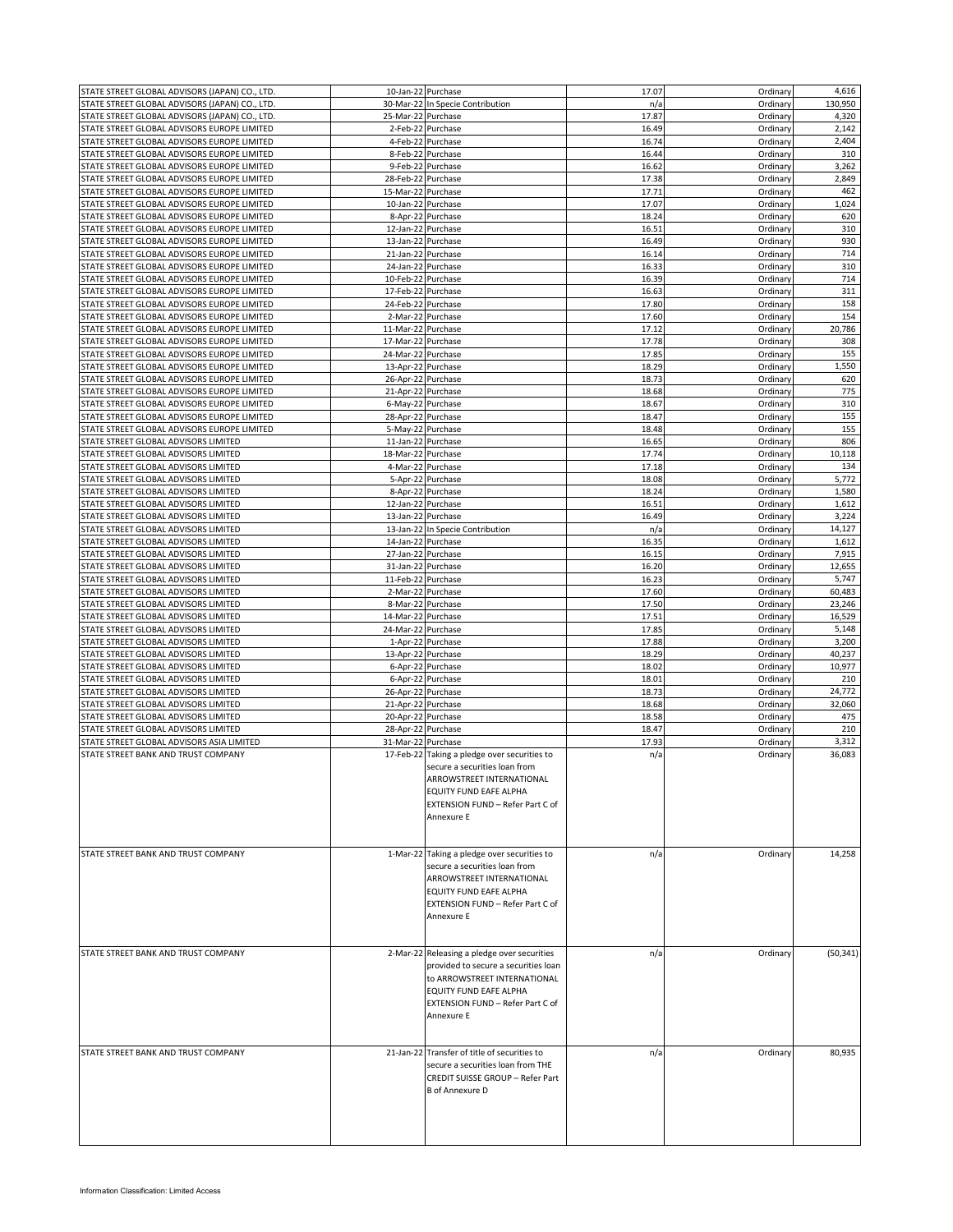| STATE STREET BANK AND TRUST COMPANY | 24-Jan-22 Return of securities provided to<br>secure a securities loan to THE<br>CREDIT SUISSE GROUP - Refer Part<br><b>B</b> of Annexure D     | n/a | Ordinary | (6, 653)  |
|-------------------------------------|-------------------------------------------------------------------------------------------------------------------------------------------------|-----|----------|-----------|
| STATE STREET BANK AND TRUST COMPANY | 25-Jan-22 Transfer of title of securities to<br>secure a securities loan from THE<br>CREDIT SUISSE GROUP - Refer Part<br><b>B</b> of Annexure D | n/a | Ordinary | 11,885    |
| STATE STREET BANK AND TRUST COMPANY | 26-Jan-22 Return of securities provided to<br>secure a securities loan to THE<br>CREDIT SUISSE GROUP - Refer Part<br><b>B</b> of Annexure D     | n/a | Ordinary | (2,780)   |
| STATE STREET BANK AND TRUST COMPANY | 27-Jan-22 Return of securities provided to<br>secure a securities loan to THE<br>CREDIT SUISSE GROUP - Refer Part<br><b>B</b> of Annexure D     | n/a | Ordinary | (2, 247)  |
| STATE STREET BANK AND TRUST COMPANY | 28-Jan-22 Return of securities provided to<br>secure a securities loan to THE<br>CREDIT SUISSE GROUP - Refer Part<br><b>B</b> of Annexure D     | n/a | Ordinary | (13,071)  |
| STATE STREET BANK AND TRUST COMPANY | 31-Jan-22 Transfer of title of securities to<br>secure a securities loan from THE<br>CREDIT SUISSE GROUP - Refer Part<br><b>B</b> of Annexure D | n/a | Ordinary | 1,660     |
| STATE STREET BANK AND TRUST COMPANY | 1-Feb-22 Transfer of title of securities to<br>secure a securities loan from THE<br>CREDIT SUISSE GROUP - Refer Part<br><b>B</b> of Annexure D  | n/a | Ordinary | 3,712     |
| STATE STREET BANK AND TRUST COMPANY | 2-Feb-22 Return of securities provided to<br>secure a securities loan to THE<br>CREDIT SUISSE GROUP - Refer Part<br><b>B</b> of Annexure D      | n/a | Ordinary | (38, 531) |
| STATE STREET BANK AND TRUST COMPANY | 3-Feb-22 Transfer of title of securities to<br>secure a securities loan from THE<br>CREDIT SUISSE GROUP - Refer Part<br><b>B</b> of Annexure D  | n/a | Ordinary | 794       |
| STATE STREET BANK AND TRUST COMPANY | 4-Feb-22 Return of securities provided to<br>secure a securities loan to THE<br>CREDIT SUISSE GROUP - Refer Part<br><b>B</b> of Annexure D      | n/a | Ordinary | (180)     |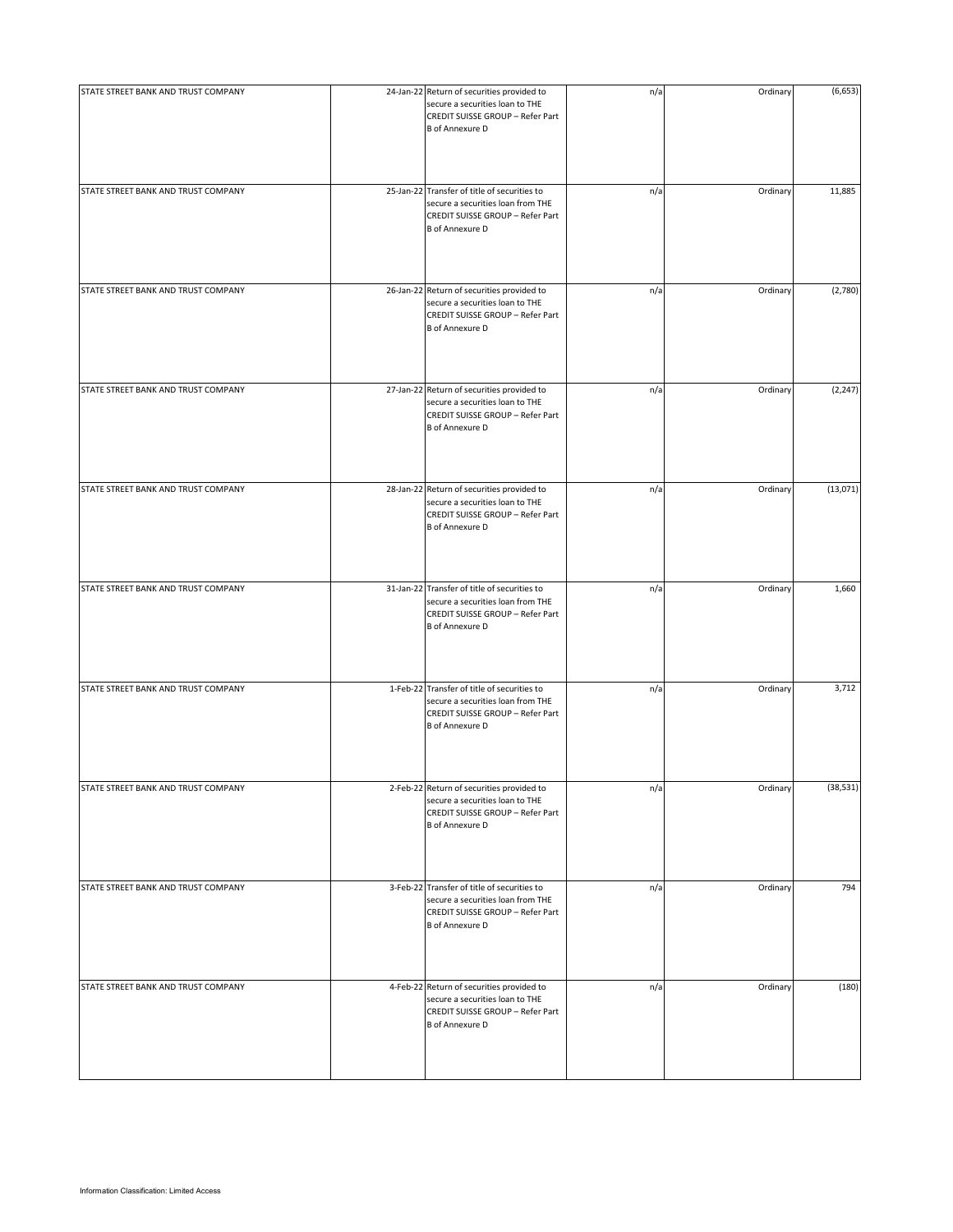| STATE STREET BANK AND TRUST COMPANY | 7-Feb-22 Return of securities provided to<br>secure a securities loan to THE<br>CREDIT SUISSE GROUP - Refer Part<br><b>B</b> of Annexure D | n/a | Ordinary | (35, 522) |
|-------------------------------------|--------------------------------------------------------------------------------------------------------------------------------------------|-----|----------|-----------|
| STATE STREET BANK AND TRUST COMPANY | 10-Jan-22 Return of securities provided to<br>secure a securities loan to THE<br>MACQUARIE GROUP - Refer Part B<br>of Annexure D           | n/a | Ordinary | (91,000)  |
| STATE STREET BANK AND TRUST COMPANY | 11-Jan-22 Return of securities provided to<br>secure a securities loan to THE<br>MACQUARIE GROUP - Refer Part B<br>of Annexure D           | n/a | Ordinary | (17,000)  |
| STATE STREET BANK AND TRUST COMPANY | 12-Jan-22 Return of securities provided to<br>secure a securities loan to THE<br>MACQUARIE GROUP - Refer Part B<br>of Annexure D           | n/a | Ordinary | (37, 029) |
| STATE STREET BANK AND TRUST COMPANY | 13-Jan-22 Transfer of title of securities to<br>secure a securities loan from THE<br>MACQUARIE GROUP - Refer Part B<br>of Annexure D       | n/a | Ordinary | 595       |
| STATE STREET BANK AND TRUST COMPANY | 14-Jan-22 Return of securities provided to<br>secure a securities loan to THE<br>MACQUARIE GROUP - Refer Part B<br>of Annexure D           | n/a | Ordinary | (15)      |
| STATE STREET BANK AND TRUST COMPANY | 17-Jan-22 Return of securities provided to<br>secure a securities loan to THE<br>MACQUARIE GROUP - Refer Part B<br>of Annexure D           | n/a | Ordinary | (68)      |
| STATE STREET BANK AND TRUST COMPANY | 18-Jan-22 Return of securities provided to<br>secure a securities loan to THE<br>MACQUARIE GROUP - Refer Part B<br>of Annexure D           | n/a | Ordinary | (77)      |
| STATE STREET BANK AND TRUST COMPANY | 19-Jan-22 Transfer of title of securities to<br>secure a securities loan from THE<br>MACQUARIE GROUP - Refer Part B<br>of Annexure D       | n/a | Ordinary | 32        |
| STATE STREET BANK AND TRUST COMPANY | 20-Jan-22 Transfer of title of securities to<br>secure a securities loan from THE<br>MACQUARIE GROUP - Refer Part B<br>of Annexure D       | n/a | Ordinary | 10        |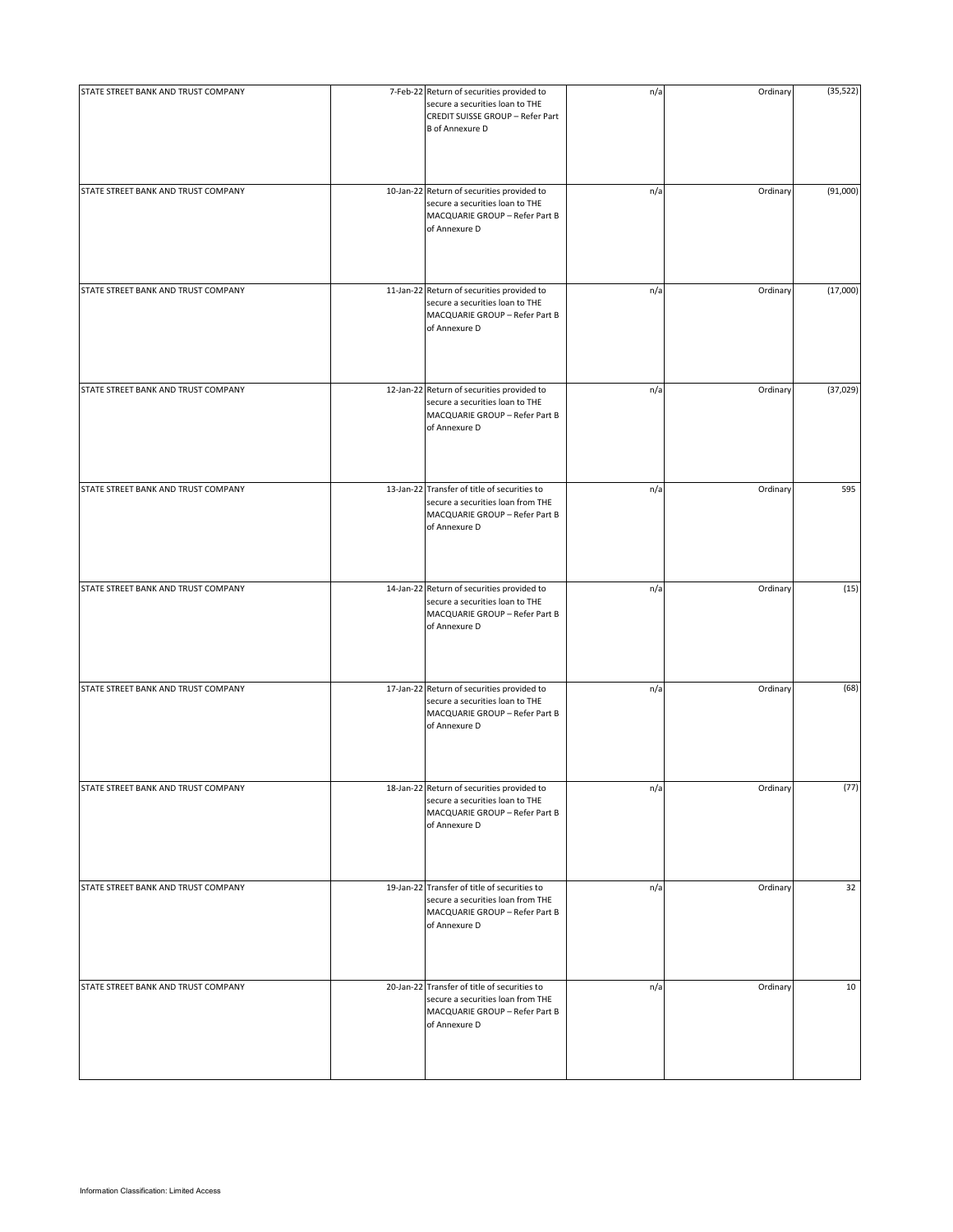| STATE STREET BANK AND TRUST COMPANY | 25-Jan-22 Transfer of title of securities to<br>secure a securities loan from THE<br>MACQUARIE GROUP - Refer Part B<br>of Annexure D | n/a | Ordinary | 265,552   |
|-------------------------------------|--------------------------------------------------------------------------------------------------------------------------------------|-----|----------|-----------|
| STATE STREET BANK AND TRUST COMPANY | 31-Jan-22 Transfer of title of securities to<br>secure a securities loan from THE<br>MACQUARIE GROUP - Refer Part B<br>of Annexure D | n/a | Ordinary | 150,000   |
| STATE STREET BANK AND TRUST COMPANY | 1-Feb-22 Transfer of title of securities to<br>secure a securities loan from THE<br>MACQUARIE GROUP - Refer Part B<br>of Annexure D  | n/a | Ordinary | 13,000    |
| STATE STREET BANK AND TRUST COMPANY | 3-Feb-22 Transfer of title of securities to<br>secure a securities loan from THE<br>MACQUARIE GROUP - Refer Part B<br>of Annexure D  | n/a | Ordinary | 290,000   |
| STATE STREET BANK AND TRUST COMPANY | 9-Feb-22 Return of securities provided to<br>secure a securities loan to THE<br>MACQUARIE GROUP - Refer Part B<br>of Annexure D      | n/a | Ordinary | (72,000)  |
| STATE STREET BANK AND TRUST COMPANY | 23-Feb-22 Return of securities provided to<br>secure a securities loan to THE<br>MACQUARIE GROUP - Refer Part B<br>of Annexure D     | n/a | Ordinary | (34,000)  |
| STATE STREET BANK AND TRUST COMPANY | 24-Feb-22 Return of securities provided to<br>secure a securities loan to THE<br>MACQUARIE GROUP - Refer Part B<br>of Annexure D     | n/a | Ordinary | (118,000) |
| STATE STREET BANK AND TRUST COMPANY | 25-Feb-22 Return of securities provided to<br>secure a securities loan to THE<br>MACQUARIE GROUP - Refer Part B<br>of Annexure D     | n/a | Ordinary | (140,000) |
| STATE STREET BANK AND TRUST COMPANY | 28-Feb-22 Return of securities provided to<br>secure a securities loan to THE<br>MACQUARIE GROUP - Refer Part B<br>of Annexure D     | n/a | Ordinary | (120,000) |
| STATE STREET BANK AND TRUST COMPANY | 1-Mar-22 Return of securities provided to<br>secure a securities loan to THE<br>MACQUARIE GROUP - Refer Part B<br>of Annexure D      | n/a | Ordinary | (176,000) |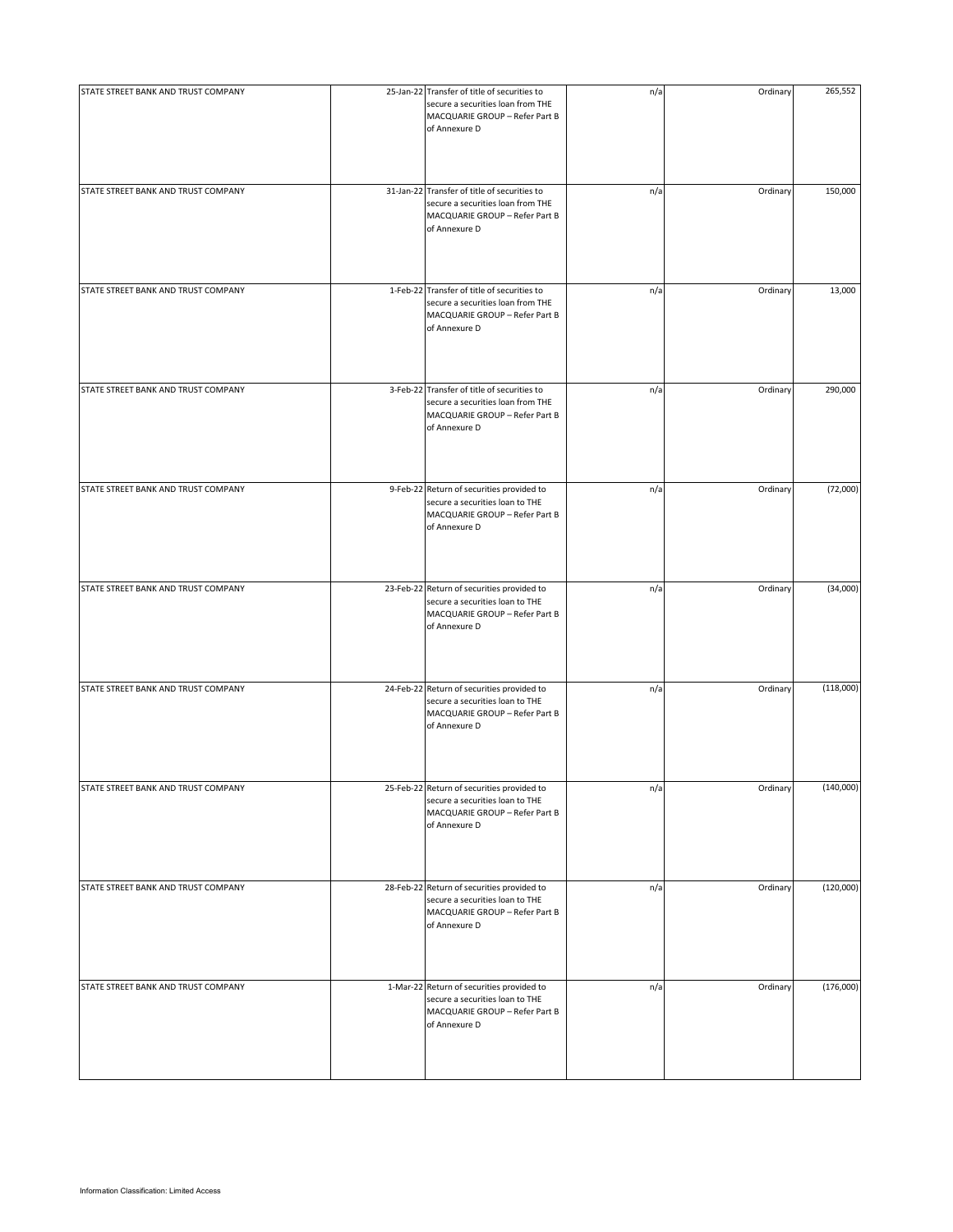| STATE STREET BANK AND TRUST COMPANY | 3-Mar-22 Transfer of title of securities to<br>secure a securities loan from THE<br>MACQUARIE GROUP - Refer Part B<br>of Annexure D  | n/a | Ordinary | 192,000    |
|-------------------------------------|--------------------------------------------------------------------------------------------------------------------------------------|-----|----------|------------|
| STATE STREET BANK AND TRUST COMPANY | 4-Mar-22 Return of securities provided to<br>secure a securities loan to THE<br>MACQUARIE GROUP - Refer Part B<br>of Annexure D      | n/a | Ordinary | (64,000)   |
| STATE STREET BANK AND TRUST COMPANY | 7-Mar-22 Return of securities provided to<br>secure a securities loan to THE<br>MACQUARIE GROUP - Refer Part B<br>of Annexure D      | n/a | Ordinary | (171, 822) |
| STATE STREET BANK AND TRUST COMPANY | 8-Mar-22 Transfer of title of securities to<br>secure a securities loan from THE<br>MACQUARIE GROUP - Refer Part B<br>of Annexure D  | n/a | Ordinary | 363,822    |
| STATE STREET BANK AND TRUST COMPANY | 9-Mar-22 Return of securities provided to<br>secure a securities loan to THE<br>MACQUARIE GROUP - Refer Part B<br>of Annexure D      | n/a | Ordinary | (65,000)   |
| STATE STREET BANK AND TRUST COMPANY | 15-Mar-22 Return of securities provided to<br>secure a securities loan to THE<br>MACQUARIE GROUP - Refer Part B<br>of Annexure D     | n/a | Ordinary | (50,000)   |
| STATE STREET BANK AND TRUST COMPANY | 16-Mar-22 Return of securities provided to<br>secure a securities loan to THE<br>MACQUARIE GROUP - Refer Part B<br>of Annexure D     | n/a | Ordinary | (100,000)  |
| STATE STREET BANK AND TRUST COMPANY | 13-Apr-22 Return of securities provided to<br>secure a securities loan to THE<br>MACQUARIE GROUP - Refer Part B<br>of Annexure D     | n/a | Ordinary | (158,000)  |
| STATE STREET BANK AND TRUST COMPANY | 26-Apr-22 Transfer of title of securities to<br>secure a securities loan from THE<br>MACQUARIE GROUP - Refer Part B<br>of Annexure D | n/a | Ordinary | 278,000    |
| STATE STREET BANK AND TRUST COMPANY | 27-Apr-22 Transfer of title of securities to<br>secure a securities loan from THE<br>MACQUARIE GROUP - Refer Part B<br>of Annexure D | n/a | Ordinary | 60,000     |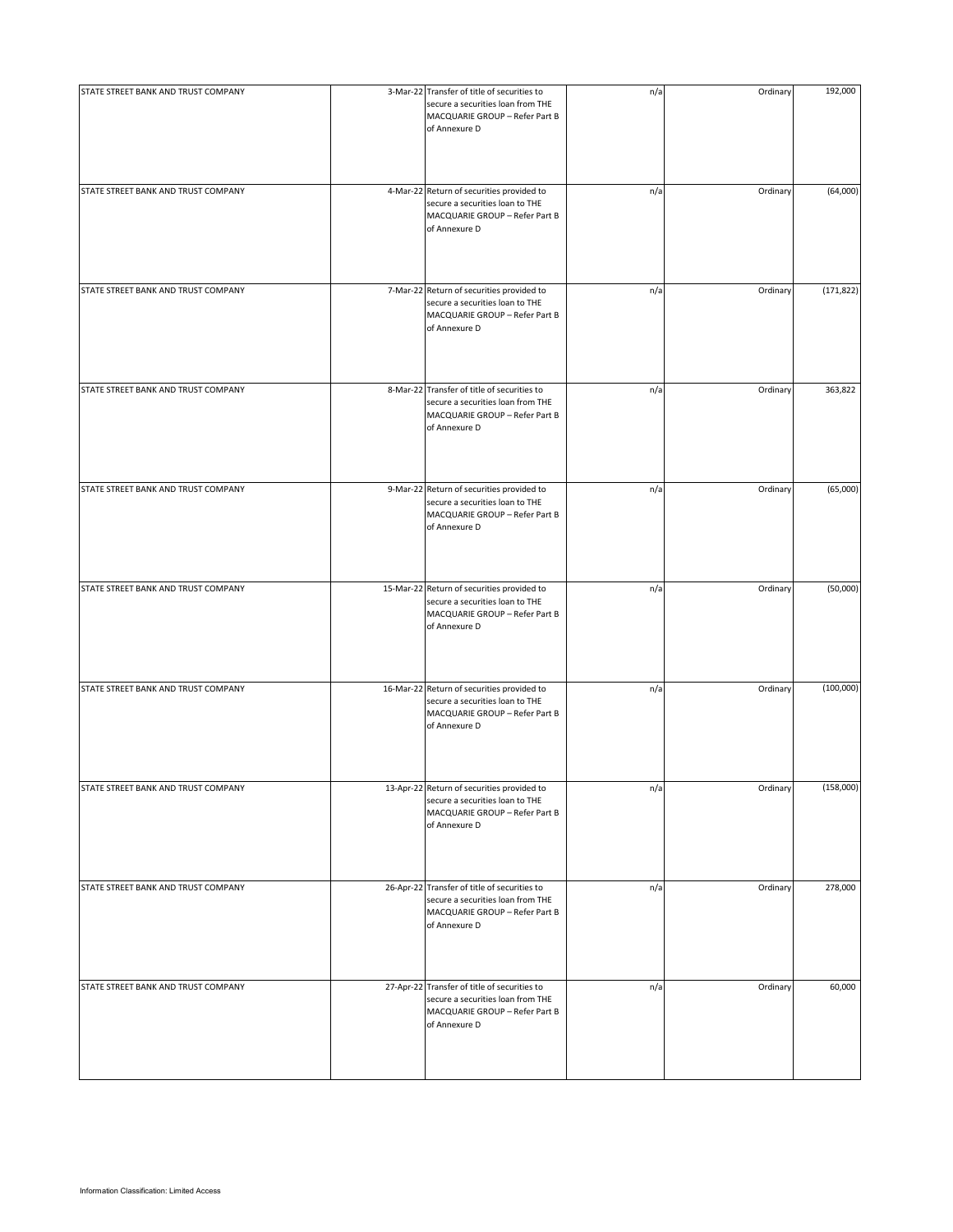| STATE STREET BANK AND TRUST COMPANY | 28-Apr-22 Return of securities provided to<br>secure a securities loan to THE<br>MACQUARIE GROUP - Refer Part B<br>of Annexure D              | n/a | Ordinary | (94,000)  |
|-------------------------------------|-----------------------------------------------------------------------------------------------------------------------------------------------|-----|----------|-----------|
| STATE STREET BANK AND TRUST COMPANY | 6-May-22 Transfer of title of securities to<br>secure a securities loan from THE<br>MACQUARIE GROUP - Refer Part B<br>of Annexure D           | n/a | Ordinary | 2,260,000 |
| STATE STREET BANK AND TRUST COMPANY | 8-Mar-22 Transfer of title of securities to<br>secure a securities loan from UBS<br>SECURITIES AUSTRALIA LTD - Refer<br>Part B of Annexure D  | n/a | Ordinary | 120,126   |
| STATE STREET BANK AND TRUST COMPANY | 9-Mar-22 Return of securities provided to<br>secure a securities loan to UBS<br>SECURITIES AUSTRALIA LTD - Refer<br>Part B of Annexure D      | n/a | Ordinary | (550)     |
| STATE STREET BANK AND TRUST COMPANY | 10-Mar-22 Transfer of title of securities to<br>secure a securities loan from UBS<br>SECURITIES AUSTRALIA LTD - Refer<br>Part B of Annexure D | n/a | Ordinary | 10,537    |
| STATE STREET BANK AND TRUST COMPANY | 11-Mar-22 Return of securities provided to<br>secure a securities loan to UBS<br>SECURITIES AUSTRALIA LTD - Refer<br>Part B of Annexure D     | n/a | Ordinary | (8,309)   |
| STATE STREET BANK AND TRUST COMPANY | 14-Mar-22 Transfer of title of securities to<br>secure a securities loan from UBS<br>SECURITIES AUSTRALIA LTD - Refer<br>Part B of Annexure D | n/a | Ordinary | 588       |
| STATE STREET BANK AND TRUST COMPANY | 15-Mar-22 Transfer of title of securities to<br>secure a securities loan from UBS<br>SECURITIES AUSTRALIA LTD - Refer<br>Part B of Annexure D | n/a | Ordinary | 23,042    |
| STATE STREET BANK AND TRUST COMPANY | 16-Mar-22 Transfer of title of securities to<br>secure a securities loan from UBS<br>SECURITIES AUSTRALIA LTD - Refer<br>Part B of Annexure D | n/a | Ordinary | 1,400     |
| STATE STREET BANK AND TRUST COMPANY | 17-Mar-22 Return of securities provided to<br>secure a securities loan to UBS<br>SECURITIES AUSTRALIA LTD - Refer<br>Part B of Annexure D     | n/a | Ordinary | (610)     |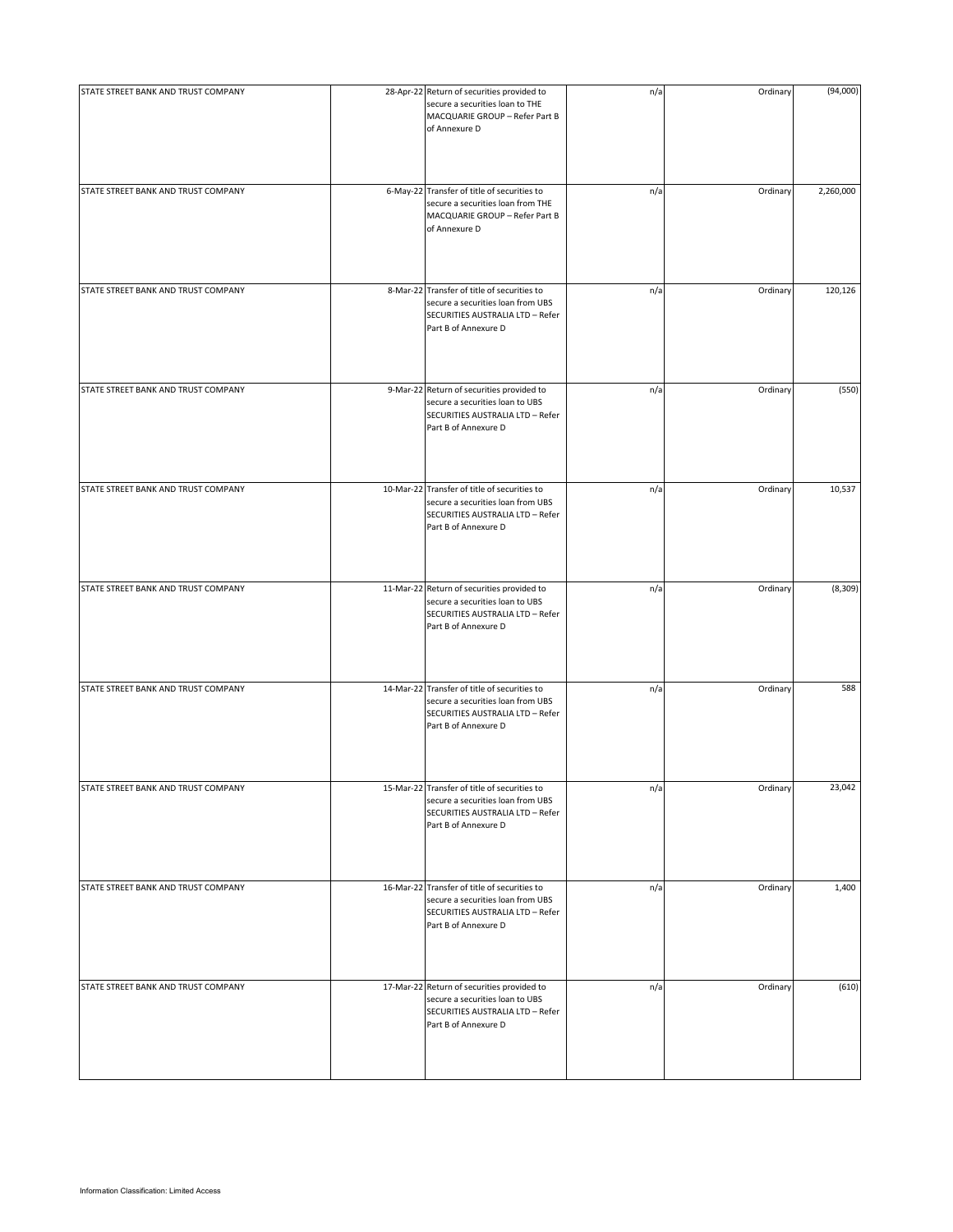| STATE STREET BANK AND TRUST COMPANY | 18-Mar-22 Return of securities provided to<br>secure a securities loan to UBS<br>SECURITIES AUSTRALIA LTD - Refer<br>Part B of Annexure D     | n/a | Ordinary | (296)     |
|-------------------------------------|-----------------------------------------------------------------------------------------------------------------------------------------------|-----|----------|-----------|
| STATE STREET BANK AND TRUST COMPANY | 21-Mar-22 Return of securities provided to<br>secure a securities loan to UBS<br>SECURITIES AUSTRALIA LTD - Refer<br>Part B of Annexure D     | n/a | Ordinary | (933)     |
| STATE STREET BANK AND TRUST COMPANY | 22-Mar-22 Return of securities provided to<br>secure a securities loan to UBS<br>SECURITIES AUSTRALIA LTD - Refer<br>Part B of Annexure D     | n/a | Ordinary | (459)     |
| STATE STREET BANK AND TRUST COMPANY | 23-Mar-22 Return of securities provided to<br>secure a securities loan to UBS<br>SECURITIES AUSTRALIA LTD - Refer<br>Part B of Annexure D     | n/a | Ordinary | (667)     |
| STATE STREET BANK AND TRUST COMPANY | 24-Mar-22 Transfer of title of securities to<br>secure a securities loan from UBS<br>SECURITIES AUSTRALIA LTD - Refer<br>Part B of Annexure D | n/a | Ordinary | 124       |
| STATE STREET BANK AND TRUST COMPANY | 25-Mar-22 Return of securities provided to<br>secure a securities loan to UBS<br>SECURITIES AUSTRALIA LTD - Refer<br>Part B of Annexure D     | n/a | Ordinary | (337)     |
| STATE STREET BANK AND TRUST COMPANY | 28-Mar-22 Return of securities provided to<br>secure a securities loan to UBS<br>SECURITIES AUSTRALIA LTD - Refer<br>Part B of Annexure D     | n/a | Ordinary | (85, 221) |
| STATE STREET BANK AND TRUST COMPANY | 29-Mar-22 Return of securities provided to<br>secure a securities loan to UBS<br>SECURITIES AUSTRALIA LTD - Refer<br>Part B of Annexure D     | n/a | Ordinary | (303)     |
| STATE STREET BANK AND TRUST COMPANY | 30-Mar-22 Return of securities provided to<br>secure a securities loan to UBS<br>SECURITIES AUSTRALIA LTD - Refer<br>Part B of Annexure D     | n/a | Ordinary | (28, 398) |
| STATE STREET BANK AND TRUST COMPANY | 31-Mar-22 Return of securities provided to<br>secure a securities loan to UBS<br>SECURITIES AUSTRALIA LTD - Refer<br>Part B of Annexure D     | n/a | Ordinary | (160)     |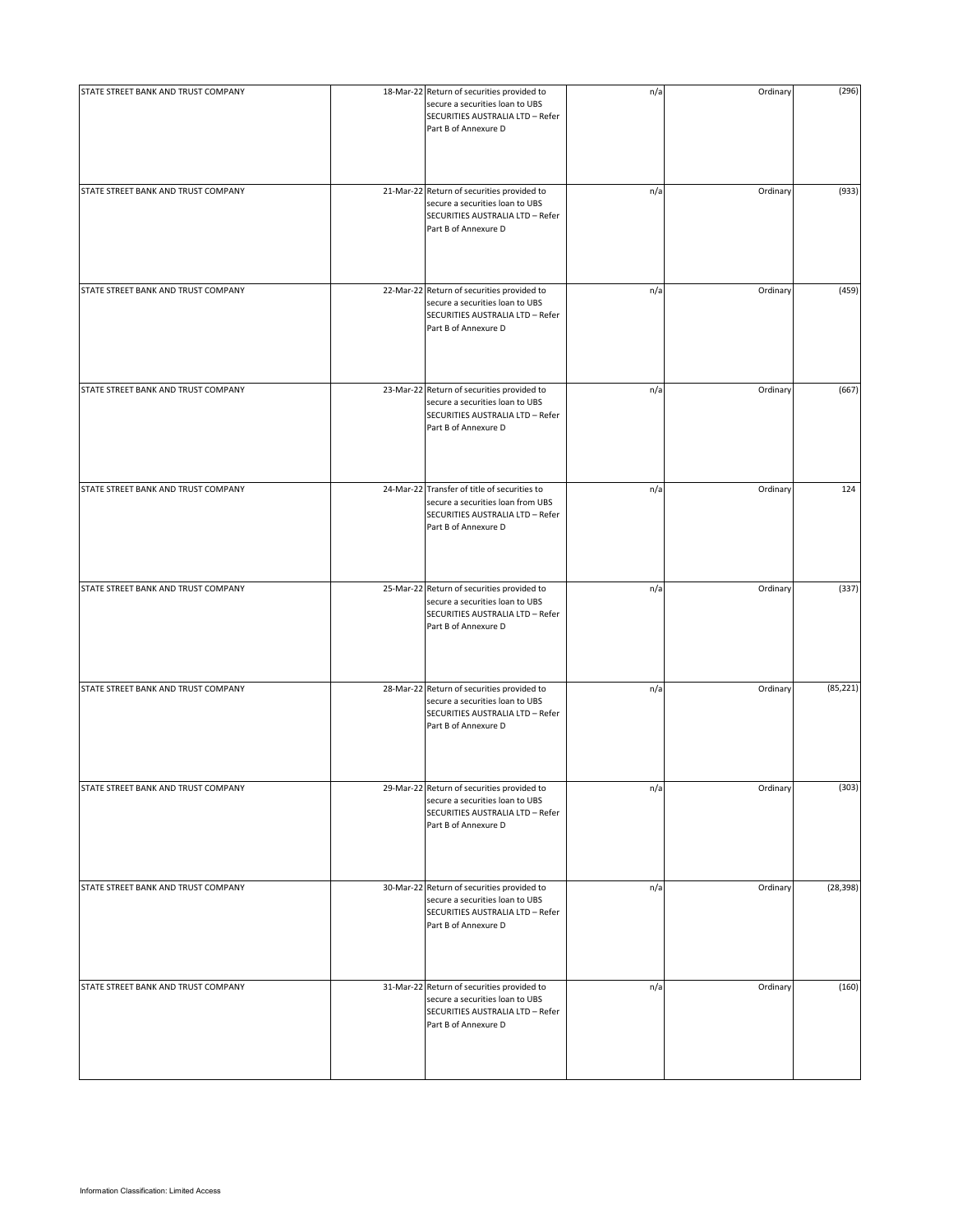| STATE STREET BANK AND TRUST COMPANY | 1-Apr-22 Return of securities provided to<br>secure a securities loan to UBS<br>SECURITIES AUSTRALIA LTD - Refer<br>Part B of Annexure D        | n/a | Ordinary | (304)     |
|-------------------------------------|-------------------------------------------------------------------------------------------------------------------------------------------------|-----|----------|-----------|
| STATE STREET BANK AND TRUST COMPANY | 4-Apr-22 Return of securities provided to<br>secure a securities loan to UBS<br>SECURITIES AUSTRALIA LTD - Refer<br>Part B of Annexure D        | n/a | Ordinary | (501)     |
| STATE STREET BANK AND TRUST COMPANY | 5-Apr-22 Return of securities provided to<br>secure a securities loan to UBS<br>SECURITIES AUSTRALIA LTD - Refer<br>Part B of Annexure D        | n/a | Ordinary | (28, 770) |
| STATE STREET BANK AND TRUST COMPANY | 21-Jan-22 Transfer of title of securities to<br>secure a securities loan from THE<br>CREDIT SUISSE GROUP - Refer Part<br><b>B</b> of Annexure D | n/a | Ordinary | 40        |
| STATE STREET BANK AND TRUST COMPANY | 24-Jan-22 Return of securities provided to<br>secure a securities loan to THE<br>CREDIT SUISSE GROUP - Refer Part<br><b>B</b> of Annexure D     | n/a | Ordinary | (1)       |
| STATE STREET BANK AND TRUST COMPANY | 31-Jan-22 Return of securities provided to<br>secure a securities loan to THE<br>CREDIT SUISSE GROUP - Refer Part<br><b>B</b> of Annexure D     | n/a | Ordinary | (1)       |
| STATE STREET BANK AND TRUST COMPANY | 2-Feb-22 Return of securities provided to<br>secure a securities loan to THE<br>CREDIT SUISSE GROUP - Refer Part<br><b>B</b> of Annexure D      | n/a | Ordinary | (19)      |
| STATE STREET BANK AND TRUST COMPANY | 3-Feb-22 Return of securities provided to<br>secure a securities loan to THE<br>CREDIT SUISSE GROUP - Refer Part<br><b>B</b> of Annexure D      | n/a | Ordinary | (1)       |
| STATE STREET BANK AND TRUST COMPANY | 7-Feb-22 Return of securities provided to<br>secure a securities loan to THE<br>CREDIT SUISSE GROUP - Refer Part<br><b>B</b> of Annexure D      | n/a | Ordinary | (18)      |
| STATE STREET BANK AND TRUST COMPANY | 12-Jan-22 Transfer of title of securities to<br>secure a securities loan from THE<br>MACQUARIE GROUP - Refer Part B<br>of Annexure D            | n/a | Ordinary | 26,531    |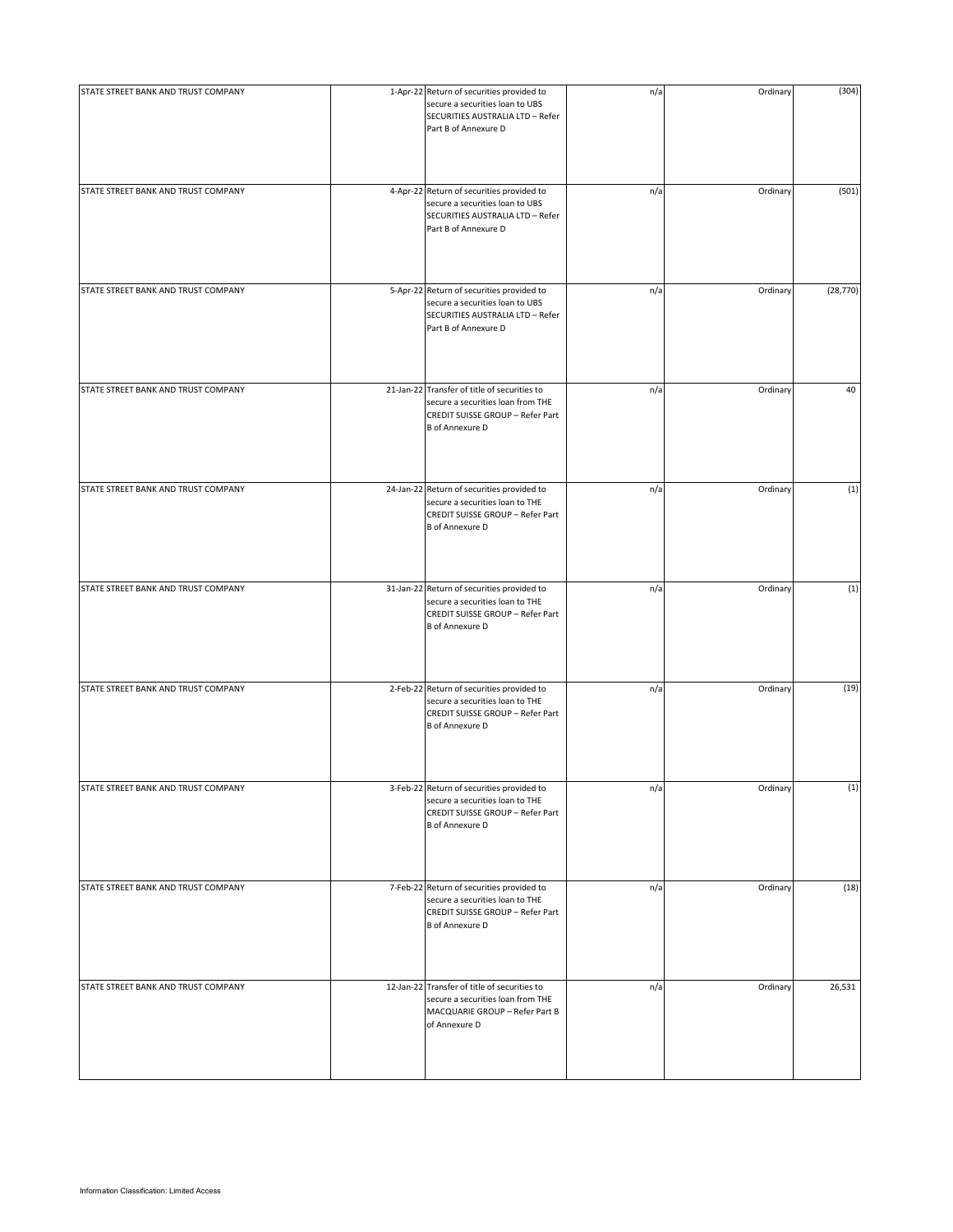| STATE STREET BANK AND TRUST COMPANY | 13-Jan-22 Return of securities provided to<br>secure a securities loan to THE<br>MACQUARIE GROUP - Refer Part B<br>of Annexure D             | n/a | Ordinary | (578)     |
|-------------------------------------|----------------------------------------------------------------------------------------------------------------------------------------------|-----|----------|-----------|
| STATE STREET BANK AND TRUST COMPANY | 14-Jan-22 Return of securities provided to<br>secure a securities loan to THE<br>MACQUARIE GROUP - Refer Part B<br>of Annexure D             | n/a | Ordinary | (727)     |
| STATE STREET BANK AND TRUST COMPANY | 17-Jan-22 Transfer of title of securities to<br>secure a securities loan from THE<br>MACQUARIE GROUP - Refer Part B<br>of Annexure D         | n/a | Ordinary | 171       |
| STATE STREET BANK AND TRUST COMPANY | 18-Jan-22 Return of securities provided to<br>secure a securities loan to THE<br>MACQUARIE GROUP - Refer Part B<br>of Annexure D             | n/a | Ordinary | (98)      |
| STATE STREET BANK AND TRUST COMPANY | 19-Jan-22 Transfer of title of securities to<br>secure a securities loan from THE<br>MACQUARIE GROUP - Refer Part B<br>of Annexure D         | n/a | Ordinary | 61        |
| STATE STREET BANK AND TRUST COMPANY | 20-Jan-22 Transfer of title of securities to<br>secure a securities loan from THE<br>MACQUARIE GROUP - Refer Part B<br>of Annexure D         | n/a | Ordinary | 771       |
| STATE STREET BANK AND TRUST COMPANY | 7-Mar-22 Return of securities provided to<br>secure a securities loan to THE<br>MACQUARIE GROUP - Refer Part B<br>of Annexure D              | n/a | Ordinary | (20, 601) |
| STATE STREET BANK AND TRUST COMPANY | 8-Mar-22 Return of securities provided to<br>secure a securities loan to THE<br>MACQUARIE GROUP - Refer Part B<br>of Annexure D              | n/a | Ordinary | (5, 531)  |
| STATE STREET BANK AND TRUST COMPANY | 8-Mar-22 Transfer of title of securities to<br>secure a securities loan from UBS<br>SECURITIES AUSTRALIA LTD - Refer<br>Part B of Annexure D | n/a | Ordinary | 7,430     |
| STATE STREET BANK AND TRUST COMPANY | 9-Mar-22 Transfer of title of securities to<br>secure a securities loan from UBS<br>SECURITIES AUSTRALIA LTD - Refer<br>Part B of Annexure D | n/a | Ordinary | 128       |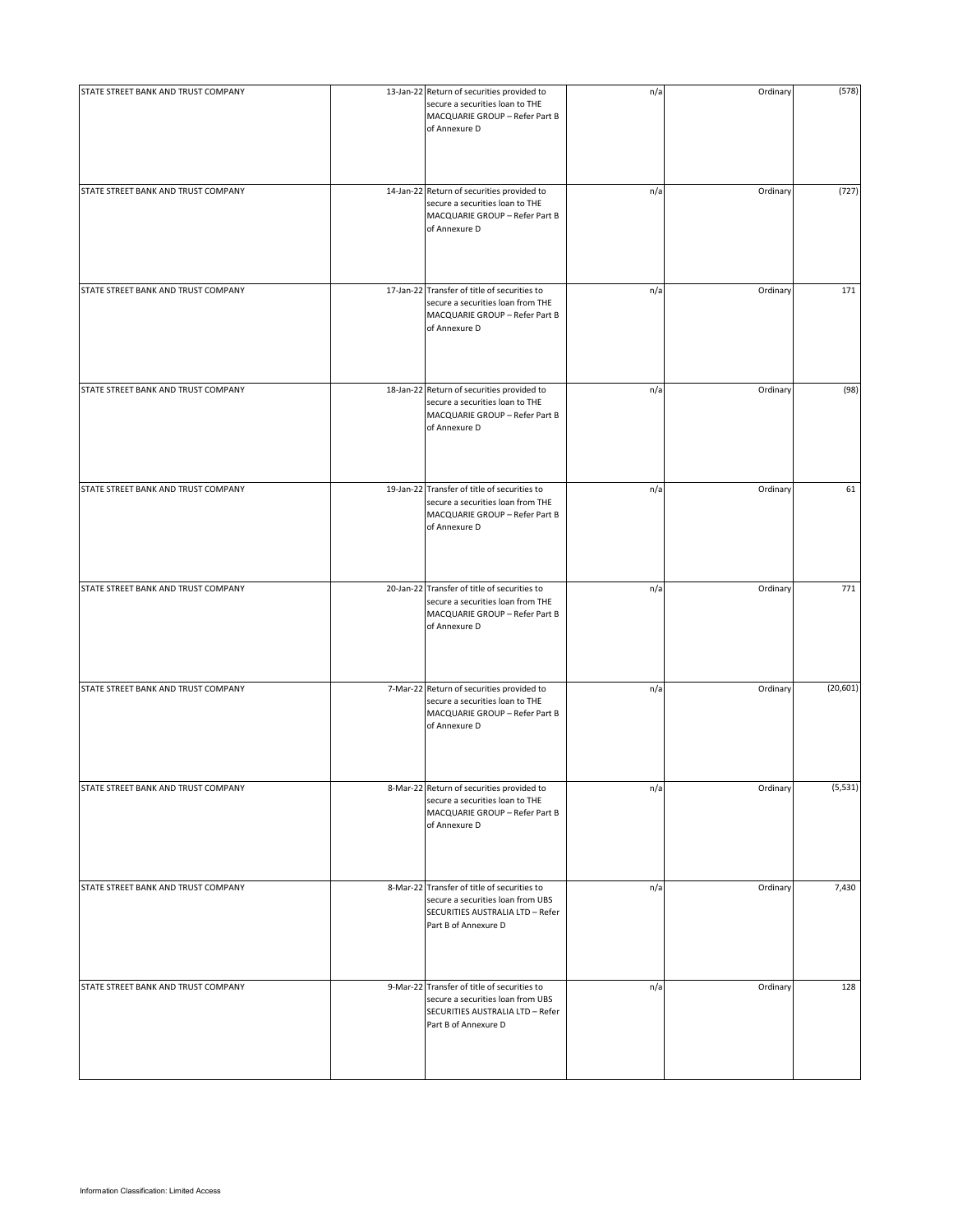| STATE STREET BANK AND TRUST COMPANY | 10-Mar-22 Return of securities provided to<br>secure a securities loan to UBS<br>SECURITIES AUSTRALIA LTD - Refer<br>Part B of Annexure D     | n/a | Ordinary | (1,004) |
|-------------------------------------|-----------------------------------------------------------------------------------------------------------------------------------------------|-----|----------|---------|
| STATE STREET BANK AND TRUST COMPANY | 11-Mar-22 Transfer of title of securities to<br>secure a securities loan from UBS<br>SECURITIES AUSTRALIA LTD - Refer<br>Part B of Annexure D | n/a | Ordinary | 232     |
| STATE STREET BANK AND TRUST COMPANY | 14-Mar-22 Transfer of title of securities to<br>secure a securities loan from UBS<br>SECURITIES AUSTRALIA LTD - Refer<br>Part B of Annexure D | n/a | Ordinary | 79      |
| STATE STREET BANK AND TRUST COMPANY | 15-Mar-22 Return of securities provided to<br>secure a securities loan to UBS<br>SECURITIES AUSTRALIA LTD - Refer<br>Part B of Annexure D     | n/a | Ordinary | (1,896) |
| STATE STREET BANK AND TRUST COMPANY | 16-Mar-22 Transfer of title of securities to<br>secure a securities loan from UBS<br>SECURITIES AUSTRALIA LTD - Refer<br>Part B of Annexure D | n/a | Ordinary | 30      |
| STATE STREET BANK AND TRUST COMPANY | 17-Mar-22 Transfer of title of securities to<br>secure a securities loan from UBS<br>SECURITIES AUSTRALIA LTD - Refer<br>Part B of Annexure D | n/a | Ordinary | 107     |
| STATE STREET BANK AND TRUST COMPANY | 18-Mar-22 Return of securities provided to<br>secure a securities loan to UBS<br>SECURITIES AUSTRALIA LTD - Refer<br>Part B of Annexure D     | n/a | Ordinary | (111)   |
| STATE STREET BANK AND TRUST COMPANY | 21-Mar-22 Return of securities provided to<br>secure a securities loan to UBS<br>SECURITIES AUSTRALIA LTD - Refer<br>Part B of Annexure D     | n/a | Ordinary | (225)   |
| STATE STREET BANK AND TRUST COMPANY | 22-Mar-22 Transfer of title of securities to<br>secure a securities loan from UBS<br>SECURITIES AUSTRALIA LTD - Refer<br>Part B of Annexure D | n/a | Ordinary | 21      |
| STATE STREET BANK AND TRUST COMPANY | 23-Mar-22 Transfer of title of securities to<br>secure a securities loan from UBS<br>SECURITIES AUSTRALIA LTD - Refer<br>Part B of Annexure D | n/a | Ordinary | 27      |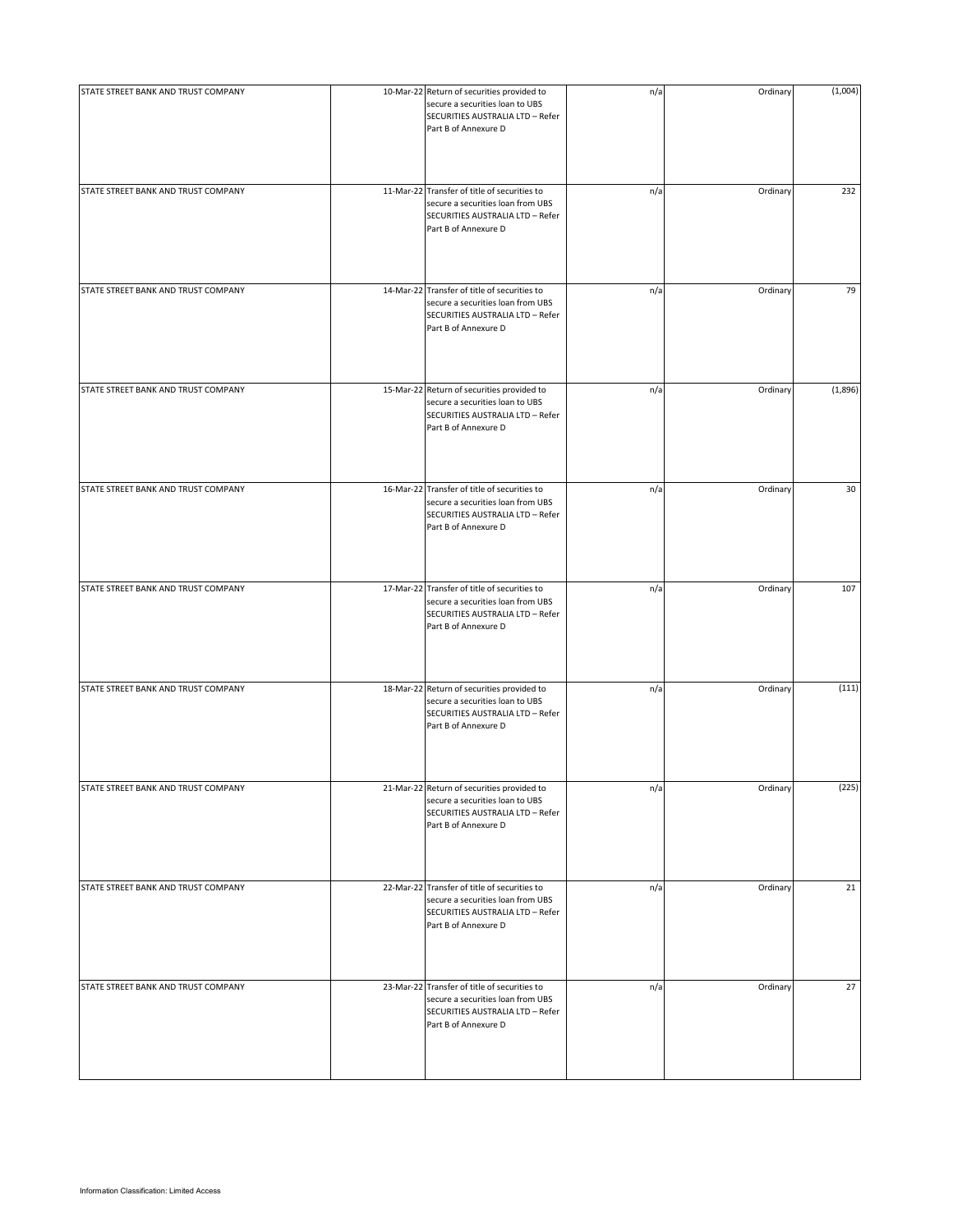| STATE STREET BANK AND TRUST COMPANY | 24-Mar-22 Return of securities provided to<br>secure a securities loan to UBS<br>SECURITIES AUSTRALIA LTD - Refer<br>Part B of Annexure D       | n/a | Ordinary | (20)      |
|-------------------------------------|-------------------------------------------------------------------------------------------------------------------------------------------------|-----|----------|-----------|
| STATE STREET BANK AND TRUST COMPANY | 25-Mar-22 Transfer of title of securities to<br>secure a securities loan from UBS<br>SECURITIES AUSTRALIA LTD - Refer<br>Part B of Annexure D   | n/a | Ordinary | 80        |
| STATE STREET BANK AND TRUST COMPANY | 28-Mar-22 Return of securities provided to<br>secure a securities loan to UBS<br>SECURITIES AUSTRALIA LTD - Refer<br>Part B of Annexure D       | n/a | Ordinary | (2,916)   |
| STATE STREET BANK AND TRUST COMPANY | 29-Mar-22 Transfer of title of securities to<br>secure a securities loan from UBS<br>SECURITIES AUSTRALIA LTD - Refer<br>Part B of Annexure D   | n/a | Ordinary | 49        |
| STATE STREET BANK AND TRUST COMPANY | 30-Mar-22 Return of securities provided to<br>secure a securities loan to UBS<br>SECURITIES AUSTRALIA LTD - Refer<br>Part B of Annexure D       | n/a | Ordinary | (986)     |
| STATE STREET BANK AND TRUST COMPANY | 31-Mar-22 Return of securities provided to<br>secure a securities loan to UBS<br>SECURITIES AUSTRALIA LTD - Refer<br>Part B of Annexure D       | n/a | Ordinary | (13)      |
| STATE STREET BANK AND TRUST COMPANY | 1-Apr-22 Transfer of title of securities to<br>secure a securities loan from UBS<br>SECURITIES AUSTRALIA LTD - Refer<br>Part B of Annexure D    | n/a | Ordinary | 8         |
| STATE STREET BANK AND TRUST COMPANY | 4-Apr-22 Transfer of title of securities to<br>secure a securities loan from UBS<br>SECURITIES AUSTRALIA LTD - Refer<br>Part B of Annexure D    | n/a | Ordinary | 265       |
| STATE STREET BANK AND TRUST COMPANY | 5-Apr-22 Return of securities provided to<br>secure a securities loan to UBS<br>SECURITIES AUSTRALIA LTD - Refer<br>Part B of Annexure D        | n/a | Ordinary | (1, 285)  |
| STATE STREET BANK AND TRUST COMPANY | 21-Jan-22 Transfer of title of securities to<br>secure a securities loan from THE<br>CREDIT SUISSE GROUP - Refer Part<br><b>B</b> of Annexure D | n/a | Ordinary | 1,029,025 |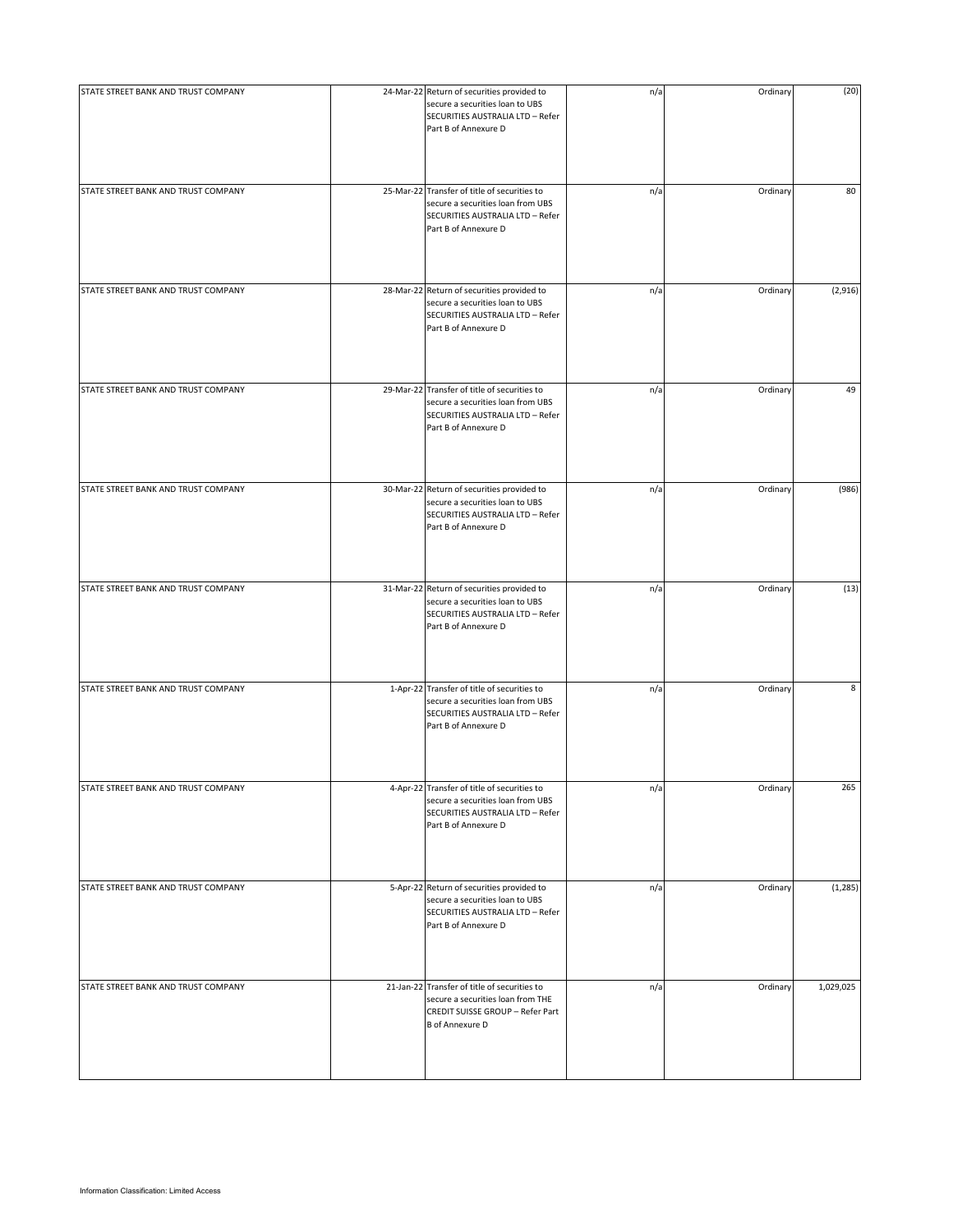| STATE STREET BANK AND TRUST COMPANY | 24-Jan-22 Return of securities provided to<br>secure a securities loan to THE<br>CREDIT SUISSE GROUP - Refer Part<br><b>B</b> of Annexure D     | n/a | Ordinary | (33, 265)  |
|-------------------------------------|-------------------------------------------------------------------------------------------------------------------------------------------------|-----|----------|------------|
| STATE STREET BANK AND TRUST COMPANY | 25-Jan-22 Return of securities provided to<br>secure a securities loan to THE<br>CREDIT SUISSE GROUP - Refer Part<br><b>B</b> of Annexure D     | n/a | Ordinary | (11,885)   |
| STATE STREET BANK AND TRUST COMPANY | 26-Jan-22 Transfer of title of securities to<br>secure a securities loan from THE<br>CREDIT SUISSE GROUP - Refer Part<br><b>B</b> of Annexure D | n/a | Ordinary | 2,780      |
| STATE STREET BANK AND TRUST COMPANY | 27-Jan-22 Transfer of title of securities to<br>secure a securities loan from THE<br>CREDIT SUISSE GROUP - Refer Part<br><b>B</b> of Annexure D | n/a | Ordinary | 2,248      |
| STATE STREET BANK AND TRUST COMPANY | 28-Jan-22 Transfer of title of securities to<br>secure a securities loan from THE<br>CREDIT SUISSE GROUP - Refer Part<br><b>B</b> of Annexure D | n/a | Ordinary | 13,072     |
| STATE STREET BANK AND TRUST COMPANY | 31-Jan-22 Return of securities provided to<br>secure a securities loan to THE<br>CREDIT SUISSE GROUP - Refer Part<br><b>B</b> of Annexure D     | n/a | Ordinary | (1,658)    |
| STATE STREET BANK AND TRUST COMPANY | 1-Feb-22 Return of securities provided to<br>secure a securities loan to THE<br>CREDIT SUISSE GROUP - Refer Part<br><b>B</b> of Annexure D      | n/a | Ordinary | (3,712)    |
| STATE STREET BANK AND TRUST COMPANY | 2-Feb-22 Return of securities provided to<br>secure a securities loan to THE<br>CREDIT SUISSE GROUP - Refer Part<br><b>B</b> of Annexure D      | n/a | Ordinary | (498, 619) |
| STATE STREET BANK AND TRUST COMPANY | 3-Feb-22 Return of securities provided to<br>secure a securities loan to THE<br>CREDIT SUISSE GROUP - Refer Part<br><b>B</b> of Annexure D      | n/a | Ordinary | (794)      |
| STATE STREET BANK AND TRUST COMPANY | 4-Feb-22 Transfer of title of securities to<br>secure a securities loan from THE<br>CREDIT SUISSE GROUP - Refer Part<br><b>B</b> of Annexure D  | n/a | Ordinary | 180        |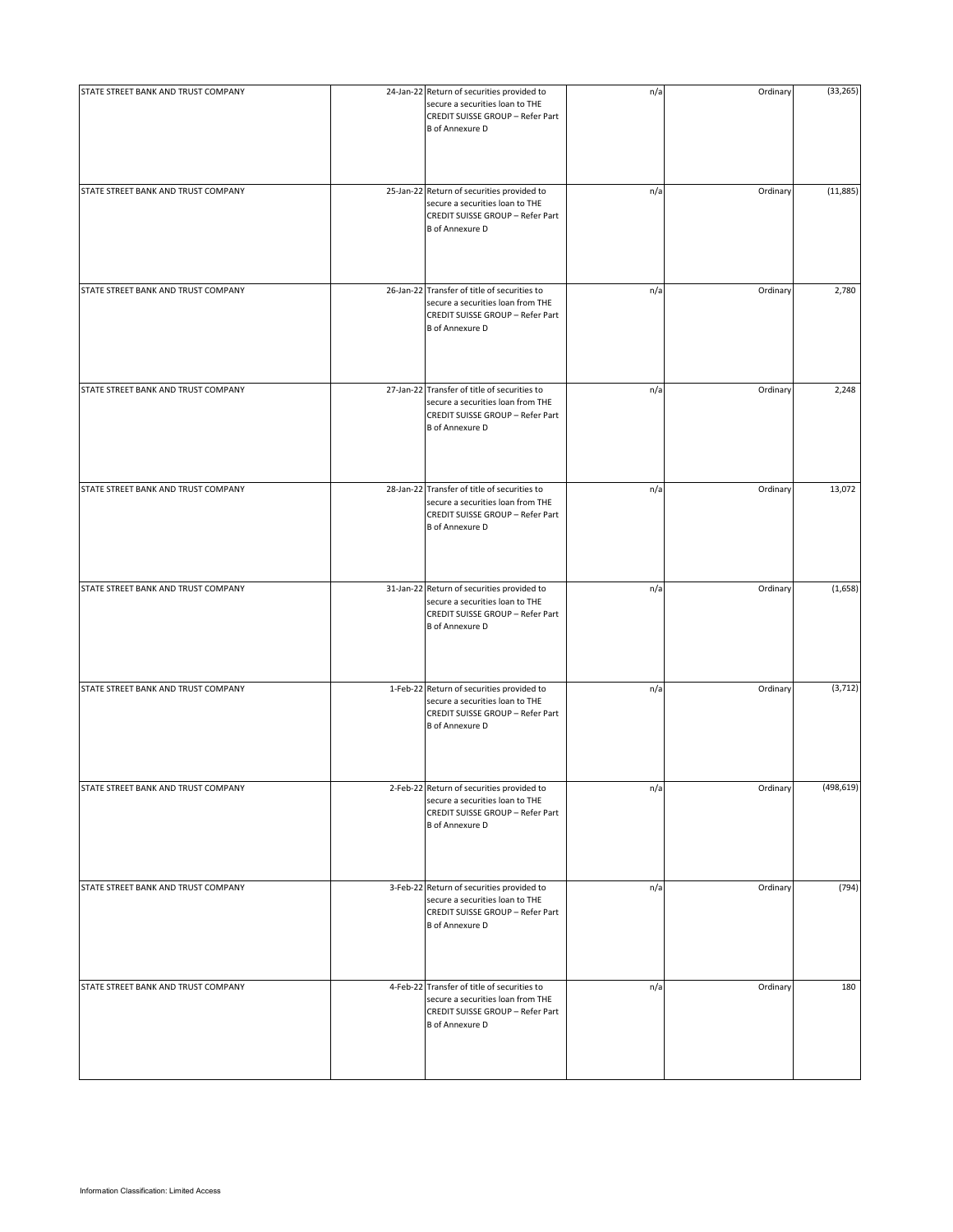| STATE STREET BANK AND TRUST COMPANY | 7-Feb-22 Return of securities provided to<br>secure a securities loan to THE<br>CREDIT SUISSE GROUP - Refer Part<br><b>B</b> of Annexure D | n/a | Ordinary | (497, 372) |
|-------------------------------------|--------------------------------------------------------------------------------------------------------------------------------------------|-----|----------|------------|
| STATE STREET BANK AND TRUST COMPANY | 12-Jan-22 Transfer of title of securities to<br>secure a securities loan from THE<br>MACQUARIE GROUP - Refer Part B<br>of Annexure D       | n/a | Ordinary | 69,498     |
| STATE STREET BANK AND TRUST COMPANY | 13-Jan-22 Return of securities provided to<br>secure a securities loan to THE<br>MACQUARIE GROUP - Refer Part B<br>of Annexure D           | n/a | Ordinary | (18)       |
| STATE STREET BANK AND TRUST COMPANY | 14-Jan-22 Transfer of title of securities to<br>secure a securities loan from THE<br>MACQUARIE GROUP - Refer Part B<br>of Annexure D       | n/a | Ordinary | 742        |
| STATE STREET BANK AND TRUST COMPANY | 17-Jan-22 Return of securities provided to<br>secure a securities loan to THE<br>MACQUARIE GROUP - Refer Part B<br>of Annexure D           | n/a | Ordinary | (103)      |
| STATE STREET BANK AND TRUST COMPANY | 18-Jan-22 Transfer of title of securities to<br>secure a securities loan from THE<br>MACQUARIE GROUP - Refer Part B<br>of Annexure D       | n/a | Ordinary | 175        |
| STATE STREET BANK AND TRUST COMPANY | 19-Jan-22 Return of securities provided to<br>secure a securities loan to THE<br>MACQUARIE GROUP - Refer Part B<br>of Annexure D           | n/a | Ordinary | (93)       |
| STATE STREET BANK AND TRUST COMPANY | 20-Jan-22 Return of securities provided to<br>secure a securities loan to THE<br>MACQUARIE GROUP - Refer Part B<br>of Annexure D           | n/a | Ordinary | (781)      |
| STATE STREET BANK AND TRUST COMPANY | 7-Mar-22 Return of securities provided to<br>secure a securities loan to THE<br>MACQUARIE GROUP - Refer Part B<br>of Annexure D            | n/a | Ordinary | (12, 129)  |
| STATE STREET BANK AND TRUST COMPANY | 8-Mar-22 Return of securities provided to<br>secure a securities loan to THE<br>MACQUARIE GROUP - Refer Part B<br>of Annexure D            | n/a | Ordinary | (57, 291)  |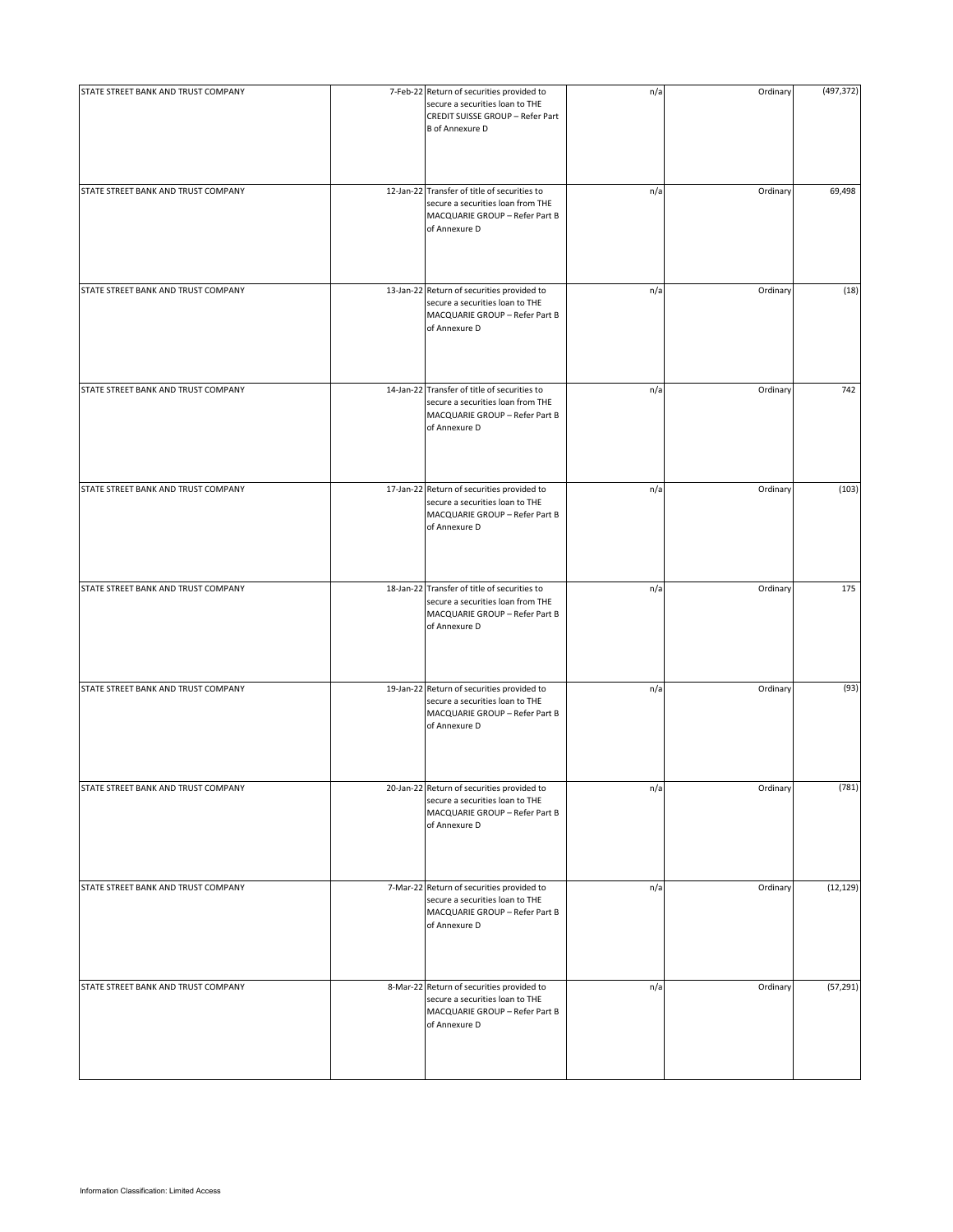| STATE STREET BANK AND TRUST COMPANY | 8-Mar-22 Transfer of title of securities to<br>secure a securities loan from UBS<br>SECURITIES AUSTRALIA LTD - Refer<br>Part B of Annexure D  | n/a | Ordinary | 74,444    |
|-------------------------------------|-----------------------------------------------------------------------------------------------------------------------------------------------|-----|----------|-----------|
| STATE STREET BANK AND TRUST COMPANY | 9-Mar-22 Transfer of title of securities to<br>secure a securities loan from UBS<br>SECURITIES AUSTRALIA LTD - Refer<br>Part B of Annexure D  | n/a | Ordinary | 423       |
| STATE STREET BANK AND TRUST COMPANY | 10-Mar-22 Return of securities provided to<br>secure a securities loan to UBS<br>SECURITIES AUSTRALIA LTD - Refer<br>Part B of Annexure D     | n/a | Ordinary | (9,533)   |
| STATE STREET BANK AND TRUST COMPANY | 11-Mar-22 Transfer of title of securities to<br>secure a securities loan from UBS<br>SECURITIES AUSTRALIA LTD - Refer<br>Part B of Annexure D | n/a | Ordinary | 8,077     |
| STATE STREET BANK AND TRUST COMPANY | 14-Mar-22 Return of securities provided to<br>secure a securities loan to UBS<br>SECURITIES AUSTRALIA LTD - Refer<br>Part B of Annexure D     | n/a | Ordinary | (667)     |
| STATE STREET BANK AND TRUST COMPANY | 15-Mar-22 Return of securities provided to<br>secure a securities loan to UBS<br>SECURITIES AUSTRALIA LTD - Refer<br>Part B of Annexure D     | n/a | Ordinary | (21, 146) |
| STATE STREET BANK AND TRUST COMPANY | 16-Mar-22 Return of securities provided to<br>secure a securities loan to UBS<br>SECURITIES AUSTRALIA LTD - Refer<br>Part B of Annexure D     | n/a | Ordinary | (1, 431)  |
| STATE STREET BANK AND TRUST COMPANY | 17-Mar-22 Transfer of title of securities to<br>secure a securities loan from UBS<br>SECURITIES AUSTRALIA LTD - Refer<br>Part B of Annexure D | n/a | Ordinary | 503       |
| STATE STREET BANK AND TRUST COMPANY | 18-Mar-22 Transfer of title of securities to<br>secure a securities loan from UBS<br>SECURITIES AUSTRALIA LTD - Refer<br>Part B of Annexure D | n/a | Ordinary | 408       |
| STATE STREET BANK AND TRUST COMPANY | 21-Mar-22 Transfer of title of securities to<br>secure a securities loan from UBS<br>SECURITIES AUSTRALIA LTD - Refer<br>Part B of Annexure D | n/a | Ordinary | 1,158     |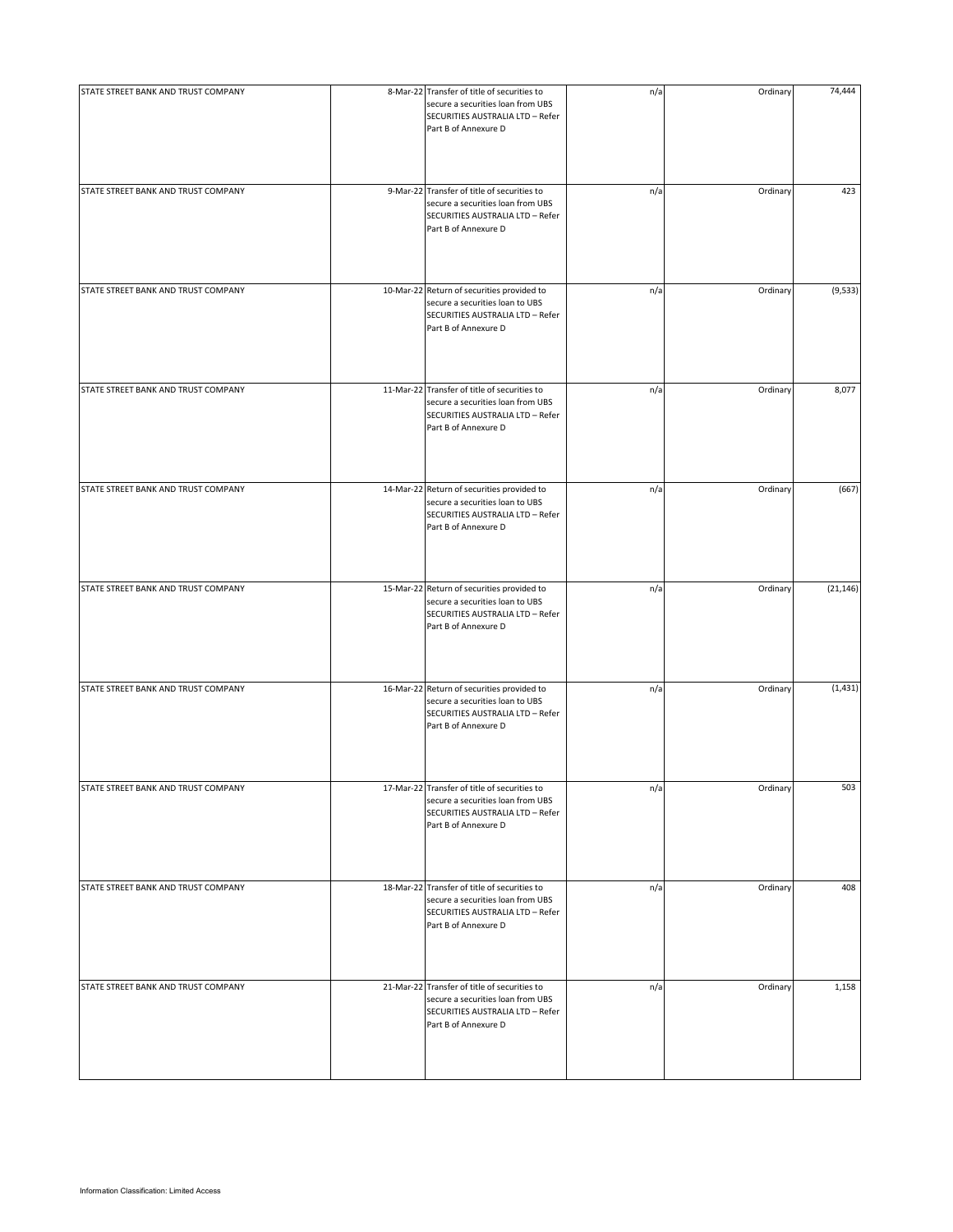| STATE STREET BANK AND TRUST COMPANY | 22-Mar-22 Transfer of title of securities to                                                                                                  | n/a | Ordinary | 438       |
|-------------------------------------|-----------------------------------------------------------------------------------------------------------------------------------------------|-----|----------|-----------|
|                                     | secure a securities loan from UBS<br>SECURITIES AUSTRALIA LTD - Refer<br>Part B of Annexure D                                                 |     |          |           |
| STATE STREET BANK AND TRUST COMPANY | 23-Mar-22 Transfer of title of securities to                                                                                                  | n/a | Ordinary | 640       |
|                                     | secure a securities loan from UBS<br>SECURITIES AUSTRALIA LTD - Refer<br>Part B of Annexure D                                                 |     |          |           |
| STATE STREET BANK AND TRUST COMPANY | 24-Mar-22 Return of securities provided to<br>secure a securities loan to UBS<br>SECURITIES AUSTRALIA LTD - Refer<br>Part B of Annexure D     | n/a | Ordinary | (105)     |
| STATE STREET BANK AND TRUST COMPANY | 25-Mar-22 Transfer of title of securities to<br>secure a securities loan from UBS<br>SECURITIES AUSTRALIA LTD - Refer<br>Part B of Annexure D | n/a | Ordinary | 257       |
| STATE STREET BANK AND TRUST COMPANY | 28-Mar-22 Return of securities provided to<br>secure a securities loan to UBS<br>SECURITIES AUSTRALIA LTD - Refer<br>Part B of Annexure D     | n/a | Ordinary | (31, 864) |
| STATE STREET BANK AND TRUST COMPANY | 29-Mar-22 Transfer of title of securities to<br>secure a securities loan from UBS<br>SECURITIES AUSTRALIA LTD - Refer<br>Part B of Annexure D | n/a | Ordinary | 254       |
| STATE STREET BANK AND TRUST COMPANY | 30-Mar-22 Return of securities provided to<br>secure a securities loan to UBS<br>SECURITIES AUSTRALIA LTD - Refer<br>Part B of Annexure D     | n/a | Ordinary | (10, 616) |
| STATE STREET BANK AND TRUST COMPANY | 31-Mar-22 Transfer of title of securities to<br>secure a securities loan from UBS<br>SECURITIES AUSTRALIA LTD - Refer<br>Part B of Annexure D | n/a | Ordinary | 173       |
| STATE STREET BANK AND TRUST COMPANY | 1-Apr-22 Transfer of title of securities to<br>secure a securities loan from UBS<br>SECURITIES AUSTRALIA LTD - Refer<br>Part B of Annexure D  | n/a | Ordinary | 296       |
| STATE STREET BANK AND TRUST COMPANY | 4-Apr-22 Transfer of title of securities to<br>secure a securities loan from UBS<br>SECURITIES AUSTRALIA LTD - Refer<br>Part B of Annexure D  | n/a | Ordinary | 235       |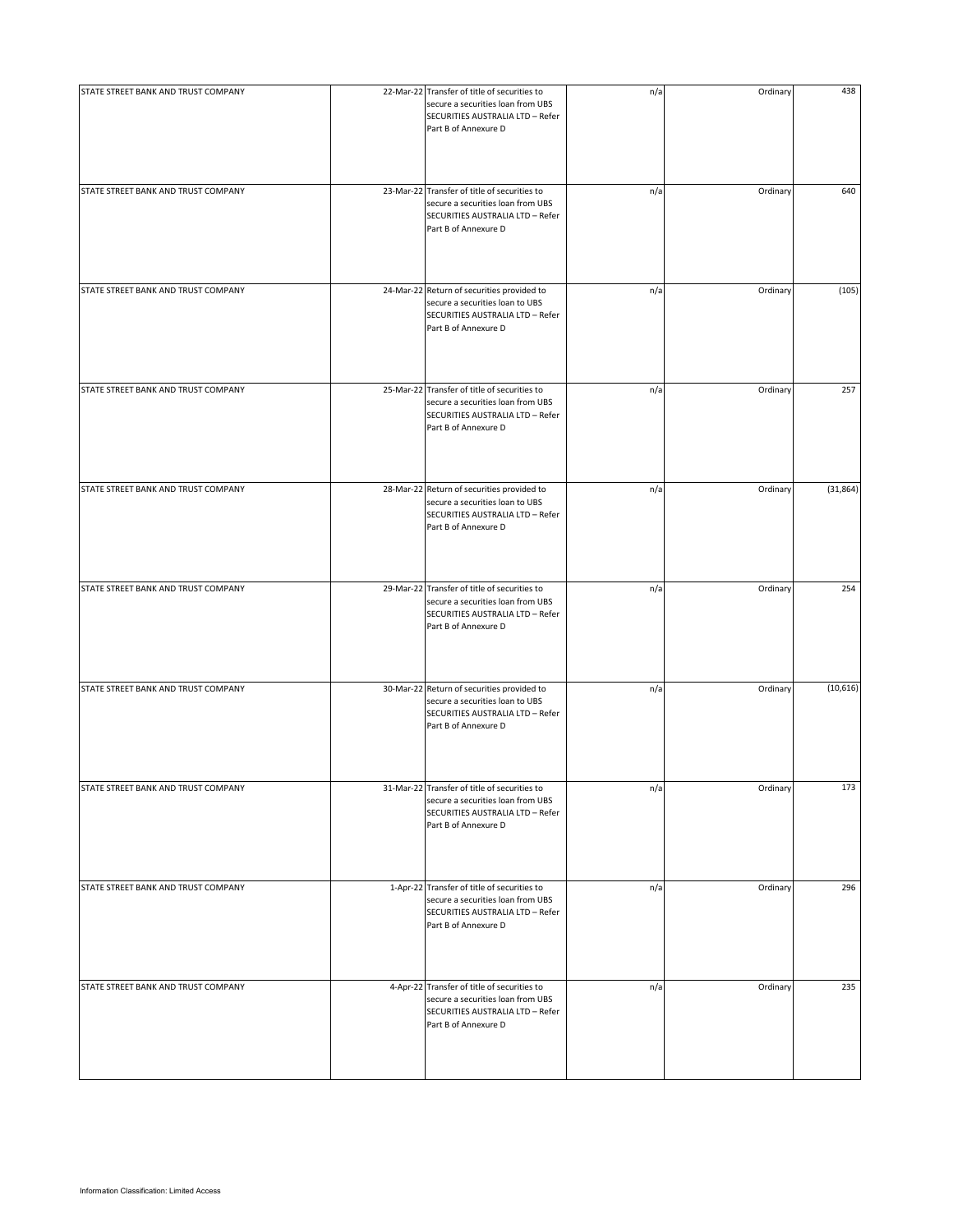| STATE STREET BANK AND TRUST COMPANY | 5-Apr-22 Return of securities provided to<br>secure a securities loan to UBS<br>SECURITIES AUSTRALIA LTD - Refer<br>Part B of Annexure D | n/a | Ordinary | (11,946) |
|-------------------------------------|------------------------------------------------------------------------------------------------------------------------------------------|-----|----------|----------|
| STATE STREET BANK AND TRUST COMPANY | 9-Mar-22 Transfer of title of securities to<br>secure a securities loan from THE<br>ING GROUP - Refer Part B of<br>Annexure D            | n/a | Ordinary | 147      |
| STATE STREET BANK AND TRUST COMPANY | 10-Mar-22 Return of securities provided to<br>secure a securities loan to THE ING<br>GROUP - Refer Part B of Annexure<br>D               | n/a | Ordinary | (87)     |
| STATE STREET BANK AND TRUST COMPANY | 28-Mar-22 Transfer of title of securities to<br>secure a securities loan from THE<br>ING GROUP - Refer Part B of<br>Annexure D           | n/a | Ordinary | 229      |
| STATE STREET BANK AND TRUST COMPANY | 29-Mar-22 Transfer of title of securities to<br>secure a securities loan from THE<br>ING GROUP - Refer Part B of<br>Annexure D           | n/a | Ordinary | 5,758    |
| STATE STREET BANK AND TRUST COMPANY | 30-Mar-22 Return of securities provided to<br>secure a securities loan to THE ING<br>GROUP - Refer Part B of Annexure<br>D               | n/a | Ordinary | (927)    |
| STATE STREET BANK AND TRUST COMPANY | 31-Mar-22 Transfer of title of securities to<br>secure a securities loan from THE<br>ING GROUP - Refer Part B of<br>Annexure D           | n/a | Ordinary | 263      |
| STATE STREET BANK AND TRUST COMPANY | 1-Apr-22 Return of securities provided to<br>secure a securities loan to THE ING<br>GROUP - Refer Part B of Annexure<br>D                | n/a | Ordinary | (3,592)  |
| STATE STREET BANK AND TRUST COMPANY | 4-Apr-22 Return of securities provided to<br>secure a securities loan to THE ING<br>GROUP - Refer Part B of Annexure<br>D                | n/a | Ordinary | (118)    |
| STATE STREET BANK AND TRUST COMPANY | 5-Apr-22 Return of securities provided to<br>secure a securities loan to THE ING<br>GROUP - Refer Part B of Annexure<br>D                | n/a | Ordinary | (175)    |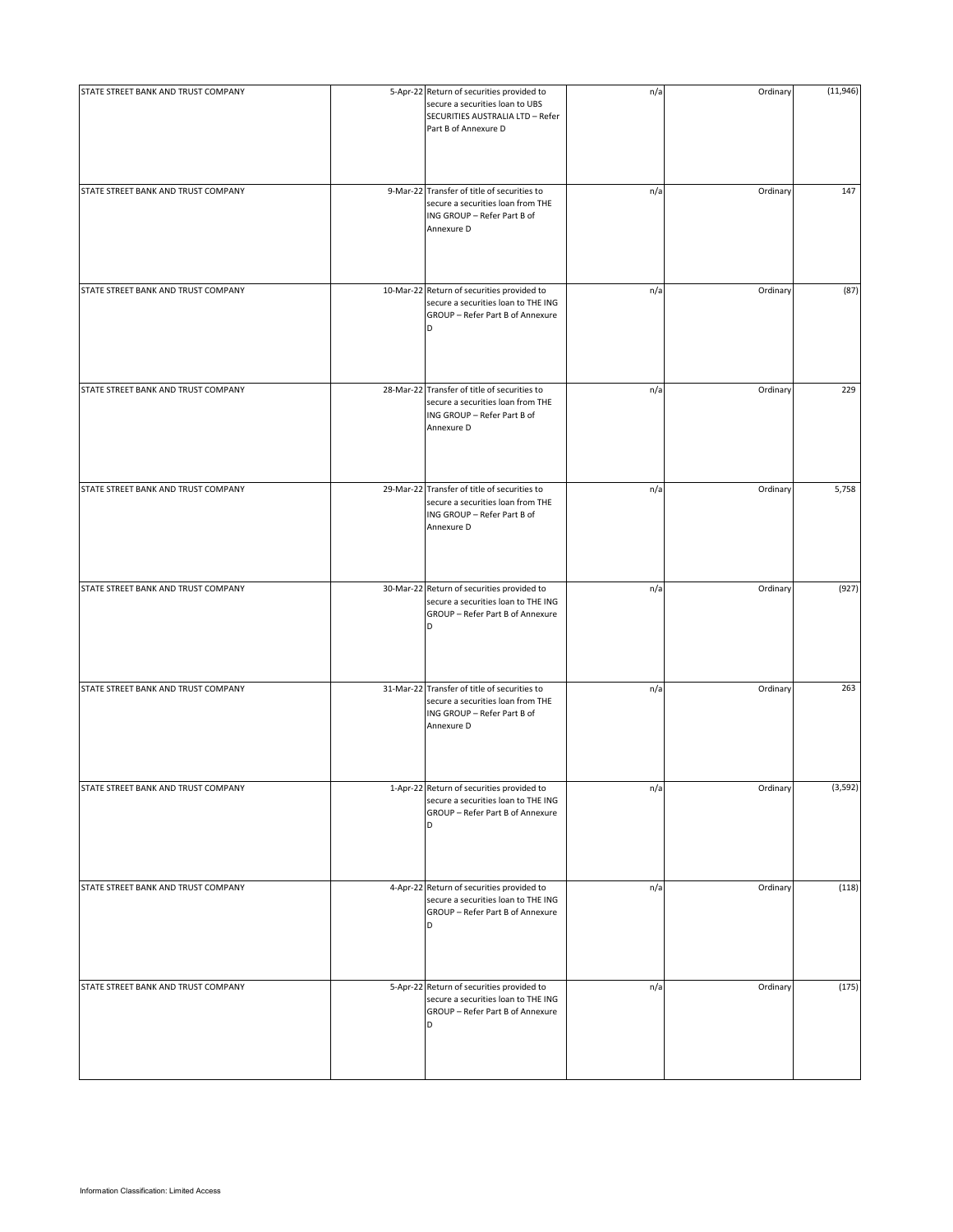| STATE STREET BANK AND TRUST COMPANY | 6-Apr-22 Transfer of title of securities to<br>secure a securities loan from THE<br>ING GROUP - Refer Part B of<br>Annexure D  | n/a | Ordinary | 32    |
|-------------------------------------|--------------------------------------------------------------------------------------------------------------------------------|-----|----------|-------|
| STATE STREET BANK AND TRUST COMPANY | 7-Apr-22 Transfer of title of securities to<br>secure a securities loan from THE<br>ING GROUP - Refer Part B of<br>Annexure D  | n/a | Ordinary | 798   |
| STATE STREET BANK AND TRUST COMPANY | 8-Apr-22 Return of securities provided to<br>secure a securities loan to THE ING<br>GROUP - Refer Part B of Annexure<br>D      | n/a | Ordinary | (849) |
| STATE STREET BANK AND TRUST COMPANY | 11-Apr-22 Transfer of title of securities to<br>secure a securities loan from THE<br>ING GROUP - Refer Part B of<br>Annexure D | n/a | Ordinary | 26    |
| STATE STREET BANK AND TRUST COMPANY | 12-Apr-22 Return of securities provided to<br>secure a securities loan to THE ING<br>GROUP - Refer Part B of Annexure<br>D     | n/a | Ordinary | (440) |
| STATE STREET BANK AND TRUST COMPANY | 13-Apr-22 Return of securities provided to<br>secure a securities loan to THE ING<br>GROUP - Refer Part B of Annexure<br>D     | n/a | Ordinary | (54)  |
| STATE STREET BANK AND TRUST COMPANY | 14-Apr-22 Return of securities provided to<br>secure a securities loan to THE ING<br>GROUP - Refer Part B of Annexure<br>D     | n/a | Ordinary | (1)   |
| STATE STREET BANK AND TRUST COMPANY | 15-Apr-22 Transfer of title of securities to<br>secure a securities loan from THE<br>ING GROUP - Refer Part B of<br>Annexure D | n/a | Ordinary | 4     |
| STATE STREET BANK AND TRUST COMPANY | 18-Apr-22 Return of securities provided to<br>secure a securities loan to THE ING<br>GROUP - Refer Part B of Annexure<br>D     | n/a | Ordinary | (72)  |
| STATE STREET BANK AND TRUST COMPANY | 19-Apr-22 Transfer of title of securities to<br>secure a securities loan from THE<br>ING GROUP - Refer Part B of<br>Annexure D | n/a | Ordinary | 43    |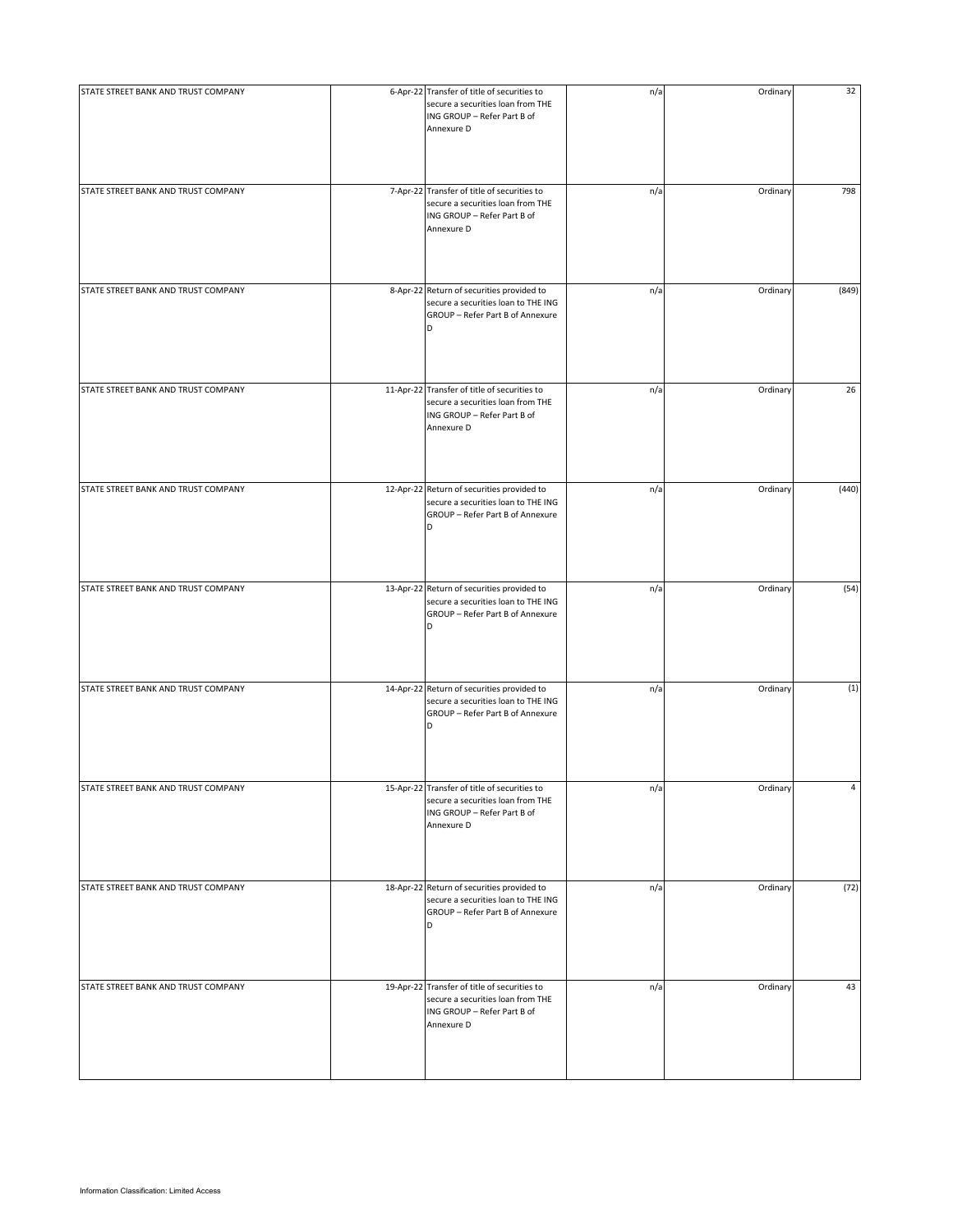| STATE STREET BANK AND TRUST COMPANY | 20-Apr-22 Transfer of title of securities to<br>secure a securities loan from THE<br>ING GROUP - Refer Part B of<br>Annexure D | n/a | Ordinary | 202     |
|-------------------------------------|--------------------------------------------------------------------------------------------------------------------------------|-----|----------|---------|
| STATE STREET BANK AND TRUST COMPANY | 21-Apr-22 Transfer of title of securities to<br>secure a securities loan from THE<br>ING GROUP - Refer Part B of<br>Annexure D | n/a | Ordinary | 271     |
| STATE STREET BANK AND TRUST COMPANY | 22-Apr-22 Transfer of title of securities to<br>secure a securities loan from THE<br>ING GROUP - Refer Part B of<br>Annexure D | n/a | Ordinary | 206     |
| STATE STREET BANK AND TRUST COMPANY | 25-Apr-22 Return of securities provided to<br>secure a securities loan to THE ING<br>GROUP - Refer Part B of Annexure<br>D     | n/a | Ordinary | (1)     |
| STATE STREET BANK AND TRUST COMPANY | 26-Apr-22 Return of securities provided to<br>secure a securities loan to THE ING<br>GROUP - Refer Part B of Annexure<br>D     | n/a | Ordinary | (1,662) |
| STATE STREET BANK AND TRUST COMPANY | 9-Mar-22 Transfer of title of securities to<br>secure a securities loan from THE<br>ING GROUP - Refer Part B of<br>Annexure D  | n/a | Ordinary | 44      |
| STATE STREET BANK AND TRUST COMPANY | 10-Mar-22 Return of securities provided to<br>secure a securities loan to THE ING<br>GROUP - Refer Part B of Annexure<br>D     | n/a | Ordinary | (26)    |
| STATE STREET BANK AND TRUST COMPANY | 24-Mar-22 Transfer of title of securities to<br>secure a securities loan from THE<br>ING GROUP - Refer Part B of<br>Annexure D | n/a | Ordinary | 4,556   |
| STATE STREET BANK AND TRUST COMPANY | 25-Mar-22 Transfer of title of securities to<br>secure a securities loan from THE<br>ING GROUP - Refer Part B of<br>Annexure D | n/a | Ordinary | 1,001   |
| STATE STREET BANK AND TRUST COMPANY | 28-Mar-22 Return of securities provided to<br>secure a securities loan to THE ING<br>GROUP - Refer Part B of Annexure<br>D     | n/a | Ordinary | (2,975) |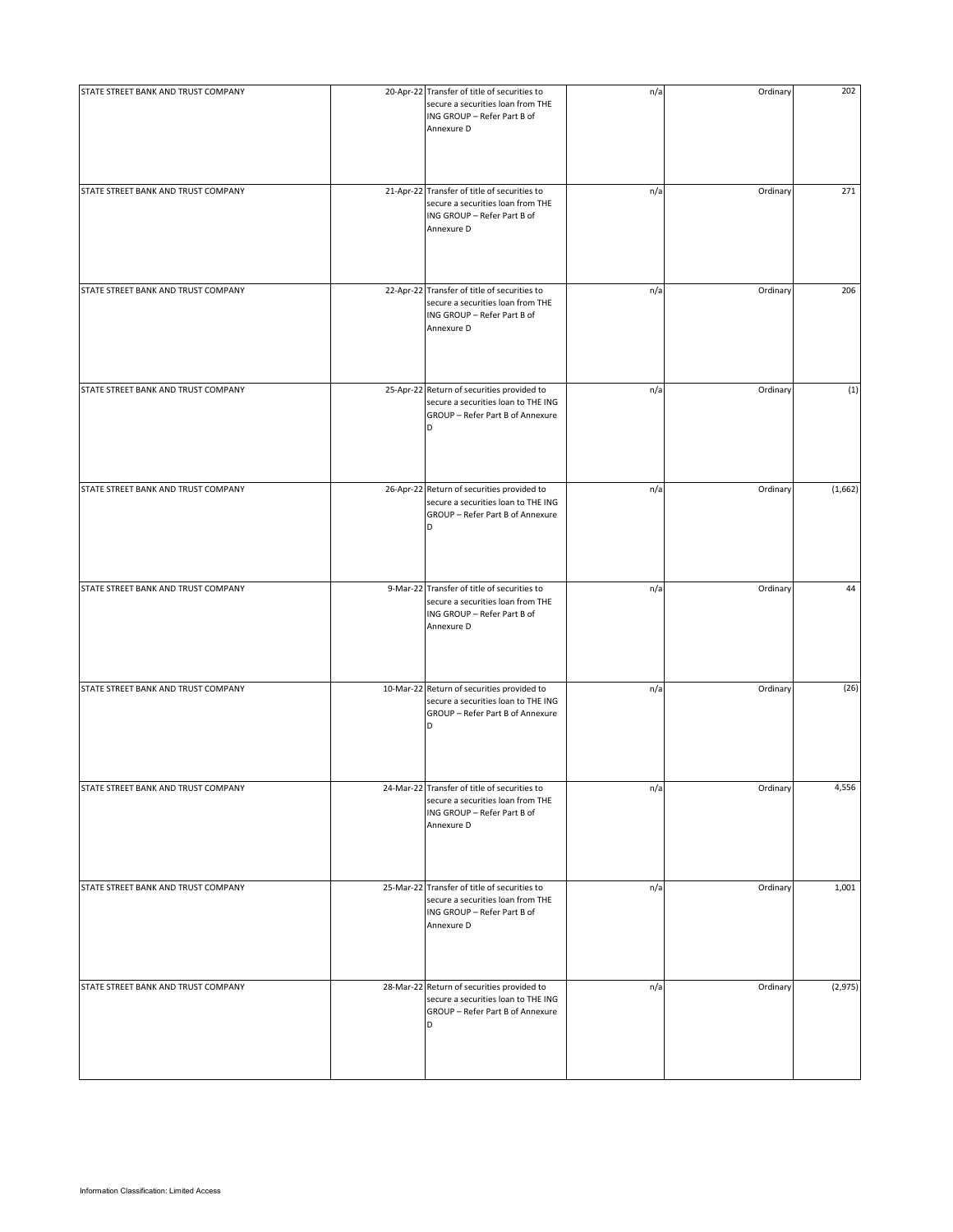| STATE STREET BANK AND TRUST COMPANY | 29-Mar-22 Transfer of title of securities to<br>secure a securities loan from THE<br>ING GROUP - Refer Part B of<br>Annexure D | n/a | Ordinary | 5,970    |
|-------------------------------------|--------------------------------------------------------------------------------------------------------------------------------|-----|----------|----------|
| STATE STREET BANK AND TRUST COMPANY | 30-Mar-22 Return of securities provided to<br>secure a securities loan to THE ING<br>GROUP - Refer Part B of Annexure<br>D     | n/a | Ordinary | (1, 313) |
| STATE STREET BANK AND TRUST COMPANY | 31-Mar-22 Transfer of title of securities to<br>secure a securities loan from THE<br>ING GROUP - Refer Part B of<br>Annexure D | n/a | Ordinary | 373      |
| STATE STREET BANK AND TRUST COMPANY | 1-Apr-22 Return of securities provided to<br>secure a securities loan to THE ING<br>GROUP - Refer Part B of Annexure<br>D      | n/a | Ordinary | (5,091)  |
| STATE STREET BANK AND TRUST COMPANY | 4-Apr-22 Return of securities provided to<br>secure a securities loan to THE ING<br>GROUP - Refer Part B of Annexure<br>D      | n/a | Ordinary | (167)    |
| STATE STREET BANK AND TRUST COMPANY | 5-Apr-22 Return of securities provided to<br>secure a securities loan to THE ING<br>GROUP - Refer Part B of Annexure<br>D      | n/a | Ordinary | (249)    |
| STATE STREET BANK AND TRUST COMPANY | 6-Apr-22 Transfer of title of securities to<br>secure a securities loan from THE<br>ING GROUP - Refer Part B of<br>Annexure D  | n/a | Ordinary | 46       |
| STATE STREET BANK AND TRUST COMPANY | 7-Apr-22 Transfer of title of securities to<br>secure a securities loan from THE<br>ING GROUP - Refer Part B of<br>Annexure D  | n/a | Ordinary | 1,126    |
| STATE STREET BANK AND TRUST COMPANY | 8-Apr-22 Return of securities provided to<br>secure a securities loan to THE ING<br>GROUP - Refer Part B of Annexure<br>D      | n/a | Ordinary | (1, 262) |
| STATE STREET BANK AND TRUST COMPANY | 11-Apr-22 Transfer of title of securities to<br>secure a securities loan from THE<br>ING GROUP - Refer Part B of<br>Annexure D | n/a | Ordinary | 35       |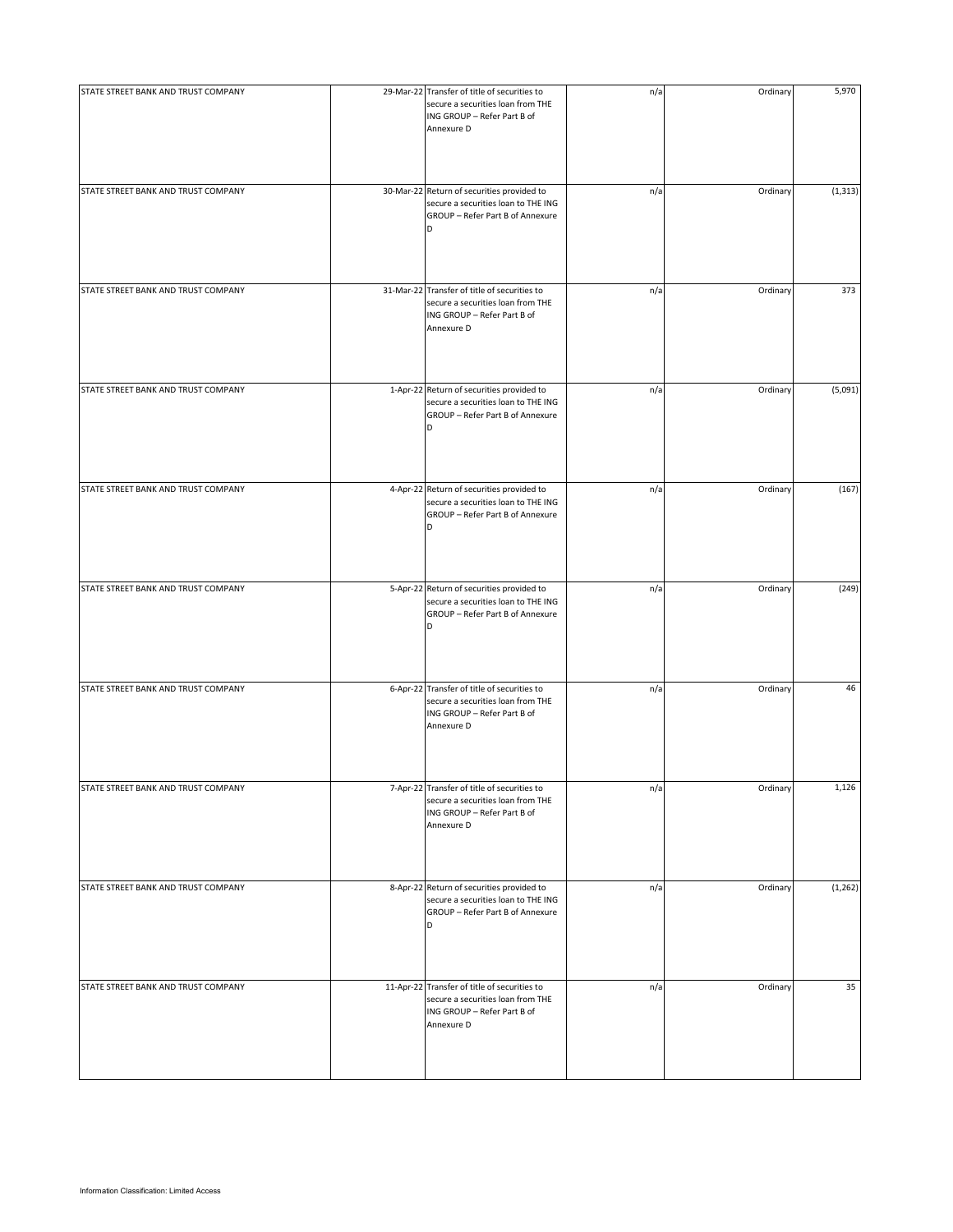| STATE STREET BANK AND TRUST COMPANY | 12-Apr-22 Return of securities provided to<br>secure a securities loan to THE ING<br>GROUP - Refer Part B of Annexure<br>D     | n/a | Ordinary | (605) |
|-------------------------------------|--------------------------------------------------------------------------------------------------------------------------------|-----|----------|-------|
| STATE STREET BANK AND TRUST COMPANY | 13-Apr-22 Return of securities provided to<br>secure a securities loan to THE ING<br>GROUP - Refer Part B of Annexure<br>D     | n/a | Ordinary | (515) |
| STATE STREET BANK AND TRUST COMPANY | 14-Apr-22 Return of securities provided to<br>secure a securities loan to THE ING<br>GROUP - Refer Part B of Annexure<br>D     | n/a | Ordinary | (1)   |
| STATE STREET BANK AND TRUST COMPANY | 15-Apr-22 Transfer of title of securities to<br>secure a securities loan from THE<br>ING GROUP - Refer Part B of<br>Annexure D | n/a | Ordinary | 4     |
| STATE STREET BANK AND TRUST COMPANY | 18-Apr-22 Return of securities provided to<br>secure a securities loan to THE ING<br>GROUP - Refer Part B of Annexure<br>D     | n/a | Ordinary | (68)  |
| STATE STREET BANK AND TRUST COMPANY | 19-Apr-22 Transfer of title of securities to<br>secure a securities loan from THE<br>ING GROUP - Refer Part B of<br>Annexure D | n/a | Ordinary | 40    |
| STATE STREET BANK AND TRUST COMPANY | 20-Apr-22 Transfer of title of securities to<br>secure a securities loan from THE<br>ING GROUP - Refer Part B of<br>Annexure D | n/a | Ordinary | 189   |
| STATE STREET BANK AND TRUST COMPANY | 21-Apr-22 Transfer of title of securities to<br>secure a securities loan from THE<br>ING GROUP - Refer Part B of<br>Annexure D | n/a | Ordinary | 254   |
| STATE STREET BANK AND TRUST COMPANY | 22-Apr-22 Transfer of title of securities to<br>secure a securities loan from THE<br>ING GROUP - Refer Part B of<br>Annexure D | n/a | Ordinary | 193   |
| STATE STREET BANK AND TRUST COMPANY | 25-Apr-22 Return of securities provided to<br>secure a securities loan to THE ING<br>GROUP - Refer Part B of Annexure<br>D     | n/a | Ordinary | (1)   |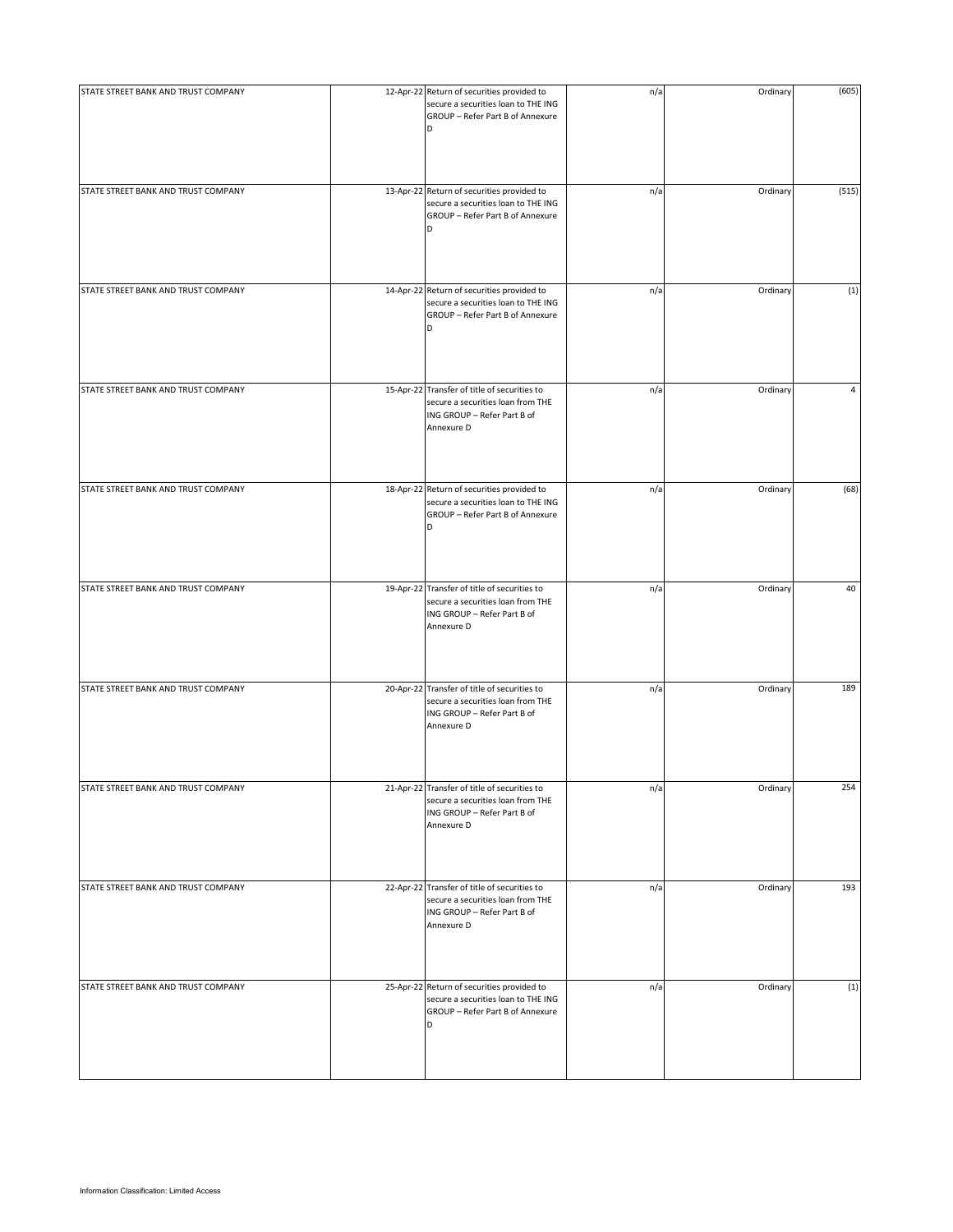| STATE STREET BANK AND TRUST COMPANY | 26-Apr-22 Transfer of title of securities to<br>secure a securities loan from THE<br>ING GROUP - Refer Part B of<br>Annexure D             | n/a | Ordinary | 299     |
|-------------------------------------|--------------------------------------------------------------------------------------------------------------------------------------------|-----|----------|---------|
| STATE STREET BANK AND TRUST COMPANY | 27-Apr-22 Return of securities provided to<br>secure a securities loan to THE ING<br>GROUP - Refer Part B of Annexure<br>D                 | n/a | Ordinary | (59)    |
| STATE STREET BANK AND TRUST COMPANY | 28-Apr-22 Transfer of title of securities to<br>secure a securities loan from THE<br>ING GROUP - Refer Part B of<br>Annexure D             | n/a | Ordinary | 644     |
| STATE STREET BANK AND TRUST COMPANY | 29-Apr-22 Transfer of title of securities to<br>secure a securities loan from THE<br>ING GROUP - Refer Part B of<br>Annexure D             | n/a | Ordinary | 338     |
| STATE STREET BANK AND TRUST COMPANY | 2-May-22 Transfer of title of securities to<br>secure a securities loan from THE<br>ING GROUP - Refer Part B of<br>Annexure D              | n/a | Ordinary | 443     |
| STATE STREET BANK AND TRUST COMPANY | 3-May-22 Transfer of title of securities to<br>secure a securities loan from THE<br>ING GROUP - Refer Part B of<br>Annexure D              | n/a | Ordinary | 865     |
| STATE STREET BANK AND TRUST COMPANY | 4-May-22 Return of securities provided to<br>secure a securities loan to THE ING<br>GROUP - Refer Part B of Annexure<br>D                  | n/a | Ordinary | (3,627) |
| STATE STREET BANK AND TRUST COMPANY | 5-May-22 Return of securities provided to<br>secure a securities loan to THE ING<br>GROUP - Refer Part B of Annexure<br>D                  | n/a | Ordinary | (461)   |
| STATE STREET BANK AND TRUST COMPANY | 6-Jan-22 Transfer of title of securities to<br>secure a securities loan from THE<br>SOCIETE GENERALE GROUP - Refer<br>Part B of Annexure D | n/a | Ordinary | 129     |
| STATE STREET BANK AND TRUST COMPANY | 7-Jan-22 Transfer of title of securities to<br>secure a securities loan from THE<br>SOCIETE GENERALE GROUP - Refer<br>Part B of Annexure D | n/a | Ordinary | 4,393   |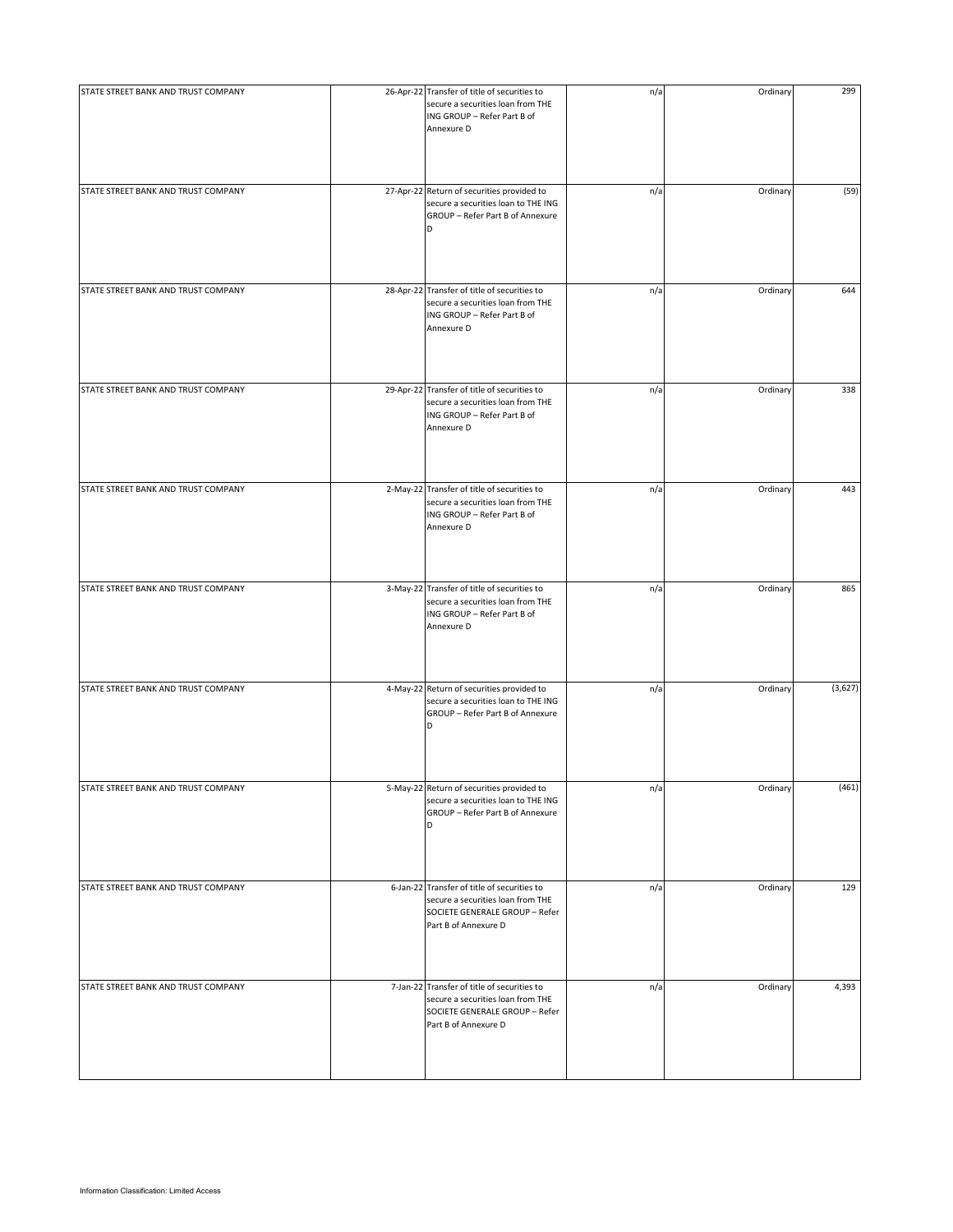| STATE STREET BANK AND TRUST COMPANY | 11-Jan-22 Transfer of title of securities to                                                                                                | n/a | Ordinary | 145,464   |
|-------------------------------------|---------------------------------------------------------------------------------------------------------------------------------------------|-----|----------|-----------|
|                                     | secure a securities loan from THE<br>SOCIETE GENERALE GROUP - Refer<br>Part B of Annexure D                                                 |     |          |           |
|                                     |                                                                                                                                             |     |          |           |
| STATE STREET BANK AND TRUST COMPANY | 9-Mar-22 Transfer of title of securities to<br>secure a securities loan from THE<br>SOCIETE GENERALE GROUP - Refer<br>Part B of Annexure D  | n/a | Ordinary | 140,664   |
| STATE STREET BANK AND TRUST COMPANY | 10-Mar-22 Transfer of title of securities to<br>secure a securities loan from THE<br>SOCIETE GENERALE GROUP - Refer<br>Part B of Annexure D | n/a | Ordinary | 3,951     |
| STATE STREET BANK AND TRUST COMPANY | 11-Mar-22 Transfer of title of securities to<br>secure a securities loan from THE<br>SOCIETE GENERALE GROUP - Refer<br>Part B of Annexure D | n/a | Ordinary | 615       |
| STATE STREET BANK AND TRUST COMPANY | 14-Mar-22 Transfer of title of securities to<br>secure a securities loan from THE<br>SOCIETE GENERALE GROUP - Refer<br>Part B of Annexure D | n/a | Ordinary | 1,018     |
| STATE STREET BANK AND TRUST COMPANY | 15-Mar-22 Transfer of title of securities to<br>secure a securities loan from THE<br>SOCIETE GENERALE GROUP - Refer<br>Part B of Annexure D | n/a | Ordinary | 32,436    |
| STATE STREET BANK AND TRUST COMPANY | 16-Mar-22 Return of securities provided to<br>secure a securities loan to THE<br>SOCIETE GENERALE GROUP - Refer<br>Part B of Annexure D     | n/a | Ordinary | (1,079)   |
| STATE STREET BANK AND TRUST COMPANY | 17-Mar-22 Transfer of title of securities to<br>secure a securities loan from THE<br>SOCIETE GENERALE GROUP - Refer<br>Part B of Annexure D | n/a | Ordinary | 2,218     |
| STATE STREET BANK AND TRUST COMPANY | 21-Mar-22 Return of securities provided to<br>secure a securities loan to THE<br>SOCIETE GENERALE GROUP - Refer<br>Part B of Annexure D     | n/a | Ordinary | (300,090) |
| STATE STREET BANK AND TRUST COMPANY | 30-Mar-22 Transfer of title of securities to<br>secure a securities loan from THE<br>SOCIETE GENERALE GROUP - Refer<br>Part B of Annexure D | n/a | Ordinary | 311,767   |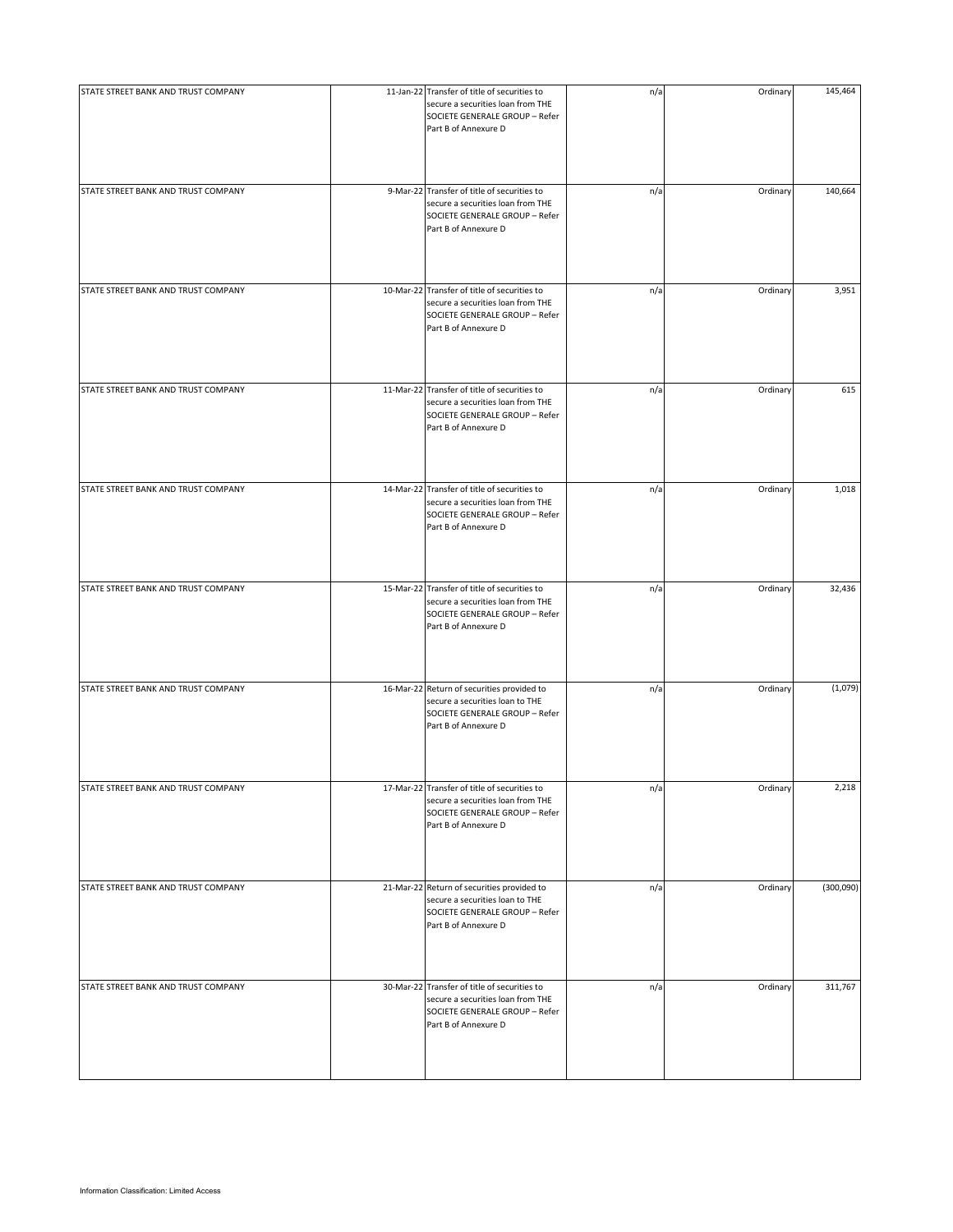| STATE STREET BANK AND TRUST COMPANY | 31-Mar-22 Return of securities provided to<br>secure a securities loan to THE<br>SOCIETE GENERALE GROUP - Refer<br>Part B of Annexure D | n/a | Ordinary | (247, 124)     |
|-------------------------------------|-----------------------------------------------------------------------------------------------------------------------------------------|-----|----------|----------------|
| STATE STREET BANK AND TRUST COMPANY | 1-Apr-22 Return of securities provided to<br>secure a securities loan to THE<br>SOCIETE GENERALE GROUP - Refer<br>Part B of Annexure D  | n/a | Ordinary | (83, 942)      |
| STATE STREET BANK AND TRUST COMPANY | 4-Apr-22 Return of securities provided to<br>secure a securities loan to THE<br>SOCIETE GENERALE GROUP - Refer<br>Part B of Annexure D  | n/a | Ordinary | (11, 268)      |
| STATE STREET BANK AND TRUST COMPANY | 20-Jan-22 Transfer of title of securities to<br>secure a securities loan from THE<br>UBS GROUP - Refer Part B of<br>Annexure D          | n/a | Ordinary | 668            |
| STATE STREET BANK AND TRUST COMPANY | 21-Jan-22 Return of securities provided to<br>secure a securities loan to THE UBS<br>GROUP - Refer Part B of Annexure<br>D              | n/a | Ordinary | (45)           |
| STATE STREET BANK AND TRUST COMPANY | 24-Jan-22 Return of securities provided to<br>secure a securities loan to THE UBS<br>GROUP - Refer Part B of Annexure<br>D              | n/a | Ordinary | (16)           |
| STATE STREET BANK AND TRUST COMPANY | 2-May-22 Return of securities provided to<br>secure a securities loan to THE UBS<br>GROUP - Refer Part B of Annexure<br>D               | n/a | Ordinary | (404)          |
| STATE STREET BANK AND TRUST COMPANY | 3-May-22 Transfer of title of securities to<br>secure a securities loan from THE<br>UBS GROUP - Refer Part B of<br>Annexure D           | n/a | Ordinary | 9              |
| STATE STREET BANK AND TRUST COMPANY | 4-May-22 Transfer of title of securities to<br>secure a securities loan from THE<br>UBS GROUP - Refer Part B of<br>Annexure D           | n/a | Ordinary | $\overline{2}$ |
| STATE STREET BANK AND TRUST COMPANY | 5-May-22 Return of securities provided to<br>secure a securities loan to THE UBS<br>GROUP - Refer Part B of Annexure<br>D               | n/a | Ordinary | (214)          |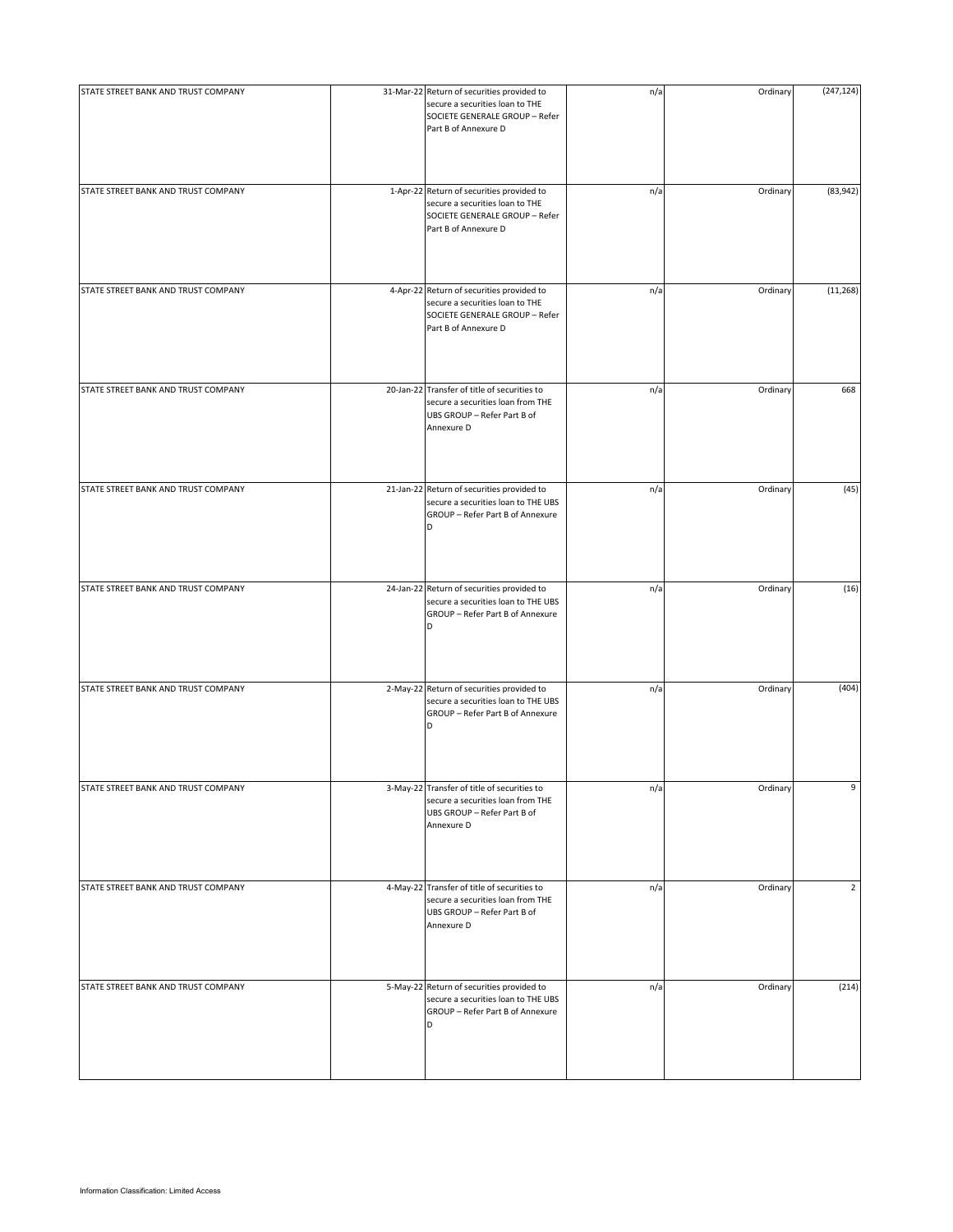| STATE STREET BANK AND TRUST COMPANY | 14-Feb-22 Transfer of title of securities to<br>secure a securities loan from THE<br>ING GROUP - Refer Part B of<br>Annexure D | n/a | Ordinary | 47    |
|-------------------------------------|--------------------------------------------------------------------------------------------------------------------------------|-----|----------|-------|
| STATE STREET BANK AND TRUST COMPANY | 9-Mar-22 Transfer of title of securities to<br>secure a securities loan from THE<br>ING GROUP - Refer Part B of<br>Annexure D  | n/a | Ordinary | 38    |
| STATE STREET BANK AND TRUST COMPANY | 10-Mar-22 Return of securities provided to<br>secure a securities loan to THE ING<br>GROUP - Refer Part B of Annexure<br>D     | n/a | Ordinary | (52)  |
| STATE STREET BANK AND TRUST COMPANY | 11-Mar-22 Transfer of title of securities to<br>secure a securities loan from THE<br>ING GROUP - Refer Part B of<br>Annexure D | n/a | Ordinary | 33    |
| STATE STREET BANK AND TRUST COMPANY | 24-Mar-22 Transfer of title of securities to<br>secure a securities loan from THE<br>ING GROUP - Refer Part B of<br>Annexure D | n/a | Ordinary | 625   |
| STATE STREET BANK AND TRUST COMPANY | 25-Mar-22 Transfer of title of securities to<br>secure a securities loan from THE<br>ING GROUP - Refer Part B of<br>Annexure D | n/a | Ordinary | 151   |
| STATE STREET BANK AND TRUST COMPANY | 28-Mar-22 Return of securities provided to<br>secure a securities loan to THE ING<br>GROUP - Refer Part B of Annexure<br>D     | n/a | Ordinary | (450) |
| STATE STREET BANK AND TRUST COMPANY | 29-Mar-22 Transfer of title of securities to<br>secure a securities loan from THE<br>ING GROUP - Refer Part B of<br>Annexure D | n/a | Ordinary | 901   |
| STATE STREET BANK AND TRUST COMPANY | 30-Mar-22 Return of securities provided to<br>secure a securities loan to THE ING<br>GROUP - Refer Part B of Annexure<br>D     | n/a | Ordinary | (198) |
| STATE STREET BANK AND TRUST COMPANY | 31-Mar-22 Transfer of title of securities to<br>secure a securities loan from THE<br>ING GROUP - Refer Part B of<br>Annexure D | n/a | Ordinary | 56    |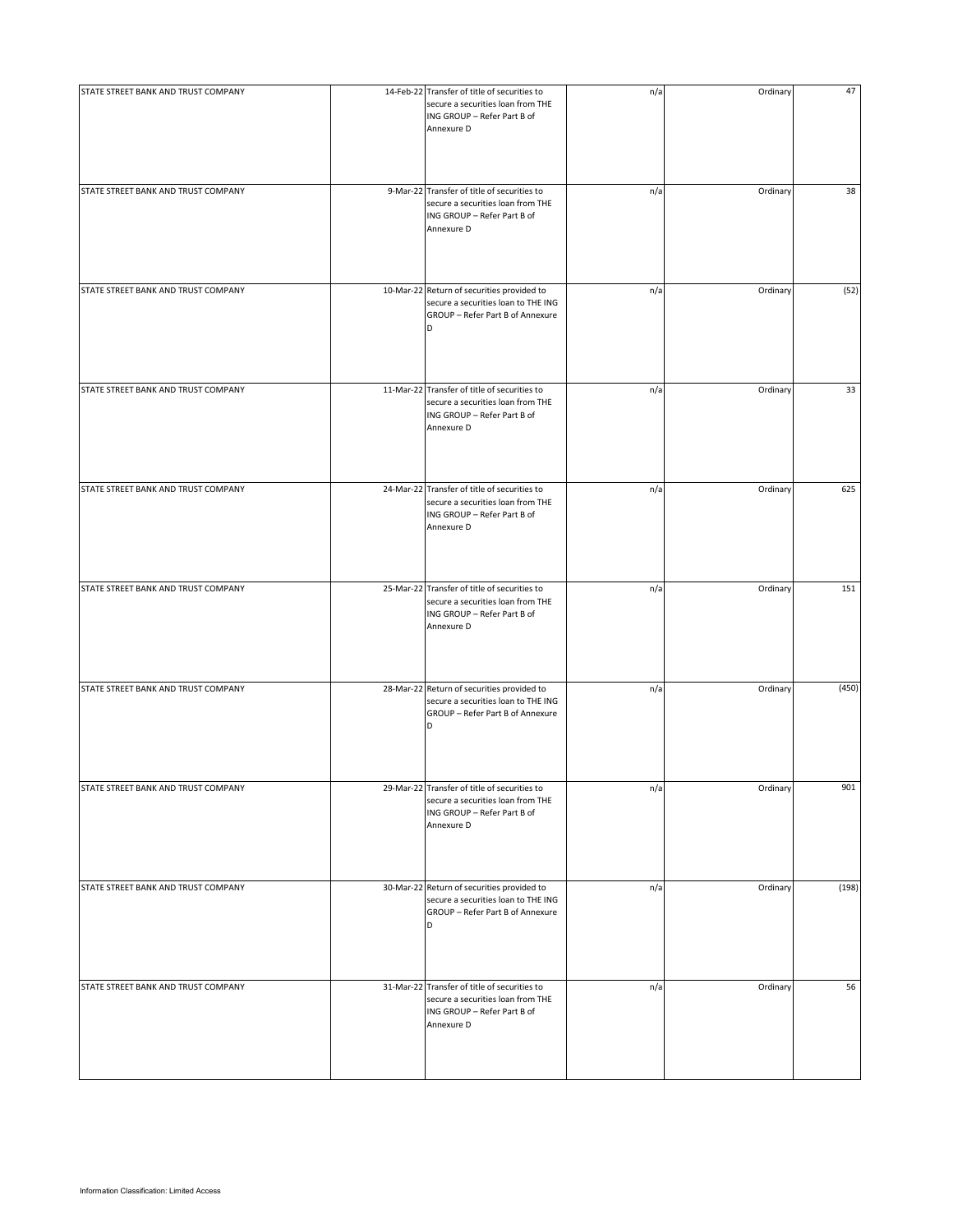| STATE STREET BANK AND TRUST COMPANY | 1-Apr-22 Return of securities provided to<br>secure a securities loan to THE ING<br>GROUP - Refer Part B of Annexure<br>D      | n/a | Ordinary | (769)          |
|-------------------------------------|--------------------------------------------------------------------------------------------------------------------------------|-----|----------|----------------|
| STATE STREET BANK AND TRUST COMPANY | 4-Apr-22 Return of securities provided to<br>secure a securities loan to THE ING<br>GROUP - Refer Part B of Annexure<br>D      | n/a | Ordinary | (25)           |
| STATE STREET BANK AND TRUST COMPANY | 5-Apr-22 Return of securities provided to<br>secure a securities loan to THE ING<br>GROUP - Refer Part B of Annexure<br>D      | n/a | Ordinary | (38)           |
| STATE STREET BANK AND TRUST COMPANY | 6-Apr-22 Transfer of title of securities to<br>secure a securities loan from THE<br>ING GROUP - Refer Part B of<br>Annexure D  | n/a | Ordinary | $\overline{7}$ |
| STATE STREET BANK AND TRUST COMPANY | 7-Apr-22 Transfer of title of securities to<br>secure a securities loan from THE<br>ING GROUP - Refer Part B of<br>Annexure D  | n/a | Ordinary | 170            |
| STATE STREET BANK AND TRUST COMPANY | 8-Apr-22 Transfer of title of securities to<br>secure a securities loan from THE<br>ING GROUP - Refer Part B of<br>Annexure D  | n/a | Ordinary | 205            |
| STATE STREET BANK AND TRUST COMPANY | 11-Apr-22 Transfer of title of securities to<br>secure a securities loan from THE<br>ING GROUP - Refer Part B of<br>Annexure D | n/a | Ordinary | 12             |
| STATE STREET BANK AND TRUST COMPANY | 12-Apr-22 Return of securities provided to<br>secure a securities loan to THE ING<br>GROUP - Refer Part B of Annexure<br>D     | n/a | Ordinary | (209)          |
| STATE STREET BANK AND TRUST COMPANY | 13-Apr-22 Return of securities provided to<br>secure a securities loan to THE ING<br>GROUP - Refer Part B of Annexure<br>D     | n/a | Ordinary | (178)          |
| STATE STREET BANK AND TRUST COMPANY | 15-Apr-22 Transfer of title of securities to<br>secure a securities loan from THE<br>ING GROUP - Refer Part B of<br>Annexure D | n/a | Ordinary | $\mathbf{1}$   |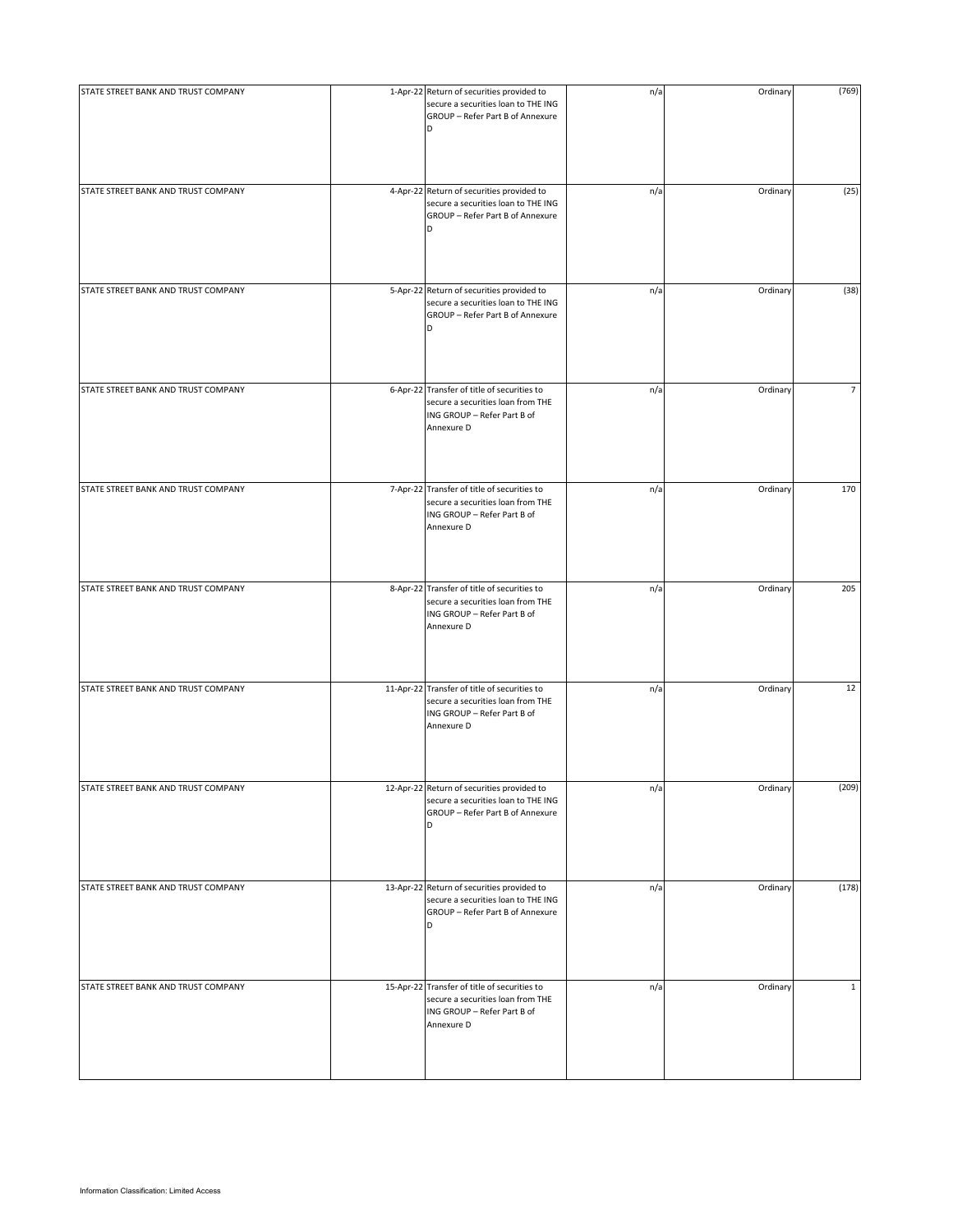| STATE STREET BANK AND TRUST COMPANY | 18-Apr-22 Return of securities provided to<br>secure a securities loan to THE ING<br>GROUP - Refer Part B of Annexure          | n/a | Ordinary | (23) |
|-------------------------------------|--------------------------------------------------------------------------------------------------------------------------------|-----|----------|------|
|                                     | D                                                                                                                              |     |          |      |
| STATE STREET BANK AND TRUST COMPANY | 19-Apr-22 Transfer of title of securities to<br>secure a securities loan from THE<br>ING GROUP - Refer Part B of<br>Annexure D | n/a | Ordinary | 14   |
| STATE STREET BANK AND TRUST COMPANY | 20-Apr-22 Transfer of title of securities to<br>secure a securities loan from THE<br>ING GROUP - Refer Part B of<br>Annexure D | n/a | Ordinary | 65   |
| STATE STREET BANK AND TRUST COMPANY | 21-Apr-22 Transfer of title of securities to<br>secure a securities loan from THE<br>ING GROUP - Refer Part B of<br>Annexure D | n/a | Ordinary | 88   |
| STATE STREET BANK AND TRUST COMPANY | 22-Apr-22 Transfer of title of securities to<br>secure a securities loan from THE<br>ING GROUP - Refer Part B of<br>Annexure D | n/a | Ordinary | 66   |
| STATE STREET BANK AND TRUST COMPANY | 26-Apr-22 Transfer of title of securities to<br>secure a securities loan from THE<br>ING GROUP - Refer Part B of<br>Annexure D | n/a | Ordinary | 103  |
| STATE STREET BANK AND TRUST COMPANY | 27-Apr-22 Return of securities provided to<br>secure a securities loan to THE ING<br>GROUP - Refer Part B of Annexure<br>D     | n/a | Ordinary | (20) |
| STATE STREET BANK AND TRUST COMPANY | 28-Apr-22 Transfer of title of securities to<br>secure a securities loan from THE<br>ING GROUP - Refer Part B of<br>Annexure D | n/a | Ordinary | 222  |
| STATE STREET BANK AND TRUST COMPANY | 29-Apr-22 Transfer of title of securities to<br>secure a securities loan from THE<br>ING GROUP - Refer Part B of<br>Annexure D | n/a | Ordinary | 117  |
| STATE STREET BANK AND TRUST COMPANY | 2-May-22 Transfer of title of securities to<br>secure a securities loan from THE<br>ING GROUP - Refer Part B of<br>Annexure D  | n/a | Ordinary | 153  |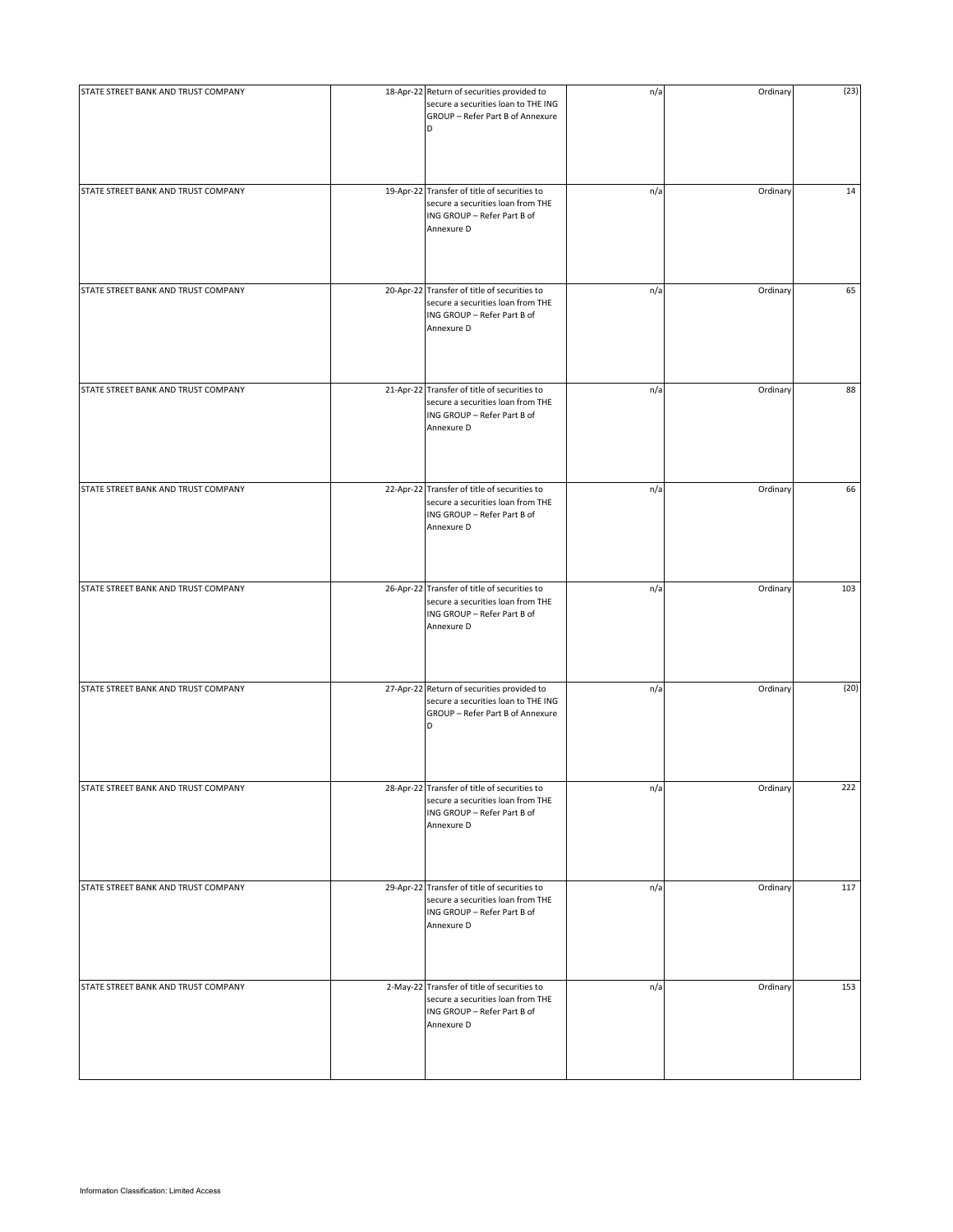| STATE STREET BANK AND TRUST COMPANY | 3-May-22 Transfer of title of securities to<br>secure a securities loan from THE<br>ING GROUP - Refer Part B of<br>Annexure D               | n/a | Ordinary | 299      |
|-------------------------------------|---------------------------------------------------------------------------------------------------------------------------------------------|-----|----------|----------|
| STATE STREET BANK AND TRUST COMPANY | 4-May-22 Return of securities provided to<br>secure a securities loan to THE ING<br>GROUP - Refer Part B of Annexure<br>D                   | n/a | Ordinary | (1, 252) |
| STATE STREET BANK AND TRUST COMPANY | 5-May-22 Return of securities provided to<br>secure a securities loan to THE ING<br>GROUP - Refer Part B of Annexure<br>D                   | n/a | Ordinary | (159)    |
| STATE STREET BANK AND TRUST COMPANY | 6-Jan-22 Transfer of title of securities to<br>secure a securities loan from THE<br>SOCIETE GENERALE GROUP - Refer<br>Part B of Annexure D  | n/a | Ordinary | 138      |
| STATE STREET BANK AND TRUST COMPANY | 7-Jan-22 Transfer of title of securities to<br>secure a securities loan from THE<br>SOCIETE GENERALE GROUP - Refer<br>Part B of Annexure D  | n/a | Ordinary | 5,288    |
| STATE STREET BANK AND TRUST COMPANY | 11-Jan-22 Return of securities provided to<br>secure a securities loan to THE<br>SOCIETE GENERALE GROUP - Refer<br>Part B of Annexure D     | n/a | Ordinary | (6, 363) |
| STATE STREET BANK AND TRUST COMPANY | 9-Mar-22 Transfer of title of securities to<br>secure a securities loan from THE<br>SOCIETE GENERALE GROUP - Refer<br>Part B of Annexure D  | n/a | Ordinary | 6,182    |
| STATE STREET BANK AND TRUST COMPANY | 10-Mar-22 Transfer of title of securities to<br>secure a securities loan from THE<br>SOCIETE GENERALE GROUP - Refer<br>Part B of Annexure D | n/a | Ordinary | 727      |
| STATE STREET BANK AND TRUST COMPANY | 11-Mar-22 Transfer of title of securities to<br>secure a securities loan from THE<br>SOCIETE GENERALE GROUP - Refer<br>Part B of Annexure D | n/a | Ordinary | 131      |
| STATE STREET BANK AND TRUST COMPANY | 14-Mar-22 Transfer of title of securities to<br>secure a securities loan from THE<br>SOCIETE GENERALE GROUP - Refer<br>Part B of Annexure D | n/a | Ordinary | 293      |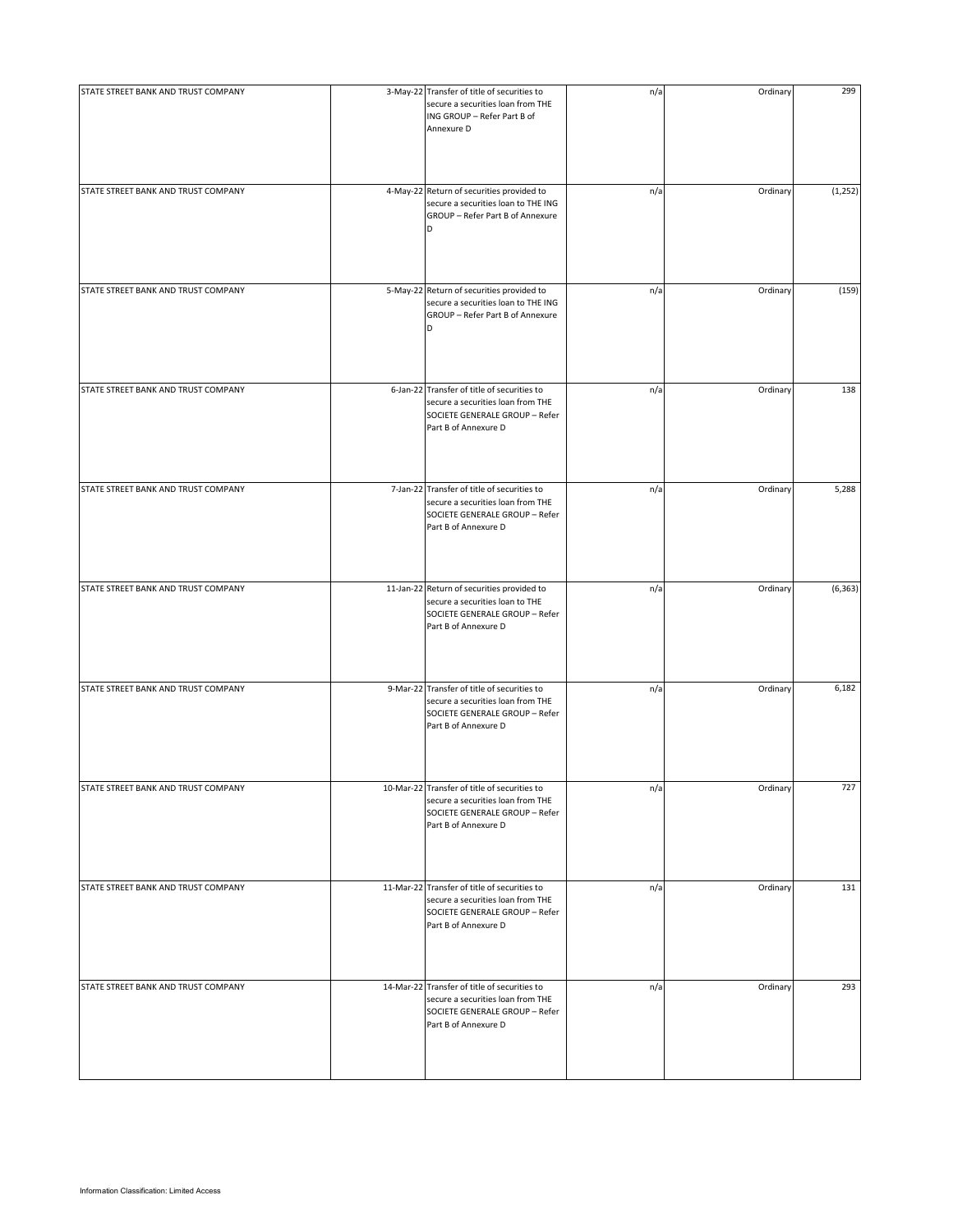| STATE STREET BANK AND TRUST COMPANY | 15-Mar-22 Transfer of title of securities to<br>secure a securities loan from THE<br>SOCIETE GENERALE GROUP - Refer<br>Part B of Annexure D | n/a | Ordinary | 1,136     |
|-------------------------------------|---------------------------------------------------------------------------------------------------------------------------------------------|-----|----------|-----------|
| STATE STREET BANK AND TRUST COMPANY | 16-Mar-22 Return of securities provided to<br>secure a securities loan to THE<br>SOCIETE GENERALE GROUP - Refer<br>Part B of Annexure D     | n/a | Ordinary | (7, 425)  |
| STATE STREET BANK AND TRUST COMPANY | 17-Mar-22 Return of securities provided to<br>secure a securities loan to THE<br>SOCIETE GENERALE GROUP - Refer<br>Part B of Annexure D     | n/a | Ordinary | (283)     |
| STATE STREET BANK AND TRUST COMPANY | 21-Mar-22 Return of securities provided to<br>secure a securities loan to THE<br>SOCIETE GENERALE GROUP - Refer<br>Part B of Annexure D     | n/a | Ordinary | (705)     |
| STATE STREET BANK AND TRUST COMPANY | 30-Mar-22 Transfer of title of securities to<br>secure a securities loan from THE<br>SOCIETE GENERALE GROUP - Refer<br>Part B of Annexure D | n/a | Ordinary | 739       |
| STATE STREET BANK AND TRUST COMPANY | 31-Mar-22 Return of securities provided to<br>secure a securities loan to THE<br>SOCIETE GENERALE GROUP - Refer<br>Part B of Annexure D     | n/a | Ordinary | (661)     |
| STATE STREET BANK AND TRUST COMPANY | 1-Apr-22 Transfer of title of securities to<br>secure a securities loan from THE<br>SOCIETE GENERALE GROUP - Refer<br>Part B of Annexure D  | n/a | Ordinary | 27,222    |
| STATE STREET BANK AND TRUST COMPANY | 4-Apr-22 Return of securities provided to<br>secure a securities loan to THE<br>SOCIETE GENERALE GROUP - Refer<br>Part B of Annexure D      | n/a | Ordinary | (27, 423) |
| STATE STREET BANK AND TRUST COMPANY | 20-Jan-22 Transfer of title of securities to<br>secure a securities loan from THE<br>UBS GROUP - Refer Part B of<br>Annexure D              | n/a | Ordinary | 1,245     |
| STATE STREET BANK AND TRUST COMPANY | 21-Jan-22 Return of securities provided to<br>secure a securities loan to THE UBS<br>GROUP - Refer Part B of Annexure<br>D                  | n/a | Ordinary | (94)      |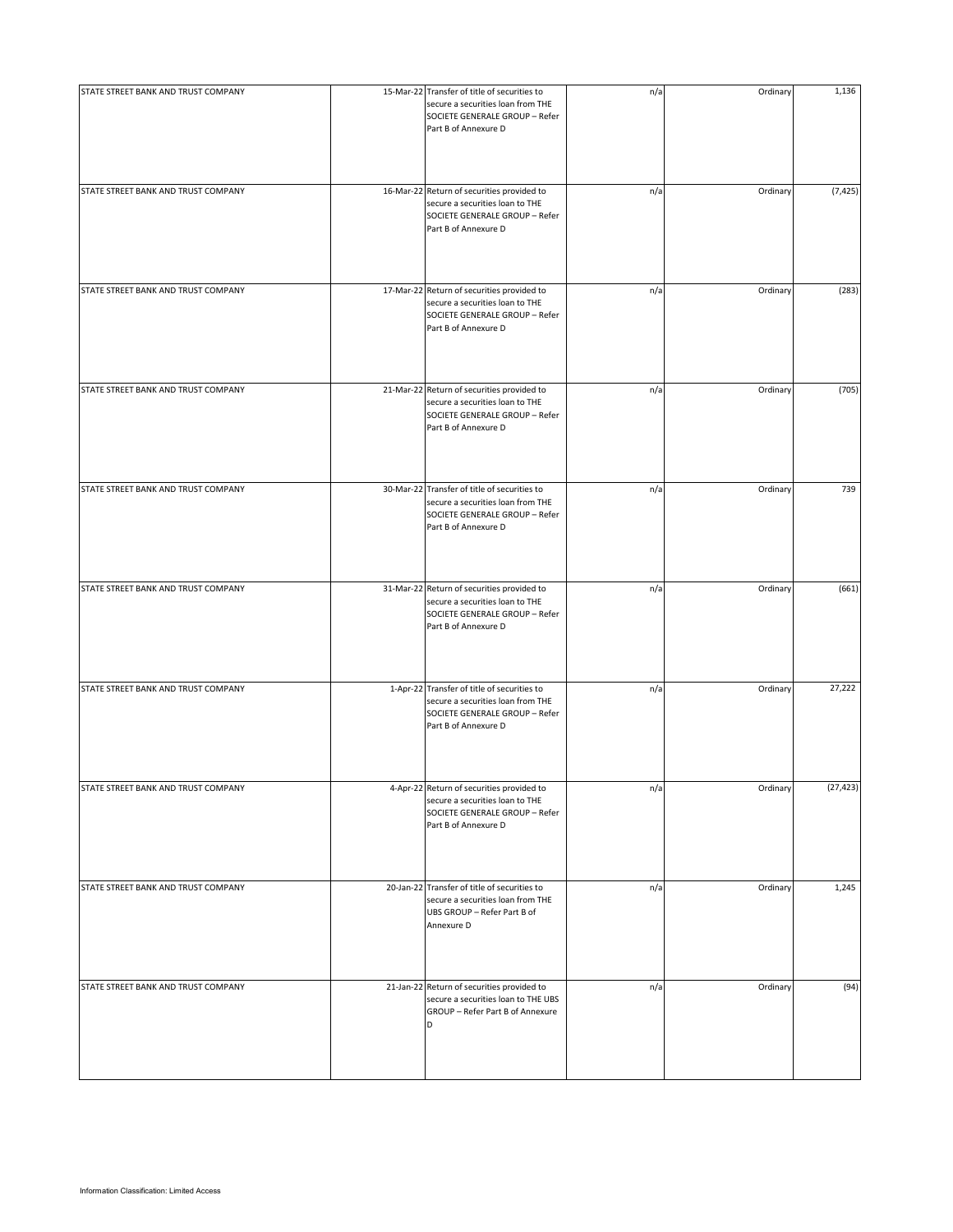| STATE STREET BANK AND TRUST COMPANY | 24-Jan-22 Return of securities provided to                                                                                           | n/a | Ordinary | (48)           |
|-------------------------------------|--------------------------------------------------------------------------------------------------------------------------------------|-----|----------|----------------|
|                                     | secure a securities loan to THE UBS<br>GROUP - Refer Part B of Annexure<br>D                                                         |     |          |                |
| STATE STREET BANK AND TRUST COMPANY | 2-May-22 Transfer of title of securities to<br>secure a securities loan from THE<br>UBS GROUP - Refer Part B of<br>Annexure D        | n/a | Ordinary | 266            |
| STATE STREET BANK AND TRUST COMPANY | 3-May-22 Transfer of title of securities to<br>secure a securities loan from THE<br>UBS GROUP - Refer Part B of<br>Annexure D        | n/a | Ordinary | 55             |
| STATE STREET BANK AND TRUST COMPANY | 4-May-22 Transfer of title of securities to<br>secure a securities loan from THE<br>UBS GROUP - Refer Part B of<br>Annexure D        | n/a | Ordinary | $\overline{7}$ |
| STATE STREET BANK AND TRUST COMPANY | 5-May-22 Return of securities provided to<br>secure a securities loan to THE UBS<br>GROUP - Refer Part B of Annexure<br>D            | n/a | Ordinary | (1, 431)       |
| STATE STREET BANK AND TRUST COMPANY | 21-Jan-22 Transfer of title of securities to<br>secure a securities loan from THE<br>BARCLAYS GROUP - Refer Part B of<br>Annexure D  | n/a | Ordinary | 667            |
| STATE STREET BANK AND TRUST COMPANY | 24-Jan-22 Return of securities provided to<br>secure a securities loan to THE<br>BARCLAYS GROUP - Refer Part B of<br>Annexure D      | n/a | Ordinary | (667)          |
| STATE STREET BANK AND TRUST COMPANY | 11-Feb-22 Transfer of title of securities to<br>secure a securities loan from THE<br>MACQUARIE GROUP - Refer Part B<br>of Annexure D | n/a | Ordinary | 102            |
| STATE STREET BANK AND TRUST COMPANY | 14-Feb-22 Return of securities provided to<br>secure a securities loan to THE<br>MACQUARIE GROUP - Refer Part B<br>of Annexure D     | n/a | Ordinary | (2)            |
| STATE STREET BANK AND TRUST COMPANY | 15-Feb-22 Return of securities provided to<br>secure a securities loan to THE<br>MACQUARIE GROUP - Refer Part B<br>of Annexure D     | n/a | Ordinary | (1)            |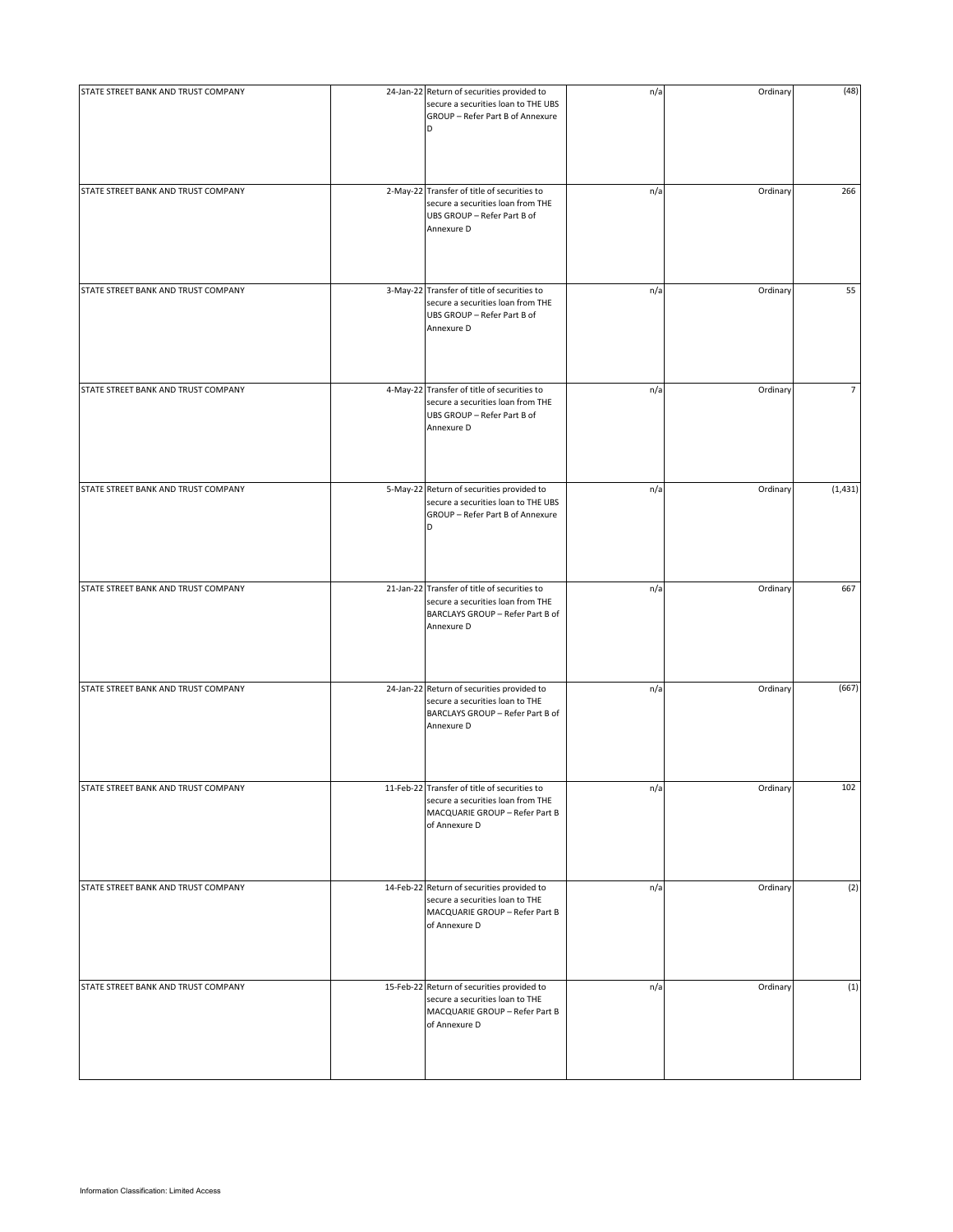| STATE STREET BANK AND TRUST COMPANY | 16-Feb-22 Transfer of title of securities to<br>secure a securities loan from THE<br>MACQUARIE GROUP - Refer Part B<br>of Annexure D       | n/a | Ordinary | 11    |
|-------------------------------------|--------------------------------------------------------------------------------------------------------------------------------------------|-----|----------|-------|
| STATE STREET BANK AND TRUST COMPANY | 17-Feb-22 Transfer of title of securities to<br>secure a securities loan from THE<br>MACQUARIE GROUP - Refer Part B<br>of Annexure D       | n/a | Ordinary | 3     |
| STATE STREET BANK AND TRUST COMPANY | 18-Feb-22 Return of securities provided to<br>secure a securities loan to THE<br>MACQUARIE GROUP - Refer Part B<br>of Annexure D           | n/a | Ordinary | (114) |
| STATE STREET BANK AND TRUST COMPANY | 6-Jan-22 Transfer of title of securities to<br>secure a securities loan from THE<br>SOCIETE GENERALE GROUP - Refer<br>Part B of Annexure D | n/a | Ordinary | 8     |
| STATE STREET BANK AND TRUST COMPANY | 7-Jan-22 Transfer of title of securities to<br>secure a securities loan from THE<br>SOCIETE GENERALE GROUP - Refer<br>Part B of Annexure D | n/a | Ordinary | 239   |
| STATE STREET BANK AND TRUST COMPANY | 11-Mar-22 Return of securities provided to<br>secure a securities loan to THE<br>SOCIETE GENERALE GROUP - Refer<br>Part B of Annexure D    | n/a | Ordinary | (291) |
| STATE STREET BANK AND TRUST COMPANY | 1-Apr-22 Transfer of title of securities to<br>secure a securities loan from THE<br>SOCIETE GENERALE GROUP - Refer<br>Part B of Annexure D | n/a | Ordinary | 341   |
| STATE STREET BANK AND TRUST COMPANY | 4-Apr-22 Return of securities provided to<br>secure a securities loan to THE<br>SOCIETE GENERALE GROUP - Refer<br>Part B of Annexure D     | n/a | Ordinary | (341) |
| STATE STREET BANK AND TRUST COMPANY | 7-Jan-22 Transfer of title of securities to<br>secure a securities loan from THE<br>UBS GROUP - Refer Part B of<br>Annexure D              | n/a | Ordinary | 15    |
| STATE STREET BANK AND TRUST COMPANY | 20-Jan-22 Transfer of title of securities to<br>secure a securities loan from THE<br>UBS GROUP - Refer Part B of<br>Annexure D             | n/a | Ordinary | 21    |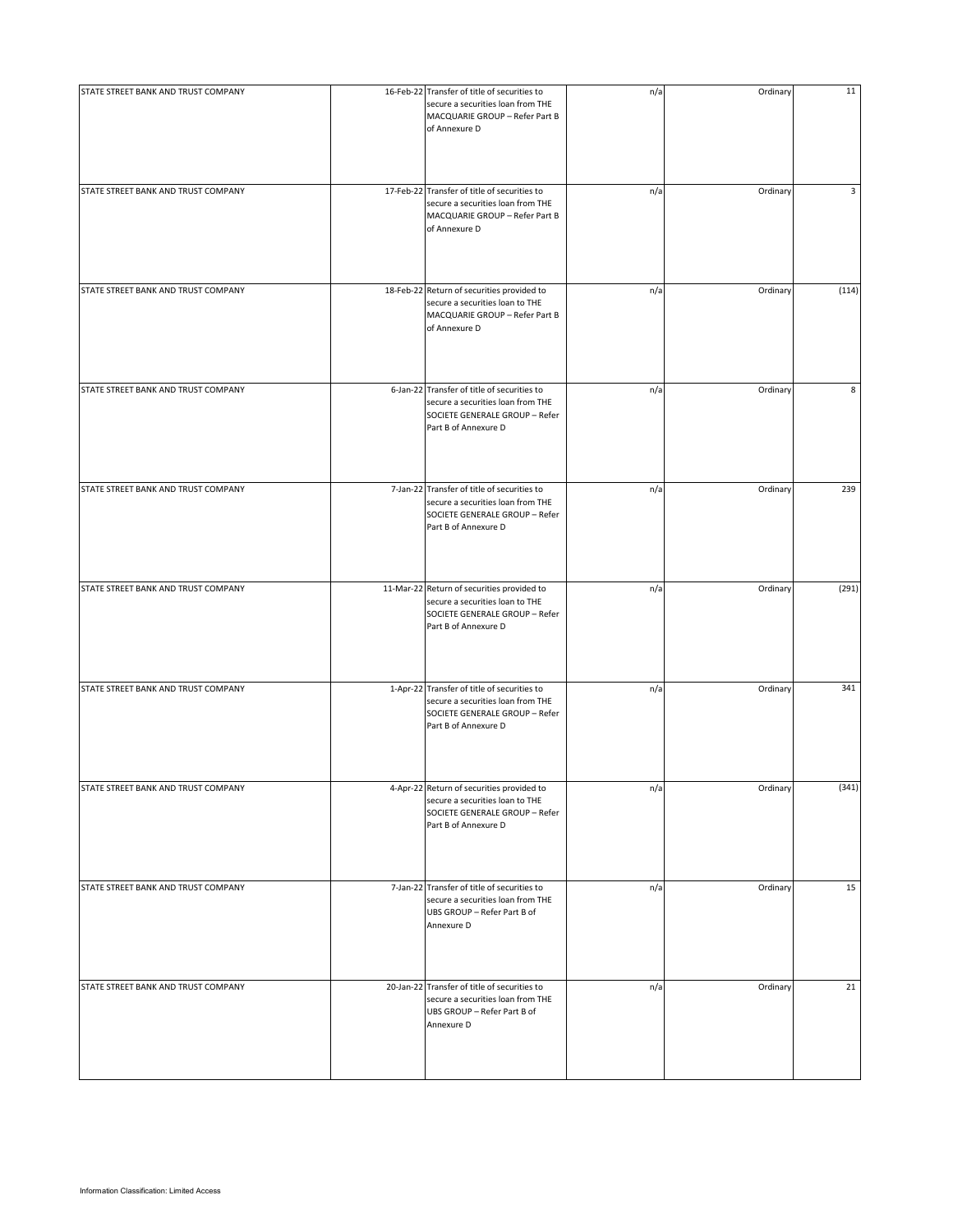| STATE STREET BANK AND TRUST COMPANY | 21-Jan-22 Return of securities provided to<br>secure a securities loan to THE UBS<br>GROUP - Refer Part B of Annexure                      | n/a | Ordinary | (2)            |
|-------------------------------------|--------------------------------------------------------------------------------------------------------------------------------------------|-----|----------|----------------|
|                                     | D                                                                                                                                          |     |          |                |
| STATE STREET BANK AND TRUST COMPANY | 24-Jan-22 Transfer of title of securities to<br>secure a securities loan from THE<br>UBS GROUP - Refer Part B of<br>Annexure D             | n/a | Ordinary | $\mathbf{1}$   |
| STATE STREET BANK AND TRUST COMPANY | 3-Feb-22 Return of securities provided to<br>secure a securities loan to THE UBS<br>GROUP - Refer Part B of Annexure<br>D                  | n/a | Ordinary | (11)           |
| STATE STREET BANK AND TRUST COMPANY | 2-May-22 Transfer of title of securities to<br>secure a securities loan from THE<br>UBS GROUP - Refer Part B of<br>Annexure D              | n/a | Ordinary | 110            |
| STATE STREET BANK AND TRUST COMPANY | 3-May-22 Transfer of title of securities to<br>secure a securities loan from THE<br>UBS GROUP - Refer Part B of<br>Annexure D              | n/a | Ordinary | $\overline{2}$ |
| STATE STREET BANK AND TRUST COMPANY | 4-May-22 Transfer of title of securities to<br>secure a securities loan from THE<br>UBS GROUP - Refer Part B of<br>Annexure D              | n/a | Ordinary | 4              |
| STATE STREET BANK AND TRUST COMPANY | 5-May-22 Return of securities provided to<br>secure a securities loan to THE UBS<br>GROUP - Refer Part B of Annexure<br>D                  | n/a | Ordinary | (141)          |
| STATE STREET BANK AND TRUST COMPANY | 6-Jan-22 Return of securities provided to<br>secure a securities loan to THE<br>SOCIETE GENERALE GROUP - Refer<br>Part B of Annexure D     | n/a | Ordinary | (73)           |
| STATE STREET BANK AND TRUST COMPANY | 7-Jan-22 Transfer of title of securities to<br>secure a securities loan from THE<br>SOCIETE GENERALE GROUP - Refer<br>Part B of Annexure D | n/a | Ordinary | 3,395          |
| STATE STREET BANK AND TRUST COMPANY | 11-Mar-22 Return of securities provided to<br>secure a securities loan to THE<br>SOCIETE GENERALE GROUP - Refer<br>Part B of Annexure D    | n/a | Ordinary | (4, 151)       |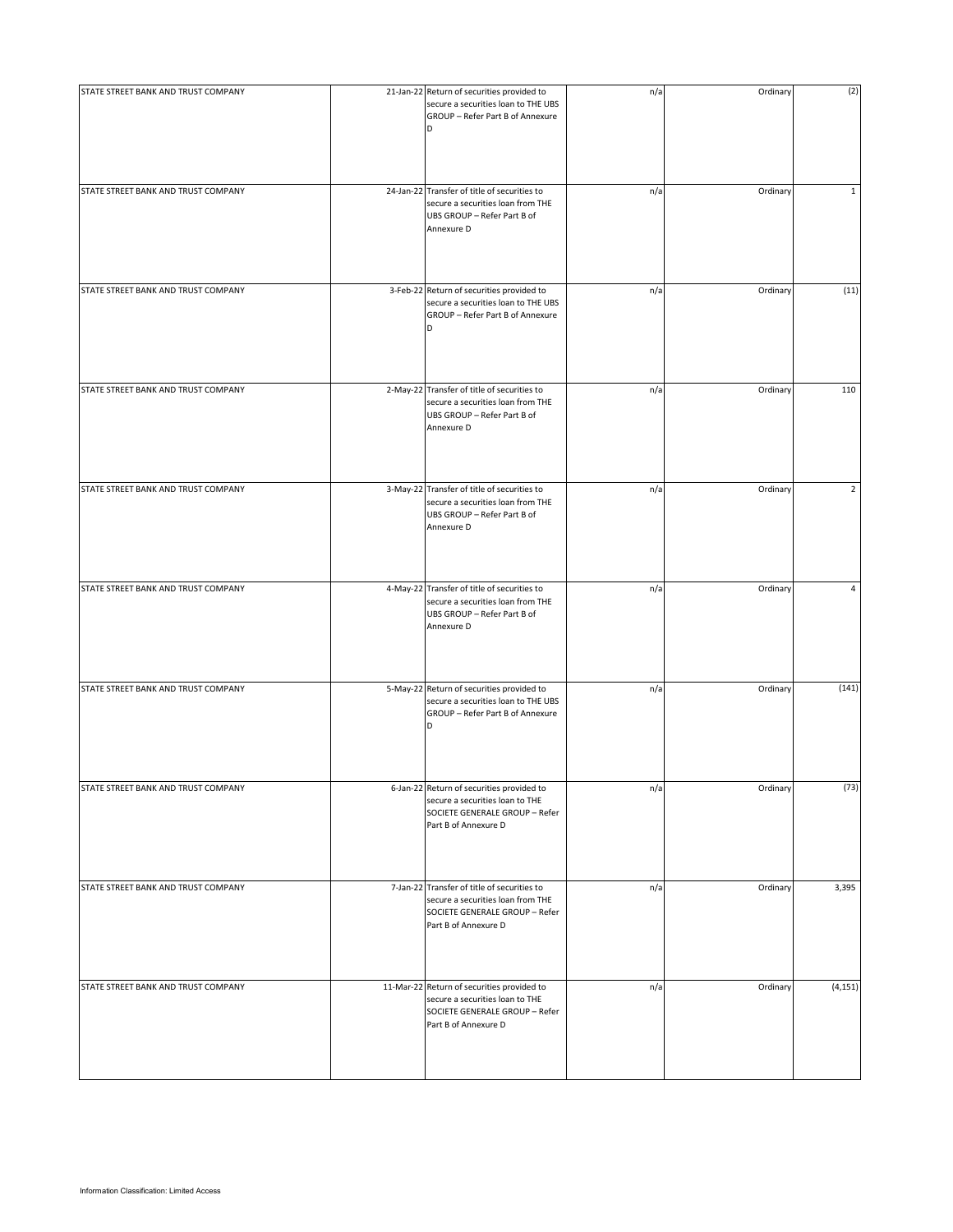| STATE STREET BANK AND TRUST COMPANY | 30-Mar-22 Transfer of title of securities to<br>secure a securities loan from THE<br>SOCIETE GENERALE GROUP - Refer<br>Part B of Annexure D | n/a | Ordinary | 69       |
|-------------------------------------|---------------------------------------------------------------------------------------------------------------------------------------------|-----|----------|----------|
| STATE STREET BANK AND TRUST COMPANY | 31-Mar-22 Return of securities provided to<br>secure a securities loan to THE<br>SOCIETE GENERALE GROUP - Refer<br>Part B of Annexure D     | n/a | Ordinary | (50)     |
| STATE STREET BANK AND TRUST COMPANY | 1-Apr-22 Transfer of title of securities to<br>secure a securities loan from THE<br>SOCIETE GENERALE GROUP - Refer<br>Part B of Annexure D  | n/a | Ordinary | 2,086    |
| STATE STREET BANK AND TRUST COMPANY | 4-Apr-22 Return of securities provided to<br>secure a securities loan to THE<br>SOCIETE GENERALE GROUP - Refer<br>Part B of Annexure D      | n/a | Ordinary | (2, 104) |
| STATE STREET BANK AND TRUST COMPANY | 20-Jan-22 Transfer of title of securities to<br>secure a securities loan from THE<br>UBS GROUP - Refer Part B of<br>Annexure D              | n/a | Ordinary | 195      |
| STATE STREET BANK AND TRUST COMPANY | 21-Jan-22 Return of securities provided to<br>secure a securities loan to THE UBS<br>GROUP - Refer Part B of Annexure<br>D                  | n/a | Ordinary | (11)     |
| STATE STREET BANK AND TRUST COMPANY | 24-Jan-22 Transfer of title of securities to<br>secure a securities loan from THE<br>UBS GROUP - Refer Part B of<br>Annexure D              | n/a | Ordinary | 3        |
| STATE STREET BANK AND TRUST COMPANY | 2-May-22 Return of securities provided to<br>secure a securities loan to THE UBS<br>GROUP - Refer Part B of Annexure<br>D                   | n/a | Ordinary | (105)    |
| STATE STREET BANK AND TRUST COMPANY | 3-May-22 Return of securities provided to<br>secure a securities loan to THE UBS<br>GROUP - Refer Part B of Annexure<br>D                   | n/a | Ordinary | (1)      |
| STATE STREET BANK AND TRUST COMPANY | 5-May-22 Return of securities provided to<br>secure a securities loan to THE UBS<br>GROUP - Refer Part B of Annexure<br>D                   | n/a | Ordinary | (81)     |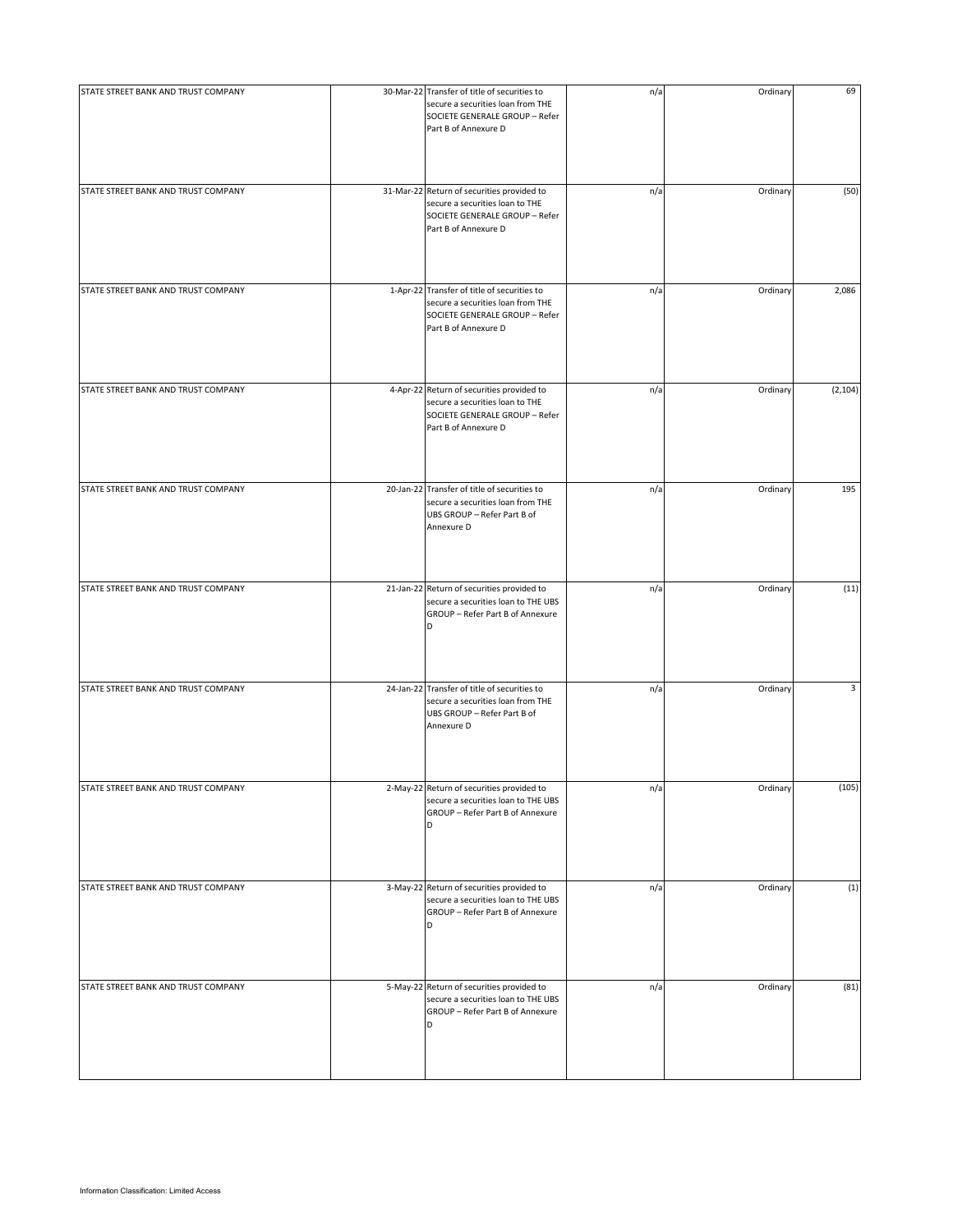| STATE STREET BANK AND TRUST COMPANY | 9-Mar-22 Transfer of title of securities to<br>secure a securities loan from THE<br>ING GROUP - Refer Part B of<br>Annexure D               | n/a | Ordinary | $\overline{7}$ |
|-------------------------------------|---------------------------------------------------------------------------------------------------------------------------------------------|-----|----------|----------------|
| STATE STREET BANK AND TRUST COMPANY | 10-Mar-22 Return of securities provided to<br>secure a securities loan to THE ING<br>GROUP - Refer Part B of Annexure<br>D                  | n/a | Ordinary | (4)            |
| STATE STREET BANK AND TRUST COMPANY | 11-Mar-22 Return of securities provided to<br>secure a securities loan to THE ING<br>GROUP - Refer Part B of Annexure<br>D                  | n/a | Ordinary | (3)            |
| STATE STREET BANK AND TRUST COMPANY | 6-Jan-22 Transfer of title of securities to<br>secure a securities loan from THE<br>SOCIETE GENERALE GROUP - Refer<br>Part B of Annexure D  | n/a | Ordinary | 207            |
| STATE STREET BANK AND TRUST COMPANY | 7-Jan-22 Transfer of title of securities to<br>secure a securities loan from THE<br>SOCIETE GENERALE GROUP - Refer<br>Part B of Annexure D  | n/a | Ordinary | 31,148         |
| STATE STREET BANK AND TRUST COMPANY | 11-Jan-22 Return of securities provided to<br>secure a securities loan to THE<br>SOCIETE GENERALE GROUP - Refer<br>Part B of Annexure D     | n/a | Ordinary | (11, 833)      |
| STATE STREET BANK AND TRUST COMPANY | 9-Mar-22 Return of securities provided to<br>secure a securities loan to THE<br>SOCIETE GENERALE GROUP - Refer<br>Part B of Annexure D      | n/a | Ordinary | (14, 216)      |
| STATE STREET BANK AND TRUST COMPANY | 10-Mar-22 Transfer of title of securities to<br>secure a securities loan from THE<br>SOCIETE GENERALE GROUP - Refer<br>Part B of Annexure D | n/a | Ordinary | 316            |
| STATE STREET BANK AND TRUST COMPANY | 11-Mar-22 Return of securities provided to<br>secure a securities loan to THE<br>SOCIETE GENERALE GROUP - Refer<br>Part B of Annexure D     | n/a | Ordinary | (521)          |
| STATE STREET BANK AND TRUST COMPANY | 14-Mar-22 Transfer of title of securities to<br>secure a securities loan from THE<br>SOCIETE GENERALE GROUP - Refer<br>Part B of Annexure D | n/a | Ordinary | 509            |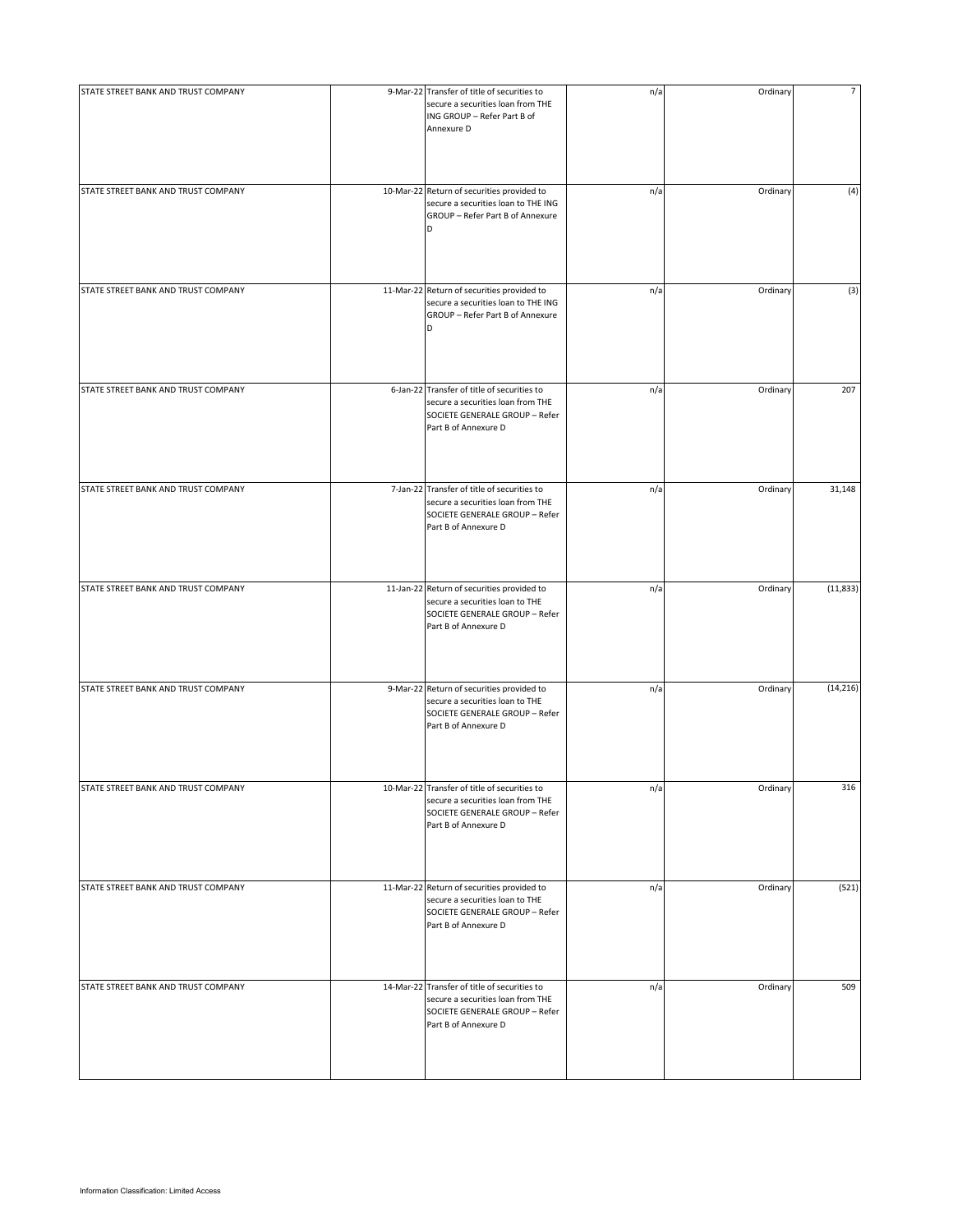| STATE STREET BANK AND TRUST COMPANY | 15-Mar-22 Transfer of title of securities to<br>secure a securities loan from THE<br>SOCIETE GENERALE GROUP - Refer<br>Part B of Annexure D | n/a | Ordinary | 1,541     |
|-------------------------------------|---------------------------------------------------------------------------------------------------------------------------------------------|-----|----------|-----------|
| STATE STREET BANK AND TRUST COMPANY | 16-Mar-22 Transfer of title of securities to<br>secure a securities loan from THE<br>SOCIETE GENERALE GROUP - Refer<br>Part B of Annexure D | n/a | Ordinary | 4,392     |
| STATE STREET BANK AND TRUST COMPANY | 17-Mar-22 Return of securities provided to<br>secure a securities loan to THE<br>SOCIETE GENERALE GROUP - Refer<br>Part B of Annexure D     | n/a | Ordinary | (29)      |
| STATE STREET BANK AND TRUST COMPANY | 21-Mar-22 Return of securities provided to<br>secure a securities loan to THE<br>SOCIETE GENERALE GROUP - Refer<br>Part B of Annexure D     | n/a | Ordinary | (16, 537) |
| STATE STREET BANK AND TRUST COMPANY | 30-Mar-22 Transfer of title of securities to<br>secure a securities loan from THE<br>SOCIETE GENERALE GROUP - Refer<br>Part B of Annexure D | n/a | Ordinary | 16,444    |
| STATE STREET BANK AND TRUST COMPANY | 31-Mar-22 Return of securities provided to<br>secure a securities loan to THE<br>SOCIETE GENERALE GROUP - Refer<br>Part B of Annexure D     | n/a | Ordinary | (14,070)  |
| STATE STREET BANK AND TRUST COMPANY | 1-Apr-22 Transfer of title of securities to<br>secure a securities loan from THE<br>SOCIETE GENERALE GROUP - Refer<br>Part B of Annexure D  | n/a | Ordinary | 46,342    |
| STATE STREET BANK AND TRUST COMPANY | 4-Apr-22 Return of securities provided to<br>secure a securities loan to THE<br>SOCIETE GENERALE GROUP - Refer<br>Part B of Annexure D      | n/a | Ordinary | (50, 422) |
| STATE STREET BANK AND TRUST COMPANY | 20-Jan-22 Transfer of title of securities to<br>secure a securities loan from THE<br>UBS GROUP - Refer Part B of<br>Annexure D              | n/a | Ordinary | 247       |
| STATE STREET BANK AND TRUST COMPANY | 21-Jan-22 Return of securities provided to<br>secure a securities loan to THE UBS<br>GROUP - Refer Part B of Annexure<br>D                  | n/a | Ordinary | (11)      |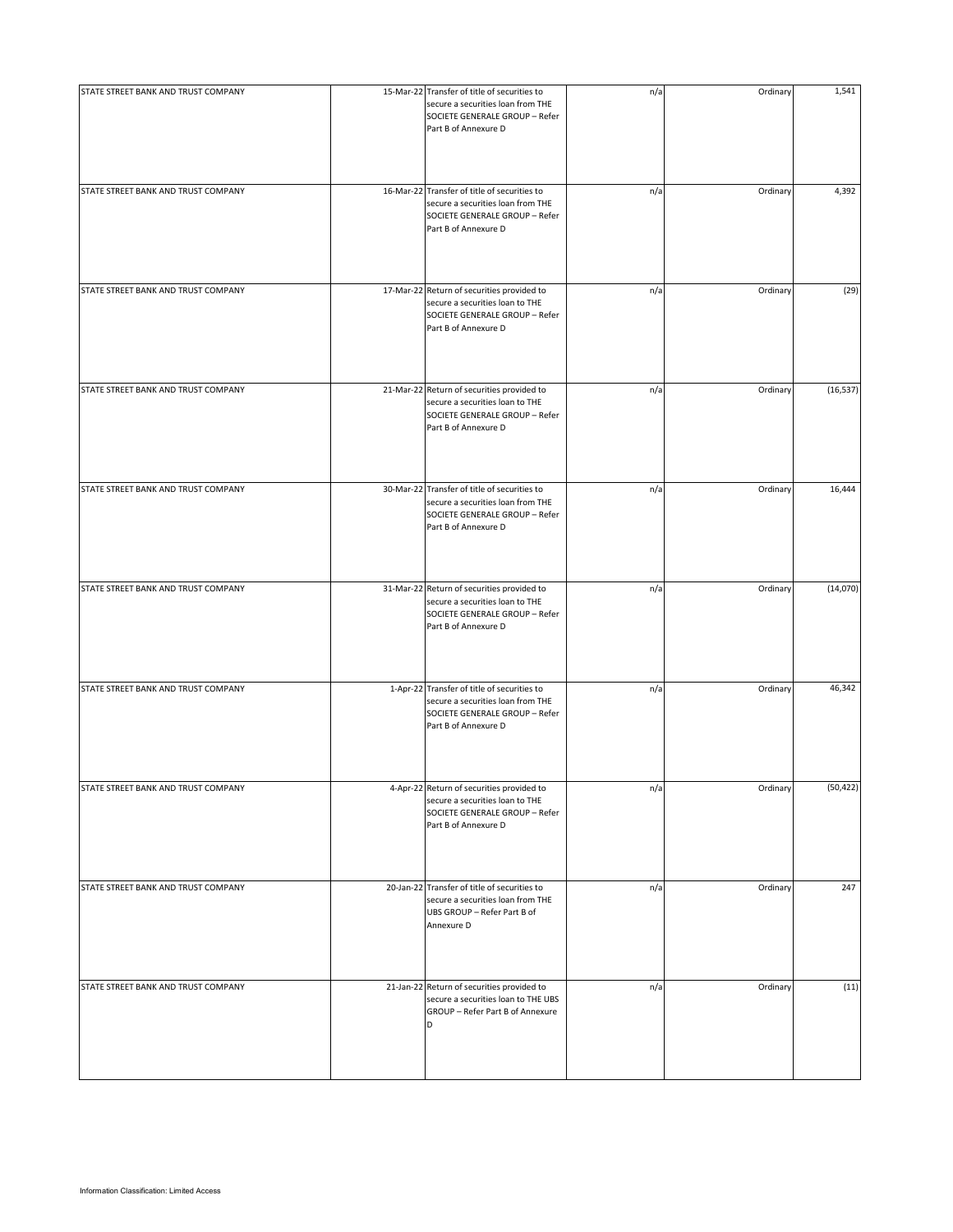| STATE STREET BANK AND TRUST COMPANY | 24-Jan-22 Transfer of title of securities to<br>secure a securities loan from THE<br>UBS GROUP - Refer Part B of<br>Annexure D              | n/a | Ordinary | 3            |
|-------------------------------------|---------------------------------------------------------------------------------------------------------------------------------------------|-----|----------|--------------|
| STATE STREET BANK AND TRUST COMPANY | 2-May-22 Return of securities provided to<br>secure a securities loan to THE UBS<br>GROUP - Refer Part B of Annexure<br>D                   | n/a | Ordinary | (185)        |
| STATE STREET BANK AND TRUST COMPANY | 3-May-22 Transfer of title of securities to<br>secure a securities loan from THE<br>UBS GROUP - Refer Part B of<br>Annexure D               | n/a | Ordinary | 4            |
| STATE STREET BANK AND TRUST COMPANY | 4-May-22 Transfer of title of securities to<br>secure a securities loan from THE<br>UBS GROUP - Refer Part B of<br>Annexure D               | n/a | Ordinary | $\mathbf{1}$ |
| STATE STREET BANK AND TRUST COMPANY | 5-May-22 Return of securities provided to<br>secure a securities loan to THE UBS<br>GROUP - Refer Part B of Annexure<br>D                   | n/a | Ordinary | (58)         |
| STATE STREET BANK AND TRUST COMPANY | 6-Jan-22 Transfer of title of securities to<br>secure a securities loan from THE<br>SOCIETE GENERALE GROUP - Refer<br>Part B of Annexure D  | n/a | Ordinary | 811          |
| STATE STREET BANK AND TRUST COMPANY | 7-Jan-22 Transfer of title of securities to<br>secure a securities loan from THE<br>SOCIETE GENERALE GROUP - Refer<br>Part B of Annexure D  | n/a | Ordinary | 24,634       |
| STATE STREET BANK AND TRUST COMPANY | 11-Jan-22 Transfer of title of securities to<br>secure a securities loan from THE<br>SOCIETE GENERALE GROUP - Refer<br>Part B of Annexure D | n/a | Ordinary | 7,991        |
| STATE STREET BANK AND TRUST COMPANY | 9-Mar-22 Return of securities provided to<br>secure a securities loan to THE<br>SOCIETE GENERALE GROUP - Refer<br>Part B of Annexure D      | n/a | Ordinary | (33, 913)    |
| STATE STREET BANK AND TRUST COMPANY | 10-Mar-22 Transfer of title of securities to<br>secure a securities loan from THE<br>SOCIETE GENERALE GROUP - Refer<br>Part B of Annexure D | n/a | Ordinary | 157          |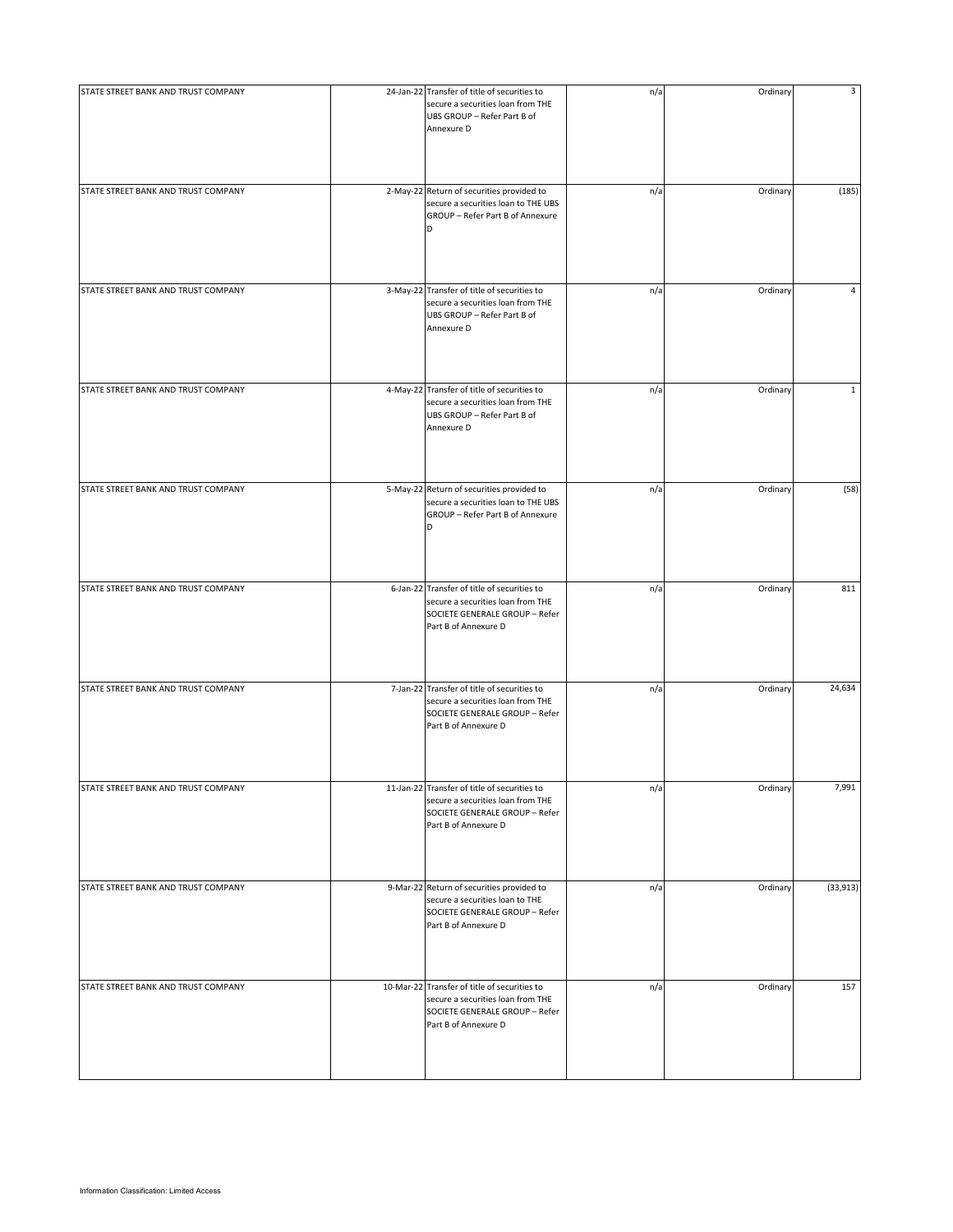| STATE STREET BANK AND TRUST COMPANY | 11-Mar-22 Return of securities provided to<br>secure a securities loan to THE<br>SOCIETE GENERALE GROUP - Refer<br>Part B of Annexure D     | n/a | Ordinary | (85)      |
|-------------------------------------|---------------------------------------------------------------------------------------------------------------------------------------------|-----|----------|-----------|
| STATE STREET BANK AND TRUST COMPANY | 14-Mar-22 Transfer of title of securities to<br>secure a securities loan from THE<br>SOCIETE GENERALE GROUP - Refer<br>Part B of Annexure D | n/a | Ordinary | 144       |
| STATE STREET BANK AND TRUST COMPANY | 15-Mar-22 Transfer of title of securities to<br>secure a securities loan from THE<br>SOCIETE GENERALE GROUP - Refer<br>Part B of Annexure D | n/a | Ordinary | 542       |
| STATE STREET BANK AND TRUST COMPANY | 16-Mar-22 Transfer of title of securities to<br>secure a securities loan from THE<br>SOCIETE GENERALE GROUP - Refer<br>Part B of Annexure D | n/a | Ordinary | 86        |
| STATE STREET BANK AND TRUST COMPANY | 17-Mar-22 Return of securities provided to<br>secure a securities loan to THE<br>SOCIETE GENERALE GROUP - Refer<br>Part B of Annexure D     | n/a | Ordinary | (1,071)   |
| STATE STREET BANK AND TRUST COMPANY | 21-Mar-22 Return of securities provided to<br>secure a securities loan to THE<br>SOCIETE GENERALE GROUP - Refer<br>Part B of Annexure D     | n/a | Ordinary | (3,613)   |
| STATE STREET BANK AND TRUST COMPANY | 30-Mar-22 Transfer of title of securities to<br>secure a securities loan from THE<br>SOCIETE GENERALE GROUP - Refer<br>Part B of Annexure D | n/a | Ordinary | 3,733     |
| STATE STREET BANK AND TRUST COMPANY | 31-Mar-22 Return of securities provided to<br>secure a securities loan to THE<br>SOCIETE GENERALE GROUP - Refer<br>Part B of Annexure D     | n/a | Ordinary | (2,955)   |
| STATE STREET BANK AND TRUST COMPANY | 1-Apr-22 Transfer of title of securities to<br>secure a securities loan from THE<br>SOCIETE GENERALE GROUP - Refer<br>Part B of Annexure D  | n/a | Ordinary | 33,536    |
| STATE STREET BANK AND TRUST COMPANY | 4-Apr-22 Return of securities provided to<br>secure a securities loan to THE<br>SOCIETE GENERALE GROUP - Refer<br>Part B of Annexure D      | n/a | Ordinary | (34, 676) |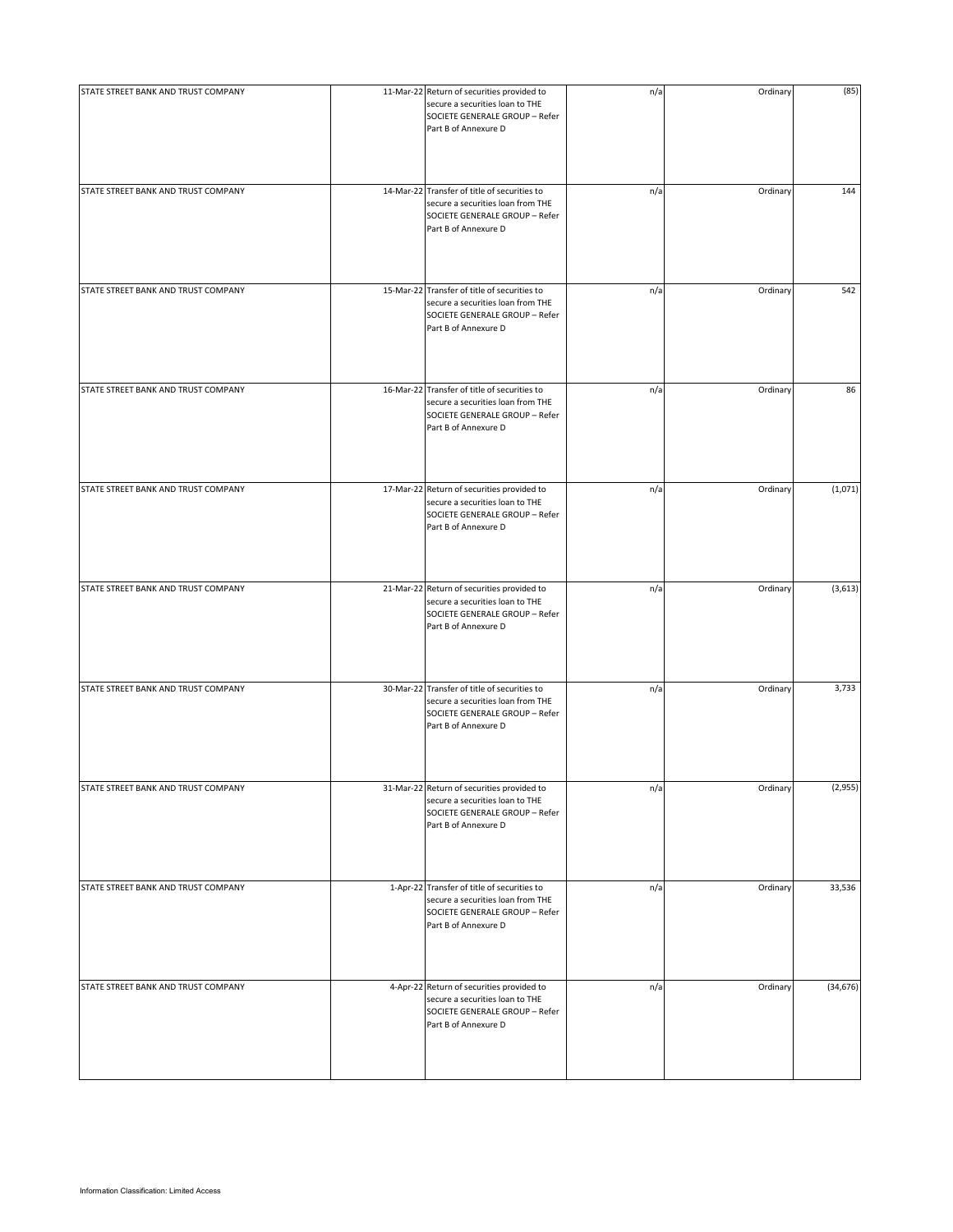| STATE STREET BANK AND TRUST COMPANY | 20-Jan-22 Transfer of title of securities to<br>secure a securities loan from THE<br>UBS GROUP - Refer Part B of<br>Annexure D              | n/a | Ordinary | 62           |
|-------------------------------------|---------------------------------------------------------------------------------------------------------------------------------------------|-----|----------|--------------|
| STATE STREET BANK AND TRUST COMPANY | 21-Jan-22 Return of securities provided to<br>secure a securities loan to THE UBS<br>GROUP - Refer Part B of Annexure<br>D                  | n/a | Ordinary | (4)          |
| STATE STREET BANK AND TRUST COMPANY | 24-Jan-22 Transfer of title of securities to<br>secure a securities loan from THE<br>UBS GROUP - Refer Part B of<br>Annexure D              | n/a | Ordinary | 22           |
| STATE STREET BANK AND TRUST COMPANY | 2-May-22 Transfer of title of securities to<br>secure a securities loan from THE<br>UBS GROUP - Refer Part B of<br>Annexure D               | n/a | Ordinary | 49           |
| STATE STREET BANK AND TRUST COMPANY | 3-May-22 Return of securities provided to<br>secure a securities loan to THE UBS<br>GROUP - Refer Part B of Annexure<br>D                   | n/a | Ordinary | (9)          |
| STATE STREET BANK AND TRUST COMPANY | 4-May-22 Transfer of title of securities to<br>secure a securities loan from THE<br>UBS GROUP - Refer Part B of<br>Annexure D               | n/a | Ordinary | $\mathbf{1}$ |
| STATE STREET BANK AND TRUST COMPANY | 5-May-22 Return of securities provided to<br>secure a securities loan to THE UBS<br>GROUP - Refer Part B of Annexure<br>D                   | n/a | Ordinary | (121)        |
| STATE STREET BANK AND TRUST COMPANY | 21-Jan-22 Transfer of title of securities to<br>secure a securities loan from THE<br>BARCLAYS GROUP - Refer Part B of<br>Annexure D         | n/a | Ordinary | 4,003        |
| STATE STREET BANK AND TRUST COMPANY | 24-Jan-22 Return of securities provided to<br>secure a securities loan to THE<br>BARCLAYS GROUP - Refer Part B of<br>Annexure D             | n/a | Ordinary | (4,003)      |
| STATE STREET BANK AND TRUST COMPANY | 10-Jan-22 Transfer of title of securities to<br>secure a securities loan from THE<br>SOCIETE GENERALE GROUP - Refer<br>Part B of Annexure D | n/a | Ordinary | 9,108        |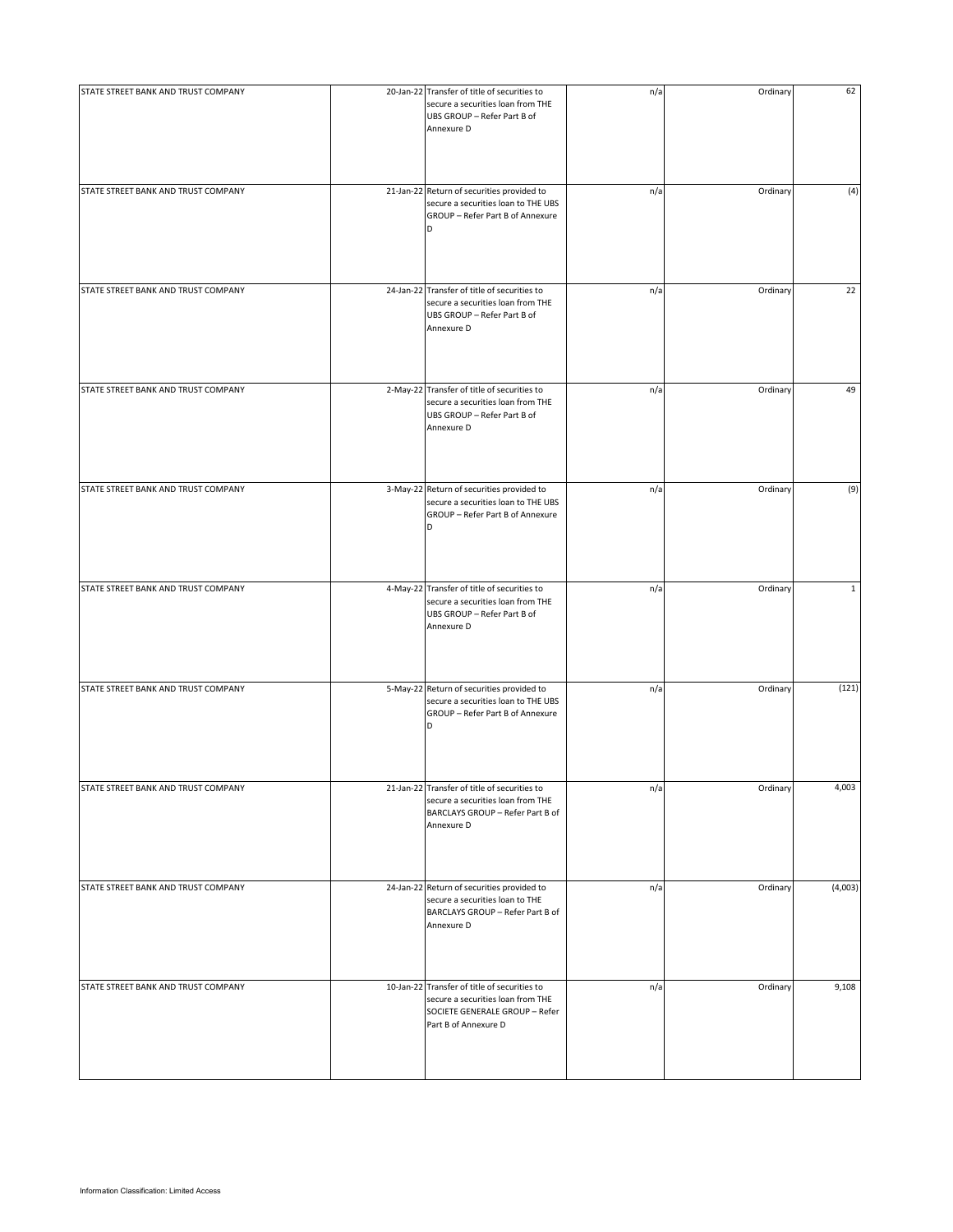| STATE STREET BANK AND TRUST COMPANY | 12-Jan-22 Return of securities provided to<br>secure a securities loan to THE<br>SOCIETE GENERALE GROUP - Refer<br>Part B of Annexure D     | n/a | Ordinary | (7)            |
|-------------------------------------|---------------------------------------------------------------------------------------------------------------------------------------------|-----|----------|----------------|
| STATE STREET BANK AND TRUST COMPANY | 13-Jan-22 Transfer of title of securities to<br>secure a securities loan from THE<br>SOCIETE GENERALE GROUP - Refer<br>Part B of Annexure D | n/a | Ordinary | $\overline{2}$ |
| STATE STREET BANK AND TRUST COMPANY | 14-Jan-22 Return of securities provided to<br>secure a securities loan to THE<br>SOCIETE GENERALE GROUP - Refer<br>Part B of Annexure D     | n/a | Ordinary | (6)            |
| STATE STREET BANK AND TRUST COMPANY | 17-Jan-22 Transfer of title of securities to<br>secure a securities loan from THE<br>SOCIETE GENERALE GROUP - Refer<br>Part B of Annexure D | n/a | Ordinary | 747            |
| STATE STREET BANK AND TRUST COMPANY | 18-Jan-22 Return of securities provided to<br>secure a securities loan to THE<br>SOCIETE GENERALE GROUP - Refer<br>Part B of Annexure D     | n/a | Ordinary | (87)           |
| STATE STREET BANK AND TRUST COMPANY | 19-Jan-22 Transfer of title of securities to<br>secure a securities loan from THE<br>SOCIETE GENERALE GROUP - Refer<br>Part B of Annexure D | n/a | Ordinary | 11             |
| STATE STREET BANK AND TRUST COMPANY | 20-Jan-22 Return of securities provided to<br>secure a securities loan to THE<br>SOCIETE GENERALE GROUP - Refer<br>Part B of Annexure D     | n/a | Ordinary | (7)            |
| STATE STREET BANK AND TRUST COMPANY | 21-Jan-22 Return of securities provided to<br>secure a securities loan to THE<br>SOCIETE GENERALE GROUP - Refer<br>Part B of Annexure D     | n/a | Ordinary | (132)          |
| STATE STREET BANK AND TRUST COMPANY | 24-Jan-22 Return of securities provided to<br>secure a securities loan to THE<br>SOCIETE GENERALE GROUP - Refer<br>Part B of Annexure D     | n/a | Ordinary | (93)           |
| STATE STREET BANK AND TRUST COMPANY | 25-Jan-22 Transfer of title of securities to<br>secure a securities loan from THE<br>SOCIETE GENERALE GROUP - Refer<br>Part B of Annexure D | n/a | Ordinary | $\overline{7}$ |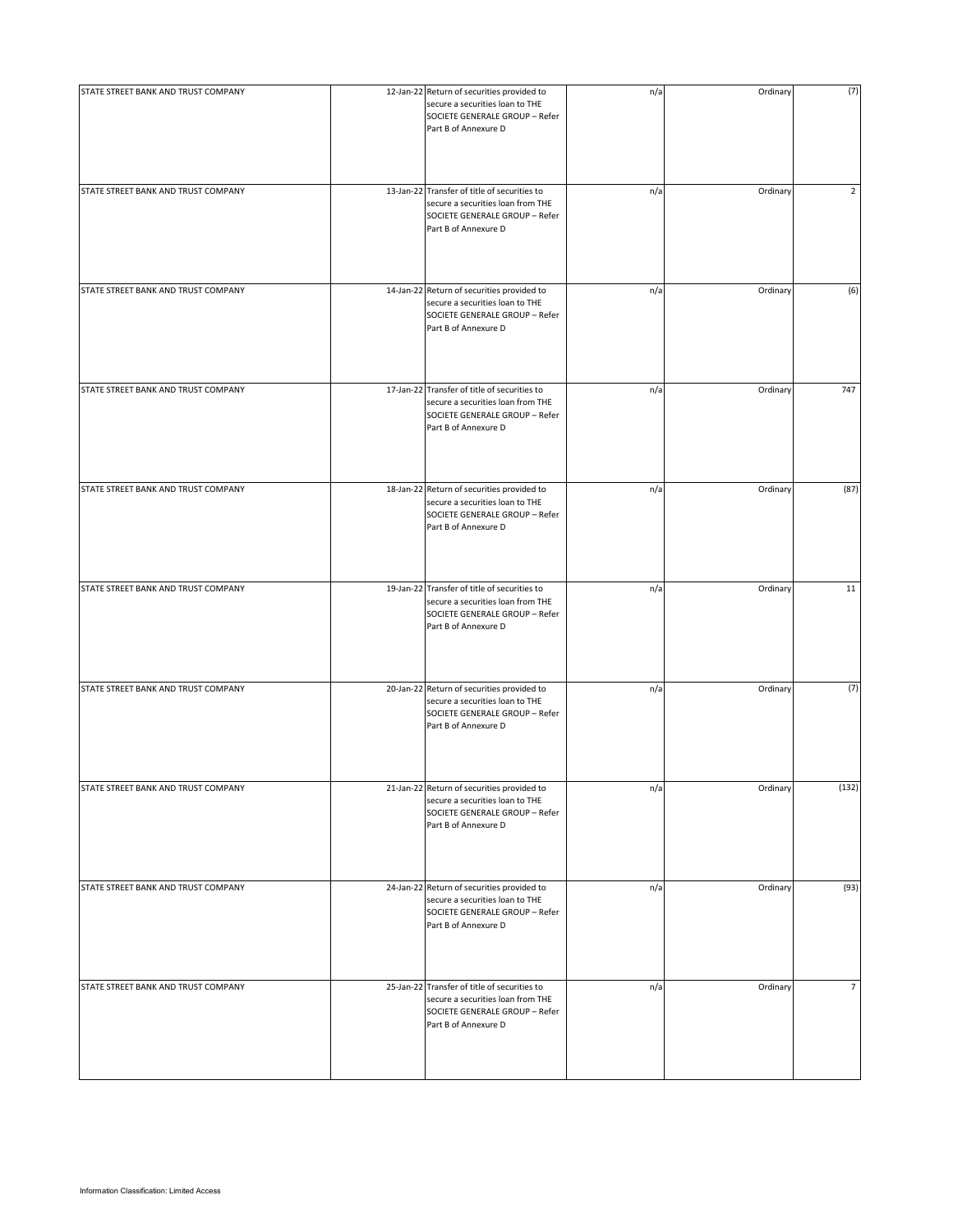| STATE STREET BANK AND TRUST COMPANY | 26-Jan-22 Transfer of title of securities to<br>secure a securities loan from THE<br>SOCIETE GENERALE GROUP - Refer<br>Part B of Annexure D | n/a | Ordinary | 85        |
|-------------------------------------|---------------------------------------------------------------------------------------------------------------------------------------------|-----|----------|-----------|
| STATE STREET BANK AND TRUST COMPANY | 27-Jan-22 Transfer of title of securities to<br>secure a securities loan from THE<br>SOCIETE GENERALE GROUP - Refer<br>Part B of Annexure D | n/a | Ordinary | 8         |
| STATE STREET BANK AND TRUST COMPANY | 28-Jan-22 Return of securities provided to<br>secure a securities loan to THE<br>SOCIETE GENERALE GROUP - Refer<br>Part B of Annexure D     | n/a | Ordinary | (15)      |
| STATE STREET BANK AND TRUST COMPANY | 31-Jan-22 Transfer of title of securities to<br>secure a securities loan from THE<br>SOCIETE GENERALE GROUP - Refer<br>Part B of Annexure D | n/a | Ordinary | 2,501     |
| STATE STREET BANK AND TRUST COMPANY | 1-Feb-22 Return of securities provided to<br>secure a securities loan to THE<br>SOCIETE GENERALE GROUP - Refer<br>Part B of Annexure D      | n/a | Ordinary | (2,491)   |
| STATE STREET BANK AND TRUST COMPANY | 2-Feb-22 Return of securities provided to<br>secure a securities loan to THE<br>SOCIETE GENERALE GROUP - Refer<br>Part B of Annexure D      | n/a | Ordinary | (10, 370) |
| STATE STREET BANK AND TRUST COMPANY | 24-Mar-22 Transfer of title of securities to<br>secure a securities loan from THE<br>ING GROUP - Refer Part B of<br>Annexure D              | n/a | Ordinary | 621       |
| STATE STREET BANK AND TRUST COMPANY | 25-Mar-22 Transfer of title of securities to<br>secure a securities loan from THE<br>ING GROUP - Refer Part B of<br>Annexure D              | n/a | Ordinary | 131       |
| STATE STREET BANK AND TRUST COMPANY | 28-Mar-22 Return of securities provided to<br>secure a securities loan to THE ING<br>GROUP - Refer Part B of Annexure<br>D                  | n/a | Ordinary | (405)     |
| STATE STREET BANK AND TRUST COMPANY | 29-Mar-22 Transfer of title of securities to<br>secure a securities loan from THE<br>ING GROUP - Refer Part B of<br>Annexure D              | n/a | Ordinary | 801       |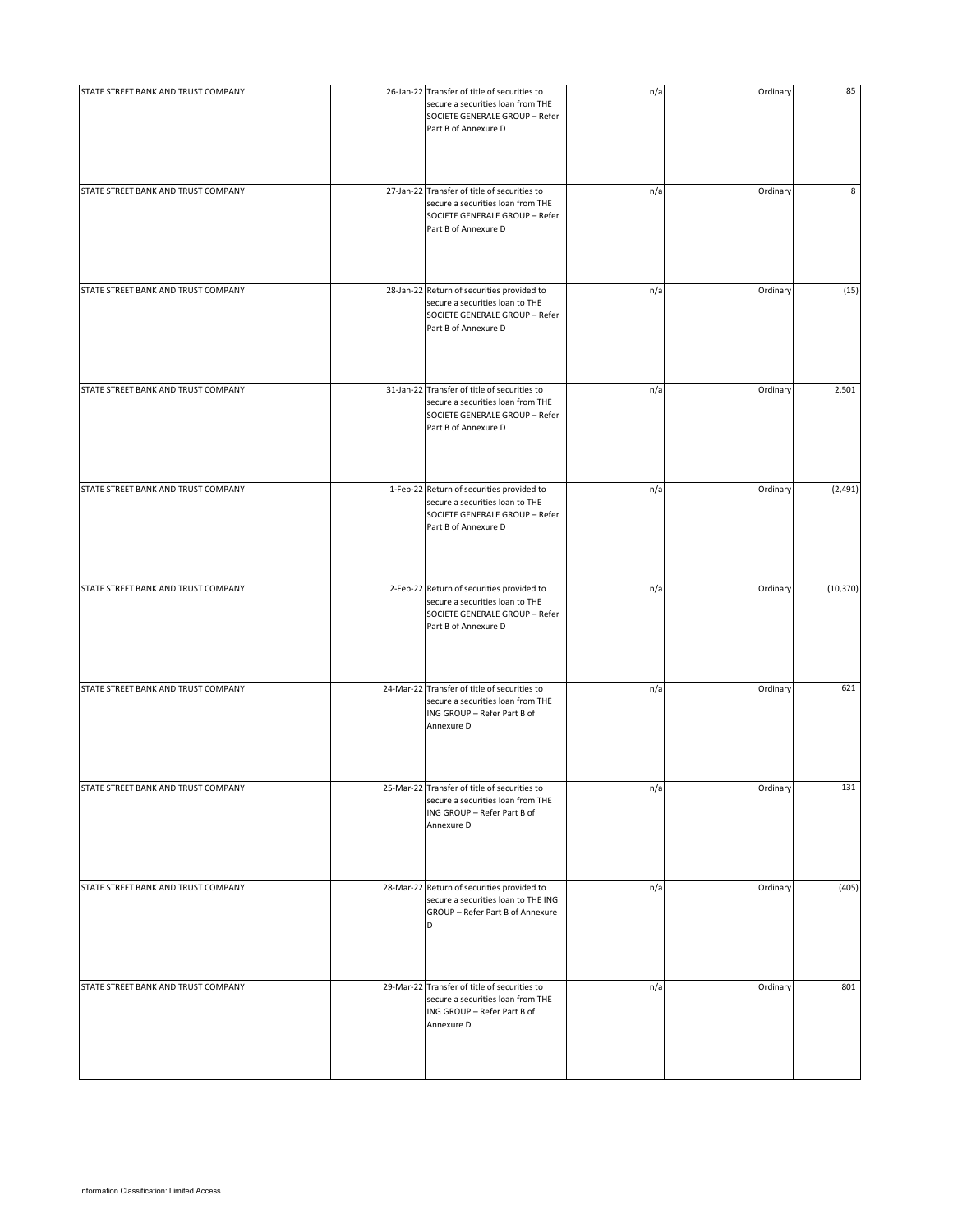| STATE STREET BANK AND TRUST COMPANY | 30-Mar-22 Return of securities provided to<br>secure a securities loan to THE ING<br>GROUP - Refer Part B of Annexure<br>D     | n/a | Ordinary | (171)          |
|-------------------------------------|--------------------------------------------------------------------------------------------------------------------------------|-----|----------|----------------|
| STATE STREET BANK AND TRUST COMPANY | 31-Mar-22 Transfer of title of securities to<br>secure a securities loan from THE<br>ING GROUP - Refer Part B of<br>Annexure D | n/a | Ordinary | 55             |
| STATE STREET BANK AND TRUST COMPANY | 1-Apr-22 Return of securities provided to<br>secure a securities loan to THE ING<br>GROUP - Refer Part B of Annexure<br>D      | n/a | Ordinary | (689)          |
| STATE STREET BANK AND TRUST COMPANY | 4-Apr-22 Return of securities provided to<br>secure a securities loan to THE ING<br>GROUP - Refer Part B of Annexure<br>D      | n/a | Ordinary | (24)           |
| STATE STREET BANK AND TRUST COMPANY | 5-Apr-22 Return of securities provided to<br>secure a securities loan to THE ING<br>GROUP - Refer Part B of Annexure<br>D      | n/a | Ordinary | (34)           |
| STATE STREET BANK AND TRUST COMPANY | 6-Apr-22 Transfer of title of securities to<br>secure a securities loan from THE<br>ING GROUP - Refer Part B of<br>Annexure D  | n/a | Ordinary | $\overline{2}$ |
| STATE STREET BANK AND TRUST COMPANY | 7-Apr-22 Transfer of title of securities to<br>secure a securities loan from THE<br>ING GROUP - Refer Part B of<br>Annexure D  | n/a | Ordinary | 148            |
| STATE STREET BANK AND TRUST COMPANY | 8-Apr-22 Return of securities provided to<br>secure a securities loan to THE ING<br>GROUP - Refer Part B of Annexure<br>D      | n/a | Ordinary | (168)          |
| STATE STREET BANK AND TRUST COMPANY | 11-Apr-22 Transfer of title of securities to<br>secure a securities loan from THE<br>ING GROUP - Refer Part B of<br>Annexure D | n/a | Ordinary | 3              |
| STATE STREET BANK AND TRUST COMPANY | 12-Apr-22 Return of securities provided to<br>secure a securities loan to THE ING<br>GROUP - Refer Part B of Annexure<br>D     | n/a | Ordinary | (81)           |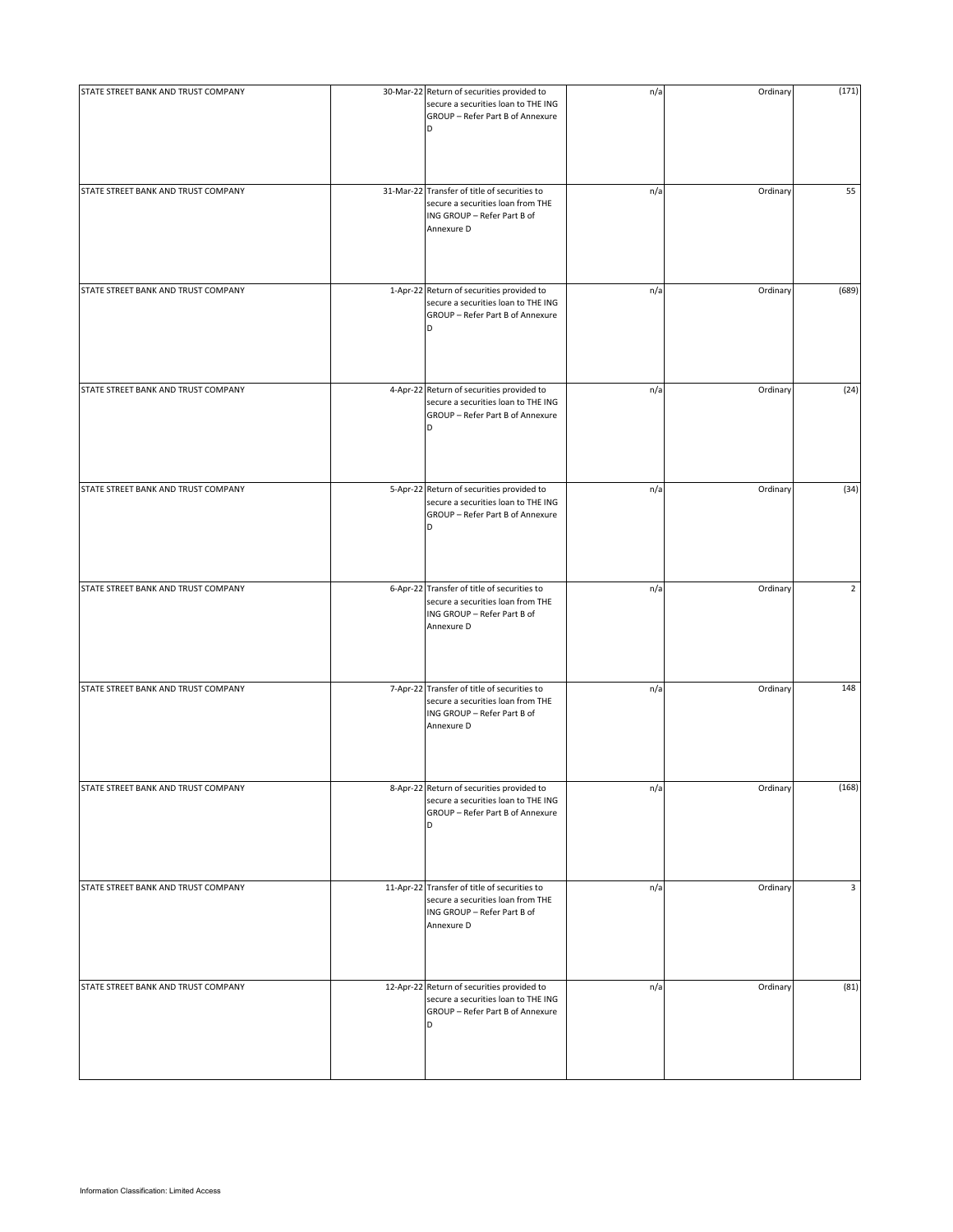| STATE STREET BANK AND TRUST COMPANY | 13-Apr-22 Return of securities provided to<br>secure a securities loan to THE ING<br>GROUP - Refer Part B of Annexure<br>D     | n/a | Ordinary | (66) |
|-------------------------------------|--------------------------------------------------------------------------------------------------------------------------------|-----|----------|------|
| STATE STREET BANK AND TRUST COMPANY | 15-Apr-22 Return of securities provided to<br>secure a securities loan to THE ING<br>GROUP - Refer Part B of Annexure<br>D     | n/a | Ordinary | (1)  |
| STATE STREET BANK AND TRUST COMPANY | 18-Apr-22 Return of securities provided to<br>secure a securities loan to THE ING<br>GROUP - Refer Part B of Annexure<br>D     | n/a | Ordinary | (9)  |
| STATE STREET BANK AND TRUST COMPANY | 19-Apr-22 Transfer of title of securities to<br>secure a securities loan from THE<br>ING GROUP - Refer Part B of<br>Annexure D | n/a | Ordinary | 5    |
| STATE STREET BANK AND TRUST COMPANY | 20-Apr-22 Transfer of title of securities to<br>secure a securities loan from THE<br>ING GROUP - Refer Part B of<br>Annexure D | n/a | Ordinary | 23   |
| STATE STREET BANK AND TRUST COMPANY | 21-Apr-22 Transfer of title of securities to<br>secure a securities loan from THE<br>ING GROUP - Refer Part B of<br>Annexure D | n/a | Ordinary | 34   |
| STATE STREET BANK AND TRUST COMPANY | 22-Apr-22 Transfer of title of securities to<br>secure a securities loan from THE<br>ING GROUP - Refer Part B of<br>Annexure D | n/a | Ordinary | 24   |
| STATE STREET BANK AND TRUST COMPANY | 26-Apr-22 Transfer of title of securities to<br>secure a securities loan from THE<br>ING GROUP - Refer Part B of<br>Annexure D | n/a | Ordinary | 40   |
| STATE STREET BANK AND TRUST COMPANY | 27-Apr-22 Return of securities provided to<br>secure a securities loan to THE ING<br>GROUP - Refer Part B of Annexure<br>D     | n/a | Ordinary | (6)  |
| STATE STREET BANK AND TRUST COMPANY | 28-Apr-22 Transfer of title of securities to<br>secure a securities loan from THE<br>ING GROUP - Refer Part B of<br>Annexure D | n/a | Ordinary | 81   |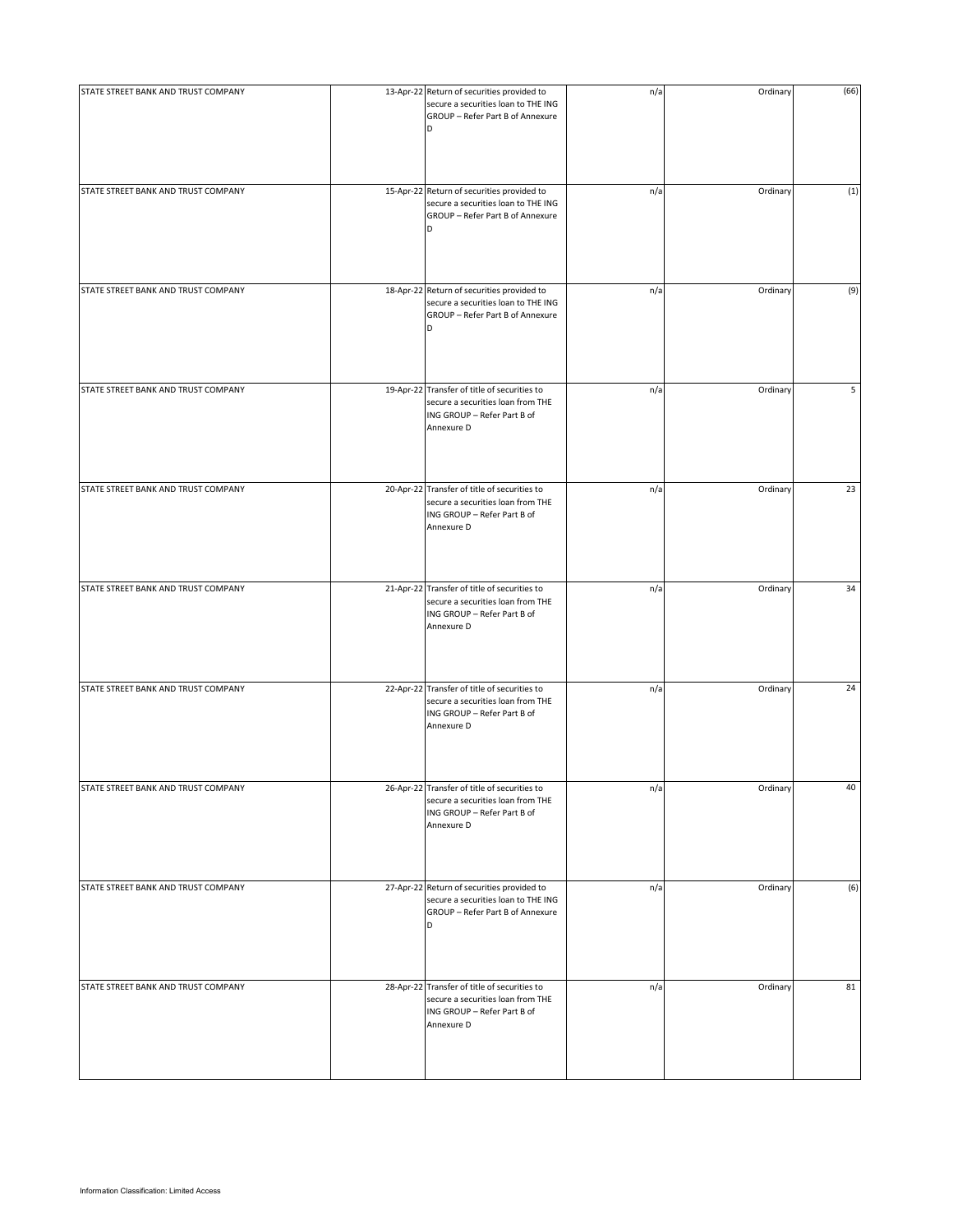| STATE STREET BANK AND TRUST COMPANY | 29-Apr-22 Transfer of title of securities to<br>secure a securities loan from THE<br>ING GROUP - Refer Part B of<br>Annexure D      | n/a | Ordinary | 43           |
|-------------------------------------|-------------------------------------------------------------------------------------------------------------------------------------|-----|----------|--------------|
| STATE STREET BANK AND TRUST COMPANY | 2-May-22 Transfer of title of securities to<br>secure a securities loan from THE<br>ING GROUP - Refer Part B of<br>Annexure D       | n/a | Ordinary | 54           |
| STATE STREET BANK AND TRUST COMPANY | 3-May-22 Transfer of title of securities to<br>secure a securities loan from THE<br>ING GROUP - Refer Part B of<br>Annexure D       | n/a | Ordinary | 105          |
| STATE STREET BANK AND TRUST COMPANY | 4-May-22 Return of securities provided to<br>secure a securities loan to THE ING<br>GROUP - Refer Part B of Annexure<br>D           | n/a | Ordinary | (458)        |
| STATE STREET BANK AND TRUST COMPANY | 5-May-22 Return of securities provided to<br>secure a securities loan to THE ING<br>GROUP - Refer Part B of Annexure<br>D           | n/a | Ordinary | (58)         |
| STATE STREET BANK AND TRUST COMPANY | 7-Jan-22 Transfer of title of securities to<br>secure a securities loan from THE<br>UBS GROUP - Refer Part B of<br>Annexure D       | n/a | Ordinary | 249          |
| STATE STREET BANK AND TRUST COMPANY | 10-Jan-22 Transfer of title of securities to<br>secure a securities loan from THE<br>UBS GROUP - Refer Part B of<br>Annexure D      | n/a | Ordinary | $\mathbf{1}$ |
| STATE STREET BANK AND TRUST COMPANY | 3-Feb-22 Transfer of title of securities to<br>secure a securities loan from THE<br>UBS GROUP - Refer Part B of<br>Annexure D       | n/a | Ordinary | 129          |
| STATE STREET BANK AND TRUST COMPANY | 7-Feb-22 Return of securities provided to<br>secure a securities loan to THE UBS<br>GROUP - Refer Part B of Annexure<br>D           | n/a | Ordinary | (378)        |
| STATE STREET BANK AND TRUST COMPANY | 21-Jan-22 Transfer of title of securities to<br>secure a securities loan from THE<br>BARCLAYS GROUP - Refer Part B of<br>Annexure D | n/a | Ordinary | 418          |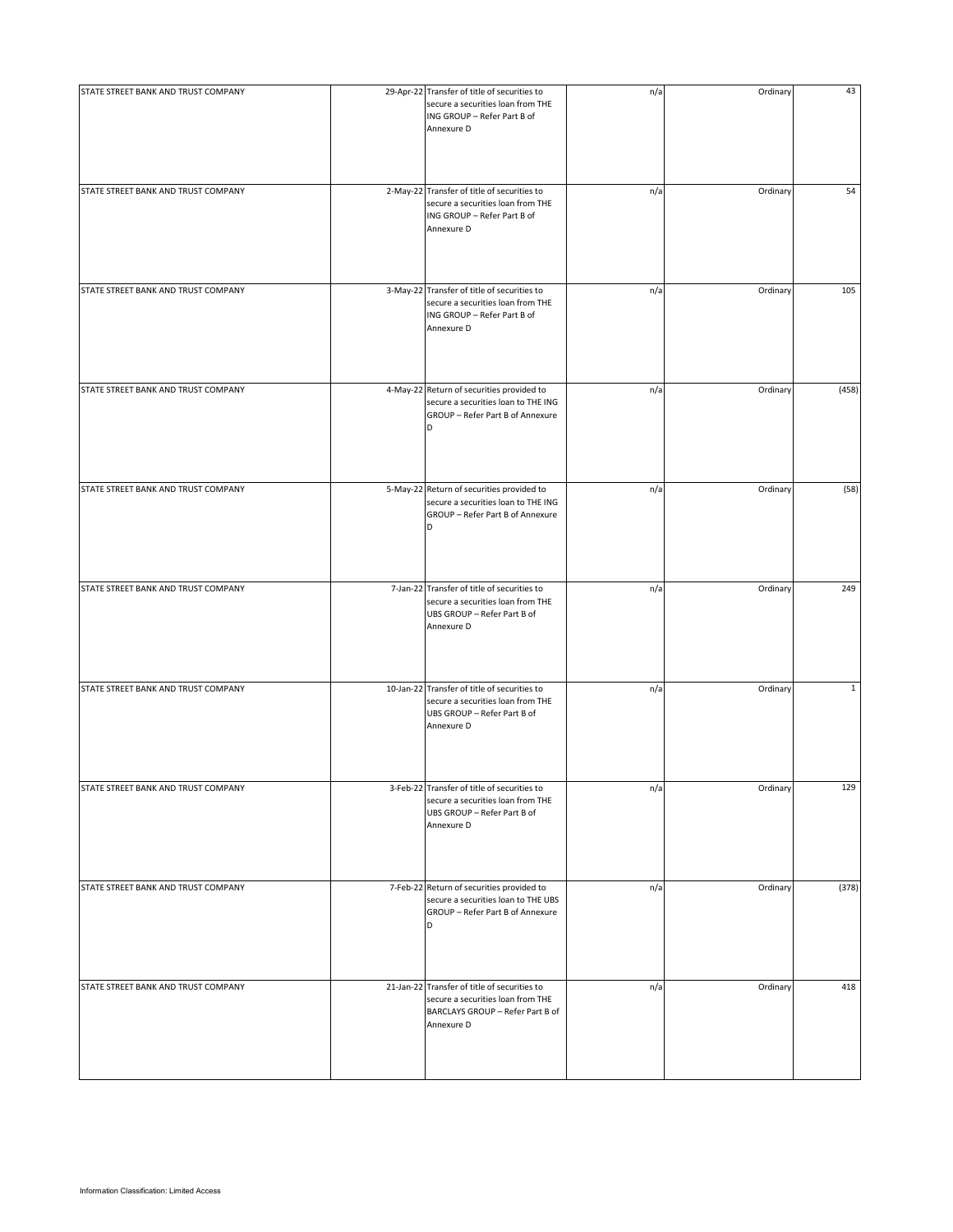| STATE STREET BANK AND TRUST COMPANY | 24-Jan-22 Return of securities provided to<br>secure a securities loan to THE<br>BARCLAYS GROUP - Refer Part B of<br>Annexure D             | n/a | Ordinary | (418)     |
|-------------------------------------|---------------------------------------------------------------------------------------------------------------------------------------------|-----|----------|-----------|
| STATE STREET BANK AND TRUST COMPANY | 21-Mar-22 Transfer of title of securities to<br>secure a securities loan from THE<br>SOCIETE GENERALE GROUP - Refer<br>Part B of Annexure D | n/a | Ordinary | 1,850     |
| STATE STREET BANK AND TRUST COMPANY | 30-Mar-22 Transfer of title of securities to<br>secure a securities loan from THE<br>SOCIETE GENERALE GROUP - Refer<br>Part B of Annexure D | n/a | Ordinary | 18,621    |
| STATE STREET BANK AND TRUST COMPANY | 31-Mar-22 Return of securities provided to<br>secure a securities loan to THE<br>SOCIETE GENERALE GROUP - Refer<br>Part B of Annexure D     | n/a | Ordinary | (15, 414) |
| STATE STREET BANK AND TRUST COMPANY | 1-Apr-22 Return of securities provided to<br>secure a securities loan to THE<br>SOCIETE GENERALE GROUP - Refer<br>Part B of Annexure D      | n/a | Ordinary | (5,057)   |
| STATE STREET BANK AND TRUST COMPANY | 24-Mar-22 Transfer of title of securities to<br>secure a securities loan from THE<br>ING GROUP - Refer Part B of<br>Annexure D              | n/a | Ordinary | 16,788    |
| STATE STREET BANK AND TRUST COMPANY | 25-Mar-22 Return of securities provided to<br>secure a securities loan to THE ING<br>GROUP - Refer Part B of Annexure<br>D                  | n/a | Ordinary | (96)      |
| STATE STREET BANK AND TRUST COMPANY | 28-Mar-22 Return of securities provided to<br>secure a securities loan to THE ING<br>GROUP - Refer Part B of Annexure<br>D                  | n/a | Ordinary | (8,956)   |
| STATE STREET BANK AND TRUST COMPANY | 29-Mar-22 Transfer of title of securities to<br>secure a securities loan from THE<br>ING GROUP - Refer Part B of<br>Annexure D              | n/a | Ordinary | 17,774    |
| STATE STREET BANK AND TRUST COMPANY | 30-Mar-22 Return of securities provided to<br>secure a securities loan to THE ING<br>GROUP - Refer Part B of Annexure<br>D                  | n/a | Ordinary | (3,865)   |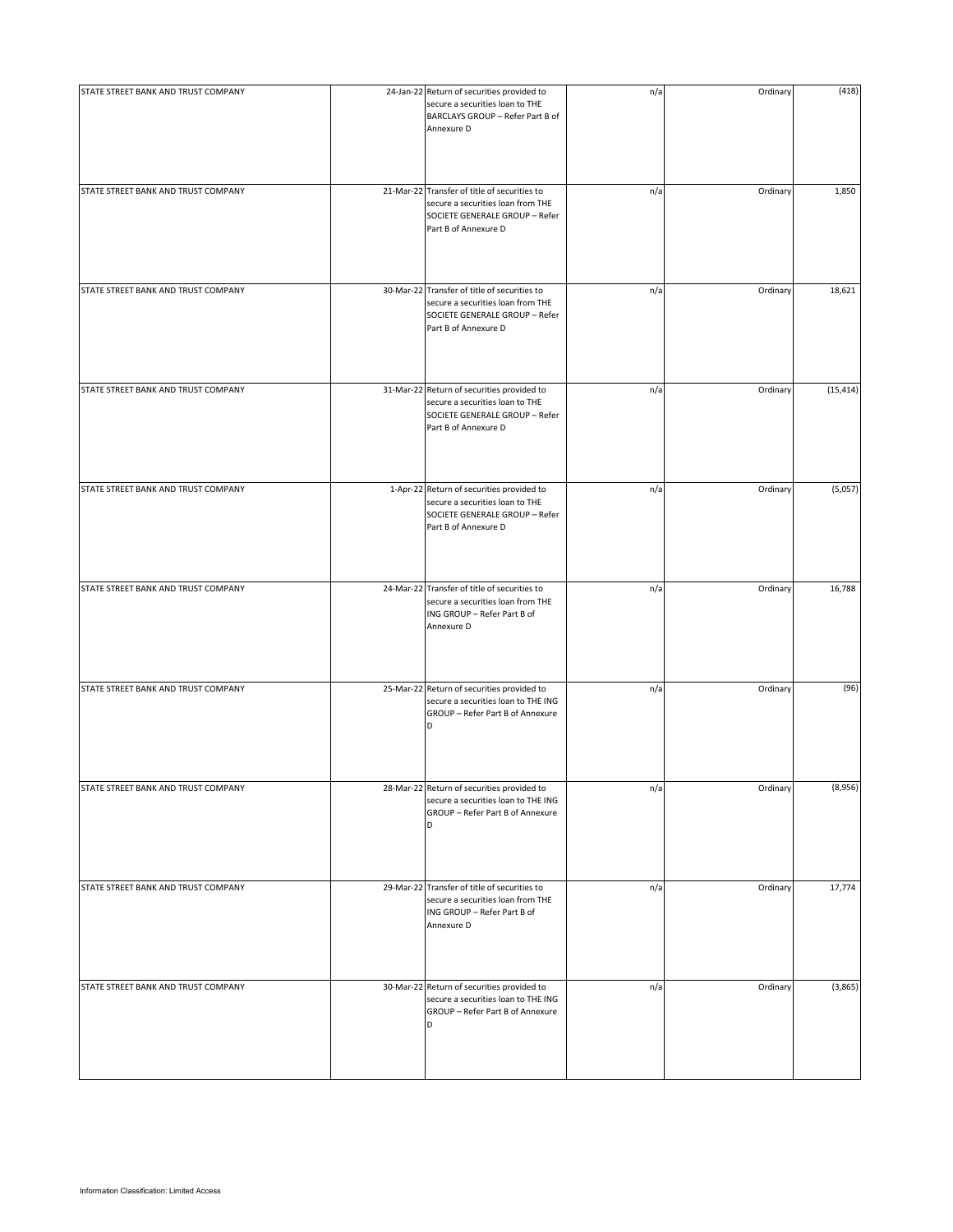| STATE STREET BANK AND TRUST COMPANY | 31-Mar-22 Transfer of title of securities to<br>secure a securities loan from THE<br>ING GROUP - Refer Part B of<br>Annexure D | n/a | Ordinary | 1,151     |
|-------------------------------------|--------------------------------------------------------------------------------------------------------------------------------|-----|----------|-----------|
| STATE STREET BANK AND TRUST COMPANY | 1-Apr-22 Return of securities provided to<br>secure a securities loan to THE ING<br>GROUP - Refer Part B of Annexure<br>D      | n/a | Ordinary | (15, 216) |
| STATE STREET BANK AND TRUST COMPANY | 4-Apr-22 Return of securities provided to<br>secure a securities loan to THE ING<br>GROUP - Refer Part B of Annexure<br>D      | n/a | Ordinary | (530)     |
| STATE STREET BANK AND TRUST COMPANY | 5-Apr-22 Return of securities provided to<br>secure a securities loan to THE ING<br>GROUP - Refer Part B of Annexure<br>D      | n/a | Ordinary | (701)     |
| STATE STREET BANK AND TRUST COMPANY | 6-Apr-22 Transfer of title of securities to<br>secure a securities loan from THE<br>ING GROUP - Refer Part B of<br>Annexure D  | n/a | Ordinary | 99        |
| STATE STREET BANK AND TRUST COMPANY | 7-Apr-22 Transfer of title of securities to<br>secure a securities loan from THE<br>ING GROUP - Refer Part B of<br>Annexure D  | n/a | Ordinary | 3,351     |
| STATE STREET BANK AND TRUST COMPANY | 8-Apr-22 Return of securities provided to<br>secure a securities loan to THE ING<br>GROUP - Refer Part B of Annexure<br>D      | n/a | Ordinary | (2, 201)  |
| STATE STREET BANK AND TRUST COMPANY | 11-Apr-22 Transfer of title of securities to<br>secure a securities loan from THE<br>ING GROUP - Refer Part B of<br>Annexure D | n/a | Ordinary | 118       |
| STATE STREET BANK AND TRUST COMPANY | 12-Apr-22 Return of securities provided to<br>secure a securities loan to THE ING<br>GROUP - Refer Part B of Annexure<br>D     | n/a | Ordinary | (2, 261)  |
| STATE STREET BANK AND TRUST COMPANY | 13-Apr-22 Return of securities provided to<br>secure a securities loan to THE ING<br>GROUP - Refer Part B of Annexure<br>D     | n/a | Ordinary | (1,910)   |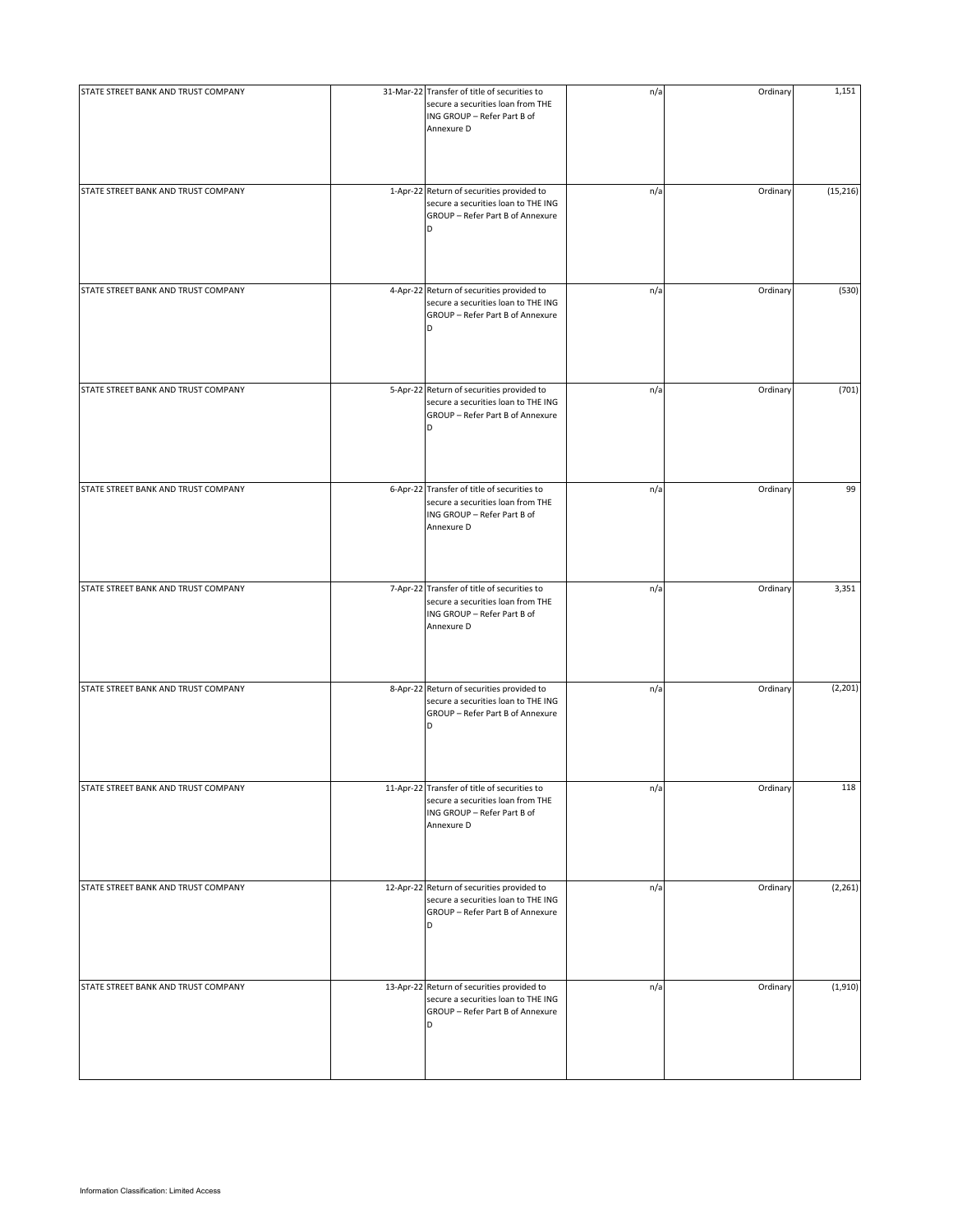| STATE STREET BANK AND TRUST COMPANY | 15-Apr-22 Transfer of title of securities to<br>secure a securities loan from THE<br>ING GROUP - Refer Part B of<br>Annexure D | n/a | Ordinary | $\overline{2}$ |
|-------------------------------------|--------------------------------------------------------------------------------------------------------------------------------|-----|----------|----------------|
| STATE STREET BANK AND TRUST COMPANY | 18-Apr-22 Return of securities provided to<br>secure a securities loan to THE ING<br>GROUP - Refer Part B of Annexure<br>D     | n/a | Ordinary | (252)          |
| STATE STREET BANK AND TRUST COMPANY | 19-Apr-22 Transfer of title of securities to<br>secure a securities loan from THE<br>ING GROUP - Refer Part B of<br>Annexure D | n/a | Ordinary | 147            |
| STATE STREET BANK AND TRUST COMPANY | 20-Apr-22 Transfer of title of securities to<br>secure a securities loan from THE<br>ING GROUP - Refer Part B of<br>Annexure D | n/a | Ordinary | 692            |
| STATE STREET BANK AND TRUST COMPANY | 21-Apr-22 Transfer of title of securities to<br>secure a securities loan from THE<br>ING GROUP - Refer Part B of<br>Annexure D | n/a | Ordinary | 953            |
| STATE STREET BANK AND TRUST COMPANY | 22-Apr-22 Return of securities provided to<br>secure a securities loan to THE ING<br>GROUP - Refer Part B of Annexure<br>D     | n/a | Ordinary | (27)           |
| STATE STREET BANK AND TRUST COMPANY | 26-Apr-22 Transfer of title of securities to<br>secure a securities loan from THE<br>ING GROUP - Refer Part B of<br>Annexure D | n/a | Ordinary | 984            |
| STATE STREET BANK AND TRUST COMPANY | 27-Apr-22 Return of securities provided to<br>secure a securities loan to THE ING<br>GROUP - Refer Part B of Annexure<br>D     | n/a | Ordinary | (177)          |
| STATE STREET BANK AND TRUST COMPANY | 28-Apr-22 Transfer of title of securities to<br>secure a securities loan from THE<br>ING GROUP - Refer Part B of<br>Annexure D | n/a | Ordinary | 2,090          |
| STATE STREET BANK AND TRUST COMPANY | 29-Apr-22 Transfer of title of securities to<br>secure a securities loan from THE<br>ING GROUP - Refer Part B of<br>Annexure D | n/a | Ordinary | 1,091          |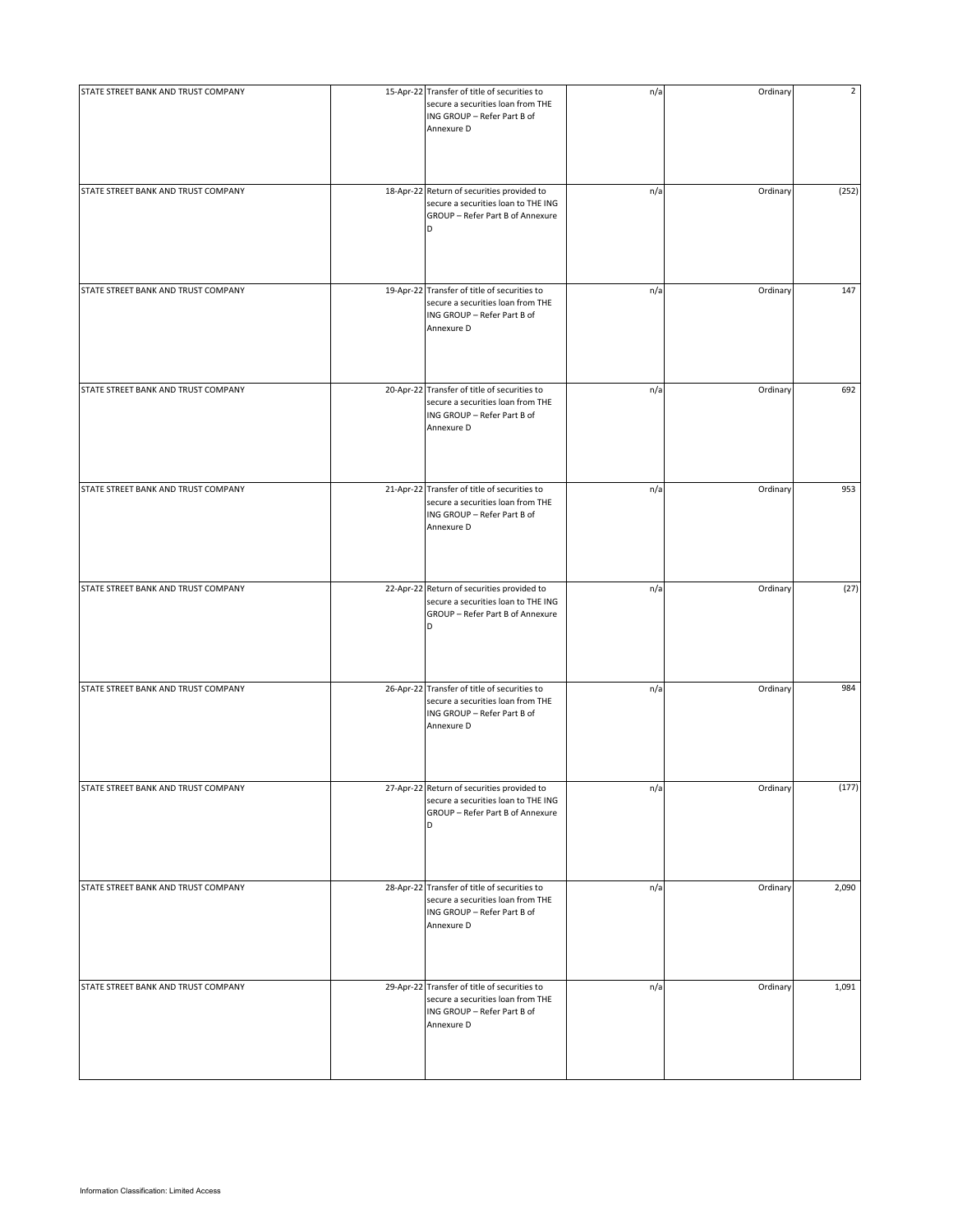| STATE STREET BANK AND TRUST COMPANY | 2-May-22 Transfer of title of securities to<br>secure a securities loan from THE<br>ING GROUP - Refer Part B of<br>Annexure D               | n/a | Ordinary | 1,107     |
|-------------------------------------|---------------------------------------------------------------------------------------------------------------------------------------------|-----|----------|-----------|
| STATE STREET BANK AND TRUST COMPANY | 3-May-22 Transfer of title of securities to<br>secure a securities loan from THE<br>ING GROUP - Refer Part B of<br>Annexure D               | n/a | Ordinary | 2,699     |
| STATE STREET BANK AND TRUST COMPANY | 4-May-22 Return of securities provided to<br>secure a securities loan to THE ING<br>GROUP - Refer Part B of Annexure<br>D                   | n/a | Ordinary | (11, 406) |
| STATE STREET BANK AND TRUST COMPANY | 5-May-22 Return of securities provided to<br>secure a securities loan to THE ING<br>GROUP - Refer Part B of Annexure<br>D                   | n/a | Ordinary | (1, 449)  |
| STATE STREET BANK AND TRUST COMPANY | 6-Jan-22 Transfer of title of securities to<br>secure a securities loan from THE<br>SOCIETE GENERALE GROUP - Refer<br>Part B of Annexure D  | n/a | Ordinary | 69        |
| STATE STREET BANK AND TRUST COMPANY | 7-Jan-22 Transfer of title of securities to<br>secure a securities loan from THE<br>SOCIETE GENERALE GROUP - Refer<br>Part B of Annexure D  | n/a | Ordinary | 2,551     |
| STATE STREET BANK AND TRUST COMPANY | 11-Jan-22 Transfer of title of securities to<br>secure a securities loan from THE<br>SOCIETE GENERALE GROUP - Refer<br>Part B of Annexure D | n/a | Ordinary | 3,389     |
| STATE STREET BANK AND TRUST COMPANY | 9-Mar-22 Return of securities provided to<br>secure a securities loan to THE<br>SOCIETE GENERALE GROUP - Refer<br>Part B of Annexure D      | n/a | Ordinary | (4, 492)  |
| STATE STREET BANK AND TRUST COMPANY | 10-Mar-22 Transfer of title of securities to<br>secure a securities loan from THE<br>SOCIETE GENERALE GROUP - Refer<br>Part B of Annexure D | n/a | Ordinary | 384       |
| STATE STREET BANK AND TRUST COMPANY | 11-Mar-22 Transfer of title of securities to<br>secure a securities loan from THE<br>SOCIETE GENERALE GROUP - Refer<br>Part B of Annexure D | n/a | Ordinary | 18        |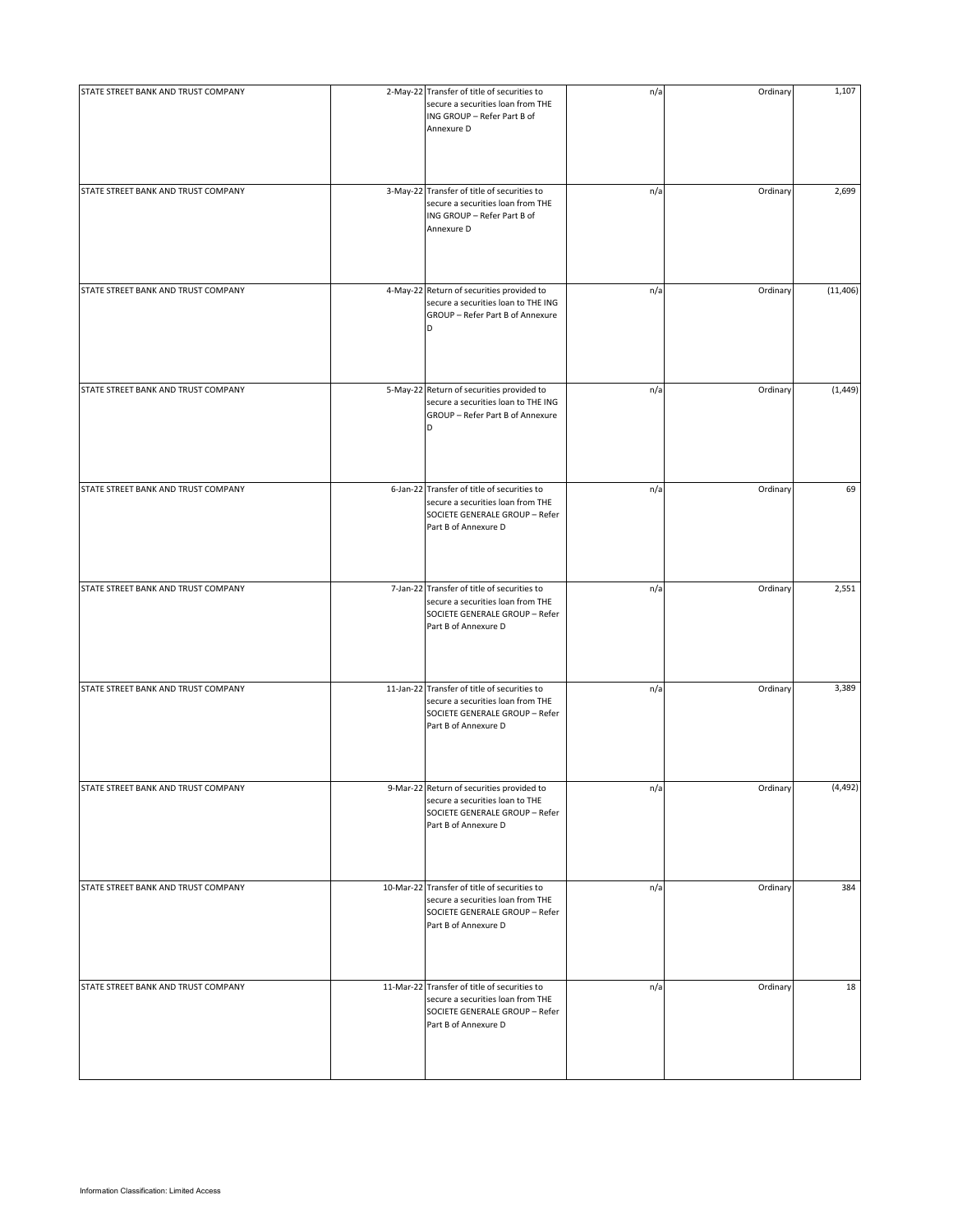| STATE STREET BANK AND TRUST COMPANY | 14-Mar-22 Transfer of title of securities to<br>secure a securities loan from THE<br>SOCIETE GENERALE GROUP - Refer<br>Part B of Annexure D | n/a | Ordinary | 102     |
|-------------------------------------|---------------------------------------------------------------------------------------------------------------------------------------------|-----|----------|---------|
| STATE STREET BANK AND TRUST COMPANY | 15-Mar-22 Transfer of title of securities to<br>secure a securities loan from THE<br>SOCIETE GENERALE GROUP - Refer<br>Part B of Annexure D | n/a | Ordinary | 138     |
| STATE STREET BANK AND TRUST COMPANY | 16-Mar-22 Return of securities provided to<br>secure a securities loan to THE<br>SOCIETE GENERALE GROUP - Refer<br>Part B of Annexure D     | n/a | Ordinary | (137)   |
| STATE STREET BANK AND TRUST COMPANY | 17-Mar-22 Return of securities provided to<br>secure a securities loan to THE<br>SOCIETE GENERALE GROUP - Refer<br>Part B of Annexure D     | n/a | Ordinary | (595)   |
| STATE STREET BANK AND TRUST COMPANY | 21-Mar-22 Return of securities provided to<br>secure a securities loan to THE<br>SOCIETE GENERALE GROUP - Refer<br>Part B of Annexure D     | n/a | Ordinary | (1,792) |
| STATE STREET BANK AND TRUST COMPANY | 30-Mar-22 Transfer of title of securities to<br>secure a securities loan from THE<br>SOCIETE GENERALE GROUP - Refer<br>Part B of Annexure D | n/a | Ordinary | 721     |
| STATE STREET BANK AND TRUST COMPANY | 31-Mar-22 Return of securities provided to<br>secure a securities loan to THE<br>SOCIETE GENERALE GROUP - Refer<br>Part B of Annexure D     | n/a | Ordinary | (604)   |
| STATE STREET BANK AND TRUST COMPANY | 1-Apr-22 Transfer of title of securities to<br>secure a securities loan from THE<br>SOCIETE GENERALE GROUP - Refer<br>Part B of Annexure D  | n/a | Ordinary | 59      |
| STATE STREET BANK AND TRUST COMPANY | 4-Apr-22 Return of securities provided to<br>secure a securities loan to THE<br>SOCIETE GENERALE GROUP - Refer<br>Part B of Annexure D      | n/a | Ordinary | (300)   |
| STATE STREET BANK AND TRUST COMPANY | 20-Jan-22 Transfer of title of securities to<br>secure a securities loan from THE<br>UBS GROUP - Refer Part B of<br>Annexure D              | n/a | Ordinary | 78      |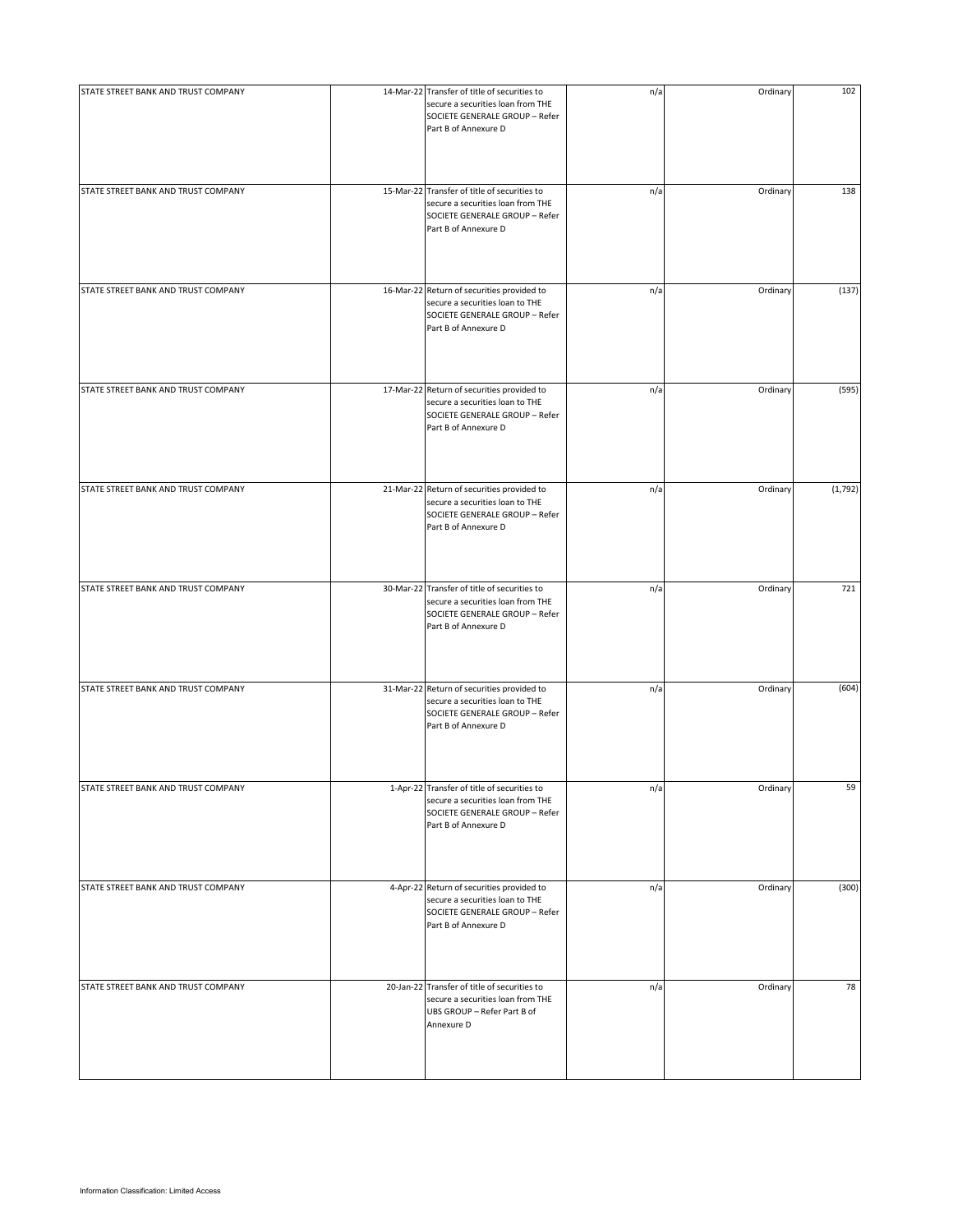| STATE STREET BANK AND TRUST COMPANY | 21-Jan-22 Return of securities provided to<br>secure a securities loan to THE UBS<br>GROUP - Refer Part B of Annexure<br>D                  | n/a | Ordinary | (4)          |
|-------------------------------------|---------------------------------------------------------------------------------------------------------------------------------------------|-----|----------|--------------|
| STATE STREET BANK AND TRUST COMPANY | 24-Jan-22 Transfer of title of securities to<br>secure a securities loan from THE<br>UBS GROUP - Refer Part B of<br>Annexure D              | n/a | Ordinary | $\mathbf{1}$ |
| STATE STREET BANK AND TRUST COMPANY | 2-May-22 Transfer of title of securities to<br>secure a securities loan from THE<br>UBS GROUP - Refer Part B of<br>Annexure D               | n/a | Ordinary | 17           |
| STATE STREET BANK AND TRUST COMPANY | 3-May-22 Transfer of title of securities to<br>secure a securities loan from THE<br>UBS GROUP - Refer Part B of<br>Annexure D               | n/a | Ordinary | 4            |
| STATE STREET BANK AND TRUST COMPANY | 4-May-22 Return of securities provided to<br>secure a securities loan to THE UBS<br>GROUP - Refer Part B of Annexure<br>D                   | n/a | Ordinary | (8)          |
| STATE STREET BANK AND TRUST COMPANY | 5-May-22 Return of securities provided to<br>secure a securities loan to THE UBS<br>GROUP - Refer Part B of Annexure<br>D                   | n/a | Ordinary | (88)         |
| STATE STREET BANK AND TRUST COMPANY | 11-Jan-22 Transfer of title of securities to<br>secure a securities loan from THE<br>SOCIETE GENERALE GROUP - Refer<br>Part B of Annexure D | n/a | Ordinary | 1,305        |
| STATE STREET BANK AND TRUST COMPANY | 9-Mar-22 Return of securities provided to<br>secure a securities loan to THE<br>SOCIETE GENERALE GROUP - Refer<br>Part B of Annexure D      | n/a | Ordinary | (1, 303)     |
| STATE STREET BANK AND TRUST COMPANY | 21-Mar-22 Return of securities provided to<br>secure a securities loan to THE<br>SOCIETE GENERALE GROUP - Refer<br>Part B of Annexure D     | n/a | Ordinary | (2)          |
| STATE STREET BANK AND TRUST COMPANY | 30-Mar-22 Transfer of title of securities to<br>secure a securities loan from THE<br>SOCIETE GENERALE GROUP - Refer<br>Part B of Annexure D | n/a | Ordinary | 6,932        |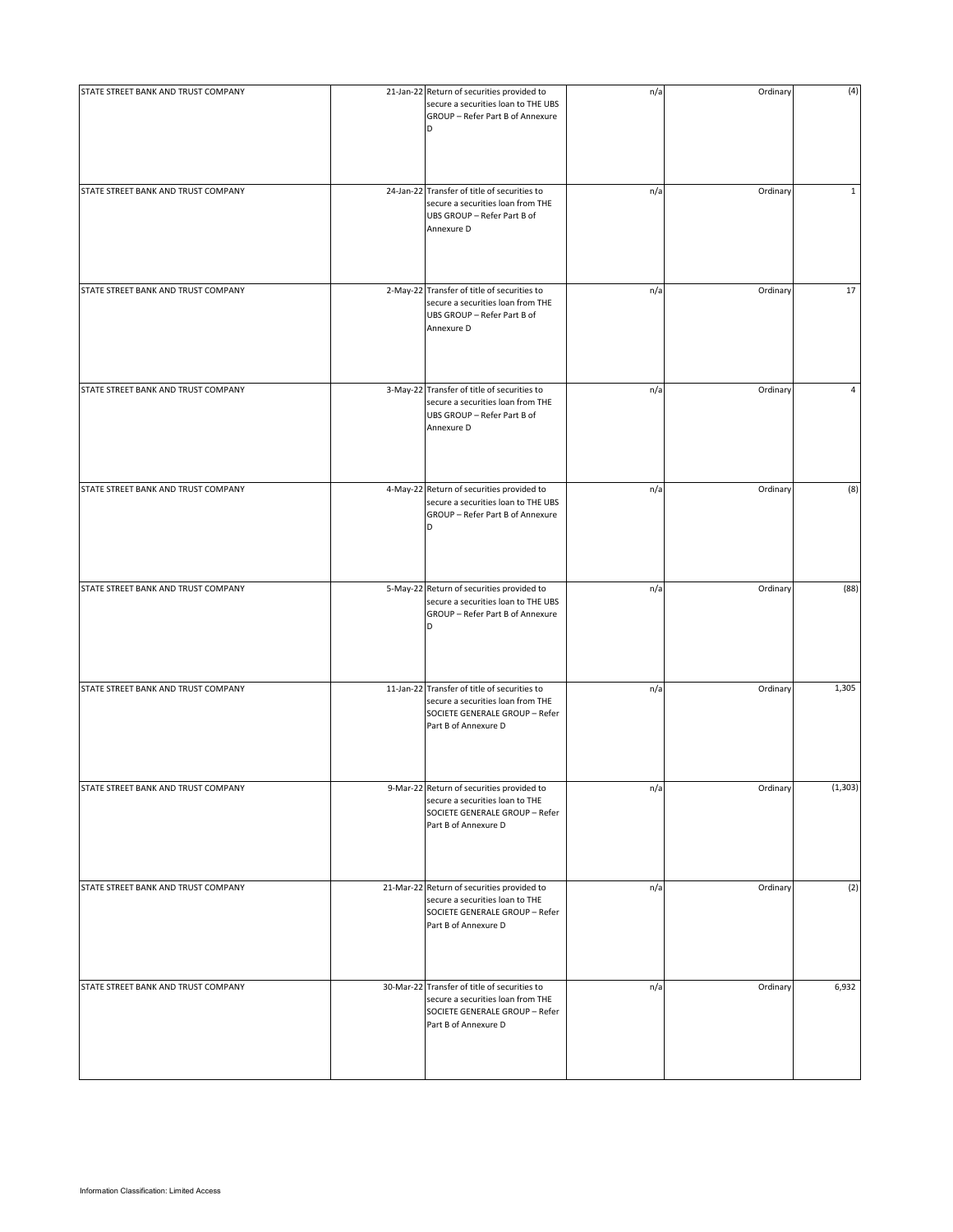| STATE STREET BANK AND TRUST COMPANY | 31-Mar-22 Return of securities provided to<br>secure a securities loan to THE<br>SOCIETE GENERALE GROUP - Refer<br>Part B of Annexure D | n/a | Ordinary | (5, 116)       |
|-------------------------------------|-----------------------------------------------------------------------------------------------------------------------------------------|-----|----------|----------------|
| STATE STREET BANK AND TRUST COMPANY | 1-Apr-22 Return of securities provided to<br>secure a securities loan to THE<br>SOCIETE GENERALE GROUP - Refer<br>Part B of Annexure D  | n/a | Ordinary | (1, 816)       |
| STATE STREET BANK AND TRUST COMPANY | 21-Jan-22 Transfer of title of securities to<br>secure a securities loan from THE<br>BARCLAYS GROUP - Refer Part B of<br>Annexure D     | n/a | Ordinary | 6,426          |
| STATE STREET BANK AND TRUST COMPANY | 24-Jan-22 Return of securities provided to<br>secure a securities loan to THE<br>BARCLAYS GROUP - Refer Part B of<br>Annexure D         | n/a | Ordinary | (6, 426)       |
| STATE STREET BANK AND TRUST COMPANY | 9-Mar-22 Transfer of title of securities to<br>secure a securities loan from THE<br>ING GROUP - Refer Part B of<br>Annexure D           | n/a | Ordinary | 17             |
| STATE STREET BANK AND TRUST COMPANY | 10-Mar-22 Return of securities provided to<br>secure a securities loan to THE ING<br>GROUP - Refer Part B of Annexure<br>D              | n/a | Ordinary | (10)           |
| STATE STREET BANK AND TRUST COMPANY | 11-Mar-22 Return of securities provided to<br>secure a securities loan to THE ING<br>GROUP - Refer Part B of Annexure<br>D              | n/a | Ordinary | (7)            |
| STATE STREET BANK AND TRUST COMPANY | 11-Feb-22 Transfer of title of securities to<br>secure a securities loan from THE<br>MACQUARIE GROUP - Refer Part B<br>of Annexure D    | n/a | Ordinary | 85             |
| STATE STREET BANK AND TRUST COMPANY | 15-Feb-22 Return of securities provided to<br>secure a securities loan to THE<br>MACQUARIE GROUP - Refer Part B<br>of Annexure D        | n/a | Ordinary | (3)            |
| STATE STREET BANK AND TRUST COMPANY | 16-Feb-22 Transfer of title of securities to<br>secure a securities loan from THE<br>MACQUARIE GROUP - Refer Part B<br>of Annexure D    | n/a | Ordinary | $\overline{4}$ |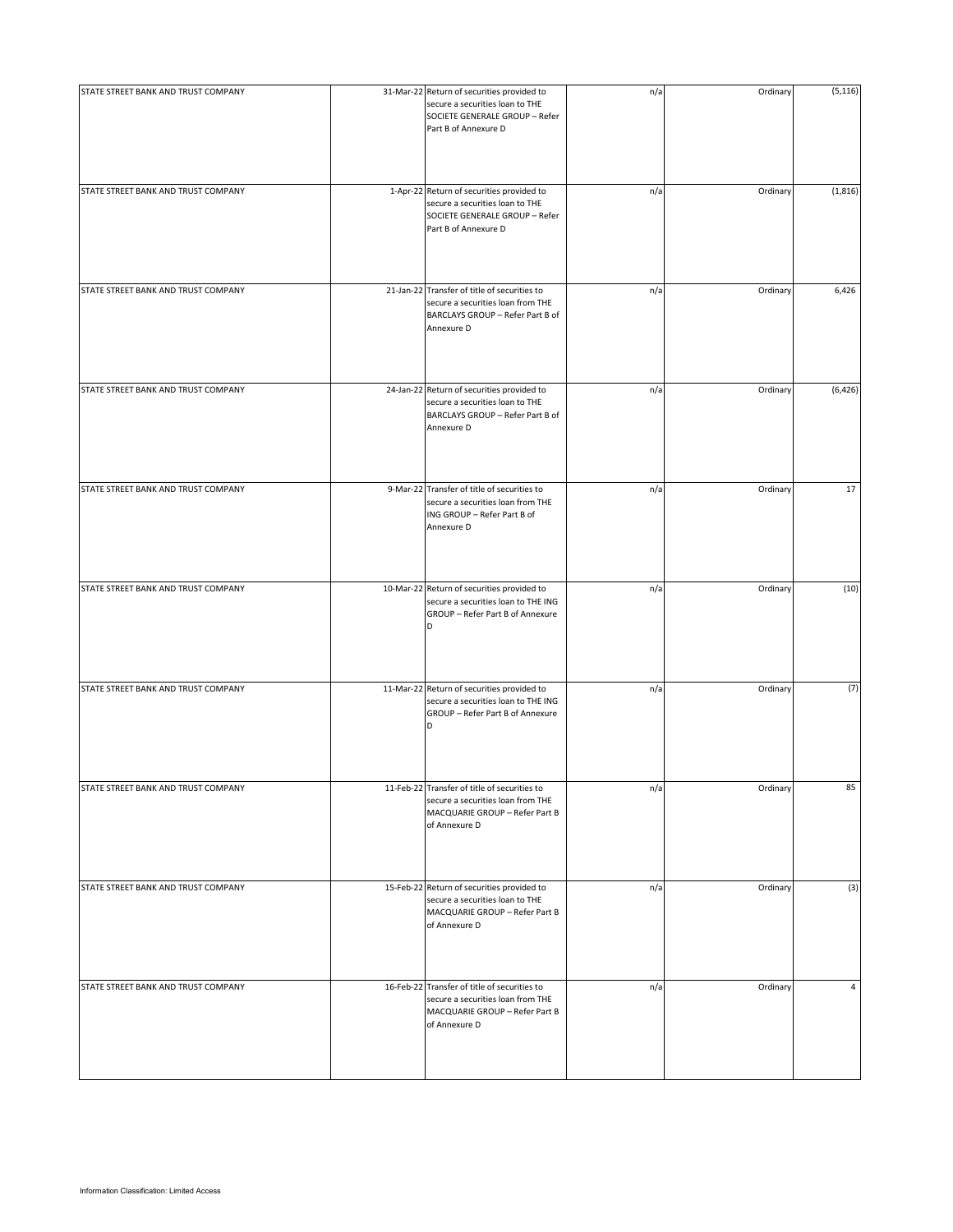| STATE STREET BANK AND TRUST COMPANY | 17-Feb-22 Transfer of title of securities to<br>secure a securities loan from THE<br>MACQUARIE GROUP - Refer Part B<br>of Annexure D        | n/a | Ordinary | 3      |
|-------------------------------------|---------------------------------------------------------------------------------------------------------------------------------------------|-----|----------|--------|
| STATE STREET BANK AND TRUST COMPANY | 18-Feb-22 Return of securities provided to<br>secure a securities loan to THE<br>MACQUARIE GROUP - Refer Part B<br>of Annexure D            | n/a | Ordinary | (88)   |
| STATE STREET BANK AND TRUST COMPANY | 6-Jan-22 Transfer of title of securities to<br>secure a securities loan from THE<br>SOCIETE GENERALE GROUP - Refer<br>Part B of Annexure D  | n/a | Ordinary | 139    |
| STATE STREET BANK AND TRUST COMPANY | 7-Jan-22 Transfer of title of securities to<br>secure a securities loan from THE<br>SOCIETE GENERALE GROUP - Refer<br>Part B of Annexure D  | n/a | Ordinary | 4,190  |
| STATE STREET BANK AND TRUST COMPANY | 11-Jan-22 Transfer of title of securities to<br>secure a securities loan from THE<br>SOCIETE GENERALE GROUP - Refer<br>Part B of Annexure D | n/a | Ordinary | 2,883  |
| STATE STREET BANK AND TRUST COMPANY | 9-Mar-22 Transfer of title of securities to<br>secure a securities loan from THE<br>SOCIETE GENERALE GROUP - Refer<br>Part B of Annexure D  | n/a | Ordinary | 24,989 |
| STATE STREET BANK AND TRUST COMPANY | 10-Mar-22 Return of securities provided to<br>secure a securities loan to THE<br>SOCIETE GENERALE GROUP - Refer<br>Part B of Annexure D     | n/a | Ordinary | (248)  |
| STATE STREET BANK AND TRUST COMPANY | 11-Mar-22 Transfer of title of securities to<br>secure a securities loan from THE<br>SOCIETE GENERALE GROUP - Refer<br>Part B of Annexure D | n/a | Ordinary | 793    |
| STATE STREET BANK AND TRUST COMPANY | 14-Mar-22 Transfer of title of securities to<br>secure a securities loan from THE<br>SOCIETE GENERALE GROUP - Refer<br>Part B of Annexure D | n/a | Ordinary | 740    |
| STATE STREET BANK AND TRUST COMPANY | 15-Mar-22 Transfer of title of securities to<br>secure a securities loan from THE<br>SOCIETE GENERALE GROUP - Refer<br>Part B of Annexure D | n/a | Ordinary | 4,407  |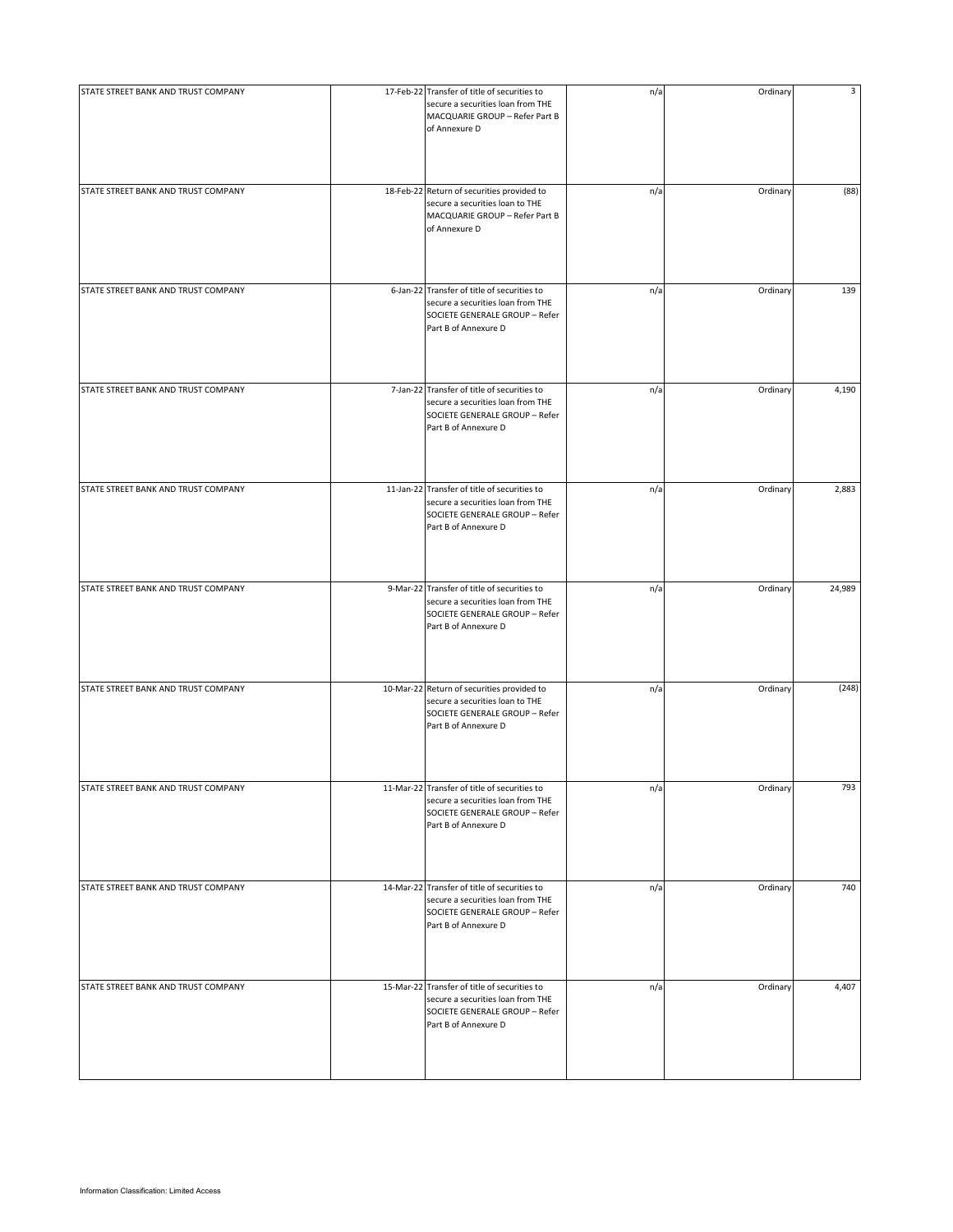| STATE STREET BANK AND TRUST COMPANY | 16-Mar-22 Transfer of title of securities to<br>secure a securities loan from THE<br>SOCIETE GENERALE GROUP - Refer<br>Part B of Annexure D | n/a | Ordinary | 124       |
|-------------------------------------|---------------------------------------------------------------------------------------------------------------------------------------------|-----|----------|-----------|
| STATE STREET BANK AND TRUST COMPANY | 17-Mar-22 Return of securities provided to<br>secure a securities loan to THE<br>SOCIETE GENERALE GROUP - Refer<br>Part B of Annexure D     | n/a | Ordinary | (448)     |
| STATE STREET BANK AND TRUST COMPANY | 21-Mar-22 Return of securities provided to<br>secure a securities loan to THE<br>SOCIETE GENERALE GROUP - Refer<br>Part B of Annexure D     | n/a | Ordinary | (37, 337) |
| STATE STREET BANK AND TRUST COMPANY | 30-Mar-22 Transfer of title of securities to<br>secure a securities loan from THE<br>SOCIETE GENERALE GROUP - Refer<br>Part B of Annexure D | n/a | Ordinary | 7,968     |
| STATE STREET BANK AND TRUST COMPANY | 31-Mar-22 Return of securities provided to<br>secure a securities loan to THE<br>SOCIETE GENERALE GROUP - Refer<br>Part B of Annexure D     | n/a | Ordinary | (6,489)   |
| STATE STREET BANK AND TRUST COMPANY | 1-Apr-22 Transfer of title of securities to<br>secure a securities loan from THE<br>SOCIETE GENERALE GROUP - Refer<br>Part B of Annexure D  | n/a | Ordinary | 6,104     |
| STATE STREET BANK AND TRUST COMPANY | 4-Apr-22 Return of securities provided to<br>secure a securities loan to THE<br>SOCIETE GENERALE GROUP - Refer<br>Part B of Annexure D      | n/a | Ordinary | (8,610)   |
| STATE STREET BANK AND TRUST COMPANY | 7-Jan-22 Transfer of title of securities to<br>secure a securities loan from THE<br>UBS GROUP - Refer Part B of<br>Annexure D               | n/a | Ordinary | 608       |
| STATE STREET BANK AND TRUST COMPANY | 10-Jan-22 Return of securities provided to<br>secure a securities loan to THE UBS<br>GROUP - Refer Part B of Annexure<br>D                  | n/a | Ordinary | (6)       |
| STATE STREET BANK AND TRUST COMPANY | 20-Jan-22 Return of securities provided to<br>secure a securities loan to THE UBS<br>GROUP - Refer Part B of Annexure<br>D                  | n/a | Ordinary | (576)     |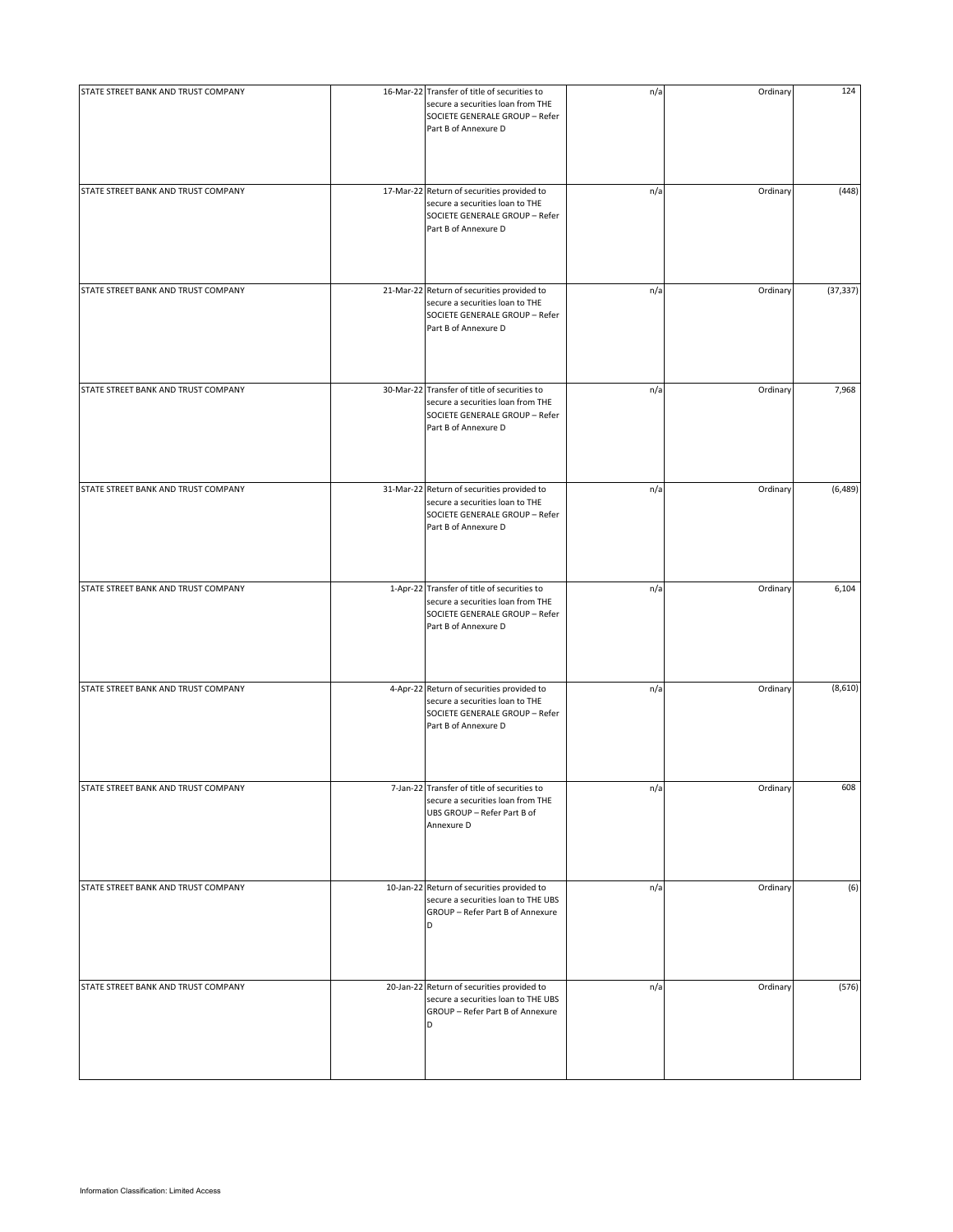| STATE STREET BANK AND TRUST COMPANY | 21-Jan-22 Return of securities provided to<br>secure a securities loan to THE UBS<br>GROUP - Refer Part B of Annexure<br>D                 | n/a | Ordinary | (9)          |
|-------------------------------------|--------------------------------------------------------------------------------------------------------------------------------------------|-----|----------|--------------|
| STATE STREET BANK AND TRUST COMPANY | 24-Jan-22 Return of securities provided to<br>secure a securities loan to THE UBS<br>GROUP - Refer Part B of Annexure<br>D                 | n/a | Ordinary | (1)          |
| STATE STREET BANK AND TRUST COMPANY | 3-Feb-22 Transfer of title of securities to<br>secure a securities loan from THE<br>UBS GROUP - Refer Part B of<br>Annexure D              | n/a | Ordinary | 660          |
| STATE STREET BANK AND TRUST COMPANY | 2-May-22 Return of securities provided to<br>secure a securities loan to THE UBS<br>GROUP - Refer Part B of Annexure<br>D                  | n/a | Ordinary | (645)        |
| STATE STREET BANK AND TRUST COMPANY | 3-May-22 Transfer of title of securities to<br>secure a securities loan from THE<br>UBS GROUP - Refer Part B of<br>Annexure D              | n/a | Ordinary | $\mathbf{1}$ |
| STATE STREET BANK AND TRUST COMPANY | 4-May-22 Transfer of title of securities to<br>secure a securities loan from THE<br>UBS GROUP - Refer Part B of<br>Annexure D              | n/a | Ordinary | $\mathbf{1}$ |
| STATE STREET BANK AND TRUST COMPANY | 5-May-22 Return of securities provided to<br>secure a securities loan to THE UBS<br>GROUP - Refer Part B of Annexure<br>D                  | n/a | Ordinary | (34)         |
| STATE STREET BANK AND TRUST COMPANY | 6-Jan-22 Transfer of title of securities to<br>secure a securities loan from THE<br>SOCIETE GENERALE GROUP - Refer<br>Part B of Annexure D | n/a | Ordinary | 11           |
| STATE STREET BANK AND TRUST COMPANY | 7-Jan-22 Transfer of title of securities to<br>secure a securities loan from THE<br>SOCIETE GENERALE GROUP - Refer<br>Part B of Annexure D | n/a | Ordinary | 322          |
| STATE STREET BANK AND TRUST COMPANY | 11-Mar-22 Return of securities provided to<br>secure a securities loan to THE<br>SOCIETE GENERALE GROUP - Refer<br>Part B of Annexure D    | n/a | Ordinary | (396)        |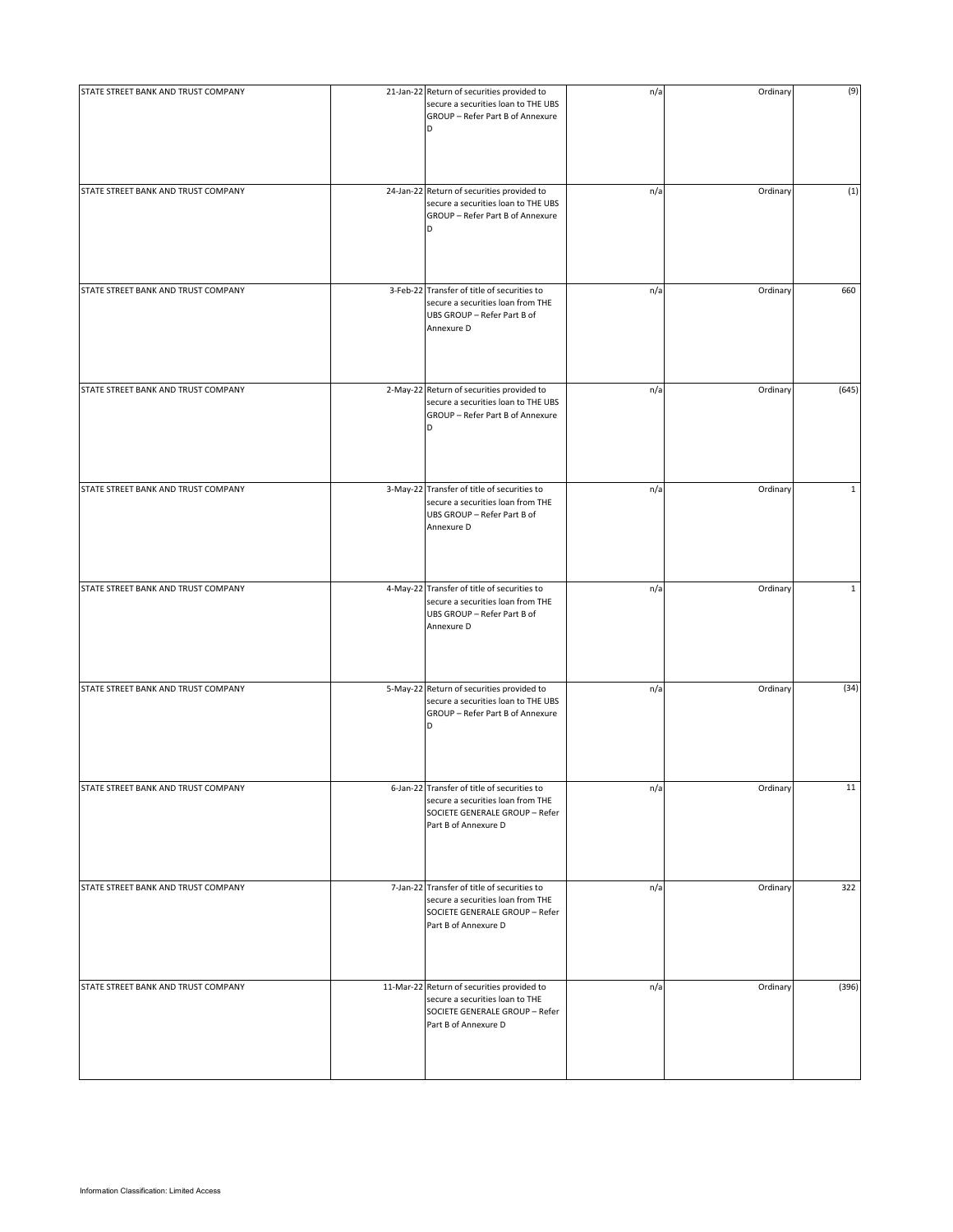| STATE STREET BANK AND TRUST COMPANY | 1-Apr-22 Transfer of title of securities to<br>secure a securities loan from THE<br>SOCIETE GENERALE GROUP - Refer<br>Part B of Annexure D | n/a | Ordinary | 38             |
|-------------------------------------|--------------------------------------------------------------------------------------------------------------------------------------------|-----|----------|----------------|
| STATE STREET BANK AND TRUST COMPANY | 4-Apr-22 Return of securities provided to<br>secure a securities loan to THE<br>SOCIETE GENERALE GROUP - Refer<br>Part B of Annexure D     | n/a | Ordinary | (38)           |
| STATE STREET BANK AND TRUST COMPANY | 20-Jan-22 Transfer of title of securities to<br>secure a securities loan from THE<br>UBS GROUP - Refer Part B of<br>Annexure D             | n/a | Ordinary | $\overline{4}$ |
| STATE STREET BANK AND TRUST COMPANY | 24-Jan-22 Transfer of title of securities to<br>secure a securities loan from THE<br>UBS GROUP - Refer Part B of<br>Annexure D             | n/a | Ordinary | $\mathbf{1}$   |
| STATE STREET BANK AND TRUST COMPANY | 2-May-22 Return of securities provided to<br>secure a securities loan to THE UBS<br>GROUP - Refer Part B of Annexure<br>D                  | n/a | Ordinary | (1)            |
| STATE STREET BANK AND TRUST COMPANY | 5-May-22 Return of securities provided to<br>secure a securities loan to THE UBS<br>GROUP - Refer Part B of Annexure<br>D                  | n/a | Ordinary | (4)            |
| STATE STREET BANK AND TRUST COMPANY | 20-Jan-22 Transfer of title of securities to<br>secure a securities loan from THE<br>UBS GROUP - Refer Part B of<br>Annexure D             | n/a | Ordinary | 133            |
| STATE STREET BANK AND TRUST COMPANY | 21-Jan-22 Return of securities provided to<br>secure a securities loan to THE UBS<br>GROUP - Refer Part B of Annexure<br>D                 | n/a | Ordinary | (6)            |
| STATE STREET BANK AND TRUST COMPANY | 24-Jan-22 Return of securities provided to<br>secure a securities loan to THE UBS<br>GROUP - Refer Part B of Annexure<br>D                 | n/a | Ordinary | (15)           |
| STATE STREET BANK AND TRUST COMPANY | 2-May-22 Transfer of title of securities to<br>secure a securities loan from THE<br>UBS GROUP - Refer Part B of<br>Annexure D              | n/a | Ordinary | 356            |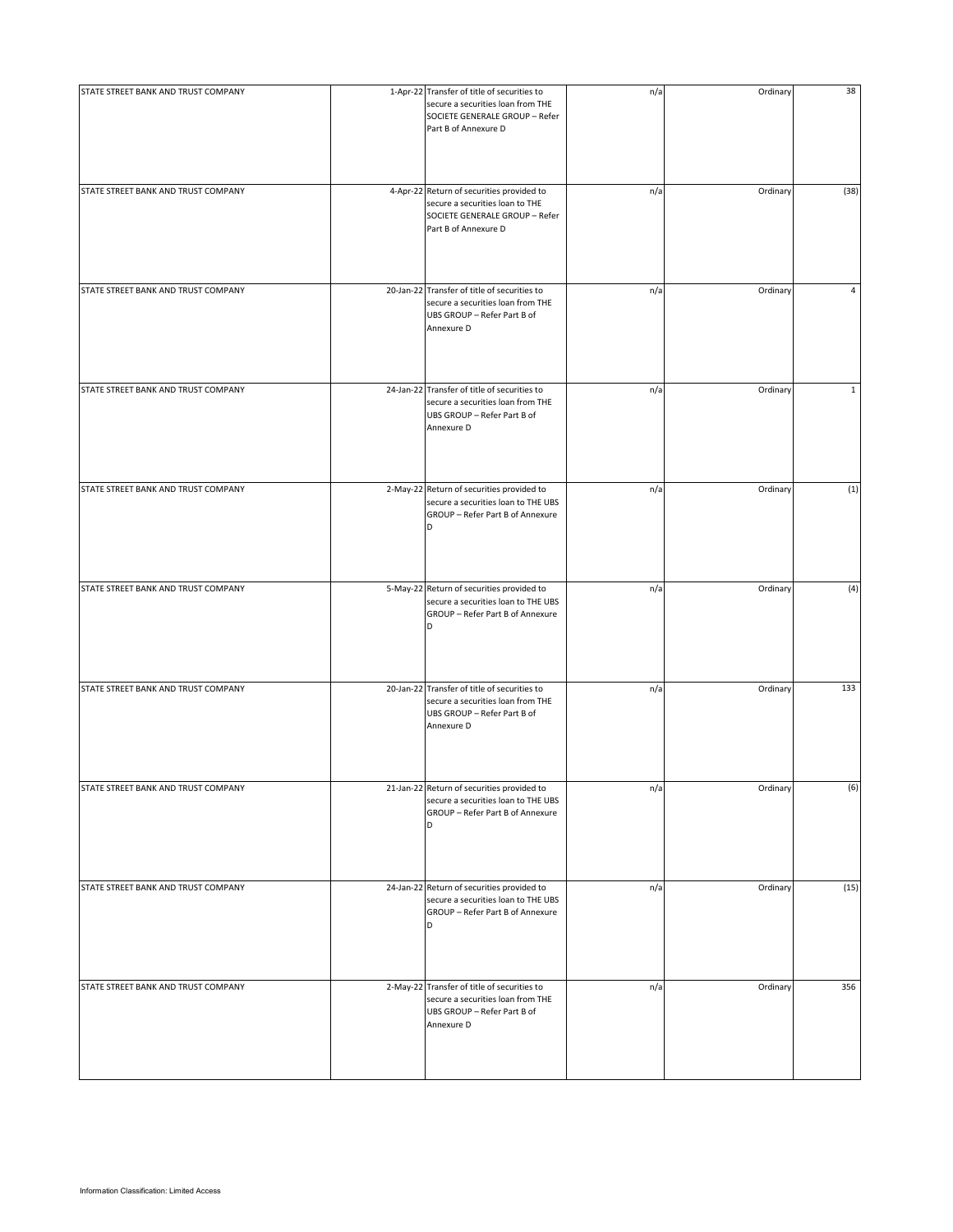| STATE STREET BANK AND TRUST COMPANY | 3-May-22 Transfer of title of securities to<br>secure a securities loan from THE<br>UBS GROUP - Refer Part B of<br>Annexure D  | n/a | Ordinary | 28       |
|-------------------------------------|--------------------------------------------------------------------------------------------------------------------------------|-----|----------|----------|
| STATE STREET BANK AND TRUST COMPANY | 4-May-22 Return of securities provided to<br>secure a securities loan to THE UBS<br>GROUP - Refer Part B of Annexure<br>D      | n/a | Ordinary | (11)     |
| STATE STREET BANK AND TRUST COMPANY | 5-May-22 Return of securities provided to<br>secure a securities loan to THE UBS<br>GROUP - Refer Part B of Annexure<br>D      | n/a | Ordinary | (486)    |
| STATE STREET BANK AND TRUST COMPANY | 14-Feb-22 Transfer of title of securities to<br>secure a securities loan from THE<br>ING GROUP - Refer Part B of<br>Annexure D | n/a | Ordinary | 131      |
| STATE STREET BANK AND TRUST COMPANY | 11-Mar-22 Transfer of title of securities to<br>secure a securities loan from THE<br>ING GROUP - Refer Part B of<br>Annexure D | n/a | Ordinary | 92       |
| STATE STREET BANK AND TRUST COMPANY | 24-Mar-22 Transfer of title of securities to<br>secure a securities loan from THE<br>ING GROUP - Refer Part B of<br>Annexure D | n/a | Ordinary | 3,025    |
| STATE STREET BANK AND TRUST COMPANY | 25-Mar-22 Transfer of title of securities to<br>secure a securities loan from THE<br>ING GROUP - Refer Part B of<br>Annexure D | n/a | Ordinary | 1,189    |
| STATE STREET BANK AND TRUST COMPANY | 28-Mar-22 Return of securities provided to<br>secure a securities loan to THE ING<br>GROUP - Refer Part B of Annexure<br>D     | n/a | Ordinary | (2, 379) |
| STATE STREET BANK AND TRUST COMPANY | 29-Mar-22 Transfer of title of securities to<br>secure a securities loan from THE<br>ING GROUP - Refer Part B of<br>Annexure D | n/a | Ordinary | 4,724    |
| STATE STREET BANK AND TRUST COMPANY | 30-Mar-22 Return of securities provided to<br>secure a securities loan to THE ING<br>GROUP - Refer Part B of Annexure<br>D     | n/a | Ordinary | (1,033)  |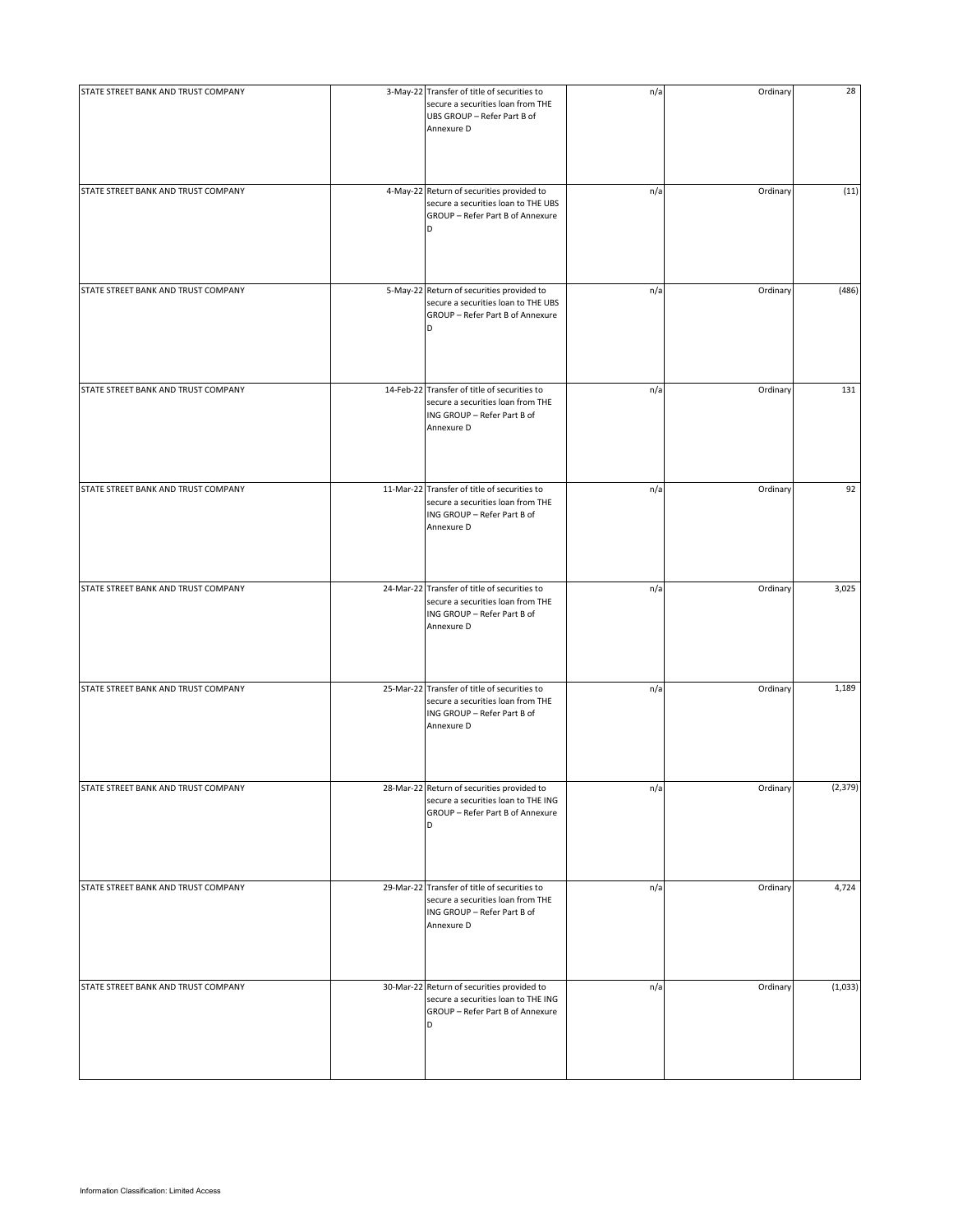| STATE STREET BANK AND TRUST COMPANY | 31-Mar-22 Transfer of title of securities to<br>secure a securities loan from THE<br>ING GROUP - Refer Part B of<br>Annexure D | n/a | Ordinary | 299     |
|-------------------------------------|--------------------------------------------------------------------------------------------------------------------------------|-----|----------|---------|
| STATE STREET BANK AND TRUST COMPANY | 1-Apr-22 Return of securities provided to<br>secure a securities loan to THE ING<br>GROUP - Refer Part B of Annexure<br>D      | n/a | Ordinary | (4,037) |
| STATE STREET BANK AND TRUST COMPANY | 4-Apr-22 Return of securities provided to<br>secure a securities loan to THE ING<br>GROUP - Refer Part B of Annexure<br>D      | n/a | Ordinary | (140)   |
| STATE STREET BANK AND TRUST COMPANY | 5-Apr-22 Return of securities provided to<br>secure a securities loan to THE ING<br>GROUP - Refer Part B of Annexure<br>D      | n/a | Ordinary | (194)   |
| STATE STREET BANK AND TRUST COMPANY | 6-Apr-22 Transfer of title of securities to<br>secure a securities loan from THE<br>ING GROUP - Refer Part B of<br>Annexure D  | n/a | Ordinary | 30      |
| STATE STREET BANK AND TRUST COMPANY | 7-Apr-22 Transfer of title of securities to<br>secure a securities loan from THE<br>ING GROUP - Refer Part B of<br>Annexure D  | n/a | Ordinary | 888     |
| STATE STREET BANK AND TRUST COMPANY | 8-Apr-22 Return of securities provided to<br>secure a securities loan to THE ING<br>GROUP - Refer Part B of Annexure<br>D      | n/a | Ordinary | (993)   |
| STATE STREET BANK AND TRUST COMPANY | 11-Apr-22 Transfer of title of securities to<br>secure a securities loan from THE<br>ING GROUP - Refer Part B of<br>Annexure D | n/a | Ordinary | 25      |
| STATE STREET BANK AND TRUST COMPANY | 12-Apr-22 Return of securities provided to<br>secure a securities loan to THE ING<br>GROUP - Refer Part B of Annexure<br>D     | n/a | Ordinary | (476)   |
| STATE STREET BANK AND TRUST COMPANY | 13-Apr-22 Return of securities provided to<br>secure a securities loan to THE ING<br>GROUP - Refer Part B of Annexure<br>D     | n/a | Ordinary | (402)   |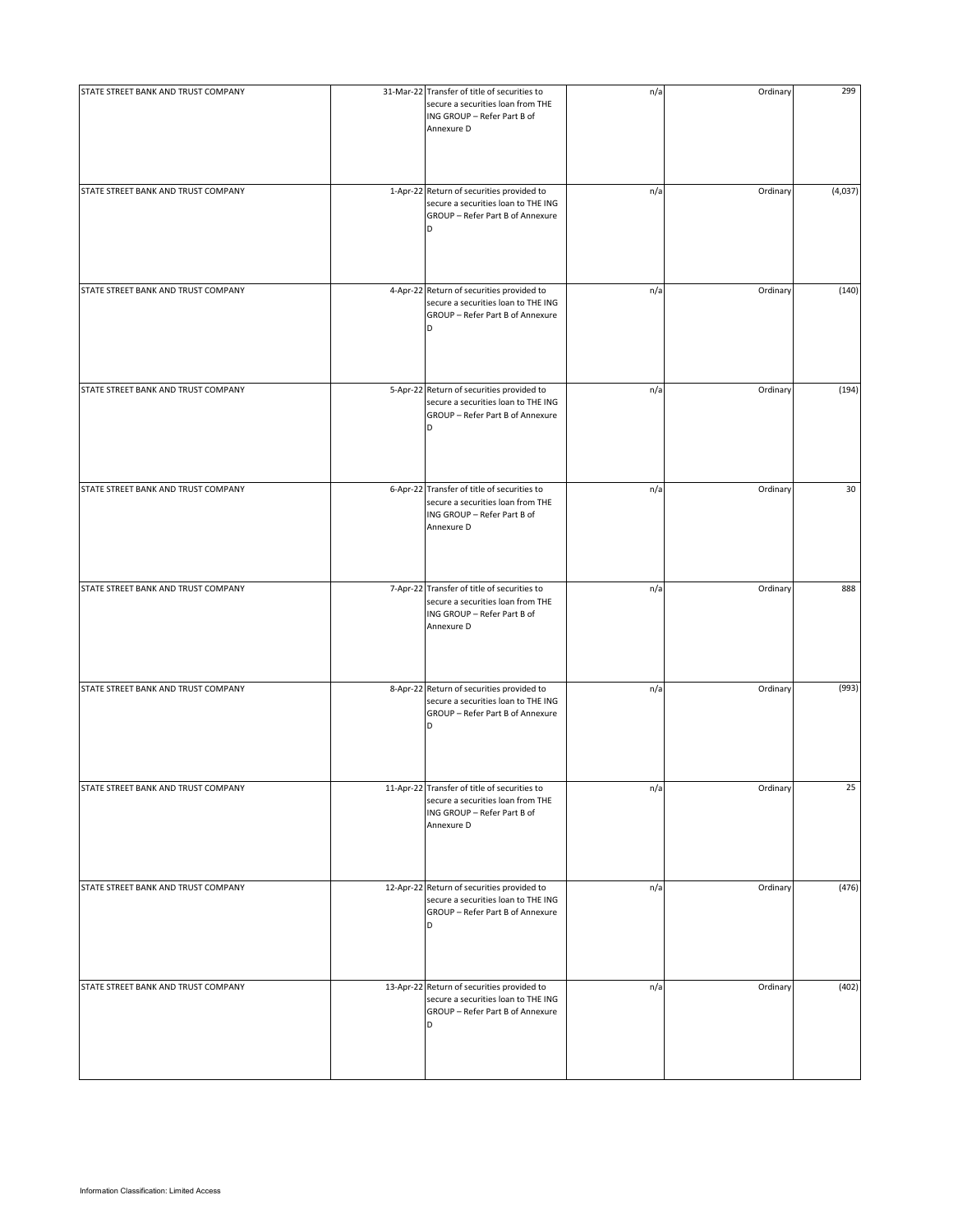| STATE STREET BANK AND TRUST COMPANY | 15-Apr-22 Transfer of title of securities to<br>secure a securities loan from THE<br>ING GROUP - Refer Part B of<br>Annexure D | n/a | Ordinary | $\mathbf{1}$ |
|-------------------------------------|--------------------------------------------------------------------------------------------------------------------------------|-----|----------|--------------|
| STATE STREET BANK AND TRUST COMPANY | 18-Apr-22 Return of securities provided to<br>secure a securities loan to THE ING<br>GROUP - Refer Part B of Annexure<br>D     | n/a | Ordinary | (53)         |
| STATE STREET BANK AND TRUST COMPANY | 19-Apr-22 Transfer of title of securities to<br>secure a securities loan from THE<br>ING GROUP - Refer Part B of<br>Annexure D | n/a | Ordinary | 31           |
| STATE STREET BANK AND TRUST COMPANY | 20-Apr-22 Transfer of title of securities to<br>secure a securities loan from THE<br>ING GROUP - Refer Part B of<br>Annexure D | n/a | Ordinary | 146          |
| STATE STREET BANK AND TRUST COMPANY | 21-Apr-22 Transfer of title of securities to<br>secure a securities loan from THE<br>ING GROUP - Refer Part B of<br>Annexure D | n/a | Ordinary | 201          |
| STATE STREET BANK AND TRUST COMPANY | 22-Apr-22 Transfer of title of securities to<br>secure a securities loan from THE<br>ING GROUP - Refer Part B of<br>Annexure D | n/a | Ordinary | 148          |
| STATE STREET BANK AND TRUST COMPANY | 25-Apr-22 Return of securities provided to<br>secure a securities loan to THE ING<br>GROUP - Refer Part B of Annexure<br>D     | n/a | Ordinary | (1)          |
| STATE STREET BANK AND TRUST COMPANY | 26-Apr-22 Transfer of title of securities to<br>secure a securities loan from THE<br>ING GROUP - Refer Part B of<br>Annexure D | n/a | Ordinary | 80           |
| STATE STREET BANK AND TRUST COMPANY | 27-Apr-22 Return of securities provided to<br>secure a securities loan to THE ING<br>GROUP - Refer Part B of Annexure<br>D     | n/a | Ordinary | (37)         |
| STATE STREET BANK AND TRUST COMPANY | 28-Apr-22 Transfer of title of securities to<br>secure a securities loan from THE<br>ING GROUP - Refer Part B of<br>Annexure D | n/a | Ordinary | 450          |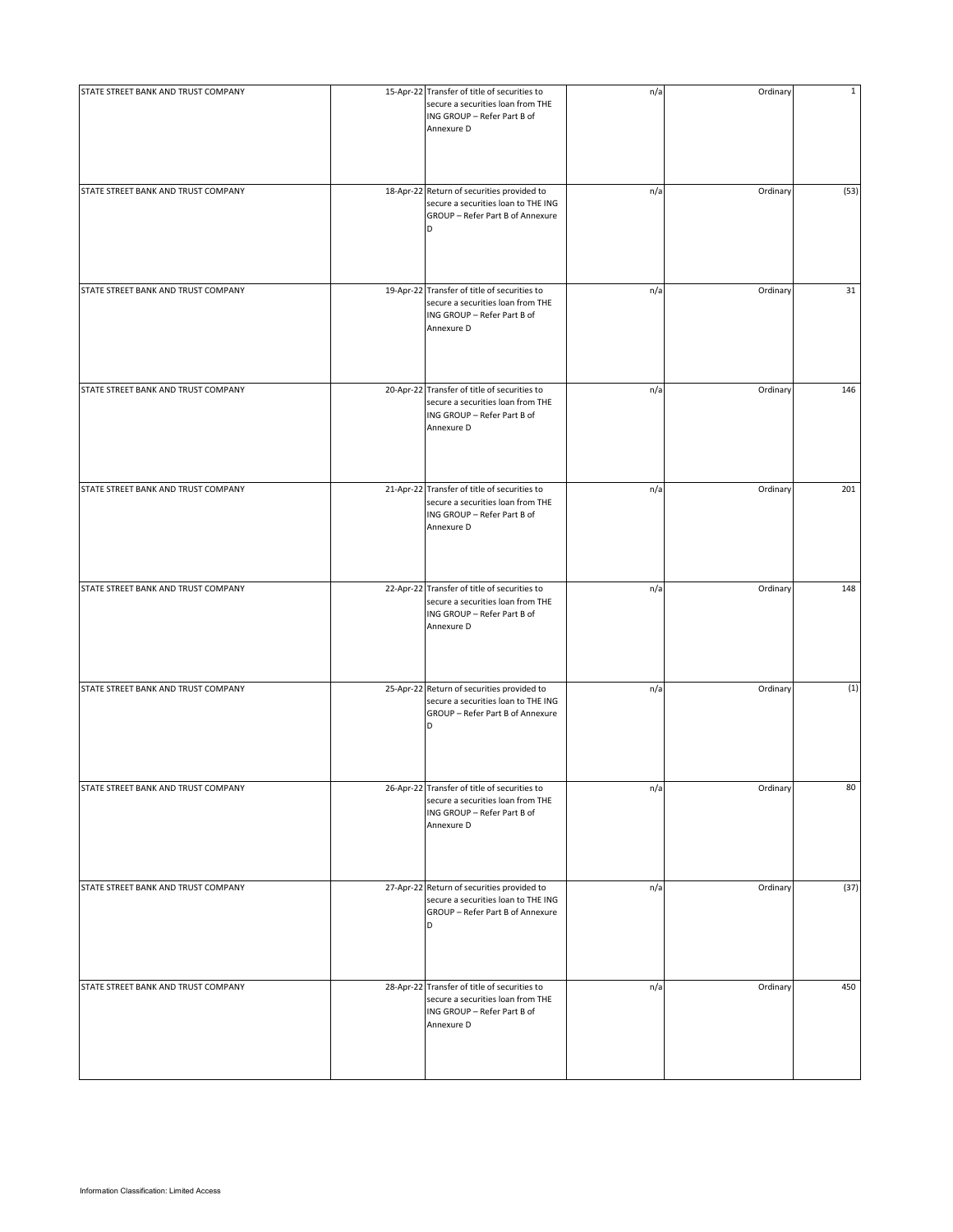| STATE STREET BANK AND TRUST COMPANY | 29-Apr-22 Transfer of title of securities to<br>secure a securities loan from THE<br>ING GROUP - Refer Part B of<br>Annexure D              | n/a | Ordinary | 235          |
|-------------------------------------|---------------------------------------------------------------------------------------------------------------------------------------------|-----|----------|--------------|
| STATE STREET BANK AND TRUST COMPANY | 2-May-22 Transfer of title of securities to<br>secure a securities loan from THE<br>ING GROUP - Refer Part B of<br>Annexure D               | n/a | Ordinary | 305          |
| STATE STREET BANK AND TRUST COMPANY | 3-May-22 Transfer of title of securities to<br>secure a securities loan from THE<br>ING GROUP - Refer Part B of<br>Annexure D               | n/a | Ordinary | 601          |
| STATE STREET BANK AND TRUST COMPANY | 4-May-22 Return of securities provided to<br>secure a securities loan to THE ING<br>GROUP - Refer Part B of Annexure<br>D                   | n/a | Ordinary | (2,533)      |
| STATE STREET BANK AND TRUST COMPANY | 5-May-22 Return of securities provided to<br>secure a securities loan to THE ING<br>GROUP - Refer Part B of Annexure<br>D                   | n/a | Ordinary | (322)        |
| STATE STREET BANK AND TRUST COMPANY | 6-Jan-22 Transfer of title of securities to<br>secure a securities loan from THE<br>SOCIETE GENERALE GROUP - Refer<br>Part B of Annexure D  | n/a | Ordinary | 14           |
| STATE STREET BANK AND TRUST COMPANY | 7-Jan-22 Transfer of title of securities to<br>secure a securities loan from THE<br>SOCIETE GENERALE GROUP - Refer<br>Part B of Annexure D  | n/a | Ordinary | 457          |
| STATE STREET BANK AND TRUST COMPANY | 9-Mar-22 Return of securities provided to<br>secure a securities loan to THE<br>SOCIETE GENERALE GROUP - Refer<br>Part B of Annexure D      | n/a | Ordinary | (548)        |
| STATE STREET BANK AND TRUST COMPANY | 10-Mar-22 Transfer of title of securities to<br>secure a securities loan from THE<br>SOCIETE GENERALE GROUP - Refer<br>Part B of Annexure D | n/a | Ordinary | $\mathbf{1}$ |
| STATE STREET BANK AND TRUST COMPANY | 14-Mar-22 Transfer of title of securities to<br>secure a securities loan from THE<br>SOCIETE GENERALE GROUP - Refer<br>Part B of Annexure D | n/a | Ordinary | $\mathbf{1}$ |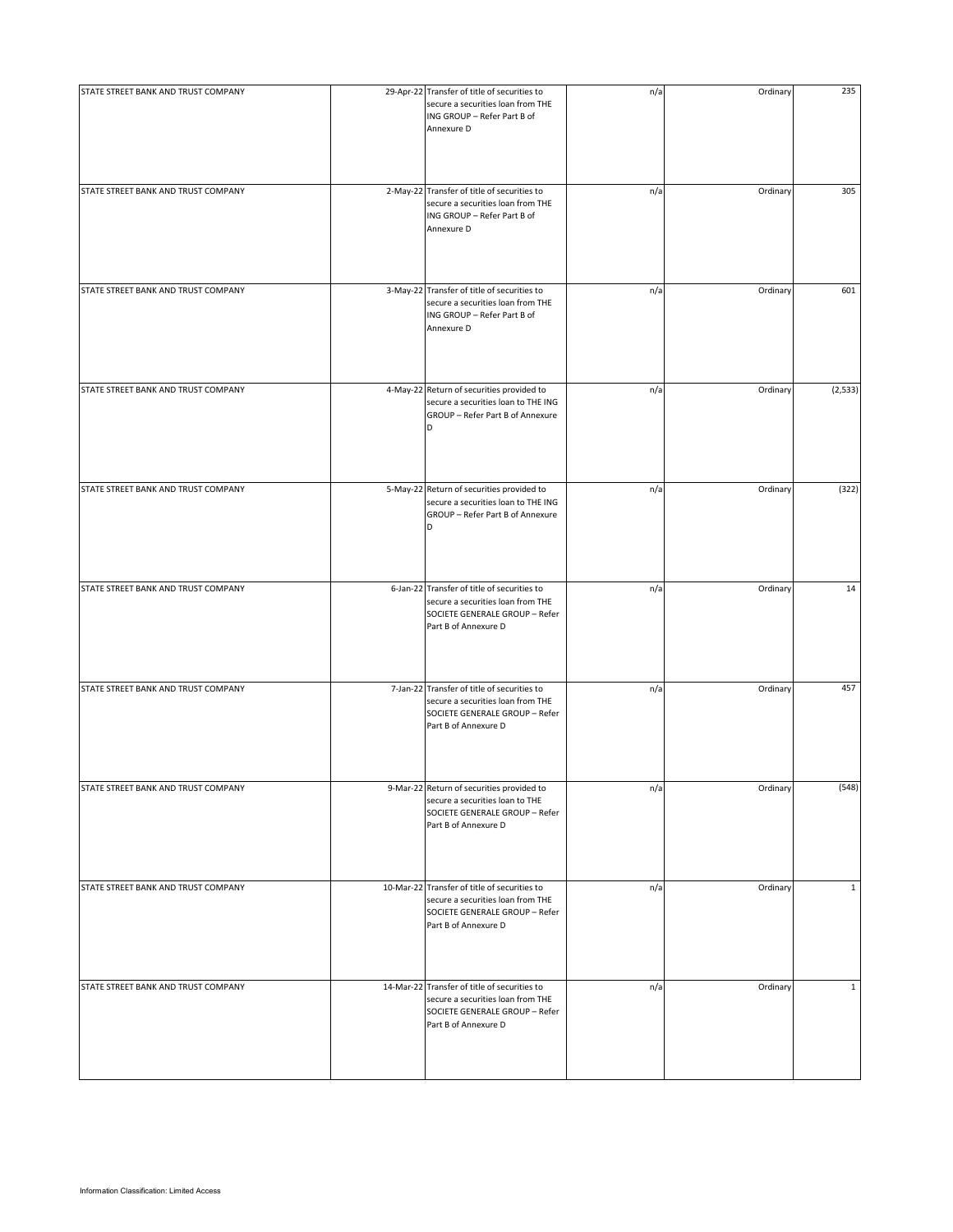| STATE STREET BANK AND TRUST COMPANY | 15-Mar-22 Transfer of title of securities to<br>secure a securities loan from THE<br>SOCIETE GENERALE GROUP - Refer<br>Part B of Annexure D | n/a | Ordinary | $\mathbf{1}$   |
|-------------------------------------|---------------------------------------------------------------------------------------------------------------------------------------------|-----|----------|----------------|
| STATE STREET BANK AND TRUST COMPANY | 16-Mar-22 Return of securities provided to<br>secure a securities loan to THE<br>SOCIETE GENERALE GROUP - Refer<br>Part B of Annexure D     | n/a | Ordinary | (1)            |
| STATE STREET BANK AND TRUST COMPANY | 17-Mar-22 Transfer of title of securities to<br>secure a securities loan from THE<br>SOCIETE GENERALE GROUP - Refer<br>Part B of Annexure D | n/a | Ordinary | $\overline{2}$ |
| STATE STREET BANK AND TRUST COMPANY | 21-Mar-22 Return of securities provided to<br>secure a securities loan to THE<br>SOCIETE GENERALE GROUP - Refer<br>Part B of Annexure D     | n/a | Ordinary | (13)           |
| STATE STREET BANK AND TRUST COMPANY | 30-Mar-22 Transfer of title of securities to<br>secure a securities loan from THE<br>SOCIETE GENERALE GROUP - Refer<br>Part B of Annexure D | n/a | Ordinary | 19             |
| STATE STREET BANK AND TRUST COMPANY | 31-Mar-22 Return of securities provided to<br>secure a securities loan to THE<br>SOCIETE GENERALE GROUP - Refer<br>Part B of Annexure D     | n/a | Ordinary | (15)           |
| STATE STREET BANK AND TRUST COMPANY | 1-Apr-22 Transfer of title of securities to<br>secure a securities loan from THE<br>SOCIETE GENERALE GROUP - Refer<br>Part B of Annexure D  | n/a | Ordinary | 478            |
| STATE STREET BANK AND TRUST COMPANY | 4-Apr-22 Return of securities provided to<br>secure a securities loan to THE<br>SOCIETE GENERALE GROUP - Refer<br>Part B of Annexure D      | n/a | Ordinary | (483)          |
| STATE STREET BANK AND TRUST COMPANY | 7-Jan-22 Transfer of title of securities to<br>secure a securities loan from THE<br>UBS GROUP - Refer Part B of<br>Annexure D               | n/a | Ordinary | 202            |
| STATE STREET BANK AND TRUST COMPANY | 20-Jan-22 Return of securities provided to<br>secure a securities loan to THE UBS<br>GROUP - Refer Part B of Annexure<br>D                  | n/a | Ordinary | (143)          |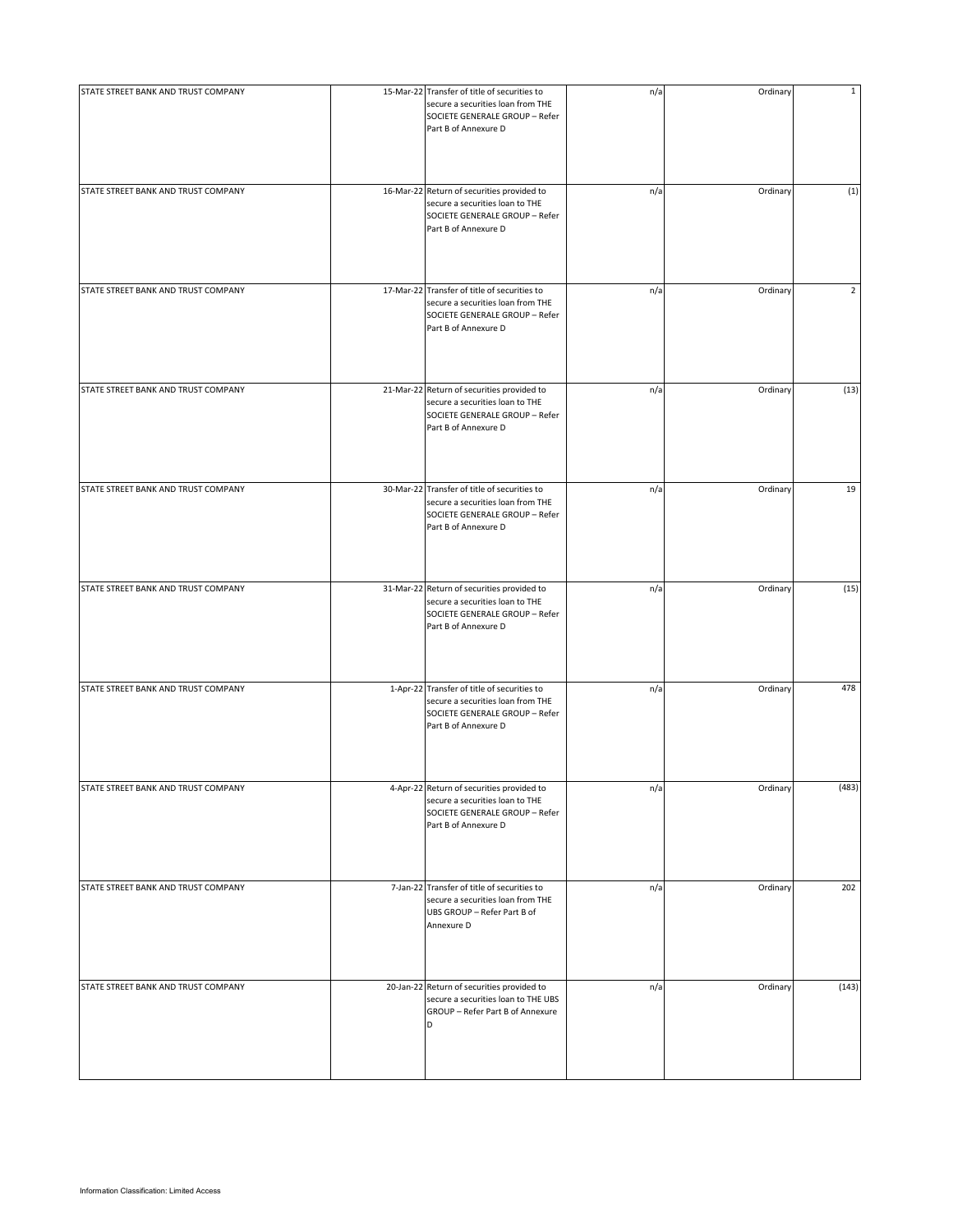| STATE STREET BANK AND TRUST COMPANY | 21-Jan-22 Return of securities provided to<br>secure a securities loan to THE UBS<br>GROUP - Refer Part B of Annexure<br>D                      | n/a | Ordinary | (2)            |
|-------------------------------------|-------------------------------------------------------------------------------------------------------------------------------------------------|-----|----------|----------------|
| STATE STREET BANK AND TRUST COMPANY | 3-Feb-22 Transfer of title of securities to<br>secure a securities loan from THE<br>UBS GROUP - Refer Part B of<br>Annexure D                   | n/a | Ordinary | 263            |
| STATE STREET BANK AND TRUST COMPANY | 2-May-22 Return of securities provided to<br>secure a securities loan to THE UBS<br>GROUP - Refer Part B of Annexure<br>D                       | n/a | Ordinary | (249)          |
| STATE STREET BANK AND TRUST COMPANY | 3-May-22 Transfer of title of securities to<br>secure a securities loan from THE<br>UBS GROUP - Refer Part B of<br>Annexure D                   | n/a | Ordinary | 3              |
| STATE STREET BANK AND TRUST COMPANY | 4-May-22 Transfer of title of securities to<br>secure a securities loan from THE<br>UBS GROUP - Refer Part B of<br>Annexure D                   | n/a | Ordinary | $\overline{2}$ |
| STATE STREET BANK AND TRUST COMPANY | 5-May-22 Return of securities provided to<br>secure a securities loan to THE UBS<br>GROUP - Refer Part B of Annexure<br>D                       | n/a | Ordinary | (75)           |
| STATE STREET BANK AND TRUST COMPANY | 4-May-22 Transfer of title of securities to<br>secure a securities loan from THE<br>UBS GROUP - Refer Part B of<br>Annexure D                   | n/a | Ordinary | 4              |
| STATE STREET BANK AND TRUST COMPANY | 5-May-22 Return of securities provided to<br>secure a securities loan to THE UBS<br>GROUP - Refer Part B of Annexure<br>D                       | n/a | Ordinary | (4)            |
| STATE STREET BANK AND TRUST COMPANY | 19-Apr-22 Transfer of title of securities to<br>secure a securities loan from THE<br><b>GOLDMAN SACHS GROUP - Refer</b><br>Part B of Annexure D | n/a | Ordinary | $\mathbf{1}$   |
| STATE STREET BANK AND TRUST COMPANY | 20-Apr-22 Return of securities provided to<br>secure a securities loan to THE<br>GOLDMAN SACHS GROUP - Refer<br>Part B of Annexure D            | n/a | Ordinary | (1)            |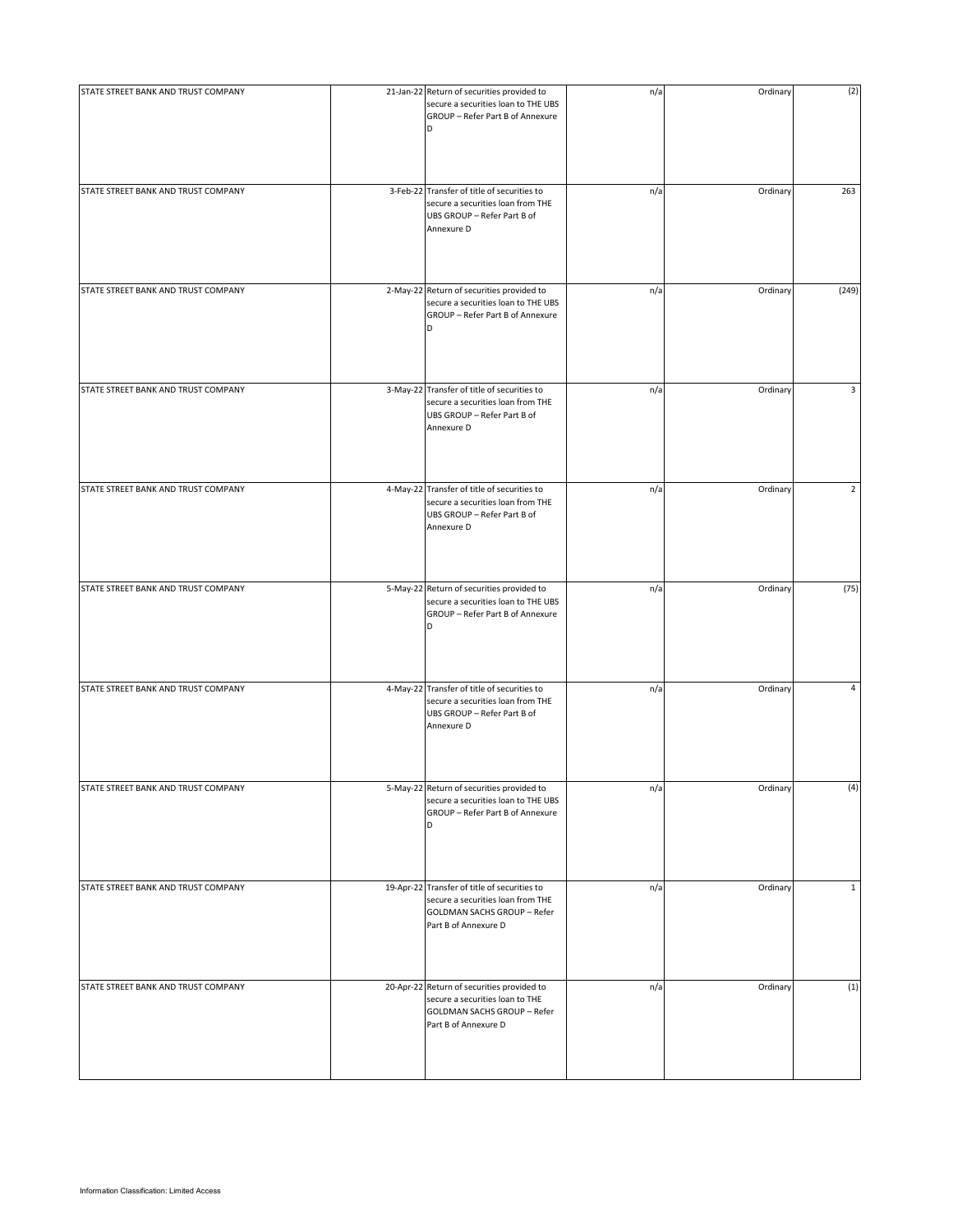| STATE STREET BANK AND TRUST COMPANY | 14-Feb-22 Transfer of title of securities to<br>secure a securities loan from THE<br>ING GROUP - Refer Part B of<br>Annexure D | n/a | Ordinary | 21,494     |
|-------------------------------------|--------------------------------------------------------------------------------------------------------------------------------|-----|----------|------------|
| STATE STREET BANK AND TRUST COMPANY | 11-Mar-22 Transfer of title of securities to<br>secure a securities loan from THE<br>ING GROUP - Refer Part B of<br>Annexure D | n/a | Ordinary | 27,304     |
| STATE STREET BANK AND TRUST COMPANY | 24-Mar-22 Transfer of title of securities to<br>secure a securities loan from THE<br>ING GROUP - Refer Part B of<br>Annexure D | n/a | Ordinary | 394,826    |
| STATE STREET BANK AND TRUST COMPANY | 25-Mar-22 Transfer of title of securities to<br>secure a securities loan from THE<br>ING GROUP - Refer Part B of<br>Annexure D | n/a | Ordinary | 94,914     |
| STATE STREET BANK AND TRUST COMPANY | 28-Mar-22 Return of securities provided to<br>secure a securities loan to THE ING<br>GROUP - Refer Part B of Annexure<br>D     | n/a | Ordinary | (288, 157) |
| STATE STREET BANK AND TRUST COMPANY | 29-Mar-22 Transfer of title of securities to<br>secure a securities loan from THE<br>ING GROUP - Refer Part B of<br>Annexure D | n/a | Ordinary | 569,880    |
| STATE STREET BANK AND TRUST COMPANY | 30-Mar-22 Return of securities provided to<br>secure a securities loan to THE ING<br>GROUP - Refer Part B of Annexure<br>D     | n/a | Ordinary | (124, 799) |
| STATE STREET BANK AND TRUST COMPANY | 31-Mar-22 Transfer of title of securities to<br>secure a securities loan from THE<br>ING GROUP - Refer Part B of<br>Annexure D | n/a | Ordinary | 36,778     |
| STATE STREET BANK AND TRUST COMPANY | 1-Apr-22 Return of securities provided to<br>secure a securities loan to THE ING<br>GROUP - Refer Part B of Annexure<br>D      | n/a | Ordinary | (488, 647) |
| STATE STREET BANK AND TRUST COMPANY | 4-Apr-22 Return of securities provided to<br>secure a securities loan to THE ING<br>GROUP - Refer Part B of Annexure<br>D      | n/a | Ordinary | (16, 673)  |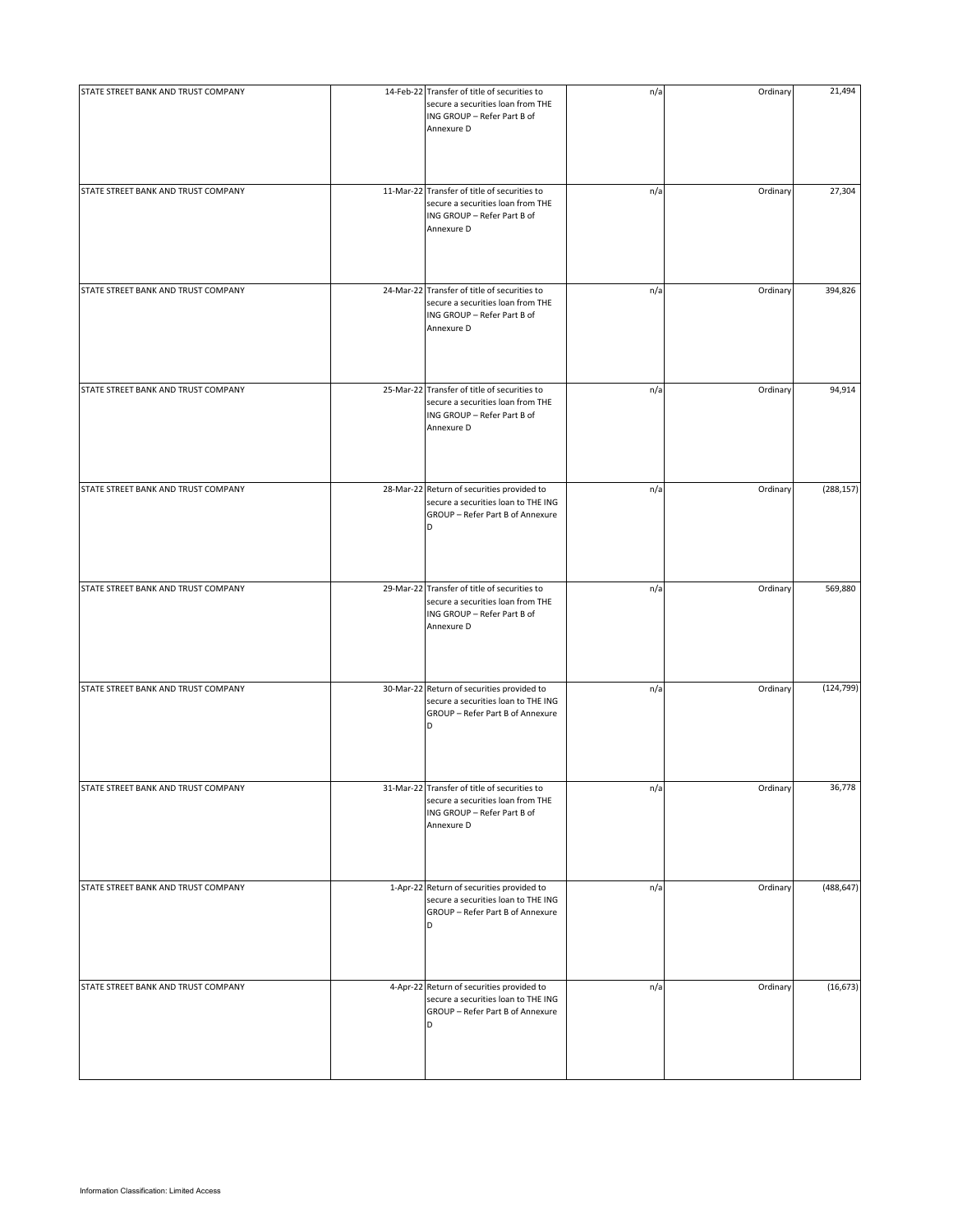| STATE STREET BANK AND TRUST COMPANY | 5-Apr-22 Return of securities provided to                                                                                      | n/a | Ordinary | (23, 728)  |
|-------------------------------------|--------------------------------------------------------------------------------------------------------------------------------|-----|----------|------------|
|                                     | secure a securities loan to THE ING<br>GROUP - Refer Part B of Annexure<br>D                                                   |     |          |            |
| STATE STREET BANK AND TRUST COMPANY | 6-Apr-22 Transfer of title of securities to<br>secure a securities loan from THE<br>ING GROUP - Refer Part B of<br>Annexure D  | n/a | Ordinary | 3,671      |
| STATE STREET BANK AND TRUST COMPANY | 7-Apr-22 Transfer of title of securities to<br>secure a securities loan from THE<br>ING GROUP - Refer Part B of<br>Annexure D  | n/a | Ordinary | 107,731    |
| STATE STREET BANK AND TRUST COMPANY | 8-Apr-22 Return of securities provided to<br>secure a securities loan to THE ING<br>GROUP - Refer Part B of Annexure<br>D      | n/a | Ordinary | (110, 411) |
| STATE STREET BANK AND TRUST COMPANY | 11-Apr-22 Transfer of title of securities to<br>secure a securities loan from THE<br>ING GROUP - Refer Part B of<br>Annexure D | n/a | Ordinary | 3,248      |
| STATE STREET BANK AND TRUST COMPANY | 12-Apr-22 Return of securities provided to<br>secure a securities loan to THE ING<br>GROUP - Refer Part B of Annexure<br>D     | n/a | Ordinary | (60, 818)  |
| STATE STREET BANK AND TRUST COMPANY | 13-Apr-22 Return of securities provided to<br>secure a securities loan to THE ING<br>GROUP - Refer Part B of Annexure<br>D     | n/a | Ordinary | (51, 745)  |
| STATE STREET BANK AND TRUST COMPANY | 14-Apr-22 Return of securities provided to<br>secure a securities loan to THE ING<br>GROUP - Refer Part B of Annexure<br>D     | n/a | Ordinary | (13)       |
| STATE STREET BANK AND TRUST COMPANY | 15-Apr-22 Transfer of title of securities to<br>secure a securities loan from THE<br>ING GROUP - Refer Part B of<br>Annexure D | n/a | Ordinary | 139        |
| STATE STREET BANK AND TRUST COMPANY | 18-Apr-22 Return of securities provided to<br>secure a securities loan to THE ING<br>GROUP - Refer Part B of Annexure<br>D     | n/a | Ordinary | (6, 754)   |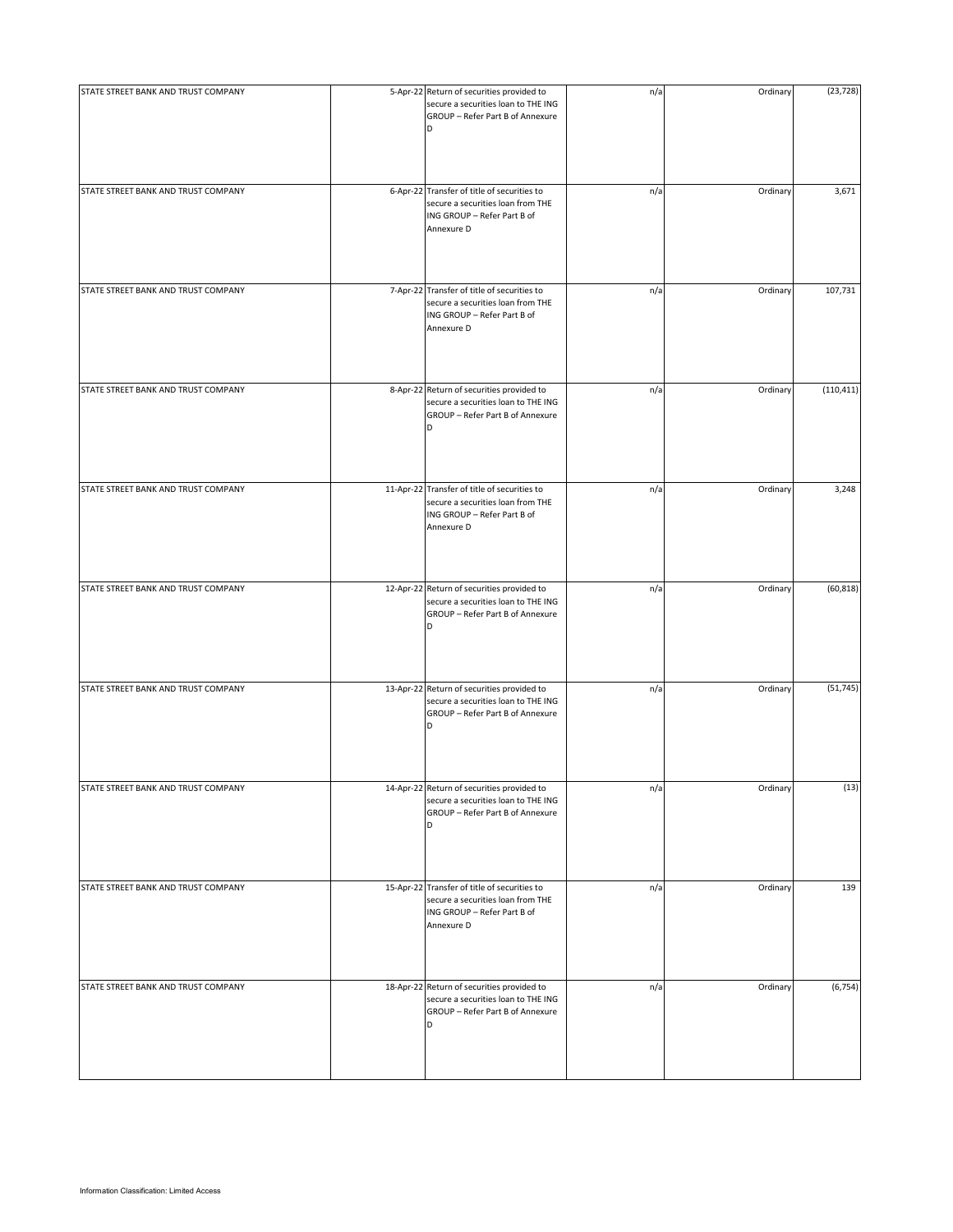| STATE STREET BANK AND TRUST COMPANY | 19-Apr-22 Transfer of title of securities to<br>secure a securities loan from THE<br>ING GROUP - Refer Part B of<br>Annexure D | n/a | Ordinary | 3,952    |
|-------------------------------------|--------------------------------------------------------------------------------------------------------------------------------|-----|----------|----------|
| STATE STREET BANK AND TRUST COMPANY | 20-Apr-22 Transfer of title of securities to<br>secure a securities loan from THE<br>ING GROUP - Refer Part B of<br>Annexure D | n/a | Ordinary | 18,638   |
| STATE STREET BANK AND TRUST COMPANY | 21-Apr-22 Transfer of title of securities to<br>secure a securities loan from THE<br>ING GROUP - Refer Part B of<br>Annexure D | n/a | Ordinary | 25,515   |
| STATE STREET BANK AND TRUST COMPANY | 22-Apr-22 Transfer of title of securities to<br>secure a securities loan from THE<br>ING GROUP - Refer Part B of<br>Annexure D | n/a | Ordinary | 19,684   |
| STATE STREET BANK AND TRUST COMPANY | 25-Apr-22 Return of securities provided to<br>secure a securities loan to THE ING<br>GROUP - Refer Part B of Annexure<br>D     | n/a | Ordinary | (87)     |
| STATE STREET BANK AND TRUST COMPANY | 26-Apr-22 Transfer of title of securities to<br>secure a securities loan from THE<br>ING GROUP - Refer Part B of<br>Annexure D | n/a | Ordinary | 32,359   |
| STATE STREET BANK AND TRUST COMPANY | 27-Apr-22 Return of securities provided to<br>secure a securities loan to THE ING<br>GROUP - Refer Part B of Annexure<br>D     | n/a | Ordinary | (5, 579) |
| STATE STREET BANK AND TRUST COMPANY | 28-Apr-22 Transfer of title of securities to<br>secure a securities loan from THE<br>ING GROUP - Refer Part B of<br>Annexure D | n/a | Ordinary | 65,062   |
| STATE STREET BANK AND TRUST COMPANY | 29-Apr-22 Transfer of title of securities to<br>secure a securities loan from THE<br>ING GROUP - Refer Part B of<br>Annexure D | n/a | Ordinary | 34,081   |
| STATE STREET BANK AND TRUST COMPANY | 2-May-22 Transfer of title of securities to<br>secure a securities loan from THE<br>ING GROUP - Refer Part B of<br>Annexure D  | n/a | Ordinary | 44,583   |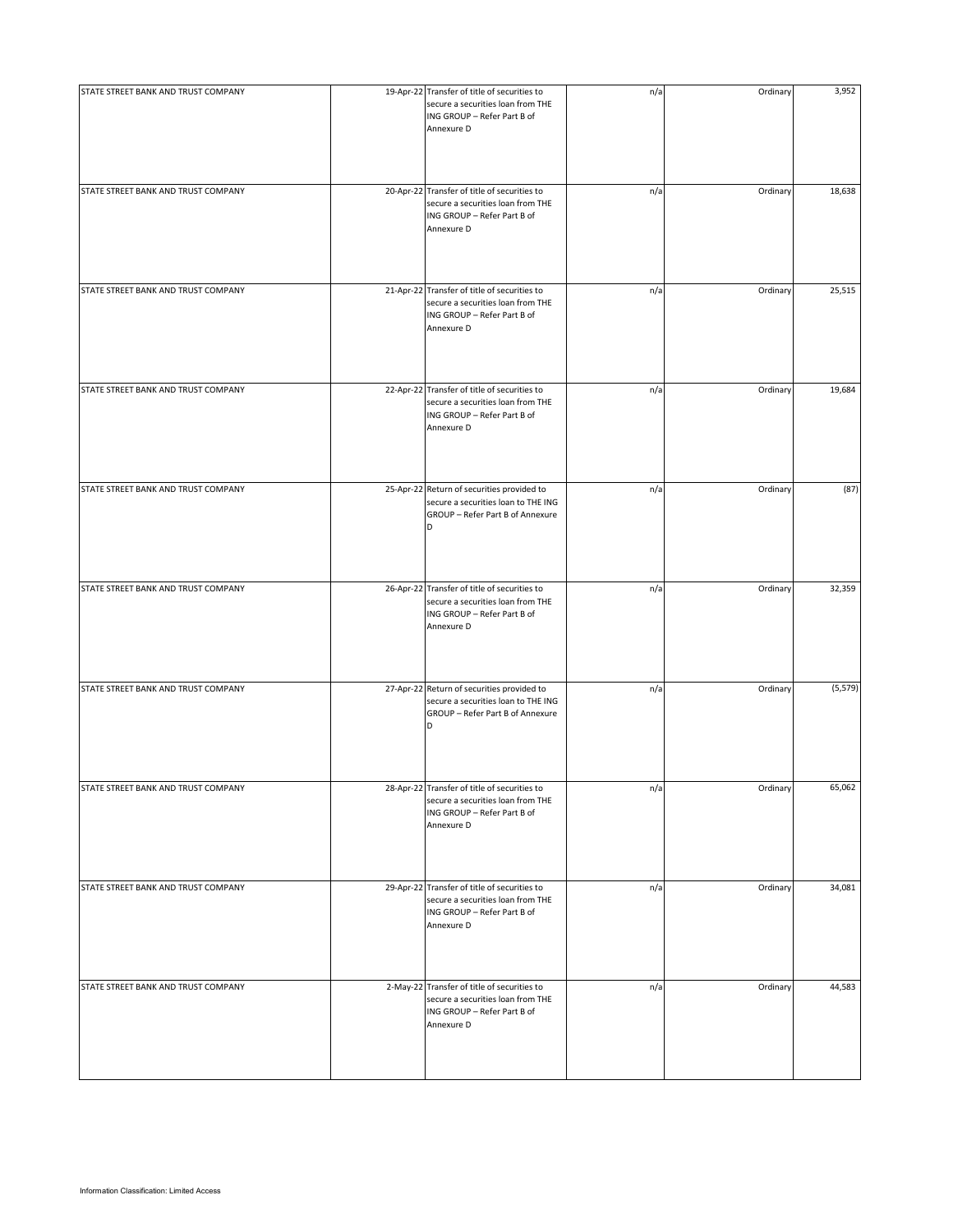| STATE STREET BANK AND TRUST COMPANY | 3-May-22 Transfer of title of securities to<br>secure a securities loan from THE<br>ING GROUP - Refer Part B of<br>Annexure D | n/a | Ordinary | 86,939     |
|-------------------------------------|-------------------------------------------------------------------------------------------------------------------------------|-----|----------|------------|
| STATE STREET BANK AND TRUST COMPANY | 4-May-22 Return of securities provided to<br>secure a securities loan to THE ING<br>GROUP - Refer Part B of Annexure<br>D     | n/a | Ordinary | (366, 793) |
| STATE STREET BANK AND TRUST COMPANY | 5-May-22 Return of securities provided to<br>secure a securities loan to THE ING<br>GROUP - Refer Part B of Annexure<br>D     | n/a | Ordinary | (46, 596)  |
| STATE STREET BANK AND TRUST COMPANY | 6-Jan-22 Return of securities provided to<br>secure a securities loan to THE<br>NOMURA GROUP - Refer Part B of<br>Annexure D  | n/a | Ordinary | (957)      |
| STATE STREET BANK AND TRUST COMPANY | 7-Jan-22 Return of securities provided to<br>secure a securities loan to THE<br>NOMURA GROUP - Refer Part B of<br>Annexure D  | n/a | Ordinary | (190)      |
| STATE STREET BANK AND TRUST COMPANY | 11-Jan-22 Return of securities provided to<br>secure a securities loan to THE<br>NOMURA GROUP - Refer Part B of<br>Annexure D | n/a | Ordinary | (894)      |
| STATE STREET BANK AND TRUST COMPANY | 12-Jan-22 Return of securities provided to<br>secure a securities loan to THE<br>NOMURA GROUP - Refer Part B of<br>Annexure D | n/a | Ordinary | (1, 189)   |
| STATE STREET BANK AND TRUST COMPANY | 13-Jan-22 Return of securities provided to<br>secure a securities loan to THE<br>NOMURA GROUP - Refer Part B of<br>Annexure D | n/a | Ordinary | (955)      |
| STATE STREET BANK AND TRUST COMPANY | 14-Jan-22 Return of securities provided to<br>secure a securities loan to THE<br>NOMURA GROUP - Refer Part B of<br>Annexure D | n/a | Ordinary | (1, 294)   |
| STATE STREET BANK AND TRUST COMPANY | 17-Jan-22 Return of securities provided to<br>secure a securities loan to THE<br>NOMURA GROUP - Refer Part B of<br>Annexure D | n/a | Ordinary | (1, 111)   |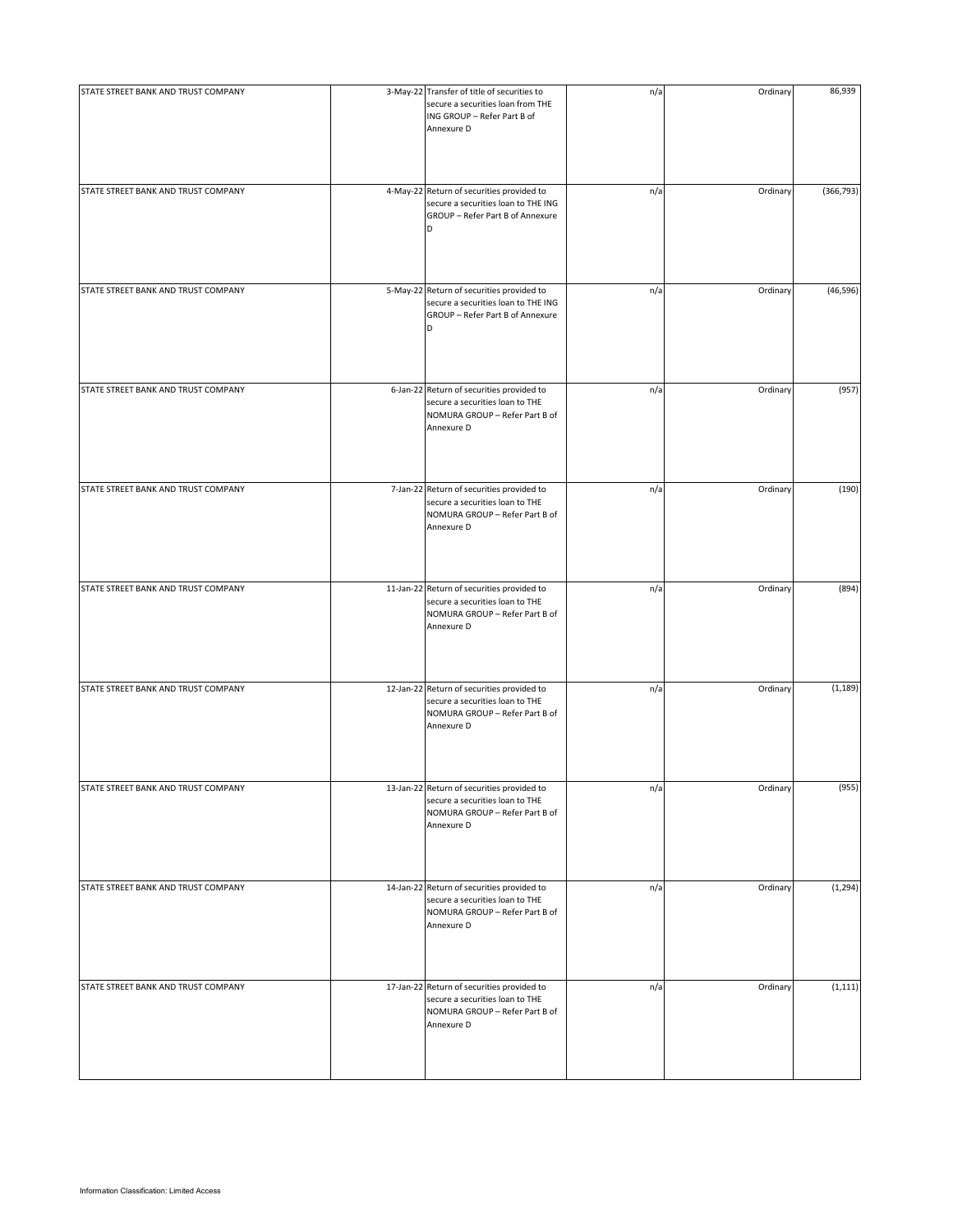| STATE STREET BANK AND TRUST COMPANY | 21-Jan-22 Transfer of title of securities to                                                                                                | n/a | Ordinary | 14,016     |
|-------------------------------------|---------------------------------------------------------------------------------------------------------------------------------------------|-----|----------|------------|
|                                     | secure a securities loan from THE<br>BARCLAYS GROUP - Refer Part B of<br>Annexure D                                                         |     |          |            |
|                                     |                                                                                                                                             |     |          |            |
| STATE STREET BANK AND TRUST COMPANY | 24-Jan-22 Return of securities provided to<br>secure a securities loan to THE<br>BARCLAYS GROUP - Refer Part B of<br>Annexure D             | n/a | Ordinary | (14, 016)  |
| STATE STREET BANK AND TRUST COMPANY | 6-Jan-22 Return of securities provided to<br>secure a securities loan to THE<br>SOCIETE GENERALE GROUP - Refer<br>Part B of Annexure D      | n/a | Ordinary | (3,518)    |
| STATE STREET BANK AND TRUST COMPANY | 7-Jan-22 Transfer of title of securities to<br>secure a securities loan from THE<br>SOCIETE GENERALE GROUP - Refer<br>Part B of Annexure D  | n/a | Ordinary | 58,086     |
| STATE STREET BANK AND TRUST COMPANY | 11-Mar-22 Return of securities provided to<br>secure a securities loan to THE<br>SOCIETE GENERALE GROUP - Refer<br>Part B of Annexure D     | n/a | Ordinary | (74, 595)  |
| STATE STREET BANK AND TRUST COMPANY | 30-Mar-22 Transfer of title of securities to<br>secure a securities loan from THE<br>SOCIETE GENERALE GROUP - Refer<br>Part B of Annexure D | n/a | Ordinary | 85         |
| STATE STREET BANK AND TRUST COMPANY | 31-Mar-22 Return of securities provided to<br>secure a securities loan to THE<br>SOCIETE GENERALE GROUP - Refer<br>Part B of Annexure D     | n/a | Ordinary | (61)       |
| STATE STREET BANK AND TRUST COMPANY | 1-Apr-22 Transfer of title of securities to<br>secure a securities loan from THE<br>SOCIETE GENERALE GROUP - Refer<br>Part B of Annexure D  | n/a | Ordinary | 202,215    |
| STATE STREET BANK AND TRUST COMPANY | 4-Apr-22 Return of securities provided to<br>secure a securities loan to THE<br>SOCIETE GENERALE GROUP - Refer<br>Part B of Annexure D      | n/a | Ordinary | (202, 239) |
| STATE STREET BANK AND TRUST COMPANY | 20-Jan-22 Transfer of title of securities to<br>secure a securities loan from THE<br>UBS GROUP - Refer Part B of<br>Annexure D              | n/a | Ordinary | 3,048      |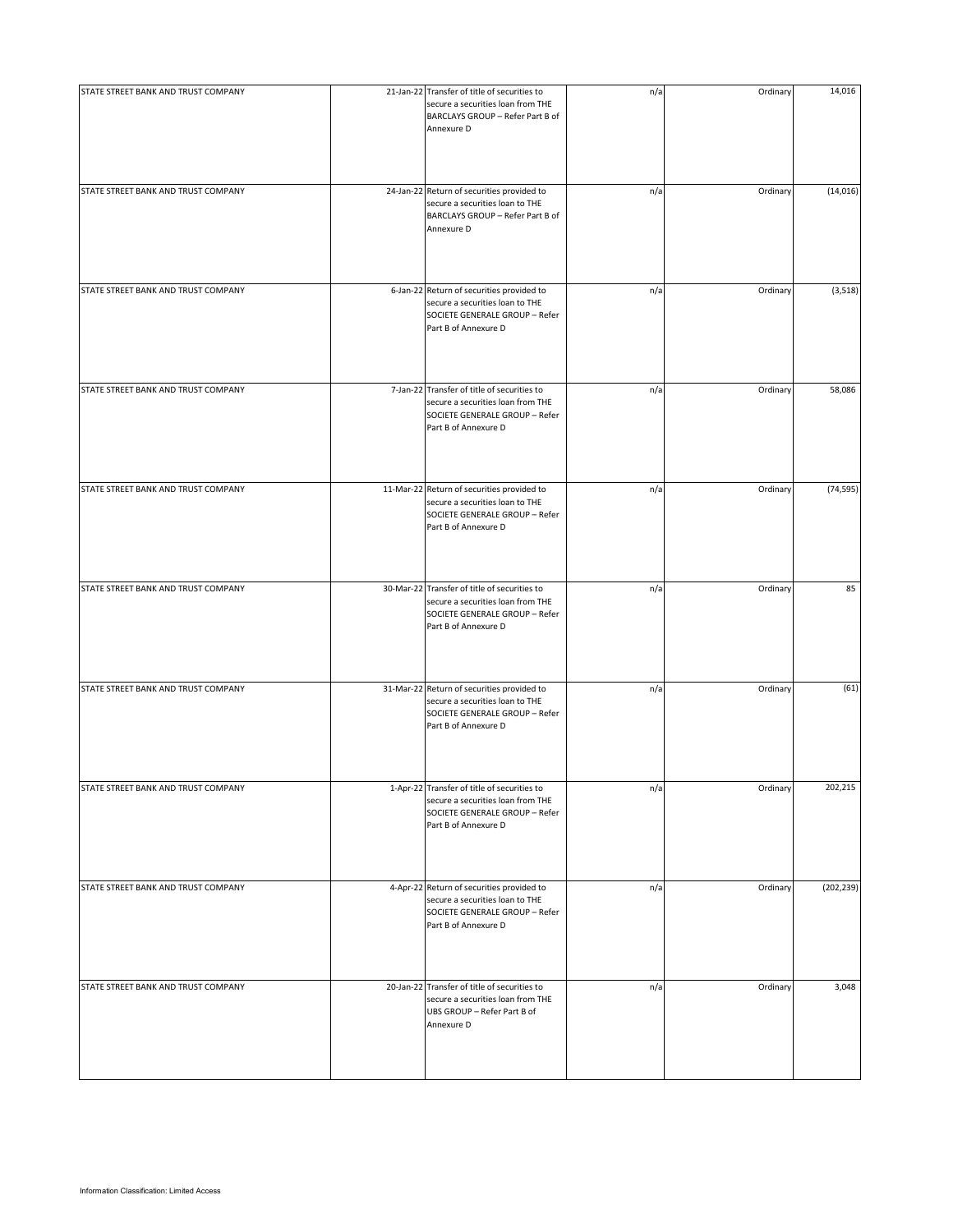| STATE STREET BANK AND TRUST COMPANY | 21-Jan-22 Return of securities provided to<br>secure a securities loan to THE UBS<br>GROUP - Refer Part B of Annexure<br>D                  | n/a | Ordinary | (216)        |
|-------------------------------------|---------------------------------------------------------------------------------------------------------------------------------------------|-----|----------|--------------|
| STATE STREET BANK AND TRUST COMPANY | 24-Jan-22 Transfer of title of securities to<br>secure a securities loan from THE<br>UBS GROUP - Refer Part B of<br>Annexure D              | n/a | Ordinary | 34           |
| STATE STREET BANK AND TRUST COMPANY | 2-May-22 Return of securities provided to<br>secure a securities loan to THE UBS<br>GROUP - Refer Part B of Annexure<br>D                   | n/a | Ordinary | (971)        |
| STATE STREET BANK AND TRUST COMPANY | 3-May-22 Return of securities provided to<br>secure a securities loan to THE UBS<br>GROUP - Refer Part B of Annexure<br>D                   | n/a | Ordinary | (306)        |
| STATE STREET BANK AND TRUST COMPANY | 4-May-22 Transfer of title of securities to<br>secure a securities loan from THE<br>UBS GROUP - Refer Part B of<br>Annexure D               | n/a | Ordinary | 18           |
| STATE STREET BANK AND TRUST COMPANY | 5-May-22 Return of securities provided to<br>secure a securities loan to THE UBS<br>GROUP - Refer Part B of Annexure<br>D                   | n/a | Ordinary | (1,607)      |
| STATE STREET BANK AND TRUST COMPANY | 11-Jan-22 Transfer of title of securities to<br>secure a securities loan from THE<br>SOCIETE GENERALE GROUP - Refer<br>Part B of Annexure D | n/a | Ordinary | 958          |
| STATE STREET BANK AND TRUST COMPANY | 9-Mar-22 Return of securities provided to<br>secure a securities loan to THE<br>SOCIETE GENERALE GROUP - Refer<br>Part B of Annexure D      | n/a | Ordinary | (926)        |
| STATE STREET BANK AND TRUST COMPANY | 10-Mar-22 Return of securities provided to<br>secure a securities loan to THE<br>SOCIETE GENERALE GROUP - Refer<br>Part B of Annexure D     | n/a | Ordinary | (1)          |
| STATE STREET BANK AND TRUST COMPANY | 14-Mar-22 Transfer of title of securities to<br>secure a securities loan from THE<br>SOCIETE GENERALE GROUP - Refer<br>Part B of Annexure D | n/a | Ordinary | $\mathbf{1}$ |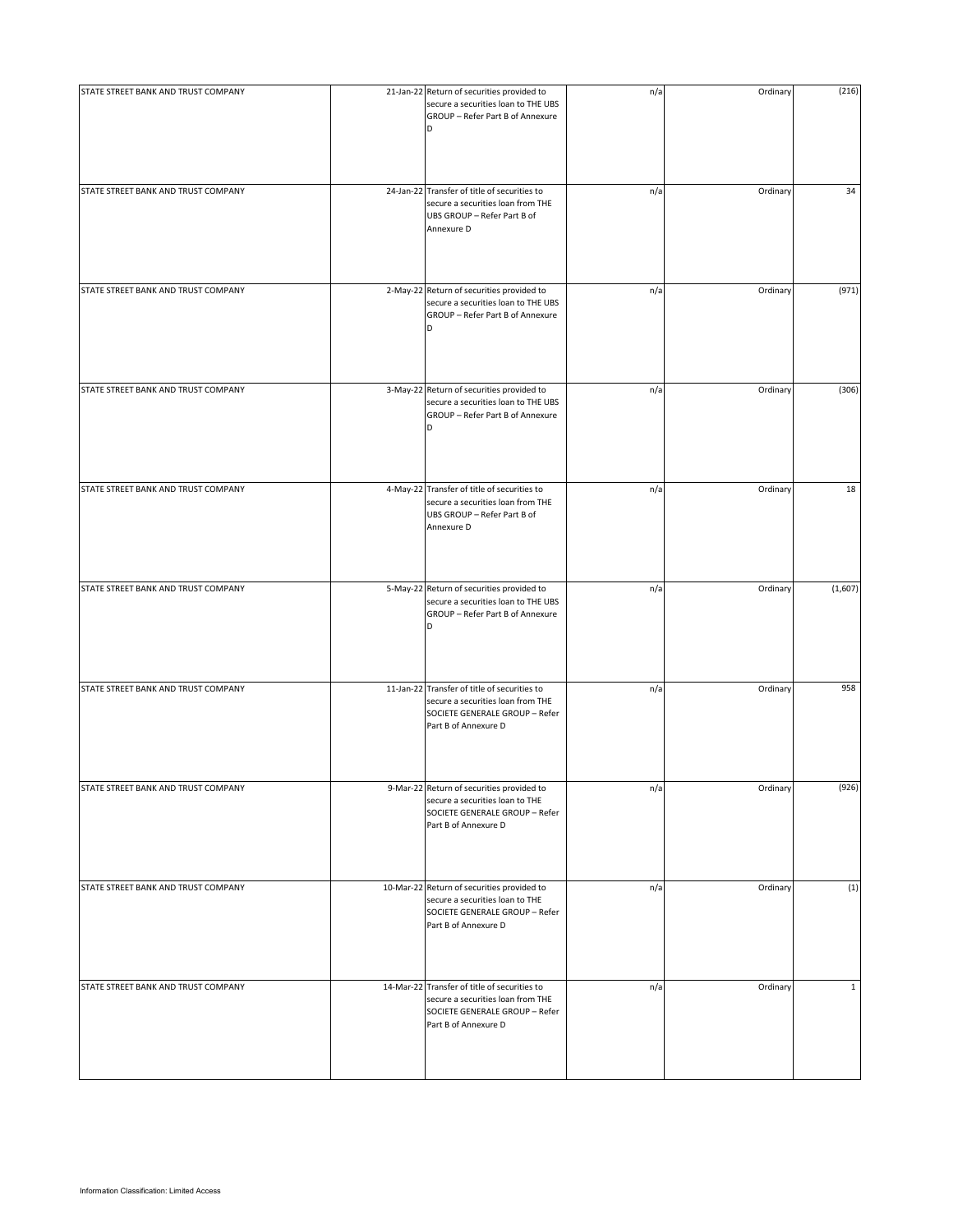| STATE STREET BANK AND TRUST COMPANY | 15-Mar-22 Transfer of title of securities to<br>secure a securities loan from THE<br>SOCIETE GENERALE GROUP - Refer<br>Part B of Annexure D | n/a | Ordinary | 3        |
|-------------------------------------|---------------------------------------------------------------------------------------------------------------------------------------------|-----|----------|----------|
| STATE STREET BANK AND TRUST COMPANY | 16-Mar-22 Return of securities provided to<br>secure a securities loan to THE<br>SOCIETE GENERALE GROUP - Refer<br>Part B of Annexure D     | n/a | Ordinary | (1)      |
| STATE STREET BANK AND TRUST COMPANY | 21-Mar-22 Return of securities provided to<br>secure a securities loan to THE<br>SOCIETE GENERALE GROUP - Refer<br>Part B of Annexure D     | n/a | Ordinary | (31)     |
| STATE STREET BANK AND TRUST COMPANY | 30-Mar-22 Transfer of title of securities to<br>secure a securities loan from THE<br>SOCIETE GENERALE GROUP - Refer<br>Part B of Annexure D | n/a | Ordinary | 32       |
| STATE STREET BANK AND TRUST COMPANY | 31-Mar-22 Return of securities provided to<br>secure a securities loan to THE<br>SOCIETE GENERALE GROUP - Refer<br>Part B of Annexure D     | n/a | Ordinary | (25)     |
| STATE STREET BANK AND TRUST COMPANY | 1-Apr-22 Return of securities provided to<br>secure a securities loan to THE<br>SOCIETE GENERALE GROUP - Refer<br>Part B of Annexure D      | n/a | Ordinary | (10)     |
| STATE STREET BANK AND TRUST COMPANY | 14-Feb-22 Transfer of title of securities to<br>secure a securities loan from THE<br>ING GROUP - Refer Part B of<br>Annexure D              | n/a | Ordinary | 973      |
| STATE STREET BANK AND TRUST COMPANY | 9-Mar-22 Transfer of title of securities to<br>secure a securities loan from THE<br>ING GROUP - Refer Part B of<br>Annexure D               | n/a | Ordinary | 1,181    |
| STATE STREET BANK AND TRUST COMPANY | 10-Mar-22 Return of securities provided to<br>secure a securities loan to THE ING<br>GROUP - Refer Part B of Annexure<br>D                  | n/a | Ordinary | (1, 392) |
| STATE STREET BANK AND TRUST COMPANY | 11-Mar-22 Transfer of title of securities to<br>secure a securities loan from THE<br>ING GROUP - Refer Part B of<br>Annexure D              | n/a | Ordinary | 607      |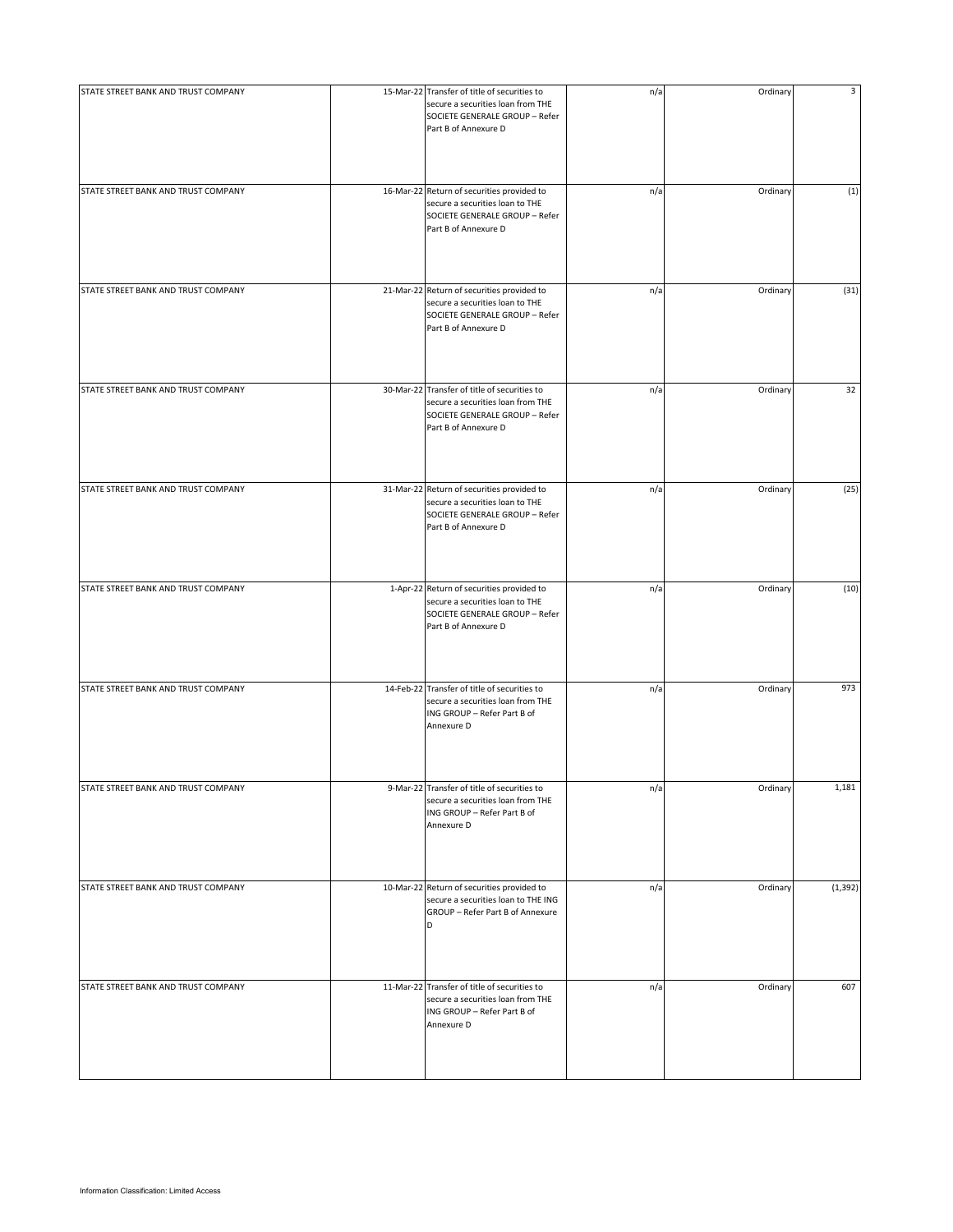| STATE STREET BANK AND TRUST COMPANY | 24-Mar-22 Transfer of title of securities to<br>secure a securities loan from THE<br>ING GROUP - Refer Part B of<br>Annexure D | n/a | Ordinary | 25,446    |
|-------------------------------------|--------------------------------------------------------------------------------------------------------------------------------|-----|----------|-----------|
| STATE STREET BANK AND TRUST COMPANY | 25-Mar-22 Transfer of title of securities to<br>secure a securities loan from THE<br>ING GROUP - Refer Part B of<br>Annexure D | n/a | Ordinary | 9,670     |
| STATE STREET BANK AND TRUST COMPANY | 28-Mar-22 Return of securities provided to<br>secure a securities loan to THE ING<br>GROUP - Refer Part B of Annexure<br>D     | n/a | Ordinary | (20,053)  |
| STATE STREET BANK AND TRUST COMPANY | 29-Mar-22 Transfer of title of securities to<br>secure a securities loan from THE<br>ING GROUP - Refer Part B of<br>Annexure D | n/a | Ordinary | 37,843    |
| STATE STREET BANK AND TRUST COMPANY | 30-Mar-22 Return of securities provided to<br>secure a securities loan to THE ING<br>GROUP - Refer Part B of Annexure<br>D     | n/a | Ordinary | (8,306)   |
| STATE STREET BANK AND TRUST COMPANY | 31-Mar-22 Transfer of title of securities to<br>secure a securities loan from THE<br>ING GROUP - Refer Part B of<br>Annexure D | n/a | Ordinary | 2,311     |
| STATE STREET BANK AND TRUST COMPANY | 1-Apr-22 Return of securities provided to<br>secure a securities loan to THE ING<br>GROUP - Refer Part B of Annexure<br>D      | n/a | Ordinary | (32, 200) |
| STATE STREET BANK AND TRUST COMPANY | 4-Apr-22 Return of securities provided to<br>secure a securities loan to THE ING<br>GROUP - Refer Part B of Annexure<br>D      | n/a | Ordinary | (1,077)   |
| STATE STREET BANK AND TRUST COMPANY | 5-Apr-22 Return of securities provided to<br>secure a securities loan to THE ING<br>GROUP - Refer Part B of Annexure<br>D      | n/a | Ordinary | (1,623)   |
| STATE STREET BANK AND TRUST COMPANY | 6-Apr-22 Transfer of title of securities to<br>secure a securities loan from THE<br>ING GROUP - Refer Part B of<br>Annexure D  | n/a | Ordinary | 188       |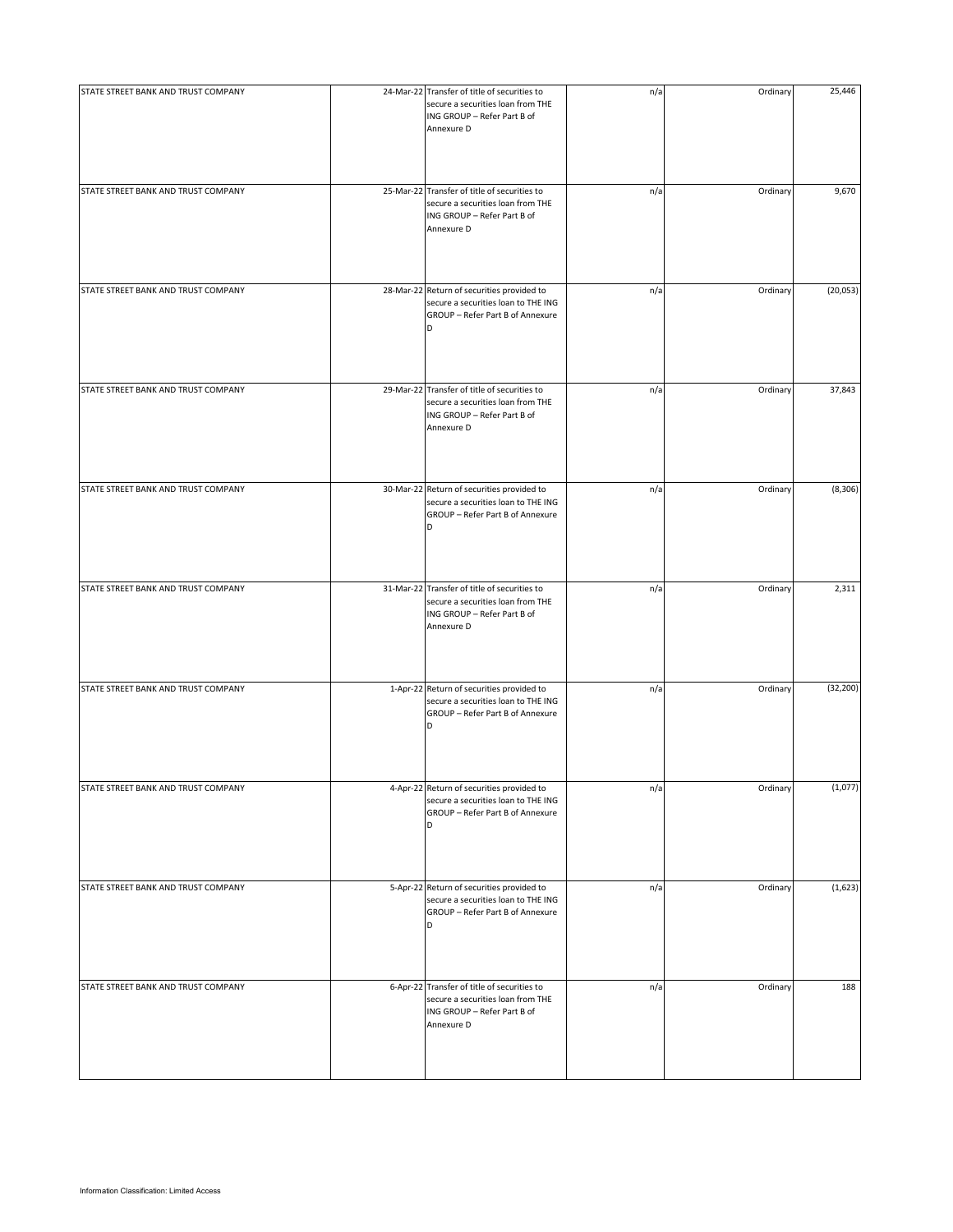| STATE STREET BANK AND TRUST COMPANY | 7-Apr-22 Transfer of title of securities to<br>secure a securities loan from THE<br>ING GROUP - Refer Part B of<br>Annexure D  | n/a | Ordinary | 7,011        |
|-------------------------------------|--------------------------------------------------------------------------------------------------------------------------------|-----|----------|--------------|
| STATE STREET BANK AND TRUST COMPANY | 8-Apr-22 Return of securities provided to<br>secure a securities loan to THE ING<br>GROUP - Refer Part B of Annexure<br>D      | n/a | Ordinary | (11, 256)    |
| STATE STREET BANK AND TRUST COMPANY | 11-Apr-22 Transfer of title of securities to<br>secure a securities loan from THE<br>ING GROUP - Refer Part B of<br>Annexure D | n/a | Ordinary | 119          |
| STATE STREET BANK AND TRUST COMPANY | 12-Apr-22 Return of securities provided to<br>secure a securities loan to THE ING<br>GROUP - Refer Part B of Annexure<br>D     | n/a | Ordinary | (2,801)      |
| STATE STREET BANK AND TRUST COMPANY | 13-Apr-22 Return of securities provided to<br>secure a securities loan to THE ING<br>GROUP - Refer Part B of Annexure<br>D     | n/a | Ordinary | (2, 334)     |
| STATE STREET BANK AND TRUST COMPANY | 14-Apr-22 Transfer of title of securities to<br>secure a securities loan from THE<br>ING GROUP - Refer Part B of<br>Annexure D | n/a | Ordinary | $\mathbf{1}$ |
| STATE STREET BANK AND TRUST COMPANY | 15-Apr-22 Return of securities provided to<br>secure a securities loan to THE ING<br>GROUP - Refer Part B of Annexure<br>D     | n/a | Ordinary | (21)         |
| STATE STREET BANK AND TRUST COMPANY | 18-Apr-22 Return of securities provided to<br>secure a securities loan to THE ING<br>GROUP - Refer Part B of Annexure<br>D     | n/a | Ordinary | (305)        |
| STATE STREET BANK AND TRUST COMPANY | 19-Apr-22 Transfer of title of securities to<br>secure a securities loan from THE<br>ING GROUP - Refer Part B of<br>Annexure D | n/a | Ordinary | 172          |
| STATE STREET BANK AND TRUST COMPANY | 20-Apr-22 Transfer of title of securities to<br>secure a securities loan from THE<br>ING GROUP - Refer Part B of<br>Annexure D | n/a | Ordinary | 832          |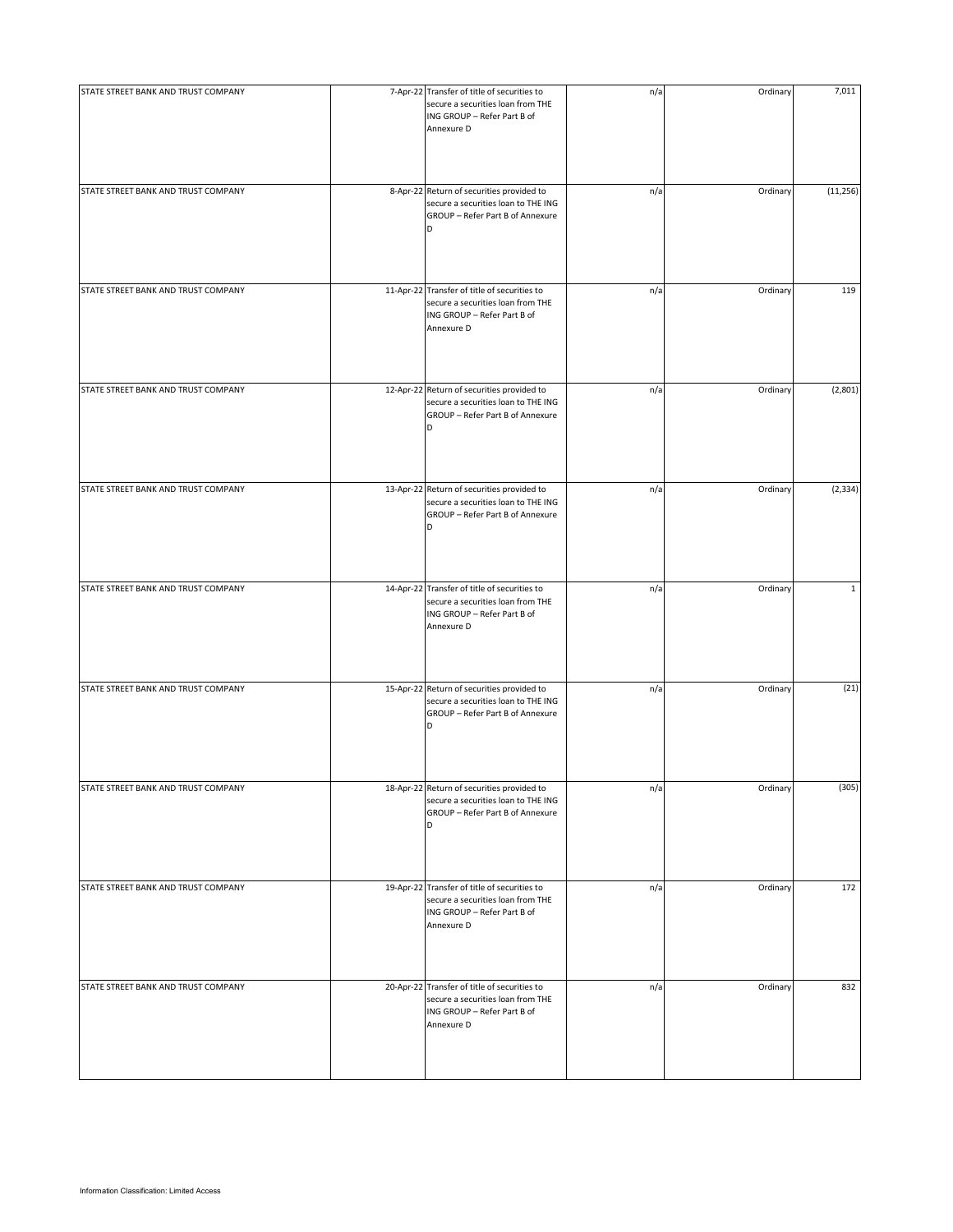| STATE STREET BANK AND TRUST COMPANY | 21-Apr-22 Transfer of title of securities to<br>secure a securities loan from THE<br>ING GROUP - Refer Part B of<br>Annexure D | n/a | Ordinary | 1,186     |
|-------------------------------------|--------------------------------------------------------------------------------------------------------------------------------|-----|----------|-----------|
| STATE STREET BANK AND TRUST COMPANY | 22-Apr-22 Transfer of title of securities to<br>secure a securities loan from THE<br>ING GROUP - Refer Part B of<br>Annexure D | n/a | Ordinary | 847       |
| STATE STREET BANK AND TRUST COMPANY | 25-Apr-22 Return of securities provided to<br>secure a securities loan to THE ING<br>GROUP - Refer Part B of Annexure<br>D     | n/a | Ordinary | (13)      |
| STATE STREET BANK AND TRUST COMPANY | 26-Apr-22 Transfer of title of securities to<br>secure a securities loan from THE<br>ING GROUP - Refer Part B of<br>Annexure D | n/a | Ordinary | 1,378     |
| STATE STREET BANK AND TRUST COMPANY | 27-Apr-22 Return of securities provided to<br>secure a securities loan to THE ING<br>GROUP - Refer Part B of Annexure<br>D     | n/a | Ordinary | (227)     |
| STATE STREET BANK AND TRUST COMPANY | 28-Apr-22 Transfer of title of securities to<br>secure a securities loan from THE<br>ING GROUP - Refer Part B of<br>Annexure D | n/a | Ordinary | 2,868     |
| STATE STREET BANK AND TRUST COMPANY | 29-Apr-22 Transfer of title of securities to<br>secure a securities loan from THE<br>ING GROUP - Refer Part B of<br>Annexure D | n/a | Ordinary | 1,520     |
| STATE STREET BANK AND TRUST COMPANY | 2-May-22 Transfer of title of securities to<br>secure a securities loan from THE<br>ING GROUP - Refer Part B of<br>Annexure D  | n/a | Ordinary | 1,932     |
| STATE STREET BANK AND TRUST COMPANY | 3-May-22 Transfer of title of securities to<br>secure a securities loan from THE<br>ING GROUP - Refer Part B of<br>Annexure D  | n/a | Ordinary | 3,758     |
| STATE STREET BANK AND TRUST COMPANY | 4-May-22 Return of securities provided to<br>secure a securities loan to THE ING<br>GROUP - Refer Part B of Annexure<br>D      | n/a | Ordinary | (16, 177) |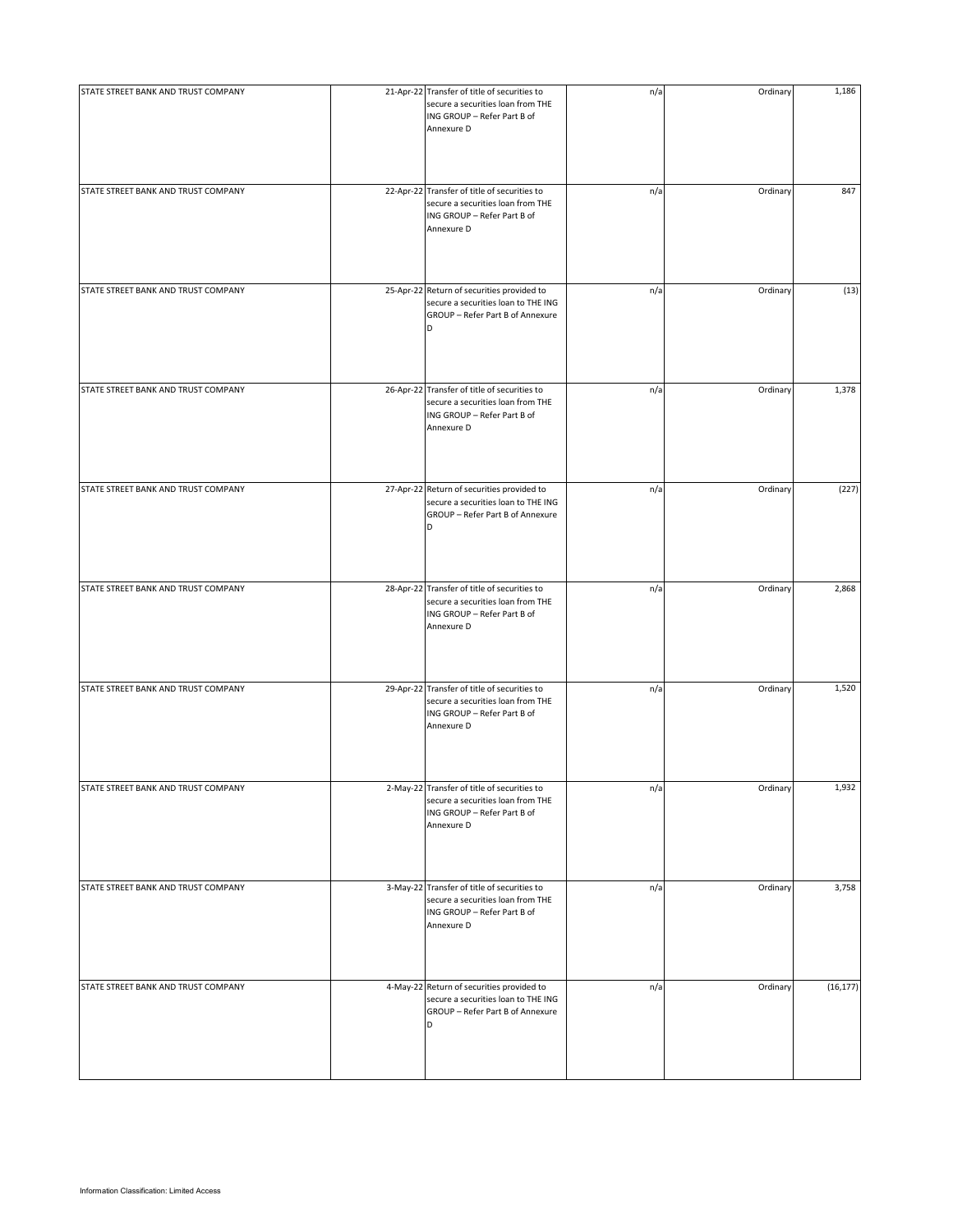| STATE STREET BANK AND TRUST COMPANY | 5-May-22 Return of securities provided to<br>secure a securities loan to THE ING<br>GROUP - Refer Part B of Annexure<br>D                   | n/a | Ordinary | (2,060)   |
|-------------------------------------|---------------------------------------------------------------------------------------------------------------------------------------------|-----|----------|-----------|
| STATE STREET BANK AND TRUST COMPANY | 6-Jan-22 Return of securities provided to<br>secure a securities loan to THE<br>SOCIETE GENERALE GROUP - Refer<br>Part B of Annexure D      | n/a | Ordinary | (1,502)   |
| STATE STREET BANK AND TRUST COMPANY | 7-Jan-22 Transfer of title of securities to                                                                                                 | n/a | Ordinary | 12,893    |
|                                     | secure a securities loan from THE<br>SOCIETE GENERALE GROUP - Refer<br>Part B of Annexure D                                                 |     |          |           |
| STATE STREET BANK AND TRUST COMPANY | 10-Jan-22 Transfer of title of securities to<br>secure a securities loan from THE<br>SOCIETE GENERALE GROUP - Refer<br>Part B of Annexure D | n/a | Ordinary | 22,599    |
| STATE STREET BANK AND TRUST COMPANY | 11-Jan-22 Transfer of title of securities to<br>secure a securities loan from THE<br>SOCIETE GENERALE GROUP - Refer<br>Part B of Annexure D | n/a | Ordinary | 45,202    |
| STATE STREET BANK AND TRUST COMPANY | 12-Jan-22 Return of securities provided to<br>secure a securities loan to THE<br>SOCIETE GENERALE GROUP - Refer<br>Part B of Annexure D     | n/a | Ordinary | (45, 226) |
| STATE STREET BANK AND TRUST COMPANY | 13-Jan-22 Transfer of title of securities to<br>secure a securities loan from THE<br>SOCIETE GENERALE GROUP - Refer<br>Part B of Annexure D | n/a | Ordinary | 13        |
| STATE STREET BANK AND TRUST COMPANY | 14-Jan-22 Transfer of title of securities to<br>secure a securities loan from THE<br>SOCIETE GENERALE GROUP - Refer<br>Part B of Annexure D | n/a | Ordinary | 10        |
| STATE STREET BANK AND TRUST COMPANY | 17-Jan-22 Transfer of title of securities to<br>secure a securities loan from THE<br>SOCIETE GENERALE GROUP - Refer<br>Part B of Annexure D | n/a | Ordinary | 2,790     |
| STATE STREET BANK AND TRUST COMPANY | 18-Jan-22 Return of securities provided to<br>secure a securities loan to THE<br>SOCIETE GENERALE GROUP - Refer<br>Part B of Annexure D     | n/a | Ordinary | (333)     |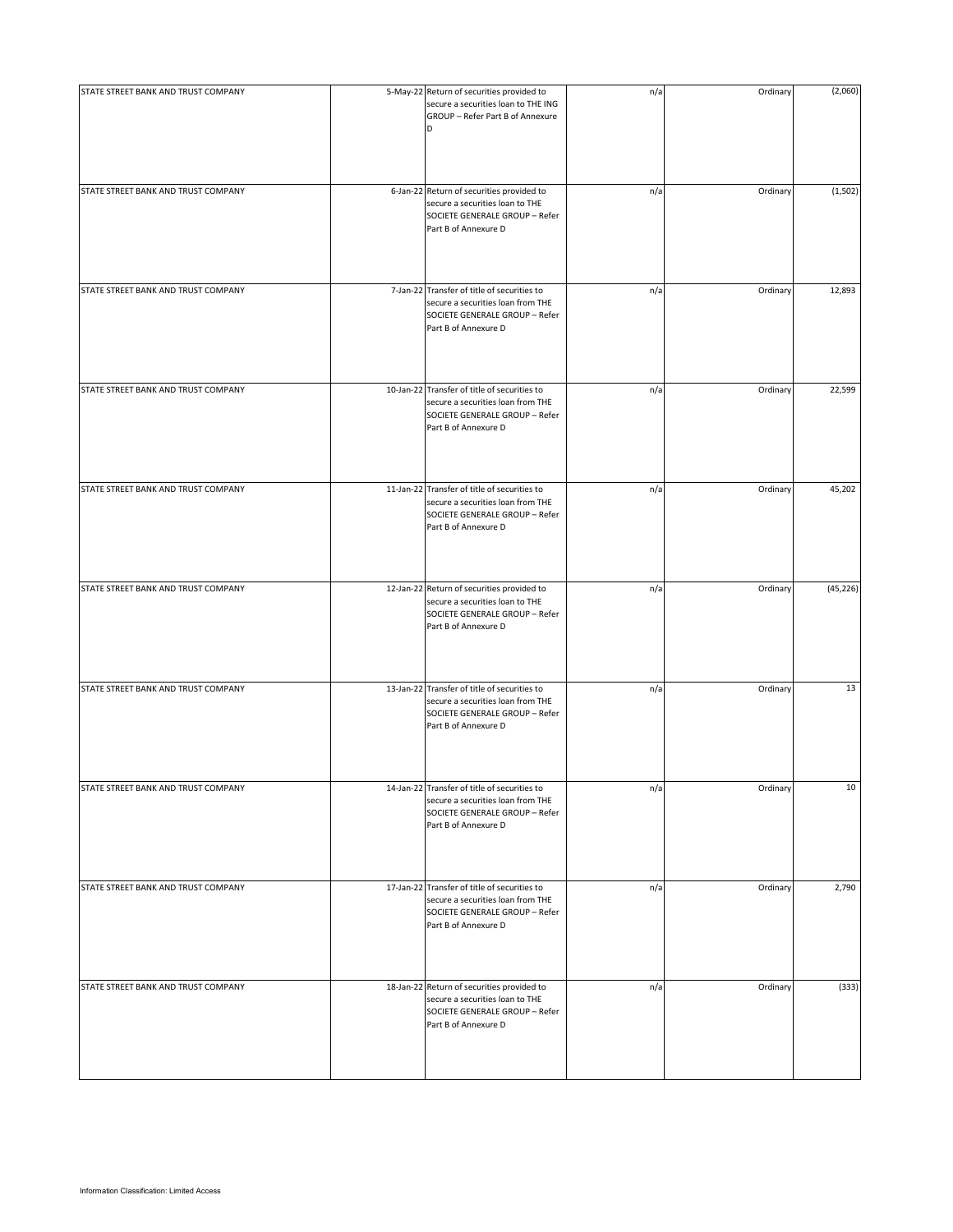| STATE STREET BANK AND TRUST COMPANY | 19-Jan-22 Return of securities provided to<br>secure a securities loan to THE<br>SOCIETE GENERALE GROUP - Refer<br>Part B of Annexure D     | n/a | Ordinary | (39)  |
|-------------------------------------|---------------------------------------------------------------------------------------------------------------------------------------------|-----|----------|-------|
| STATE STREET BANK AND TRUST COMPANY | 20-Jan-22 Transfer of title of securities to<br>secure a securities loan from THE<br>SOCIETE GENERALE GROUP - Refer<br>Part B of Annexure D | n/a | Ordinary | 6     |
| STATE STREET BANK AND TRUST COMPANY | 21-Jan-22 Return of securities provided to<br>secure a securities loan to THE<br>SOCIETE GENERALE GROUP - Refer<br>Part B of Annexure D     | n/a | Ordinary | (496) |
| STATE STREET BANK AND TRUST COMPANY | 24-Jan-22 Return of securities provided to<br>secure a securities loan to THE<br>SOCIETE GENERALE GROUP - Refer<br>Part B of Annexure D     | n/a | Ordinary | (297) |
| STATE STREET BANK AND TRUST COMPANY | 25-Jan-22 Transfer of title of securities to<br>secure a securities loan from THE<br>SOCIETE GENERALE GROUP - Refer<br>Part B of Annexure D | n/a | Ordinary | 27    |
| STATE STREET BANK AND TRUST COMPANY | 26-Jan-22 Transfer of title of securities to<br>secure a securities loan from THE<br>SOCIETE GENERALE GROUP - Refer<br>Part B of Annexure D | n/a | Ordinary | 316   |
| STATE STREET BANK AND TRUST COMPANY | 27-Jan-22 Return of securities provided to<br>secure a securities loan to THE<br>SOCIETE GENERALE GROUP - Refer<br>Part B of Annexure D     | n/a | Ordinary | (46)  |
| STATE STREET BANK AND TRUST COMPANY | 28-Jan-22 Return of securities provided to<br>secure a securities loan to THE<br>SOCIETE GENERALE GROUP - Refer<br>Part B of Annexure D     | n/a | Ordinary | (45)  |
| STATE STREET BANK AND TRUST COMPANY | 31-Jan-22 Transfer of title of securities to<br>secure a securities loan from THE<br>SOCIETE GENERALE GROUP - Refer<br>Part B of Annexure D | n/a | Ordinary | 117   |
| STATE STREET BANK AND TRUST COMPANY | 1-Feb-22 Transfer of title of securities to<br>secure a securities loan from THE<br>SOCIETE GENERALE GROUP - Refer<br>Part B of Annexure D  | n/a | Ordinary | 26    |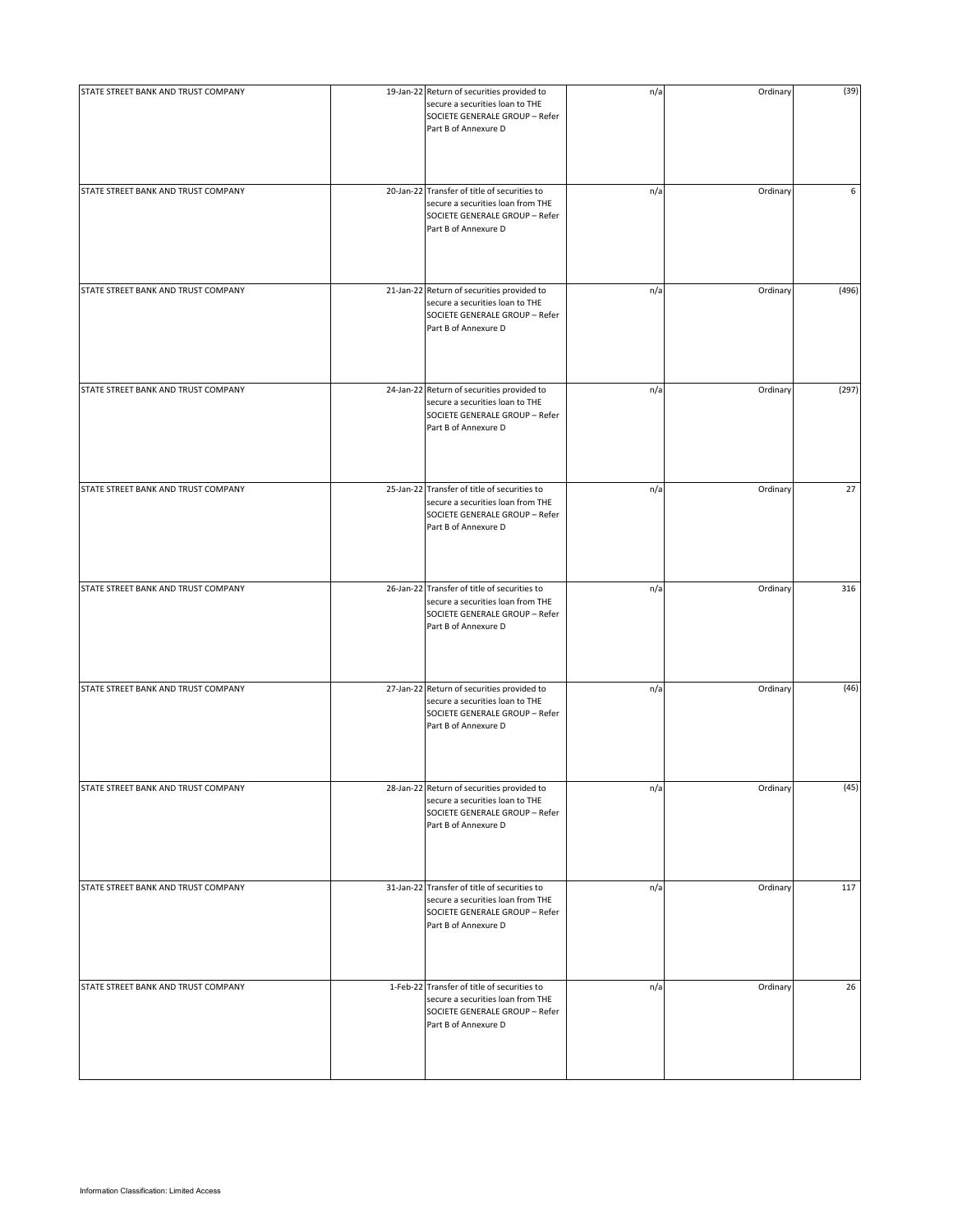| STATE STREET BANK AND TRUST COMPANY | 9-Mar-22 Return of securities provided to<br>secure a securities loan to THE<br>SOCIETE GENERALE GROUP - Refer<br>Part B of Annexure D      | n/a | Ordinary | (2, 104)  |
|-------------------------------------|---------------------------------------------------------------------------------------------------------------------------------------------|-----|----------|-----------|
| STATE STREET BANK AND TRUST COMPANY | 10-Mar-22 Transfer of title of securities to<br>secure a securities loan from THE<br>SOCIETE GENERALE GROUP - Refer<br>Part B of Annexure D | n/a | Ordinary | 668       |
| STATE STREET BANK AND TRUST COMPANY | 11-Mar-22 Return of securities provided to<br>secure a securities loan to THE<br>SOCIETE GENERALE GROUP - Refer<br>Part B of Annexure D     | n/a | Ordinary | (673)     |
| STATE STREET BANK AND TRUST COMPANY | 14-Mar-22 Transfer of title of securities to<br>secure a securities loan from THE<br>SOCIETE GENERALE GROUP - Refer<br>Part B of Annexure D | n/a | Ordinary | 1,189     |
| STATE STREET BANK AND TRUST COMPANY | 15-Mar-22 Transfer of title of securities to<br>secure a securities loan from THE<br>SOCIETE GENERALE GROUP - Refer<br>Part B of Annexure D | n/a | Ordinary | 4,186     |
| STATE STREET BANK AND TRUST COMPANY | 16-Mar-22 Return of securities provided to<br>secure a securities loan to THE<br>SOCIETE GENERALE GROUP - Refer<br>Part B of Annexure D     | n/a | Ordinary | (2, 243)  |
| STATE STREET BANK AND TRUST COMPANY | 17-Mar-22 Return of securities provided to<br>secure a securities loan to THE<br>SOCIETE GENERALE GROUP - Refer<br>Part B of Annexure D     | n/a | Ordinary | (2,755)   |
| STATE STREET BANK AND TRUST COMPANY | 21-Mar-22 Return of securities provided to<br>secure a securities loan to THE<br>SOCIETE GENERALE GROUP - Refer<br>Part B of Annexure D     | n/a | Ordinary | (34, 530) |
| STATE STREET BANK AND TRUST COMPANY | 30-Mar-22 Transfer of title of securities to<br>secure a securities loan from THE<br>SOCIETE GENERALE GROUP - Refer<br>Part B of Annexure D | n/a | Ordinary | 42,177    |
| STATE STREET BANK AND TRUST COMPANY | 31-Mar-22 Return of securities provided to<br>secure a securities loan to THE<br>SOCIETE GENERALE GROUP - Refer<br>Part B of Annexure D     | n/a | Ordinary | (32, 586) |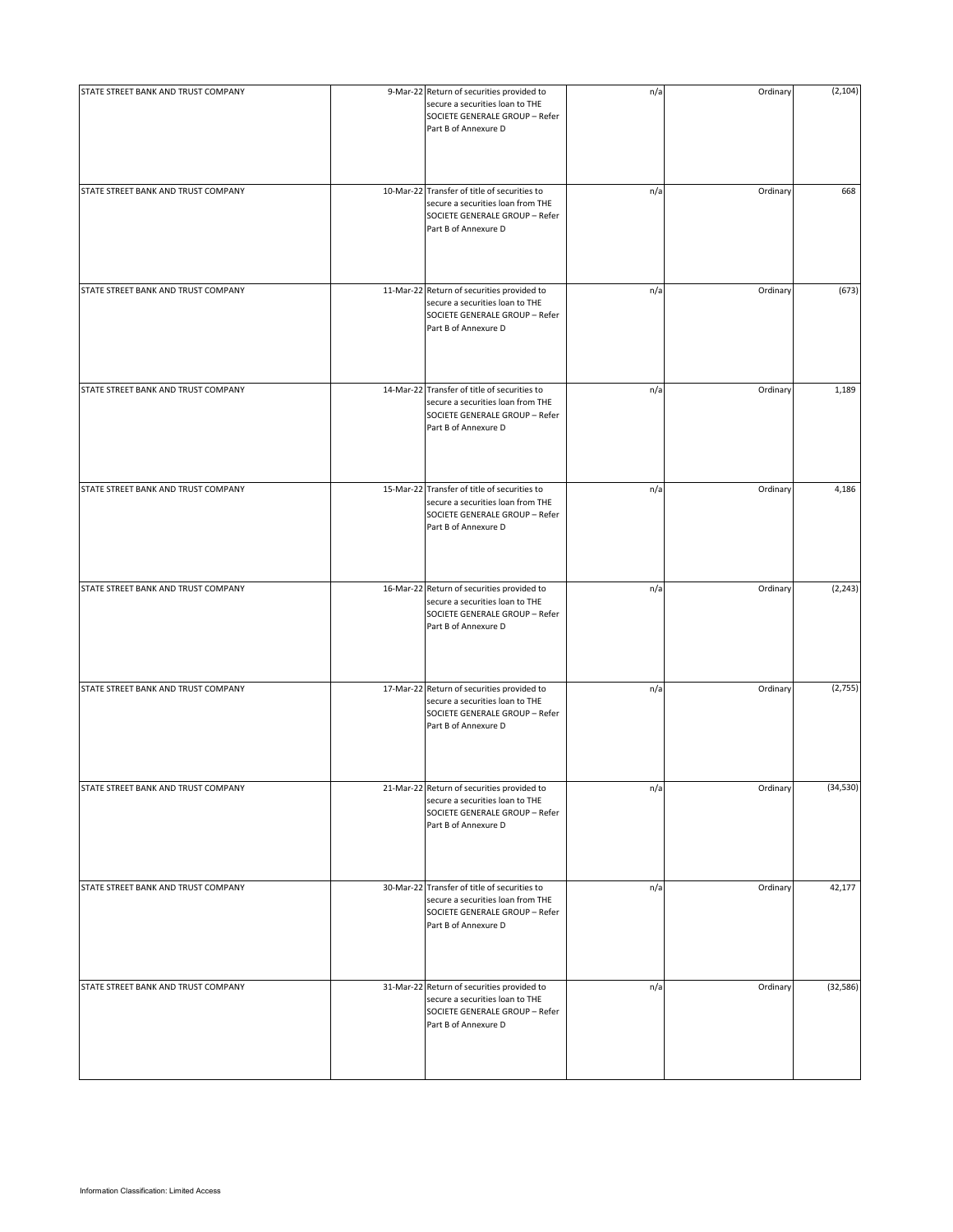| STATE STREET BANK AND TRUST COMPANY | 1-Apr-22 Transfer of title of securities to<br>secure a securities loan from THE<br>SOCIETE GENERALE GROUP - Refer<br>Part B of Annexure D | n/a | Ordinary | 30,993   |
|-------------------------------------|--------------------------------------------------------------------------------------------------------------------------------------------|-----|----------|----------|
| STATE STREET BANK AND TRUST COMPANY | 4-Apr-22 Return of securities provided to<br>secure a securities loan to THE<br>SOCIETE GENERALE GROUP - Refer<br>Part B of Annexure D     | n/a | Ordinary | (43,988) |
| STATE STREET BANK AND TRUST COMPANY | 20-Jan-22 Transfer of title of securities to<br>secure a securities loan from THE<br>UBS GROUP - Refer Part B of<br>Annexure D             | n/a | Ordinary | 1,213    |
| STATE STREET BANK AND TRUST COMPANY | 21-Jan-22 Transfer of title of securities to<br>secure a securities loan from THE<br>UBS GROUP - Refer Part B of<br>Annexure D             | n/a | Ordinary | 92       |
| STATE STREET BANK AND TRUST COMPANY | 24-Jan-22 Transfer of title of securities to<br>secure a securities loan from THE<br>UBS GROUP - Refer Part B of<br>Annexure D             | n/a | Ordinary | 14       |
| STATE STREET BANK AND TRUST COMPANY | 2-May-22 Transfer of title of securities to<br>secure a securities loan from THE<br>UBS GROUP - Refer Part B of<br>Annexure D              | n/a | Ordinary | 153      |
| STATE STREET BANK AND TRUST COMPANY | 3-May-22 Transfer of title of securities to<br>secure a securities loan from THE<br>UBS GROUP - Refer Part B of<br>Annexure D              | n/a | Ordinary | 51       |
| STATE STREET BANK AND TRUST COMPANY | 4-May-22 Transfer of title of securities to<br>secure a securities loan from THE<br>UBS GROUP - Refer Part B of<br>Annexure D              | n/a | Ordinary | 23       |
| STATE STREET BANK AND TRUST COMPANY | 5-May-22 Return of securities provided to<br>secure a securities loan to THE UBS<br>GROUP - Refer Part B of Annexure<br>D                  | n/a | Ordinary | (1, 546) |
| STATE STREET BANK AND TRUST COMPANY | 9-Mar-22 Transfer of title of securities to<br>secure a securities loan from THE<br>ING GROUP - Refer Part B of<br>Annexure D              | n/a | Ordinary | 2,226    |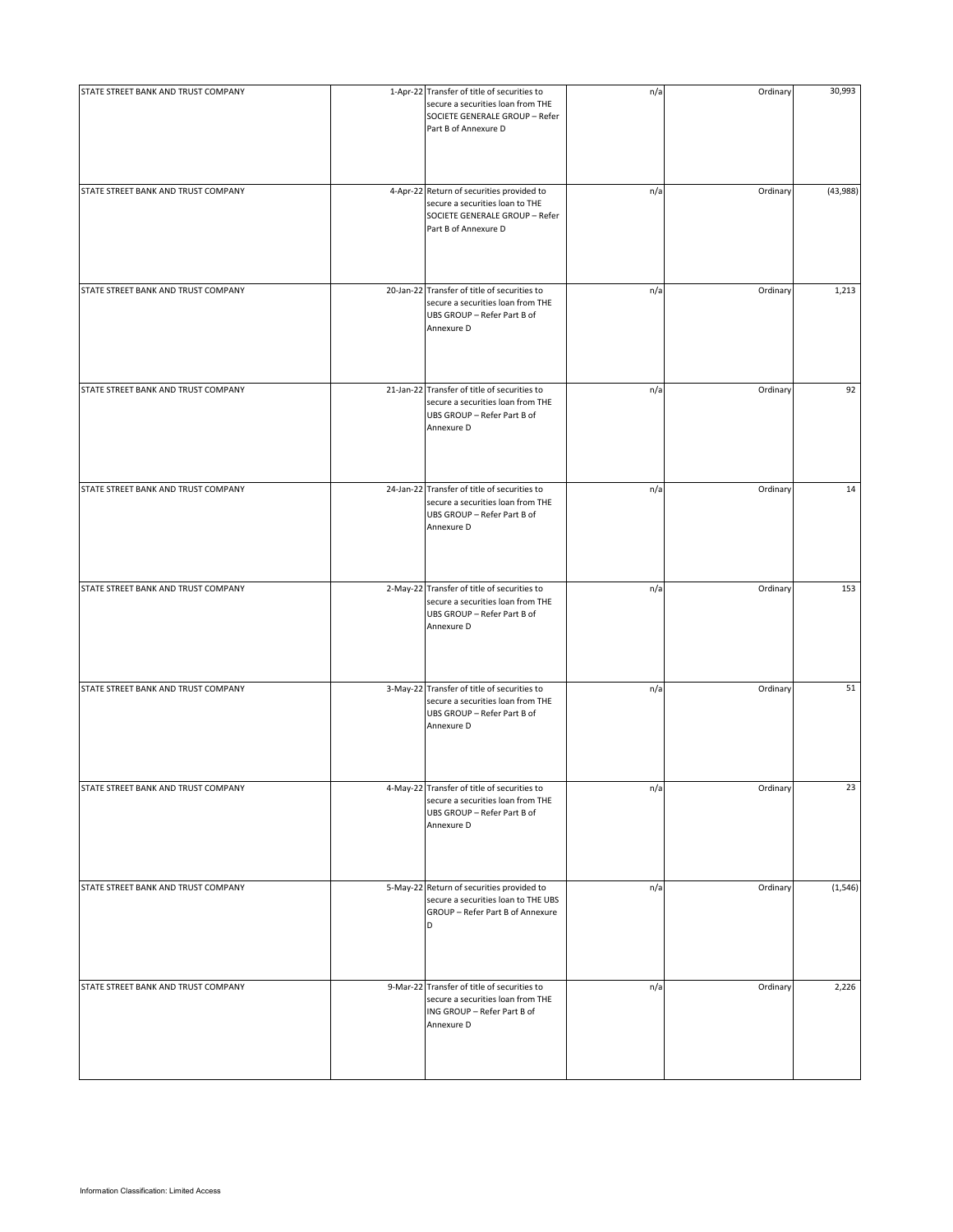| STATE STREET BANK AND TRUST COMPANY | 10-Mar-22 Return of securities provided to<br>secure a securities loan to THE ING<br>GROUP - Refer Part B of Annexure<br>D                 | n/a | Ordinary | (1, 366) |
|-------------------------------------|--------------------------------------------------------------------------------------------------------------------------------------------|-----|----------|----------|
| STATE STREET BANK AND TRUST COMPANY | 11-Mar-22 Return of securities provided to<br>secure a securities loan to THE ING<br>GROUP - Refer Part B of Annexure<br>D                 | n/a | Ordinary | (860)    |
| STATE STREET BANK AND TRUST COMPANY | 11-Feb-22 Transfer of title of securities to<br>secure a securities loan from THE<br>MACQUARIE GROUP - Refer Part B<br>of Annexure D       | n/a | Ordinary | 510      |
| STATE STREET BANK AND TRUST COMPANY | 14-Feb-22 Transfer of title of securities to<br>secure a securities loan from THE<br>MACQUARIE GROUP - Refer Part B<br>of Annexure D       | n/a | Ordinary | 3        |
| STATE STREET BANK AND TRUST COMPANY | 15-Feb-22 Return of securities provided to<br>secure a securities loan to THE<br>MACQUARIE GROUP - Refer Part B<br>of Annexure D           | n/a | Ordinary | (9)      |
| STATE STREET BANK AND TRUST COMPANY | 16-Feb-22 Transfer of title of securities to<br>secure a securities loan from THE<br>MACQUARIE GROUP - Refer Part B<br>of Annexure D       | n/a | Ordinary | 8        |
| STATE STREET BANK AND TRUST COMPANY | 17-Feb-22 Return of securities provided to<br>secure a securities loan to THE<br>MACQUARIE GROUP - Refer Part B<br>of Annexure D           | n/a | Ordinary | (75)     |
| STATE STREET BANK AND TRUST COMPANY | 18-Feb-22 Return of securities provided to<br>secure a securities loan to THE<br>MACQUARIE GROUP - Refer Part B<br>of Annexure D           | n/a | Ordinary | (437)    |
| STATE STREET BANK AND TRUST COMPANY | 6-Jan-22 Transfer of title of securities to<br>secure a securities loan from THE<br>SOCIETE GENERALE GROUP - Refer<br>Part B of Annexure D | n/a | Ordinary | 2,668    |
| STATE STREET BANK AND TRUST COMPANY | 7-Jan-22 Transfer of title of securities to<br>secure a securities loan from THE<br>SOCIETE GENERALE GROUP - Refer<br>Part B of Annexure D | n/a | Ordinary | 80,048   |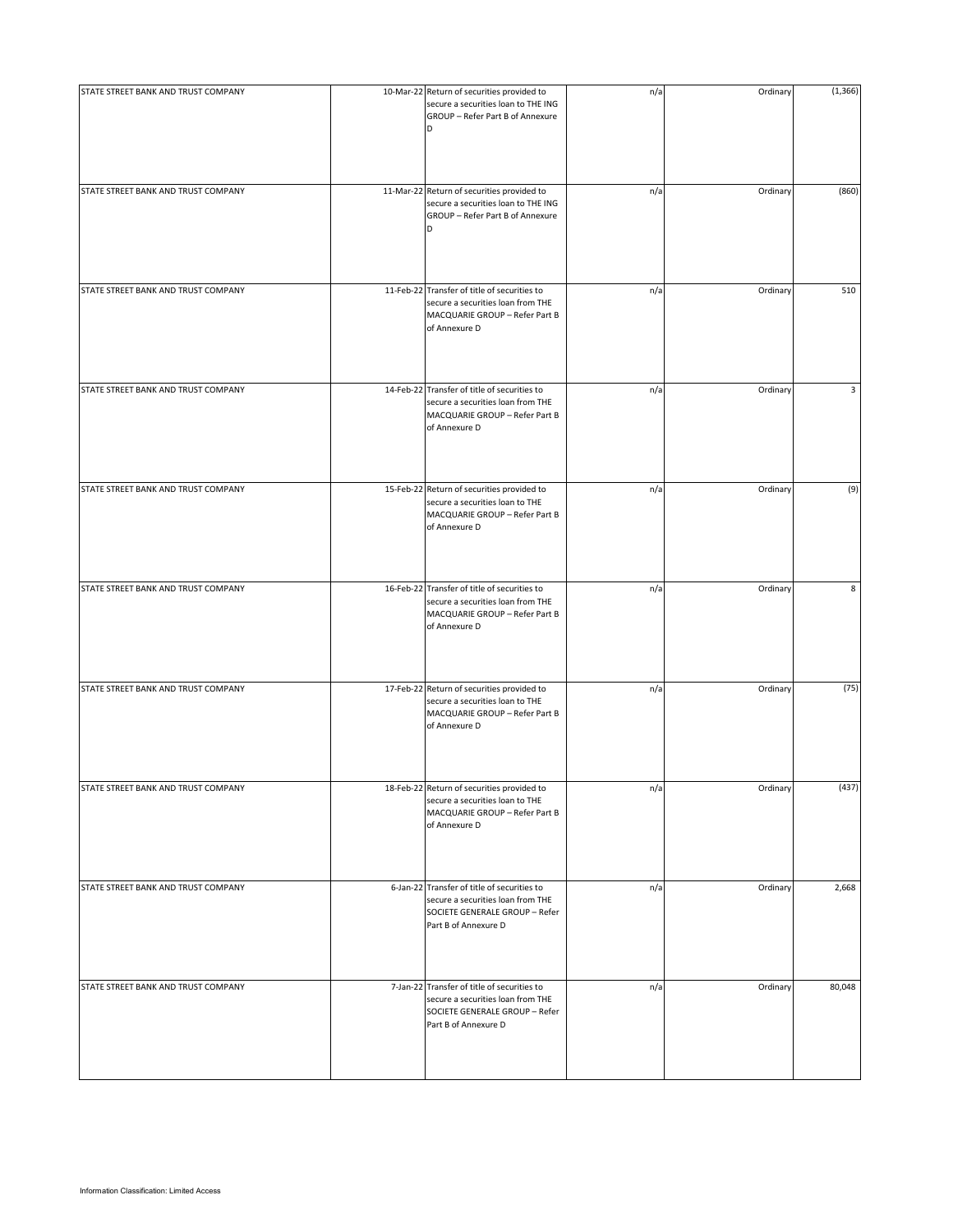| STATE STREET BANK AND TRUST COMPANY | 11-Jan-22 Return of securities provided to<br>secure a securities loan to THE<br>SOCIETE GENERALE GROUP - Refer<br>Part B of Annexure D     | n/a | Ordinary | (38, 369) |
|-------------------------------------|---------------------------------------------------------------------------------------------------------------------------------------------|-----|----------|-----------|
| STATE STREET BANK AND TRUST COMPANY | 9-Mar-22 Return of securities provided to<br>secure a securities loan to THE<br>SOCIETE GENERALE GROUP - Refer<br>Part B of Annexure D      | n/a | Ordinary | (32, 716) |
| STATE STREET BANK AND TRUST COMPANY | 10-Mar-22 Transfer of title of securities to<br>secure a securities loan from THE<br>SOCIETE GENERALE GROUP - Refer<br>Part B of Annexure D | n/a | Ordinary | 1,691     |
| STATE STREET BANK AND TRUST COMPANY | 11-Mar-22 Return of securities provided to<br>secure a securities loan to THE<br>SOCIETE GENERALE GROUP - Refer<br>Part B of Annexure D     | n/a | Ordinary | (616)     |
| STATE STREET BANK AND TRUST COMPANY | 14-Mar-22 Transfer of title of securities to<br>secure a securities loan from THE<br>SOCIETE GENERALE GROUP - Refer<br>Part B of Annexure D | n/a | Ordinary | 1,160     |
| STATE STREET BANK AND TRUST COMPANY | 15-Mar-22 Transfer of title of securities to<br>secure a securities loan from THE<br>SOCIETE GENERALE GROUP - Refer<br>Part B of Annexure D | n/a | Ordinary | 40,619    |
| STATE STREET BANK AND TRUST COMPANY | 16-Mar-22 Return of securities provided to<br>secure a securities loan to THE<br>SOCIETE GENERALE GROUP - Refer<br>Part B of Annexure D     | n/a | Ordinary | (1, 368)  |
| STATE STREET BANK AND TRUST COMPANY | 17-Mar-22 Return of securities provided to<br>secure a securities loan to THE<br>SOCIETE GENERALE GROUP - Refer<br>Part B of Annexure D     | n/a | Ordinary | (472)     |
| STATE STREET BANK AND TRUST COMPANY | 21-Mar-22 Return of securities provided to<br>secure a securities loan to THE<br>SOCIETE GENERALE GROUP - Refer<br>Part B of Annexure D     | n/a | Ordinary | (64, 723) |
| STATE STREET BANK AND TRUST COMPANY | 30-Mar-22 Transfer of title of securities to<br>secure a securities loan from THE<br>SOCIETE GENERALE GROUP - Refer<br>Part B of Annexure D | n/a | Ordinary | 51,011    |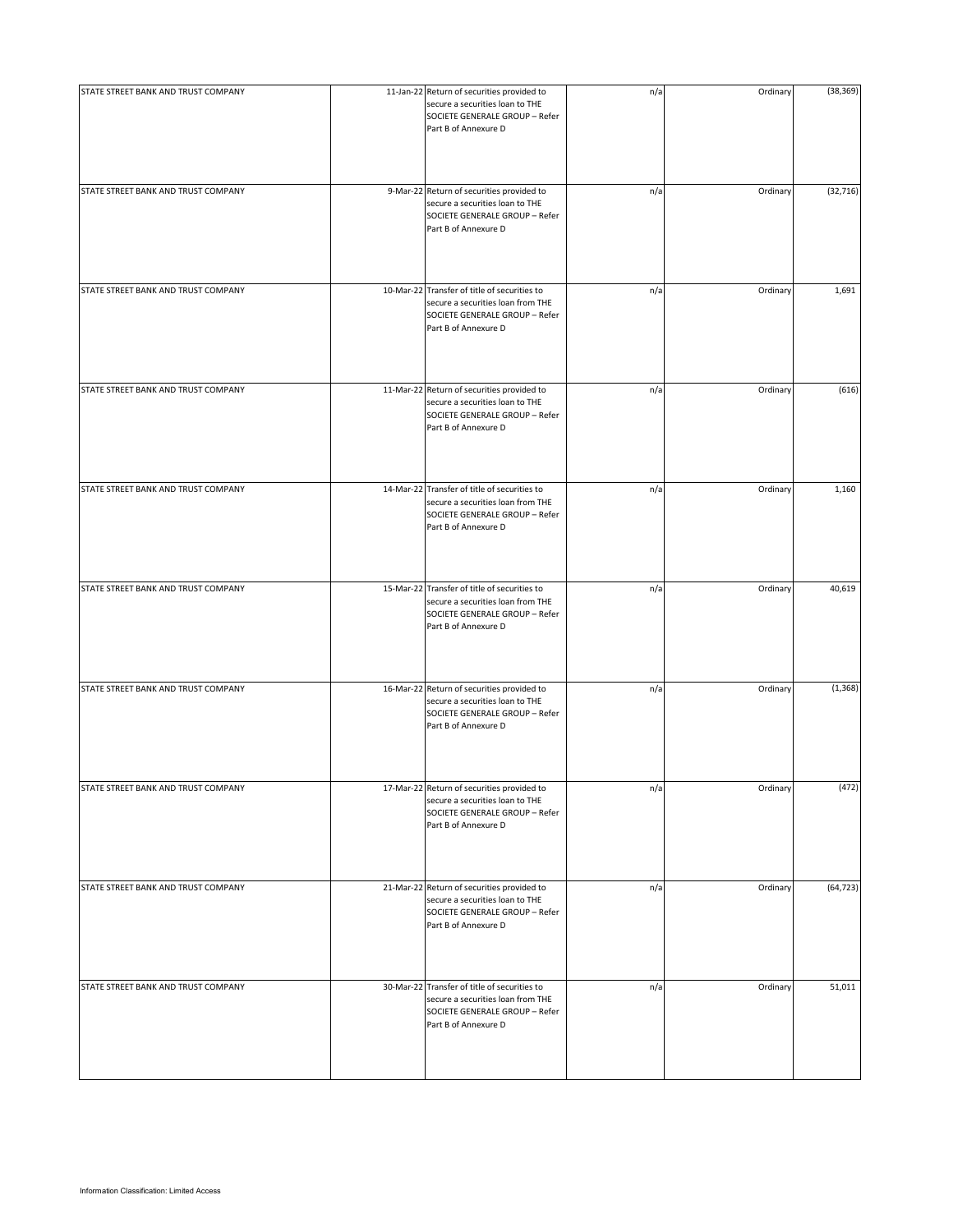| STATE STREET BANK AND TRUST COMPANY | 31-Mar-22 Return of securities provided to<br>secure a securities loan to THE<br>SOCIETE GENERALE GROUP - Refer<br>Part B of Annexure D    | n/a | Ordinary | (38, 695)  |
|-------------------------------------|--------------------------------------------------------------------------------------------------------------------------------------------|-----|----------|------------|
| STATE STREET BANK AND TRUST COMPANY | 1-Apr-22 Transfer of title of securities to<br>secure a securities loan from THE<br>SOCIETE GENERALE GROUP - Refer<br>Part B of Annexure D | n/a | Ordinary | 89,950     |
| STATE STREET BANK AND TRUST COMPANY | 4-Apr-22 Return of securities provided to<br>secure a securities loan to THE<br>SOCIETE GENERALE GROUP - Refer<br>Part B of Annexure D     | n/a | Ordinary | (105, 279) |
| STATE STREET BANK AND TRUST COMPANY | 20-Jan-22 Transfer of title of securities to<br>secure a securities loan from THE<br>UBS GROUP - Refer Part B of<br>Annexure D             | n/a | Ordinary | 682        |
| STATE STREET BANK AND TRUST COMPANY | 21-Jan-22 Return of securities provided to<br>secure a securities loan to THE UBS<br>GROUP - Refer Part B of Annexure<br>D                 | n/a | Ordinary | (48)       |
| STATE STREET BANK AND TRUST COMPANY | 24-Jan-22 Transfer of title of securities to<br>secure a securities loan from THE<br>UBS GROUP - Refer Part B of<br>Annexure D             | n/a | Ordinary | 84         |
| STATE STREET BANK AND TRUST COMPANY | 2-May-22 Transfer of title of securities to<br>secure a securities loan from THE<br>UBS GROUP - Refer Part B of<br>Annexure D              | n/a | Ordinary | 255        |
| STATE STREET BANK AND TRUST COMPANY | 3-May-22 Return of securities provided to<br>secure a securities loan to THE UBS<br>GROUP - Refer Part B of Annexure<br>D                  | n/a | Ordinary | (29)       |
| STATE STREET BANK AND TRUST COMPANY | 4-May-22 Return of securities provided to<br>secure a securities loan to THE UBS<br>GROUP - Refer Part B of Annexure<br>D                  | n/a | Ordinary | (30)       |
| STATE STREET BANK AND TRUST COMPANY | 5-May-22 Return of securities provided to<br>secure a securities loan to THE UBS<br>GROUP - Refer Part B of Annexure<br>D                  | n/a | Ordinary | (915)      |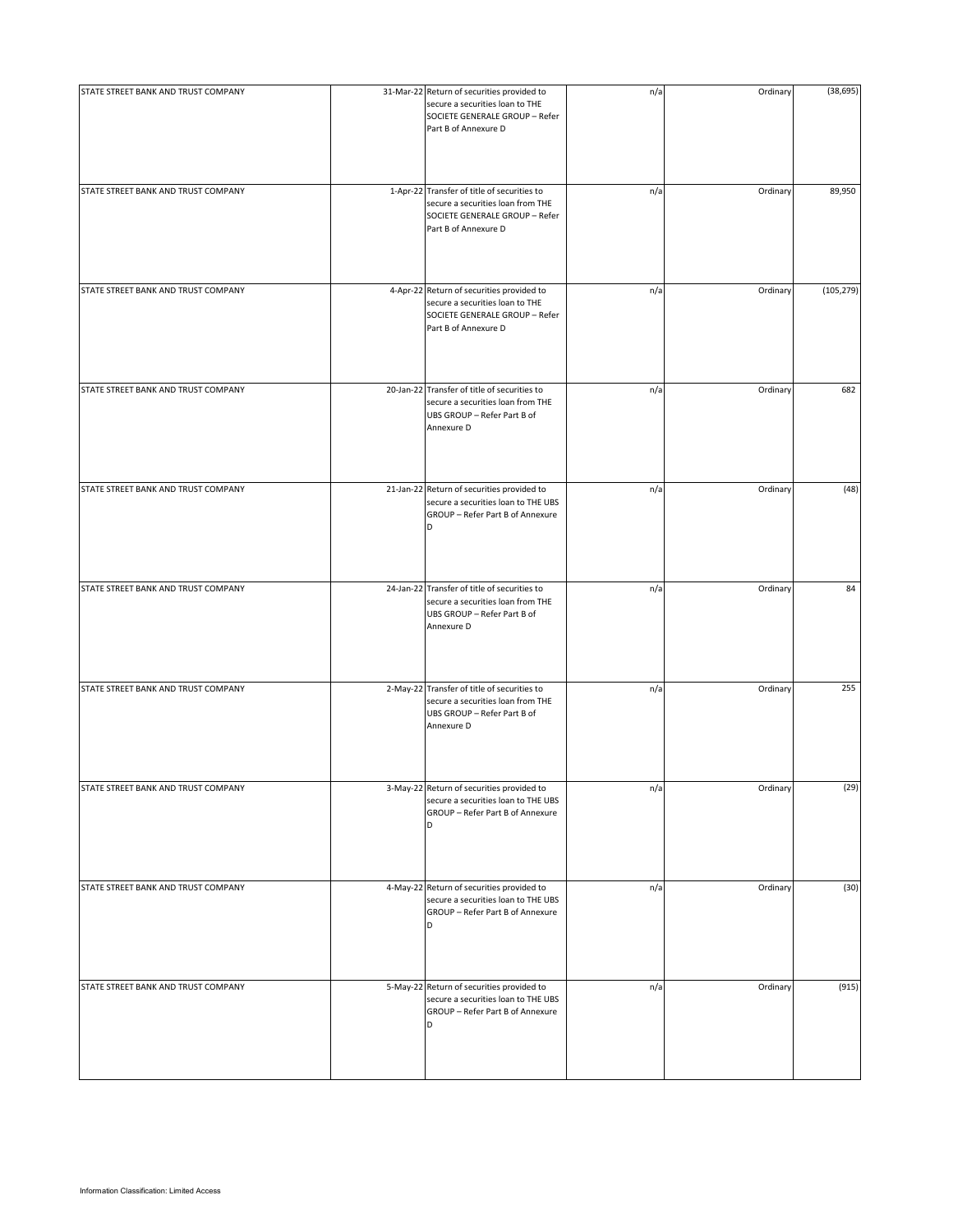| STATE STREET BANK AND TRUST COMPANY | 20-Jan-22 Transfer of title of securities to<br>secure a securities loan from THE<br>UBS GROUP - Refer Part B of<br>Annexure D      | n/a | Ordinary | 281            |
|-------------------------------------|-------------------------------------------------------------------------------------------------------------------------------------|-----|----------|----------------|
| STATE STREET BANK AND TRUST COMPANY | 21-Jan-22 Return of securities provided to<br>secure a securities loan to THE UBS<br>GROUP - Refer Part B of Annexure<br>D          | n/a | Ordinary | (22)           |
| STATE STREET BANK AND TRUST COMPANY | 24-Jan-22 Return of securities provided to<br>secure a securities loan to THE UBS<br>GROUP - Refer Part B of Annexure<br>D          | n/a | Ordinary | (7)            |
| STATE STREET BANK AND TRUST COMPANY | 2-May-22 Return of securities provided to<br>secure a securities loan to THE UBS<br>GROUP - Refer Part B of Annexure<br>D           | n/a | Ordinary | (153)          |
| STATE STREET BANK AND TRUST COMPANY | 3-May-22 Transfer of title of securities to<br>secure a securities loan from THE<br>UBS GROUP - Refer Part B of<br>Annexure D       | n/a | Ordinary | 5              |
| STATE STREET BANK AND TRUST COMPANY | 4-May-22 Transfer of title of securities to<br>secure a securities loan from THE<br>UBS GROUP - Refer Part B of<br>Annexure D       | n/a | Ordinary | $\mathbf{1}$   |
| STATE STREET BANK AND TRUST COMPANY | 5-May-22 Return of securities provided to<br>secure a securities loan to THE UBS<br>GROUP - Refer Part B of Annexure<br>D           | n/a | Ordinary | (107)          |
| STATE STREET BANK AND TRUST COMPANY | 21-Jan-22 Transfer of title of securities to<br>secure a securities loan from THE<br>BARCLAYS GROUP - Refer Part B of<br>Annexure D | n/a | Ordinary | 81,910         |
| STATE STREET BANK AND TRUST COMPANY | 24-Jan-22 Return of securities provided to<br>secure a securities loan to THE<br>BARCLAYS GROUP - Refer Part B of<br>Annexure D     | n/a | Ordinary | (81,910)       |
| STATE STREET BANK AND TRUST COMPANY | 14-Feb-22 Transfer of title of securities to<br>secure a securities loan from THE<br>ING GROUP - Refer Part B of<br>Annexure D      | n/a | Ordinary | $\overline{7}$ |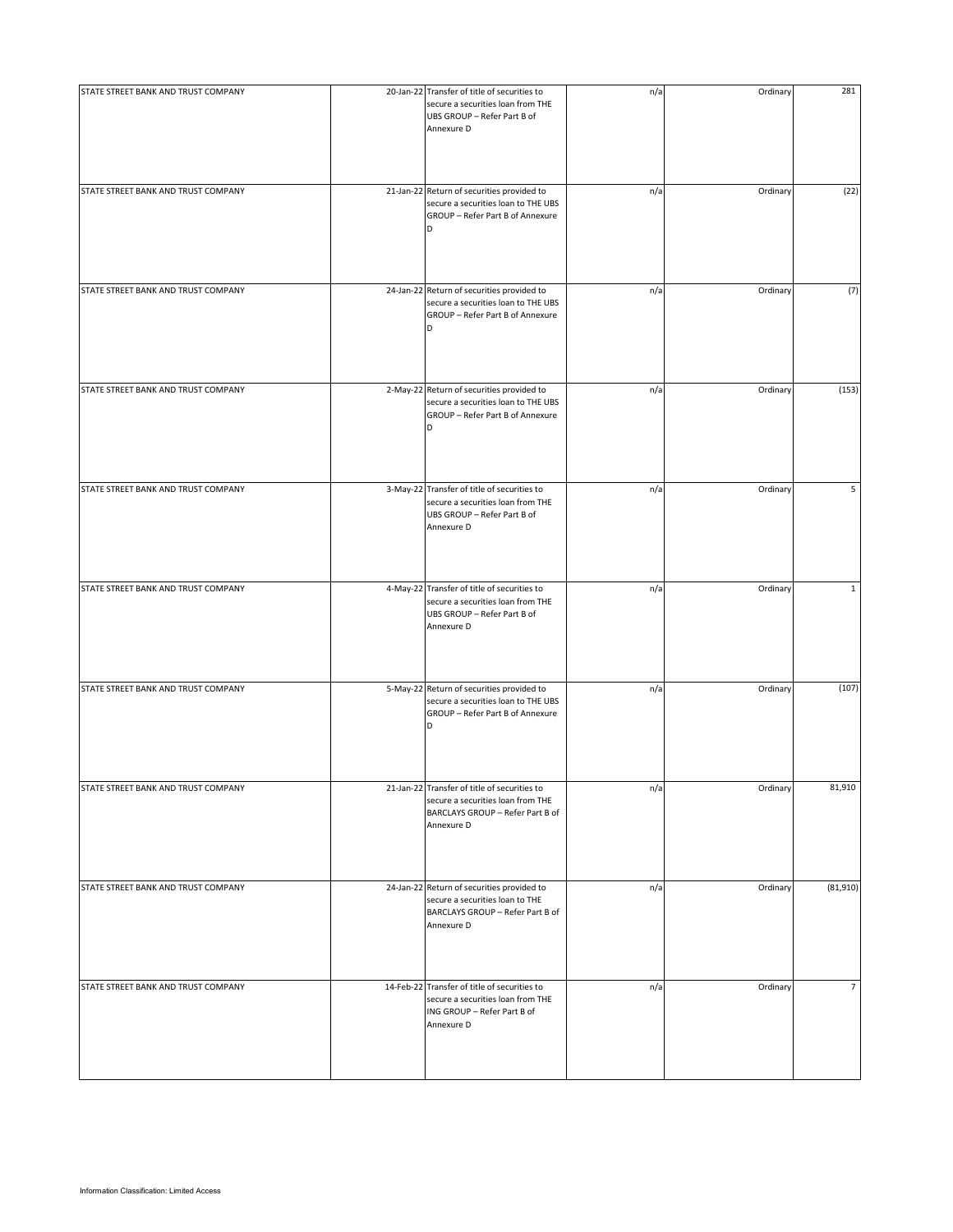| STATE STREET BANK AND TRUST COMPANY | 11-Mar-22 Transfer of title of securities to<br>secure a securities loan from THE<br>ING GROUP - Refer Part B of<br>Annexure D | n/a | Ordinary | 5,514     |
|-------------------------------------|--------------------------------------------------------------------------------------------------------------------------------|-----|----------|-----------|
| STATE STREET BANK AND TRUST COMPANY | 24-Mar-22 Transfer of title of securities to<br>secure a securities loan from THE<br>ING GROUP - Refer Part B of<br>Annexure D | n/a | Ordinary | 75,075    |
| STATE STREET BANK AND TRUST COMPANY | 25-Mar-22 Transfer of title of securities to<br>secure a securities loan from THE<br>ING GROUP - Refer Part B of<br>Annexure D | n/a | Ordinary | 16,960    |
| STATE STREET BANK AND TRUST COMPANY | 28-Mar-22 Return of securities provided to<br>secure a securities loan to THE ING<br>GROUP - Refer Part B of Annexure<br>D     | n/a | Ordinary | (52, 574) |
| STATE STREET BANK AND TRUST COMPANY | 29-Mar-22 Transfer of title of securities to<br>secure a securities loan from THE<br>ING GROUP - Refer Part B of<br>Annexure D | n/a | Ordinary | 103,906   |
| STATE STREET BANK AND TRUST COMPANY | 30-Mar-22 Return of securities provided to<br>secure a securities loan to THE ING<br>GROUP - Refer Part B of Annexure<br>D     | n/a | Ordinary | (22, 105) |
| STATE STREET BANK AND TRUST COMPANY | 31-Mar-22 Transfer of title of securities to<br>secure a securities loan from THE<br>ING GROUP - Refer Part B of<br>Annexure D | n/a | Ordinary | 7,017     |
| STATE STREET BANK AND TRUST COMPANY | 1-Apr-22 Return of securities provided to<br>secure a securities loan to THE ING<br>GROUP - Refer Part B of Annexure<br>D      | n/a | Ordinary | (89, 188) |
| STATE STREET BANK AND TRUST COMPANY | 4-Apr-22 Return of securities provided to<br>secure a securities loan to THE ING<br>GROUP - Refer Part B of Annexure<br>D      | n/a | Ordinary | (3,075)   |
| STATE STREET BANK AND TRUST COMPANY | 5-Apr-22 Return of securities provided to<br>secure a securities loan to THE ING<br>GROUP - Refer Part B of Annexure<br>D      | n/a | Ordinary | (4, 452)  |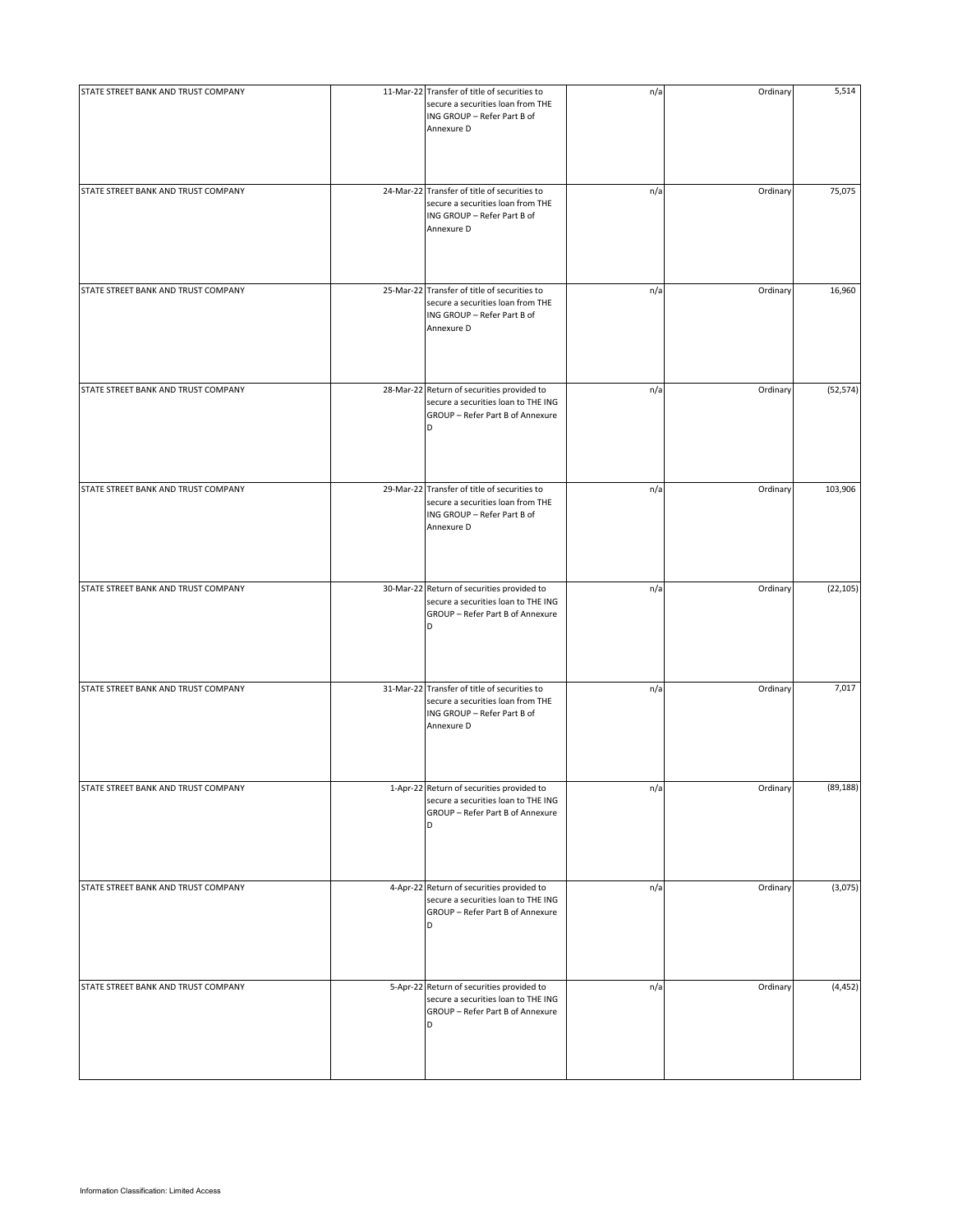| STATE STREET BANK AND TRUST COMPANY | 6-Apr-22 Transfer of title of securities to                                                                                    | n/a | Ordinary | 228       |
|-------------------------------------|--------------------------------------------------------------------------------------------------------------------------------|-----|----------|-----------|
|                                     | secure a securities loan from THE<br>ING GROUP - Refer Part B of<br>Annexure D                                                 |     |          |           |
|                                     |                                                                                                                                |     |          |           |
| STATE STREET BANK AND TRUST COMPANY | 7-Apr-22 Transfer of title of securities to<br>secure a securities loan from THE<br>ING GROUP - Refer Part B of<br>Annexure D  | n/a | Ordinary | 18,751    |
| STATE STREET BANK AND TRUST COMPANY | 8-Apr-22 Return of securities provided to<br>secure a securities loan to THE ING<br>GROUP - Refer Part B of Annexure<br>D      | n/a | Ordinary | (28, 926) |
| STATE STREET BANK AND TRUST COMPANY | 11-Apr-22 Transfer of title of securities to<br>secure a securities loan from THE<br>ING GROUP - Refer Part B of<br>Annexure D | n/a | Ordinary | 261       |
| STATE STREET BANK AND TRUST COMPANY | 12-Apr-22 Return of securities provided to<br>secure a securities loan to THE ING<br>GROUP - Refer Part B of Annexure<br>D     | n/a | Ordinary | (8, 195)  |
| STATE STREET BANK AND TRUST COMPANY | 13-Apr-22 Return of securities provided to<br>secure a securities loan to THE ING<br>GROUP - Refer Part B of Annexure<br>D     | n/a | Ordinary | (6, 737)  |
| STATE STREET BANK AND TRUST COMPANY | 14-Apr-22 Transfer of title of securities to<br>secure a securities loan from THE<br>ING GROUP - Refer Part B of<br>Annexure D | n/a | Ordinary | 13        |
| STATE STREET BANK AND TRUST COMPANY | 15-Apr-22 Return of securities provided to<br>secure a securities loan to THE ING<br>GROUP - Refer Part B of Annexure<br>D     | n/a | Ordinary | (124)     |
| STATE STREET BANK AND TRUST COMPANY | 18-Apr-22 Return of securities provided to<br>secure a securities loan to THE ING<br>GROUP - Refer Part B of Annexure<br>D     | n/a | Ordinary | (878)     |
| STATE STREET BANK AND TRUST COMPANY | 19-Apr-22 Transfer of title of securities to<br>secure a securities loan from THE<br>ING GROUP - Refer Part B of<br>Annexure D | n/a | Ordinary | 481       |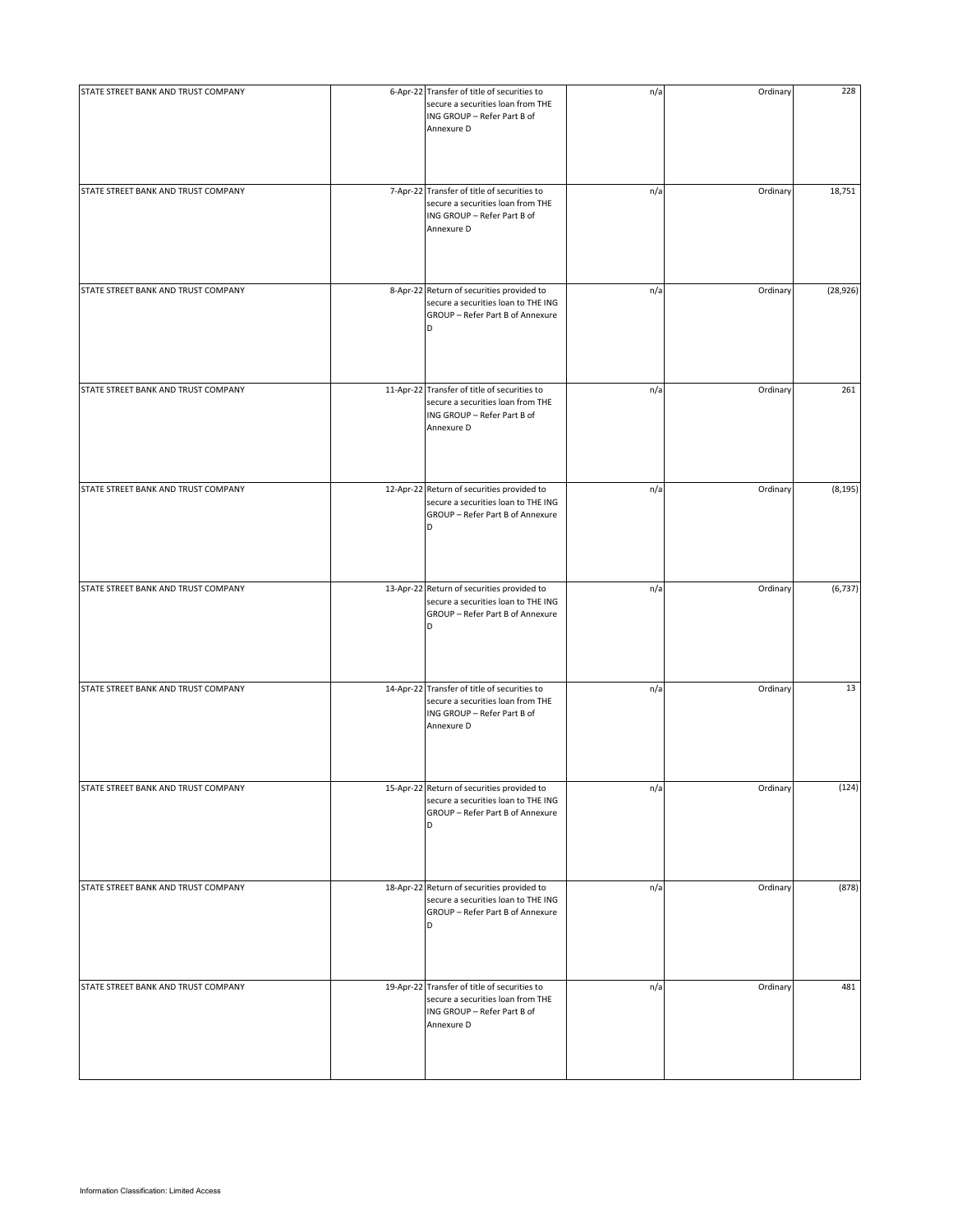| STATE STREET BANK AND TRUST COMPANY | 20-Apr-22 Transfer of title of securities to<br>secure a securities loan from THE<br>ING GROUP - Refer Part B of<br>Annexure D | n/a | Ordinary | 2,355  |
|-------------------------------------|--------------------------------------------------------------------------------------------------------------------------------|-----|----------|--------|
| STATE STREET BANK AND TRUST COMPANY | 21-Apr-22 Transfer of title of securities to<br>secure a securities loan from THE<br>ING GROUP - Refer Part B of<br>Annexure D | n/a | Ordinary | 3,493  |
| STATE STREET BANK AND TRUST COMPANY | 22-Apr-22 Transfer of title of securities to<br>secure a securities loan from THE<br>ING GROUP - Refer Part B of<br>Annexure D | n/a | Ordinary | 2,393  |
| STATE STREET BANK AND TRUST COMPANY | 25-Apr-22 Return of securities provided to<br>secure a securities loan to THE ING<br>GROUP - Refer Part B of Annexure<br>D     | n/a | Ordinary | (44)   |
| STATE STREET BANK AND TRUST COMPANY | 26-Apr-22 Transfer of title of securities to<br>secure a securities loan from THE<br>ING GROUP - Refer Part B of<br>Annexure D | n/a | Ordinary | 4,040  |
| STATE STREET BANK AND TRUST COMPANY | 27-Apr-22 Return of securities provided to<br>secure a securities loan to THE ING<br>GROUP - Refer Part B of Annexure<br>D     | n/a | Ordinary | (582)  |
| STATE STREET BANK AND TRUST COMPANY | 28-Apr-22 Transfer of title of securities to<br>secure a securities loan from THE<br>ING GROUP - Refer Part B of<br>Annexure D | n/a | Ordinary | 8,190  |
| STATE STREET BANK AND TRUST COMPANY | 29-Apr-22 Transfer of title of securities to<br>secure a securities loan from THE<br>ING GROUP - Refer Part B of<br>Annexure D | n/a | Ordinary | 4,361  |
| STATE STREET BANK AND TRUST COMPANY | 2-May-22 Transfer of title of securities to<br>secure a securities loan from THE<br>ING GROUP - Refer Part B of<br>Annexure D  | n/a | Ordinary | 5,440  |
| STATE STREET BANK AND TRUST COMPANY | 3-May-22 Transfer of title of securities to<br>secure a securities loan from THE<br>ING GROUP - Refer Part B of<br>Annexure D  | n/a | Ordinary | 10,575 |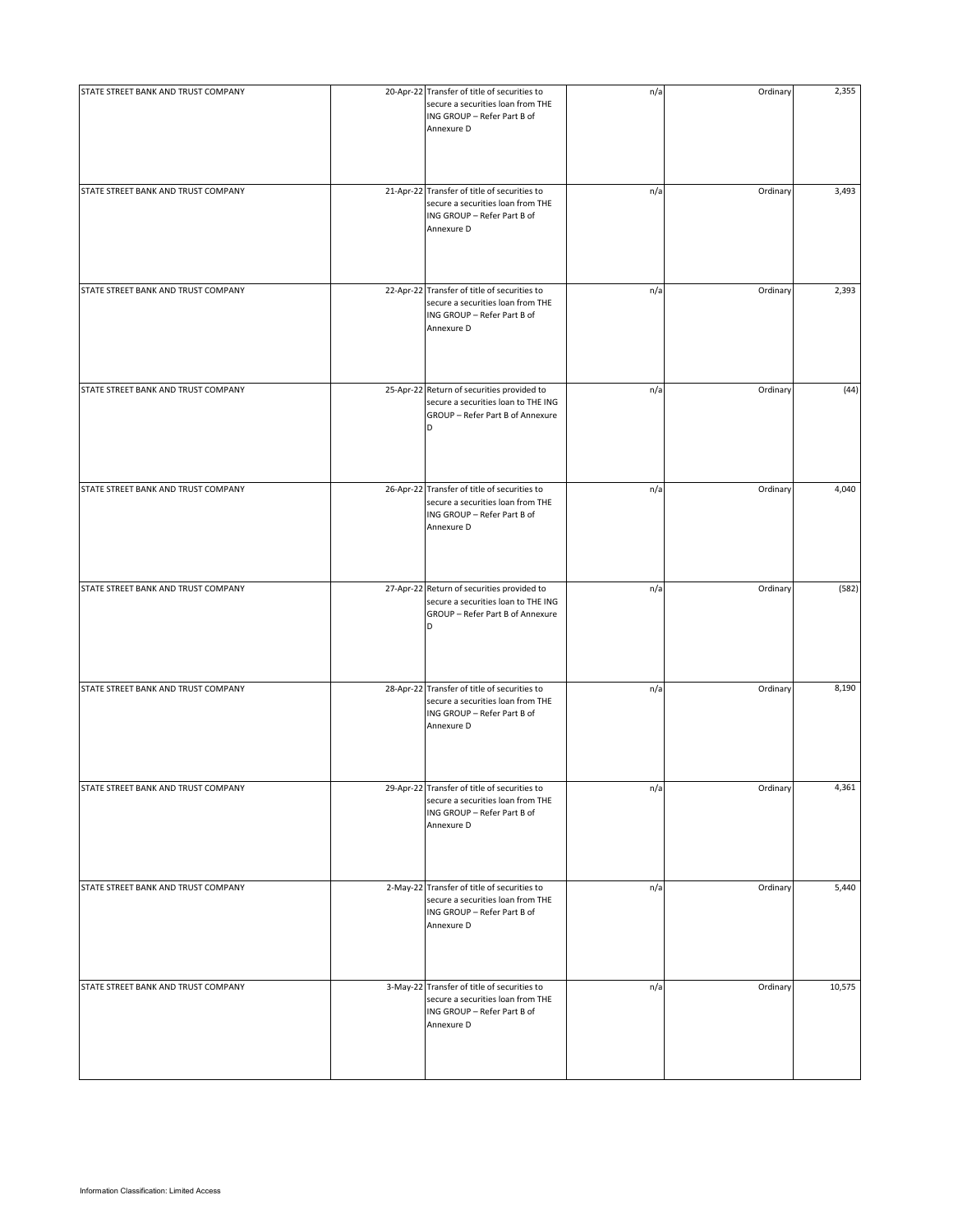| STATE STREET BANK AND TRUST COMPANY | 4-May-22 Return of securities provided to<br>secure a securities loan to THE ING<br>GROUP - Refer Part B of Annexure<br>D                   | n/a | Ordinary | (46, 279) |
|-------------------------------------|---------------------------------------------------------------------------------------------------------------------------------------------|-----|----------|-----------|
| STATE STREET BANK AND TRUST COMPANY | 5-May-22 Return of securities provided to<br>secure a securities loan to THE ING<br>GROUP - Refer Part B of Annexure<br>D                   | n/a | Ordinary | (5,900)   |
| STATE STREET BANK AND TRUST COMPANY | 10-Jan-22 Transfer of title of securities to<br>secure a securities loan from THE<br>SOCIETE GENERALE GROUP - Refer<br>Part B of Annexure D | n/a | Ordinary | 149,430   |
| STATE STREET BANK AND TRUST COMPANY | 12-Jan-22 Return of securities provided to<br>secure a securities loan to THE<br>SOCIETE GENERALE GROUP - Refer<br>Part B of Annexure D     | n/a | Ordinary | (92)      |
| STATE STREET BANK AND TRUST COMPANY | 13-Jan-22 Transfer of title of securities to<br>secure a securities loan from THE<br>SOCIETE GENERALE GROUP - Refer<br>Part B of Annexure D | n/a | Ordinary | 51        |
| STATE STREET BANK AND TRUST COMPANY | 14-Jan-22 Transfer of title of securities to<br>secure a securities loan from THE<br>SOCIETE GENERALE GROUP - Refer<br>Part B of Annexure D | n/a | Ordinary | 39        |
| STATE STREET BANK AND TRUST COMPANY | 17-Jan-22 Transfer of title of securities to<br>secure a securities loan from THE<br>SOCIETE GENERALE GROUP - Refer<br>Part B of Annexure D | n/a | Ordinary | 11,073    |
| STATE STREET BANK AND TRUST COMPANY | 18-Jan-22 Return of securities provided to<br>secure a securities loan to THE<br>SOCIETE GENERALE GROUP - Refer<br>Part B of Annexure D     | n/a | Ordinary | (1, 321)  |
| STATE STREET BANK AND TRUST COMPANY | 19-Jan-22 Return of securities provided to<br>secure a securities loan to THE<br>SOCIETE GENERALE GROUP - Refer<br>Part B of Annexure D     | n/a | Ordinary | (155)     |
| STATE STREET BANK AND TRUST COMPANY | 20-Jan-22 Transfer of title of securities to<br>secure a securities loan from THE<br>SOCIETE GENERALE GROUP - Refer<br>Part B of Annexure D | n/a | Ordinary | 25        |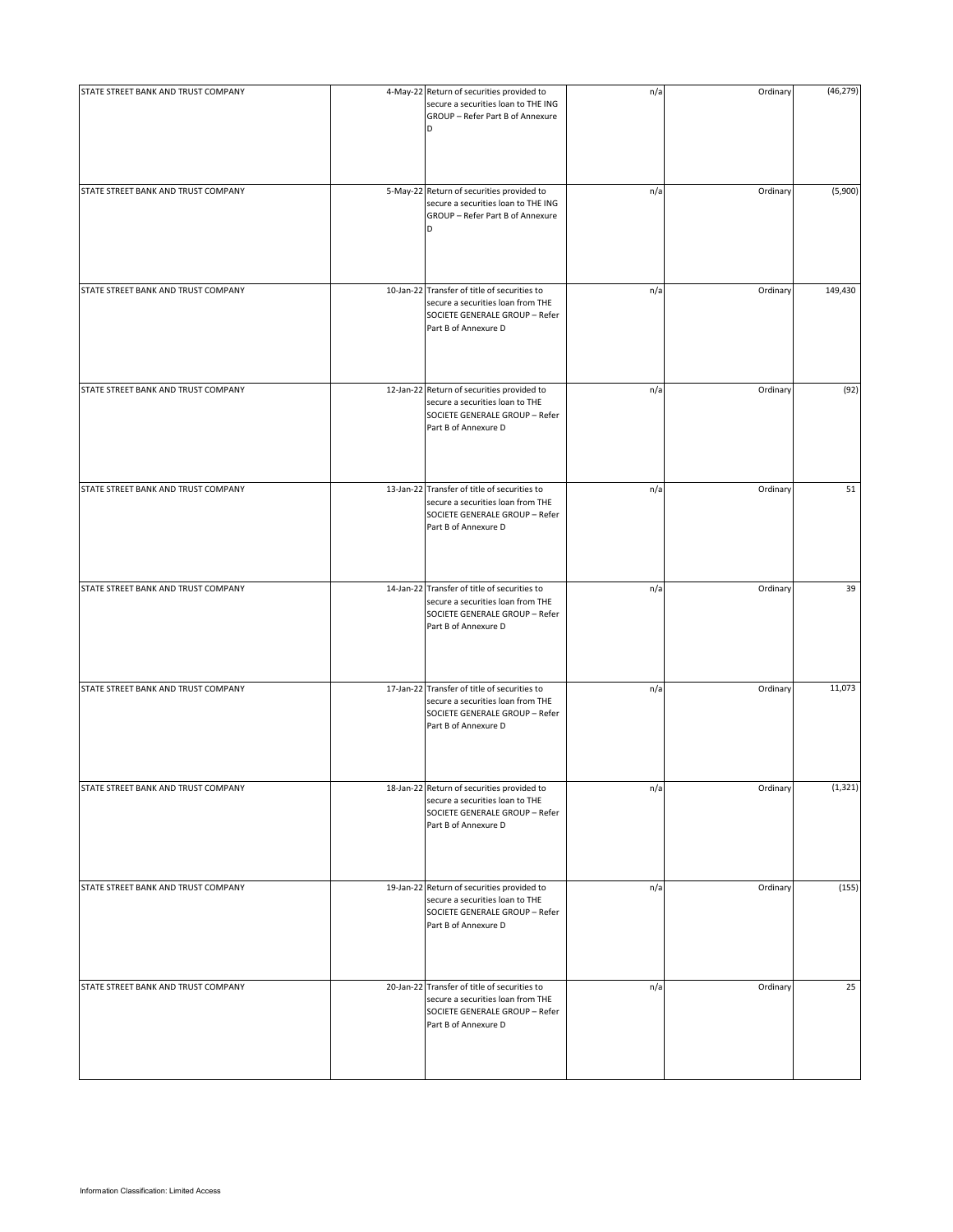| STATE STREET BANK AND TRUST COMPANY | 21-Jan-22 Return of securities provided to<br>secure a securities loan to THE<br>SOCIETE GENERALE GROUP - Refer<br>Part B of Annexure D     | n/a | Ordinary | (1,969)    |
|-------------------------------------|---------------------------------------------------------------------------------------------------------------------------------------------|-----|----------|------------|
| STATE STREET BANK AND TRUST COMPANY | 24-Jan-22 Return of securities provided to<br>secure a securities loan to THE<br>SOCIETE GENERALE GROUP - Refer<br>Part B of Annexure D     | n/a | Ordinary | (1, 177)   |
| STATE STREET BANK AND TRUST COMPANY | 25-Jan-22 Transfer of title of securities to<br>secure a securities loan from THE<br>SOCIETE GENERALE GROUP - Refer<br>Part B of Annexure D | n/a | Ordinary | 108        |
| STATE STREET BANK AND TRUST COMPANY | 26-Jan-22 Transfer of title of securities to<br>secure a securities loan from THE<br>SOCIETE GENERALE GROUP - Refer<br>Part B of Annexure D | n/a | Ordinary | 1,256      |
| STATE STREET BANK AND TRUST COMPANY | 27-Jan-22 Return of securities provided to<br>secure a securities loan to THE<br>SOCIETE GENERALE GROUP - Refer<br>Part B of Annexure D     | n/a | Ordinary | (185)      |
| STATE STREET BANK AND TRUST COMPANY | 28-Jan-22 Return of securities provided to<br>secure a securities loan to THE<br>SOCIETE GENERALE GROUP - Refer<br>Part B of Annexure D     | n/a | Ordinary | (179)      |
| STATE STREET BANK AND TRUST COMPANY | 31-Jan-22 Transfer of title of securities to<br>secure a securities loan from THE<br>SOCIETE GENERALE GROUP - Refer<br>Part B of Annexure D | n/a | Ordinary | 464        |
| STATE STREET BANK AND TRUST COMPANY | 1-Feb-22 Transfer of title of securities to<br>secure a securities loan from THE<br>SOCIETE GENERALE GROUP - Refer<br>Part B of Annexure D  | n/a | Ordinary | 104        |
| STATE STREET BANK AND TRUST COMPANY | 2-Feb-22 Return of securities provided to<br>secure a securities loan to THE<br>SOCIETE GENERALE GROUP - Refer<br>Part B of Annexure D      | n/a | Ordinary | (157, 472) |
| STATE STREET BANK AND TRUST COMPANY | 9-Mar-22 Transfer of title of securities to<br>secure a securities loan from THE<br>ING GROUP - Refer Part B of<br>Annexure D               | n/a | Ordinary | 977        |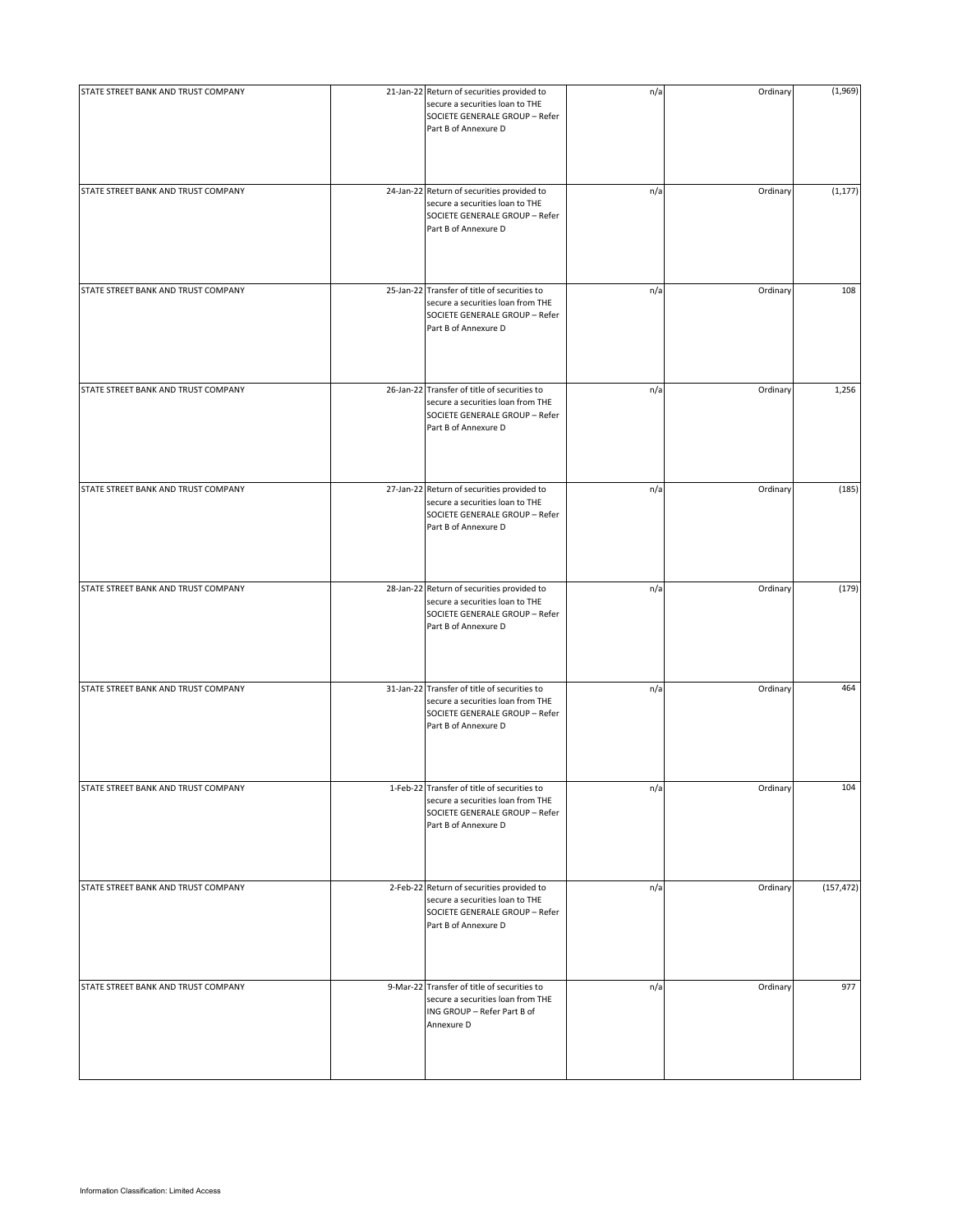| STATE STREET BANK AND TRUST COMPANY | 10-Mar-22 Return of securities provided to                                                                                                  | n/a | Ordinary | (590)    |
|-------------------------------------|---------------------------------------------------------------------------------------------------------------------------------------------|-----|----------|----------|
|                                     | secure a securities loan to THE ING<br>GROUP - Refer Part B of Annexure<br>D                                                                |     |          |          |
| STATE STREET BANK AND TRUST COMPANY | 11-Mar-22 Return of securities provided to<br>secure a securities loan to THE ING<br>GROUP - Refer Part B of Annexure<br>D                  | n/a | Ordinary | (387)    |
| STATE STREET BANK AND TRUST COMPANY | 6-Jan-22 Return of securities provided to<br>secure a securities loan to THE<br>SOCIETE GENERALE GROUP - Refer<br>Part B of Annexure D      | n/a | Ordinary | (4, 117) |
| STATE STREET BANK AND TRUST COMPANY | 7-Jan-22 Transfer of title of securities to<br>secure a securities loan from THE<br>SOCIETE GENERALE GROUP - Refer<br>Part B of Annexure D  | n/a | Ordinary | 54,258   |
| STATE STREET BANK AND TRUST COMPANY | 11-Jan-22 Transfer of title of securities to<br>secure a securities loan from THE<br>SOCIETE GENERALE GROUP - Refer<br>Part B of Annexure D | n/a | Ordinary | 259,722  |
| STATE STREET BANK AND TRUST COMPANY | 9-Mar-22 Transfer of title of securities to<br>secure a securities loan from THE<br>SOCIETE GENERALE GROUP - Refer<br>Part B of Annexure D  | n/a | Ordinary | 37,231   |
| STATE STREET BANK AND TRUST COMPANY | 10-Mar-22 Transfer of title of securities to<br>secure a securities loan from THE<br>SOCIETE GENERALE GROUP - Refer<br>Part B of Annexure D | n/a | Ordinary | 1,626    |
| STATE STREET BANK AND TRUST COMPANY | 11-Mar-22 Transfer of title of securities to<br>secure a securities loan from THE<br>SOCIETE GENERALE GROUP - Refer<br>Part B of Annexure D | n/a | Ordinary | 1,500    |
| STATE STREET BANK AND TRUST COMPANY | 14-Mar-22 Transfer of title of securities to<br>secure a securities loan from THE<br>SOCIETE GENERALE GROUP - Refer<br>Part B of Annexure D | n/a | Ordinary | 9,744    |
| STATE STREET BANK AND TRUST COMPANY | 15-Mar-22 Transfer of title of securities to<br>secure a securities loan from THE<br>SOCIETE GENERALE GROUP - Refer<br>Part B of Annexure D | n/a | Ordinary | 41,454   |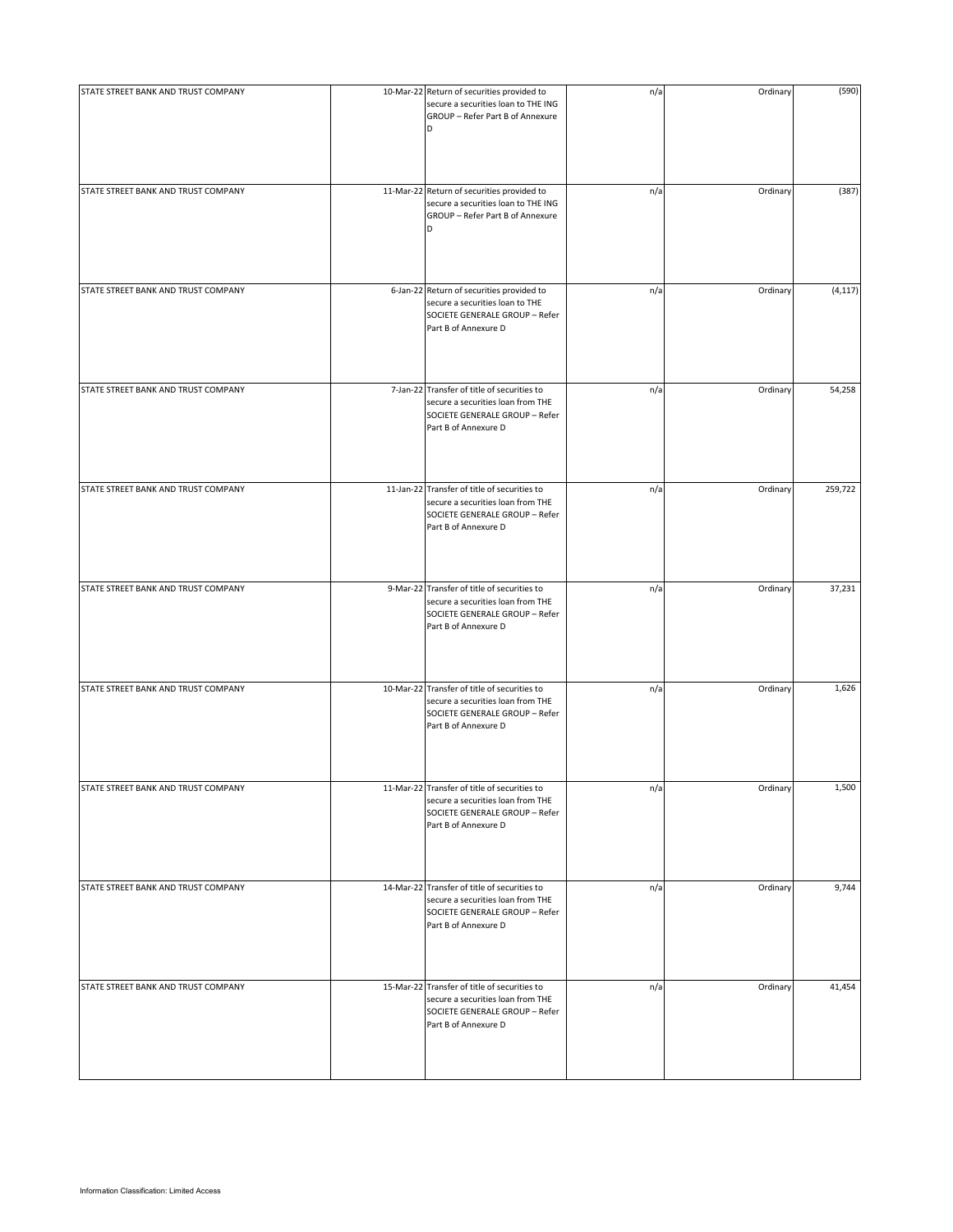| STATE STREET BANK AND TRUST COMPANY | 16-Mar-22 Transfer of title of securities to<br>secure a securities loan from THE<br>SOCIETE GENERALE GROUP - Refer<br>Part B of Annexure D | n/a | Ordinary | 6,133      |
|-------------------------------------|---------------------------------------------------------------------------------------------------------------------------------------------|-----|----------|------------|
| STATE STREET BANK AND TRUST COMPANY | 17-Mar-22 Transfer of title of securities to<br>secure a securities loan from THE<br>SOCIETE GENERALE GROUP - Refer<br>Part B of Annexure D | n/a | Ordinary | 2,676      |
| STATE STREET BANK AND TRUST COMPANY | 21-Mar-22 Return of securities provided to<br>secure a securities loan to THE<br>SOCIETE GENERALE GROUP - Refer<br>Part B of Annexure D     | n/a | Ordinary | (389, 765) |
| STATE STREET BANK AND TRUST COMPANY | 30-Mar-22 Transfer of title of securities to<br>secure a securities loan from THE<br>SOCIETE GENERALE GROUP - Refer<br>Part B of Annexure D | n/a | Ordinary | 465,198    |
| STATE STREET BANK AND TRUST COMPANY | 31-Mar-22 Return of securities provided to<br>secure a securities loan to THE<br>SOCIETE GENERALE GROUP - Refer<br>Part B of Annexure D     | n/a | Ordinary | (367, 455) |
| STATE STREET BANK AND TRUST COMPANY | 1-Apr-22 Transfer of title of securities to<br>secure a securities loan from THE<br>SOCIETE GENERALE GROUP - Refer<br>Part B of Annexure D  | n/a | Ordinary | 112,260    |
| STATE STREET BANK AND TRUST COMPANY | 4-Apr-22 Return of securities provided to<br>secure a securities loan to THE<br>SOCIETE GENERALE GROUP - Refer<br>Part B of Annexure D      | n/a | Ordinary | (246, 509) |
| STATE STREET BANK AND TRUST COMPANY | 20-Jan-22 Transfer of title of securities to<br>secure a securities loan from THE<br>UBS GROUP - Refer Part B of<br>Annexure D              | n/a | Ordinary | 3,995      |
| STATE STREET BANK AND TRUST COMPANY | 21-Jan-22 Transfer of title of securities to<br>secure a securities loan from THE<br>UBS GROUP - Refer Part B of<br>Annexure D              | n/a | Ordinary | 747        |
| STATE STREET BANK AND TRUST COMPANY | 24-Jan-22 Return of securities provided to<br>secure a securities loan to THE UBS<br>GROUP - Refer Part B of Annexure<br>D                  | n/a | Ordinary | (126)      |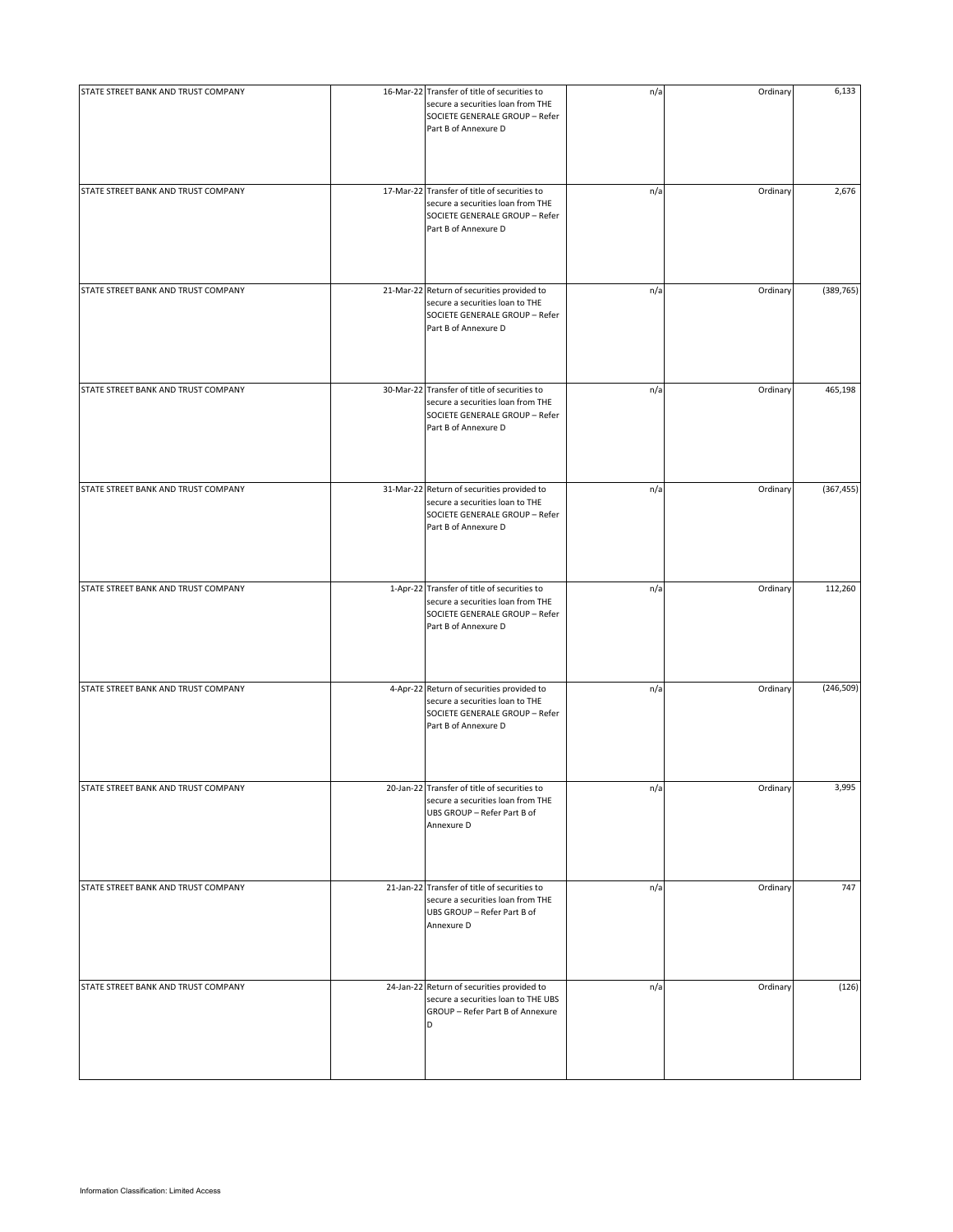| STATE STREET BANK AND TRUST COMPANY | 2-May-22 Return of securities provided to<br>secure a securities loan to THE UBS<br>GROUP - Refer Part B of Annexure<br>D      | n/a | Ordinary | (1,775) |
|-------------------------------------|--------------------------------------------------------------------------------------------------------------------------------|-----|----------|---------|
| STATE STREET BANK AND TRUST COMPANY | 3-May-22 Transfer of title of securities to<br>secure a securities loan from THE<br>UBS GROUP - Refer Part B of<br>Annexure D  | n/a | Ordinary | 111     |
| STATE STREET BANK AND TRUST COMPANY | 5-May-22 Return of securities provided to<br>secure a securities loan to THE UBS<br>GROUP - Refer Part B of Annexure<br>D      | n/a | Ordinary | (2,952) |
| STATE STREET BANK AND TRUST COMPANY | 9-Mar-22 Transfer of title of securities to<br>secure a securities loan from THE<br>ING GROUP - Refer Part B of<br>Annexure D  | n/a | Ordinary | 108     |
| STATE STREET BANK AND TRUST COMPANY | 10-Mar-22 Return of securities provided to<br>secure a securities loan to THE ING<br>GROUP - Refer Part B of Annexure<br>D     | n/a | Ordinary | (63)    |
| STATE STREET BANK AND TRUST COMPANY | 24-Mar-22 Transfer of title of securities to<br>secure a securities loan from THE<br>ING GROUP - Refer Part B of<br>Annexure D | n/a | Ordinary | 1,771   |
| STATE STREET BANK AND TRUST COMPANY | 25-Mar-22 Transfer of title of securities to<br>secure a securities loan from THE<br>ING GROUP - Refer Part B of<br>Annexure D | n/a | Ordinary | 1,476   |
| STATE STREET BANK AND TRUST COMPANY | 28-Mar-22 Return of securities provided to<br>secure a securities loan to THE ING<br>GROUP - Refer Part B of Annexure<br>D     | n/a | Ordinary | (1,764) |
| STATE STREET BANK AND TRUST COMPANY | 29-Mar-22 Transfer of title of securities to<br>secure a securities loan from THE<br>ING GROUP - Refer Part B of<br>Annexure D | n/a | Ordinary | 3,525   |
| STATE STREET BANK AND TRUST COMPANY | 30-Mar-22 Return of securities provided to<br>secure a securities loan to THE ING<br>GROUP - Refer Part B of Annexure<br>D     | n/a | Ordinary | (762)   |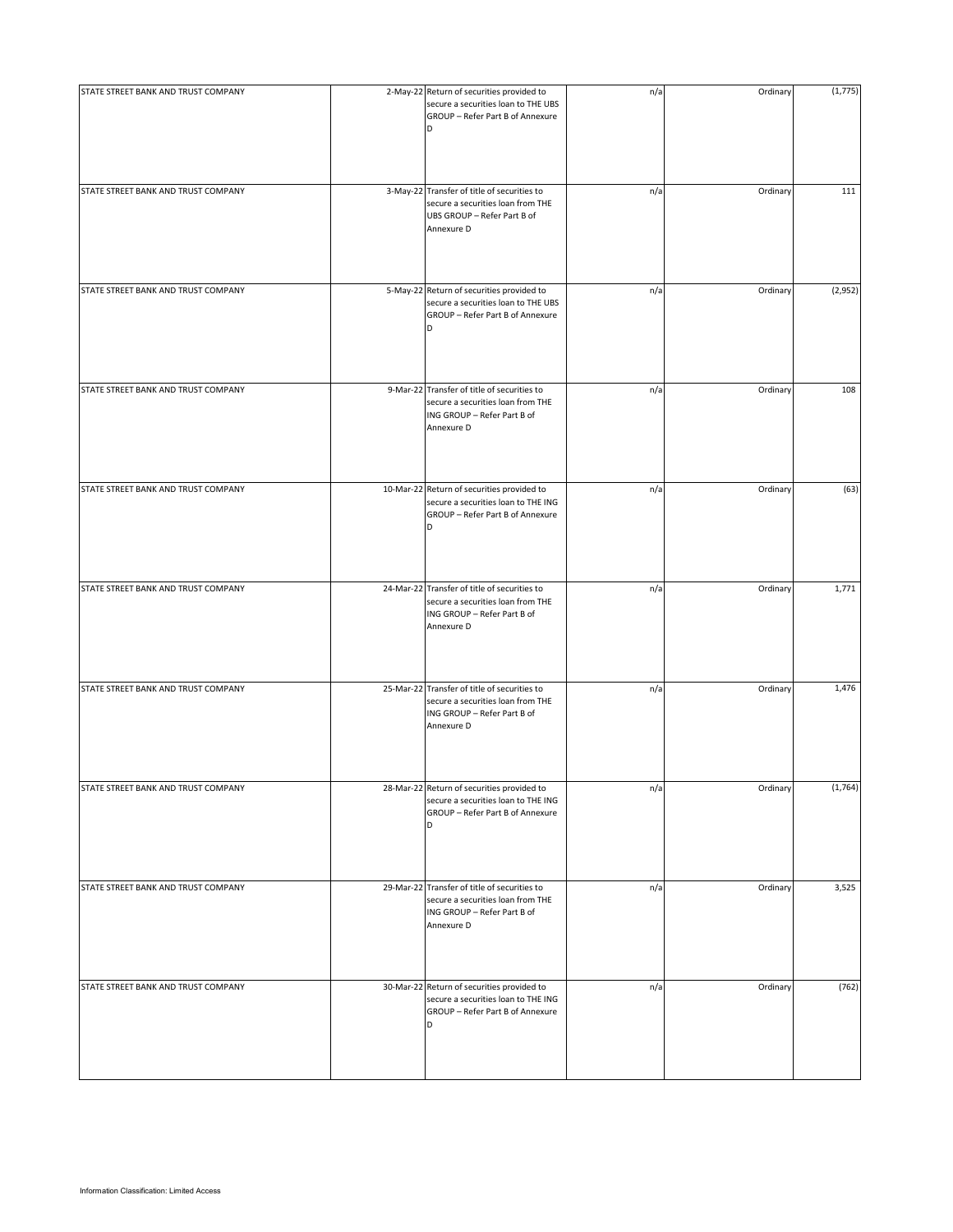| STATE STREET BANK AND TRUST COMPANY | 31-Mar-22 Transfer of title of securities to<br>secure a securities loan from THE<br>ING GROUP - Refer Part B of<br>Annexure D | n/a | Ordinary | 234     |
|-------------------------------------|--------------------------------------------------------------------------------------------------------------------------------|-----|----------|---------|
| STATE STREET BANK AND TRUST COMPANY | 1-Apr-22 Return of securities provided to<br>secure a securities loan to THE ING<br>GROUP - Refer Part B of Annexure<br>D      | n/a | Ordinary | (3,017) |
| STATE STREET BANK AND TRUST COMPANY | 4-Apr-22 Return of securities provided to<br>secure a securities loan to THE ING<br>GROUP - Refer Part B of Annexure<br>D      | n/a | Ordinary | (99)    |
| STATE STREET BANK AND TRUST COMPANY | 5-Apr-22 Return of securities provided to<br>secure a securities loan to THE ING<br>GROUP - Refer Part B of Annexure<br>D      | n/a | Ordinary | (150)   |
| STATE STREET BANK AND TRUST COMPANY | 6-Apr-22 Transfer of title of securities to<br>secure a securities loan from THE<br>ING GROUP - Refer Part B of<br>Annexure D  | n/a | Ordinary | 17      |
| STATE STREET BANK AND TRUST COMPANY | 7-Apr-22 Transfer of title of securities to<br>secure a securities loan from THE<br>ING GROUP - Refer Part B of<br>Annexure D  | n/a | Ordinary | 658     |
| STATE STREET BANK AND TRUST COMPANY | 8-Apr-22 Return of securities provided to<br>secure a securities loan to THE ING<br>GROUP - Refer Part B of Annexure<br>D      | n/a | Ordinary | (744)   |
| STATE STREET BANK AND TRUST COMPANY | 11-Apr-22 Transfer of title of securities to<br>secure a securities loan from THE<br>ING GROUP - Refer Part B of<br>Annexure D | n/a | Ordinary | 16      |
| STATE STREET BANK AND TRUST COMPANY | 12-Apr-22 Return of securities provided to<br>secure a securities loan to THE ING<br>GROUP - Refer Part B of Annexure<br>D     | n/a | Ordinary | (357)   |
| STATE STREET BANK AND TRUST COMPANY | 13-Apr-22 Return of securities provided to<br>secure a securities loan to THE ING<br>GROUP - Refer Part B of Annexure<br>D     | n/a | Ordinary | (299)   |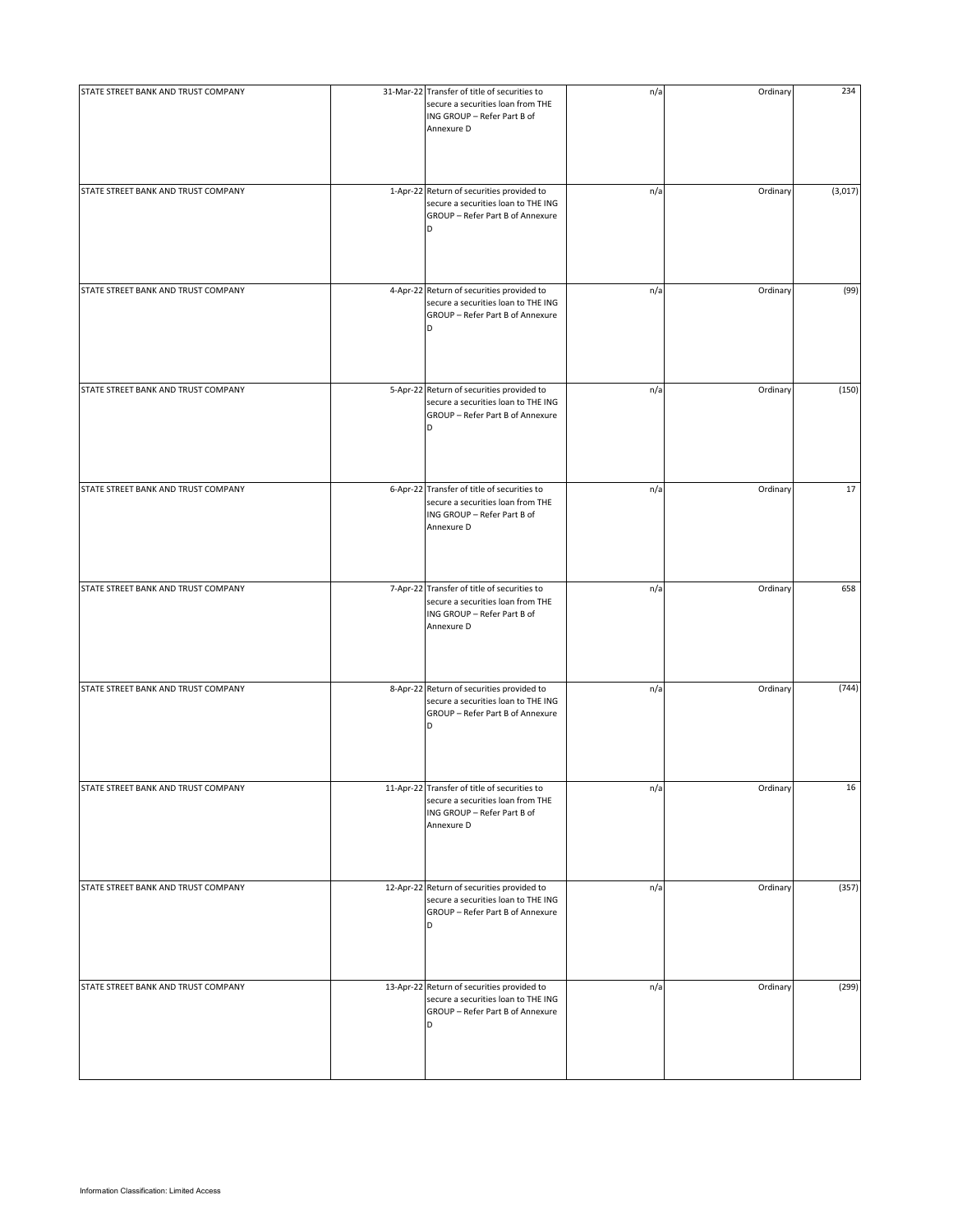| STATE STREET BANK AND TRUST COMPANY | 15-Apr-22 Return of securities provided to<br>secure a securities loan to THE ING                                              | n/a | Ordinary | (2)  |
|-------------------------------------|--------------------------------------------------------------------------------------------------------------------------------|-----|----------|------|
|                                     | GROUP - Refer Part B of Annexure<br>D                                                                                          |     |          |      |
| STATE STREET BANK AND TRUST COMPANY | 18-Apr-22 Return of securities provided to<br>secure a securities loan to THE ING<br>GROUP - Refer Part B of Annexure<br>D     | n/a | Ordinary | (39) |
| STATE STREET BANK AND TRUST COMPANY | 19-Apr-22 Transfer of title of securities to<br>secure a securities loan from THE<br>ING GROUP - Refer Part B of<br>Annexure D | n/a | Ordinary | 22   |
| STATE STREET BANK AND TRUST COMPANY | 20-Apr-22 Transfer of title of securities to<br>secure a securities loan from THE<br>ING GROUP - Refer Part B of<br>Annexure D | n/a | Ordinary | 107  |
| STATE STREET BANK AND TRUST COMPANY | 21-Apr-22 Transfer of title of securities to<br>secure a securities loan from THE<br>ING GROUP - Refer Part B of<br>Annexure D | n/a | Ordinary | 151  |
| STATE STREET BANK AND TRUST COMPANY | 22-Apr-22 Transfer of title of securities to<br>secure a securities loan from THE<br>ING GROUP - Refer Part B of<br>Annexure D | n/a | Ordinary | 109  |
| STATE STREET BANK AND TRUST COMPANY | 25-Apr-22 Return of securities provided to<br>secure a securities loan to THE ING<br>GROUP - Refer Part B of Annexure<br>D     | n/a | Ordinary | (2)  |
| STATE STREET BANK AND TRUST COMPANY | 26-Apr-22 Transfer of title of securities to<br>secure a securities loan from THE<br>ING GROUP - Refer Part B of<br>Annexure D | n/a | Ordinary | 175  |
| STATE STREET BANK AND TRUST COMPANY | 27-Apr-22 Return of securities provided to<br>secure a securities loan to THE ING<br>GROUP - Refer Part B of Annexure<br>D     | n/a | Ordinary | (30) |
| STATE STREET BANK AND TRUST COMPANY | 28-Apr-22 Transfer of title of securities to<br>secure a securities loan from THE<br>ING GROUP - Refer Part B of<br>Annexure D | n/a | Ordinary | 366  |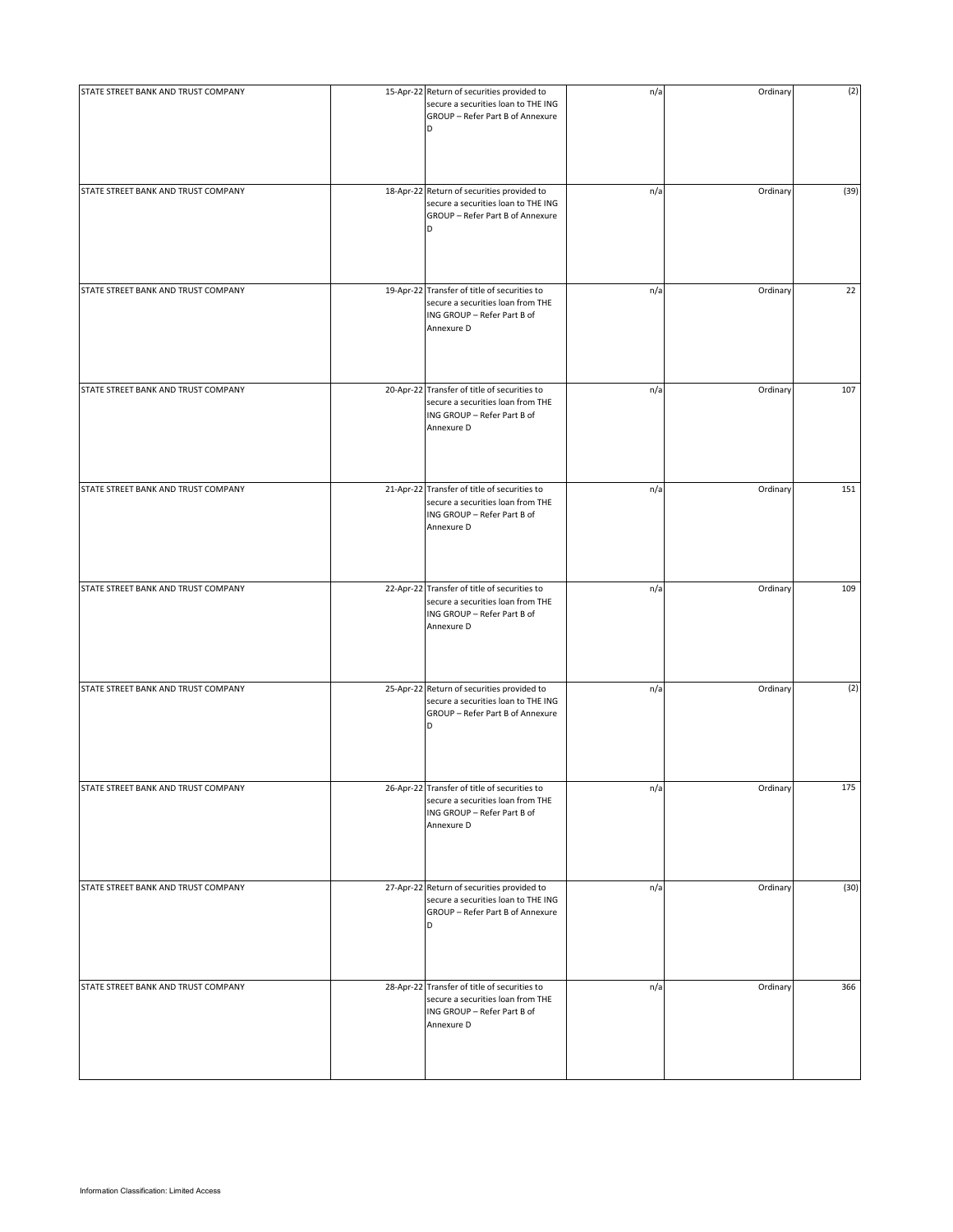| STATE STREET BANK AND TRUST COMPANY | 29-Apr-22 Transfer of title of securities to<br>secure a securities loan from THE<br>ING GROUP - Refer Part B of<br>Annexure D              | n/a | Ordinary | 195     |
|-------------------------------------|---------------------------------------------------------------------------------------------------------------------------------------------|-----|----------|---------|
| STATE STREET BANK AND TRUST COMPANY | 2-May-22 Transfer of title of securities to<br>secure a securities loan from THE<br>ING GROUP - Refer Part B of<br>Annexure D               | n/a | Ordinary | 248     |
| STATE STREET BANK AND TRUST COMPANY | 3-May-22 Transfer of title of securities to<br>secure a securities loan from THE<br>ING GROUP - Refer Part B of<br>Annexure D               | n/a | Ordinary | 482     |
| STATE STREET BANK AND TRUST COMPANY | 4-May-22 Return of securities provided to<br>secure a securities loan to THE ING<br>GROUP - Refer Part B of Annexure<br>D                   | n/a | Ordinary | (2,069) |
| STATE STREET BANK AND TRUST COMPANY | 5-May-22 Return of securities provided to<br>secure a securities loan to THE ING<br>GROUP - Refer Part B of Annexure<br>D                   | n/a | Ordinary | (263)   |
| STATE STREET BANK AND TRUST COMPANY | 11-Feb-22 Transfer of title of securities to<br>secure a securities loan from THE<br>MACQUARIE GROUP - Refer Part B<br>of Annexure D        | n/a | Ordinary | 8       |
| STATE STREET BANK AND TRUST COMPANY | 18-Feb-22 Return of securities provided to<br>secure a securities loan to THE<br>MACQUARIE GROUP - Refer Part B<br>of Annexure D            | n/a | Ordinary | (8)     |
| STATE STREET BANK AND TRUST COMPANY | 6-Jan-22 Transfer of title of securities to<br>secure a securities loan from THE<br>SOCIETE GENERALE GROUP - Refer<br>Part B of Annexure D  | n/a | Ordinary | 179     |
| STATE STREET BANK AND TRUST COMPANY | 7-Jan-22 Transfer of title of securities to<br>secure a securities loan from THE<br>SOCIETE GENERALE GROUP - Refer<br>Part B of Annexure D  | n/a | Ordinary | 2,719   |
| STATE STREET BANK AND TRUST COMPANY | 11-Jan-22 Transfer of title of securities to<br>secure a securities loan from THE<br>SOCIETE GENERALE GROUP - Refer<br>Part B of Annexure D | n/a | Ordinary | 7,112   |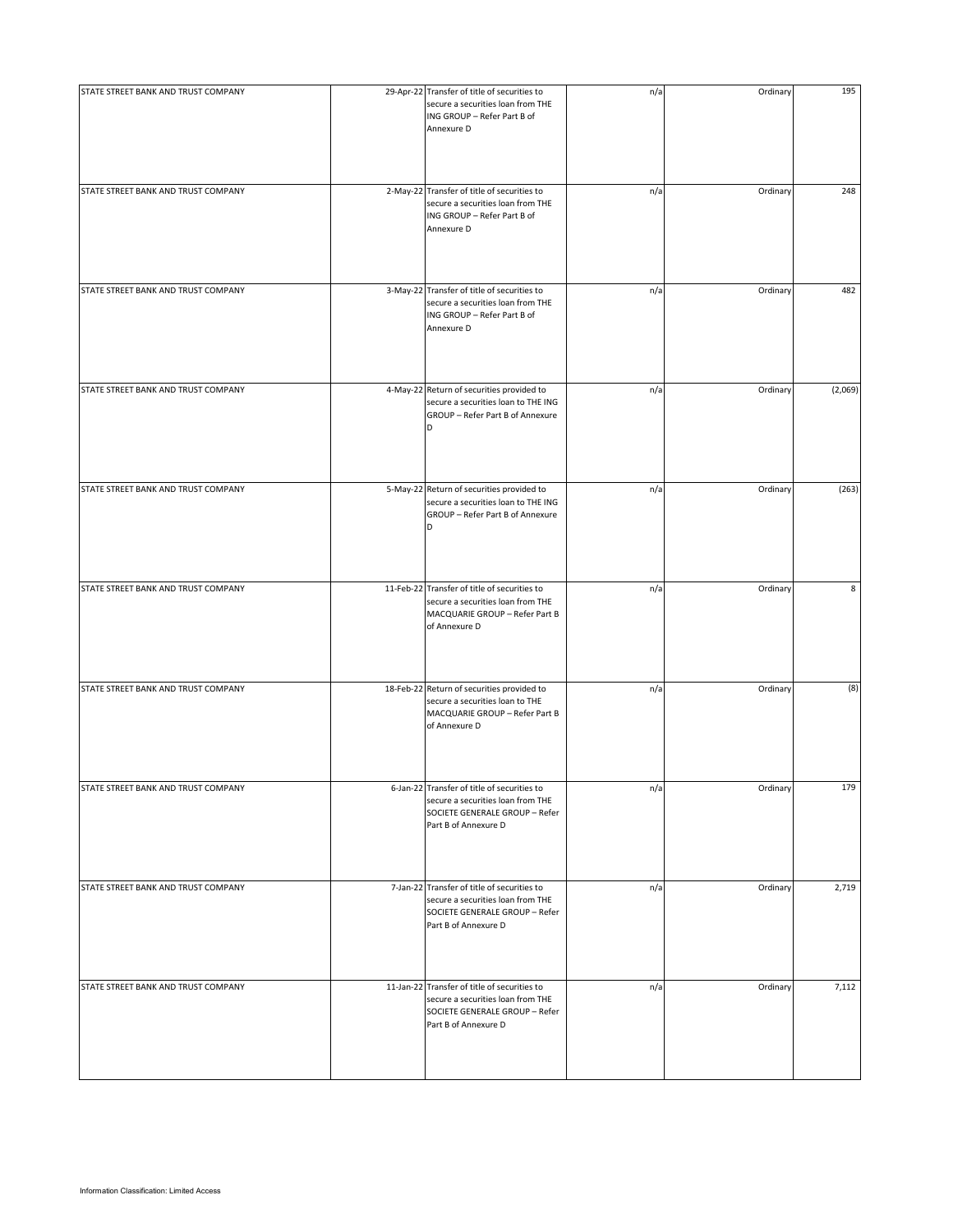| STATE STREET BANK AND TRUST COMPANY | 9-Mar-22 Return of securities provided to<br>secure a securities loan to THE<br>SOCIETE GENERALE GROUP - Refer<br>Part B of Annexure D      | n/a | Ordinary | (8, 237) |
|-------------------------------------|---------------------------------------------------------------------------------------------------------------------------------------------|-----|----------|----------|
| STATE STREET BANK AND TRUST COMPANY | 10-Mar-22 Transfer of title of securities to<br>secure a securities loan from THE<br>SOCIETE GENERALE GROUP - Refer<br>Part B of Annexure D | n/a | Ordinary | 122      |
| STATE STREET BANK AND TRUST COMPANY | 11-Mar-22 Return of securities provided to<br>secure a securities loan to THE<br>SOCIETE GENERALE GROUP - Refer<br>Part B of Annexure D     | n/a | Ordinary | (55)     |
| STATE STREET BANK AND TRUST COMPANY | 14-Mar-22 Transfer of title of securities to<br>secure a securities loan from THE<br>SOCIETE GENERALE GROUP - Refer<br>Part B of Annexure D | n/a | Ordinary | 67       |
| STATE STREET BANK AND TRUST COMPANY | 15-Mar-22 Transfer of title of securities to<br>secure a securities loan from THE<br>SOCIETE GENERALE GROUP - Refer<br>Part B of Annexure D | n/a | Ordinary | 227      |
| STATE STREET BANK AND TRUST COMPANY | 16-Mar-22 Return of securities provided to<br>secure a securities loan to THE<br>SOCIETE GENERALE GROUP - Refer<br>Part B of Annexure D     | n/a | Ordinary | (55)     |
| STATE STREET BANK AND TRUST COMPANY | 17-Mar-22 Transfer of title of securities to<br>secure a securities loan from THE<br>SOCIETE GENERALE GROUP - Refer<br>Part B of Annexure D | n/a | Ordinary | 39       |
| STATE STREET BANK AND TRUST COMPANY | 21-Mar-22 Return of securities provided to<br>secure a securities loan to THE<br>SOCIETE GENERALE GROUP - Refer<br>Part B of Annexure D     | n/a | Ordinary | (2, 174) |
| STATE STREET BANK AND TRUST COMPANY | 30-Mar-22 Transfer of title of securities to<br>secure a securities loan from THE<br>SOCIETE GENERALE GROUP - Refer<br>Part B of Annexure D | n/a | Ordinary | 2,358    |
| STATE STREET BANK AND TRUST COMPANY | 31-Mar-22 Return of securities provided to<br>secure a securities loan to THE<br>SOCIETE GENERALE GROUP - Refer<br>Part B of Annexure D     | n/a | Ordinary | (1,965)  |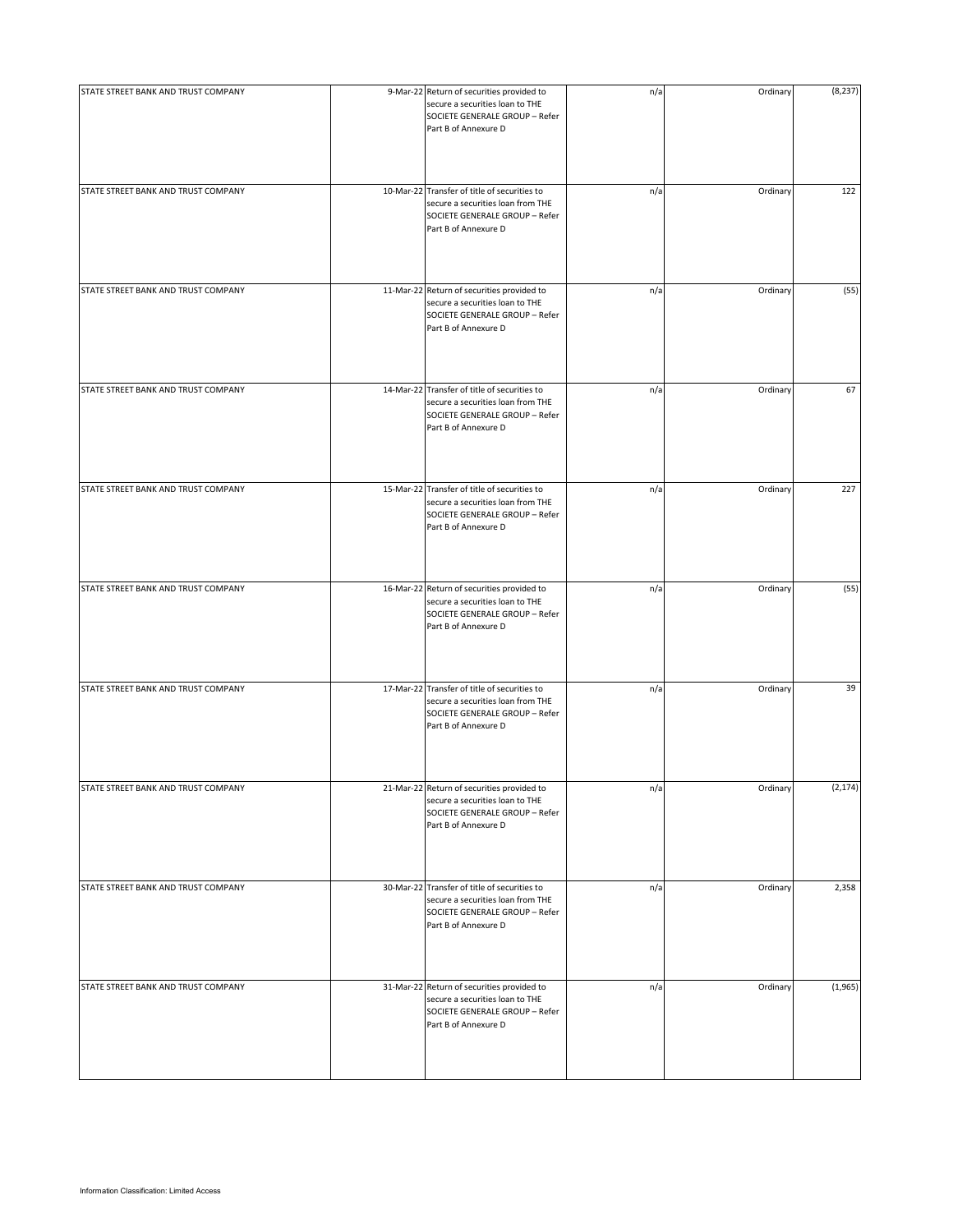| STATE STREET BANK AND TRUST COMPANY | 1-Apr-22 Transfer of title of securities to<br>secure a securities loan from THE<br>SOCIETE GENERALE GROUP - Refer<br>Part B of Annexure D | n/a | Ordinary | 30,119       |
|-------------------------------------|--------------------------------------------------------------------------------------------------------------------------------------------|-----|----------|--------------|
| STATE STREET BANK AND TRUST COMPANY | 4-Apr-22 Return of securities provided to<br>secure a securities loan to THE<br>SOCIETE GENERALE GROUP - Refer<br>Part B of Annexure D     | n/a | Ordinary | (30, 725)    |
| STATE STREET BANK AND TRUST COMPANY | 20-Jan-22 Transfer of title of securities to<br>secure a securities loan from THE<br>UBS GROUP - Refer Part B of<br>Annexure D             | n/a | Ordinary | 167          |
| STATE STREET BANK AND TRUST COMPANY | 21-Jan-22 Return of securities provided to<br>secure a securities loan to THE UBS<br>GROUP - Refer Part B of Annexure<br>D                 | n/a | Ordinary | (9)          |
| STATE STREET BANK AND TRUST COMPANY | 24-Jan-22 Return of securities provided to<br>secure a securities loan to THE UBS<br>GROUP - Refer Part B of Annexure<br>D                 | n/a | Ordinary | (7)          |
| STATE STREET BANK AND TRUST COMPANY | 2-May-22 Return of securities provided to<br>secure a securities loan to THE UBS<br>GROUP - Refer Part B of Annexure<br>D                  | n/a | Ordinary | (141)        |
| STATE STREET BANK AND TRUST COMPANY | 3-May-22 Transfer of title of securities to<br>secure a securities loan from THE<br>UBS GROUP - Refer Part B of<br>Annexure D              | n/a | Ordinary | $\mathbf{1}$ |
| STATE STREET BANK AND TRUST COMPANY | 5-May-22 Return of securities provided to<br>secure a securities loan to THE UBS<br>GROUP - Refer Part B of Annexure<br>D                  | n/a | Ordinary | (11)         |
| STATE STREET BANK AND TRUST COMPANY | 6-Jan-22 Transfer of title of securities to<br>secure a securities loan from THE<br>SOCIETE GENERALE GROUP - Refer<br>Part B of Annexure D | n/a | Ordinary | 231          |
| STATE STREET BANK AND TRUST COMPANY | 7-Jan-22 Transfer of title of securities to<br>secure a securities loan from THE<br>SOCIETE GENERALE GROUP - Refer<br>Part B of Annexure D | n/a | Ordinary | 9,426        |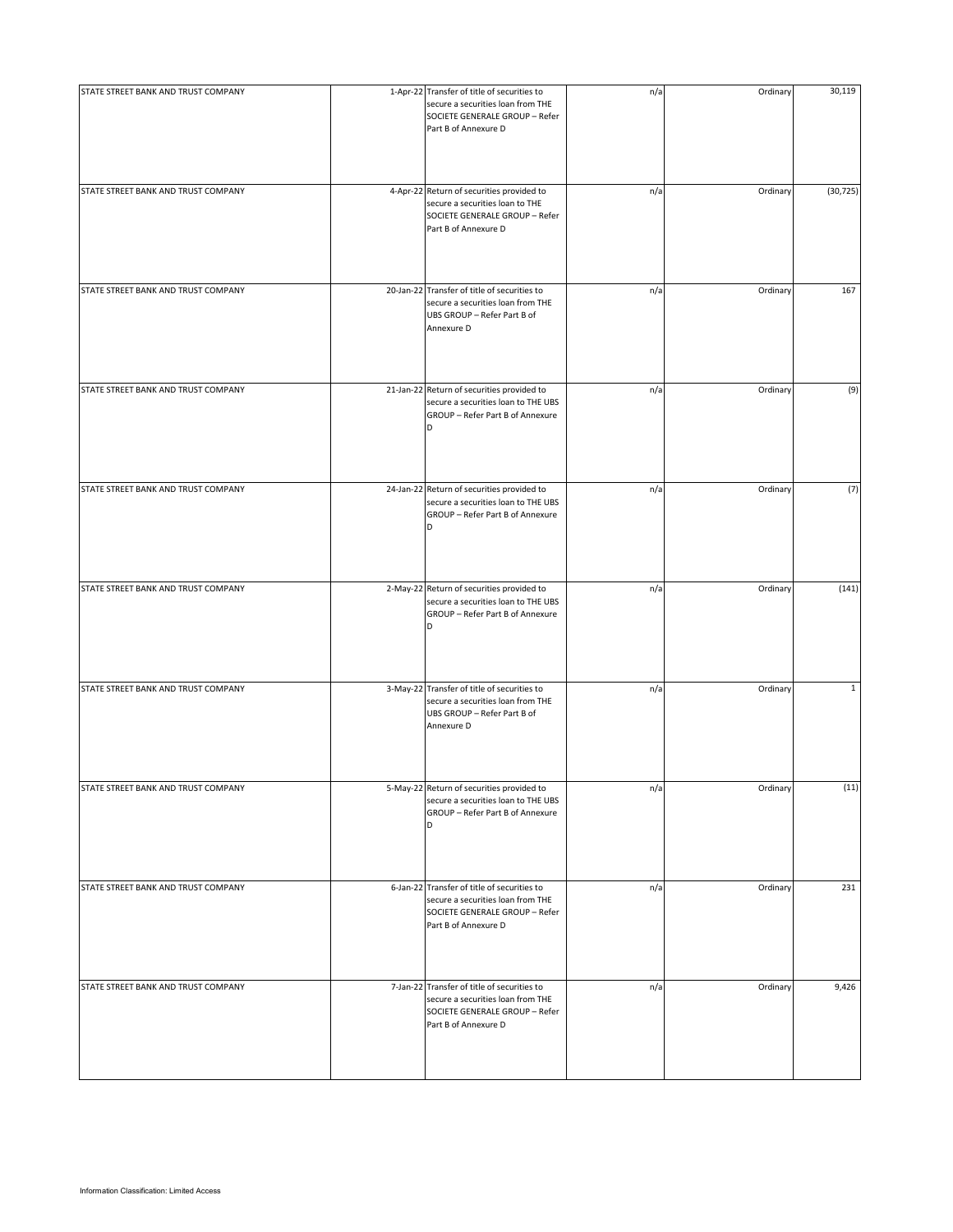| STATE STREET BANK AND TRUST COMPANY | 11-Jan-22 Transfer of title of securities to<br>secure a securities loan from THE<br>SOCIETE GENERALE GROUP - Refer<br>Part B of Annexure D | n/a | Ordinary | 11,111         |
|-------------------------------------|---------------------------------------------------------------------------------------------------------------------------------------------|-----|----------|----------------|
| STATE STREET BANK AND TRUST COMPANY | 11-Mar-22 Return of securities provided to<br>secure a securities loan to THE<br>SOCIETE GENERALE GROUP - Refer<br>Part B of Annexure D     | n/a | Ordinary | (22, 124)      |
| STATE STREET BANK AND TRUST COMPANY | 1-Apr-22 Transfer of title of securities to<br>secure a securities loan from THE<br>SOCIETE GENERALE GROUP - Refer<br>Part B of Annexure D  | n/a | Ordinary | 11,011         |
| STATE STREET BANK AND TRUST COMPANY | 4-Apr-22 Return of securities provided to<br>secure a securities loan to THE<br>SOCIETE GENERALE GROUP - Refer<br>Part B of Annexure D      | n/a | Ordinary | (11, 011)      |
| STATE STREET BANK AND TRUST COMPANY | 20-Jan-22 Transfer of title of securities to<br>secure a securities loan from THE<br>UBS GROUP - Refer Part B of<br>Annexure D              | n/a | Ordinary | 42             |
| STATE STREET BANK AND TRUST COMPANY | 21-Jan-22 Transfer of title of securities to<br>secure a securities loan from THE<br>UBS GROUP - Refer Part B of<br>Annexure D              | n/a | Ordinary | 14             |
| STATE STREET BANK AND TRUST COMPANY | 24-Jan-22 Return of securities provided to<br>secure a securities loan to THE UBS<br>GROUP - Refer Part B of Annexure<br>D                  | n/a | Ordinary | (12)           |
| STATE STREET BANK AND TRUST COMPANY | 2-May-22 Transfer of title of securities to<br>secure a securities loan from THE<br>UBS GROUP - Refer Part B of<br>Annexure D               | n/a | Ordinary | 76             |
| STATE STREET BANK AND TRUST COMPANY | 3-May-22 Transfer of title of securities to<br>secure a securities loan from THE<br>UBS GROUP - Refer Part B of<br>Annexure D               | n/a | Ordinary | $\overline{4}$ |
| STATE STREET BANK AND TRUST COMPANY | 4-May-22 Transfer of title of securities to<br>secure a securities loan from THE<br>UBS GROUP - Refer Part B of<br>Annexure D               | n/a | Ordinary | $\overline{2}$ |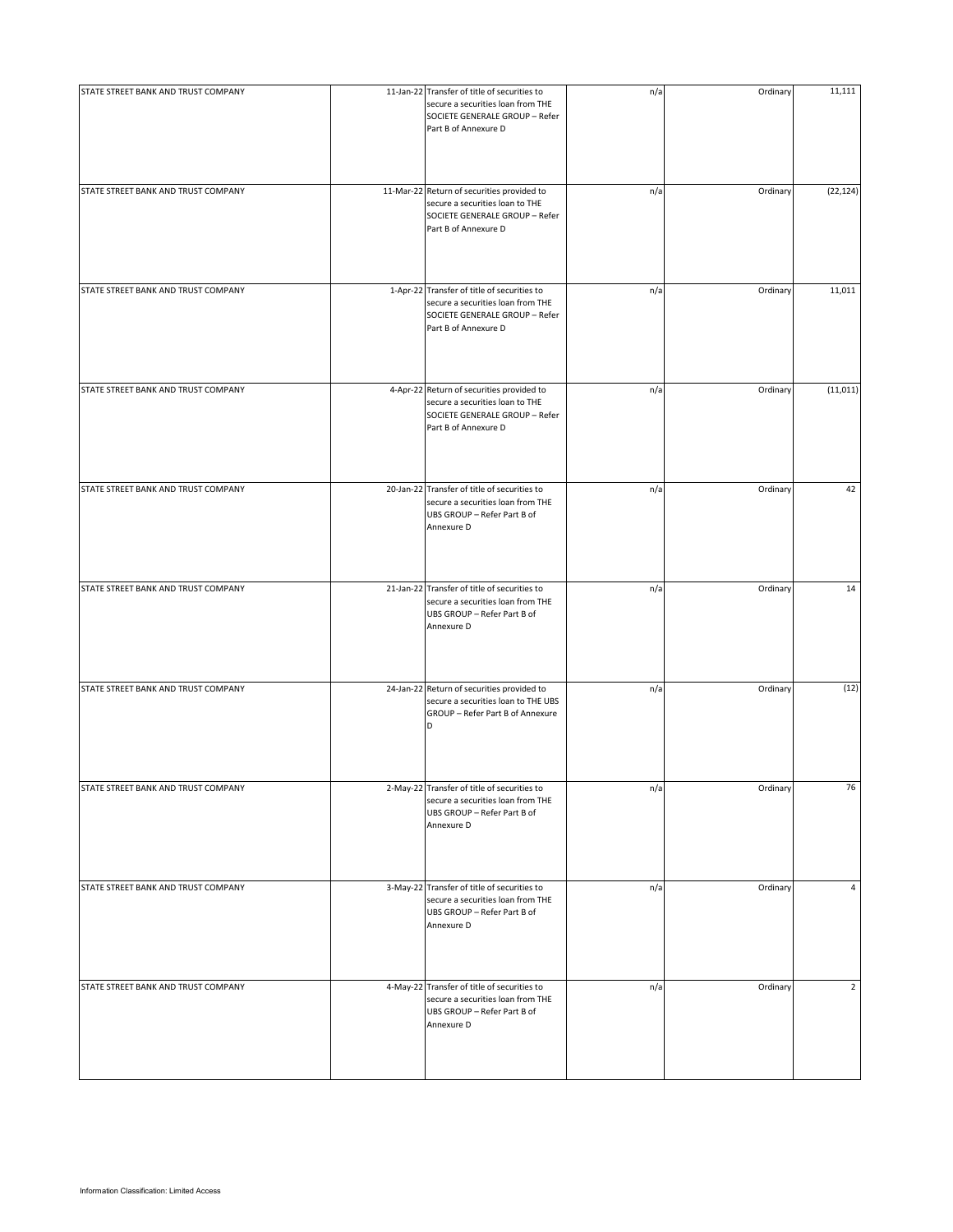| STATE STREET BANK AND TRUST COMPANY | 5-May-22 Return of securities provided to<br>secure a securities loan to THE UBS<br>GROUP - Refer Part B of Annexure<br>D      | n/a | Ordinary | (126) |
|-------------------------------------|--------------------------------------------------------------------------------------------------------------------------------|-----|----------|-------|
| STATE STREET BANK AND TRUST COMPANY | 25-Mar-22 Transfer of title of securities to<br>secure a securities loan from THE<br>ING GROUP - Refer Part B of<br>Annexure D | n/a | Ordinary | 843   |
| STATE STREET BANK AND TRUST COMPANY | 28-Mar-22 Return of securities provided to<br>secure a securities loan to THE ING<br>GROUP - Refer Part B of Annexure<br>D     | n/a | Ordinary | (456) |
| STATE STREET BANK AND TRUST COMPANY | 29-Mar-22 Transfer of title of securities to<br>secure a securities loan from THE<br>ING GROUP - Refer Part B of<br>Annexure D | n/a | Ordinary | 902   |
| STATE STREET BANK AND TRUST COMPANY | 30-Mar-22 Return of securities provided to<br>secure a securities loan to THE ING<br>GROUP - Refer Part B of Annexure<br>D     | n/a | Ordinary | (188) |
| STATE STREET BANK AND TRUST COMPANY | 31-Mar-22 Transfer of title of securities to<br>secure a securities loan from THE<br>ING GROUP - Refer Part B of<br>Annexure D | n/a | Ordinary | 67    |
| STATE STREET BANK AND TRUST COMPANY | 1-Apr-22 Return of securities provided to<br>secure a securities loan to THE ING<br>GROUP - Refer Part B of Annexure<br>D      | n/a | Ordinary | (778) |
| STATE STREET BANK AND TRUST COMPANY | 4-Apr-22 Return of securities provided to<br>secure a securities loan to THE ING<br>GROUP - Refer Part B of Annexure<br>D      | n/a | Ordinary | (25)  |
| STATE STREET BANK AND TRUST COMPANY | 5-Apr-22 Return of securities provided to<br>secure a securities loan to THE ING<br>GROUP - Refer Part B of Annexure<br>D      | n/a | Ordinary | (40)  |
| STATE STREET BANK AND TRUST COMPANY | 6-Apr-22 Return of securities provided to<br>secure a securities loan to THE ING<br>GROUP - Refer Part B of Annexure<br>D      | n/a | Ordinary | (1)   |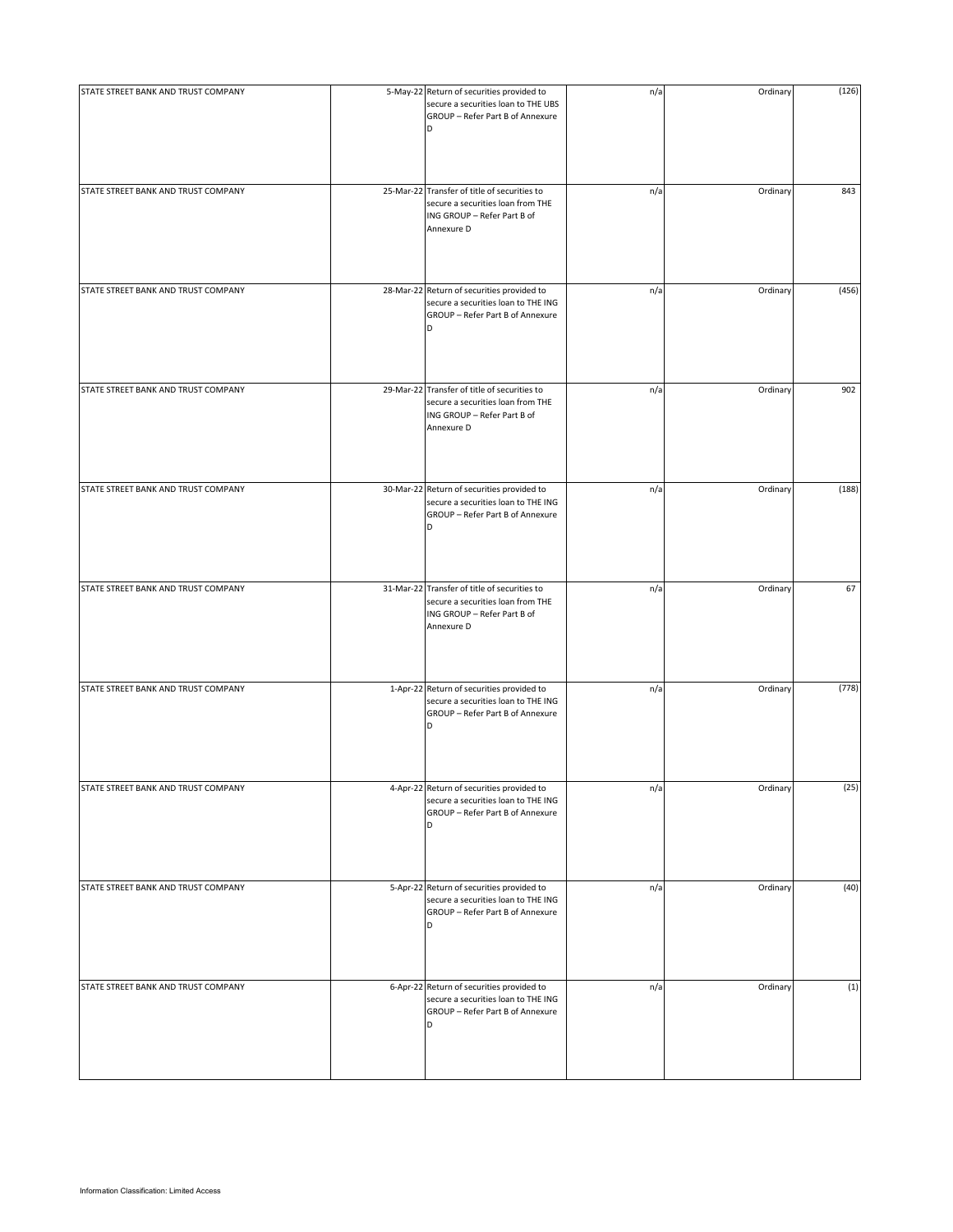| STATE STREET BANK AND TRUST COMPANY | 7-Apr-22 Transfer of title of securities to<br>secure a securities loan from THE<br>ING GROUP - Refer Part B of<br>Annexure D  | n/a | Ordinary | 164            |
|-------------------------------------|--------------------------------------------------------------------------------------------------------------------------------|-----|----------|----------------|
| STATE STREET BANK AND TRUST COMPANY | 8-Apr-22 Return of securities provided to<br>secure a securities loan to THE ING<br>GROUP - Refer Part B of Annexure<br>D      | n/a | Ordinary | (190)          |
| STATE STREET BANK AND TRUST COMPANY | 11-Apr-22 Transfer of title of securities to<br>secure a securities loan from THE<br>ING GROUP - Refer Part B of<br>Annexure D | n/a | Ordinary | $\overline{2}$ |
| STATE STREET BANK AND TRUST COMPANY | 12-Apr-22 Return of securities provided to<br>secure a securities loan to THE ING<br>GROUP - Refer Part B of Annexure<br>D     | n/a | Ordinary | (91)           |
| STATE STREET BANK AND TRUST COMPANY | 13-Apr-22 Return of securities provided to<br>secure a securities loan to THE ING<br>GROUP - Refer Part B of Annexure<br>D     | n/a | Ordinary | (74)           |
| STATE STREET BANK AND TRUST COMPANY | 15-Apr-22 Return of securities provided to<br>secure a securities loan to THE ING<br>GROUP - Refer Part B of Annexure<br>D     | n/a | Ordinary | (3)            |
| STATE STREET BANK AND TRUST COMPANY | 18-Apr-22 Return of securities provided to<br>secure a securities loan to THE ING<br>GROUP - Refer Part B of Annexure<br>D     | n/a | Ordinary | (9)            |
| STATE STREET BANK AND TRUST COMPANY | 19-Apr-22 Transfer of title of securities to<br>secure a securities loan from THE<br>ING GROUP - Refer Part B of<br>Annexure D | n/a | Ordinary | 5              |
| STATE STREET BANK AND TRUST COMPANY | 20-Apr-22 Transfer of title of securities to<br>secure a securities loan from THE<br>ING GROUP - Refer Part B of<br>Annexure D | n/a | Ordinary | 25             |
| STATE STREET BANK AND TRUST COMPANY | 21-Apr-22 Transfer of title of securities to<br>secure a securities loan from THE<br>ING GROUP - Refer Part B of<br>Annexure D | n/a | Ordinary | 39             |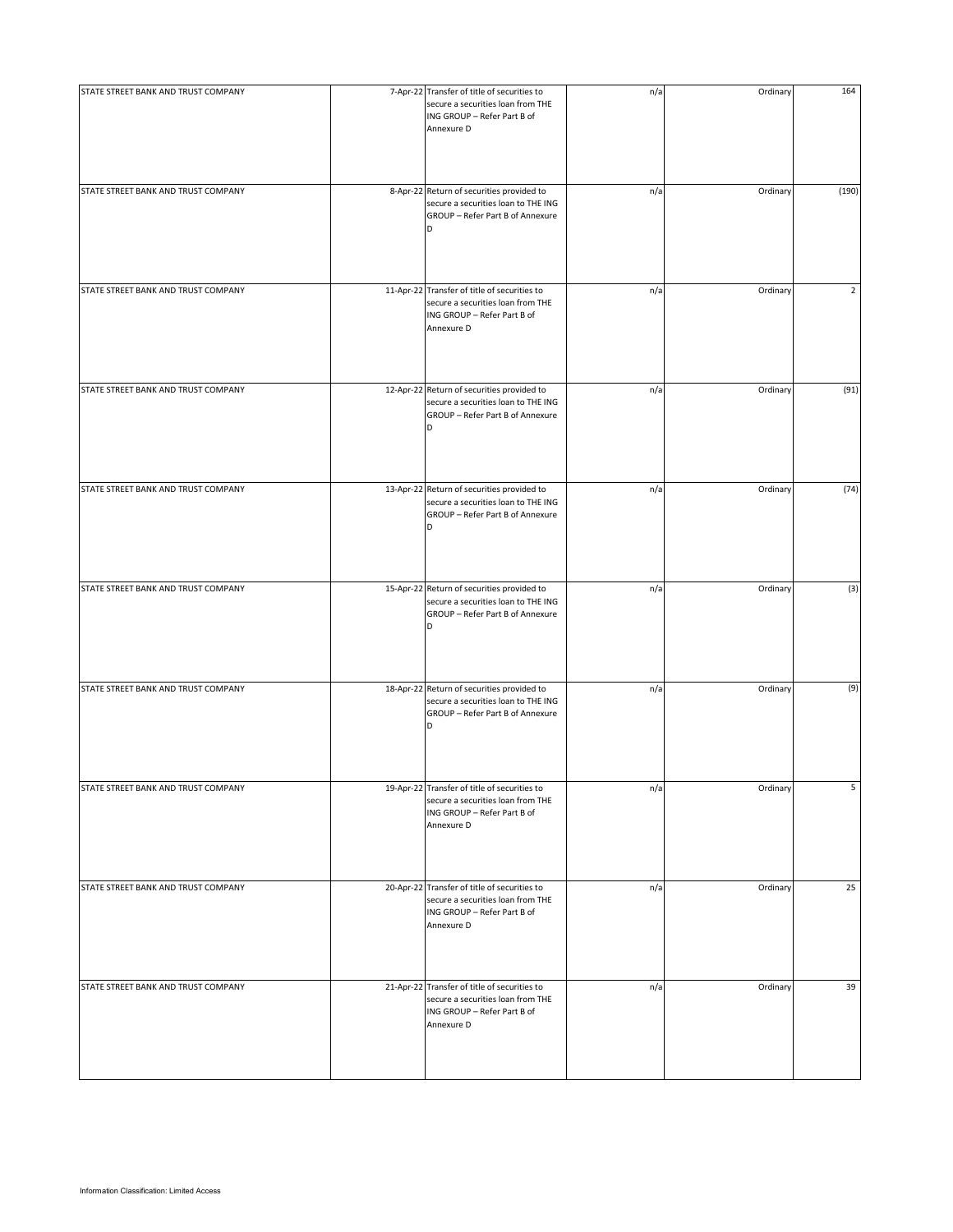| STATE STREET BANK AND TRUST COMPANY | 22-Apr-22 Transfer of title of securities to<br>secure a securities loan from THE<br>ING GROUP - Refer Part B of<br>Annexure D | n/a | Ordinary | 26    |
|-------------------------------------|--------------------------------------------------------------------------------------------------------------------------------|-----|----------|-------|
| STATE STREET BANK AND TRUST COMPANY | 25-Apr-22 Return of securities provided to<br>secure a securities loan to THE ING<br>GROUP - Refer Part B of Annexure<br>D     | n/a | Ordinary | (1)   |
| STATE STREET BANK AND TRUST COMPANY | 26-Apr-22 Transfer of title of securities to<br>secure a securities loan from THE<br>ING GROUP - Refer Part B of<br>Annexure D | n/a | Ordinary | 44    |
| STATE STREET BANK AND TRUST COMPANY | 27-Apr-22 Return of securities provided to<br>secure a securities loan to THE ING<br>GROUP - Refer Part B of Annexure<br>D     | n/a | Ordinary | (5)   |
| STATE STREET BANK AND TRUST COMPANY | 28-Apr-22 Transfer of title of securities to<br>secure a securities loan from THE<br>ING GROUP - Refer Part B of<br>Annexure D | n/a | Ordinary | 87    |
| STATE STREET BANK AND TRUST COMPANY | 29-Apr-22 Transfer of title of securities to<br>secure a securities loan from THE<br>ING GROUP - Refer Part B of<br>Annexure D | n/a | Ordinary | 48    |
| STATE STREET BANK AND TRUST COMPANY | 2-May-22 Transfer of title of securities to<br>secure a securities loan from THE<br>ING GROUP - Refer Part B of<br>Annexure D  | n/a | Ordinary | 56    |
| STATE STREET BANK AND TRUST COMPANY | 3-May-22 Transfer of title of securities to<br>secure a securities loan from THE<br>ING GROUP - Refer Part B of<br>Annexure D  | n/a | Ordinary | 109   |
| STATE STREET BANK AND TRUST COMPANY | 4-May-22 Return of securities provided to<br>secure a securities loan to THE ING<br>GROUP - Refer Part B of Annexure<br>D      | n/a | Ordinary | (491) |
| STATE STREET BANK AND TRUST COMPANY | 5-May-22 Return of securities provided to<br>secure a securities loan to THE ING<br>GROUP - Refer Part B of Annexure<br>D      | n/a | Ordinary | (63)  |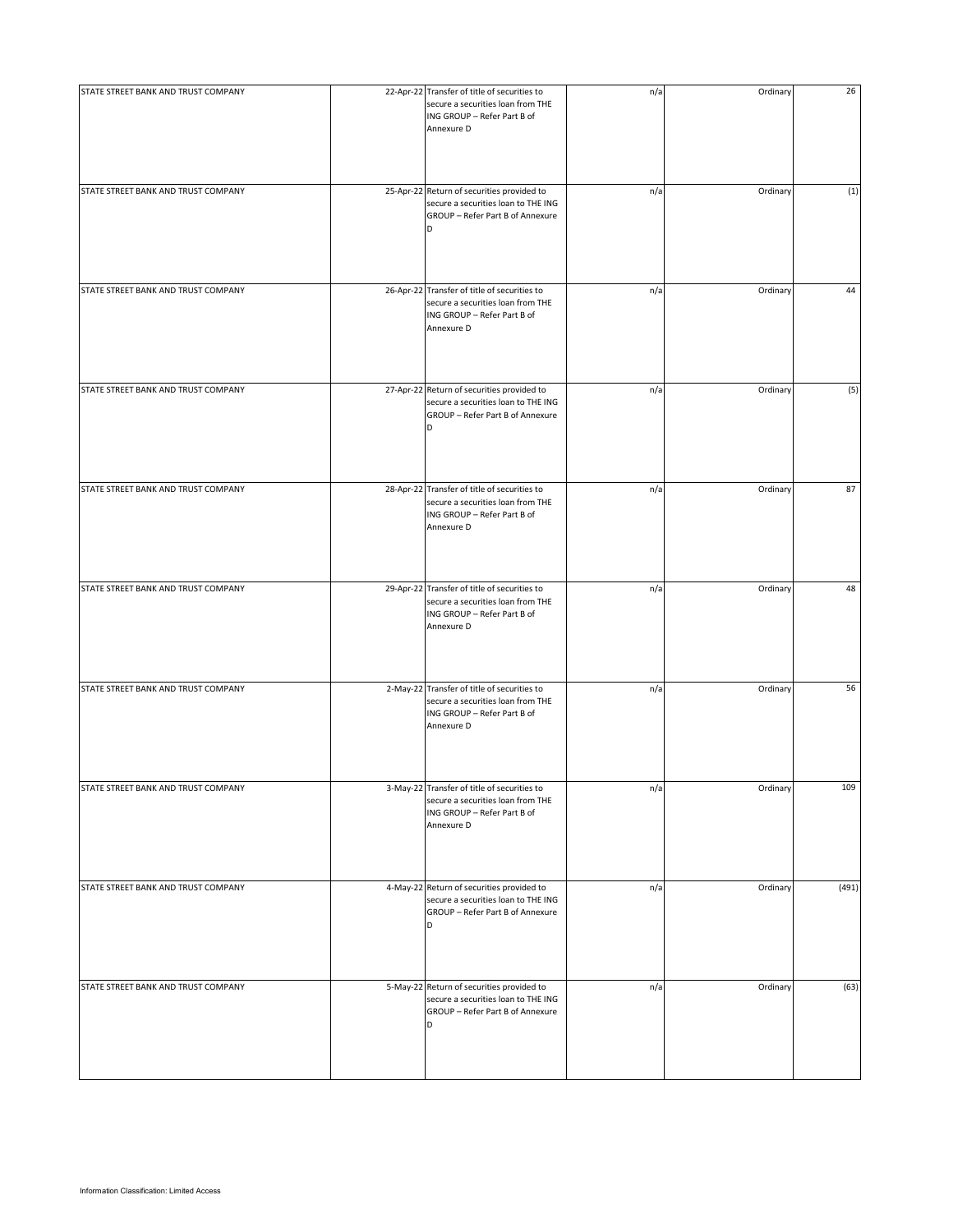| secure a securities loan from THE<br>SOCIETE GENERALE GROUP - Refer<br>Part B of Annexure D | n/a                                                                                                                                                                                                                                                                                                                                                                                                                                                                                 | Ordinary | 466            |
|---------------------------------------------------------------------------------------------|-------------------------------------------------------------------------------------------------------------------------------------------------------------------------------------------------------------------------------------------------------------------------------------------------------------------------------------------------------------------------------------------------------------------------------------------------------------------------------------|----------|----------------|
| secure a securities loan to THE<br>SOCIETE GENERALE GROUP - Refer<br>Part B of Annexure D   | n/a                                                                                                                                                                                                                                                                                                                                                                                                                                                                                 | Ordinary | (319)          |
| secure a securities loan from THE<br>SOCIETE GENERALE GROUP - Refer<br>Part B of Annexure D | n/a                                                                                                                                                                                                                                                                                                                                                                                                                                                                                 | Ordinary | 9              |
| secure a securities loan to THE<br>SOCIETE GENERALE GROUP - Refer<br>Part B of Annexure D   | n/a                                                                                                                                                                                                                                                                                                                                                                                                                                                                                 | Ordinary | (6)            |
| secure a securities loan from THE<br>SOCIETE GENERALE GROUP - Refer<br>Part B of Annexure D | n/a                                                                                                                                                                                                                                                                                                                                                                                                                                                                                 | Ordinary | $\overline{7}$ |
| secure a securities loan from THE<br>SOCIETE GENERALE GROUP - Refer<br>Part B of Annexure D | n/a                                                                                                                                                                                                                                                                                                                                                                                                                                                                                 | Ordinary | 25             |
| secure a securities loan to THE<br>SOCIETE GENERALE GROUP - Refer<br>Part B of Annexure D   | n/a                                                                                                                                                                                                                                                                                                                                                                                                                                                                                 | Ordinary | (8)            |
| secure a securities loan from THE<br>SOCIETE GENERALE GROUP - Refer<br>Part B of Annexure D | n/a                                                                                                                                                                                                                                                                                                                                                                                                                                                                                 | Ordinary | 9              |
| secure a securities loan to THE<br>SOCIETE GENERALE GROUP - Refer<br>Part B of Annexure D   | n/a                                                                                                                                                                                                                                                                                                                                                                                                                                                                                 | Ordinary | (167)          |
| secure a securities loan from THE<br>SOCIETE GENERALE GROUP - Refer<br>Part B of Annexure D | n/a                                                                                                                                                                                                                                                                                                                                                                                                                                                                                 | Ordinary | 183            |
|                                                                                             | 11-Jan-22 Transfer of title of securities to<br>9-Mar-22 Return of securities provided to<br>10-Mar-22 Transfer of title of securities to<br>11-Mar-22 Return of securities provided to<br>14-Mar-22 Transfer of title of securities to<br>15-Mar-22 Transfer of title of securities to<br>16-Mar-22 Return of securities provided to<br>17-Mar-22 Transfer of title of securities to<br>21-Mar-22 Return of securities provided to<br>30-Mar-22 Transfer of title of securities to |          |                |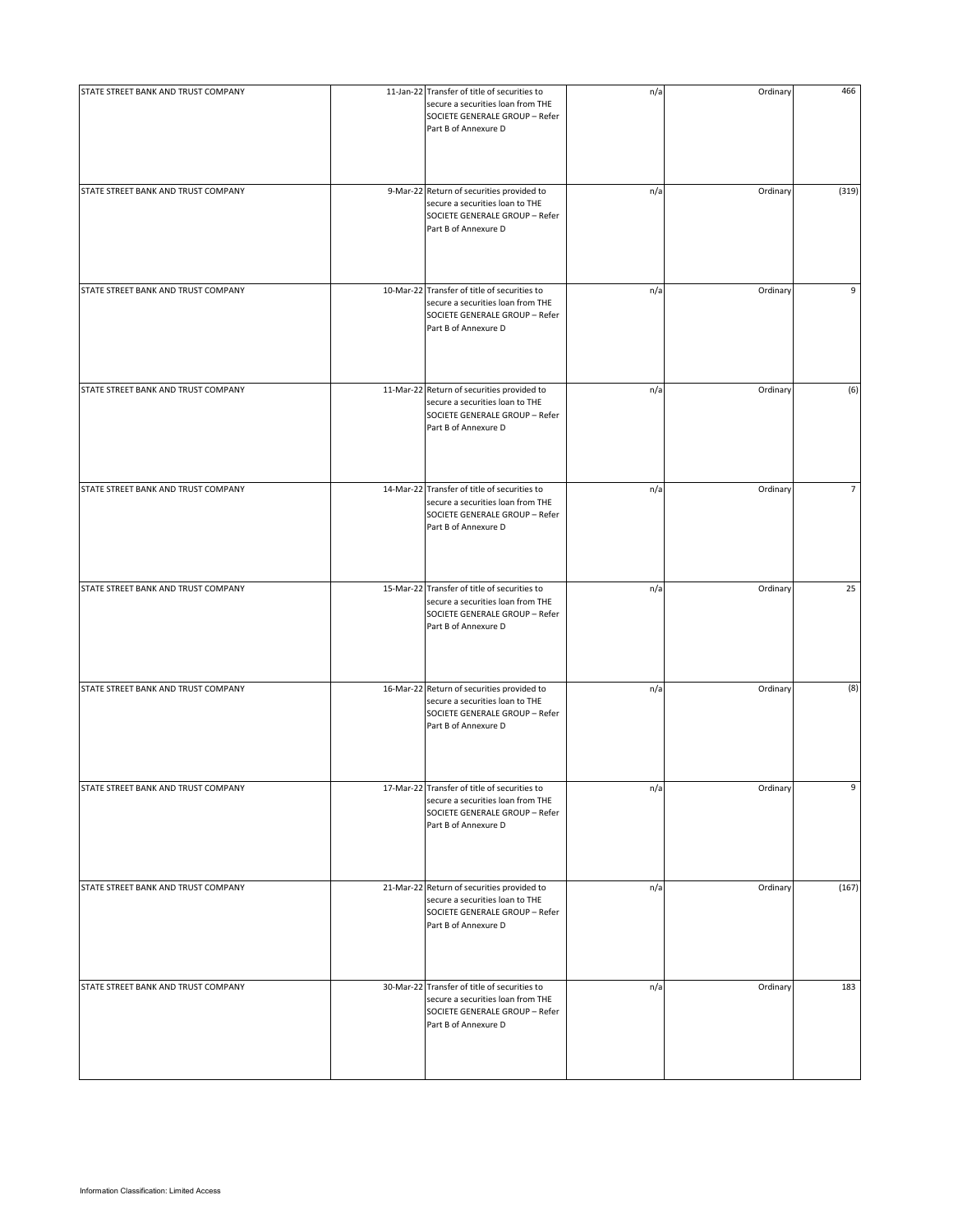| STATE STREET BANK AND TRUST COMPANY | 31-Mar-22 Return of securities provided to<br>secure a securities loan to THE<br>SOCIETE GENERALE GROUP - Refer<br>Part B of Annexure D     | n/a | Ordinary | (144)   |
|-------------------------------------|---------------------------------------------------------------------------------------------------------------------------------------------|-----|----------|---------|
| STATE STREET BANK AND TRUST COMPANY | 1-Apr-22 Return of securities provided to<br>secure a securities loan to THE<br>SOCIETE GENERALE GROUP - Refer<br>Part B of Annexure D      | n/a | Ordinary | (57)    |
| STATE STREET BANK AND TRUST COMPANY | 11-Feb-22 Transfer of title of securities to<br>secure a securities loan from THE<br>MACQUARIE GROUP - Refer Part B<br>of Annexure D        | n/a | Ordinary | 92      |
| STATE STREET BANK AND TRUST COMPANY | 15-Feb-22 Return of securities provided to<br>secure a securities loan to THE<br>MACQUARIE GROUP - Refer Part B<br>of Annexure D            | n/a | Ordinary | (3)     |
| STATE STREET BANK AND TRUST COMPANY | 16-Feb-22 Transfer of title of securities to<br>secure a securities loan from THE<br>MACQUARIE GROUP - Refer Part B<br>of Annexure D        | n/a | Ordinary | 4       |
| STATE STREET BANK AND TRUST COMPANY | 17-Feb-22 Transfer of title of securities to<br>secure a securities loan from THE<br>MACQUARIE GROUP - Refer Part B<br>of Annexure D        | n/a | Ordinary | 3       |
| STATE STREET BANK AND TRUST COMPANY | 18-Feb-22 Return of securities provided to<br>secure a securities loan to THE<br>MACQUARIE GROUP - Refer Part B<br>of Annexure D            | n/a | Ordinary | (96)    |
| STATE STREET BANK AND TRUST COMPANY | 6-Jan-22 Return of securities provided to<br>secure a securities loan to THE<br>SOCIETE GENERALE GROUP - Refer<br>Part B of Annexure D      | n/a | Ordinary | (3,804) |
| STATE STREET BANK AND TRUST COMPANY | 7-Jan-22 Transfer of title of securities to<br>secure a securities loan from THE<br>SOCIETE GENERALE GROUP - Refer<br>Part B of Annexure D  | n/a | Ordinary | 16,870  |
| STATE STREET BANK AND TRUST COMPANY | 11-Jan-22 Transfer of title of securities to<br>secure a securities loan from THE<br>SOCIETE GENERALE GROUP - Refer<br>Part B of Annexure D | n/a | Ordinary | 12,143  |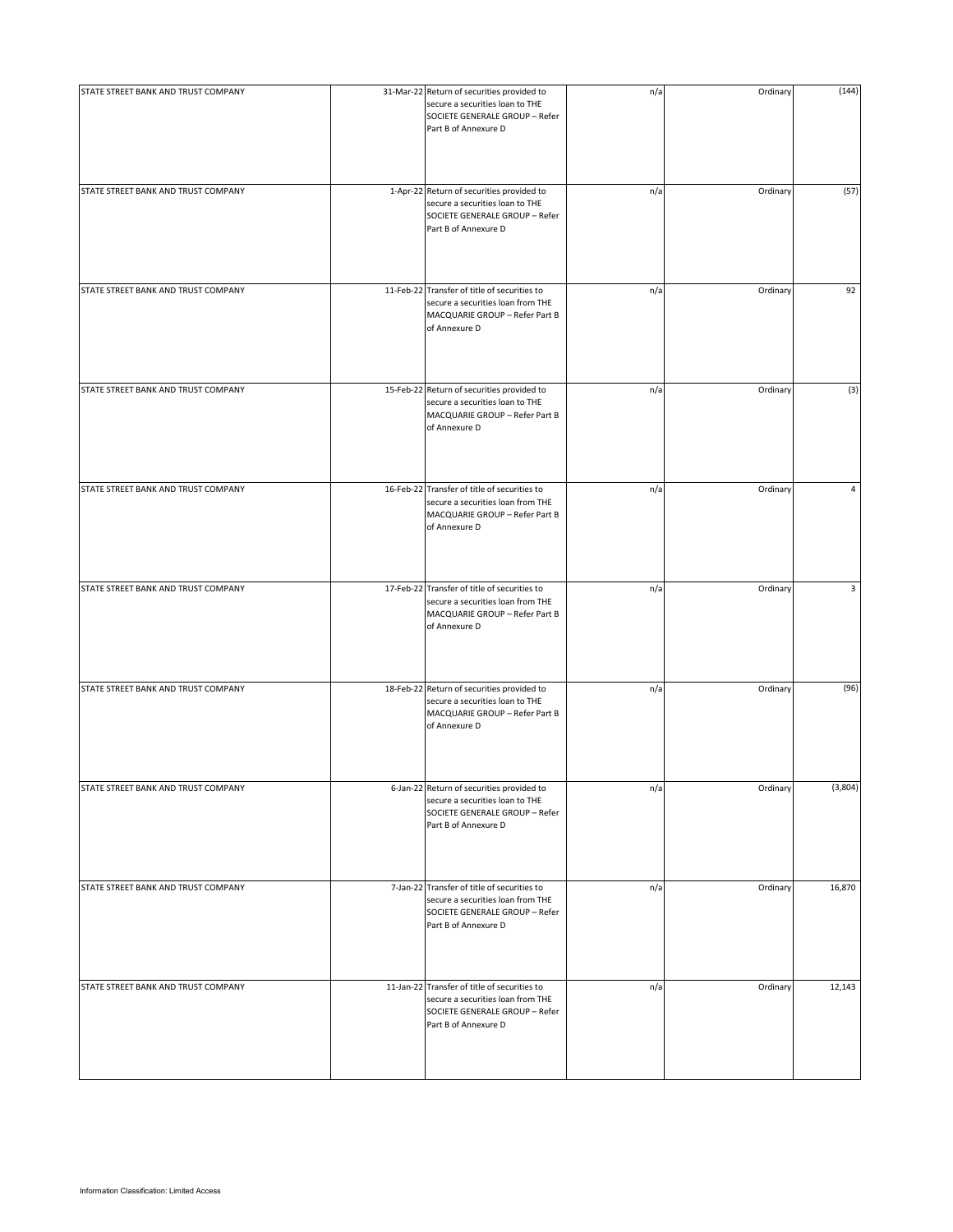| STATE STREET BANK AND TRUST COMPANY | 9-Mar-22 Return of securities provided to<br>secure a securities loan to THE<br>SOCIETE GENERALE GROUP - Refer<br>Part B of Annexure D      | n/a | Ordinary | (4,929)   |
|-------------------------------------|---------------------------------------------------------------------------------------------------------------------------------------------|-----|----------|-----------|
| STATE STREET BANK AND TRUST COMPANY | 10-Mar-22 Transfer of title of securities to<br>secure a securities loan from THE<br>SOCIETE GENERALE GROUP - Refer<br>Part B of Annexure D | n/a | Ordinary | 1,743     |
| STATE STREET BANK AND TRUST COMPANY | 11-Mar-22 Return of securities provided to<br>secure a securities loan to THE<br>SOCIETE GENERALE GROUP - Refer<br>Part B of Annexure D     | n/a | Ordinary | (962)     |
| STATE STREET BANK AND TRUST COMPANY | 14-Mar-22 Transfer of title of securities to<br>secure a securities loan from THE<br>SOCIETE GENERALE GROUP - Refer<br>Part B of Annexure D | n/a | Ordinary | 1,191     |
| STATE STREET BANK AND TRUST COMPANY | 15-Mar-22 Transfer of title of securities to<br>secure a securities loan from THE<br>SOCIETE GENERALE GROUP - Refer<br>Part B of Annexure D | n/a | Ordinary | 3,670     |
| STATE STREET BANK AND TRUST COMPANY | 16-Mar-22 Return of securities provided to<br>secure a securities loan to THE<br>SOCIETE GENERALE GROUP - Refer<br>Part B of Annexure D     | n/a | Ordinary | (2,558)   |
| STATE STREET BANK AND TRUST COMPANY | 17-Mar-22 Return of securities provided to<br>secure a securities loan to THE<br>SOCIETE GENERALE GROUP - Refer<br>Part B of Annexure D     | n/a | Ordinary | (444)     |
| STATE STREET BANK AND TRUST COMPANY | 21-Mar-22 Return of securities provided to<br>secure a securities loan to THE<br>SOCIETE GENERALE GROUP - Refer<br>Part B of Annexure D     | n/a | Ordinary | (27, 994) |
| STATE STREET BANK AND TRUST COMPANY | 30-Mar-22 Transfer of title of securities to<br>secure a securities loan from THE<br>SOCIETE GENERALE GROUP - Refer<br>Part B of Annexure D | n/a | Ordinary | 25,433    |
| STATE STREET BANK AND TRUST COMPANY | 31-Mar-22 Return of securities provided to<br>secure a securities loan to THE<br>SOCIETE GENERALE GROUP - Refer<br>Part B of Annexure D     | n/a | Ordinary | (18, 873) |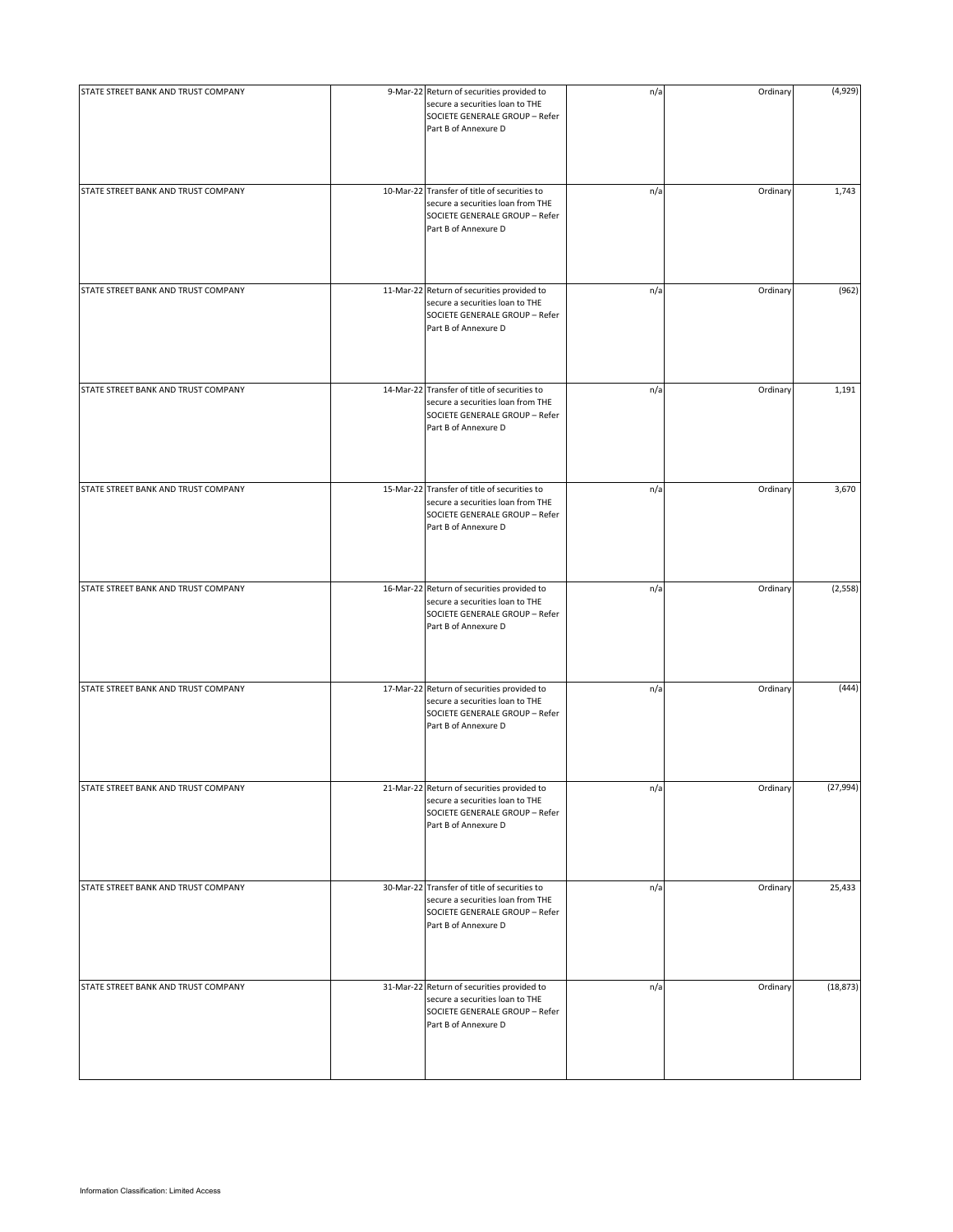| STATE STREET BANK AND TRUST COMPANY | 1-Apr-22 Transfer of title of securities to<br>secure a securities loan from THE<br>SOCIETE GENERALE GROUP - Refer<br>Part B of Annexure D | n/a | Ordinary | 81,026    |
|-------------------------------------|--------------------------------------------------------------------------------------------------------------------------------------------|-----|----------|-----------|
| STATE STREET BANK AND TRUST COMPANY | 4-Apr-22 Return of securities provided to<br>secure a securities loan to THE<br>SOCIETE GENERALE GROUP - Refer<br>Part B of Annexure D     | n/a | Ordinary | (89, 333) |
| STATE STREET BANK AND TRUST COMPANY | 7-Jan-22 Transfer of title of securities to<br>secure a securities loan from THE<br>UBS GROUP - Refer Part B of<br>Annexure D              | n/a | Ordinary | 796       |
| STATE STREET BANK AND TRUST COMPANY | 10-Jan-22 Transfer of title of securities to<br>secure a securities loan from THE<br>UBS GROUP - Refer Part B of<br>Annexure D             | n/a | Ordinary | 3         |
| STATE STREET BANK AND TRUST COMPANY | 20-Jan-22 Transfer of title of securities to<br>secure a securities loan from THE<br>UBS GROUP - Refer Part B of<br>Annexure D             | n/a | Ordinary | 1,470     |
| STATE STREET BANK AND TRUST COMPANY | 21-Jan-22 Return of securities provided to<br>secure a securities loan to THE UBS<br>GROUP - Refer Part B of Annexure<br>D                 | n/a | Ordinary | (162)     |
| STATE STREET BANK AND TRUST COMPANY | 24-Jan-22 Return of securities provided to<br>secure a securities loan to THE UBS<br>GROUP - Refer Part B of Annexure<br>D                 | n/a | Ordinary | (2)       |
| STATE STREET BANK AND TRUST COMPANY | 3-Feb-22 Return of securities provided to<br>secure a securities loan to THE UBS<br>GROUP - Refer Part B of Annexure<br>D                  | n/a | Ordinary | (412)     |
| STATE STREET BANK AND TRUST COMPANY | 4-Feb-22 Transfer of title of securities to<br>secure a securities loan from THE<br>UBS GROUP - Refer Part B of<br>Annexure D              | n/a | Ordinary | 3         |
| STATE STREET BANK AND TRUST COMPANY | 2-May-22 Return of securities provided to<br>secure a securities loan to THE UBS<br>GROUP - Refer Part B of Annexure<br>D                  | n/a | Ordinary | (401)     |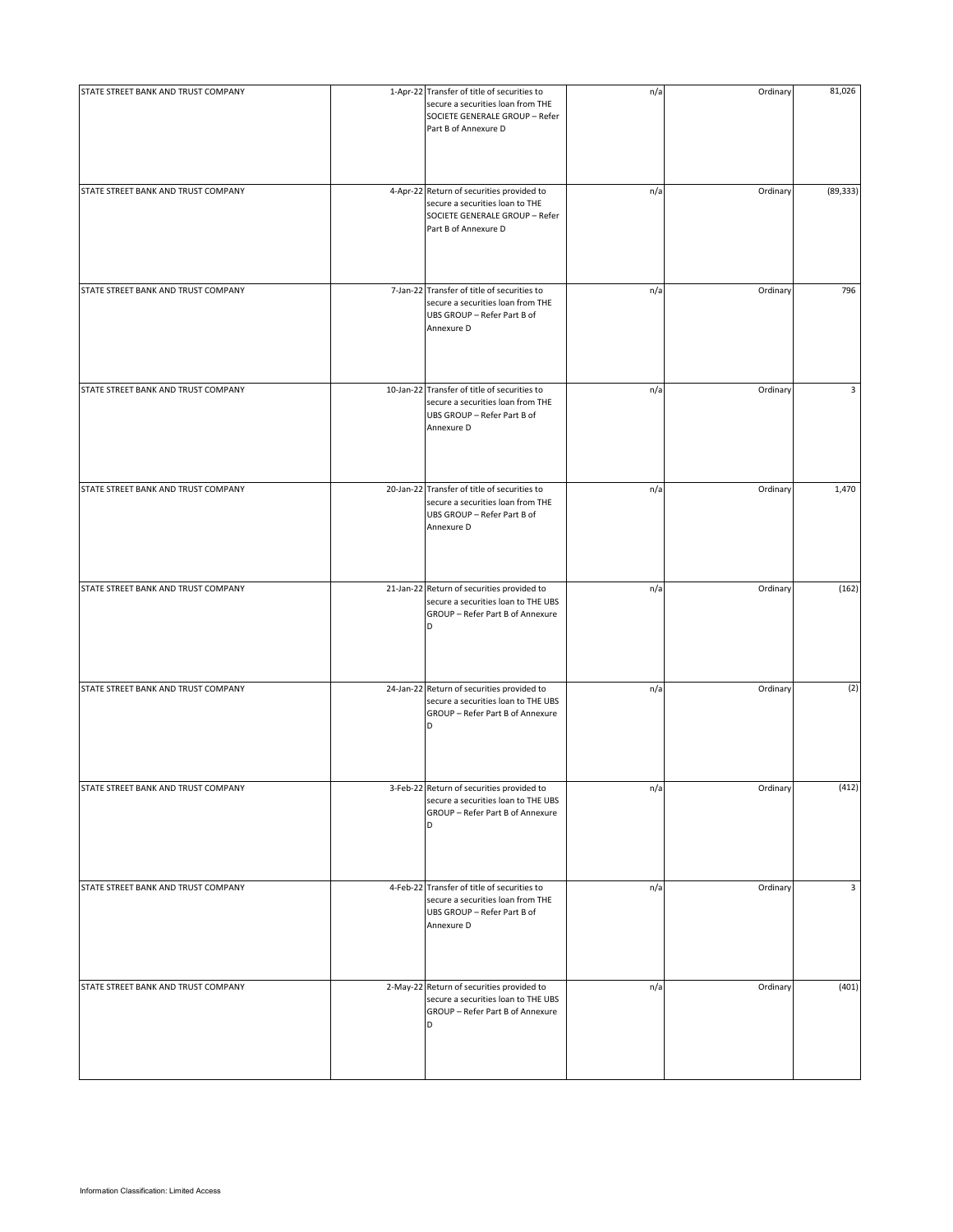| STATE STREET BANK AND TRUST COMPANY | 3-May-22 Transfer of title of securities to<br>secure a securities loan from THE<br>UBS GROUP - Refer Part B of<br>Annexure D              | n/a | Ordinary | 35           |
|-------------------------------------|--------------------------------------------------------------------------------------------------------------------------------------------|-----|----------|--------------|
| STATE STREET BANK AND TRUST COMPANY | 4-May-22 Transfer of title of securities to<br>secure a securities loan from THE<br>UBS GROUP - Refer Part B of<br>Annexure D              | n/a | Ordinary | 12           |
| STATE STREET BANK AND TRUST COMPANY | 5-May-22 Return of securities provided to<br>secure a securities loan to THE UBS<br>GROUP - Refer Part B of Annexure<br>D                  | n/a | Ordinary | (1, 341)     |
| STATE STREET BANK AND TRUST COMPANY | 20-Jan-22 Transfer of title of securities to<br>secure a securities loan from THE<br>UBS GROUP - Refer Part B of<br>Annexure D             | n/a | Ordinary | 13           |
| STATE STREET BANK AND TRUST COMPANY | 21-Jan-22 Return of securities provided to<br>secure a securities loan to THE UBS<br>GROUP - Refer Part B of Annexure<br>D                 | n/a | Ordinary | (1)          |
| STATE STREET BANK AND TRUST COMPANY | 2-May-22 Transfer of title of securities to<br>secure a securities loan from THE<br>UBS GROUP - Refer Part B of<br>Annexure D              | n/a | Ordinary | 96           |
| STATE STREET BANK AND TRUST COMPANY | 3-May-22 Transfer of title of securities to<br>secure a securities loan from THE<br>UBS GROUP - Refer Part B of<br>Annexure D              | n/a | Ordinary | 3            |
| STATE STREET BANK AND TRUST COMPANY | 5-May-22 Return of securities provided to<br>secure a securities loan to THE UBS<br>GROUP - Refer Part B of Annexure<br>D                  | n/a | Ordinary | (112)        |
| STATE STREET BANK AND TRUST COMPANY | 1-Apr-22 Transfer of title of securities to<br>secure a securities loan from THE<br>SOCIETE GENERALE GROUP - Refer<br>Part B of Annexure D | n/a | Ordinary | $\mathbf{1}$ |
| STATE STREET BANK AND TRUST COMPANY | 4-Apr-22 Return of securities provided to<br>secure a securities loan to THE<br>SOCIETE GENERALE GROUP - Refer<br>Part B of Annexure D     | n/a | Ordinary | (1)          |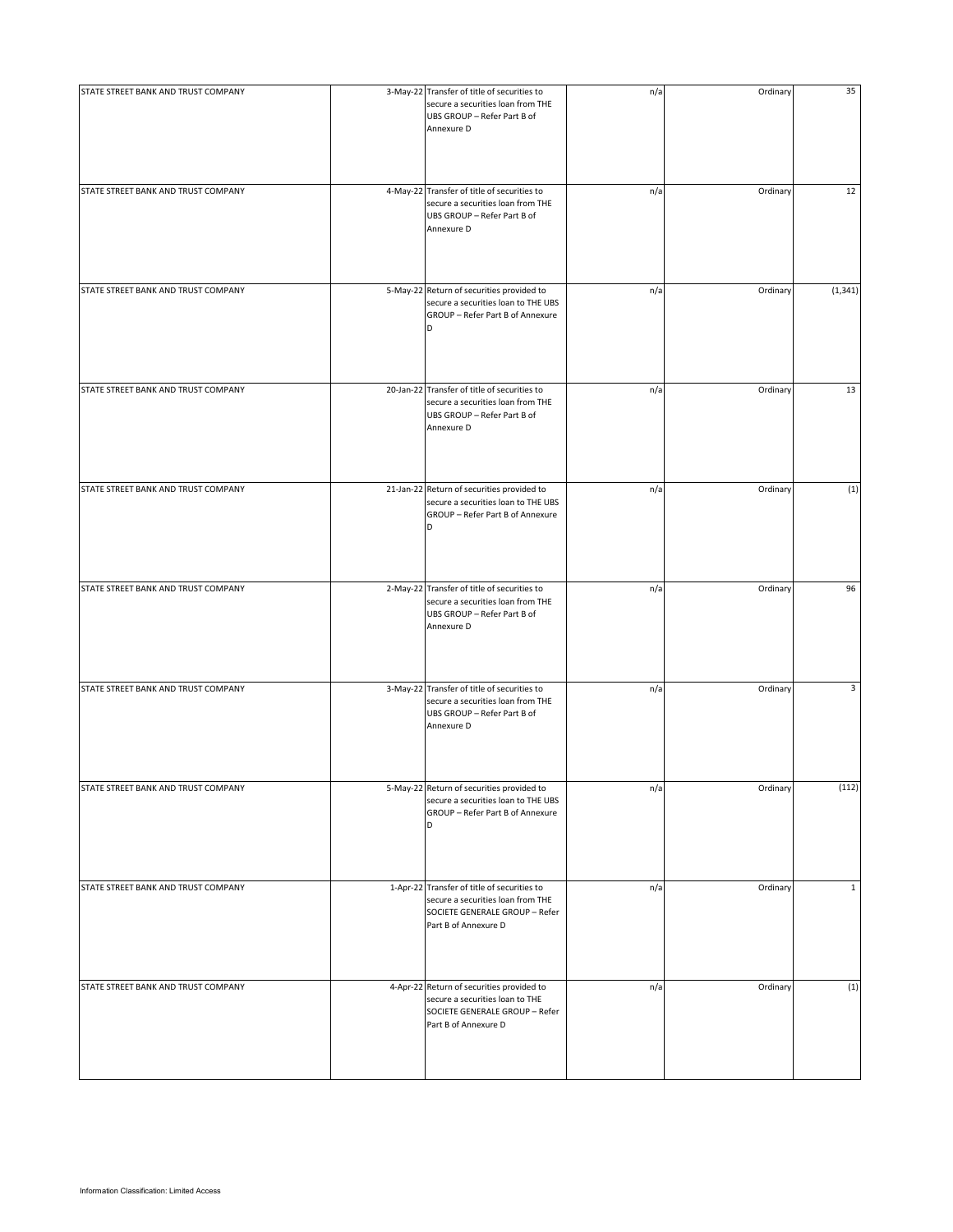| STATE STREET BANK AND TRUST COMPANY | 9-Mar-22 Transfer of title of securities to<br>secure a securities loan from THE<br>ING GROUP - Refer Part B of<br>Annexure D              | n/a | Ordinary | 1,454        |
|-------------------------------------|--------------------------------------------------------------------------------------------------------------------------------------------|-----|----------|--------------|
| STATE STREET BANK AND TRUST COMPANY | 10-Mar-22 Return of securities provided to<br>secure a securities loan to THE ING<br>GROUP - Refer Part B of Annexure<br>D                 | n/a | Ordinary | (912)        |
| STATE STREET BANK AND TRUST COMPANY | 11-Mar-22 Return of securities provided to<br>secure a securities loan to THE ING<br>GROUP - Refer Part B of Annexure<br>D                 | n/a | Ordinary | (542)        |
| STATE STREET BANK AND TRUST COMPANY | 11-Feb-22 Transfer of title of securities to<br>secure a securities loan from THE<br>MACQUARIE GROUP - Refer Part B<br>of Annexure D       | n/a | Ordinary | 219          |
| STATE STREET BANK AND TRUST COMPANY | 14-Feb-22 Return of securities provided to<br>secure a securities loan to THE<br>MACQUARIE GROUP - Refer Part B<br>of Annexure D           | n/a | Ordinary | (1)          |
| STATE STREET BANK AND TRUST COMPANY | 15-Feb-22 Transfer of title of securities to<br>secure a securities loan from THE<br>MACQUARIE GROUP - Refer Part B<br>of Annexure D       | n/a | Ordinary | $\mathbf{1}$ |
| STATE STREET BANK AND TRUST COMPANY | 17-Feb-22 Transfer of title of securities to<br>secure a securities loan from THE<br>MACQUARIE GROUP - Refer Part B<br>of Annexure D       | n/a | Ordinary | 3            |
| STATE STREET BANK AND TRUST COMPANY | 18-Feb-22 Return of securities provided to<br>secure a securities loan to THE<br>MACQUARIE GROUP - Refer Part B<br>of Annexure D           | n/a | Ordinary | (221)        |
| STATE STREET BANK AND TRUST COMPANY | 6-Jan-22 Transfer of title of securities to<br>secure a securities loan from THE<br>SOCIETE GENERALE GROUP - Refer<br>Part B of Annexure D | n/a | Ordinary | 9            |
| STATE STREET BANK AND TRUST COMPANY | 7-Jan-22 Transfer of title of securities to<br>secure a securities loan from THE<br>SOCIETE GENERALE GROUP - Refer<br>Part B of Annexure D | n/a | Ordinary | 282          |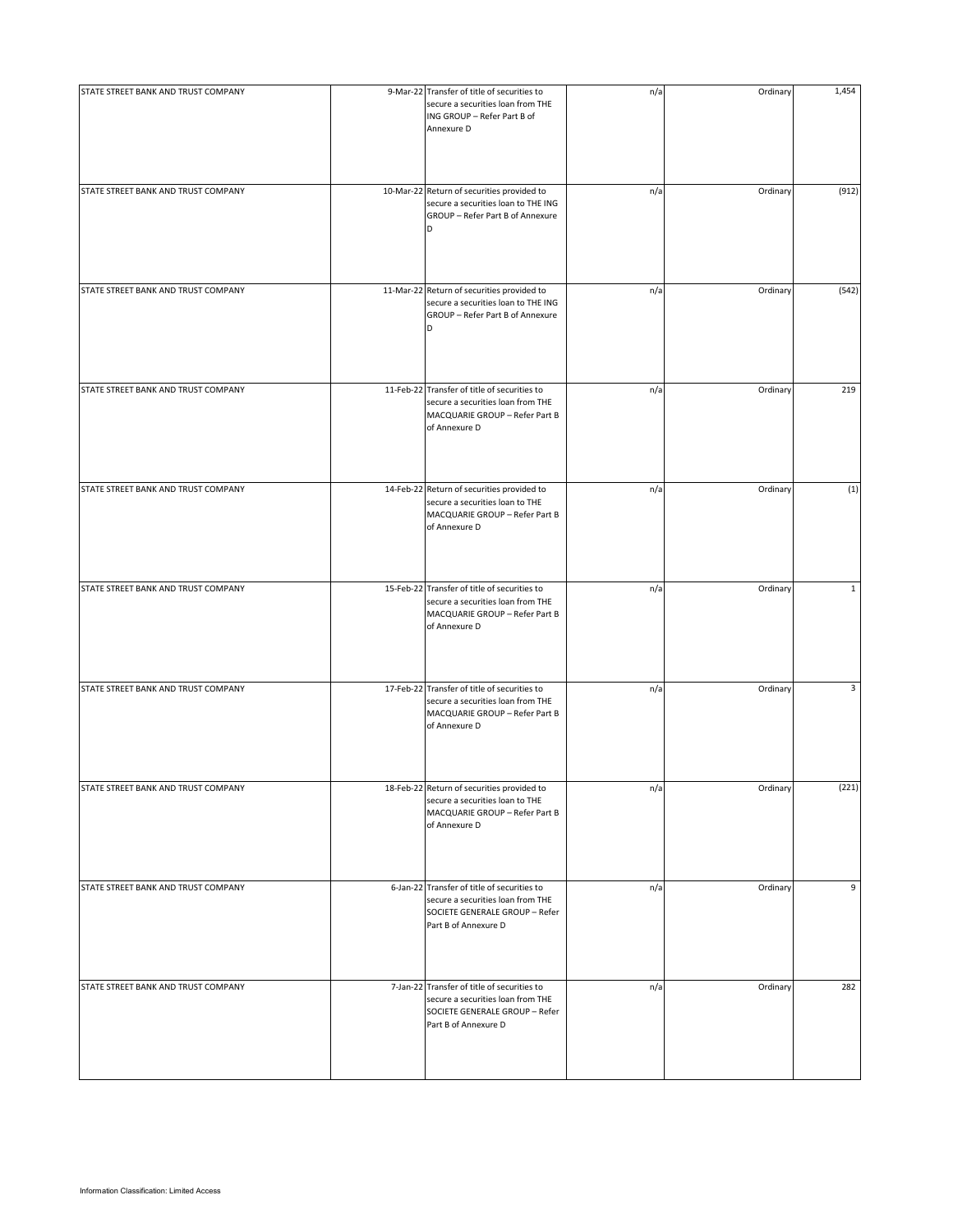| STATE STREET BANK AND TRUST COMPANY | 11-Jan-22 Transfer of title of securities to<br>secure a securities loan from THE<br>SOCIETE GENERALE GROUP - Refer<br>Part B of Annexure D | n/a | Ordinary | 12,170   |
|-------------------------------------|---------------------------------------------------------------------------------------------------------------------------------------------|-----|----------|----------|
| STATE STREET BANK AND TRUST COMPANY | 9-Mar-22 Return of securities provided to<br>secure a securities loan to THE<br>SOCIETE GENERALE GROUP - Refer<br>Part B of Annexure D      | n/a | Ordinary | (8, 715) |
| STATE STREET BANK AND TRUST COMPANY | 10-Mar-22 Transfer of title of securities to<br>secure a securities loan from THE<br>SOCIETE GENERALE GROUP - Refer<br>Part B of Annexure D | n/a | Ordinary | 112      |
| STATE STREET BANK AND TRUST COMPANY | 11-Mar-22 Return of securities provided to<br>secure a securities loan to THE<br>SOCIETE GENERALE GROUP - Refer<br>Part B of Annexure D     | n/a | Ordinary | (739)    |
| STATE STREET BANK AND TRUST COMPANY | 14-Mar-22 Return of securities provided to<br>secure a securities loan to THE<br>SOCIETE GENERALE GROUP - Refer<br>Part B of Annexure D     | n/a | Ordinary | (151)    |
| STATE STREET BANK AND TRUST COMPANY | 15-Mar-22 Transfer of title of securities to<br>secure a securities loan from THE<br>SOCIETE GENERALE GROUP - Refer<br>Part B of Annexure D | n/a | Ordinary | 69       |
| STATE STREET BANK AND TRUST COMPANY | 16-Mar-22 Transfer of title of securities to<br>secure a securities loan from THE<br>SOCIETE GENERALE GROUP - Refer<br>Part B of Annexure D | n/a | Ordinary | 16       |
| STATE STREET BANK AND TRUST COMPANY | 17-Mar-22 Return of securities provided to<br>secure a securities loan to THE<br>SOCIETE GENERALE GROUP - Refer<br>Part B of Annexure D     | n/a | Ordinary | (401)    |
| STATE STREET BANK AND TRUST COMPANY | 21-Mar-22 Return of securities provided to<br>secure a securities loan to THE<br>SOCIETE GENERALE GROUP - Refer<br>Part B of Annexure D     | n/a | Ordinary | (2, 410) |
| STATE STREET BANK AND TRUST COMPANY | 30-Mar-22 Transfer of title of securities to<br>secure a securities loan from THE<br>SOCIETE GENERALE GROUP - Refer<br>Part B of Annexure D | n/a | Ordinary | 6,937    |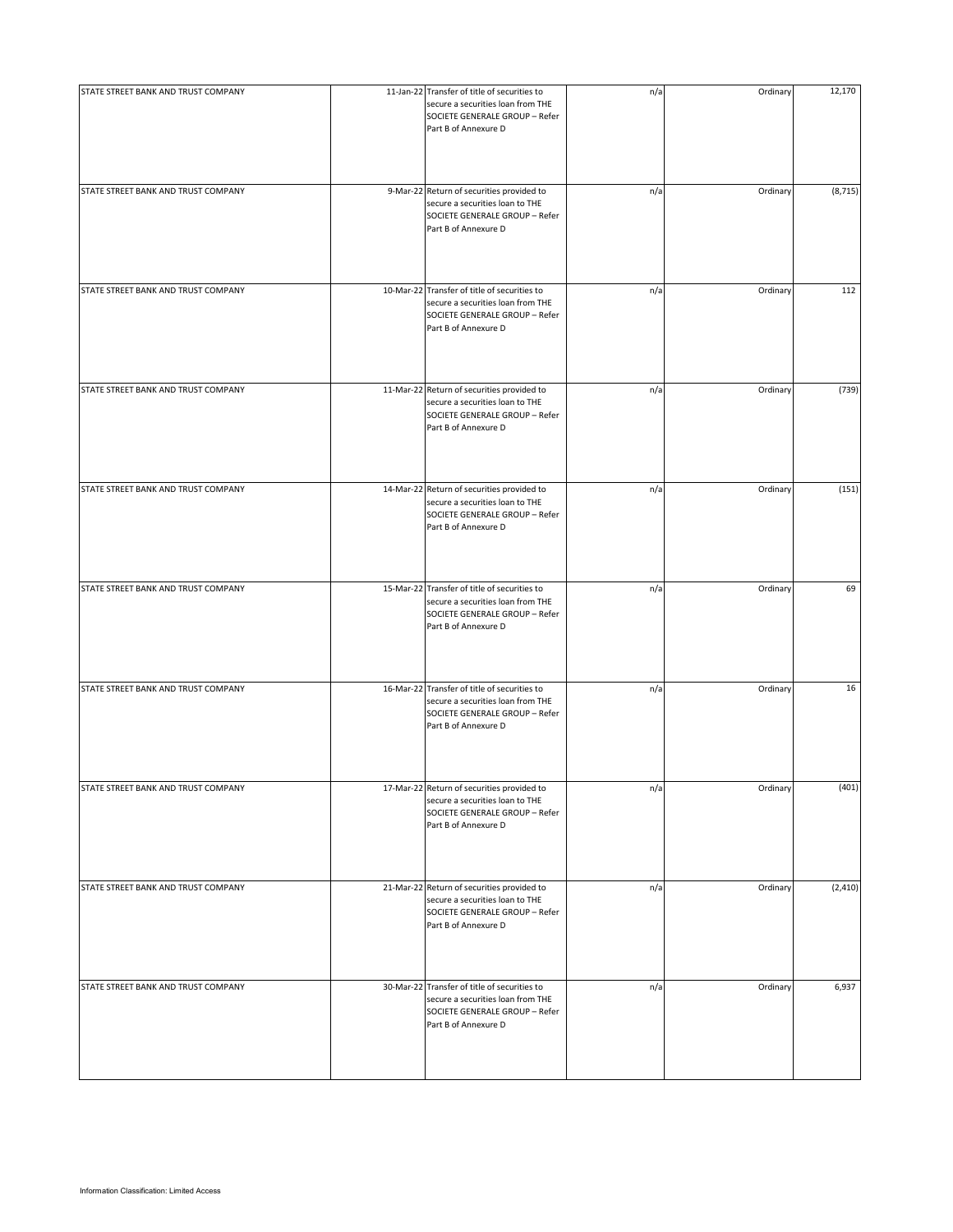| STATE STREET BANK AND TRUST COMPANY | 31-Mar-22 Return of securities provided to<br>secure a securities loan to THE<br>SOCIETE GENERALE GROUP - Refer<br>Part B of Annexure D | n/a | Ordinary | (5, 136)       |
|-------------------------------------|-----------------------------------------------------------------------------------------------------------------------------------------|-----|----------|----------------|
| STATE STREET BANK AND TRUST COMPANY | 1-Apr-22 Return of securities provided to<br>secure a securities loan to THE<br>SOCIETE GENERALE GROUP - Refer<br>Part B of Annexure D  | n/a | Ordinary | (2,031)        |
| STATE STREET BANK AND TRUST COMPANY | 4-Apr-22 Return of securities provided to<br>secure a securities loan to THE<br>SOCIETE GENERALE GROUP - Refer<br>Part B of Annexure D  | n/a | Ordinary | (67)           |
| STATE STREET BANK AND TRUST COMPANY | 20-Jan-22 Transfer of title of securities to<br>secure a securities loan from THE<br>UBS GROUP - Refer Part B of<br>Annexure D          | n/a | Ordinary | 123            |
| STATE STREET BANK AND TRUST COMPANY | 21-Jan-22 Return of securities provided to<br>secure a securities loan to THE UBS<br>GROUP - Refer Part B of Annexure<br>D              | n/a | Ordinary | (7)            |
| STATE STREET BANK AND TRUST COMPANY | 24-Jan-22 Transfer of title of securities to<br>secure a securities loan from THE<br>UBS GROUP - Refer Part B of<br>Annexure D          | n/a | Ordinary | 3              |
| STATE STREET BANK AND TRUST COMPANY | 2-May-22 Return of securities provided to<br>secure a securities loan to THE UBS<br>GROUP - Refer Part B of Annexure<br>D               | n/a | Ordinary | (24)           |
| STATE STREET BANK AND TRUST COMPANY | 3-May-22 Transfer of title of securities to<br>secure a securities loan from THE<br>UBS GROUP - Refer Part B of<br>Annexure D           | n/a | Ordinary | $\overline{2}$ |
| STATE STREET BANK AND TRUST COMPANY | 4-May-22 Transfer of title of securities to<br>secure a securities loan from THE<br>UBS GROUP - Refer Part B of<br>Annexure D           | n/a | Ordinary | 4              |
| STATE STREET BANK AND TRUST COMPANY | 5-May-22 Return of securities provided to<br>secure a securities loan to THE UBS<br>GROUP - Refer Part B of Annexure<br>D               | n/a | Ordinary | (100)          |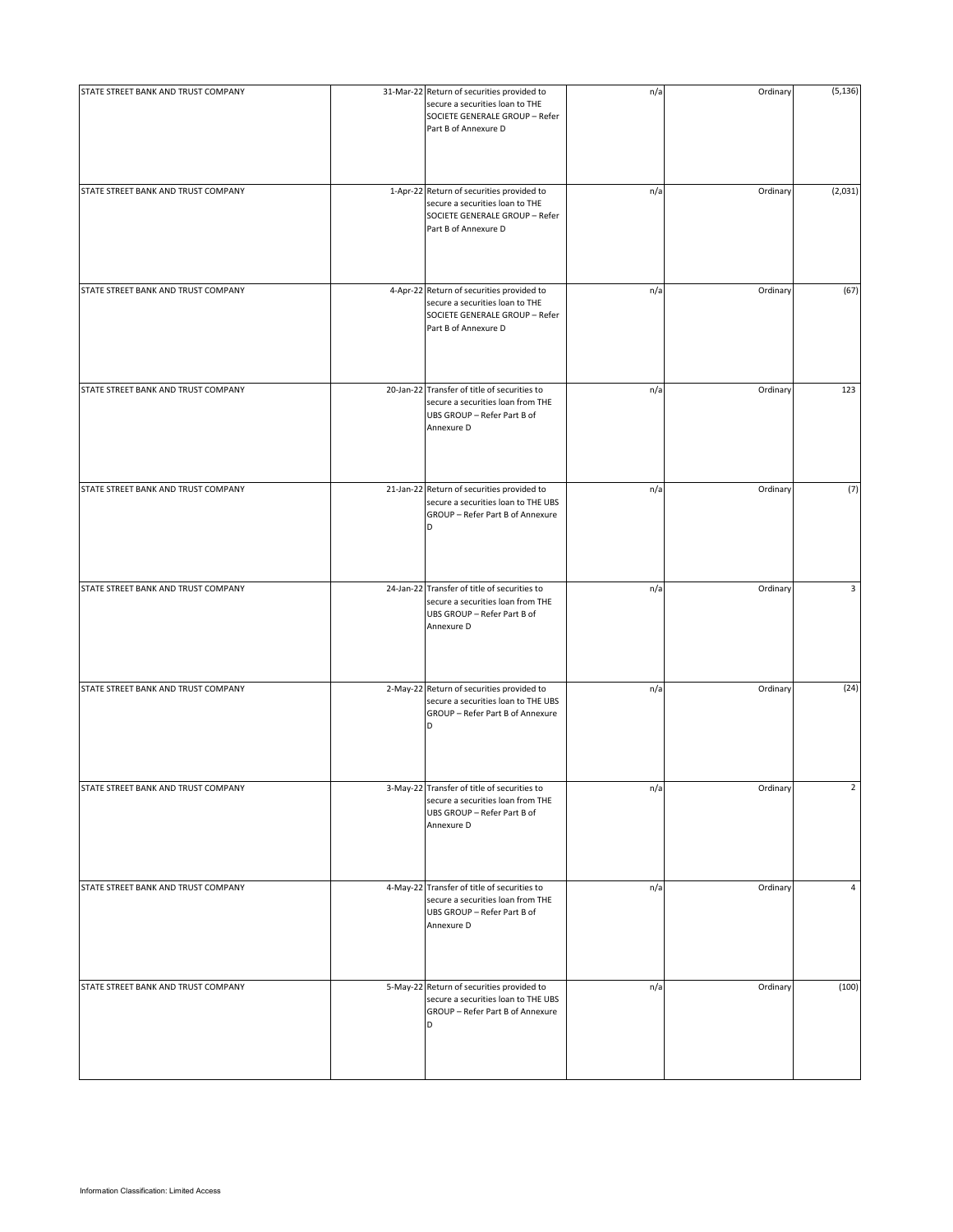| STATE STREET BANK AND TRUST COMPANY | 9-Mar-22 Transfer of title of securities to<br>secure a securities loan from THE<br>ING GROUP - Refer Part B of<br>Annexure D               | n/a | Ordinary | $\overline{7}$ |
|-------------------------------------|---------------------------------------------------------------------------------------------------------------------------------------------|-----|----------|----------------|
| STATE STREET BANK AND TRUST COMPANY | 10-Mar-22 Return of securities provided to<br>secure a securities loan to THE ING<br>GROUP - Refer Part B of Annexure<br>D                  | n/a | Ordinary | (4)            |
| STATE STREET BANK AND TRUST COMPANY | 11-Mar-22 Return of securities provided to<br>secure a securities loan to THE ING<br>GROUP - Refer Part B of Annexure<br>D                  | n/a | Ordinary | (3)            |
| STATE STREET BANK AND TRUST COMPANY | 6-Jan-22 Transfer of title of securities to<br>secure a securities loan from THE<br>SOCIETE GENERALE GROUP - Refer<br>Part B of Annexure D  | n/a | Ordinary | 16             |
| STATE STREET BANK AND TRUST COMPANY | 7-Jan-22 Transfer of title of securities to<br>secure a securities loan from THE<br>SOCIETE GENERALE GROUP - Refer<br>Part B of Annexure D  | n/a | Ordinary | 670            |
| STATE STREET BANK AND TRUST COMPANY | 11-Jan-22 Transfer of title of securities to<br>secure a securities loan from THE<br>SOCIETE GENERALE GROUP - Refer<br>Part B of Annexure D | n/a | Ordinary | 91,248         |
| STATE STREET BANK AND TRUST COMPANY | 9-Mar-22 Transfer of title of securities to<br>secure a securities loan from THE<br>SOCIETE GENERALE GROUP - Refer<br>Part B of Annexure D  | n/a | Ordinary | 41,497         |
| STATE STREET BANK AND TRUST COMPANY | 10-Mar-22 Transfer of title of securities to<br>secure a securities loan from THE<br>SOCIETE GENERALE GROUP - Refer<br>Part B of Annexure D | n/a | Ordinary | 1,622          |
| STATE STREET BANK AND TRUST COMPANY | 11-Mar-22 Transfer of title of securities to<br>secure a securities loan from THE<br>SOCIETE GENERALE GROUP - Refer<br>Part B of Annexure D | n/a | Ordinary | 560            |
| STATE STREET BANK AND TRUST COMPANY | 14-Mar-22 Transfer of title of securities to<br>secure a securities loan from THE<br>SOCIETE GENERALE GROUP - Refer<br>Part B of Annexure D | n/a | Ordinary | 4,239          |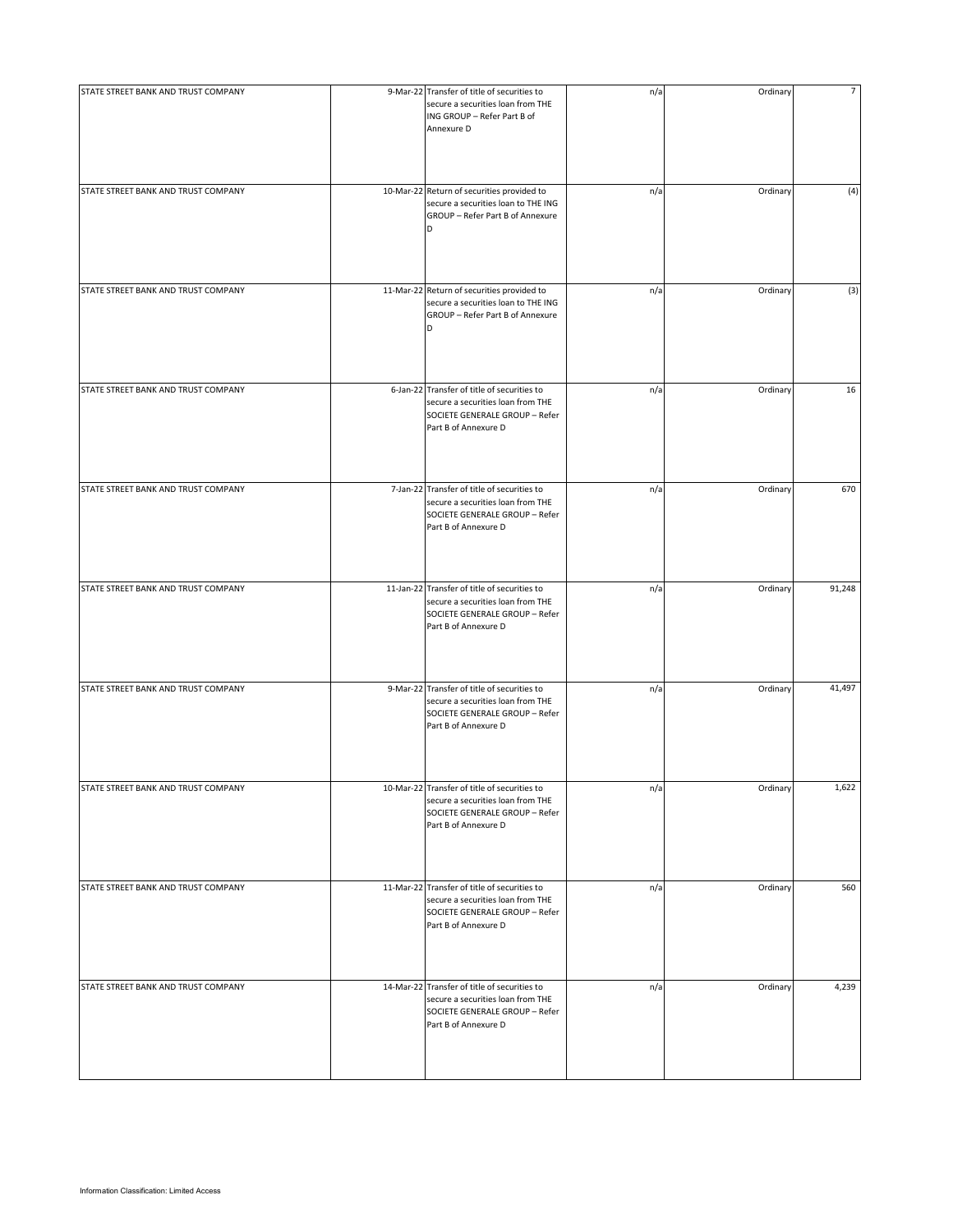| STATE STREET BANK AND TRUST COMPANY | 15-Mar-22 Transfer of title of securities to<br>secure a securities loan from THE<br>SOCIETE GENERALE GROUP - Refer<br>Part B of Annexure D | n/a | Ordinary | 17,225         |
|-------------------------------------|---------------------------------------------------------------------------------------------------------------------------------------------|-----|----------|----------------|
| STATE STREET BANK AND TRUST COMPANY | 16-Mar-22 Return of securities provided to<br>secure a securities loan to THE<br>SOCIETE GENERALE GROUP - Refer<br>Part B of Annexure D     | n/a | Ordinary | (5,795)        |
| STATE STREET BANK AND TRUST COMPANY | 17-Mar-22 Return of securities provided to<br>secure a securities loan to THE<br>SOCIETE GENERALE GROUP - Refer<br>Part B of Annexure D     | n/a | Ordinary | (3, 591)       |
| STATE STREET BANK AND TRUST COMPANY | 21-Mar-22 Return of securities provided to<br>secure a securities loan to THE<br>SOCIETE GENERALE GROUP - Refer<br>Part B of Annexure D     | n/a | Ordinary | (142, 399)     |
| STATE STREET BANK AND TRUST COMPANY | 30-Mar-22 Transfer of title of securities to<br>secure a securities loan from THE<br>SOCIETE GENERALE GROUP - Refer<br>Part B of Annexure D | n/a | Ordinary | 59,056         |
| STATE STREET BANK AND TRUST COMPANY | 31-Mar-22 Return of securities provided to<br>secure a securities loan to THE<br>SOCIETE GENERALE GROUP - Refer<br>Part B of Annexure D     | n/a | Ordinary | (46, 522)      |
| STATE STREET BANK AND TRUST COMPANY | 1-Apr-22 Return of securities provided to<br>secure a securities loan to THE<br>SOCIETE GENERALE GROUP - Refer<br>Part B of Annexure D      | n/a | Ordinary | (2,738)        |
| STATE STREET BANK AND TRUST COMPANY | 4-Apr-22 Return of securities provided to<br>secure a securities loan to THE<br>SOCIETE GENERALE GROUP - Refer<br>Part B of Annexure D      | n/a | Ordinary | (15, 226)      |
| STATE STREET BANK AND TRUST COMPANY | 20-Jan-22 Transfer of title of securities to<br>secure a securities loan from THE<br>UBS GROUP - Refer Part B of<br>Annexure D              | n/a | Ordinary | $\overline{7}$ |
| STATE STREET BANK AND TRUST COMPANY | 21-Jan-22 Return of securities provided to<br>secure a securities loan to THE UBS<br>GROUP - Refer Part B of Annexure<br>D                  | n/a | Ordinary | (2)            |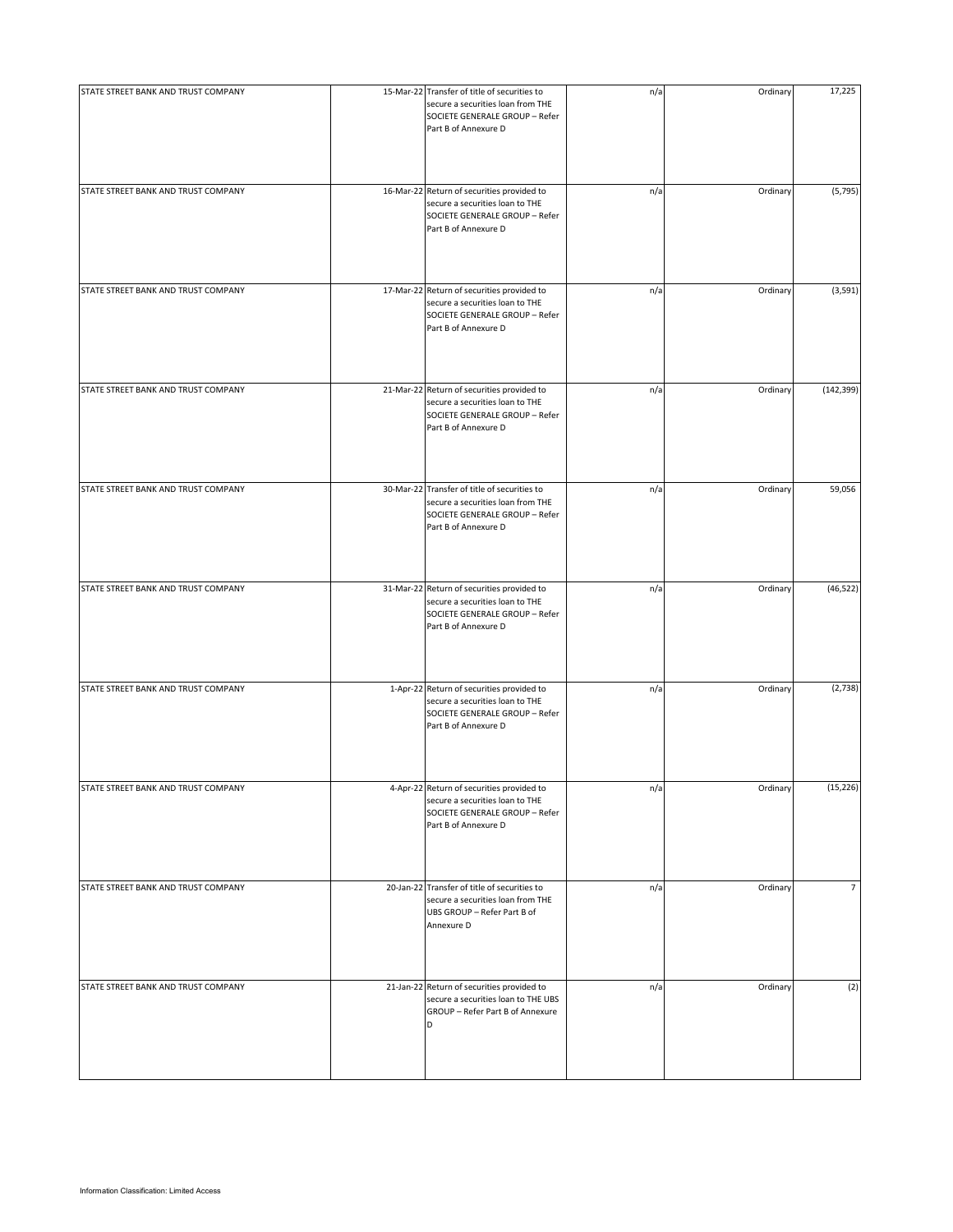| STATE STREET BANK AND TRUST COMPANY | 24-Jan-22 Transfer of title of securities to<br>secure a securities loan from THE<br>UBS GROUP - Refer Part B of<br>Annexure D              | n/a | Ordinary | 10        |
|-------------------------------------|---------------------------------------------------------------------------------------------------------------------------------------------|-----|----------|-----------|
| STATE STREET BANK AND TRUST COMPANY | 2-May-22 Transfer of title of securities to<br>secure a securities loan from THE<br>UBS GROUP - Refer Part B of<br>Annexure D               | n/a | Ordinary | 9         |
| STATE STREET BANK AND TRUST COMPANY | 5-May-22 Return of securities provided to<br>secure a securities loan to THE UBS<br>GROUP - Refer Part B of Annexure<br>D                   | n/a | Ordinary | (24)      |
| STATE STREET BANK AND TRUST COMPANY | 9-Mar-22 Transfer of title of securities to<br>secure a securities loan from THE<br>ING GROUP - Refer Part B of<br>Annexure D               | n/a | Ordinary | 115       |
| STATE STREET BANK AND TRUST COMPANY | 10-Mar-22 Return of securities provided to<br>secure a securities loan to THE ING<br>GROUP - Refer Part B of Annexure<br>D                  | n/a | Ordinary | (80)      |
| STATE STREET BANK AND TRUST COMPANY | 11-Mar-22 Return of securities provided to<br>secure a securities loan to THE ING<br>GROUP - Refer Part B of Annexure<br>D                  | n/a | Ordinary | (35)      |
| STATE STREET BANK AND TRUST COMPANY | 11-Jan-22 Transfer of title of securities to<br>secure a securities loan from THE<br>SOCIETE GENERALE GROUP - Refer<br>Part B of Annexure D | n/a | Ordinary | 71,519    |
| STATE STREET BANK AND TRUST COMPANY | 9-Mar-22 Return of securities provided to<br>secure a securities loan to THE<br>SOCIETE GENERALE GROUP - Refer<br>Part B of Annexure D      | n/a | Ordinary | (40, 111) |
| STATE STREET BANK AND TRUST COMPANY | 10-Mar-22 Transfer of title of securities to<br>secure a securities loan from THE<br>SOCIETE GENERALE GROUP - Refer<br>Part B of Annexure D | n/a | Ordinary | 1,160     |
| STATE STREET BANK AND TRUST COMPANY | 11-Mar-22 Return of securities provided to<br>secure a securities loan to THE<br>SOCIETE GENERALE GROUP - Refer<br>Part B of Annexure D     | n/a | Ordinary | (440)     |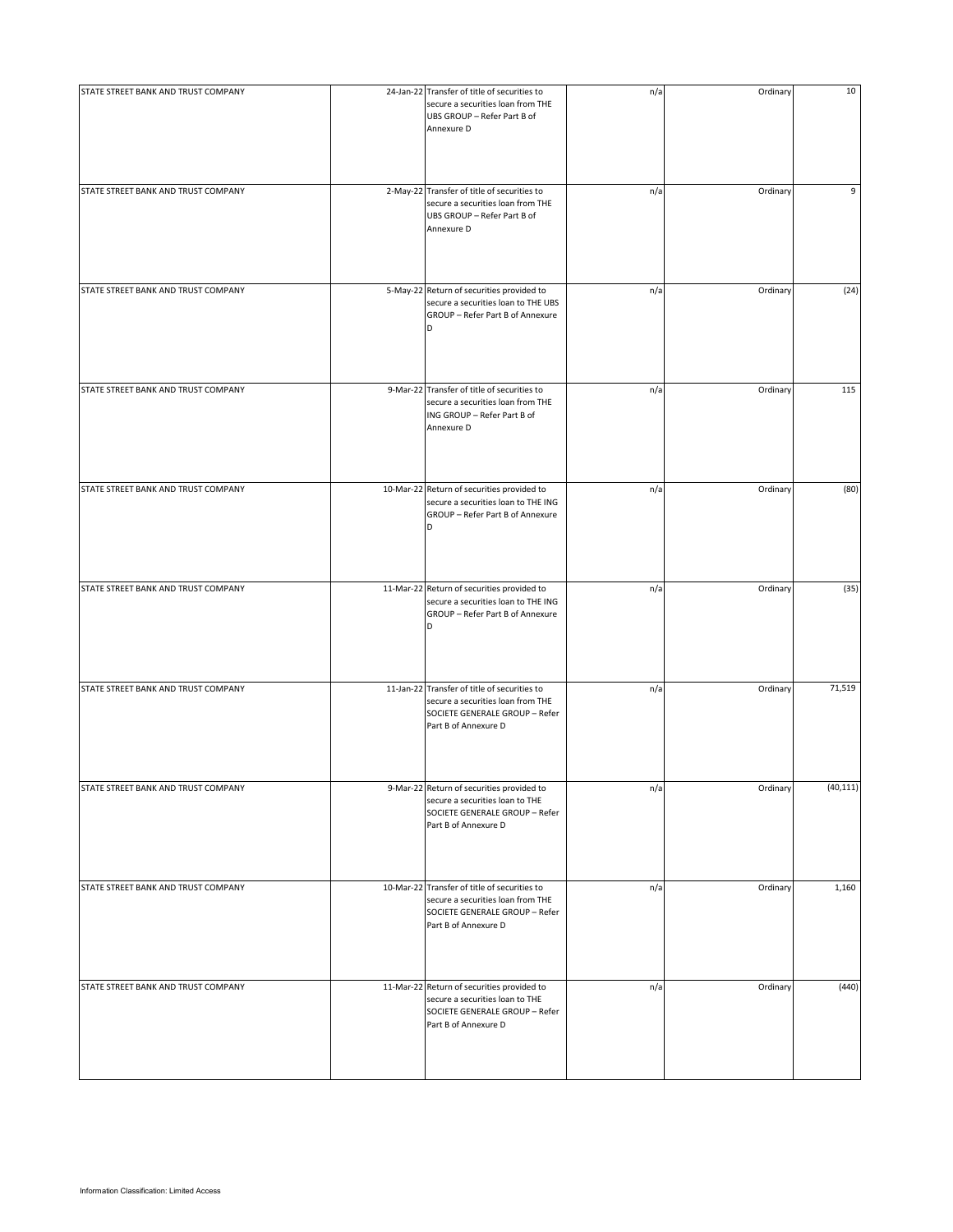| STATE STREET BANK AND TRUST COMPANY | 14-Mar-22 Transfer of title of securities to<br>secure a securities loan from THE<br>SOCIETE GENERALE GROUP - Refer<br>Part B of Annexure D | n/a | Ordinary | 1,158      |
|-------------------------------------|---------------------------------------------------------------------------------------------------------------------------------------------|-----|----------|------------|
| STATE STREET BANK AND TRUST COMPANY | 15-Mar-22 Transfer of title of securities to<br>secure a securities loan from THE<br>SOCIETE GENERALE GROUP - Refer<br>Part B of Annexure D | n/a | Ordinary | 7,489      |
| STATE STREET BANK AND TRUST COMPANY | 16-Mar-22 Return of securities provided to<br>secure a securities loan to THE<br>SOCIETE GENERALE GROUP - Refer<br>Part B of Annexure D     | n/a | Ordinary | (1, 176)   |
| STATE STREET BANK AND TRUST COMPANY | 17-Mar-22 Transfer of title of securities to<br>secure a securities loan from THE<br>SOCIETE GENERALE GROUP - Refer<br>Part B of Annexure D | n/a | Ordinary | 833        |
| STATE STREET BANK AND TRUST COMPANY | 21-Mar-22 Return of securities provided to<br>secure a securities loan to THE<br>SOCIETE GENERALE GROUP - Refer<br>Part B of Annexure D     | n/a | Ordinary | (36,969)   |
| STATE STREET BANK AND TRUST COMPANY | 30-Mar-22 Transfer of title of securities to<br>secure a securities loan from THE<br>SOCIETE GENERALE GROUP - Refer<br>Part B of Annexure D | n/a | Ordinary | 145,847    |
| STATE STREET BANK AND TRUST COMPANY | 31-Mar-22 Return of securities provided to<br>secure a securities loan to THE<br>SOCIETE GENERALE GROUP - Refer<br>Part B of Annexure D     | n/a | Ordinary | (108, 615) |
| STATE STREET BANK AND TRUST COMPANY | 1-Apr-22 Return of securities provided to<br>secure a securities loan to THE<br>SOCIETE GENERALE GROUP - Refer<br>Part B of Annexure D      | n/a | Ordinary | (40, 695)  |
| STATE STREET BANK AND TRUST COMPANY | 9-Mar-22 Transfer of title of securities to<br>secure a securities loan from THE<br>ING GROUP - Refer Part B of<br>Annexure D               | n/a | Ordinary | 114        |
| STATE STREET BANK AND TRUST COMPANY | 10-Mar-22 Return of securities provided to<br>secure a securities loan to THE ING<br>GROUP - Refer Part B of Annexure<br>D                  | n/a | Ordinary | (73)       |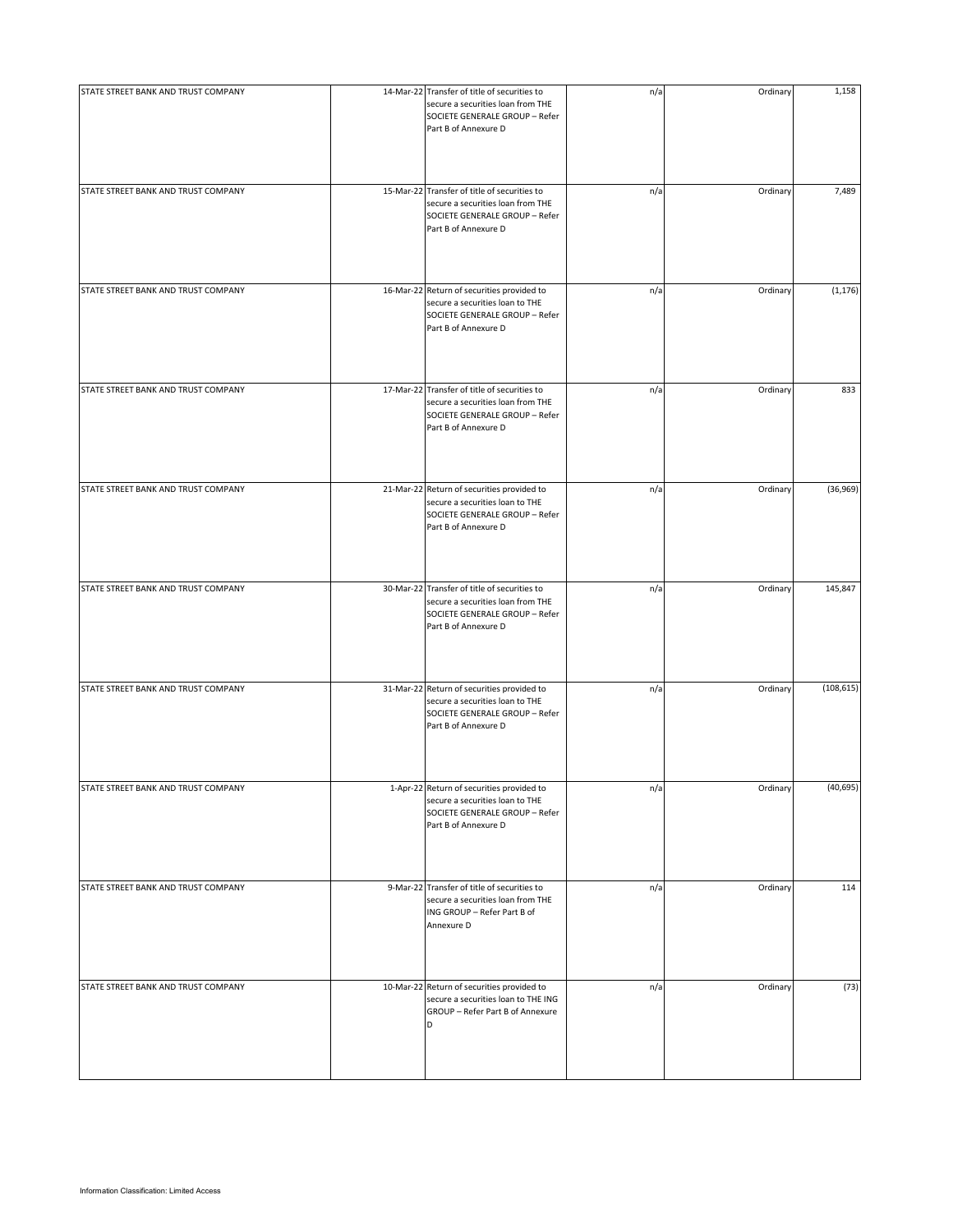| STATE STREET BANK AND TRUST COMPANY | 11-Mar-22 Return of securities provided to<br>secure a securities loan to THE ING<br>GROUP - Refer Part B of Annexure<br>D                  | n/a | Ordinary | (41)     |
|-------------------------------------|---------------------------------------------------------------------------------------------------------------------------------------------|-----|----------|----------|
| STATE STREET BANK AND TRUST COMPANY | 6-Jan-22 Transfer of title of securities to<br>secure a securities loan from THE<br>SOCIETE GENERALE GROUP - Refer<br>Part B of Annexure D  | n/a | Ordinary | 365      |
| STATE STREET BANK AND TRUST COMPANY | 7-Jan-22 Transfer of title of securities to<br>secure a securities loan from THE<br>SOCIETE GENERALE GROUP - Refer<br>Part B of Annexure D  | n/a | Ordinary | 10,555   |
| STATE STREET BANK AND TRUST COMPANY | 10-Jan-22 Return of securities provided to<br>secure a securities loan to THE<br>SOCIETE GENERALE GROUP - Refer<br>Part B of Annexure D     | n/a | Ordinary | (6, 157) |
| STATE STREET BANK AND TRUST COMPANY | 11-Jan-22 Return of securities provided to<br>secure a securities loan to THE<br>SOCIETE GENERALE GROUP - Refer<br>Part B of Annexure D     | n/a | Ordinary | (2,041)  |
| STATE STREET BANK AND TRUST COMPANY | 12-Jan-22 Transfer of title of securities to<br>secure a securities loan from THE<br>SOCIETE GENERALE GROUP - Refer<br>Part B of Annexure D | n/a | Ordinary | 2,096    |
| STATE STREET BANK AND TRUST COMPANY | 13-Jan-22 Return of securities provided to<br>secure a securities loan to THE<br>SOCIETE GENERALE GROUP - Refer<br>Part B of Annexure D     | n/a | Ordinary | (20)     |
| STATE STREET BANK AND TRUST COMPANY | 14-Jan-22 Transfer of title of securities to<br>secure a securities loan from THE<br>SOCIETE GENERALE GROUP - Refer<br>Part B of Annexure D | n/a | Ordinary | 44       |
| STATE STREET BANK AND TRUST COMPANY | 17-Jan-22 Transfer of title of securities to<br>secure a securities loan from THE<br>SOCIETE GENERALE GROUP - Refer<br>Part B of Annexure D | n/a | Ordinary | 429      |
| STATE STREET BANK AND TRUST COMPANY | 18-Jan-22 Return of securities provided to<br>secure a securities loan to THE<br>SOCIETE GENERALE GROUP - Refer<br>Part B of Annexure D     | n/a | Ordinary | (61)     |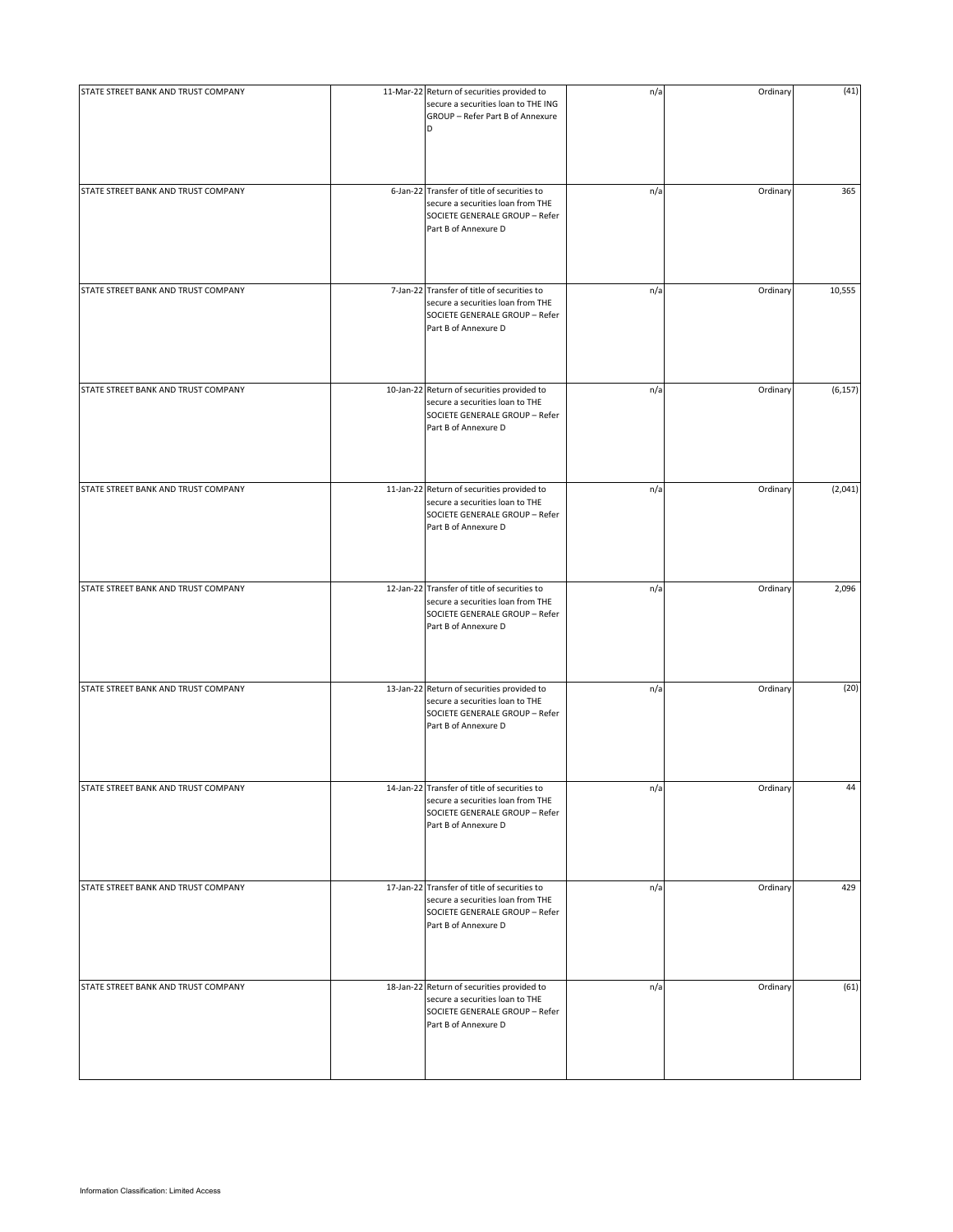| STATE STREET BANK AND TRUST COMPANY | 19-Jan-22 Return of securities provided to<br>secure a securities loan to THE<br>SOCIETE GENERALE GROUP - Refer<br>Part B of Annexure D     | n/a | Ordinary | (78)           |
|-------------------------------------|---------------------------------------------------------------------------------------------------------------------------------------------|-----|----------|----------------|
| STATE STREET BANK AND TRUST COMPANY | 20-Jan-22 Transfer of title of securities to<br>secure a securities loan from THE<br>SOCIETE GENERALE GROUP - Refer<br>Part B of Annexure D | n/a | Ordinary | 44             |
| STATE STREET BANK AND TRUST COMPANY | 21-Jan-22 Return of securities provided to<br>secure a securities loan to THE<br>SOCIETE GENERALE GROUP - Refer<br>Part B of Annexure D     | n/a | Ordinary | (57)           |
| STATE STREET BANK AND TRUST COMPANY | 24-Jan-22 Transfer of title of securities to<br>secure a securities loan from THE<br>SOCIETE GENERALE GROUP - Refer<br>Part B of Annexure D | n/a | Ordinary | $\overline{7}$ |
| STATE STREET BANK AND TRUST COMPANY | 25-Jan-22 Return of securities provided to<br>secure a securities loan to THE<br>SOCIETE GENERALE GROUP - Refer<br>Part B of Annexure D     | n/a | Ordinary | (52)           |
| STATE STREET BANK AND TRUST COMPANY | 26-Jan-22 Transfer of title of securities to<br>secure a securities loan from THE<br>SOCIETE GENERALE GROUP - Refer<br>Part B of Annexure D | n/a | Ordinary | 48             |
| STATE STREET BANK AND TRUST COMPANY | 27-Jan-22 Return of securities provided to<br>secure a securities loan to THE<br>SOCIETE GENERALE GROUP - Refer<br>Part B of Annexure D     | n/a | Ordinary | (56)           |
| STATE STREET BANK AND TRUST COMPANY | 28-Jan-22 Transfer of title of securities to<br>secure a securities loan from THE<br>SOCIETE GENERALE GROUP - Refer<br>Part B of Annexure D | n/a | Ordinary | 111            |
| STATE STREET BANK AND TRUST COMPANY | 31-Jan-22 Transfer of title of securities to<br>secure a securities loan from THE<br>SOCIETE GENERALE GROUP - Refer<br>Part B of Annexure D | n/a | Ordinary | 10             |
| STATE STREET BANK AND TRUST COMPANY | 1-Feb-22 Return of securities provided to<br>secure a securities loan to THE<br>SOCIETE GENERALE GROUP - Refer<br>Part B of Annexure D      | n/a | Ordinary | (30)           |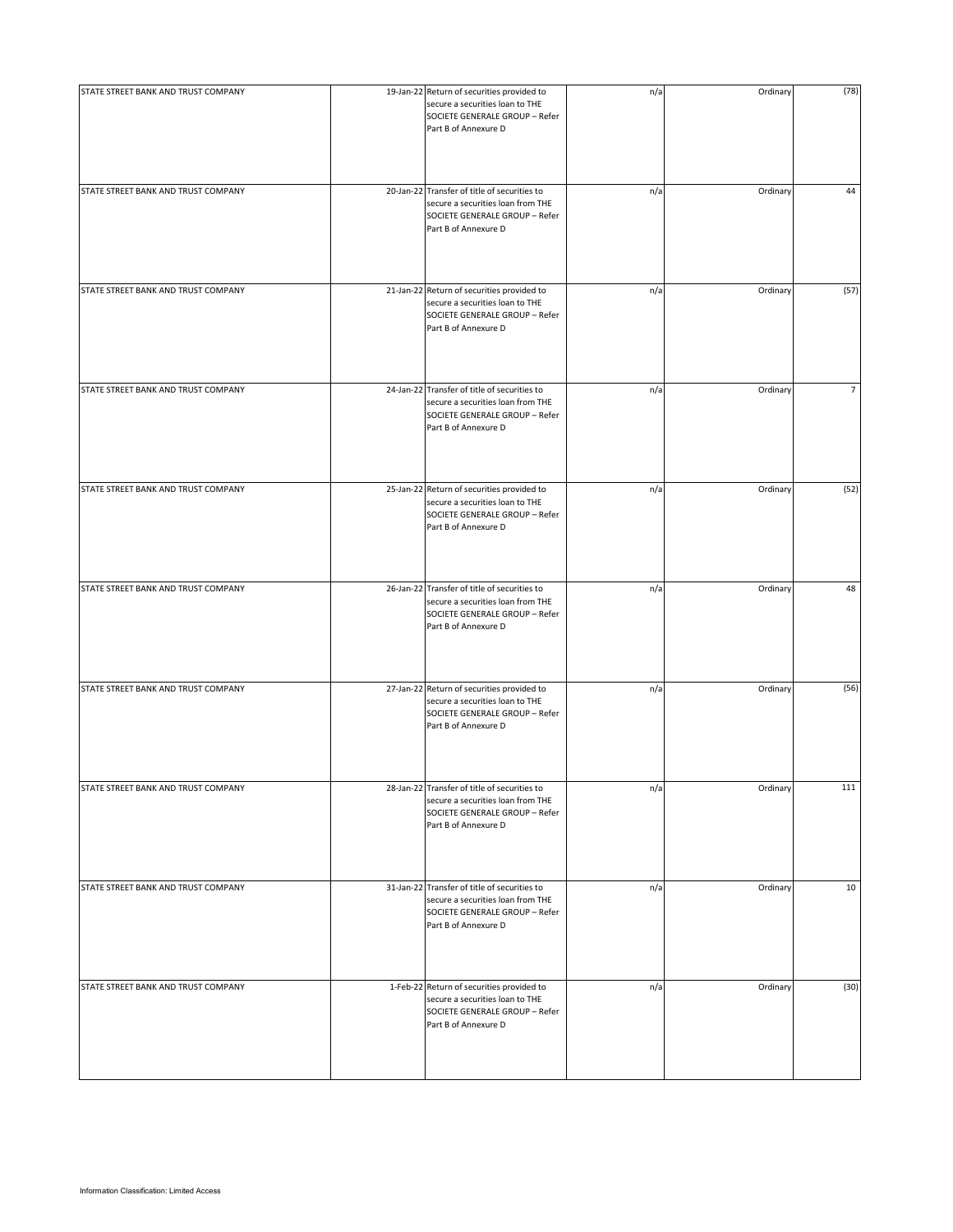| STATE STREET BANK AND TRUST COMPANY | 9-Mar-22 Transfer of title of securities to<br>secure a securities loan from THE<br>SOCIETE GENERALE GROUP - Refer<br>Part B of Annexure D  | n/a | Ordinary | 9,202    |
|-------------------------------------|---------------------------------------------------------------------------------------------------------------------------------------------|-----|----------|----------|
| STATE STREET BANK AND TRUST COMPANY | 10-Mar-22 Transfer of title of securities to<br>secure a securities loan from THE<br>SOCIETE GENERALE GROUP - Refer<br>Part B of Annexure D | n/a | Ordinary | 1,314    |
| STATE STREET BANK AND TRUST COMPANY | 11-Mar-22 Return of securities provided to<br>secure a securities loan to THE<br>SOCIETE GENERALE GROUP - Refer<br>Part B of Annexure D     | n/a | Ordinary | (702)    |
| STATE STREET BANK AND TRUST COMPANY | 14-Mar-22 Transfer of title of securities to<br>secure a securities loan from THE<br>SOCIETE GENERALE GROUP - Refer<br>Part B of Annexure D | n/a | Ordinary | 334      |
| STATE STREET BANK AND TRUST COMPANY | 15-Mar-22 Transfer of title of securities to<br>secure a securities loan from THE<br>SOCIETE GENERALE GROUP - Refer<br>Part B of Annexure D | n/a | Ordinary | 2,526    |
| STATE STREET BANK AND TRUST COMPANY | 16-Mar-22 Return of securities provided to<br>secure a securities loan to THE<br>SOCIETE GENERALE GROUP - Refer<br>Part B of Annexure D     | n/a | Ordinary | (6,072)  |
| STATE STREET BANK AND TRUST COMPANY | 17-Mar-22 Transfer of title of securities to<br>secure a securities loan from THE<br>SOCIETE GENERALE GROUP - Refer<br>Part B of Annexure D | n/a | Ordinary | 336      |
| STATE STREET BANK AND TRUST COMPANY | 21-Mar-22 Return of securities provided to<br>secure a securities loan to THE<br>SOCIETE GENERALE GROUP - Refer<br>Part B of Annexure D     | n/a | Ordinary | (13,958) |
| STATE STREET BANK AND TRUST COMPANY | 30-Mar-22 Transfer of title of securities to<br>secure a securities loan from THE<br>SOCIETE GENERALE GROUP - Refer<br>Part B of Annexure D | n/a | Ordinary | 1,887    |
| STATE STREET BANK AND TRUST COMPANY | 31-Mar-22 Return of securities provided to<br>secure a securities loan to THE<br>SOCIETE GENERALE GROUP - Refer<br>Part B of Annexure D     | n/a | Ordinary | (1, 517) |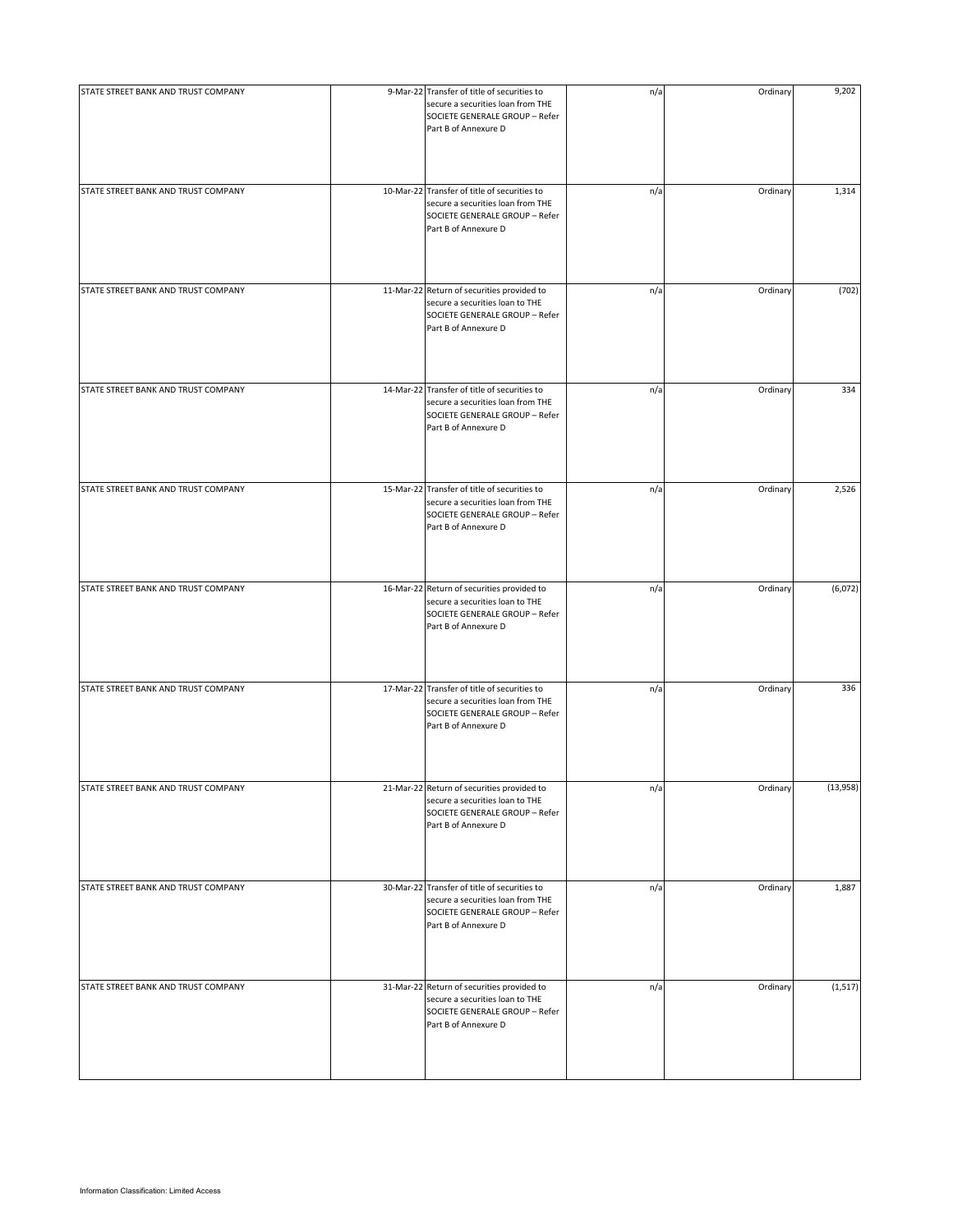| STATE STREET BANK AND TRUST COMPANY | 1-Apr-22 Transfer of title of securities to<br>secure a securities loan from THE<br>SOCIETE GENERALE GROUP - Refer<br>Part B of Annexure D | n/a | Ordinary | 52,142    |
|-------------------------------------|--------------------------------------------------------------------------------------------------------------------------------------------|-----|----------|-----------|
| STATE STREET BANK AND TRUST COMPANY | 4-Apr-22 Return of securities provided to<br>secure a securities loan to THE<br>SOCIETE GENERALE GROUP - Refer<br>Part B of Annexure D     | n/a | Ordinary | (52, 731) |
| STATE STREET BANK AND TRUST COMPANY | 7-Jan-22 Transfer of title of securities to<br>secure a securities loan from THE<br>UBS GROUP - Refer Part B of<br>Annexure D              | n/a | Ordinary | 177       |
| STATE STREET BANK AND TRUST COMPANY | 20-Jan-22 Transfer of title of securities to<br>secure a securities loan from THE<br>UBS GROUP - Refer Part B of<br>Annexure D             | n/a | Ordinary | 156       |
| STATE STREET BANK AND TRUST COMPANY | 21-Jan-22 Return of securities provided to<br>secure a securities loan to THE UBS<br>GROUP - Refer Part B of Annexure<br>D                 | n/a | Ordinary | (28)      |
| STATE STREET BANK AND TRUST COMPANY | 24-Jan-22 Return of securities provided to<br>secure a securities loan to THE UBS<br>GROUP - Refer Part B of Annexure<br>D                 | n/a | Ordinary | (62)      |
| STATE STREET BANK AND TRUST COMPANY | 3-Feb-22 Transfer of title of securities to<br>secure a securities loan from THE<br>UBS GROUP - Refer Part B of<br>Annexure D              | n/a | Ordinary | 37        |
| STATE STREET BANK AND TRUST COMPANY | 4-Feb-22 Return of securities provided to<br>secure a securities loan to THE UBS<br>GROUP - Refer Part B of Annexure<br>D                  | n/a | Ordinary | (1)       |
| STATE STREET BANK AND TRUST COMPANY | 2-May-22 Transfer of title of securities to<br>secure a securities loan from THE<br>UBS GROUP - Refer Part B of<br>Annexure D              | n/a | Ordinary | 155       |
| STATE STREET BANK AND TRUST COMPANY | 3-May-22 Transfer of title of securities to<br>secure a securities loan from THE<br>UBS GROUP - Refer Part B of<br>Annexure D              | n/a | Ordinary | 10        |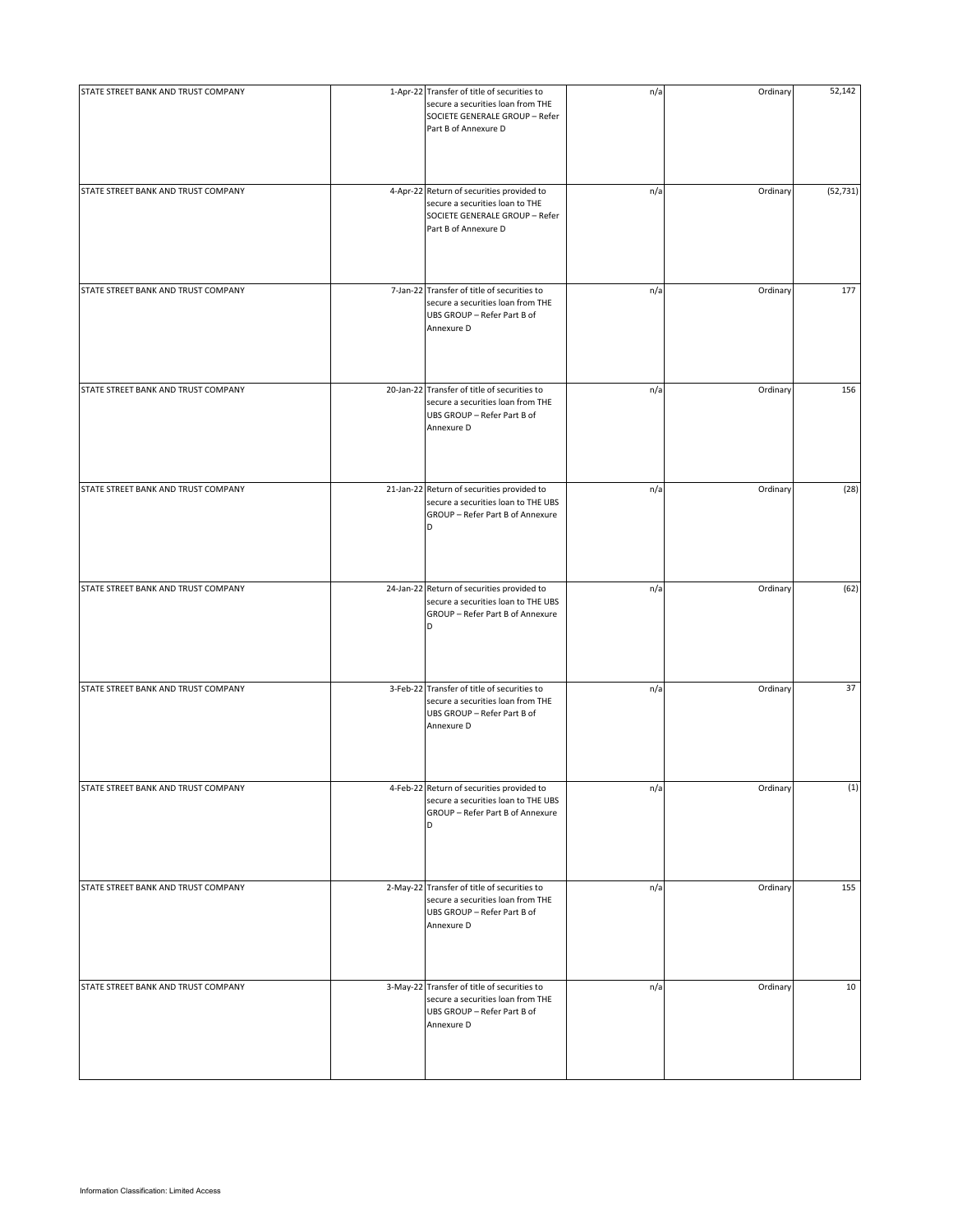| STATE STREET BANK AND TRUST COMPANY | 4-May-22 Return of securities provided to<br>secure a securities loan to THE UBS<br>GROUP - Refer Part B of Annexure<br>D            | n/a | Ordinary | (23)         |
|-------------------------------------|--------------------------------------------------------------------------------------------------------------------------------------|-----|----------|--------------|
| STATE STREET BANK AND TRUST COMPANY | 5-May-22 Return of securities provided to<br>secure a securities loan to THE UBS<br>GROUP - Refer Part B of Annexure<br>D            | n/a | Ordinary | (420)        |
| STATE STREET BANK AND TRUST COMPANY | 9-Mar-22 Transfer of title of securities to<br>secure a securities loan from THE<br>ING GROUP - Refer Part B of<br>Annexure D        | n/a | Ordinary | 8            |
| STATE STREET BANK AND TRUST COMPANY | 10-Mar-22 Return of securities provided to<br>secure a securities loan to THE ING<br>GROUP - Refer Part B of Annexure<br>D           | n/a | Ordinary | (4)          |
| STATE STREET BANK AND TRUST COMPANY | 11-Mar-22 Return of securities provided to<br>secure a securities loan to THE ING<br>GROUP - Refer Part B of Annexure<br>D           | n/a | Ordinary | (3)          |
| STATE STREET BANK AND TRUST COMPANY | 11-Feb-22 Transfer of title of securities to<br>secure a securities loan from THE<br>MACQUARIE GROUP - Refer Part B<br>of Annexure D | n/a | Ordinary | 5,940        |
| STATE STREET BANK AND TRUST COMPANY | 14-Feb-22 Transfer of title of securities to<br>secure a securities loan from THE<br>MACQUARIE GROUP - Refer Part B<br>of Annexure D | n/a | Ordinary | $\mathbf{1}$ |
| STATE STREET BANK AND TRUST COMPANY | 15-Feb-22 Transfer of title of securities to<br>secure a securities loan from THE<br>MACQUARIE GROUP - Refer Part B<br>of Annexure D | n/a | Ordinary | 13           |
| STATE STREET BANK AND TRUST COMPANY | 16-Feb-22 Return of securities provided to<br>secure a securities loan to THE<br>MACQUARIE GROUP - Refer Part B<br>of Annexure D     | n/a | Ordinary | (23)         |
| STATE STREET BANK AND TRUST COMPANY | 17-Feb-22 Transfer of title of securities to<br>secure a securities loan from THE<br>MACQUARIE GROUP - Refer Part B<br>of Annexure D | n/a | Ordinary | 56           |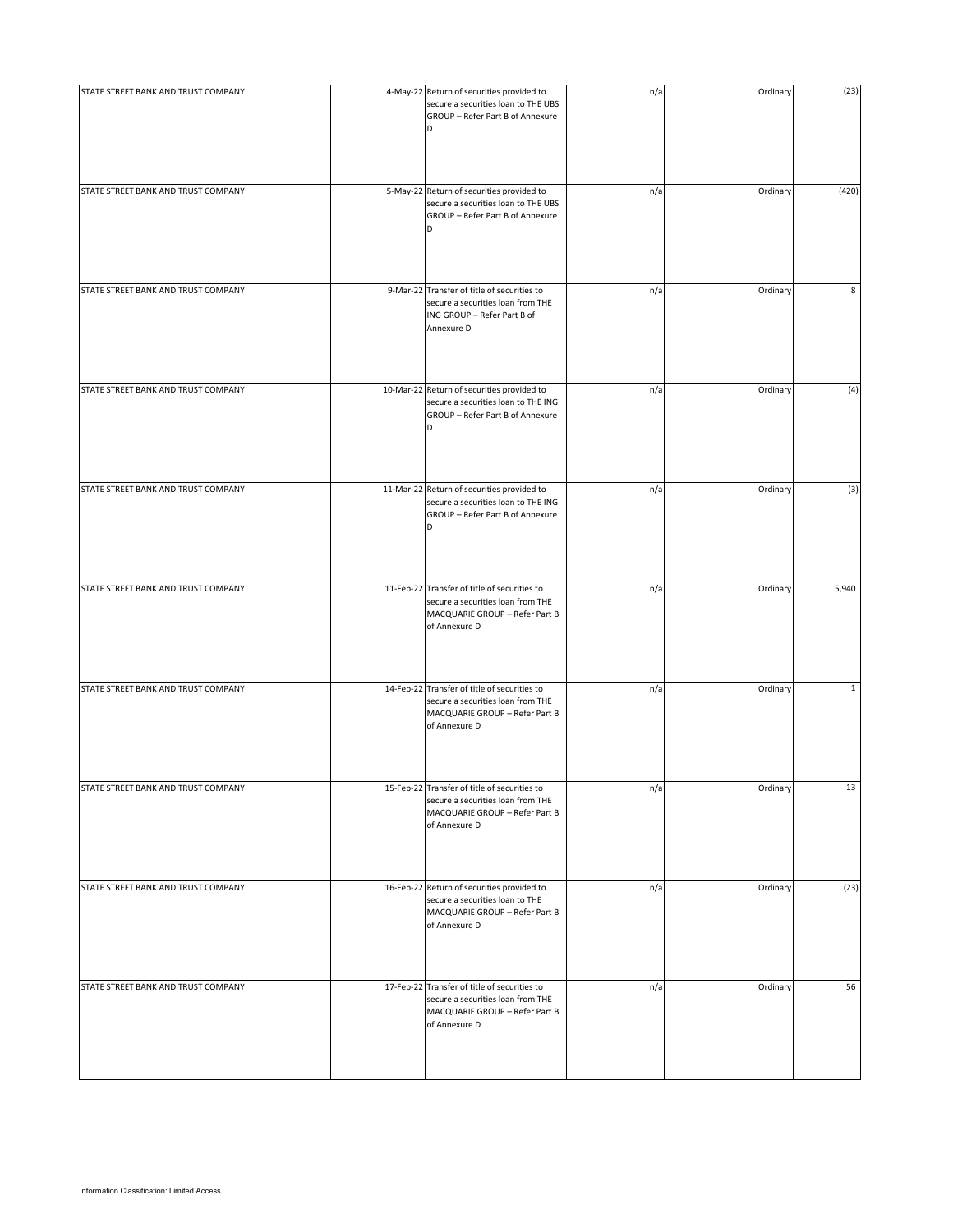| STATE STREET BANK AND TRUST COMPANY | 18-Feb-22 Return of securities provided to<br>secure a securities loan to THE<br>MACQUARIE GROUP - Refer Part B<br>of Annexure D            | n/a | Ordinary | (5,987) |
|-------------------------------------|---------------------------------------------------------------------------------------------------------------------------------------------|-----|----------|---------|
| STATE STREET BANK AND TRUST COMPANY | 6-Jan-22 Transfer of title of securities to<br>secure a securities loan from THE<br>SOCIETE GENERALE GROUP - Refer<br>Part B of Annexure D  | n/a | Ordinary | 217     |
| STATE STREET BANK AND TRUST COMPANY | 7-Jan-22 Transfer of title of securities to<br>secure a securities loan from THE<br>SOCIETE GENERALE GROUP - Refer<br>Part B of Annexure D  | n/a | Ordinary | 6,458   |
| STATE STREET BANK AND TRUST COMPANY | 11-Jan-22 Transfer of title of securities to<br>secure a securities loan from THE<br>SOCIETE GENERALE GROUP - Refer<br>Part B of Annexure D | n/a | Ordinary | 21,034  |
| STATE STREET BANK AND TRUST COMPANY | 9-Mar-22 Transfer of title of securities to<br>secure a securities loan from THE<br>SOCIETE GENERALE GROUP - Refer<br>Part B of Annexure D  | n/a | Ordinary | 11,317  |
| STATE STREET BANK AND TRUST COMPANY | 10-Mar-22 Return of securities provided to<br>secure a securities loan to THE<br>SOCIETE GENERALE GROUP - Refer<br>Part B of Annexure D     | n/a | Ordinary | (3)     |
| STATE STREET BANK AND TRUST COMPANY | 11-Mar-22 Transfer of title of securities to<br>secure a securities loan from THE<br>SOCIETE GENERALE GROUP - Refer<br>Part B of Annexure D | n/a | Ordinary | 329     |
| STATE STREET BANK AND TRUST COMPANY | 14-Mar-22 Transfer of title of securities to<br>secure a securities loan from THE<br>SOCIETE GENERALE GROUP - Refer<br>Part B of Annexure D | n/a | Ordinary | 459     |
| STATE STREET BANK AND TRUST COMPANY | 15-Mar-22 Transfer of title of securities to<br>secure a securities loan from THE<br>SOCIETE GENERALE GROUP - Refer<br>Part B of Annexure D | n/a | Ordinary | 4,949   |
| STATE STREET BANK AND TRUST COMPANY | 16-Mar-22 Return of securities provided to<br>secure a securities loan to THE<br>SOCIETE GENERALE GROUP - Refer<br>Part B of Annexure D     | n/a | Ordinary | (1,276) |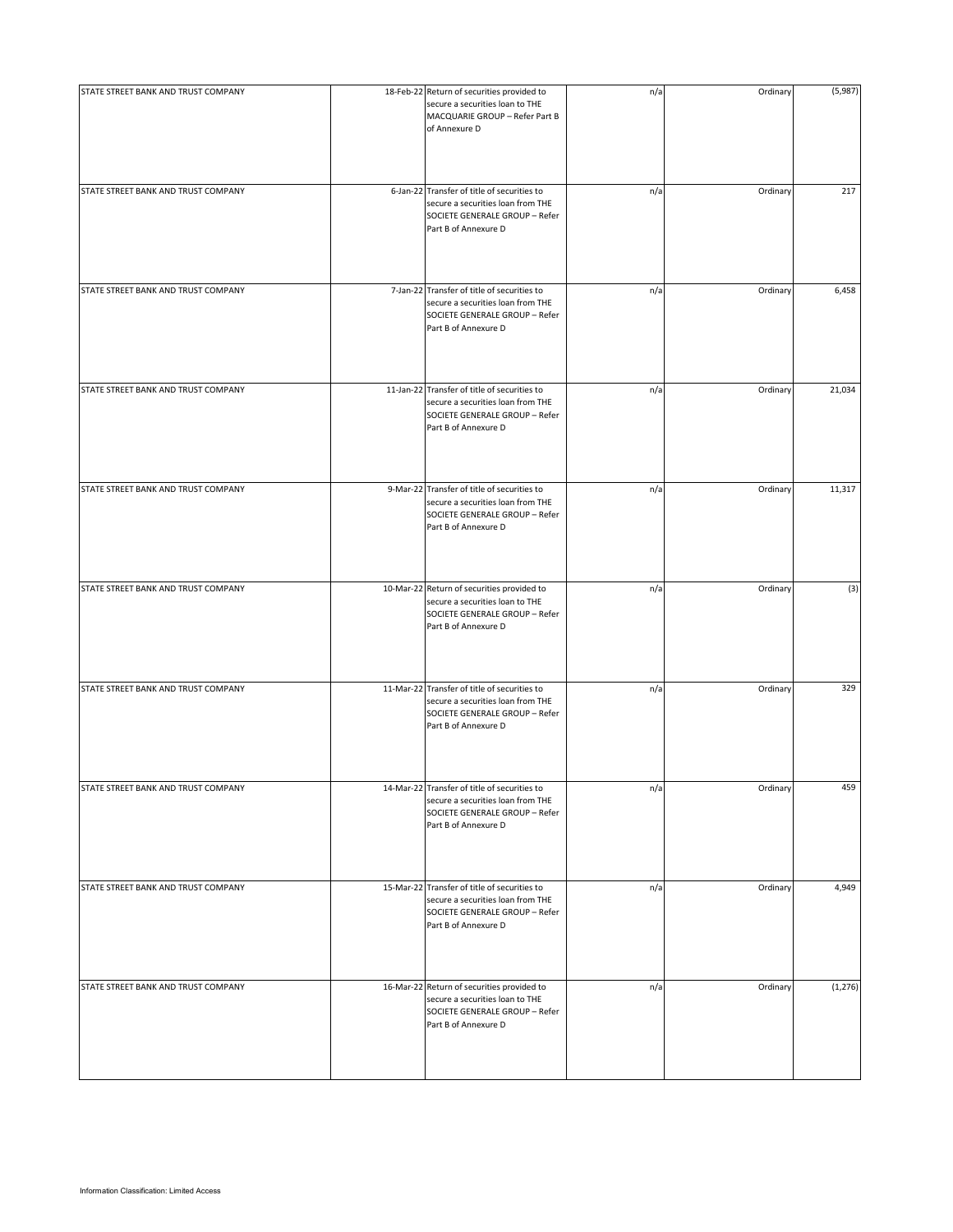| STATE STREET BANK AND TRUST COMPANY | 17-Mar-22 Return of securities provided to<br>secure a securities loan to THE<br>SOCIETE GENERALE GROUP - Refer<br>Part B of Annexure D     | n/a | Ordinary | (517)     |
|-------------------------------------|---------------------------------------------------------------------------------------------------------------------------------------------|-----|----------|-----------|
| STATE STREET BANK AND TRUST COMPANY | 21-Mar-22 Return of securities provided to<br>secure a securities loan to THE<br>SOCIETE GENERALE GROUP - Refer<br>Part B of Annexure D     | n/a | Ordinary | (42, 696) |
| STATE STREET BANK AND TRUST COMPANY | 30-Mar-22 Transfer of title of securities to<br>secure a securities loan from THE<br>SOCIETE GENERALE GROUP - Refer<br>Part B of Annexure D | n/a | Ordinary | 15,071    |
| STATE STREET BANK AND TRUST COMPANY | 31-Mar-22 Return of securities provided to<br>secure a securities loan to THE<br>SOCIETE GENERALE GROUP - Refer<br>Part B of Annexure D     | n/a | Ordinary | (11, 914) |
| STATE STREET BANK AND TRUST COMPANY | 1-Apr-22 Transfer of title of securities to<br>secure a securities loan from THE<br>SOCIETE GENERALE GROUP - Refer<br>Part B of Annexure D  | n/a | Ordinary | 22,161    |
| STATE STREET BANK AND TRUST COMPANY | 4-Apr-22 Return of securities provided to<br>secure a securities loan to THE<br>SOCIETE GENERALE GROUP - Refer<br>Part B of Annexure D      | n/a | Ordinary | (26, 811) |
| STATE STREET BANK AND TRUST COMPANY | 20-Jan-22 Transfer of title of securities to<br>secure a securities loan from THE<br>UBS GROUP - Refer Part B of<br>Annexure D              | n/a | Ordinary | 28        |
| STATE STREET BANK AND TRUST COMPANY | 21-Jan-22 Return of securities provided to<br>secure a securities loan to THE UBS<br>GROUP - Refer Part B of Annexure<br>D                  | n/a | Ordinary | (2)       |
| STATE STREET BANK AND TRUST COMPANY | 24-Jan-22 Transfer of title of securities to<br>secure a securities loan from THE<br>UBS GROUP - Refer Part B of<br>Annexure D              | n/a | Ordinary | 18        |
| STATE STREET BANK AND TRUST COMPANY | 2-May-22 Transfer of title of securities to<br>secure a securities loan from THE<br>UBS GROUP - Refer Part B of<br>Annexure D               | n/a | Ordinary | 5         |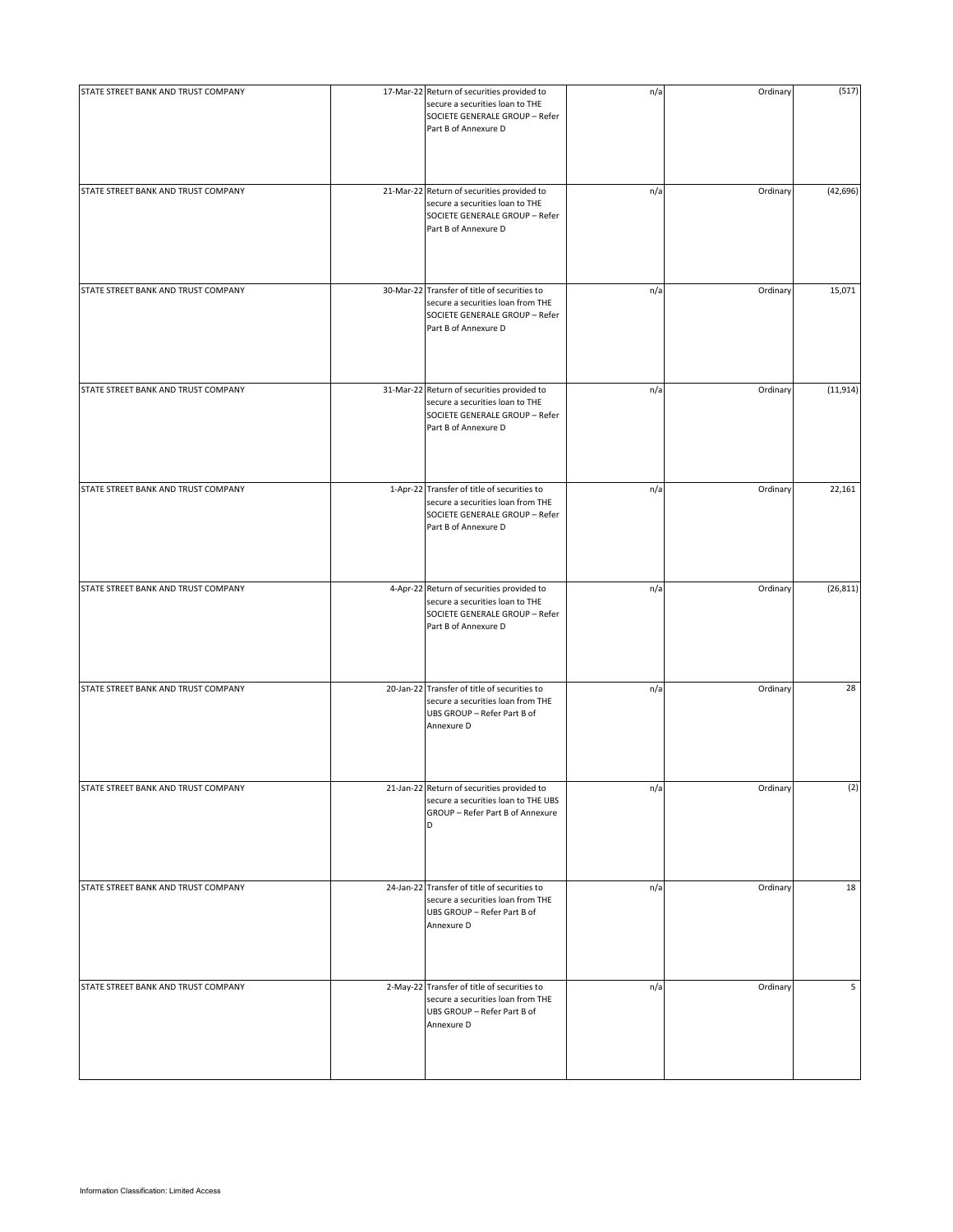| STATE STREET BANK AND TRUST COMPANY | 3-May-22 Transfer of title of securities to<br>secure a securities loan from THE<br>UBS GROUP - Refer Part B of<br>Annexure D               | n/a | Ordinary | 4         |
|-------------------------------------|---------------------------------------------------------------------------------------------------------------------------------------------|-----|----------|-----------|
| STATE STREET BANK AND TRUST COMPANY | 5-May-22 Return of securities provided to<br>secure a securities loan to THE UBS<br>GROUP - Refer Part B of Annexure<br>D                   | n/a | Ordinary | (53)      |
| STATE STREET BANK AND TRUST COMPANY | 21-Jan-22 Transfer of title of securities to<br>secure a securities loan from THE<br>BARCLAYS GROUP - Refer Part B of<br>Annexure D         | n/a | Ordinary | 26,854    |
| STATE STREET BANK AND TRUST COMPANY | 24-Jan-22 Return of securities provided to<br>secure a securities loan to THE<br>BARCLAYS GROUP - Refer Part B of<br>Annexure D             | n/a | Ordinary | (26, 854) |
| STATE STREET BANK AND TRUST COMPANY | 9-Mar-22 Transfer of title of securities to<br>secure a securities loan from THE<br>ING GROUP - Refer Part B of<br>Annexure D               | n/a | Ordinary | 47        |
| STATE STREET BANK AND TRUST COMPANY | 10-Mar-22 Return of securities provided to<br>secure a securities loan to THE ING<br>GROUP - Refer Part B of Annexure<br>D                  | n/a | Ordinary | (28)      |
| STATE STREET BANK AND TRUST COMPANY | 11-Mar-22 Return of securities provided to<br>secure a securities loan to THE ING<br>GROUP - Refer Part B of Annexure<br>D                  | n/a | Ordinary | (19)      |
| STATE STREET BANK AND TRUST COMPANY | 6-Jan-22 Transfer of title of securities to<br>secure a securities loan from THE<br>SOCIETE GENERALE GROUP - Refer<br>Part B of Annexure D  | n/a | Ordinary | 383       |
| STATE STREET BANK AND TRUST COMPANY | 7-Jan-22 Transfer of title of securities to<br>secure a securities loan from THE<br>SOCIETE GENERALE GROUP - Refer<br>Part B of Annexure D  | n/a | Ordinary | 20,881    |
| STATE STREET BANK AND TRUST COMPANY | 11-Jan-22 Transfer of title of securities to<br>secure a securities loan from THE<br>SOCIETE GENERALE GROUP - Refer<br>Part B of Annexure D | n/a | Ordinary | 59,998    |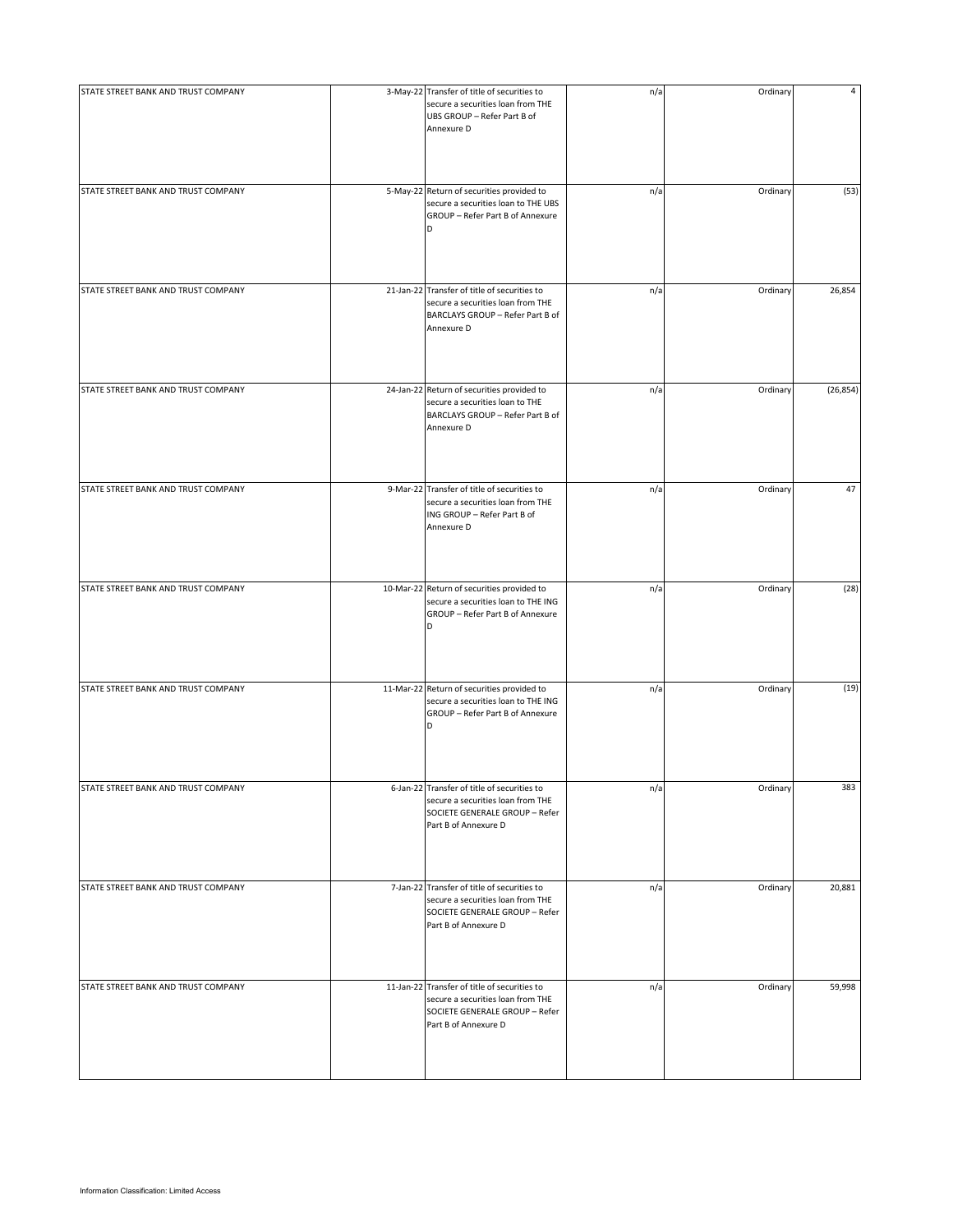| STATE STREET BANK AND TRUST COMPANY | 9-Mar-22 Transfer of title of securities to<br>secure a securities loan from THE<br>SOCIETE GENERALE GROUP - Refer<br>Part B of Annexure D  | n/a | Ordinary | 15,194     |
|-------------------------------------|---------------------------------------------------------------------------------------------------------------------------------------------|-----|----------|------------|
| STATE STREET BANK AND TRUST COMPANY | 10-Mar-22 Transfer of title of securities to<br>secure a securities loan from THE<br>SOCIETE GENERALE GROUP - Refer<br>Part B of Annexure D | n/a | Ordinary | 4,310      |
| STATE STREET BANK AND TRUST COMPANY | 11-Mar-22 Return of securities provided to<br>secure a securities loan to THE<br>SOCIETE GENERALE GROUP - Refer<br>Part B of Annexure D     | n/a | Ordinary | (219)      |
| STATE STREET BANK AND TRUST COMPANY | 14-Mar-22 Return of securities provided to<br>secure a securities loan to THE<br>SOCIETE GENERALE GROUP - Refer<br>Part B of Annexure D     | n/a | Ordinary | (2, 212)   |
| STATE STREET BANK AND TRUST COMPANY | 15-Mar-22 Transfer of title of securities to<br>secure a securities loan from THE<br>SOCIETE GENERALE GROUP - Refer<br>Part B of Annexure D | n/a | Ordinary | 10,518     |
| STATE STREET BANK AND TRUST COMPANY | 16-Mar-22 Transfer of title of securities to<br>secure a securities loan from THE<br>SOCIETE GENERALE GROUP - Refer<br>Part B of Annexure D | n/a | Ordinary | 2,028      |
| STATE STREET BANK AND TRUST COMPANY | 17-Mar-22 Transfer of title of securities to<br>secure a securities loan from THE<br>SOCIETE GENERALE GROUP - Refer<br>Part B of Annexure D | n/a | Ordinary | 815        |
| STATE STREET BANK AND TRUST COMPANY | 21-Mar-22 Return of securities provided to<br>secure a securities loan to THE<br>SOCIETE GENERALE GROUP - Refer<br>Part B of Annexure D     | n/a | Ordinary | (107, 237) |
| STATE STREET BANK AND TRUST COMPANY | 30-Mar-22 Transfer of title of securities to<br>secure a securities loan from THE<br>SOCIETE GENERALE GROUP - Refer<br>Part B of Annexure D | n/a | Ordinary | 83,670     |
| STATE STREET BANK AND TRUST COMPANY | 31-Mar-22 Return of securities provided to<br>secure a securities loan to THE<br>SOCIETE GENERALE GROUP - Refer<br>Part B of Annexure D     | n/a | Ordinary | (67, 480)  |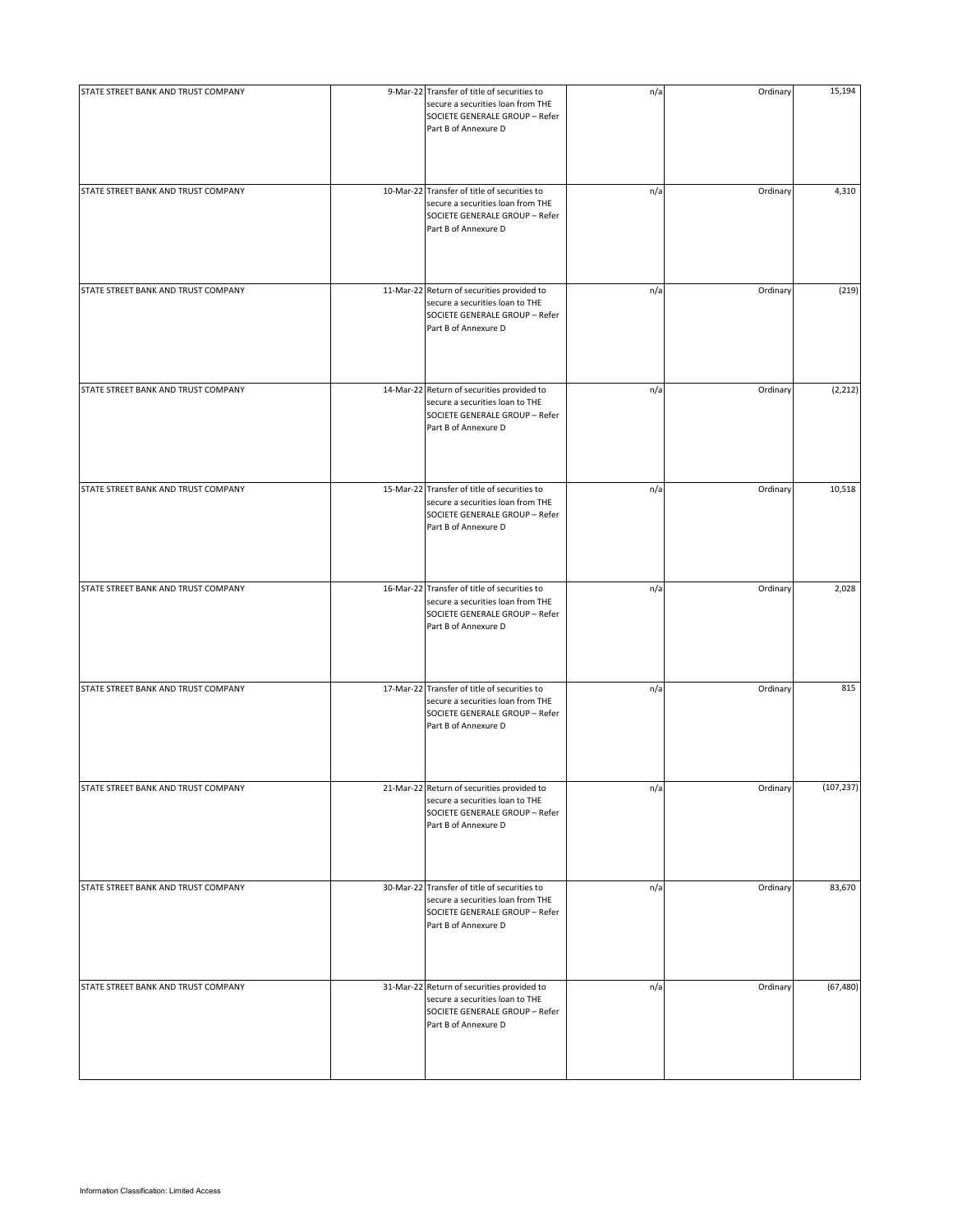| STATE STREET BANK AND TRUST COMPANY | 1-Apr-22 Transfer of title of securities to                                                                                            | n/a | Ordinary | 6,506     |
|-------------------------------------|----------------------------------------------------------------------------------------------------------------------------------------|-----|----------|-----------|
|                                     | secure a securities loan from THE<br>SOCIETE GENERALE GROUP - Refer<br>Part B of Annexure D                                            |     |          |           |
|                                     |                                                                                                                                        |     |          |           |
| STATE STREET BANK AND TRUST COMPANY | 4-Apr-22 Return of securities provided to<br>secure a securities loan to THE<br>SOCIETE GENERALE GROUP - Refer<br>Part B of Annexure D | n/a | Ordinary | (31, 424) |
| STATE STREET BANK AND TRUST COMPANY | 7-Jan-22 Transfer of title of securities to<br>secure a securities loan from THE<br>UBS GROUP - Refer Part B of<br>Annexure D          | n/a | Ordinary | 1,301     |
| STATE STREET BANK AND TRUST COMPANY | 10-Jan-22 Transfer of title of securities to<br>secure a securities loan from THE<br>UBS GROUP - Refer Part B of<br>Annexure D         | n/a | Ordinary | 4         |
| STATE STREET BANK AND TRUST COMPANY | 20-Jan-22 Return of securities provided to<br>secure a securities loan to THE UBS<br>GROUP - Refer Part B of Annexure<br>D             | n/a | Ordinary | (1, 117)  |
| STATE STREET BANK AND TRUST COMPANY | 21-Jan-22 Return of securities provided to<br>secure a securities loan to THE UBS<br>GROUP - Refer Part B of Annexure<br>D             | n/a | Ordinary | (12)      |
| STATE STREET BANK AND TRUST COMPANY | 24-Jan-22 Transfer of title of securities to<br>secure a securities loan from THE<br>UBS GROUP - Refer Part B of<br>Annexure D         | n/a | Ordinary | 26        |
| STATE STREET BANK AND TRUST COMPANY | 3-Feb-22 Transfer of title of securities to<br>secure a securities loan from THE<br>UBS GROUP - Refer Part B of<br>Annexure D          | n/a | Ordinary | 1,874     |
| STATE STREET BANK AND TRUST COMPANY | 2-May-22 Return of securities provided to<br>secure a securities loan to THE UBS<br>GROUP - Refer Part B of Annexure<br>D              | n/a | Ordinary | (1,928)   |
| STATE STREET BANK AND TRUST COMPANY | 3-May-22 Transfer of title of securities to<br>secure a securities loan from THE<br>UBS GROUP - Refer Part B of<br>Annexure D          | n/a | Ordinary | 4         |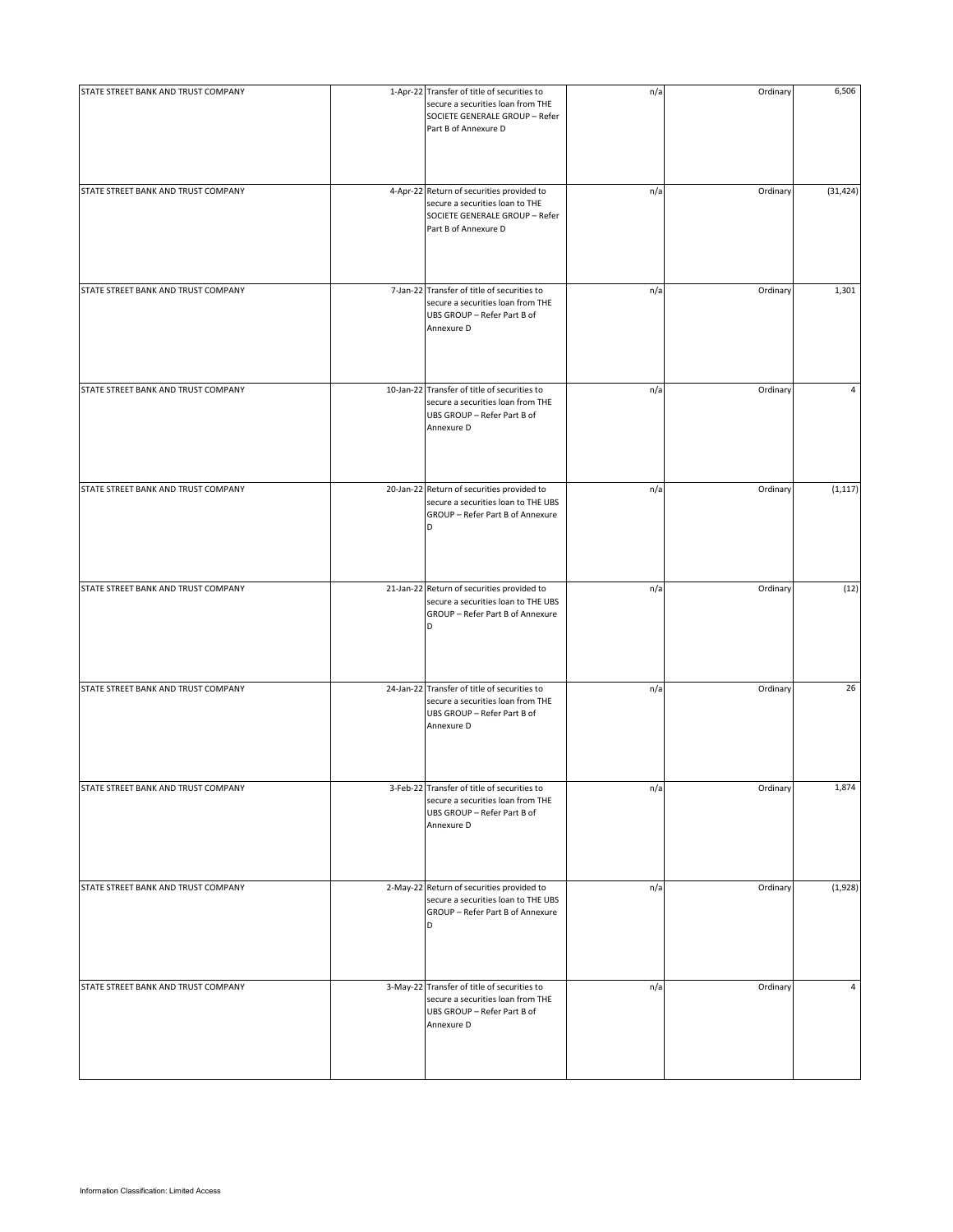| STATE STREET BANK AND TRUST COMPANY | 4-May-22 Return of securities provided to                                                                                                   | n/a | Ordinary | (13)       |
|-------------------------------------|---------------------------------------------------------------------------------------------------------------------------------------------|-----|----------|------------|
|                                     | secure a securities loan to THE UBS<br>GROUP - Refer Part B of Annexure<br>D                                                                |     |          |            |
| STATE STREET BANK AND TRUST COMPANY | 5-May-22 Return of securities provided to<br>secure a securities loan to THE UBS<br>GROUP - Refer Part B of Annexure<br>D                   | n/a | Ordinary | (138)      |
| STATE STREET BANK AND TRUST COMPANY | 21-Jan-22 Transfer of title of securities to<br>secure a securities loan from THE<br>BARCLAYS GROUP - Refer Part B of<br>Annexure D         | n/a | Ordinary | 512,661    |
| STATE STREET BANK AND TRUST COMPANY | 24-Jan-22 Return of securities provided to<br>secure a securities loan to THE<br>BARCLAYS GROUP - Refer Part B of<br>Annexure D             | n/a | Ordinary | (512, 661) |
| STATE STREET BANK AND TRUST COMPANY | 11-Jan-22 Transfer of title of securities to<br>secure a securities loan from THE<br>MACQUARIE GROUP - Refer Part B<br>of Annexure D        | n/a | Ordinary | 40         |
| STATE STREET BANK AND TRUST COMPANY | 13-Jan-22 Return of securities provided to<br>secure a securities loan to THE<br>MACQUARIE GROUP - Refer Part B<br>of Annexure D            | n/a | Ordinary | (40)       |
| STATE STREET BANK AND TRUST COMPANY | 6-Jan-22 Return of securities provided to<br>secure a securities loan to THE RBC<br>GROUP - Refer Part B of Annexure<br>D                   | n/a | Ordinary | (1)        |
| STATE STREET BANK AND TRUST COMPANY | 10-Jan-22 Transfer of title of securities to<br>secure a securities loan from THE<br>SOCIETE GENERALE GROUP - Refer<br>Part B of Annexure D | n/a | Ordinary | 650,658    |
| STATE STREET BANK AND TRUST COMPANY | 12-Jan-22 Transfer of title of securities to<br>secure a securities loan from THE<br>SOCIETE GENERALE GROUP - Refer<br>Part B of Annexure D | n/a | Ordinary | 254        |
| STATE STREET BANK AND TRUST COMPANY | 13-Jan-22 Return of securities provided to<br>secure a securities loan to THE<br>SOCIETE GENERALE GROUP - Refer<br>Part B of Annexure D     | n/a | Ordinary | (103)      |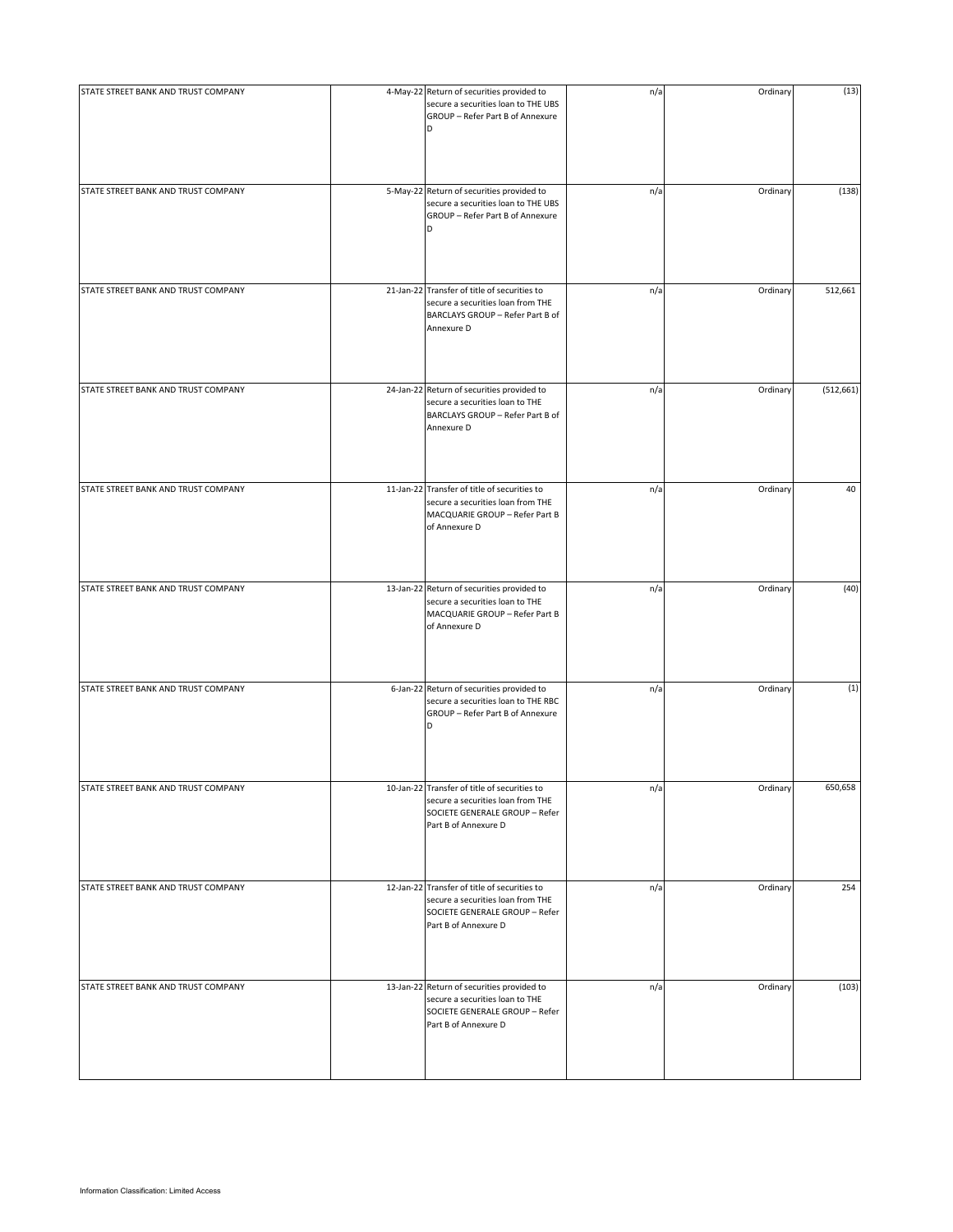| STATE STREET BANK AND TRUST COMPANY | 14-Jan-22 Transfer of title of securities to<br>secure a securities loan from THE<br>SOCIETE GENERALE GROUP - Refer<br>Part B of Annexure D | n/a | Ordinary | 202      |
|-------------------------------------|---------------------------------------------------------------------------------------------------------------------------------------------|-----|----------|----------|
| STATE STREET BANK AND TRUST COMPANY | 17-Jan-22 Transfer of title of securities to<br>secure a securities loan from THE<br>SOCIETE GENERALE GROUP - Refer<br>Part B of Annexure D | n/a | Ordinary | 54,383   |
| STATE STREET BANK AND TRUST COMPANY | 18-Jan-22 Return of securities provided to<br>secure a securities loan to THE<br>SOCIETE GENERALE GROUP - Refer<br>Part B of Annexure D     | n/a | Ordinary | (6, 476) |
| STATE STREET BANK AND TRUST COMPANY | 19-Jan-22 Return of securities provided to<br>secure a securities loan to THE<br>SOCIETE GENERALE GROUP - Refer<br>Part B of Annexure D     | n/a | Ordinary | (279)    |
| STATE STREET BANK AND TRUST COMPANY | 20-Jan-22 Transfer of title of securities to<br>secure a securities loan from THE<br>SOCIETE GENERALE GROUP - Refer<br>Part B of Annexure D | n/a | Ordinary | 189      |
| STATE STREET BANK AND TRUST COMPANY | 21-Jan-22 Return of securities provided to<br>secure a securities loan to THE<br>SOCIETE GENERALE GROUP - Refer<br>Part B of Annexure D     | n/a | Ordinary | (9, 353) |
| STATE STREET BANK AND TRUST COMPANY | 24-Jan-22 Return of securities provided to<br>secure a securities loan to THE<br>SOCIETE GENERALE GROUP - Refer<br>Part B of Annexure D     | n/a | Ordinary | (6,014)  |
| STATE STREET BANK AND TRUST COMPANY | 25-Jan-22 Return of securities provided to<br>secure a securities loan to THE<br>SOCIETE GENERALE GROUP - Refer<br>Part B of Annexure D     | n/a | Ordinary | (353)    |
| STATE STREET BANK AND TRUST COMPANY | 26-Jan-22 Transfer of title of securities to<br>secure a securities loan from THE<br>SOCIETE GENERALE GROUP - Refer<br>Part B of Annexure D | n/a | Ordinary | 6,186    |
| STATE STREET BANK AND TRUST COMPANY | 27-Jan-22 Return of securities provided to<br>secure a securities loan to THE<br>SOCIETE GENERALE GROUP - Refer<br>Part B of Annexure D     | n/a | Ordinary | (104)    |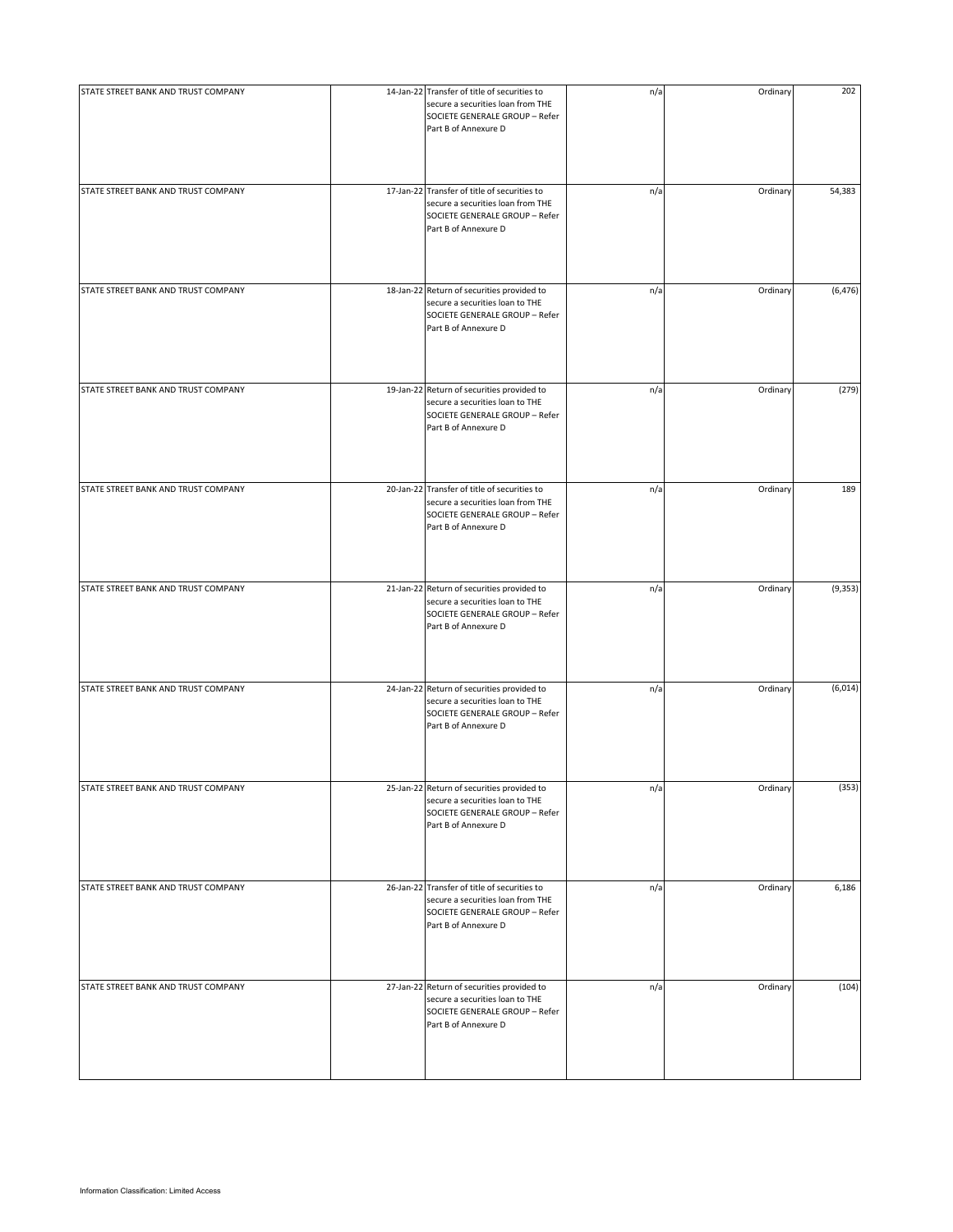| STATE STREET BANK AND TRUST COMPANY | 28-Jan-22 Transfer of title of securities to<br>secure a securities loan from THE<br>SOCIETE GENERALE GROUP - Refer<br>Part B of Annexure D | n/a | Ordinary | 591        |
|-------------------------------------|---------------------------------------------------------------------------------------------------------------------------------------------|-----|----------|------------|
| STATE STREET BANK AND TRUST COMPANY | 31-Jan-22 Return of securities provided to<br>secure a securities loan to THE<br>SOCIETE GENERALE GROUP - Refer<br>Part B of Annexure D     | n/a | Ordinary | (2,668)    |
| STATE STREET BANK AND TRUST COMPANY | 1-Feb-22 Return of securities provided to<br>secure a securities loan to THE<br>SOCIETE GENERALE GROUP - Refer<br>Part B of Annexure D      | n/a | Ordinary | (4, 124)   |
| STATE STREET BANK AND TRUST COMPANY | 2-Feb-22 Return of securities provided to<br>secure a securities loan to THE<br>SOCIETE GENERALE GROUP - Refer<br>Part B of Annexure D      | n/a | Ordinary | (764, 442) |
| STATE STREET BANK AND TRUST COMPANY | 7-Jan-22 Transfer of title of securities to<br>secure a securities loan from THE<br>UBS GROUP - Refer Part B of<br>Annexure D               | n/a | Ordinary | 10,184     |
| STATE STREET BANK AND TRUST COMPANY | 10-Jan-22 Transfer of title of securities to<br>secure a securities loan from THE<br>UBS GROUP - Refer Part B of<br>Annexure D              | n/a | Ordinary | 38         |
| STATE STREET BANK AND TRUST COMPANY | 3-Feb-22 Transfer of title of securities to<br>secure a securities loan from THE<br>UBS GROUP - Refer Part B of<br>Annexure D               | n/a | Ordinary | 5,784      |
| STATE STREET BANK AND TRUST COMPANY | 4-Feb-22 Return of securities provided to<br>secure a securities loan to THE UBS<br>GROUP - Refer Part B of Annexure<br>D                   | n/a | Ordinary | (1)        |
| STATE STREET BANK AND TRUST COMPANY | 7-Feb-22 Return of securities provided to<br>secure a securities loan to THE UBS<br>GROUP - Refer Part B of Annexure<br>D                   | n/a | Ordinary | (16,005)   |
| STATE STREET BANK AND TRUST COMPANY | 11-Jan-22 Transfer of title of securities to<br>secure a securities loan from THE<br>MACQUARIE GROUP - Refer Part B<br>of Annexure D        | n/a | Ordinary | 10         |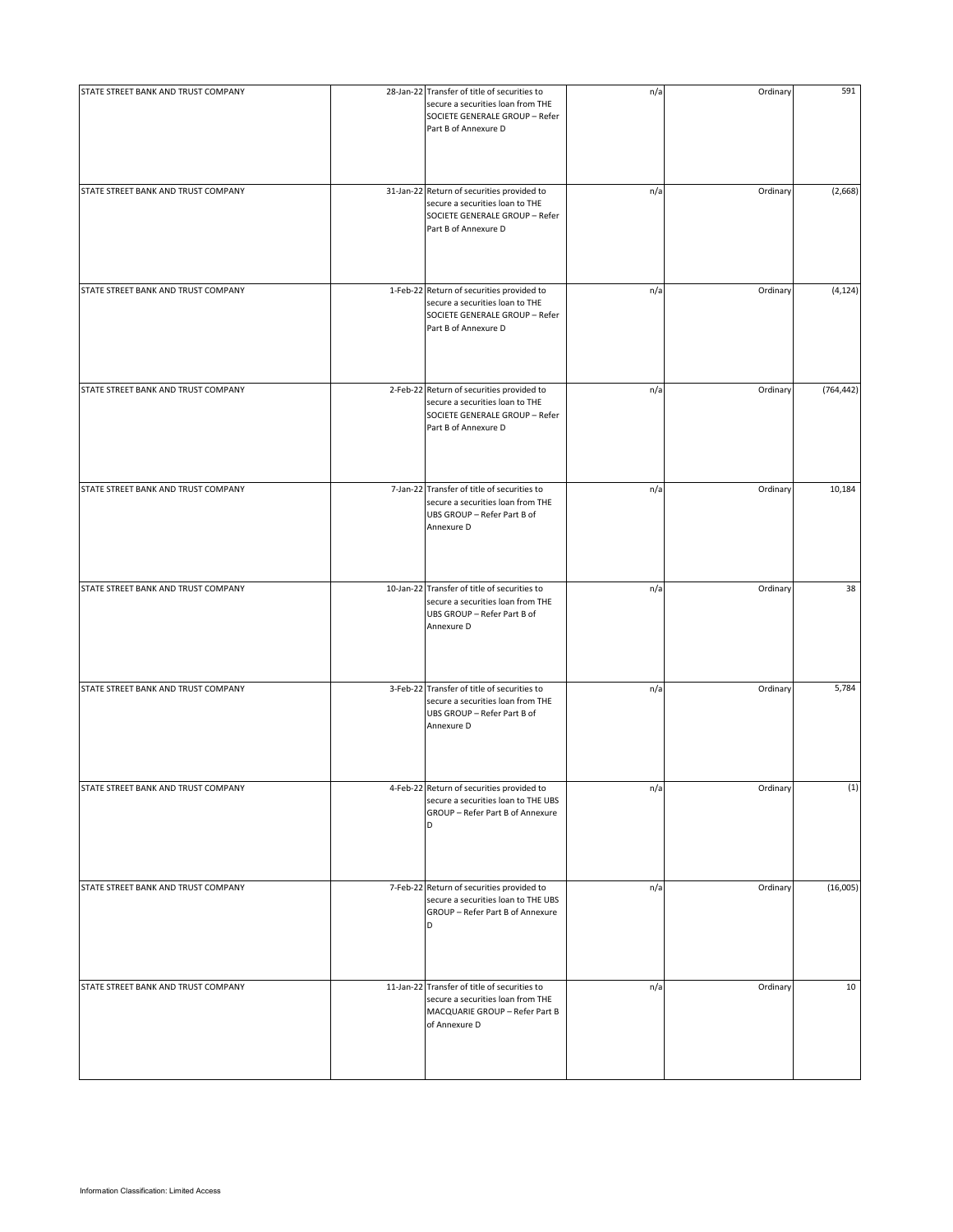| STATE STREET BANK AND TRUST COMPANY | 11-Feb-22 Transfer of title of securities to<br>secure a securities loan from THE<br>MACQUARIE GROUP - Refer Part B<br>of Annexure D        | n/a | Ordinary | 825            |
|-------------------------------------|---------------------------------------------------------------------------------------------------------------------------------------------|-----|----------|----------------|
| STATE STREET BANK AND TRUST COMPANY | 15-Feb-22 Transfer of title of securities to<br>secure a securities loan from THE<br>MACQUARIE GROUP - Refer Part B<br>of Annexure D        | n/a | Ordinary | $\overline{2}$ |
| STATE STREET BANK AND TRUST COMPANY | 16-Feb-22 Return of securities provided to<br>secure a securities loan to THE<br>MACQUARIE GROUP - Refer Part B<br>of Annexure D            | n/a | Ordinary | (3)            |
| STATE STREET BANK AND TRUST COMPANY | 17-Feb-22 Transfer of title of securities to<br>secure a securities loan from THE<br>MACQUARIE GROUP - Refer Part B<br>of Annexure D        | n/a | Ordinary | 8              |
| STATE STREET BANK AND TRUST COMPANY | 18-Feb-22 Return of securities provided to<br>secure a securities loan to THE<br>MACQUARIE GROUP - Refer Part B<br>of Annexure D            | n/a | Ordinary | (842)          |
| STATE STREET BANK AND TRUST COMPANY | 10-Jan-22 Transfer of title of securities to<br>secure a securities loan from THE<br>SOCIETE GENERALE GROUP - Refer<br>Part B of Annexure D | n/a | Ordinary | 274,763        |
| STATE STREET BANK AND TRUST COMPANY | 12-Jan-22 Return of securities provided to<br>secure a securities loan to THE<br>SOCIETE GENERALE GROUP - Refer<br>Part B of Annexure D     | n/a | Ordinary | (44)           |
| STATE STREET BANK AND TRUST COMPANY | 13-Jan-22 Transfer of title of securities to<br>secure a securities loan from THE<br>SOCIETE GENERALE GROUP - Refer<br>Part B of Annexure D | n/a | Ordinary | $\mathbf{1}$   |
| STATE STREET BANK AND TRUST COMPANY | 14-Jan-22 Return of securities provided to<br>secure a securities loan to THE<br>SOCIETE GENERALE GROUP - Refer<br>Part B of Annexure D     | n/a | Ordinary | (88)           |
| STATE STREET BANK AND TRUST COMPANY | 17-Jan-22 Transfer of title of securities to<br>secure a securities loan from THE<br>SOCIETE GENERALE GROUP - Refer<br>Part B of Annexure D | n/a | Ordinary | 21,256         |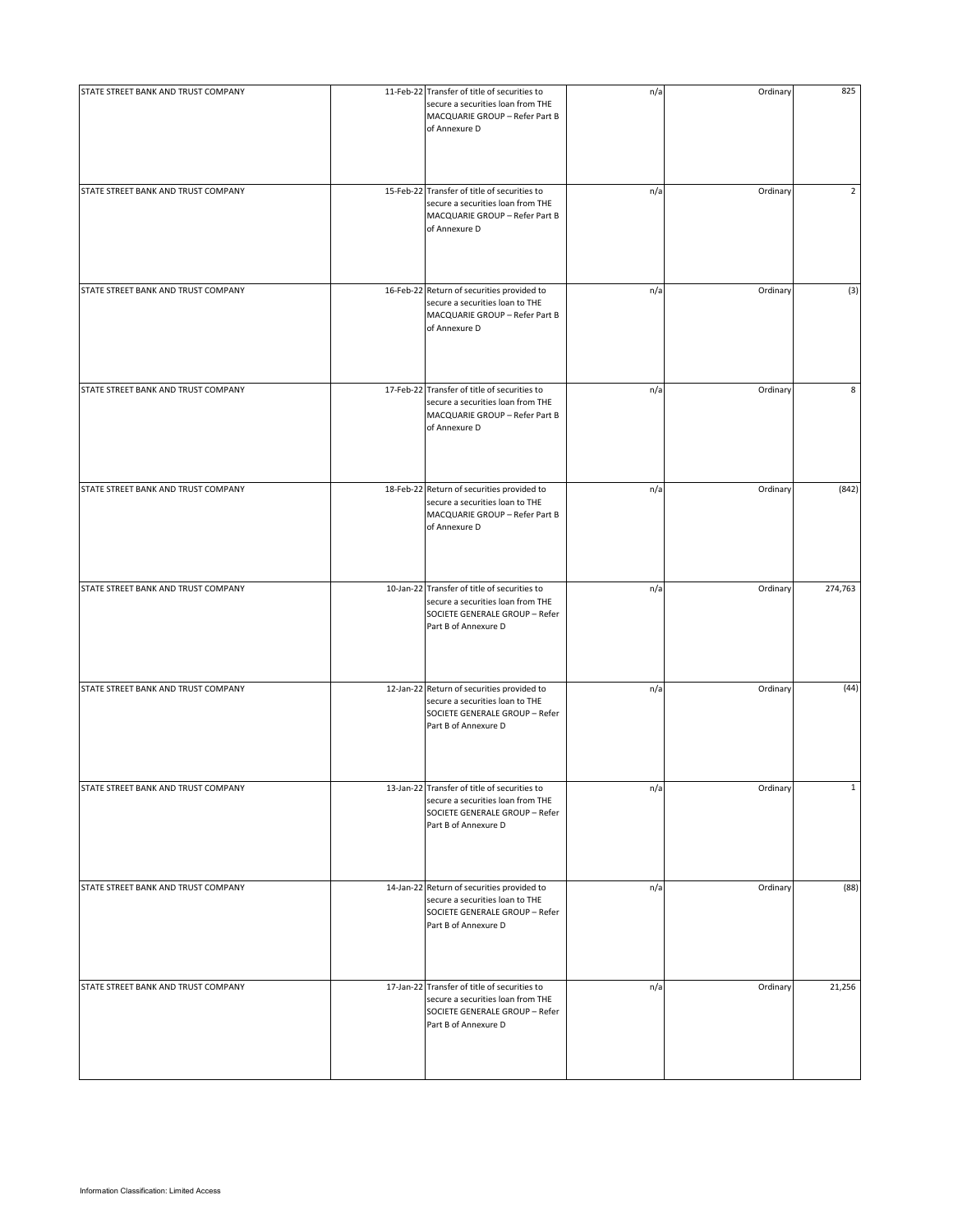| STATE STREET BANK AND TRUST COMPANY | 18-Jan-22 Return of securities provided to<br>secure a securities loan to THE<br>SOCIETE GENERALE GROUP - Refer<br>Part B of Annexure D     | n/a | Ordinary | (2,500) |
|-------------------------------------|---------------------------------------------------------------------------------------------------------------------------------------------|-----|----------|---------|
| STATE STREET BANK AND TRUST COMPANY | 19-Jan-22 Transfer of title of securities to<br>secure a securities loan from THE<br>SOCIETE GENERALE GROUP - Refer<br>Part B of Annexure D | n/a | Ordinary | 168     |
| STATE STREET BANK AND TRUST COMPANY | 20-Jan-22 Return of securities provided to<br>secure a securities loan to THE<br>SOCIETE GENERALE GROUP - Refer<br>Part B of Annexure D     | n/a | Ordinary | (75)    |
| STATE STREET BANK AND TRUST COMPANY | 21-Jan-22 Return of securities provided to<br>secure a securities loan to THE<br>SOCIETE GENERALE GROUP - Refer<br>Part B of Annexure D     | n/a | Ordinary | (3,749) |
| STATE STREET BANK AND TRUST COMPANY | 24-Jan-22 Return of securities provided to<br>secure a securities loan to THE<br>SOCIETE GENERALE GROUP - Refer<br>Part B of Annexure D     | n/a | Ordinary | (2,506) |
| STATE STREET BANK AND TRUST COMPANY | 25-Jan-22 Transfer of title of securities to<br>secure a securities loan from THE<br>SOCIETE GENERALE GROUP - Refer<br>Part B of Annexure D | n/a | Ordinary | 65      |
| STATE STREET BANK AND TRUST COMPANY | 26-Jan-22 Transfer of title of securities to<br>secure a securities loan from THE<br>SOCIETE GENERALE GROUP - Refer<br>Part B of Annexure D | n/a | Ordinary | 2,439   |
| STATE STREET BANK AND TRUST COMPANY | 27-Jan-22 Transfer of title of securities to<br>secure a securities loan from THE<br>SOCIETE GENERALE GROUP - Refer<br>Part B of Annexure D | n/a | Ordinary | 111     |
| STATE STREET BANK AND TRUST COMPANY | 28-Jan-22 Return of securities provided to<br>secure a securities loan to THE<br>SOCIETE GENERALE GROUP - Refer<br>Part B of Annexure D     | n/a | Ordinary | (132)   |
| STATE STREET BANK AND TRUST COMPANY | 31-Jan-22 Return of securities provided to<br>secure a securities loan to THE<br>SOCIETE GENERALE GROUP - Refer<br>Part B of Annexure D     | n/a | Ordinary | (708)   |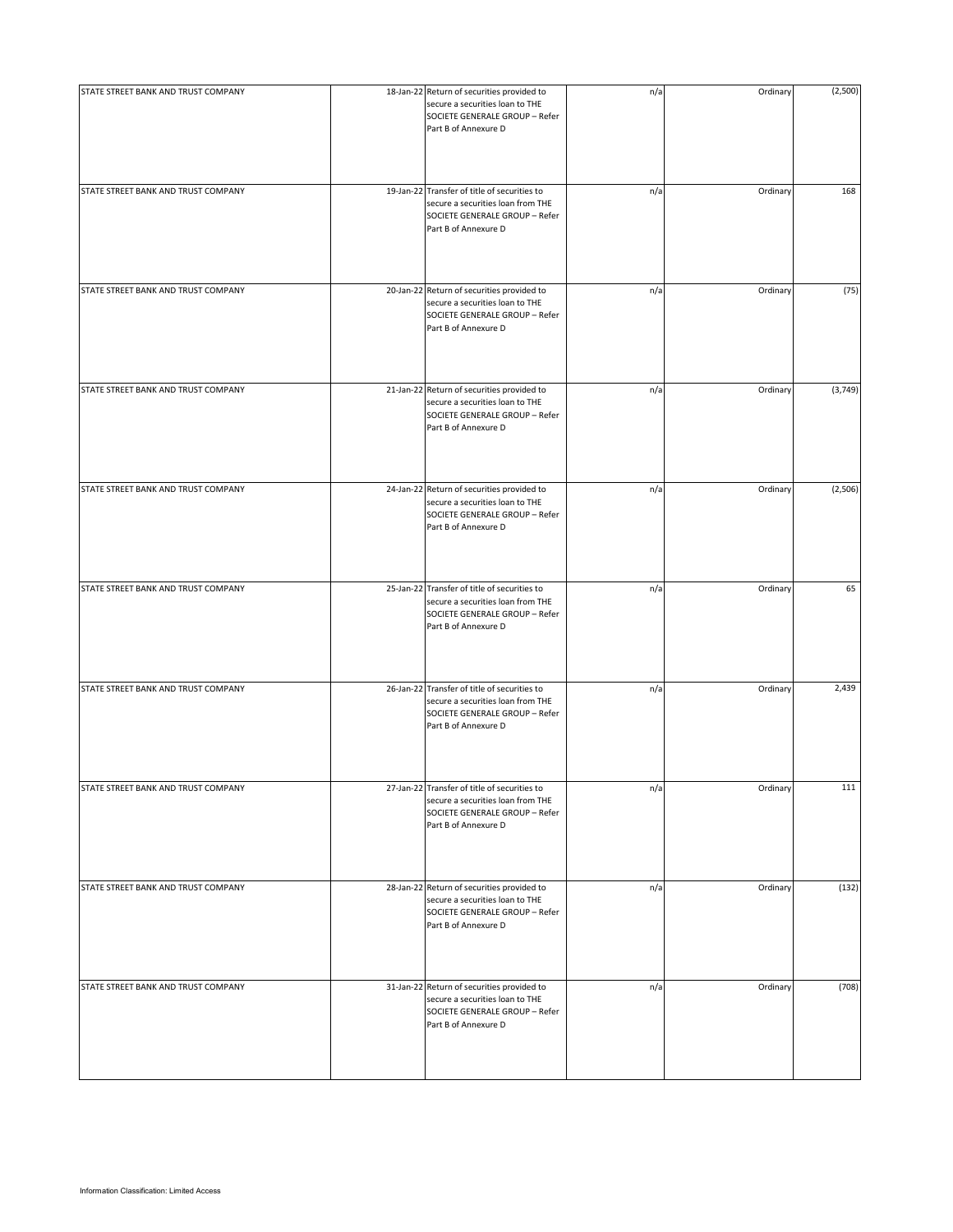| STATE STREET BANK AND TRUST COMPANY | 1-Feb-22 Transfer of title of securities to<br>secure a securities loan from THE<br>SOCIETE GENERALE GROUP - Refer<br>Part B of Annexure D | n/a | Ordinary | 6,484          |
|-------------------------------------|--------------------------------------------------------------------------------------------------------------------------------------------|-----|----------|----------------|
| STATE STREET BANK AND TRUST COMPANY | 2-Feb-22 Return of securities provided to<br>secure a securities loan to THE<br>SOCIETE GENERALE GROUP - Refer<br>Part B of Annexure D     | n/a | Ordinary | (303, 387)     |
| STATE STREET BANK AND TRUST COMPANY | 7-Jan-22 Transfer of title of securities to<br>secure a securities loan from THE<br>UBS GROUP - Refer Part B of<br>Annexure D              | n/a | Ordinary | 493            |
| STATE STREET BANK AND TRUST COMPANY | 10-Jan-22 Transfer of title of securities to<br>secure a securities loan from THE<br>UBS GROUP - Refer Part B of<br>Annexure D             | n/a | Ordinary | $\overline{2}$ |
| STATE STREET BANK AND TRUST COMPANY | 3-Feb-22 Transfer of title of securities to<br>secure a securities loan from THE<br>UBS GROUP - Refer Part B of<br>Annexure D              | n/a | Ordinary | 261            |
| STATE STREET BANK AND TRUST COMPANY | 7-Feb-22 Return of securities provided to<br>secure a securities loan to THE UBS<br>GROUP - Refer Part B of Annexure<br>D                  | n/a | Ordinary | (755)          |
| STATE STREET BANK AND TRUST COMPANY | 21-Jan-22 Transfer of title of securities to<br>secure a securities loan from THE<br>BARCLAYS GROUP - Refer Part B of<br>Annexure D        | n/a | Ordinary | 161,665        |
| STATE STREET BANK AND TRUST COMPANY | 24-Jan-22 Return of securities provided to<br>secure a securities loan to THE<br>BARCLAYS GROUP - Refer Part B of<br>Annexure D            | n/a | Ordinary | (161, 665)     |
| STATE STREET BANK AND TRUST COMPANY | 9-Mar-22 Transfer of title of securities to<br>secure a securities loan from THE<br>ING GROUP - Refer Part B of<br>Annexure D              | n/a | Ordinary | 176            |
| STATE STREET BANK AND TRUST COMPANY | 10-Mar-22 Return of securities provided to<br>secure a securities loan to THE ING<br>GROUP - Refer Part B of Annexure<br>D                 | n/a | Ordinary | (109)          |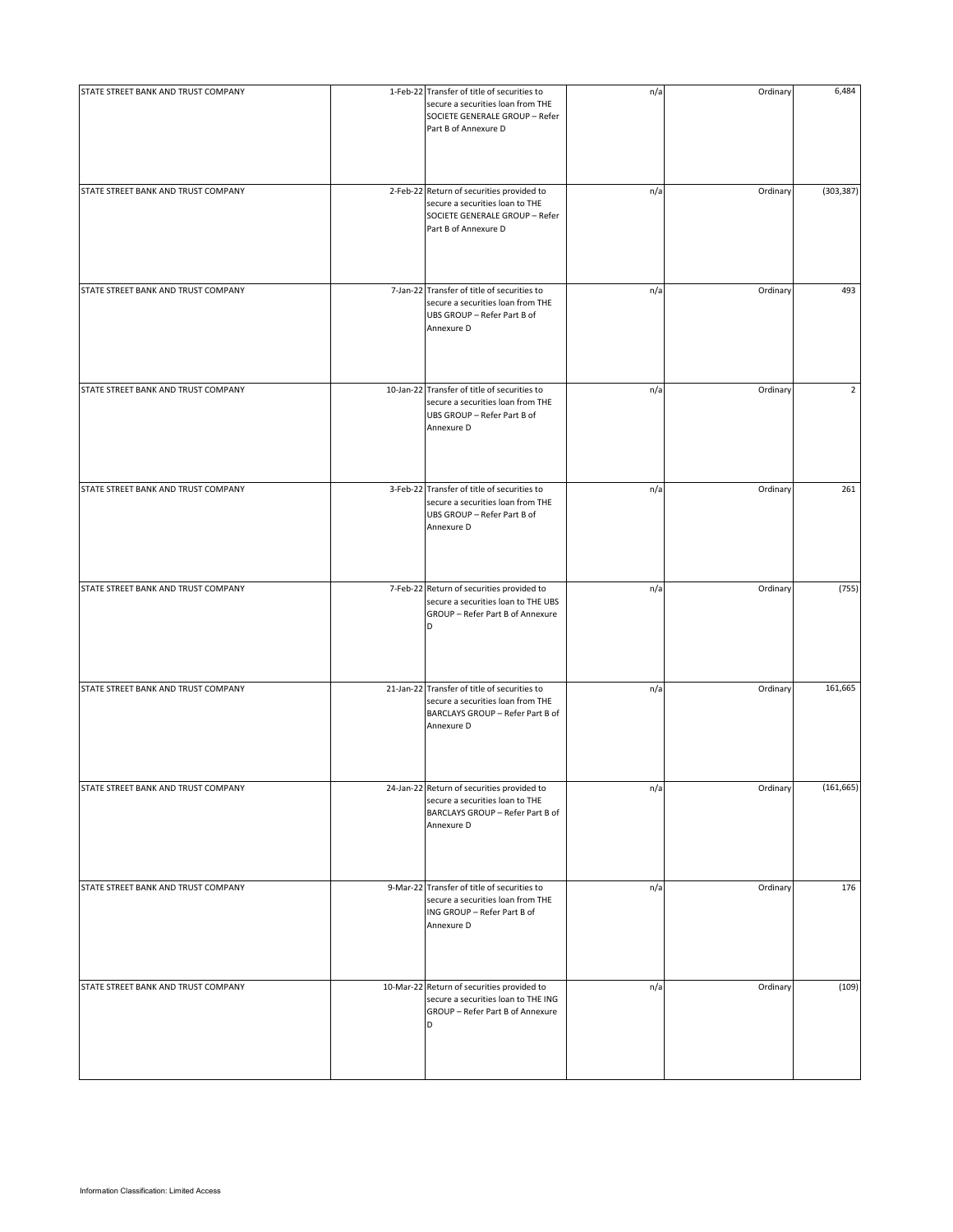| STATE STREET BANK AND TRUST COMPANY | 11-Mar-22 Return of securities provided to<br>secure a securities loan to THE ING<br>GROUP - Refer Part B of Annexure<br>D                  | n/a | Ordinary | (67)      |
|-------------------------------------|---------------------------------------------------------------------------------------------------------------------------------------------|-----|----------|-----------|
| STATE STREET BANK AND TRUST COMPANY | 6-Jan-22 Transfer of title of securities to<br>secure a securities loan from THE<br>SOCIETE GENERALE GROUP - Refer<br>Part B of Annexure D  | n/a | Ordinary | 1,318     |
| STATE STREET BANK AND TRUST COMPANY | 7-Jan-22 Transfer of title of securities to<br>secure a securities loan from THE<br>SOCIETE GENERALE GROUP - Refer<br>Part B of Annexure D  | n/a | Ordinary | 50,840    |
| STATE STREET BANK AND TRUST COMPANY | 10-Jan-22 Transfer of title of securities to<br>secure a securities loan from THE<br>SOCIETE GENERALE GROUP - Refer<br>Part B of Annexure D | n/a | Ordinary | 133,115   |
| STATE STREET BANK AND TRUST COMPANY | 11-Jan-22 Return of securities provided to<br>secure a securities loan to THE<br>SOCIETE GENERALE GROUP - Refer<br>Part B of Annexure D     | n/a | Ordinary | (86, 244) |
| STATE STREET BANK AND TRUST COMPANY | 12-Jan-22 Transfer of title of securities to<br>secure a securities loan from THE<br>SOCIETE GENERALE GROUP - Refer<br>Part B of Annexure D | n/a | Ordinary | 86,101    |
| STATE STREET BANK AND TRUST COMPANY | 13-Jan-22 Transfer of title of securities to<br>secure a securities loan from THE<br>SOCIETE GENERALE GROUP - Refer<br>Part B of Annexure D | n/a | Ordinary | 55        |
| STATE STREET BANK AND TRUST COMPANY | 14-Jan-22 Return of securities provided to<br>secure a securities loan to THE<br>SOCIETE GENERALE GROUP - Refer<br>Part B of Annexure D     | n/a | Ordinary | (201)     |
| STATE STREET BANK AND TRUST COMPANY | 17-Jan-22 Transfer of title of securities to<br>secure a securities loan from THE<br>SOCIETE GENERALE GROUP - Refer<br>Part B of Annexure D | n/a | Ordinary | 15,128    |
| STATE STREET BANK AND TRUST COMPANY | 18-Jan-22 Return of securities provided to<br>secure a securities loan to THE<br>SOCIETE GENERALE GROUP - Refer<br>Part B of Annexure D     | n/a | Ordinary | (1,750)   |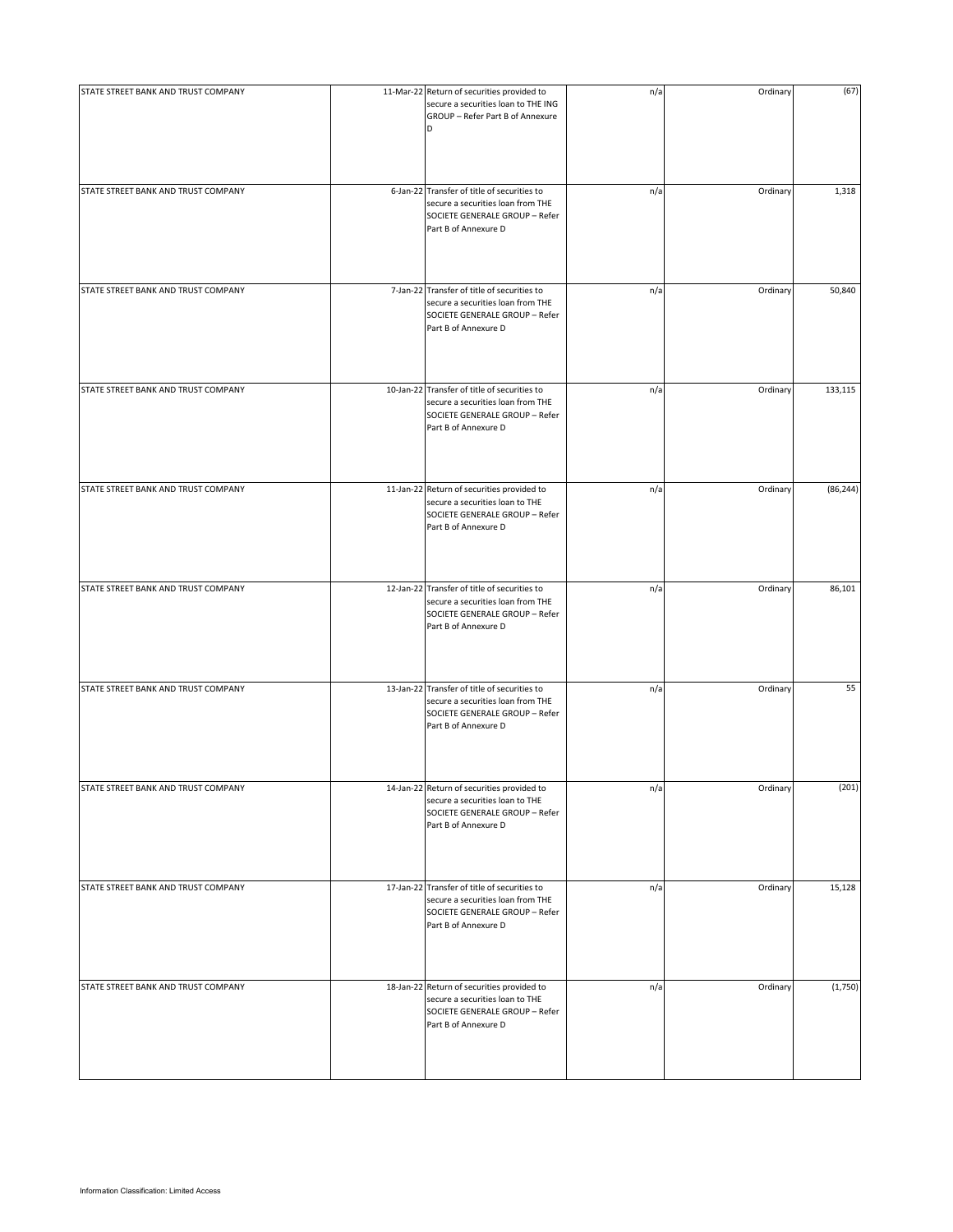| STATE STREET BANK AND TRUST COMPANY | 19-Jan-22 Transfer of title of securities to<br>secure a securities loan from THE<br>SOCIETE GENERALE GROUP - Refer<br>Part B of Annexure D | n/a | Ordinary | 372     |
|-------------------------------------|---------------------------------------------------------------------------------------------------------------------------------------------|-----|----------|---------|
| STATE STREET BANK AND TRUST COMPANY | 20-Jan-22 Return of securities provided to<br>secure a securities loan to THE<br>SOCIETE GENERALE GROUP - Refer<br>Part B of Annexure D     | n/a | Ordinary | (183)   |
| STATE STREET BANK AND TRUST COMPANY | 21-Jan-22 Return of securities provided to<br>secure a securities loan to THE<br>SOCIETE GENERALE GROUP - Refer<br>Part B of Annexure D     | n/a | Ordinary | (2,689) |
| STATE STREET BANK AND TRUST COMPANY | 24-Jan-22 Return of securities provided to<br>secure a securities loan to THE<br>SOCIETE GENERALE GROUP - Refer<br>Part B of Annexure D     | n/a | Ordinary | (1,969) |
| STATE STREET BANK AND TRUST COMPANY | 25-Jan-22 Transfer of title of securities to<br>secure a securities loan from THE<br>SOCIETE GENERALE GROUP - Refer<br>Part B of Annexure D | n/a | Ordinary | 184     |
| STATE STREET BANK AND TRUST COMPANY | 26-Jan-22 Transfer of title of securities to<br>secure a securities loan from THE<br>SOCIETE GENERALE GROUP - Refer<br>Part B of Annexure D | n/a | Ordinary | 1,731   |
| STATE STREET BANK AND TRUST COMPANY | 27-Jan-22 Transfer of title of securities to<br>secure a securities loan from THE<br>SOCIETE GENERALE GROUP - Refer<br>Part B of Annexure D | n/a | Ordinary | 273     |
| STATE STREET BANK AND TRUST COMPANY | 28-Jan-22 Return of securities provided to<br>secure a securities loan to THE<br>SOCIETE GENERALE GROUP - Refer<br>Part B of Annexure D     | n/a | Ordinary | (331)   |
| STATE STREET BANK AND TRUST COMPANY | 31-Jan-22 Transfer of title of securities to<br>secure a securities loan from THE<br>SOCIETE GENERALE GROUP - Refer<br>Part B of Annexure D | n/a | Ordinary | 284     |
| STATE STREET BANK AND TRUST COMPANY | 1-Feb-22 Transfer of title of securities to<br>secure a securities loan from THE<br>SOCIETE GENERALE GROUP - Refer<br>Part B of Annexure D  | n/a | Ordinary | 31      |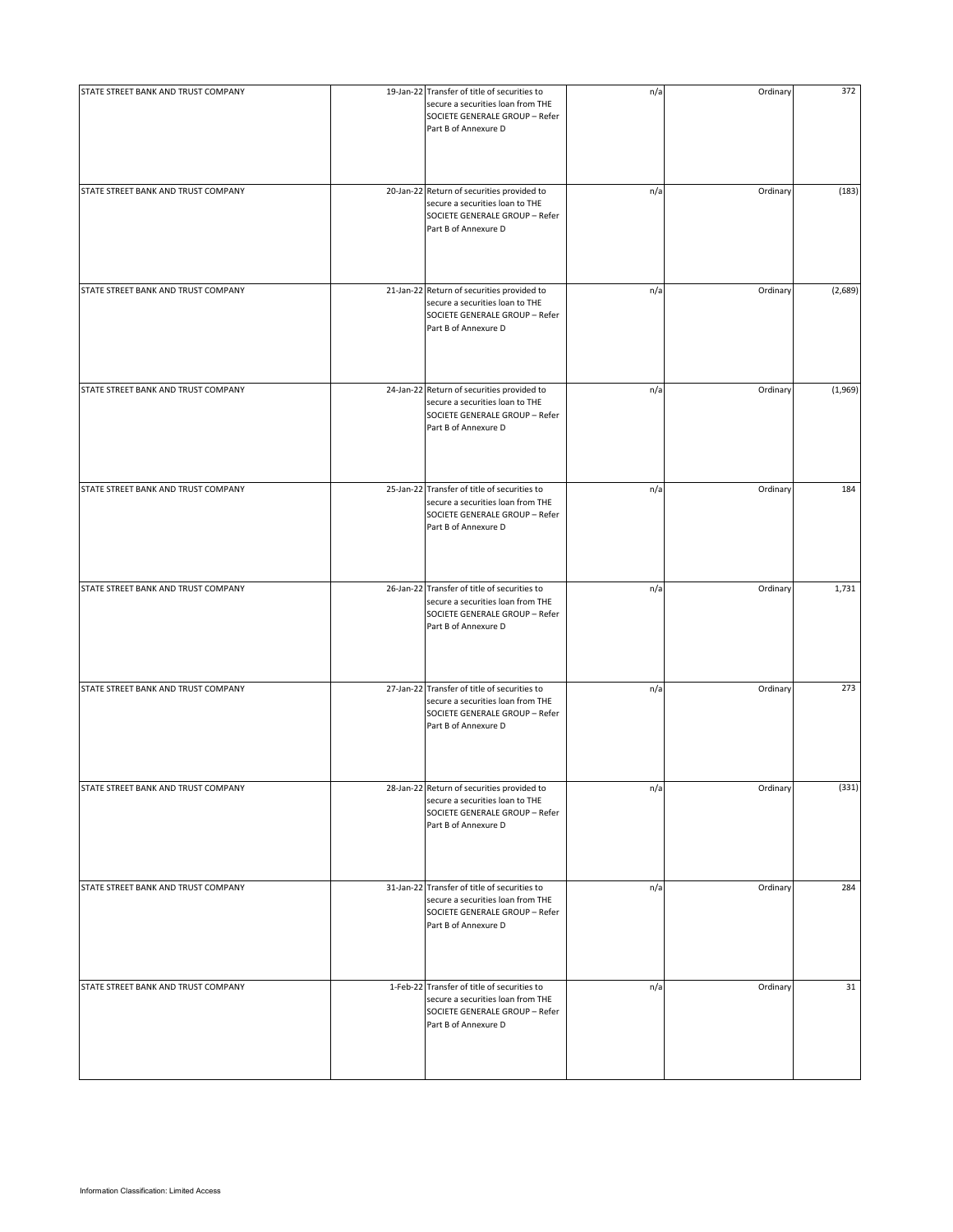| STATE STREET BANK AND TRUST COMPANY | 9-Mar-22 Return of securities provided to<br>secure a securities loan to THE<br>SOCIETE GENERALE GROUP - Refer<br>Part B of Annexure D      | n/a | Ordinary | (186,069) |
|-------------------------------------|---------------------------------------------------------------------------------------------------------------------------------------------|-----|----------|-----------|
| STATE STREET BANK AND TRUST COMPANY | 10-Mar-22 Transfer of title of securities to<br>secure a securities loan from THE<br>SOCIETE GENERALE GROUP - Refer<br>Part B of Annexure D | n/a | Ordinary | 493       |
| STATE STREET BANK AND TRUST COMPANY | 11-Mar-22 Return of securities provided to<br>secure a securities loan to THE<br>SOCIETE GENERALE GROUP - Refer<br>Part B of Annexure D     | n/a | Ordinary | (2,671)   |
| STATE STREET BANK AND TRUST COMPANY | 14-Mar-22 Transfer of title of securities to<br>secure a securities loan from THE<br>SOCIETE GENERALE GROUP - Refer<br>Part B of Annexure D | n/a | Ordinary | 631       |
| STATE STREET BANK AND TRUST COMPANY | 15-Mar-22 Transfer of title of securities to<br>secure a securities loan from THE<br>SOCIETE GENERALE GROUP - Refer<br>Part B of Annexure D | n/a | Ordinary | 1,503     |
| STATE STREET BANK AND TRUST COMPANY | 16-Mar-22 Return of securities provided to<br>secure a securities loan to THE<br>SOCIETE GENERALE GROUP - Refer<br>Part B of Annexure D     | n/a | Ordinary | (1,508)   |
| STATE STREET BANK AND TRUST COMPANY | 17-Mar-22 Return of securities provided to<br>secure a securities loan to THE<br>SOCIETE GENERALE GROUP - Refer<br>Part B of Annexure D     | n/a | Ordinary | (767)     |
| STATE STREET BANK AND TRUST COMPANY | 21-Mar-22 Return of securities provided to<br>secure a securities loan to THE<br>SOCIETE GENERALE GROUP - Refer<br>Part B of Annexure D     | n/a | Ordinary | (18, 266) |
| STATE STREET BANK AND TRUST COMPANY | 30-Mar-22 Transfer of title of securities to<br>secure a securities loan from THE<br>SOCIETE GENERALE GROUP - Refer<br>Part B of Annexure D | n/a | Ordinary | 351       |
| STATE STREET BANK AND TRUST COMPANY | 31-Mar-22 Return of securities provided to<br>secure a securities loan to THE<br>SOCIETE GENERALE GROUP - Refer<br>Part B of Annexure D     | n/a | Ordinary | (1,646)   |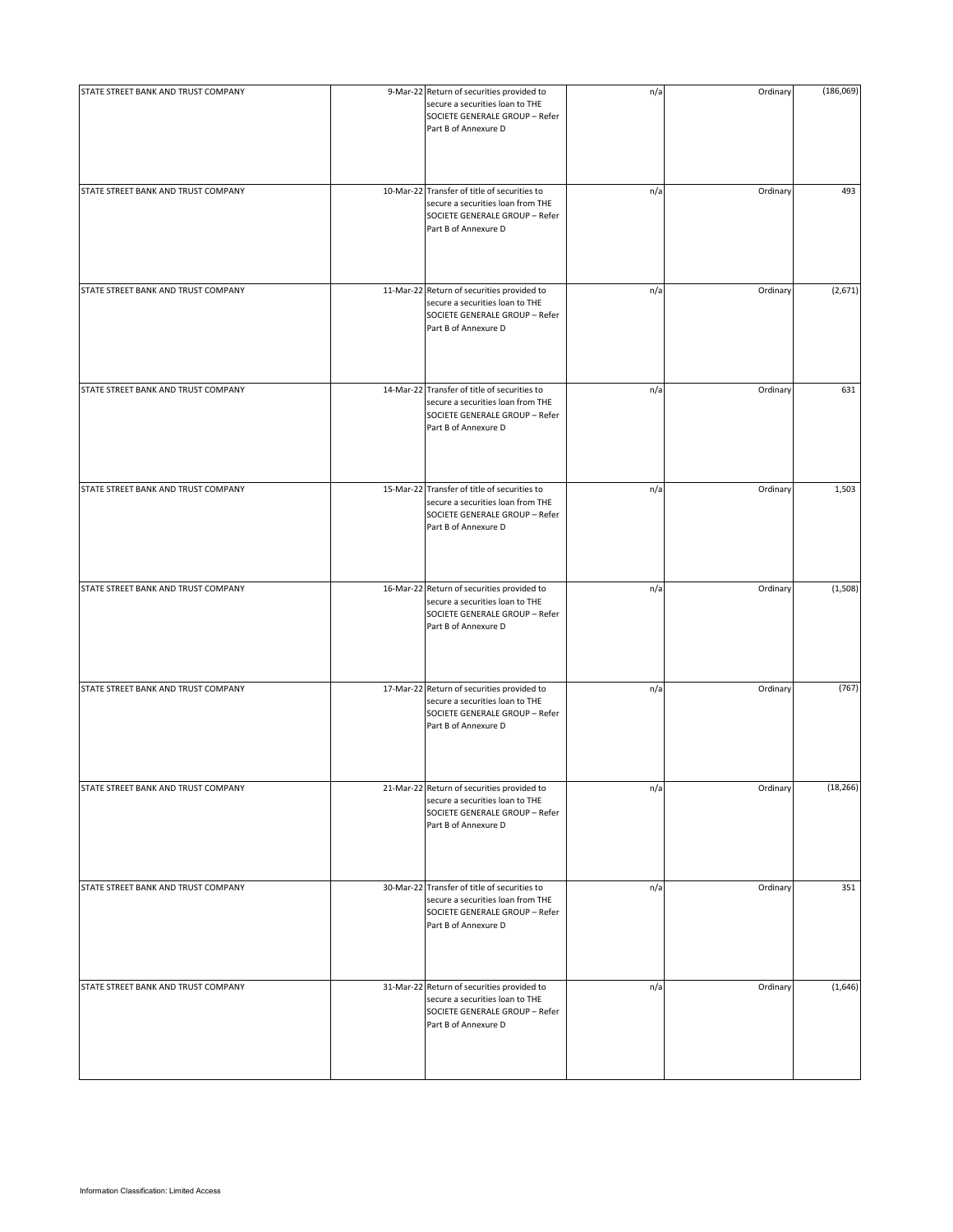| STATE STREET BANK AND TRUST COMPANY | 1-Apr-22 Transfer of title of securities to<br>secure a securities loan from THE<br>SOCIETE GENERALE GROUP - Refer<br>Part B of Annexure D | n/a | Ordinary | 970          |
|-------------------------------------|--------------------------------------------------------------------------------------------------------------------------------------------|-----|----------|--------------|
| STATE STREET BANK AND TRUST COMPANY | 4-Apr-22 Return of securities provided to<br>secure a securities loan to THE<br>SOCIETE GENERALE GROUP - Refer<br>Part B of Annexure D     | n/a | Ordinary | (1,535)      |
| STATE STREET BANK AND TRUST COMPANY | 7-Jan-22 Transfer of title of securities to<br>secure a securities loan from THE<br>UBS GROUP - Refer Part B of<br>Annexure D              | n/a | Ordinary | 234          |
| STATE STREET BANK AND TRUST COMPANY | 10-Jan-22 Transfer of title of securities to<br>secure a securities loan from THE<br>UBS GROUP - Refer Part B of<br>Annexure D             | n/a | Ordinary | $\mathbf{1}$ |
| STATE STREET BANK AND TRUST COMPANY | 20-Jan-22 Transfer of title of securities to<br>secure a securities loan from THE<br>UBS GROUP - Refer Part B of<br>Annexure D             | n/a | Ordinary | 6,513        |
| STATE STREET BANK AND TRUST COMPANY | 21-Jan-22 Return of securities provided to<br>secure a securities loan to THE UBS<br>GROUP - Refer Part B of Annexure<br>D                 | n/a | Ordinary | (59)         |
| STATE STREET BANK AND TRUST COMPANY | 24-Jan-22 Transfer of title of securities to<br>secure a securities loan from THE<br>UBS GROUP - Refer Part B of<br>Annexure D             | n/a | Ordinary | 32           |
| STATE STREET BANK AND TRUST COMPANY | 3-Feb-22 Return of securities provided to<br>secure a securities loan to THE UBS<br>GROUP - Refer Part B of Annexure<br>D                  | n/a | Ordinary | (6, 350)     |
| STATE STREET BANK AND TRUST COMPANY | 2-May-22 Return of securities provided to<br>secure a securities loan to THE UBS<br>GROUP - Refer Part B of Annexure<br>D                  | n/a | Ordinary | (354)        |
| STATE STREET BANK AND TRUST COMPANY | 3-May-22 Return of securities provided to<br>secure a securities loan to THE UBS<br>GROUP - Refer Part B of Annexure<br>D                  | n/a | Ordinary | (1)          |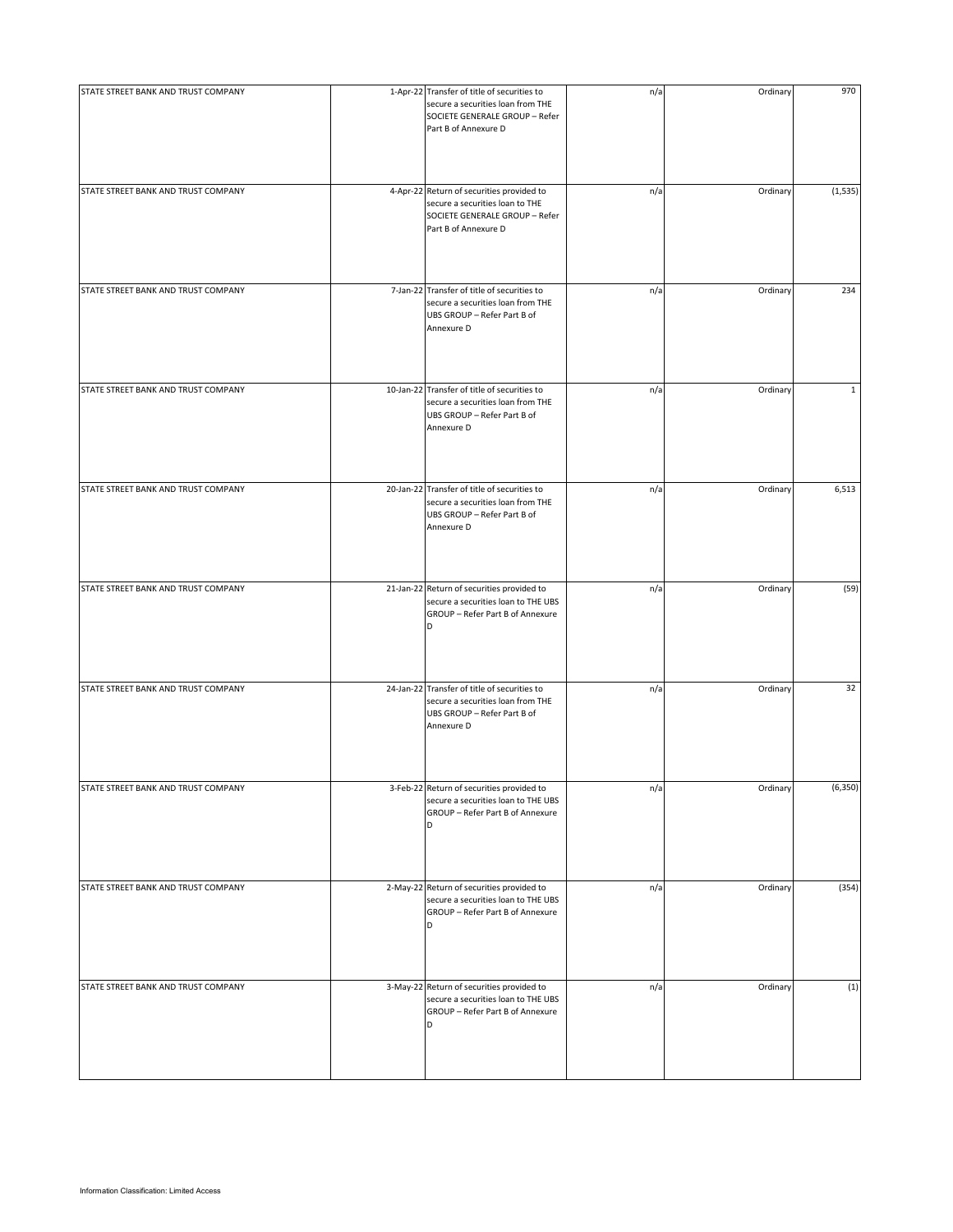| STATE STREET BANK AND TRUST COMPANY | 5-May-22 Return of securities provided to                                                                                                  | n/a | Ordinary | (16)         |
|-------------------------------------|--------------------------------------------------------------------------------------------------------------------------------------------|-----|----------|--------------|
|                                     | secure a securities loan to THE UBS<br>GROUP - Refer Part B of Annexure<br>D                                                               |     |          |              |
| STATE STREET BANK AND TRUST COMPANY | 20-Jan-22 Transfer of title of securities to<br>secure a securities loan from THE<br>UBS GROUP - Refer Part B of<br>Annexure D             | n/a | Ordinary | 456          |
| STATE STREET BANK AND TRUST COMPANY | 21-Jan-22 Return of securities provided to<br>secure a securities loan to THE UBS<br>GROUP - Refer Part B of Annexure<br>D                 | n/a | Ordinary | (70)         |
| STATE STREET BANK AND TRUST COMPANY | 24-Jan-22 Transfer of title of securities to<br>secure a securities loan from THE<br>UBS GROUP - Refer Part B of<br>Annexure D             | n/a | Ordinary | 12           |
| STATE STREET BANK AND TRUST COMPANY | 2-May-22 Return of securities provided to<br>secure a securities loan to THE UBS<br>GROUP - Refer Part B of Annexure<br>D                  | n/a | Ordinary | (276)        |
| STATE STREET BANK AND TRUST COMPANY | 3-May-22 Transfer of title of securities to<br>secure a securities loan from THE<br>UBS GROUP - Refer Part B of<br>Annexure D              | n/a | Ordinary | 6            |
| STATE STREET BANK AND TRUST COMPANY | 4-May-22 Transfer of title of securities to<br>secure a securities loan from THE<br>UBS GROUP - Refer Part B of<br>Annexure D              | n/a | Ordinary | $\mathbf{1}$ |
| STATE STREET BANK AND TRUST COMPANY | 5-May-22 Return of securities provided to<br>secure a securities loan to THE UBS<br>GROUP - Refer Part B of Annexure<br>D                  | n/a | Ordinary | (130)        |
| STATE STREET BANK AND TRUST COMPANY | 6-Jan-22 Transfer of title of securities to<br>secure a securities loan from THE<br>SOCIETE GENERALE GROUP - Refer<br>Part B of Annexure D | n/a | Ordinary | 528          |
| STATE STREET BANK AND TRUST COMPANY | 7-Jan-22 Transfer of title of securities to<br>secure a securities loan from THE<br>SOCIETE GENERALE GROUP - Refer<br>Part B of Annexure D | n/a | Ordinary | 17,634       |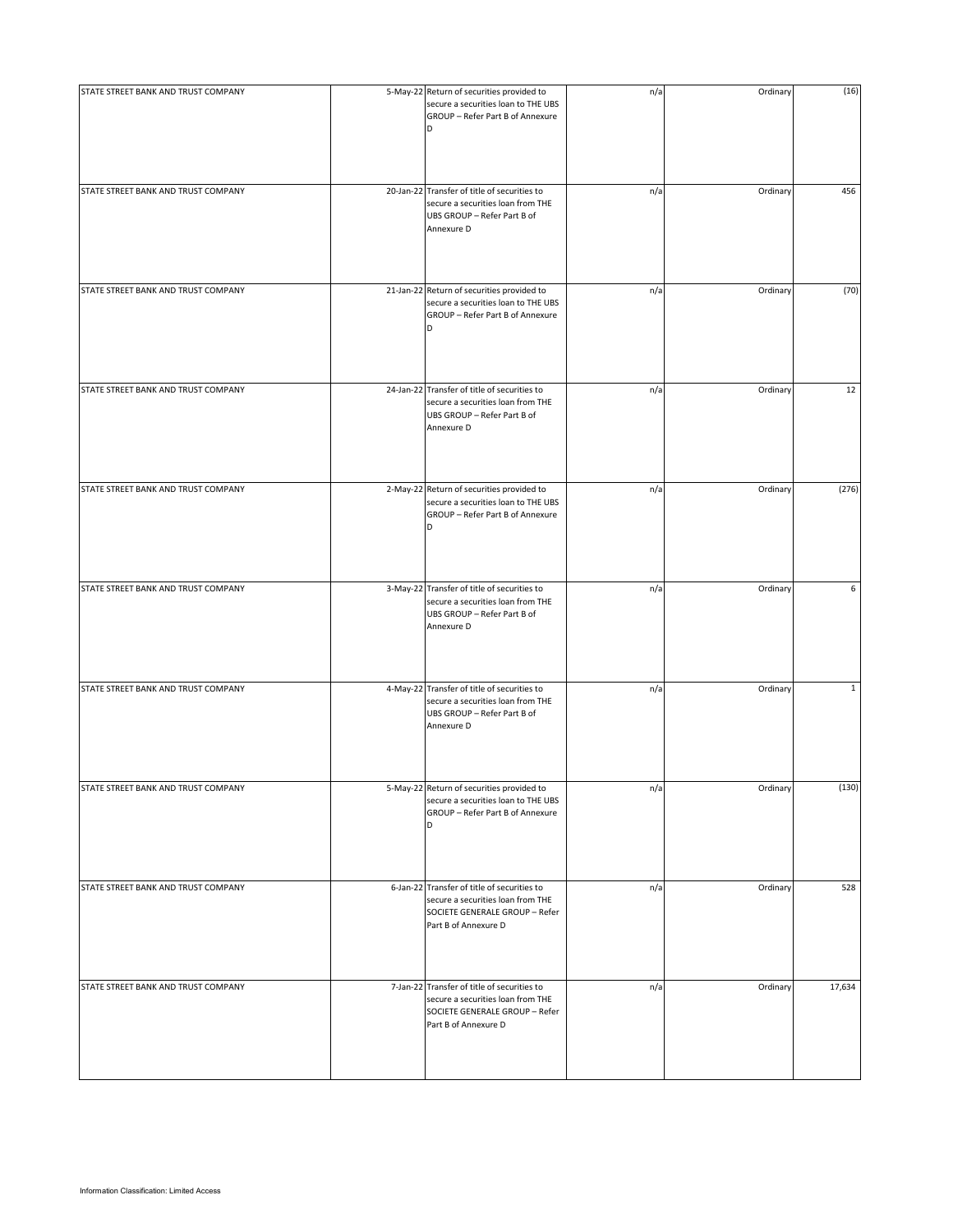| STATE STREET BANK AND TRUST COMPANY | 11-Jan-22 Return of securities provided to<br>secure a securities loan to THE<br>SOCIETE GENERALE GROUP - Refer<br>Part B of Annexure D     | n/a | Ordinary | (17, 370) |
|-------------------------------------|---------------------------------------------------------------------------------------------------------------------------------------------|-----|----------|-----------|
| STATE STREET BANK AND TRUST COMPANY | 9-Mar-22 Return of securities provided to<br>secure a securities loan to THE<br>SOCIETE GENERALE GROUP - Refer<br>Part B of Annexure D      | n/a | Ordinary | (86)      |
| STATE STREET BANK AND TRUST COMPANY | 10-Mar-22 Transfer of title of securities to<br>secure a securities loan from THE<br>SOCIETE GENERALE GROUP - Refer<br>Part B of Annexure D | n/a | Ordinary | 58        |
| STATE STREET BANK AND TRUST COMPANY | 11-Mar-22 Return of securities provided to<br>secure a securities loan to THE<br>SOCIETE GENERALE GROUP - Refer<br>Part B of Annexure D     | n/a | Ordinary | (46)      |
| STATE STREET BANK AND TRUST COMPANY | 14-Mar-22 Transfer of title of securities to<br>secure a securities loan from THE<br>SOCIETE GENERALE GROUP - Refer<br>Part B of Annexure D | n/a | Ordinary | 141       |
| STATE STREET BANK AND TRUST COMPANY | 15-Mar-22 Transfer of title of securities to<br>secure a securities loan from THE<br>SOCIETE GENERALE GROUP - Refer<br>Part B of Annexure D | n/a | Ordinary | 602       |
| STATE STREET BANK AND TRUST COMPANY | 16-Mar-22 Return of securities provided to<br>secure a securities loan to THE<br>SOCIETE GENERALE GROUP - Refer<br>Part B of Annexure D     | n/a | Ordinary | (130)     |
| STATE STREET BANK AND TRUST COMPANY | 17-Mar-22 Return of securities provided to<br>secure a securities loan to THE<br>SOCIETE GENERALE GROUP - Refer<br>Part B of Annexure D     | n/a | Ordinary | (60)      |
| STATE STREET BANK AND TRUST COMPANY | 21-Mar-22 Return of securities provided to<br>secure a securities loan to THE<br>SOCIETE GENERALE GROUP - Refer<br>Part B of Annexure D     | n/a | Ordinary | (4, 214)  |
| STATE STREET BANK AND TRUST COMPANY | 30-Mar-22 Transfer of title of securities to<br>secure a securities loan from THE<br>SOCIETE GENERALE GROUP - Refer<br>Part B of Annexure D | n/a | Ordinary | 4,538     |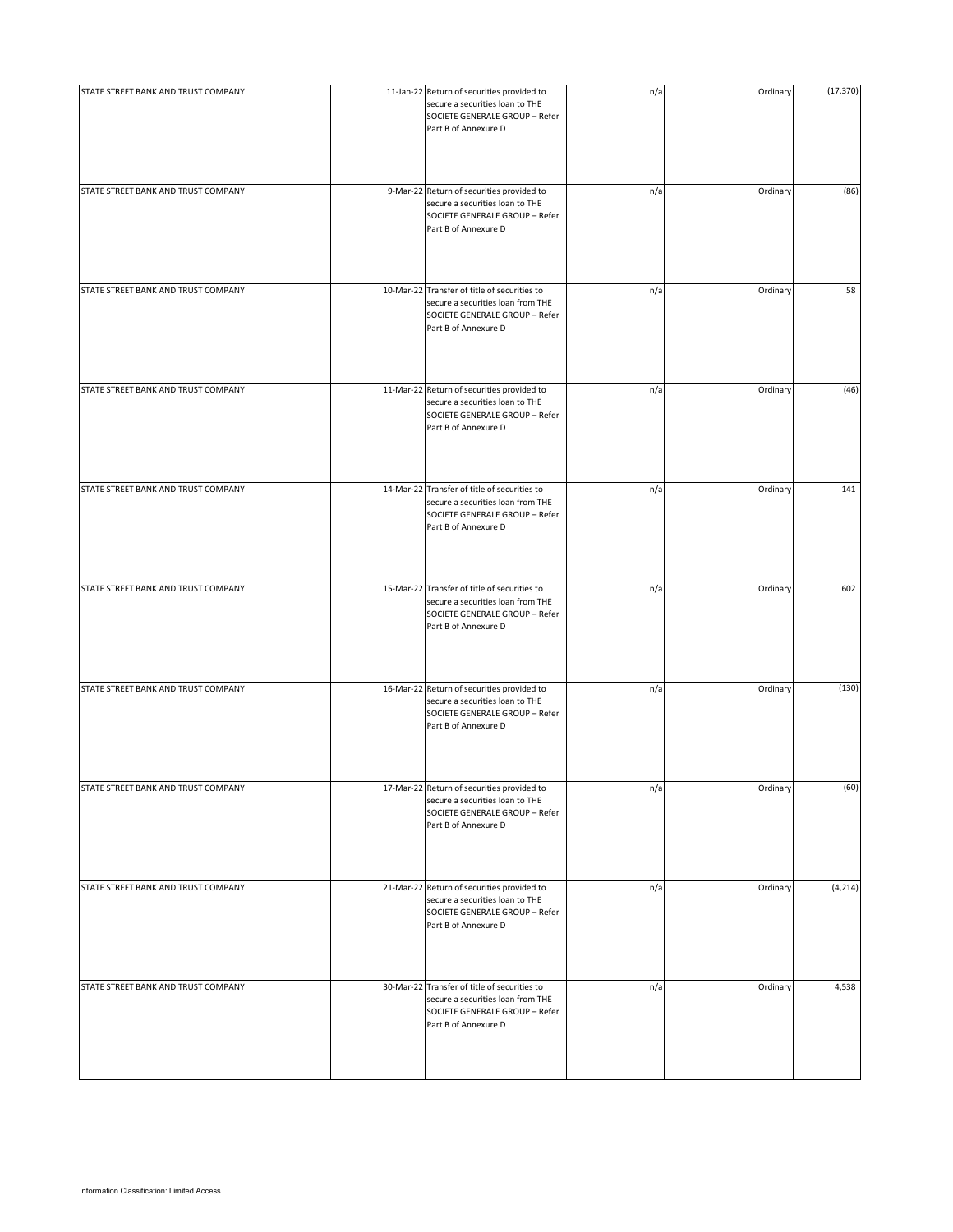| STATE STREET BANK AND TRUST COMPANY | 31-Mar-22 Return of securities provided to<br>secure a securities loan to THE<br>SOCIETE GENERALE GROUP - Refer<br>Part B of Annexure D    | n/a | Ordinary | (3,595)      |
|-------------------------------------|--------------------------------------------------------------------------------------------------------------------------------------------|-----|----------|--------------|
| STATE STREET BANK AND TRUST COMPANY | 1-Apr-22 Transfer of title of securities to<br>secure a securities loan from THE<br>SOCIETE GENERALE GROUP - Refer<br>Part B of Annexure D | n/a | Ordinary | 56,206       |
| STATE STREET BANK AND TRUST COMPANY | 4-Apr-22 Return of securities provided to<br>secure a securities loan to THE<br>SOCIETE GENERALE GROUP - Refer<br>Part B of Annexure D     | n/a | Ordinary | (57, 584)    |
| STATE STREET BANK AND TRUST COMPANY | 20-Jan-22 Transfer of title of securities to<br>secure a securities loan from THE<br>UBS GROUP - Refer Part B of<br>Annexure D             | n/a | Ordinary | 138          |
| STATE STREET BANK AND TRUST COMPANY | 21-Jan-22 Return of securities provided to<br>secure a securities loan to THE UBS<br>GROUP - Refer Part B of Annexure<br>D                 | n/a | Ordinary | (8)          |
| STATE STREET BANK AND TRUST COMPANY | 24-Jan-22 Transfer of title of securities to<br>secure a securities loan from THE<br>UBS GROUP - Refer Part B of<br>Annexure D             | n/a | Ordinary | 29           |
| STATE STREET BANK AND TRUST COMPANY | 2-May-22 Transfer of title of securities to<br>secure a securities loan from THE<br>UBS GROUP - Refer Part B of<br>Annexure D              | n/a | Ordinary | 114          |
| STATE STREET BANK AND TRUST COMPANY | 3-May-22 Transfer of title of securities to<br>secure a securities loan from THE<br>UBS GROUP - Refer Part B of<br>Annexure D              | n/a | Ordinary | 17           |
| STATE STREET BANK AND TRUST COMPANY | 4-May-22 Transfer of title of securities to<br>secure a securities loan from THE<br>UBS GROUP - Refer Part B of<br>Annexure D              | n/a | Ordinary | $\mathbf{1}$ |
| STATE STREET BANK AND TRUST COMPANY | 5-May-22 Return of securities provided to<br>secure a securities loan to THE UBS<br>GROUP - Refer Part B of Annexure<br>D                  | n/a | Ordinary | (292)        |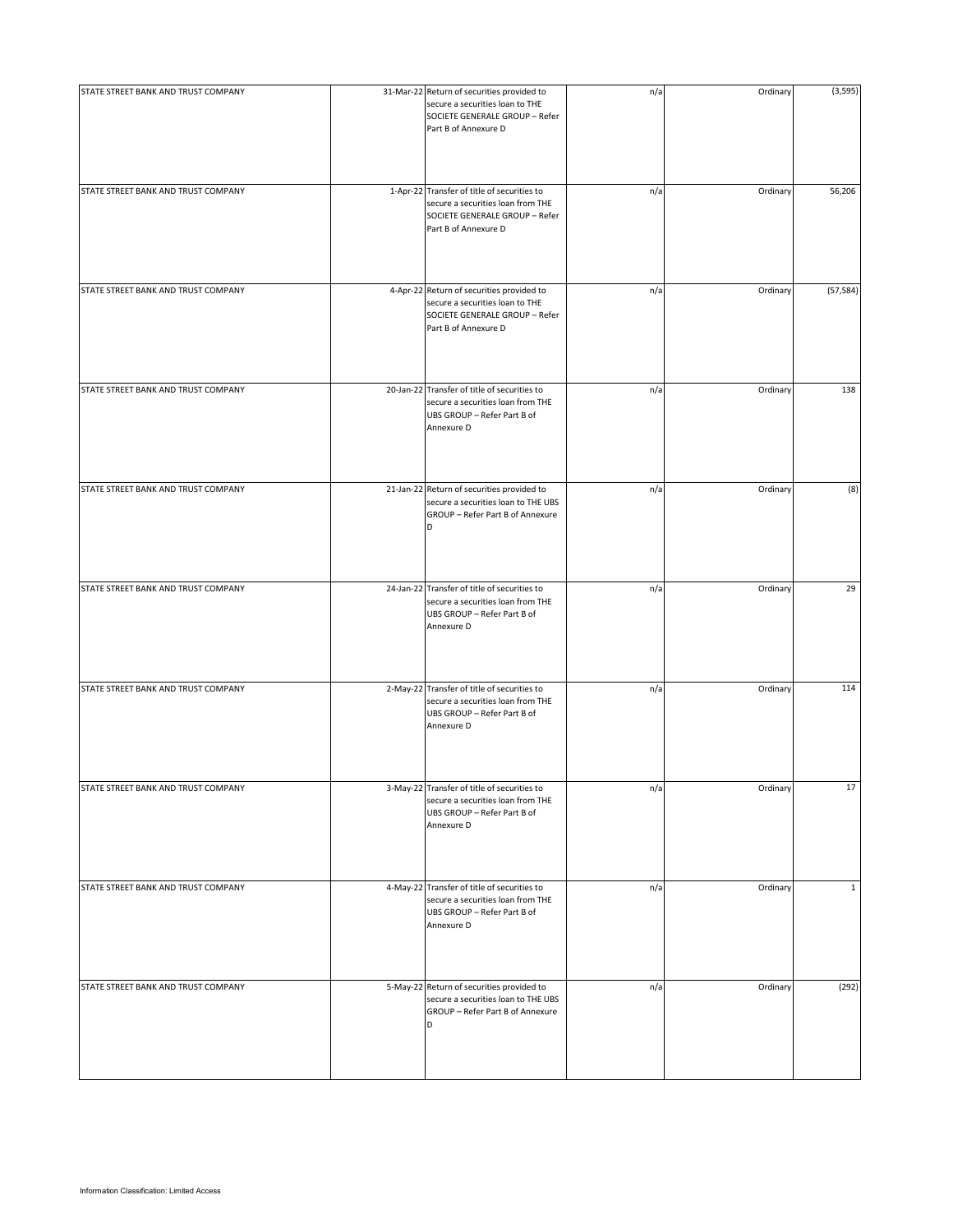| STATE STREET BANK AND TRUST COMPANY | 9-Mar-22 Transfer of title of securities to<br>secure a securities loan from THE<br>ING GROUP - Refer Part B of<br>Annexure D               | n/a | Ordinary | $\mathbf{1}$ |
|-------------------------------------|---------------------------------------------------------------------------------------------------------------------------------------------|-----|----------|--------------|
| STATE STREET BANK AND TRUST COMPANY | 10-Mar-22 Return of securities provided to<br>secure a securities loan to THE ING<br>GROUP - Refer Part B of Annexure<br>D                  | n/a | Ordinary | (1)          |
| STATE STREET BANK AND TRUST COMPANY | 11-Mar-22 Return of securities provided to<br>secure a securities loan to THE ING<br>GROUP - Refer Part B of Annexure<br>D                  | n/a | Ordinary | (1)          |
| STATE STREET BANK AND TRUST COMPANY | 6-Jan-22 Transfer of title of securities to<br>secure a securities loan from THE<br>SOCIETE GENERALE GROUP - Refer<br>Part B of Annexure D  | n/a | Ordinary | 43           |
| STATE STREET BANK AND TRUST COMPANY | 7-Jan-22 Transfer of title of securities to<br>secure a securities loan from THE<br>SOCIETE GENERALE GROUP - Refer<br>Part B of Annexure D  | n/a | Ordinary | 961          |
| STATE STREET BANK AND TRUST COMPANY | 11-Jan-22 Transfer of title of securities to<br>secure a securities loan from THE<br>SOCIETE GENERALE GROUP - Refer<br>Part B of Annexure D | n/a | Ordinary | 238,936      |
| STATE STREET BANK AND TRUST COMPANY | 9-Mar-22 Transfer of title of securities to<br>secure a securities loan from THE<br>SOCIETE GENERALE GROUP - Refer<br>Part B of Annexure D  | n/a | Ordinary | 100,040      |
| STATE STREET BANK AND TRUST COMPANY | 10-Mar-22 Return of securities provided to<br>secure a securities loan to THE<br>SOCIETE GENERALE GROUP - Refer<br>Part B of Annexure D     | n/a | Ordinary | (20, 212)    |
| STATE STREET BANK AND TRUST COMPANY | 11-Mar-22 Transfer of title of securities to<br>secure a securities loan from THE<br>SOCIETE GENERALE GROUP - Refer<br>Part B of Annexure D | n/a | Ordinary | 3,791        |
| STATE STREET BANK AND TRUST COMPANY | 14-Mar-22 Return of securities provided to<br>secure a securities loan to THE<br>SOCIETE GENERALE GROUP - Refer<br>Part B of Annexure D     | n/a | Ordinary | (20, 766)    |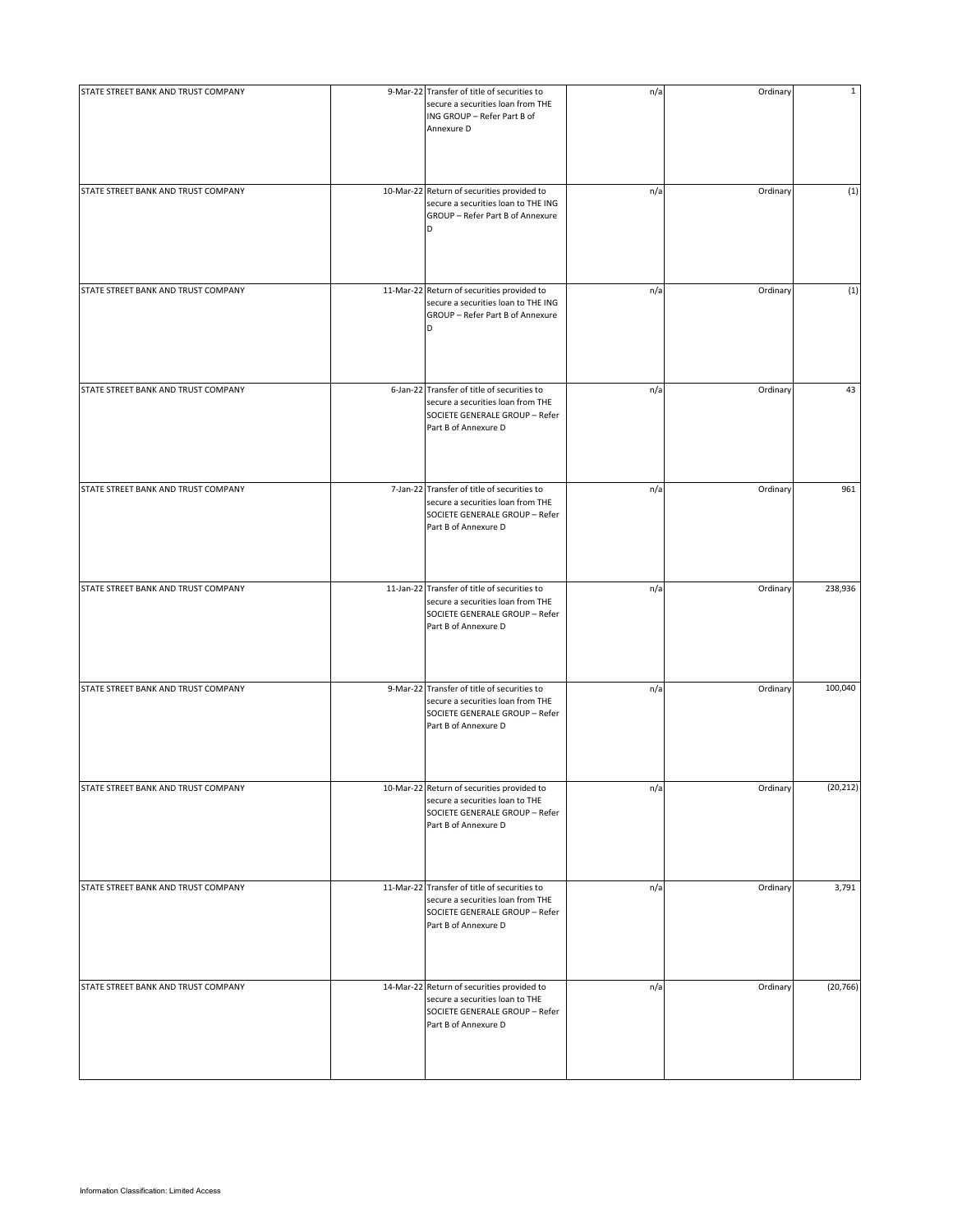| STATE STREET BANK AND TRUST COMPANY | 15-Mar-22 Transfer of title of securities to<br>secure a securities loan from THE<br>SOCIETE GENERALE GROUP - Refer<br>Part B of Annexure D | n/a | Ordinary | 35,458         |
|-------------------------------------|---------------------------------------------------------------------------------------------------------------------------------------------|-----|----------|----------------|
| STATE STREET BANK AND TRUST COMPANY | 16-Mar-22 Transfer of title of securities to<br>secure a securities loan from THE<br>SOCIETE GENERALE GROUP - Refer<br>Part B of Annexure D | n/a | Ordinary | 14,123         |
| STATE STREET BANK AND TRUST COMPANY | 17-Mar-22 Transfer of title of securities to<br>secure a securities loan from THE<br>SOCIETE GENERALE GROUP - Refer<br>Part B of Annexure D | n/a | Ordinary | 674            |
| STATE STREET BANK AND TRUST COMPANY | 21-Mar-22 Return of securities provided to<br>secure a securities loan to THE<br>SOCIETE GENERALE GROUP - Refer<br>Part B of Annexure D     | n/a | Ordinary | (329, 416)     |
| STATE STREET BANK AND TRUST COMPANY | 30-Mar-22 Transfer of title of securities to<br>secure a securities loan from THE<br>SOCIETE GENERALE GROUP - Refer<br>Part B of Annexure D | n/a | Ordinary | 248,580        |
| STATE STREET BANK AND TRUST COMPANY | 31-Mar-22 Return of securities provided to<br>secure a securities loan to THE<br>SOCIETE GENERALE GROUP - Refer<br>Part B of Annexure D     | n/a | Ordinary | (203, 132)     |
| STATE STREET BANK AND TRUST COMPANY | 1-Apr-22 Return of securities provided to<br>secure a securities loan to THE<br>SOCIETE GENERALE GROUP - Refer<br>Part B of Annexure D      | n/a | Ordinary | (50, 449)      |
| STATE STREET BANK AND TRUST COMPANY | 4-Apr-22 Return of securities provided to<br>secure a securities loan to THE<br>SOCIETE GENERALE GROUP - Refer<br>Part B of Annexure D      | n/a | Ordinary | (18, 804)      |
| STATE STREET BANK AND TRUST COMPANY | 20-Jan-22 Transfer of title of securities to<br>secure a securities loan from THE<br>UBS GROUP - Refer Part B of<br>Annexure D              | n/a | Ordinary | $\mathbf{1}$   |
| STATE STREET BANK AND TRUST COMPANY | 2-May-22 Transfer of title of securities to<br>secure a securities loan from THE<br>UBS GROUP - Refer Part B of<br>Annexure D               | n/a | Ordinary | $\overline{2}$ |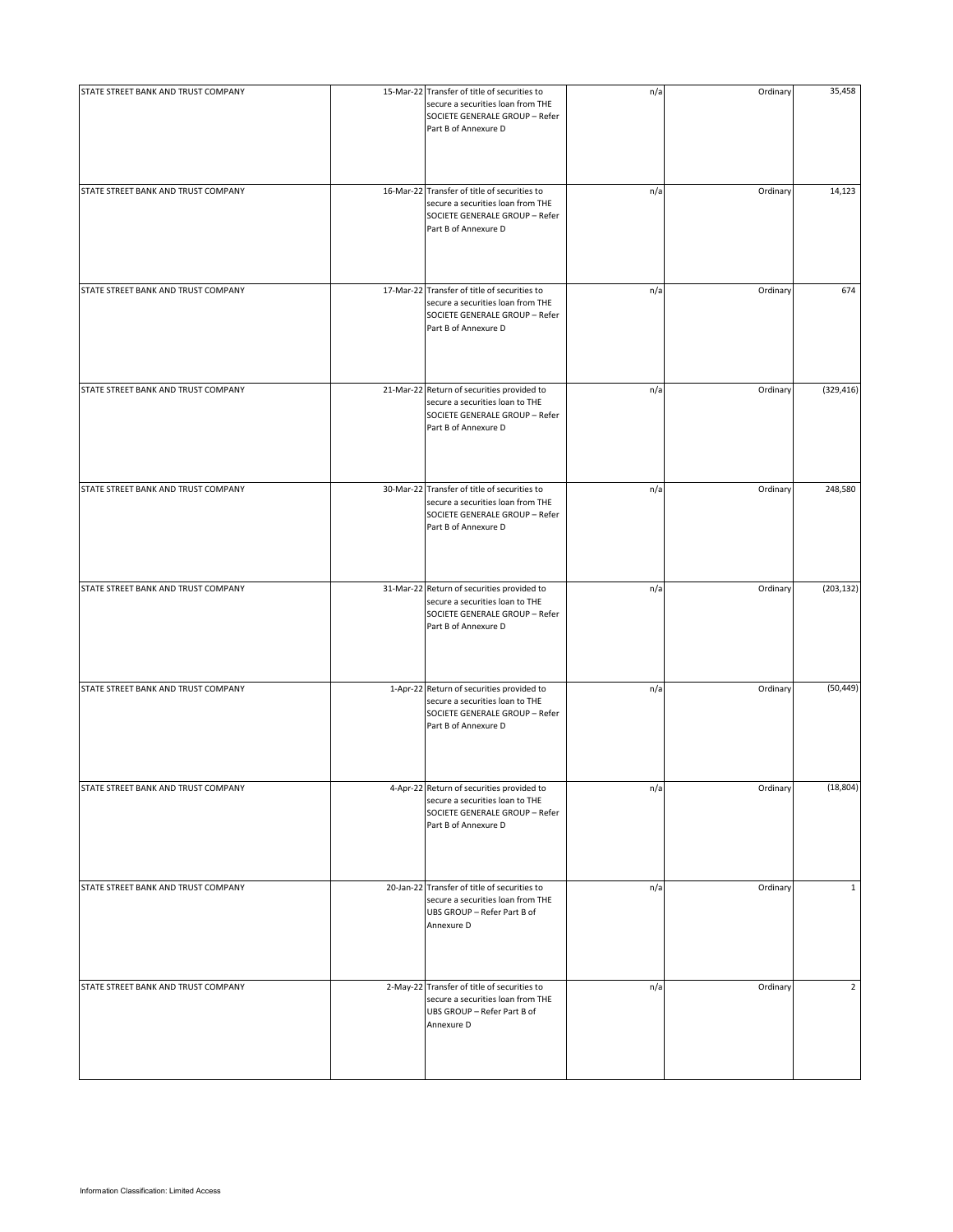| STATE STREET BANK AND TRUST COMPANY | 5-May-22 Return of securities provided to<br>secure a securities loan to THE UBS<br>GROUP - Refer Part B of Annexure<br>D      | n/a | Ordinary | (4)     |
|-------------------------------------|--------------------------------------------------------------------------------------------------------------------------------|-----|----------|---------|
| STATE STREET BANK AND TRUST COMPANY | 7-Jan-22 Transfer of title of securities to<br>secure a securities loan from THE<br>UBS GROUP - Refer Part B of<br>Annexure D  | n/a | Ordinary | 45      |
| STATE STREET BANK AND TRUST COMPANY | 20-Jan-22 Transfer of title of securities to<br>secure a securities loan from THE<br>UBS GROUP - Refer Part B of<br>Annexure D | n/a | Ordinary | 123     |
| STATE STREET BANK AND TRUST COMPANY | 21-Jan-22 Return of securities provided to<br>secure a securities loan to THE UBS<br>GROUP - Refer Part B of Annexure<br>D     | n/a | Ordinary | (20)    |
| STATE STREET BANK AND TRUST COMPANY | 3-Feb-22 Return of securities provided to<br>secure a securities loan to THE UBS<br>GROUP - Refer Part B of Annexure<br>D      | n/a | Ordinary | (77)    |
| STATE STREET BANK AND TRUST COMPANY | 2-May-22 Transfer of title of securities to<br>secure a securities loan from THE<br>UBS GROUP - Refer Part B of<br>Annexure D  | n/a | Ordinary | 79      |
| STATE STREET BANK AND TRUST COMPANY | 3-May-22 Return of securities provided to<br>secure a securities loan to THE UBS<br>GROUP - Refer Part B of Annexure<br>D      | n/a | Ordinary | (13)    |
| STATE STREET BANK AND TRUST COMPANY | 4-May-22 Return of securities provided to<br>secure a securities loan to THE UBS<br>GROUP - Refer Part B of Annexure<br>D      | n/a | Ordinary | (1)     |
| STATE STREET BANK AND TRUST COMPANY | 5-May-22 Return of securities provided to<br>secure a securities loan to THE UBS<br>GROUP - Refer Part B of Annexure<br>D      | n/a | Ordinary | (136)   |
| STATE STREET BANK AND TRUST COMPANY | 2-Mar-22 Lending securities under a securities<br>loan to THE UBS GROUP- Refer Part<br>A of Annexure D                         | n/a | Ordinary | 300,000 |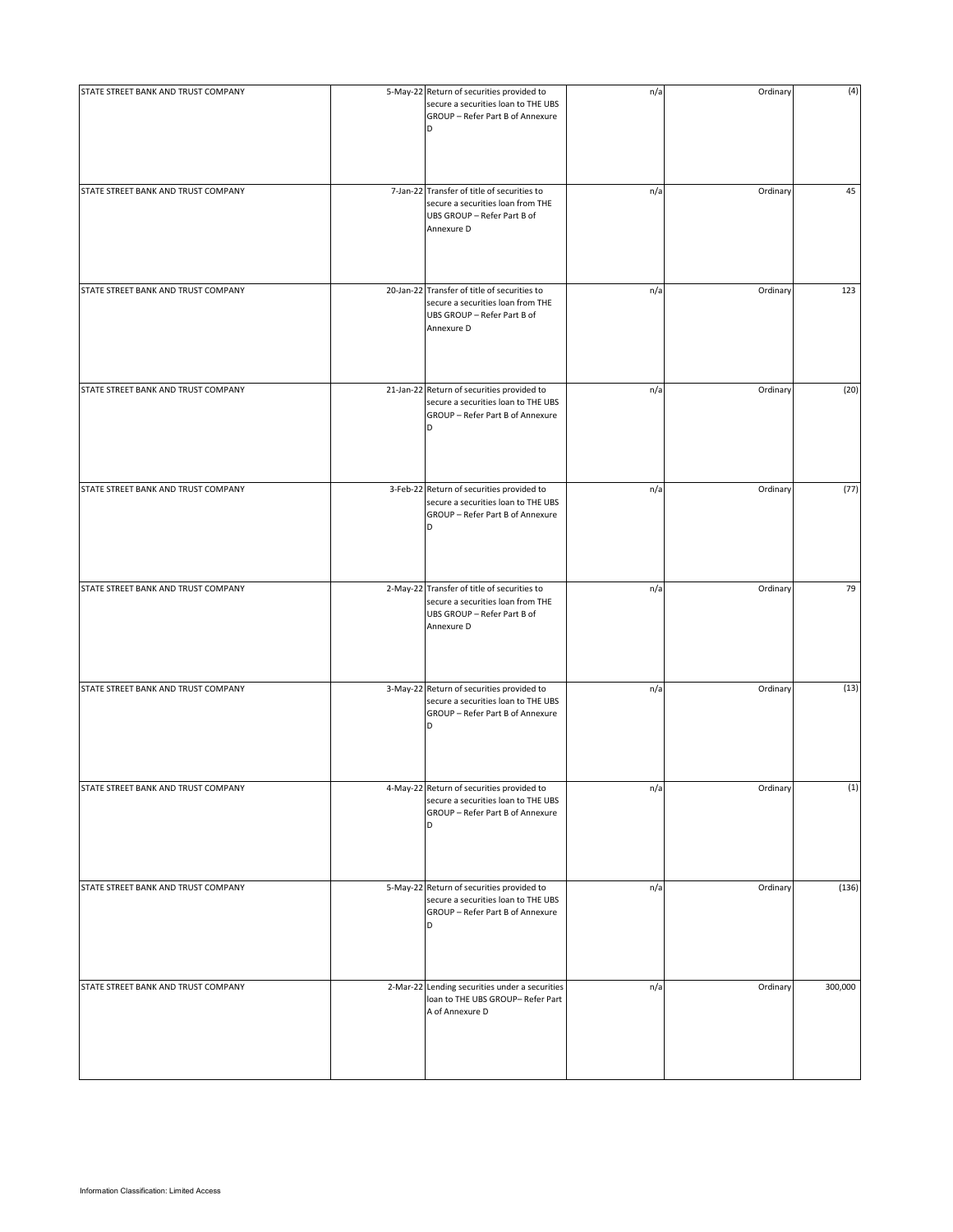| STATE STREET BANK AND TRUST COMPANY | 8-Mar-22 Return of securities under a<br>securities loan by THE UBS GROUP-<br>Refer Part A of Annexure D                 | n/a | Ordinary | (300,000) |
|-------------------------------------|--------------------------------------------------------------------------------------------------------------------------|-----|----------|-----------|
| STATE STREET BANK AND TRUST COMPANY | 18-Jan-22 Lending securities under a securities<br>loan to THE BANK OF AMERICA<br>GROUP- Refer Part A of Annexure D      | n/a | Ordinary | 22,779    |
| STATE STREET BANK AND TRUST COMPANY | 24-Jan-22 Return of securities under a<br>securities loan by THE BANK OF<br>AMERICA GROUP- Refer Part A of<br>Annexure D | n/a | Ordinary | (22, 779) |
| STATE STREET BANK AND TRUST COMPANY | 23-Feb-22 Lending securities under a securities<br>loan to THE GOLDMAN SACHS<br>GROUP- Refer Part A of Annexure D        | n/a | Ordinary | 43,202    |
| STATE STREET BANK AND TRUST COMPANY | 10-Mar-22 Return of securities under a<br>securities loan by THE GOLDMAN<br>SACHS GROUP- Refer Part A of<br>Annexure D   | n/a | Ordinary | (43, 202) |
| STATE STREET BANK AND TRUST COMPANY | 28-Jan-22 Lending securities under a securities<br>loan to THE MORGAN STANLEY<br>GROUP- Refer Part A of Annexure D       | n/a | Ordinary | 22,779    |
| STATE STREET BANK AND TRUST COMPANY | 15-Feb-22 Return of securities under a<br>securities loan by THE MORGAN<br>STANLEY GROUP- Refer Part A of<br>Annexure D  | n/a | Ordinary | (22, 779) |
| STATE STREET BANK AND TRUST COMPANY | 18-Jan-22 Lending securities under a securities<br>loan to THE BANK OF AMERICA<br>GROUP- Refer Part A of Annexure D      | n/a | Ordinary | 20,487    |
| STATE STREET BANK AND TRUST COMPANY | 21-Mar-22 Return of securities under a<br>securities loan by THE BANK OF<br>AMERICA GROUP- Refer Part A of<br>Annexure D | n/a | Ordinary | (20, 487) |
| STATE STREET BANK AND TRUST COMPANY | 23-Feb-22 Lending securities under a securities<br>loan to THE GOLDMAN SACHS<br>GROUP- Refer Part A of Annexure D        | n/a | Ordinary | 15,487    |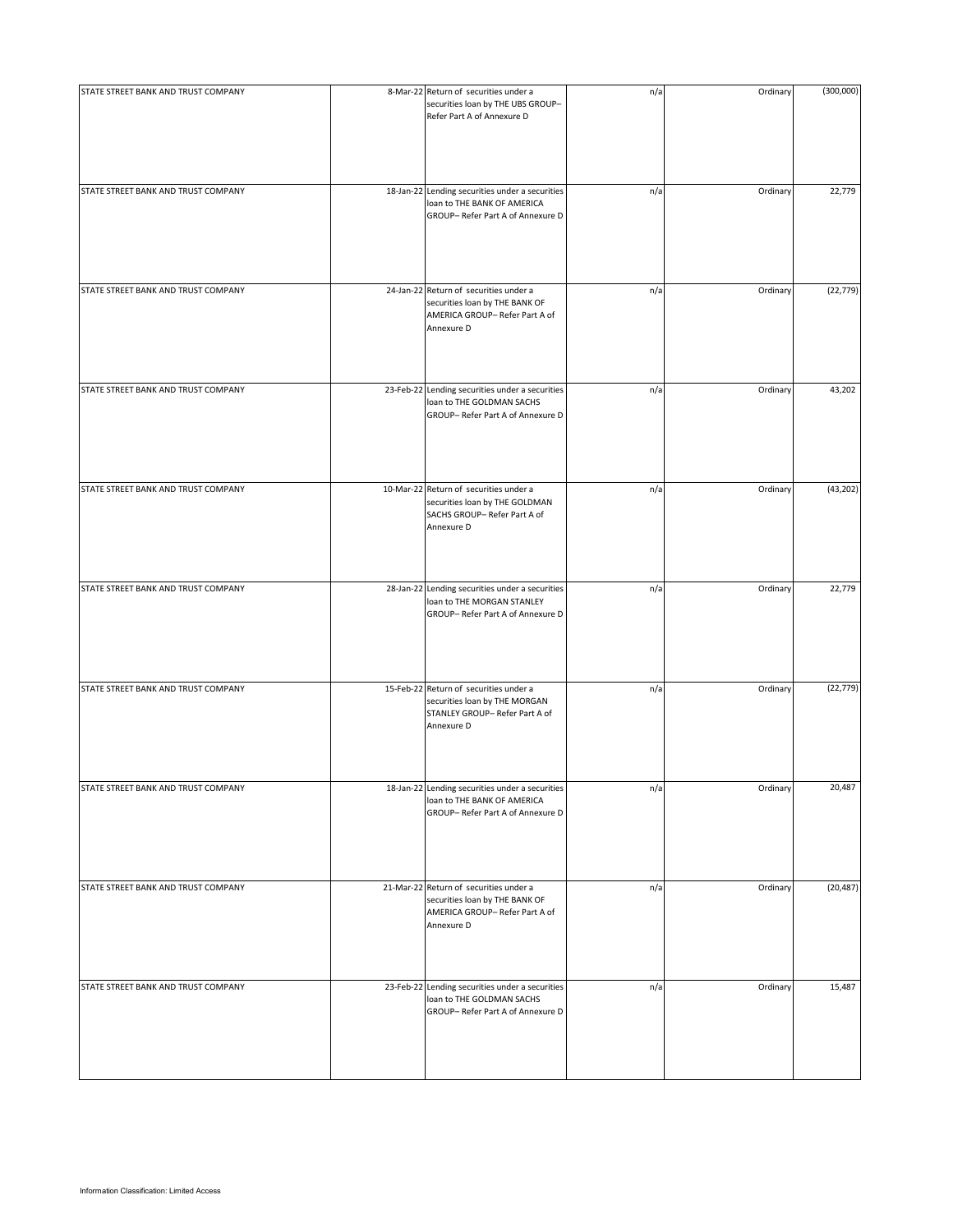| STATE STREET BANK AND TRUST COMPANY | 10-Mar-22 Return of securities under a                                                                                     | n/a | Ordinary | (15, 487)  |
|-------------------------------------|----------------------------------------------------------------------------------------------------------------------------|-----|----------|------------|
|                                     | securities loan by THE GOLDMAN<br>SACHS GROUP- Refer Part A of<br>Annexure D                                               |     |          |            |
|                                     |                                                                                                                            |     |          |            |
| STATE STREET BANK AND TRUST COMPANY | 16-Feb-22 Lending securities under a securities<br>loan to THE J.P. MORGAN CHASE<br>GROUP- Refer Part A of Annexure D      | n/a | Ordinary | 5,000      |
| STATE STREET BANK AND TRUST COMPANY | 11-Mar-22 Return of securities under a<br>securities loan by THE J.P. MORGAN<br>CHASE GROUP- Refer Part A of<br>Annexure D | n/a | Ordinary | (5,000)    |
| STATE STREET BANK AND TRUST COMPANY | 28-Jan-22 Lending securities under a securities<br>loan to THE MORGAN STANLEY<br>GROUP- Refer Part A of Annexure D         | n/a | Ordinary | 20,487     |
| STATE STREET BANK AND TRUST COMPANY | 28-Mar-22 Return of securities under a<br>securities loan by THE MORGAN<br>STANLEY GROUP- Refer Part A of<br>Annexure D    | n/a | Ordinary | (8,017)    |
| STATE STREET BANK AND TRUST COMPANY | 18-Jan-22 Lending securities under a securities<br>loan to THE BANK OF AMERICA<br>GROUP- Refer Part A of Annexure D        | n/a | Ordinary | 119,504    |
| STATE STREET BANK AND TRUST COMPANY | 24-Jan-22 Return of securities under a<br>securities loan by THE BANK OF<br>AMERICA GROUP-Refer Part A of<br>Annexure D    | n/a | Ordinary | (119, 422) |
| STATE STREET BANK AND TRUST COMPANY | 16-Mar-22 Lending securities under a securities<br>loan to THE BANK OF AMERICA<br>GROUP- Refer Part A of Annexure D        | n/a | Ordinary | 29,573     |
| STATE STREET BANK AND TRUST COMPANY | 21-Mar-22 Return of securities under a<br>securities loan by THE BANK OF<br>AMERICA GROUP-Refer Part A of<br>Annexure D    | n/a | Ordinary | (29, 655)  |
| STATE STREET BANK AND TRUST COMPANY | 23-Feb-22 Lending securities under a securities<br>loan to THE GOLDMAN SACHS<br>GROUP- Refer Part A of Annexure D          | n/a | Ordinary | 350,135    |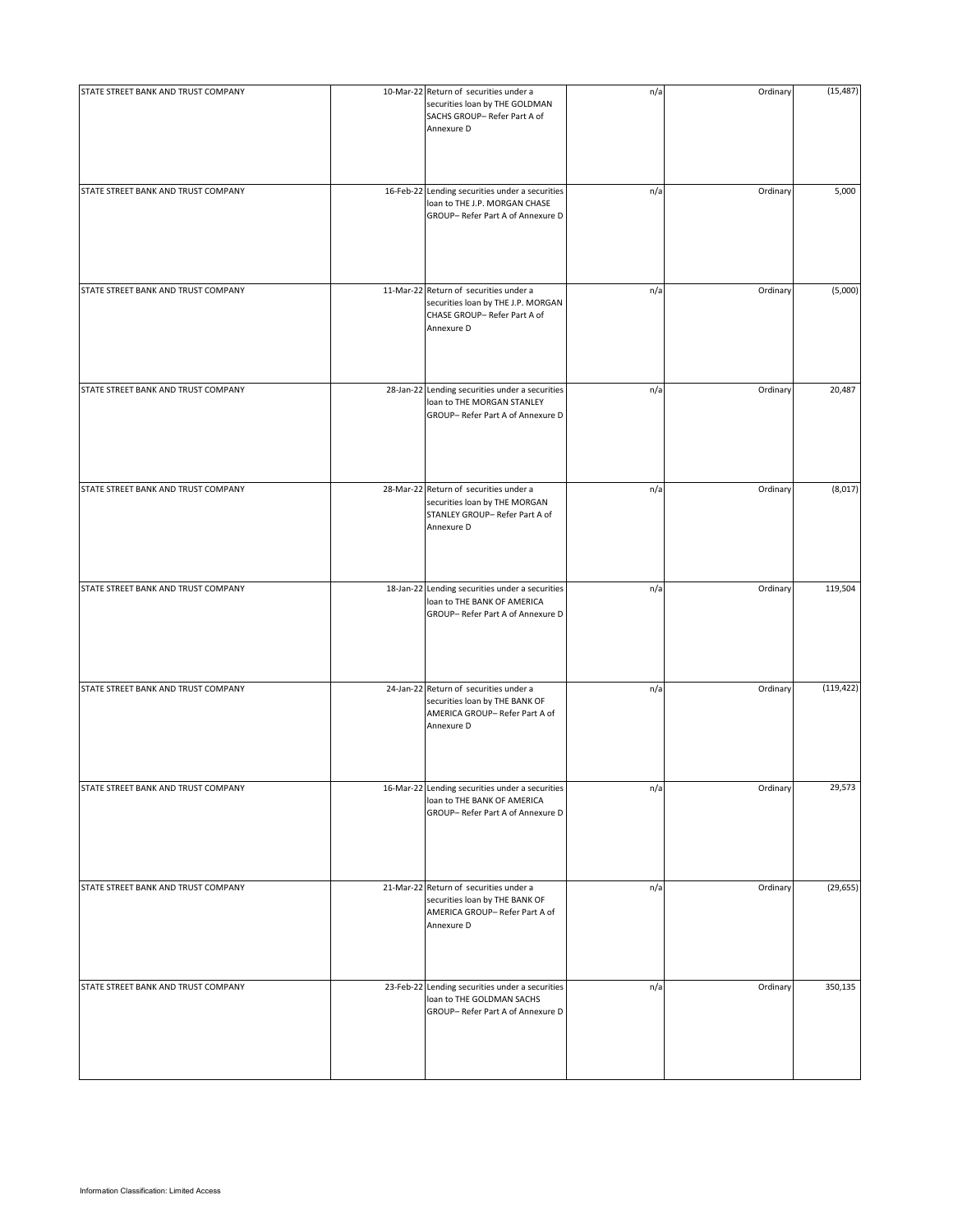| STATE STREET BANK AND TRUST COMPANY | 28-Feb-22 Lending securities under a securities<br>loan to THE GOLDMAN SACHS<br>GROUP- Refer Part A of Annexure D       | n/a | Ordinary | 19,676     |
|-------------------------------------|-------------------------------------------------------------------------------------------------------------------------|-----|----------|------------|
| STATE STREET BANK AND TRUST COMPANY | 10-Mar-22 Return of securities under a<br>securities loan by THE GOLDMAN<br>SACHS GROUP- Refer Part A of<br>Annexure D  | n/a | Ordinary | (369, 811) |
| STATE STREET BANK AND TRUST COMPANY | 28-Jan-22 Lending securities under a securities<br>loan to THE MORGAN STANLEY<br>GROUP- Refer Part A of Annexure D      | n/a | Ordinary | 47,750     |
| STATE STREET BANK AND TRUST COMPANY | 4-Feb-22 Lending securities under a securities<br>loan to THE MORGAN STANLEY<br>GROUP- Refer Part A of Annexure D       | n/a | Ordinary | 35,848     |
| STATE STREET BANK AND TRUST COMPANY | 7-Feb-22 Lending securities under a securities<br>loan to THE MORGAN STANLEY<br>GROUP- Refer Part A of Annexure D       | n/a | Ordinary | 80,587     |
| STATE STREET BANK AND TRUST COMPANY | 8-Feb-22 Lending securities under a securities<br>loan to THE MORGAN STANLEY<br>GROUP- Refer Part A of Annexure D       | n/a | Ordinary | 133,440    |
| STATE STREET BANK AND TRUST COMPANY | 10-Feb-22 Lending securities under a securities<br>loan to THE MORGAN STANLEY<br>GROUP- Refer Part A of Annexure D      | n/a | Ordinary | 8,986      |
| STATE STREET BANK AND TRUST COMPANY | 28-Mar-22 Lending securities under a securities<br>loan to THE MORGAN STANLEY<br>GROUP- Refer Part A of Annexure D      | n/a | Ordinary | 2,010      |
| STATE STREET BANK AND TRUST COMPANY | 30-Mar-22 Return of securities under a<br>securities loan by THE MORGAN<br>STANLEY GROUP- Refer Part A of<br>Annexure D | n/a | Ordinary | (185)      |
| STATE STREET BANK AND TRUST COMPANY | 1-Apr-22 Return of securities under a<br>securities loan by THE MORGAN<br>STANLEY GROUP- Refer Part A of<br>Annexure D  | n/a | Ordinary | (28, 652)  |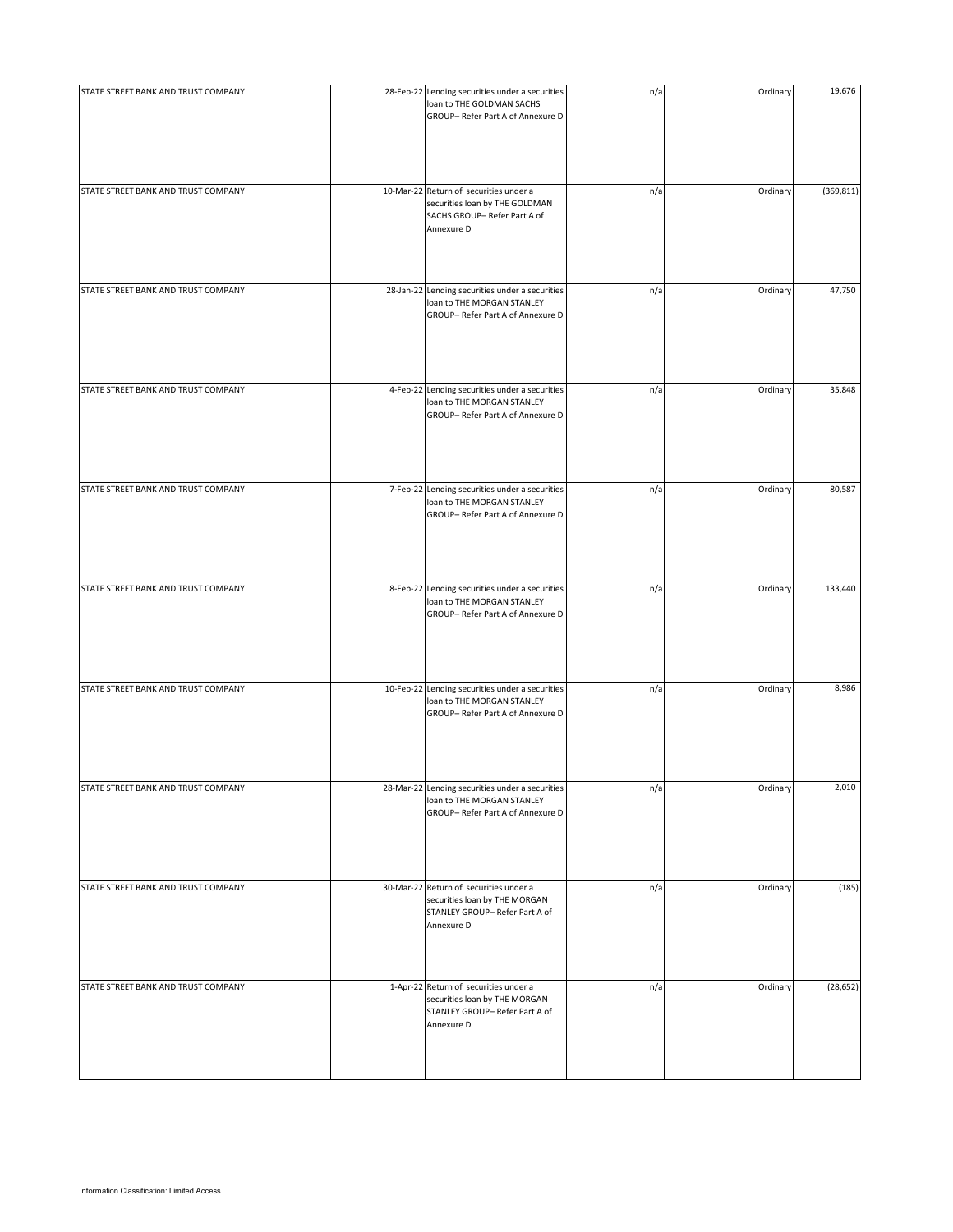| STATE STREET BANK AND TRUST COMPANY | 4-Apr-22 Return of securities under a<br>securities loan by THE MORGAN<br>STANLEY GROUP- Refer Part A of<br>Annexure D  | n/a | Ordinary | (14, 771) |
|-------------------------------------|-------------------------------------------------------------------------------------------------------------------------|-----|----------|-----------|
| STATE STREET BANK AND TRUST COMPANY | 5-Apr-22 Return of securities under a<br>securities loan by THE MORGAN<br>STANLEY GROUP- Refer Part A of<br>Annexure D  | n/a | Ordinary | (220)     |
| STATE STREET BANK AND TRUST COMPANY | 6-Apr-22 Return of securities under a<br>securities loan by THE MORGAN<br>STANLEY GROUP- Refer Part A of<br>Annexure D  | n/a | Ordinary | (6,966)   |
| STATE STREET BANK AND TRUST COMPANY | 7-Apr-22 Return of securities under a<br>securities loan by THE MORGAN<br>STANLEY GROUP- Refer Part A of<br>Annexure D  | n/a | Ordinary | (36,986)  |
| STATE STREET BANK AND TRUST COMPANY | 11-Apr-22 Return of securities under a<br>securities loan by THE MORGAN<br>STANLEY GROUP- Refer Part A of<br>Annexure D | n/a | Ordinary | (48, 758) |
| STATE STREET BANK AND TRUST COMPANY | 12-Apr-22 Return of securities under a<br>securities loan by THE MORGAN<br>STANLEY GROUP- Refer Part A of<br>Annexure D | n/a | Ordinary | (12, 411) |
| STATE STREET BANK AND TRUST COMPANY | 13-Apr-22 Return of securities under a<br>securities loan by THE MORGAN<br>STANLEY GROUP- Refer Part A of<br>Annexure D | n/a | Ordinary | (22, 965) |
| STATE STREET BANK AND TRUST COMPANY | 20-Apr-22 Return of securities under a<br>securities loan by THE MORGAN<br>STANLEY GROUP- Refer Part A of<br>Annexure D | n/a | Ordinary | (19,062)  |
| STATE STREET BANK AND TRUST COMPANY | 27-Apr-22 Return of securities under a<br>securities loan by THE MORGAN<br>STANLEY GROUP- Refer Part A of<br>Annexure D | n/a | Ordinary | (50, 700) |
| STATE STREET BANK AND TRUST COMPANY | 28-Apr-22 Return of securities under a<br>securities loan by THE MORGAN<br>STANLEY GROUP- Refer Part A of<br>Annexure D | n/a | Ordinary | (11, 631) |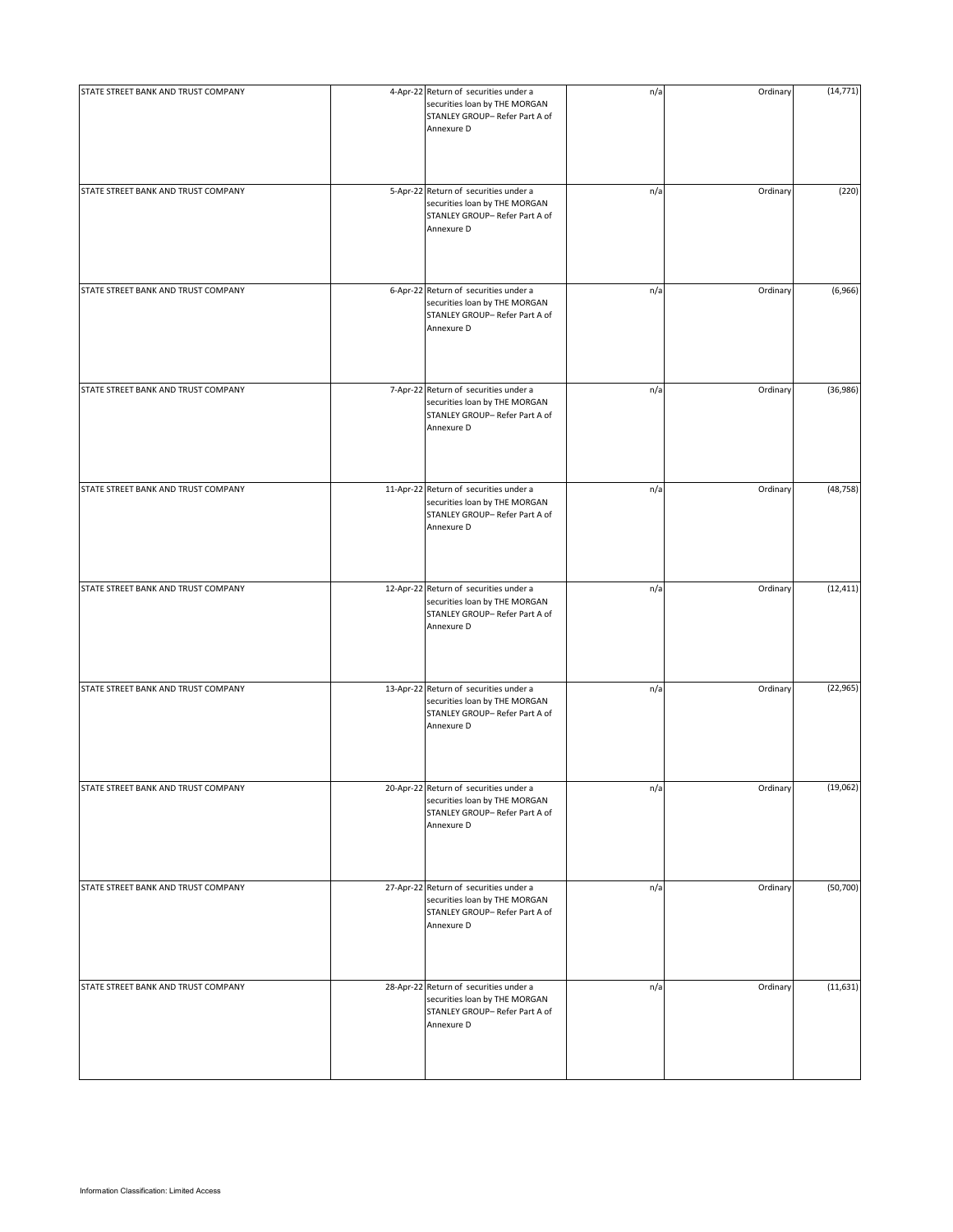| STATE STREET BANK AND TRUST COMPANY | 29-Apr-22 Return of securities under a<br>securities loan by THE MORGAN<br>STANLEY GROUP- Refer Part A of<br>Annexure D | n/a | Ordinary | (32,074)  |
|-------------------------------------|-------------------------------------------------------------------------------------------------------------------------|-----|----------|-----------|
| STATE STREET BANK AND TRUST COMPANY | 3-May-22 Lending securities under a securities<br>loan to THE MORGAN STANLEY<br>GROUP- Refer Part A of Annexure D       | n/a | Ordinary | 2,028     |
| STATE STREET BANK AND TRUST COMPANY | 4-May-22 Return of securities under a<br>securities loan by THE MORGAN<br>STANLEY GROUP- Refer Part A of<br>Annexure D  | n/a | Ordinary | (13, 546) |
| STATE STREET BANK AND TRUST COMPANY | 5-May-22 Return of securities under a<br>securities loan by THE MORGAN<br>STANLEY GROUP- Refer Part A of<br>Annexure D  | n/a | Ordinary | (6, 877)  |
| STATE STREET BANK AND TRUST COMPANY | 6-May-22 Lending securities under a securities<br>loan to THE MORGAN STANLEY<br>GROUP- Refer Part A of Annexure D       | n/a | Ordinary | 904       |
| STATE STREET BANK AND TRUST COMPANY | 23-Feb-22 Lending securities under a securities<br>loan to THE GOLDMAN SACHS<br>GROUP- Refer Part A of Annexure D       | n/a | Ordinary | 2,613     |
| STATE STREET BANK AND TRUST COMPANY | 10-Mar-22 Return of securities under a<br>securities loan by THE GOLDMAN<br>SACHS GROUP- Refer Part A of<br>Annexure D  | n/a | Ordinary | (2,613)   |
| STATE STREET BANK AND TRUST COMPANY | 23-Feb-22 Lending securities under a securities<br>loan to THE GOLDMAN SACHS<br>GROUP- Refer Part A of Annexure D       | n/a | Ordinary | 54,448    |
| STATE STREET BANK AND TRUST COMPANY | 10-Mar-22 Return of securities under a<br>securities loan by THE GOLDMAN<br>SACHS GROUP- Refer Part A of<br>Annexure D  | n/a | Ordinary | (54, 448) |
| STATE STREET BANK AND TRUST COMPANY | 28-Mar-22 Lending securities under a securities<br>loan to THE MORGAN STANLEY<br>GROUP- Refer Part A of Annexure D      | n/a | Ordinary | 55,317    |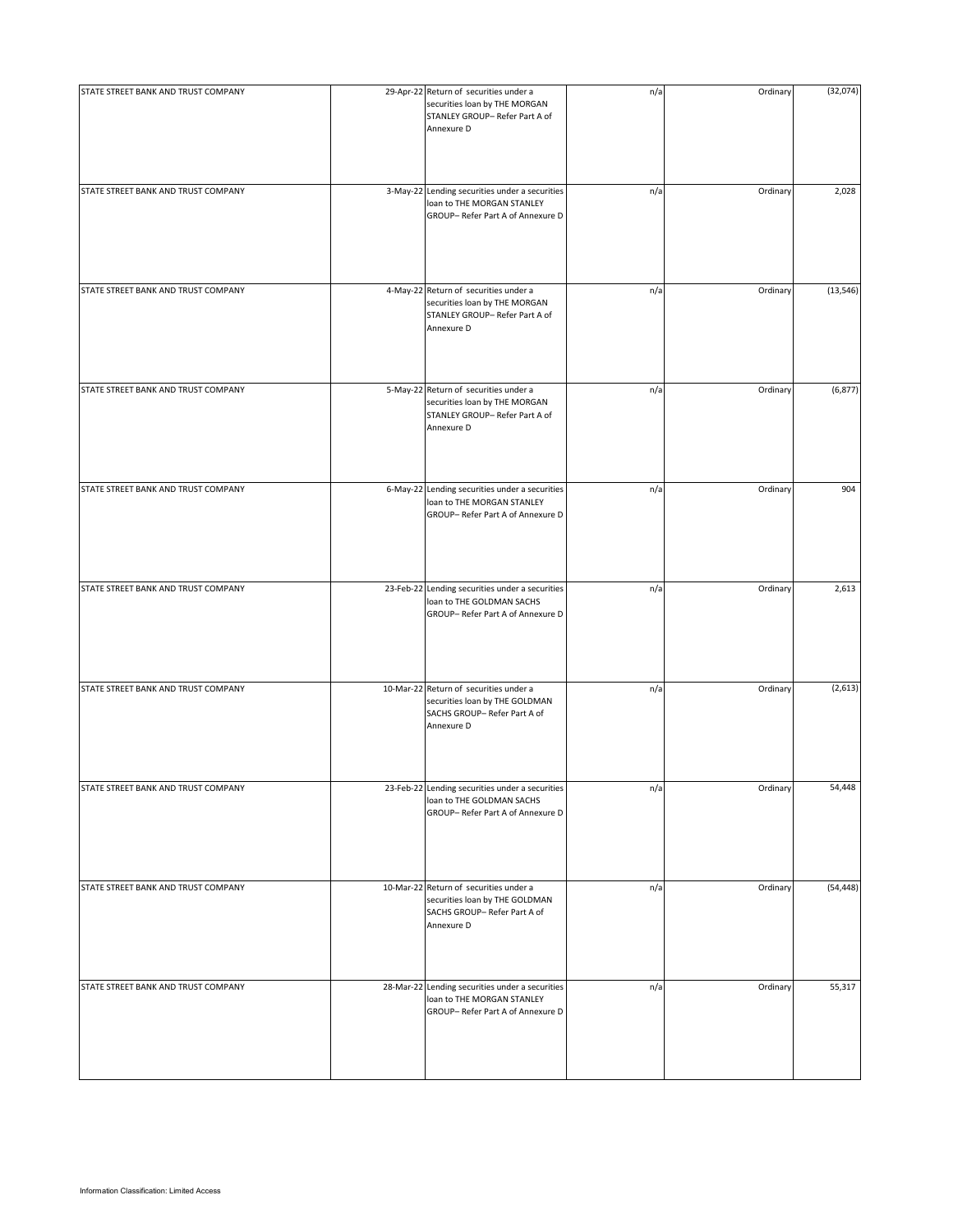| STATE STREET BANK AND TRUST COMPANY | 3-May-22 Return of securities under a<br>securities loan by THE MORGAN<br>STANLEY GROUP- Refer Part A of<br>Annexure D  | n/a | Ordinary | (2,028)   |
|-------------------------------------|-------------------------------------------------------------------------------------------------------------------------|-----|----------|-----------|
| STATE STREET BANK AND TRUST COMPANY | 6-May-22 Return of securities under a<br>securities loan by THE MORGAN<br>STANLEY GROUP-Refer Part A of<br>Annexure D   | n/a | Ordinary | (904)     |
| STATE STREET BANK AND TRUST COMPANY | 23-Feb-22 Lending securities under a securities<br>loan to THE GOLDMAN SACHS<br>GROUP- Refer Part A of Annexure D       | n/a | Ordinary | 34,115    |
| STATE STREET BANK AND TRUST COMPANY | 28-Feb-22 Return of securities under a<br>securities loan by THE GOLDMAN<br>SACHS GROUP- Refer Part A of<br>Annexure D  | n/a | Ordinary | (19, 676) |
| STATE STREET BANK AND TRUST COMPANY | 10-Mar-22 Return of securities under a<br>securities loan by THE GOLDMAN<br>SACHS GROUP- Refer Part A of<br>Annexure D  | n/a | Ordinary | (14, 439) |
| STATE STREET BANK AND TRUST COMPANY | 18-Jan-22 Lending securities under a securities<br>loan to THE BANK OF AMERICA<br>GROUP- Refer Part A of Annexure D     | n/a | Ordinary | 4,858     |
| STATE STREET BANK AND TRUST COMPANY | 24-Jan-22 Return of securities under a<br>securities loan by THE BANK OF<br>AMERICA GROUP-Refer Part A of<br>Annexure D | n/a | Ordinary | (4, 812)  |
| STATE STREET BANK AND TRUST COMPANY | 16-Mar-22 Lending securities under a securities<br>loan to THE BANK OF AMERICA<br>GROUP- Refer Part A of Annexure D     | n/a | Ordinary | 4,812     |
| STATE STREET BANK AND TRUST COMPANY | 21-Mar-22 Return of securities under a<br>securities loan by THE BANK OF<br>AMERICA GROUP-Refer Part A of<br>Annexure D | n/a | Ordinary | (4,858)   |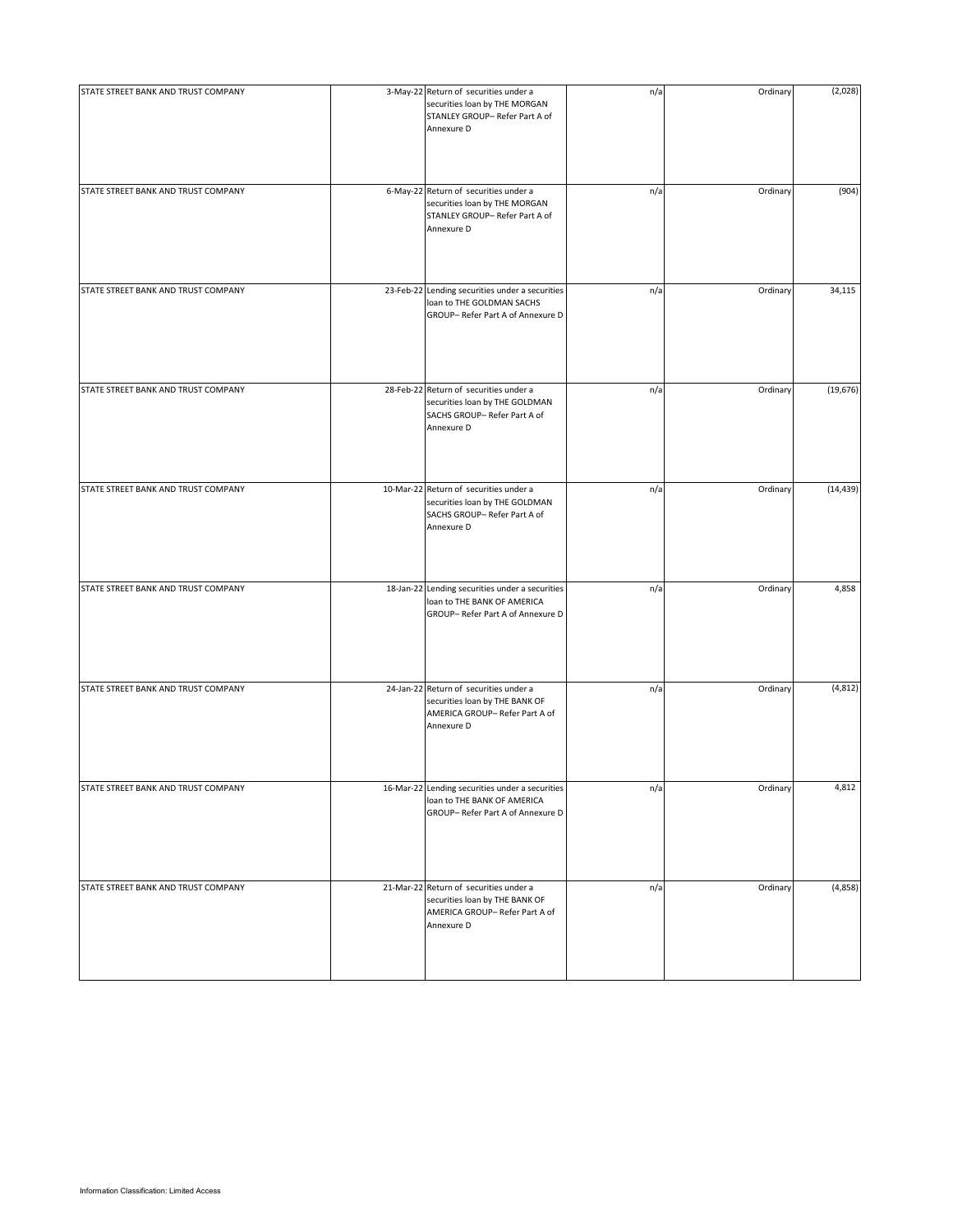## **This is Annexure C referred to in Form 603 Notice of initial substantial holder**

**Annexure C**



**\_\_\_\_\_\_\_\_\_\_\_\_\_\_\_\_\_\_\_\_\_\_\_\_\_\_\_\_\_\_\_\_\_\_\_\_\_\_\_ 10 May 2022**

**Elizabeth Schaefer Authorised Signatory**

**7. Addresses**

| <b>Name</b>                                           | <b>Address</b>                                                                            |
|-------------------------------------------------------|-------------------------------------------------------------------------------------------|
| SSGA FUNDS MANAGEMENT. INC.                           | Channel Center, 1 Iron Street, Boston MA 02210, United States                             |
| STATE STREET GLOBAL ADVISORS (JAPAN) CO., LTD.        | Toranomon Hills Mori Tower 25F, 1-23-1 Toranomon, Minato-ku, Tokyo, 105-6325, Japan       |
| <b>STATE STREET GLOBAL ADVISORS ASIA LIMITED</b>      | 68th Floor, Two International Finance Centre, 8 Finance Street, Central, Hong Kong, China |
| <b>STATE STREET GLOBAL ADVISORS EUROPE LIMITED</b>    | 78 Sir John Rogerson's Quay, Dublin 2, Ireland                                            |
| <b>STATE STREET GLOBAL ADVISORS LIMITED</b>           | 20 Churchill Place, London, England, E14 5HJ, United Kingdom                              |
| <b>STATE STREET GLOBAL ADVISORS SINGAPORE LIMITED</b> | 168 Robinson Road #33-01 Capital Tower, Singapore, 068912, Singapore                      |
| <b>STATE STREET GLOBAL ADVISORS TRUST COMPANY</b>     | 1 Iron Street, Boston MA 02210, United States                                             |
| STATE STREET GLOBAL ADVISORS, AUSTRALIA, LIMITED      | Level 15, 420 George Street, Sydney NSW 2000, Australia                                   |
| STATE STREET GLOBAL ADVISORS, INC.                    | 1 Iron Street, Boston MA 02210, United States                                             |
| STATE STREET GLOBAL ADVISORS, LTD.                    | 1981 McGill College Avenue, Suite 500, Montreal Québec H3A 3A8, Canada                    |
| <b>ISTATE STREET BANK AND TRUST COMPANY</b>           | 1 Lincoln Street, Boston MA 02111-2900, United States                                     |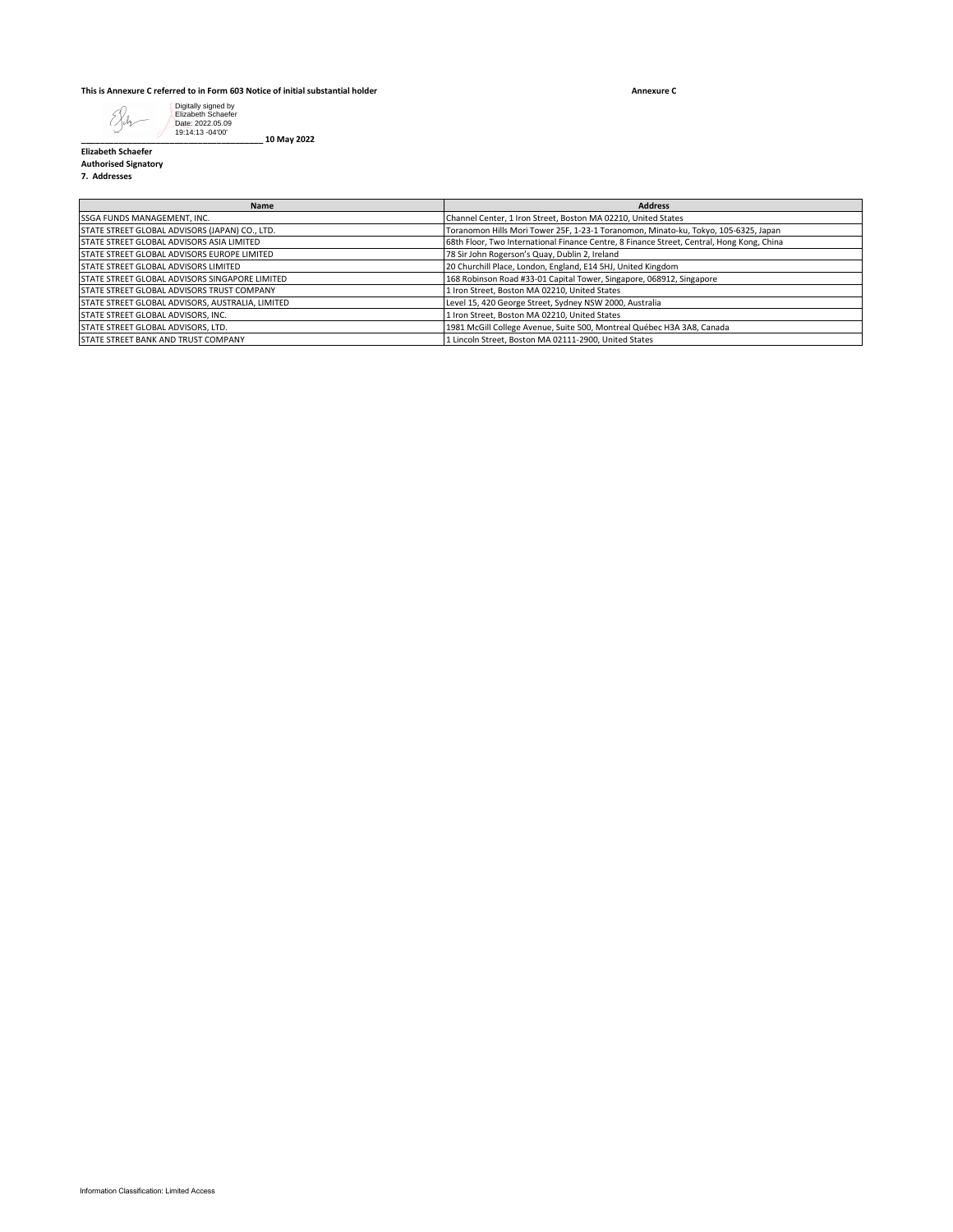## **This is Annexure D referred to in Form 603 Notice of initial substantial holder**<br> **CO D** Digitally signed by Elizabeth

| Digitally signed by Elizabeth<br>Schaefer<br>Date: 2022.05.09 19:14:33                                                                                                           |                                                                                                                                                                                                                                                                                                                                                                                                        |
|----------------------------------------------------------------------------------------------------------------------------------------------------------------------------------|--------------------------------------------------------------------------------------------------------------------------------------------------------------------------------------------------------------------------------------------------------------------------------------------------------------------------------------------------------------------------------------------------------|
| $-04'00'$<br>10 May 2022<br><b>Elizabeth Schaefer</b><br><b>Authorised Signatory</b>                                                                                             |                                                                                                                                                                                                                                                                                                                                                                                                        |
|                                                                                                                                                                                  | State Street Bank and Trust Company will, if requested by the company or responsible entity to whom this form must be given under the Corporations Act 2001 (Cth) or if requested by the Australian<br>Securities and Investment Commission (ASIC), provide a copy of the master securities lending agreement/s and security agreement/s referred to below to the company, responsible entity or ASIC. |
| subject to obligation to return under the agreement. (State Street Bank and Trust Company has lent the securities and retains relevant interest as per Part B of this Annexure.) | Part A: For relevant interests arising out of lending securities - State Street Bank and Trust Company acquires relevant interest as lender of the securities under securities lending authorisation agreement,                                                                                                                                                                                        |
| Type of agreement                                                                                                                                                                | Securities Lending Authorisation Agreement/ Global Master Securities Lending Agreement/ Securities Loan Agreement                                                                                                                                                                                                                                                                                      |
| Parties to agreement                                                                                                                                                             | (1) State Street Bank and Trust Company<br>(2) The entity referred to in the relevant part of Annexure B to this notice                                                                                                                                                                                                                                                                                |
| Can the parties exercise voting rights attaching to the securities?                                                                                                              | (1) No<br>(2) Yes. (Borrower has the right to vote, but may on-lend securities)                                                                                                                                                                                                                                                                                                                        |
| If yes, in what circumstances                                                                                                                                                    | (1) Only if instructed to by the borrower<br>(2) As determined by the owner of the securities                                                                                                                                                                                                                                                                                                          |
| Transfer date                                                                                                                                                                    | The dates on which the securities were delivered by State Street Bank and Trust Company as lender are set out in<br>Annexure B to this notice                                                                                                                                                                                                                                                          |
| Scheduled return date<br>Does the borrower have the right to return the securities early?                                                                                        | No scheduled return date<br>No scheduled return date. Borrower can return securities or equivalent securities at any time subject to giving notice                                                                                                                                                                                                                                                     |
| If yes, in what circumstances                                                                                                                                                    | Borrower can return securities or equivalent securities at any time subject to giving notice                                                                                                                                                                                                                                                                                                           |
| Does the lender have the right to recall the securities early (ie before the scheduled return<br>date)?                                                                          | No scheduled return date. Lender can require return of securities or equivalent securities at any time subject to giving<br>notice                                                                                                                                                                                                                                                                     |
| If yes, in what circumstances<br>Are there any circumstances in which the borrower is not required to return securities or                                                       | Lender can require return of securities or equivalent securities at any time subject to giving notice                                                                                                                                                                                                                                                                                                  |
| equivalent securities on settlement?                                                                                                                                             | No                                                                                                                                                                                                                                                                                                                                                                                                     |
| If yes, detail any exceptions                                                                                                                                                    | n/a                                                                                                                                                                                                                                                                                                                                                                                                    |
| securities as collateral to secure a securities loan. (See Part A of this Annexure for securities loan details.)                                                                 | Part B: For relevant interests arising out of lending securities - State Street Bank and Trust Company acquires a relevant interest in securities through taking a security interest ("title transfer") over the                                                                                                                                                                                       |
| Type of agreement                                                                                                                                                                | Global Master Securities Lending Agreement<br>Securities Lending Authorisation Agreement                                                                                                                                                                                                                                                                                                               |
| Parties to agreement                                                                                                                                                             | (1) State Street Bank and Trust Company<br>(2) The entity referred to in the relevant part of Annexure B to this notice                                                                                                                                                                                                                                                                                |
| Can the parties exercise voting rights attaching to the securities?                                                                                                              | (1) Yes, but only if the borrower defaults and ownership is enforced<br>(2) Yes                                                                                                                                                                                                                                                                                                                        |
| If yes, in what circumstances                                                                                                                                                    | (1) Only if the borrower defaults and ownership is enforced<br>(2) In accordance with ordinary rights as registered holder, either directly or through nominee holder                                                                                                                                                                                                                                  |
| <b>Transfer date</b>                                                                                                                                                             | The dates on which the securities were transferred, as indicated in Annexure B to this notice                                                                                                                                                                                                                                                                                                          |
| Scheduled return date<br>Does the borrower have the right to have the securities returned early?                                                                                 | No scheduled return date. Securities collateral is returned on termination of related securities loan<br>No scheduled return date. Securities collateral is returned on termination of related securities loan or the provision of<br>alternative collateral                                                                                                                                           |
| If yes, in what circumstances                                                                                                                                                    | At any time subject to returning the borrowed securities or equivalent securities or providing alternative collateral                                                                                                                                                                                                                                                                                  |
| Are there any circumstances in which the lender is not required to return securities<br>collateral on settlement?                                                                | No, assuming the borrower returns the borrowed securities or equivalent securities                                                                                                                                                                                                                                                                                                                     |
| If yes, detail any exceptions                                                                                                                                                    | n/a (lender must return securities collateral if the borrower returns the borrowed securities or equivalent securities)                                                                                                                                                                                                                                                                                |
|                                                                                                                                                                                  |                                                                                                                                                                                                                                                                                                                                                                                                        |
| Information Classification: Limited Access                                                                                                                                       |                                                                                                                                                                                                                                                                                                                                                                                                        |

| Type of agreement                                                                                                 | Global Master Securities Lending Agreement                                                                                                          |
|-------------------------------------------------------------------------------------------------------------------|-----------------------------------------------------------------------------------------------------------------------------------------------------|
|                                                                                                                   | Securities Lending Authorisation Agreement                                                                                                          |
| Parties to agreement                                                                                              | (1) State Street Bank and Trust Company                                                                                                             |
|                                                                                                                   | (2) The entity referred to in the relevant part of Annexure B to this notice                                                                        |
|                                                                                                                   | (1) Yes, but only if the borrower defaults and ownership is enforced                                                                                |
| Can the parties exercise voting rights attaching to the securities?                                               | $(2)$ Yes                                                                                                                                           |
|                                                                                                                   | (1) Only if the borrower defaults and ownership is enforced                                                                                         |
| If yes, in what circumstances                                                                                     | In accordance with ordinary rights as registered holder, either directly or through nominee holder<br>(2)                                           |
| Transfer date                                                                                                     | The dates on which the securities were transferred, as indicated in Annexure B to this notice                                                       |
| Scheduled return date                                                                                             | No scheduled return date. Securities collateral is returned on termination of related securities loan                                               |
| Does the borrower have the right to have the securities returned early?                                           | No scheduled return date. Securities collateral is returned on termination of related securities loan or the provision of<br>alternative collateral |
| If yes, in what circumstances                                                                                     | At any time subject to returning the borrowed securities or equivalent securities or providing alternative collateral                               |
| Are there any circumstances in which the lender is not required to return securities<br>collateral on settlement? | No, assuming the borrower returns the borrowed securities or equivalent securities                                                                  |
| If yes, detail any exceptions                                                                                     | n/a (lender must return securities collateral if the borrower returns the borrowed securities or equivalent securities)                             |

**Annexure D**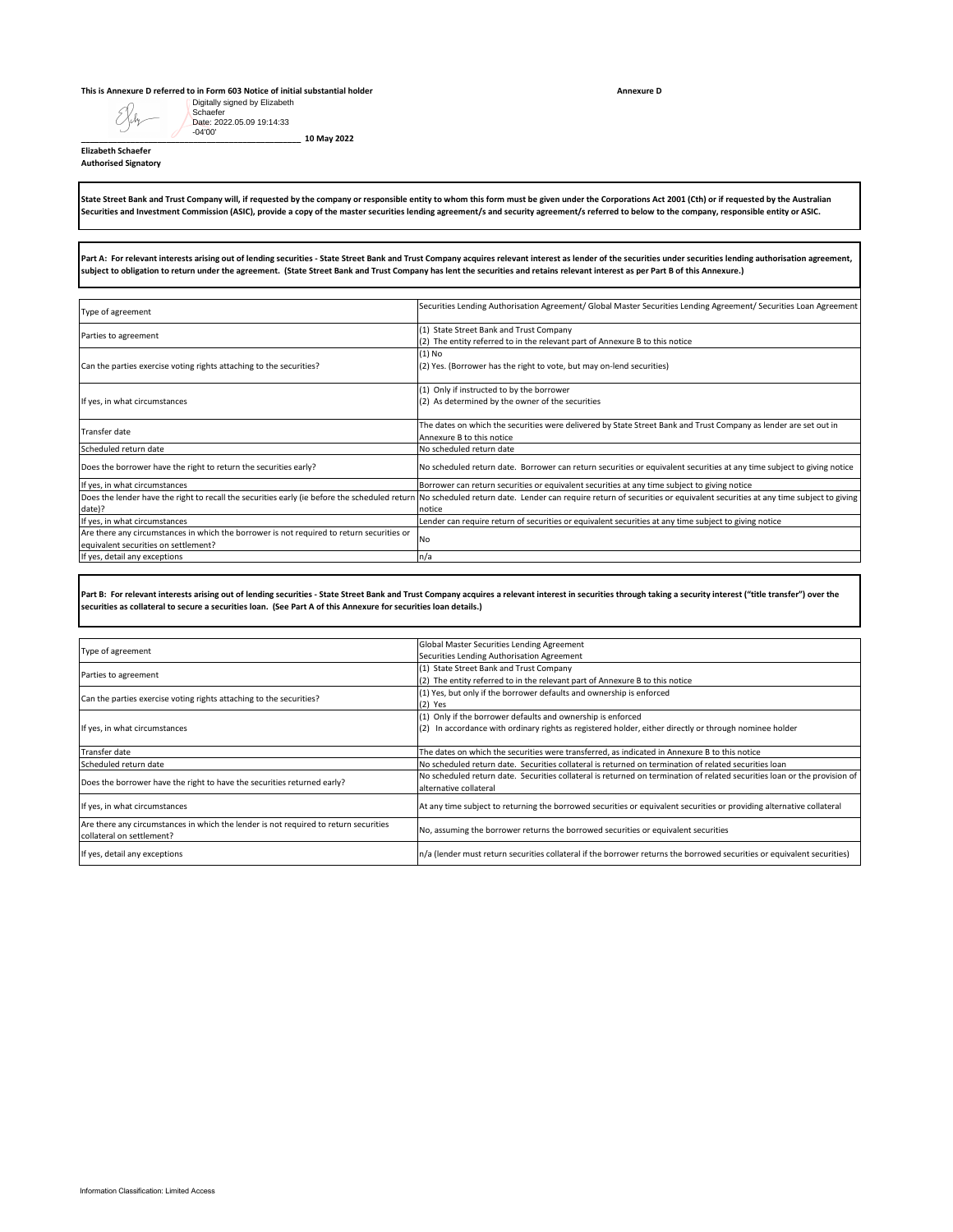## **This is Annexure E referred to in Form 603 Notice of initial substantial holder**

| Date: 2022.05.09<br>19:14:56 -04'00'<br>_10 May 2022<br><b>Elizabeth Schaefer</b><br><b>Authorised Signatory</b>                                                                                                                                                                                                                                                                                                                                                                                                                                                                                                                                                                                           |                                                                                                                                                                                                                                                                                                                                                                                                        |
|------------------------------------------------------------------------------------------------------------------------------------------------------------------------------------------------------------------------------------------------------------------------------------------------------------------------------------------------------------------------------------------------------------------------------------------------------------------------------------------------------------------------------------------------------------------------------------------------------------------------------------------------------------------------------------------------------------|--------------------------------------------------------------------------------------------------------------------------------------------------------------------------------------------------------------------------------------------------------------------------------------------------------------------------------------------------------------------------------------------------------|
|                                                                                                                                                                                                                                                                                                                                                                                                                                                                                                                                                                                                                                                                                                            | State Street Bank and Trust Company will, if requested by the company or responsible entity to whom this form must be given under the Corporations Act 2001 (Cth) or if requested by the Australian<br>Securities and Investment Commission (ASIC), provide a copy of the master securities lending agreement/s and security agreement/s referred to below to the company, responsible entity or ASIC. |
|                                                                                                                                                                                                                                                                                                                                                                                                                                                                                                                                                                                                                                                                                                            | Part A: For relevant interests arising out of lending securities - State Street Bank and Trust Company acquires relevant interest as borrower of the securities under securities lending agreement, subject                                                                                                                                                                                            |
|                                                                                                                                                                                                                                                                                                                                                                                                                                                                                                                                                                                                                                                                                                            | to obligation to return under the agreement. (State Street Bank and Trust Company has on-lent the securities and retains relevant interest as per Part B of this Annexure.)                                                                                                                                                                                                                            |
| Type of agreement                                                                                                                                                                                                                                                                                                                                                                                                                                                                                                                                                                                                                                                                                          | Global Master Securities Lending Agreement/Master Securities Loan Agreement/Securities Loan Agreement                                                                                                                                                                                                                                                                                                  |
|                                                                                                                                                                                                                                                                                                                                                                                                                                                                                                                                                                                                                                                                                                            | (1) State Street Bank and Trust Company                                                                                                                                                                                                                                                                                                                                                                |
| Parties to agreement                                                                                                                                                                                                                                                                                                                                                                                                                                                                                                                                                                                                                                                                                       | (2) The entity referred to in the relevant part of Annexure B to this notice                                                                                                                                                                                                                                                                                                                           |
| Can the parties exercise voting rights attaching to the securities?                                                                                                                                                                                                                                                                                                                                                                                                                                                                                                                                                                                                                                        | (1) Yes (if the borrower is the registered holder. However the securities are on-lent by the borrower as per Part B of this Annexure)<br>(2) No, not during term of securities loan                                                                                                                                                                                                                    |
| If yes, in what circumstances                                                                                                                                                                                                                                                                                                                                                                                                                                                                                                                                                                                                                                                                              | (1) Only if the borrower is the registered holder. However the securities are on-lent by the borrower as per Part B of this Annexure<br>(2) n/a                                                                                                                                                                                                                                                        |
| <b>Transfer date</b>                                                                                                                                                                                                                                                                                                                                                                                                                                                                                                                                                                                                                                                                                       | The dates on which the securities were delivered to State Street Bank and Trust Company as borrower are set out in Annexure B to<br>this notice                                                                                                                                                                                                                                                        |
| Scheduled return date                                                                                                                                                                                                                                                                                                                                                                                                                                                                                                                                                                                                                                                                                      | No scheduled return date                                                                                                                                                                                                                                                                                                                                                                               |
| Does the borrower have the right to return the securities early?                                                                                                                                                                                                                                                                                                                                                                                                                                                                                                                                                                                                                                           | No scheduled return date. Borrower can return securities or equivalent securities at any time subject to giving notice                                                                                                                                                                                                                                                                                 |
| If yes, in what circumstances                                                                                                                                                                                                                                                                                                                                                                                                                                                                                                                                                                                                                                                                              | Borrower can return securities or equivalent securities at any time subject to giving notice                                                                                                                                                                                                                                                                                                           |
| Does the lender have the right to recall the securities early (ie before the<br>scheduled return date)?                                                                                                                                                                                                                                                                                                                                                                                                                                                                                                                                                                                                    | No scheduled return date. Lender can require return of securities or equivalent securities at any time subject to giving notice                                                                                                                                                                                                                                                                        |
| If yes, in what circumstances                                                                                                                                                                                                                                                                                                                                                                                                                                                                                                                                                                                                                                                                              | Lender can require return of securities or equivalent securities at any time subject to giving notice                                                                                                                                                                                                                                                                                                  |
| Are there any circumstances in which the borrower is not required to<br>return securities or equivalent securities on settlement?                                                                                                                                                                                                                                                                                                                                                                                                                                                                                                                                                                          | No                                                                                                                                                                                                                                                                                                                                                                                                     |
| If yes, detail any exceptions                                                                                                                                                                                                                                                                                                                                                                                                                                                                                                                                                                                                                                                                              | n/a                                                                                                                                                                                                                                                                                                                                                                                                    |
|                                                                                                                                                                                                                                                                                                                                                                                                                                                                                                                                                                                                                                                                                                            | Part B: For relevant interests arising out of lending securities - State Street Bank and Trust Company lends the securities under securities lending agreement, and retains relevant interest through the                                                                                                                                                                                              |
|                                                                                                                                                                                                                                                                                                                                                                                                                                                                                                                                                                                                                                                                                                            |                                                                                                                                                                                                                                                                                                                                                                                                        |
|                                                                                                                                                                                                                                                                                                                                                                                                                                                                                                                                                                                                                                                                                                            | Global Master Securities Lending Agreement/Master Securities Loan Agreement<br>(1) State Street Bank and Trust Company                                                                                                                                                                                                                                                                                 |
|                                                                                                                                                                                                                                                                                                                                                                                                                                                                                                                                                                                                                                                                                                            | (2) The entity referred to in the relevant part of Annexure B to this notice                                                                                                                                                                                                                                                                                                                           |
|                                                                                                                                                                                                                                                                                                                                                                                                                                                                                                                                                                                                                                                                                                            | (1) Yes, but only if the lender recalls the loan and exercises its right to become the registered holder<br>(2) Yes (while registered holder)                                                                                                                                                                                                                                                          |
|                                                                                                                                                                                                                                                                                                                                                                                                                                                                                                                                                                                                                                                                                                            | (1) Only if the lender recalls the loan and exercises its right to become the registered holder<br>(2) Borrower may exercise voting rights (while registered holder)                                                                                                                                                                                                                                   |
|                                                                                                                                                                                                                                                                                                                                                                                                                                                                                                                                                                                                                                                                                                            | The dates on which the securities were delivered to the borrower are set out in Annexure B to this notice                                                                                                                                                                                                                                                                                              |
|                                                                                                                                                                                                                                                                                                                                                                                                                                                                                                                                                                                                                                                                                                            | No scheduled return date                                                                                                                                                                                                                                                                                                                                                                               |
|                                                                                                                                                                                                                                                                                                                                                                                                                                                                                                                                                                                                                                                                                                            | No scheduled return date. Borrower can return securities or equivalent securities at any time subject to giving notice                                                                                                                                                                                                                                                                                 |
|                                                                                                                                                                                                                                                                                                                                                                                                                                                                                                                                                                                                                                                                                                            | Borrower can return securities or equivalent securities at any time subject to giving notice                                                                                                                                                                                                                                                                                                           |
| scheduled return date)?                                                                                                                                                                                                                                                                                                                                                                                                                                                                                                                                                                                                                                                                                    | No scheduled return date. Lender can require return of securities or equivalent securities at any time subject to giving notice                                                                                                                                                                                                                                                                        |
|                                                                                                                                                                                                                                                                                                                                                                                                                                                                                                                                                                                                                                                                                                            | Lender can require return of securities or equivalent securities at any time subject to giving notice                                                                                                                                                                                                                                                                                                  |
| return securities or equivalent securities on settlement?                                                                                                                                                                                                                                                                                                                                                                                                                                                                                                                                                                                                                                                  | No                                                                                                                                                                                                                                                                                                                                                                                                     |
|                                                                                                                                                                                                                                                                                                                                                                                                                                                                                                                                                                                                                                                                                                            | n/a                                                                                                                                                                                                                                                                                                                                                                                                    |
|                                                                                                                                                                                                                                                                                                                                                                                                                                                                                                                                                                                                                                                                                                            |                                                                                                                                                                                                                                                                                                                                                                                                        |
| securities as collateral to secure a securities loan. (See Part B of this Annexure for securities loan details.)                                                                                                                                                                                                                                                                                                                                                                                                                                                                                                                                                                                           | Part C: For relevant interests arising out of lending securities - State Street Bank and Trust Company acquires a relevant interest in securities through taking a security interest ("pledge") over the                                                                                                                                                                                               |
|                                                                                                                                                                                                                                                                                                                                                                                                                                                                                                                                                                                                                                                                                                            | Global Master Securities Lending Agreement                                                                                                                                                                                                                                                                                                                                                             |
|                                                                                                                                                                                                                                                                                                                                                                                                                                                                                                                                                                                                                                                                                                            | Security Agreement: the pro forma security agreement governing the pledge is attached to this notice<br>(1) State Street Bank and Trust Company                                                                                                                                                                                                                                                        |
|                                                                                                                                                                                                                                                                                                                                                                                                                                                                                                                                                                                                                                                                                                            | (2) The entity referred to in the relevant part of Annexure B to this notice<br>(1) Yes, but only if the borrower defaults and pledge is enforced                                                                                                                                                                                                                                                      |
| right to recall the securities or equivalent securities.<br>Type of agreement<br>Parties to agreement<br>Can the parties exercise voting rights attaching to the securities?<br>If yes, in what circumstances<br>Transfer date<br>Scheduled return date<br>Does the borrower have the right to return the securities early?<br>If yes, in what circumstances<br>Does the lender have the right to recall the securities early (ie before the<br>If yes, in what circumstances<br>Are there any circumstances in which the borrower is not required to<br>If yes, detail any exceptions<br>Type of agreement<br>Parties to agreement<br>Can the parties exercise voting rights attaching to the securities? | $(2)$ Yes                                                                                                                                                                                                                                                                                                                                                                                              |

| Type of agreement                                                            | Global Master Securities Lending Agreement/Master Securities Loan Agreement                                                     |
|------------------------------------------------------------------------------|---------------------------------------------------------------------------------------------------------------------------------|
| Parties to agreement                                                         | (1) State Street Bank and Trust Company                                                                                         |
|                                                                              | (2) The entity referred to in the relevant part of Annexure B to this notice                                                    |
|                                                                              | (1) Yes, but only if the lender recalls the loan and exercises its right to become the registered holder                        |
| Can the parties exercise voting rights attaching to the securities?          | (2) Yes (while registered holder)                                                                                               |
|                                                                              |                                                                                                                                 |
|                                                                              | (1) Only if the lender recalls the loan and exercises its right to become the registered holder                                 |
| If yes, in what circumstances                                                | (2) Borrower may exercise voting rights (while registered holder)                                                               |
|                                                                              |                                                                                                                                 |
| Transfer date                                                                | The dates on which the securities were delivered to the borrower are set out in Annexure B to this notice                       |
| Scheduled return date                                                        | No scheduled return date                                                                                                        |
| Does the borrower have the right to return the securities early?             | No scheduled return date. Borrower can return securities or equivalent securities at any time subject to giving notice          |
| If yes, in what circumstances                                                | Borrower can return securities or equivalent securities at any time subject to giving notice                                    |
| Does the lender have the right to recall the securities early (ie before the |                                                                                                                                 |
| scheduled return date)?                                                      | No scheduled return date. Lender can require return of securities or equivalent securities at any time subject to giving notice |
| If yes, in what circumstances                                                | Lender can require return of securities or equivalent securities at any time subject to giving notice                           |
| Are there any circumstances in which the borrower is not required to         |                                                                                                                                 |
| return securities or equivalent securities on settlement?                    | <b>No</b>                                                                                                                       |
|                                                                              |                                                                                                                                 |
| If yes, detail any exceptions                                                | n/a                                                                                                                             |

| Type of agreement                                                   | Global Master Securities Lending Agreement<br>Security Agreement: the pro forma security agreement governing the pledge is attached to this notice |
|---------------------------------------------------------------------|----------------------------------------------------------------------------------------------------------------------------------------------------|
| Parties to agreement                                                | (1) State Street Bank and Trust Company<br>(2) The entity referred to in the relevant part of Annexure B to this notice                            |
| Can the parties exercise voting rights attaching to the securities? | (1) Yes, but only if the borrower defaults and pledge is enforced<br>$(2)$ Yes                                                                     |